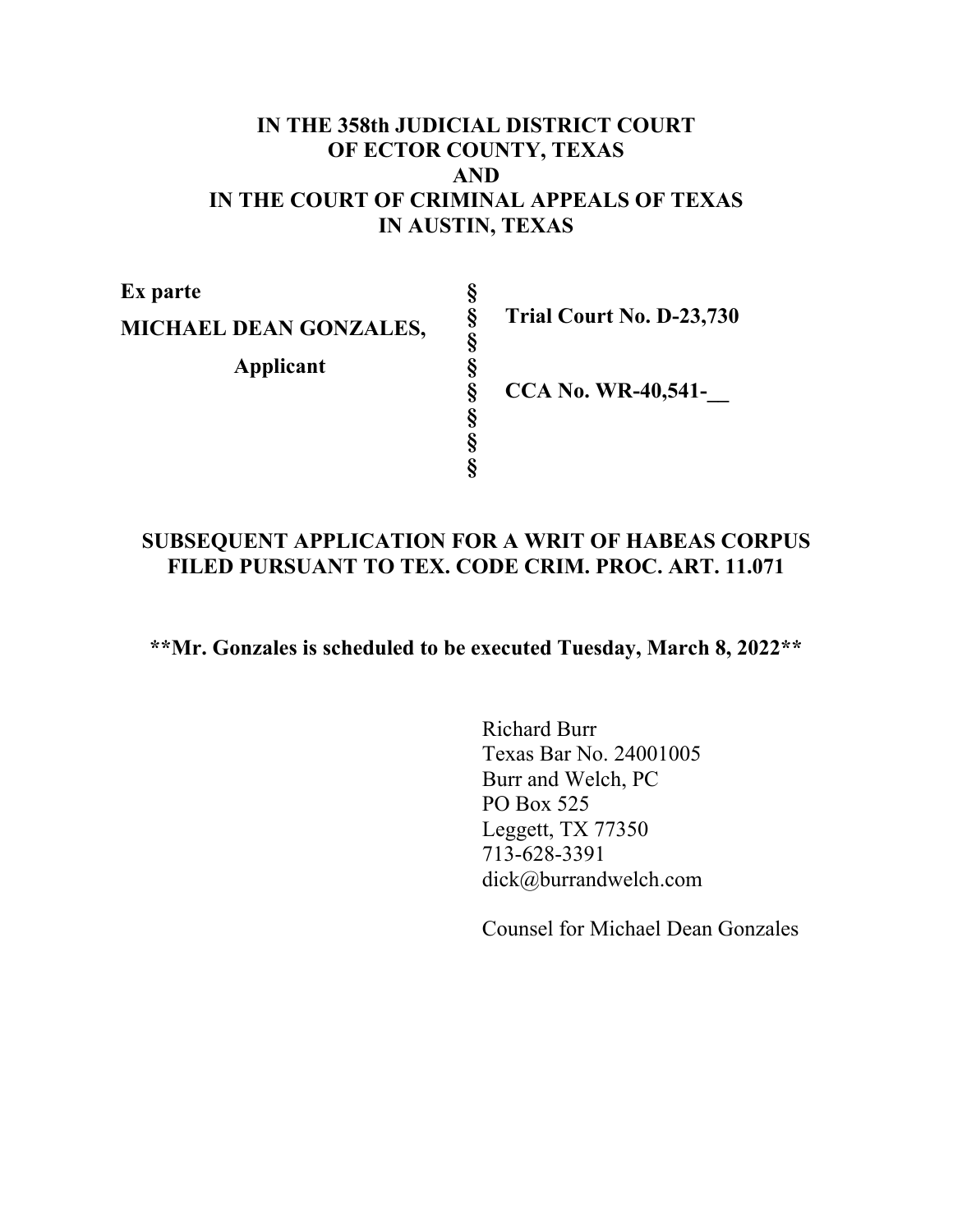# **TABLE OF CONTENTS**

| Ι. |           | Physical Evidence and Alternate Suspects in the Aguirre Homicide                                                               |
|----|-----------|--------------------------------------------------------------------------------------------------------------------------------|
|    |           | A. Police investigate the crime scene but fail to collect or document                                                          |
|    | B.        | Based on the accusation of the man who possessed the Aguirres'                                                                 |
|    | C.        |                                                                                                                                |
|    | D.        | Police gather numerous pieces of physical evidence with biological                                                             |
| Η. |           |                                                                                                                                |
|    | А.        | The State's only direct evidence of guilt was the misleading<br>testimony about a supposed, ambiguous confession to a jailer19 |
|    | <b>B.</b> |                                                                                                                                |
|    | C.        | The jury was instructed that, to convict Gonzales, it had to find he<br>.24                                                    |
|    |           | .26                                                                                                                            |
|    |           | A. DNA testing in 2000 excludes Gonzales from every interpretable<br>.26                                                       |
|    |           | IV. Gonzales' Efforts To Assert His Innocence at His 2009 Resentencing Trial                                                   |
|    |           | V. Post-Trial Evidence Relevant to Innocence Changes the Evidentiary                                                           |
|    |           | A. Jesse Perkins confesses to committing the murders and setting                                                               |
|    | B.        | Jesse Perkins admits he bled in the Aguirre house, and other evidence                                                          |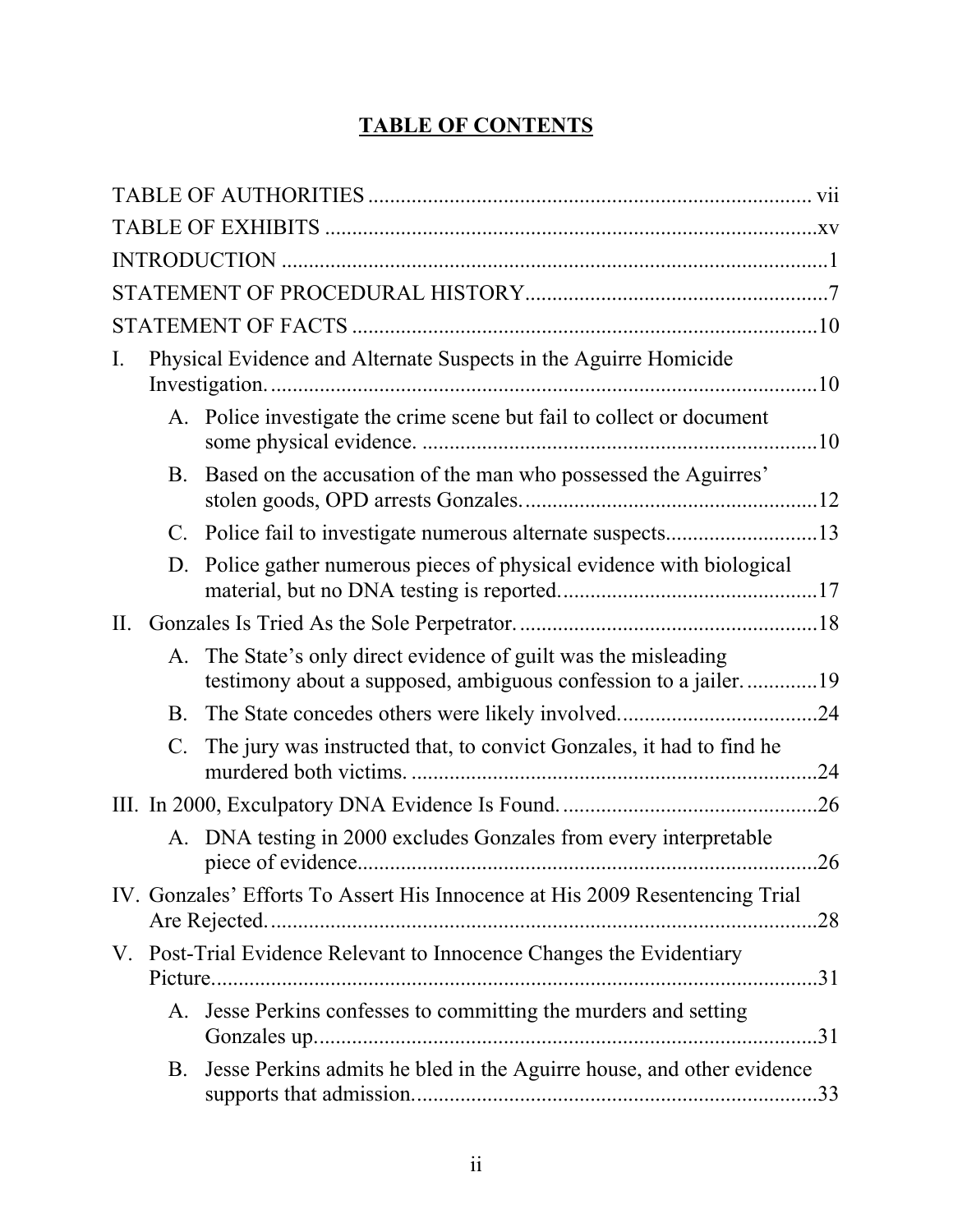|    |    |    | C. The attack apparently took place in part in the bathroom. 37                                                                             |  |
|----|----|----|---------------------------------------------------------------------------------------------------------------------------------------------|--|
|    | D. |    | The flannel shirt found in Perkins' closet with the Aguirres' blood on                                                                      |  |
|    | Е. |    | Perkins and Olivarez gave Gonzales the property they stole from the                                                                         |  |
|    | F. |    | Independent evidence confirms that Lugo and Olivarez were involved                                                                          |  |
|    | G. |    | Suppressed evidence disproves the uniqueness of the chile peppers 49                                                                        |  |
|    | Н. |    | Bloodstain pattern expert concludes that the bloodstain testimony and                                                                       |  |
|    | I. |    | Det. Robertson's history of falsifying reports and conducting shoddy<br>investigations—not disclosed to Gonzales' trial counsel—undermines  |  |
|    |    | 1. | Robertson is forced out of the El Paso Police Department after                                                                              |  |
|    |    | 2. | Robertson is accused of multiple acts of misconduct as an                                                                                   |  |
|    |    | 3. | Robertson disciplined at the Allen Police Department (1999-                                                                                 |  |
|    |    | 4. | Robertson's poor performance continues at the Murphy Police                                                                                 |  |
|    | J. |    | Based on the post-trial evidence set forth above and police records,<br>Martha Reyes' testimony at the resentencing trial is not credible61 |  |
|    |    |    | K. Police have just provided Gonzales newly discovered fingerprint                                                                          |  |
|    |    |    |                                                                                                                                             |  |
| I. |    |    | Michael Gonzales Has Intellectual Disability, and Because of This, His                                                                      |  |
|    | А. |    | General principles underlying the assessment of Intellectual Disability71                                                                   |  |
|    | Β. |    | The expert who has evaluated Gonzales for Intellectual Disability and                                                                       |  |
|    | C. |    |                                                                                                                                             |  |
|    |    | 1. |                                                                                                                                             |  |
|    |    | 2. |                                                                                                                                             |  |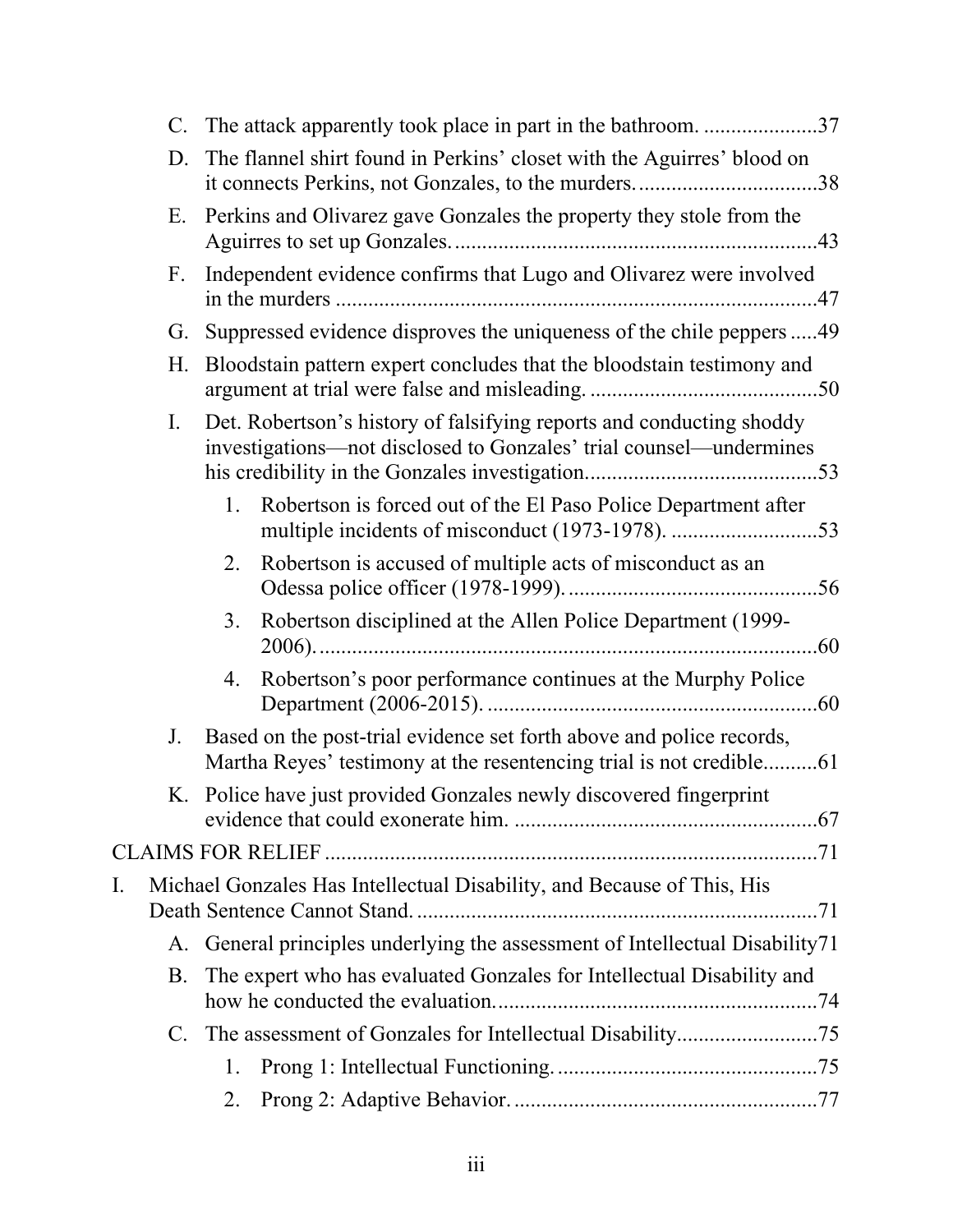|    | 3. | Prong 3: Manifestation of Limitations During the                                                                                                                                                                                                               |
|----|----|----------------------------------------------------------------------------------------------------------------------------------------------------------------------------------------------------------------------------------------------------------------|
|    |    |                                                                                                                                                                                                                                                                |
|    | 1. | Prong 1: The determination that Gonzales has significant<br>limitations in intellectual functioning is in keeping with the                                                                                                                                     |
|    | 2. | Prong 2: The determination that Gonzales has significant<br>limitations in adaptive behavior is in keeping with the medical                                                                                                                                    |
|    | 3. | Prong 3: The determination that Gonzales' limitations in<br>intellectual functioning and adaptive behavior manifested<br>during the developmental period is in keeping with the medical                                                                        |
| Е. |    |                                                                                                                                                                                                                                                                |
| F. |    | Gonzales' Atkins claim should be authorized under Texas Code of<br>Criminal Procedure Article 11.071 $\S$ 5(a)(1) and/or $\S$ 5(a)(3). 105                                                                                                                     |
|    | 1. | Moore established a new legal basis that entitles this<br>intellectual disability claim to receive further proceedings                                                                                                                                         |
|    | 2. | If not authorized under $\S$ 5(a)(1), Gonzales' Atkins claim<br>should be authorized under $\S$ 5(a)(3) because he has made a<br>threshold showing sufficient to support the conclusion that no<br>rational factfinder could fail to find he is intellectually |
|    |    | II. The State Suppressed Material Exculpatory and Impeaching Information in                                                                                                                                                                                    |
|    |    | Violation of <i>Brady v. Maryland</i> and Gonzales' Due Process Rights. 111                                                                                                                                                                                    |
| А. |    |                                                                                                                                                                                                                                                                |
| B. |    | The State suppressed damning impeachment evidence of lead<br>investigator Detective Snow Robertson's history of dishonesty and<br>misconduct in violation of Brady v. Maryland and Gonzales' due                                                               |
| C. |    | The State suppressed evidence contradicting Detective Robertson's<br>testimony on the similarity of chile peppers in the Aguirre and                                                                                                                           |
|    | 1. | Ector County District Attorney's Suppressed Memorandum. 122                                                                                                                                                                                                    |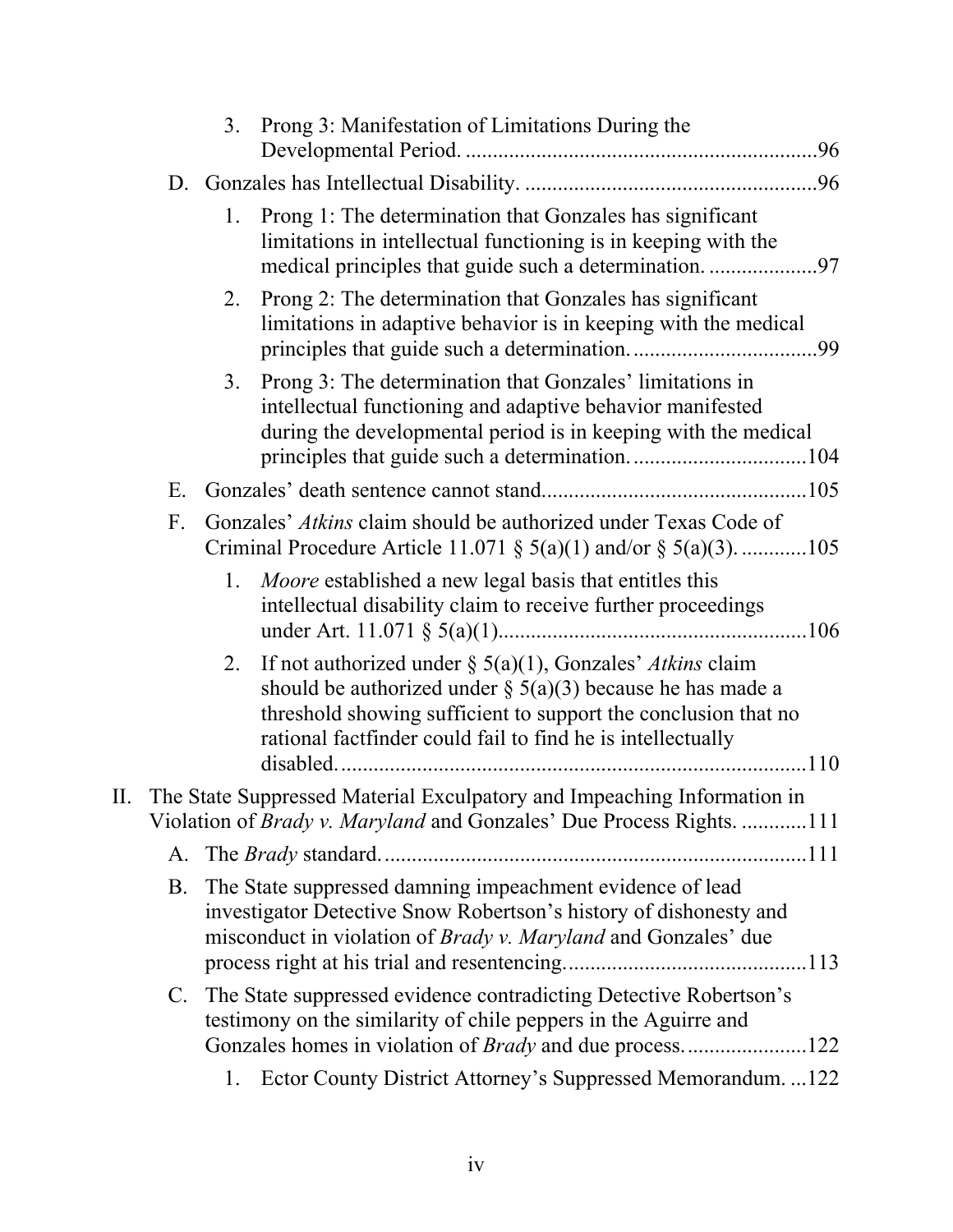|    | 2. | The State's failure to disclose this favorable evidence to the<br>defense violated Gonzales' due process right to be informed of                 |
|----|----|--------------------------------------------------------------------------------------------------------------------------------------------------|
|    |    | D. There is a reasonable probability of a different outcome had the State<br>disclosed the evidence of Robertson's history of misconduct and the |
|    | 1. |                                                                                                                                                  |
|    | 2. |                                                                                                                                                  |
| Е. |    | Gonzales' due process claim regarding suppressed exculpatory<br>evidence satisfies the requirements under section 5 to be considered             |
|    |    | III. The State Knowingly Elicited Multiple Instances of False Testimony in                                                                       |
|    |    | A. Due process standards for false and misleading testimony136                                                                                   |
| В. |    | The State knowingly elicited false testimony from Detective<br>Robertson about the chile peppers' rarity and uniqueness. 138                     |
|    | 1. | Detective Robertson's testimony about the chile peppers was                                                                                      |
|    | 2. | The State knowingly presented this false or misleading                                                                                           |
|    |    | C. The State knowingly elicited false forensic testimony from Detective<br>Robertson about the "blood transfer stain" on a camper between the    |
|    | 1. | Robertson gave false testimony about "blood transfer stains"                                                                                     |
|    | 2. | The State knew of the falsity of Robertson's testimony. 142                                                                                      |
| D. |    | The State knowingly elicited false or misleading opinion testimony<br>from Sergeant Rick Pippins about bloodstain pattern analysis143            |
|    | 1. | Sergeant Pippins' provided misleading testimony about the                                                                                        |
|    | 2. | The State knew or should have known that the testimony was                                                                                       |
| Ε. |    | There is a reasonable likelihood these instances of false or misleading                                                                          |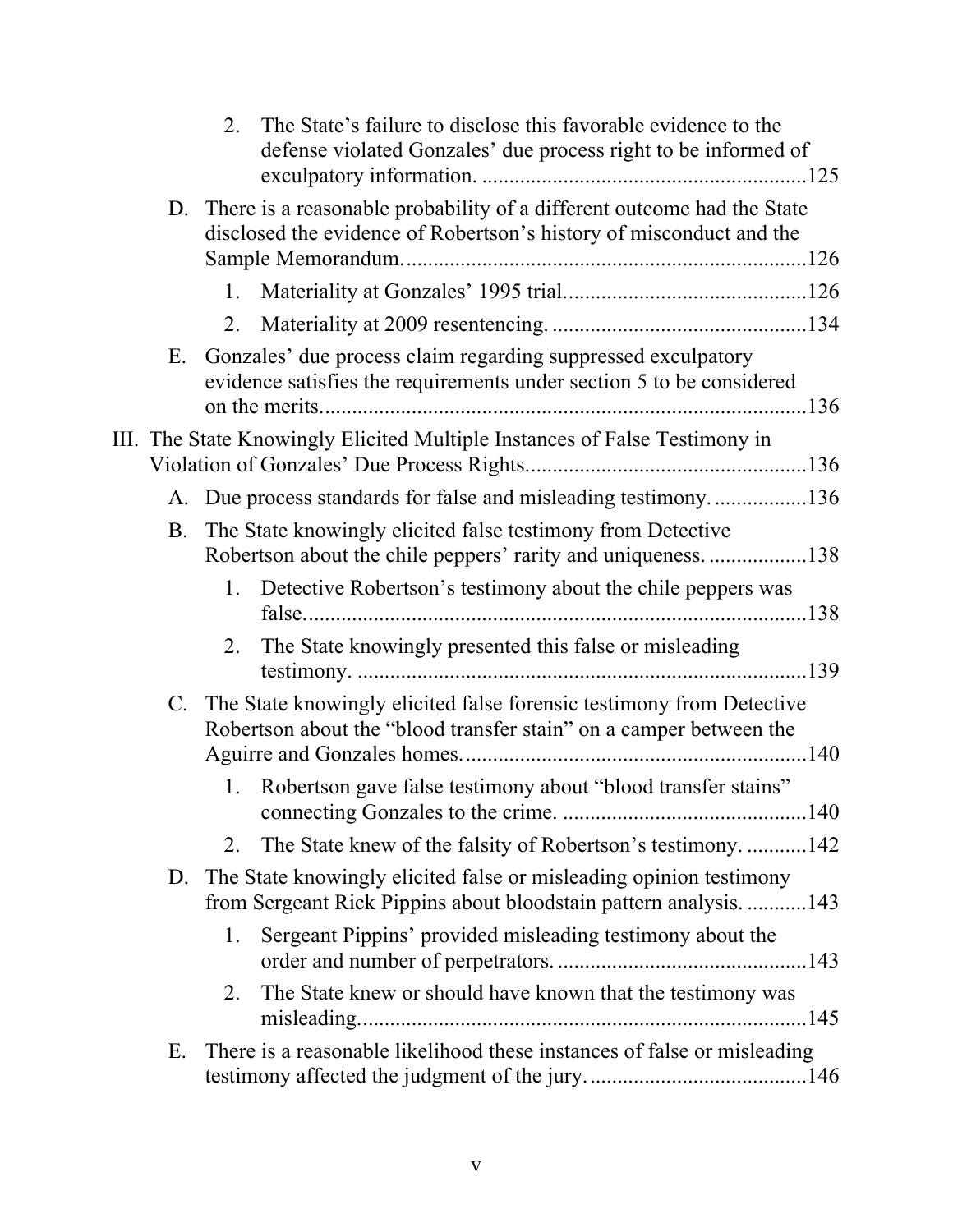| $F_{\cdot}$    | Gonzales' due process claims for suppressed evidence and false<br>testimony (Claims II and III) satisfy the requirements of section 5149 |  |
|----------------|------------------------------------------------------------------------------------------------------------------------------------------|--|
|                | Gonzales' claims satisfy the requirements of Article 11.071,<br>1.                                                                       |  |
|                |                                                                                                                                          |  |
|                | IV. Gonzales Is Actually Innocent and Satisfies Both <i>Elizondo</i> and Article                                                         |  |
|                | A. Article 11.071 § 5(a)(2)—actual innocence "gateway"/Schlup. 154                                                                       |  |
| $\mathbf{B}$ . |                                                                                                                                          |  |
|                | C. Gonzales is entitled to habeas relief because he can make a truly                                                                     |  |
|                | D. Newly discovered evidence undercuts the State's weak case for                                                                         |  |
|                |                                                                                                                                          |  |
| F.             |                                                                                                                                          |  |
|                |                                                                                                                                          |  |
|                |                                                                                                                                          |  |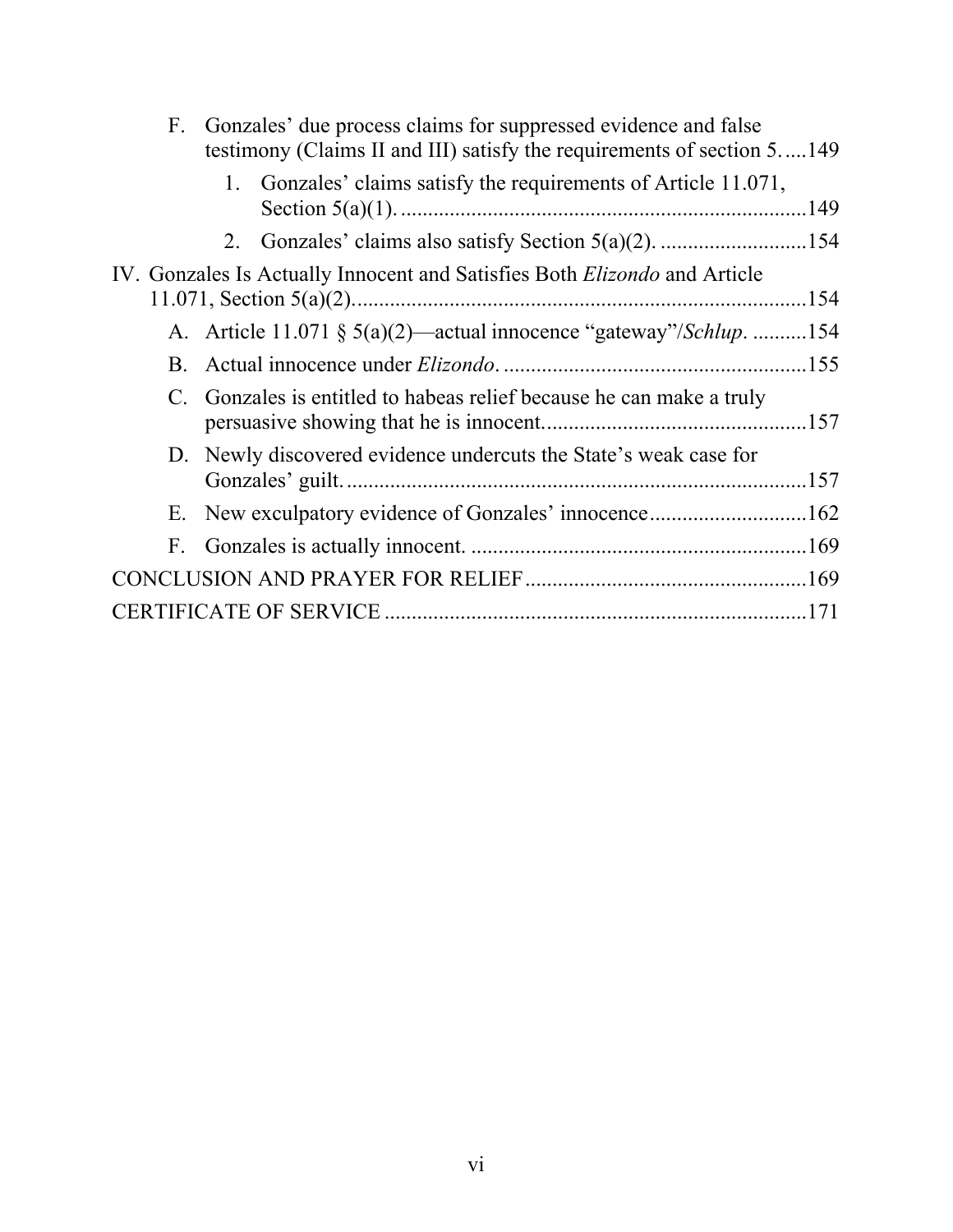# **TABLE OF AUTHORITIES**

# **Cases**

| Atkins v. Virginia,                                                              |
|----------------------------------------------------------------------------------|
| Banks v. Dretke,                                                                 |
| Ex parte Barbee,                                                                 |
| Ex parte Blair,                                                                  |
| Blue v. State,                                                                   |
| Ex parte Blue,                                                                   |
| Ex parte Bower,<br>No. WR-21005-02, 2012 WL 2133701 (Tex. Crim. App. June 13,    |
| Brady v. Maryland,                                                               |
| <i>Ex parte Brandley,</i>                                                        |
| Ex parte Bridgers,<br>No. WR-45,179-05, 2021 WL 2346539 (Tex. Crim. App. June 9, |
| Ex parte Briseno.                                                                |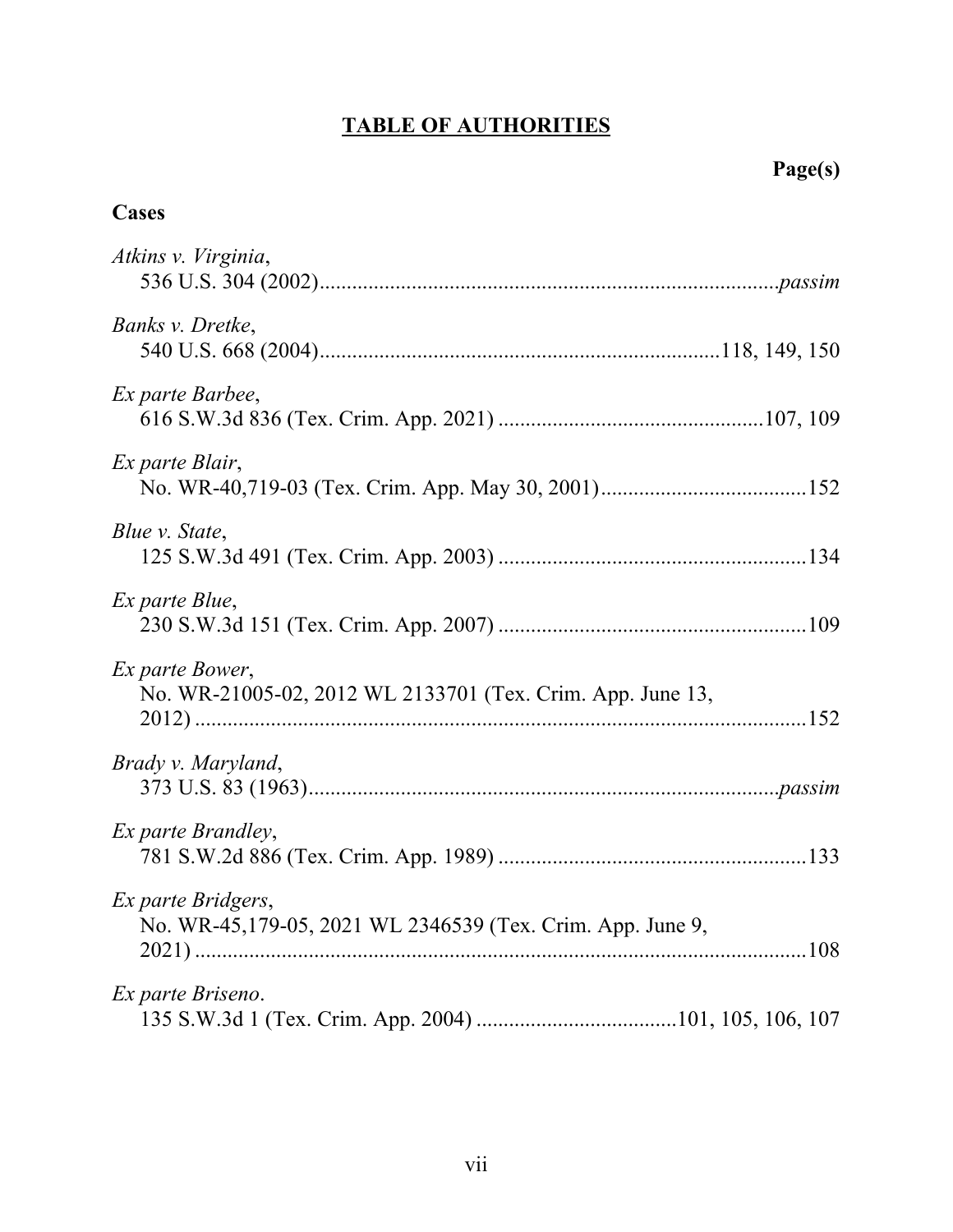| Ex parte Brown,<br>No. WR-68,876-01, 2014 WL 5745499 (Tex. Crim. App. Nov. 5,     |
|-----------------------------------------------------------------------------------|
| Ex parte Busby,                                                                   |
| Carriger v. Stewart,                                                              |
| Ex parte Carty,<br>No. WR-61,055-02, 2015 WL 831586 (Tex. Crim. App. Feb. 25,     |
| Ex parte Castillo,<br>No. WR-70,510-04, 2017 WL 5783355 (Tex. Crim. App. Nov. 28, |
| Ex parte Cathey,                                                                  |
| Ex parte Chabot,                                                                  |
| Ex parte Chaney,<br>563 S.W.3d 239 (Tex. Crim. App. 2018) 151, 155, 156, 166      |
| In re Davis,                                                                      |
| Dixon v. State,                                                                   |
| Duggan v. State,                                                                  |
| Ex parte Elizondo,                                                                |
| Ex parte Escobedo,<br>No. WR-56,818-03, 2020 WL 3469044 (Tex. Crim. App. June 24, |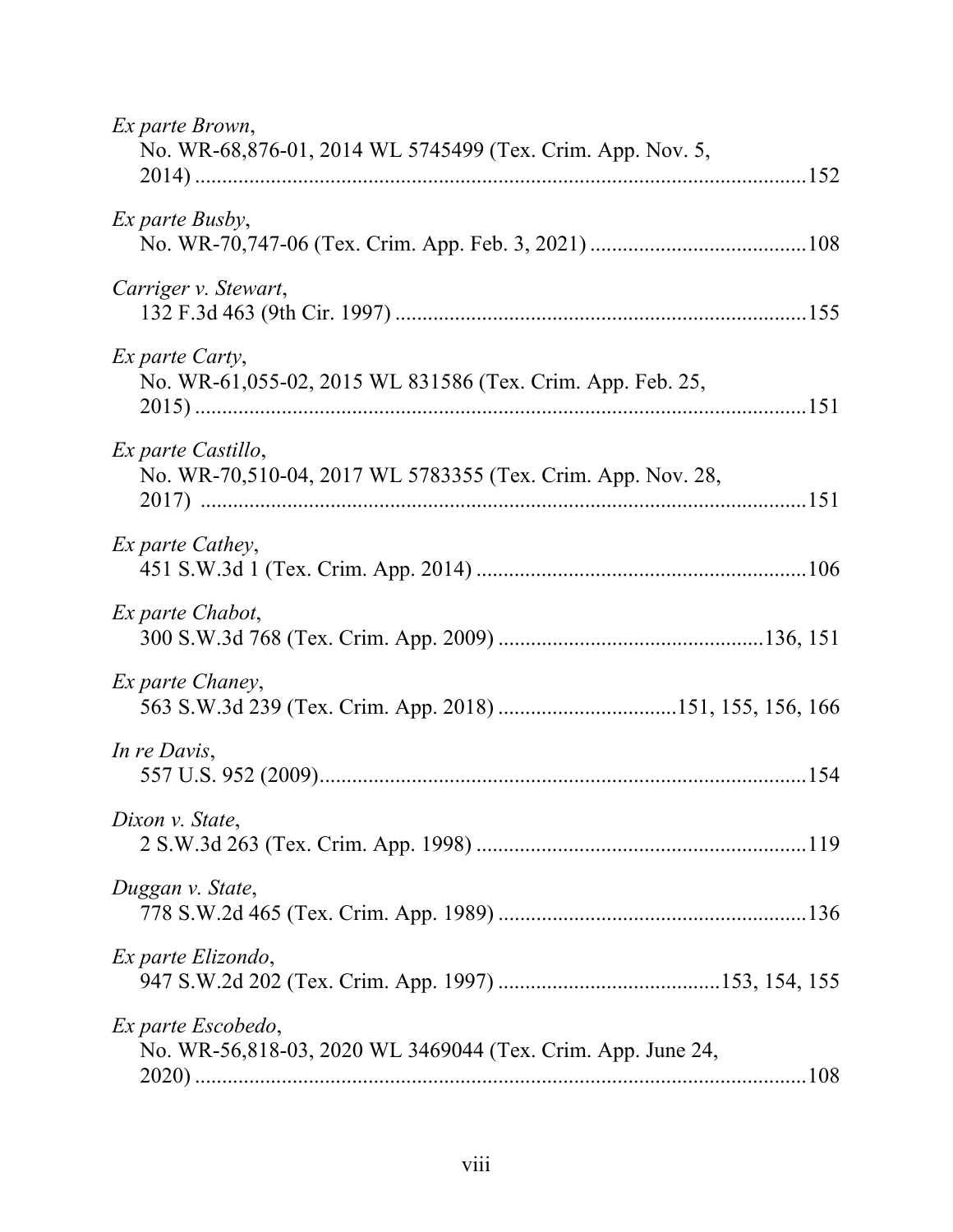| Ex parte Espada,<br>No. WR-78,108-01, 2015 WL 4040778 (Tex. Crim. App. July 1,  |
|---------------------------------------------------------------------------------|
| Ex parte Faulder,                                                               |
| Ex parte Ghahremani,                                                            |
| Giglio v. United States,                                                        |
| Graves v. Dretke,                                                               |
| Ex parte Guevara,<br>No. WR-63,926-03, 2018 WL 2717041 (Tex. Crim. App. June 6, |
| House v. Bell,                                                                  |
| Imbler v. Pachtman,                                                             |
| King v. State,                                                                  |
| Kyles v. Whitley,                                                               |
| Ex parte Landor,<br>No. WR-81,579-02, 2020 WL 469979 (Tex. Crim. App. Jan. 29,  |
| Ex parte Lave,<br>Nos. WR-44564-03, WR 44564-04, 2013 WL 1449749 (Tex.          |
| Ex parte Mays,                                                                  |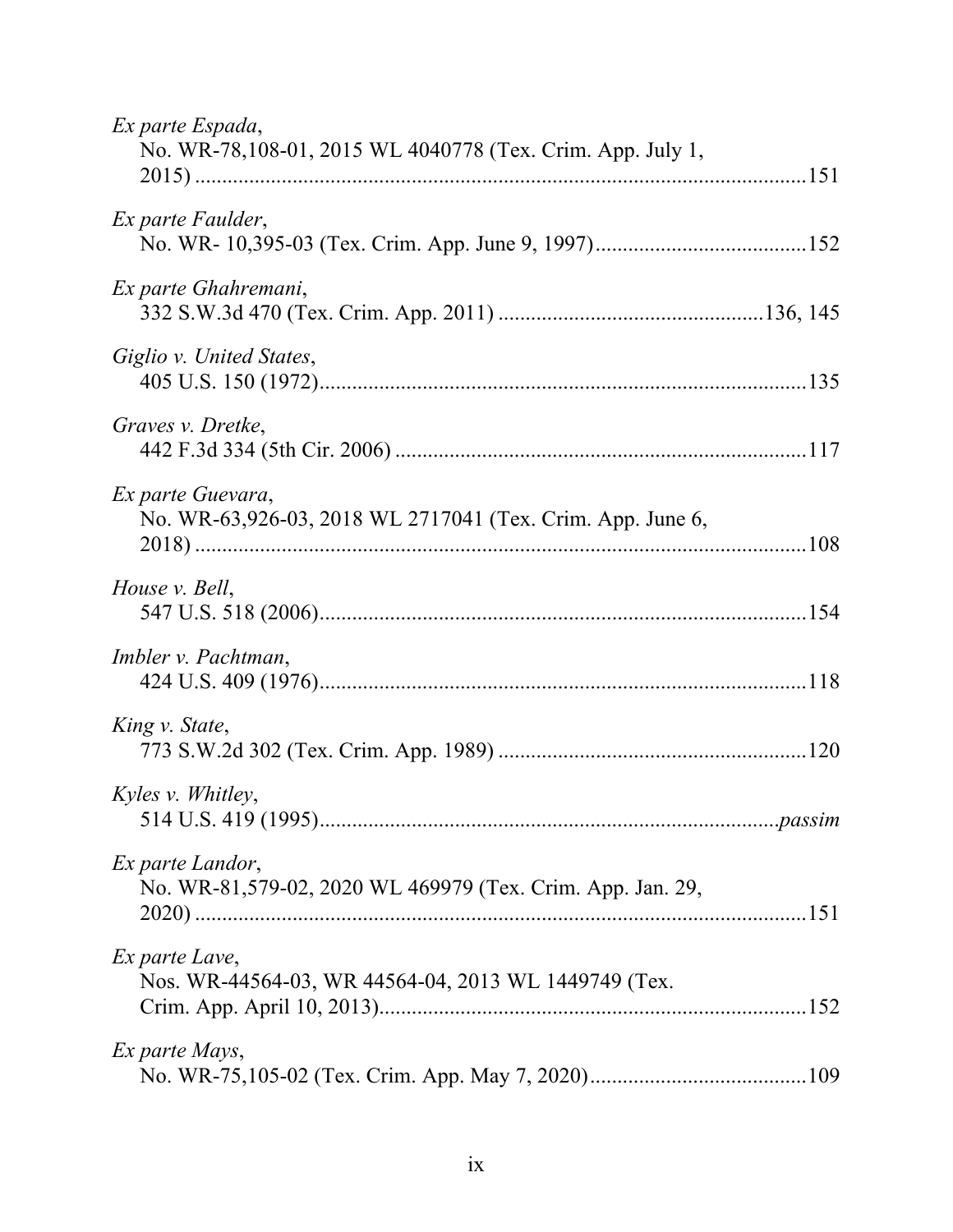| Michael v. State,                                                               |
|---------------------------------------------------------------------------------|
| Ex parte Milam,<br>No. WR-79,322-02, 2019 WL 190209 (Tex. Crim. App. Jan. 14,   |
| Ex parte Miles,                                                                 |
| Milke v. Ryan,                                                                  |
| Miranda v. Arizona                                                              |
| Mooney v. Holohan,                                                              |
| Moore v. Texas,                                                                 |
| Moore v. Texas,                                                                 |
| Ex parte Moore,                                                                 |
| Ex parte Moore,                                                                 |
| Ex parte Moore,                                                                 |
| <i>Ex parte Murphy,</i>                                                         |
| Ex parte Murphy,<br>No. WR-38,198-04, 2015 WL 5936938 (Tex. Crim. App. Oct. 12, |
| Napue v. Illinois,                                                              |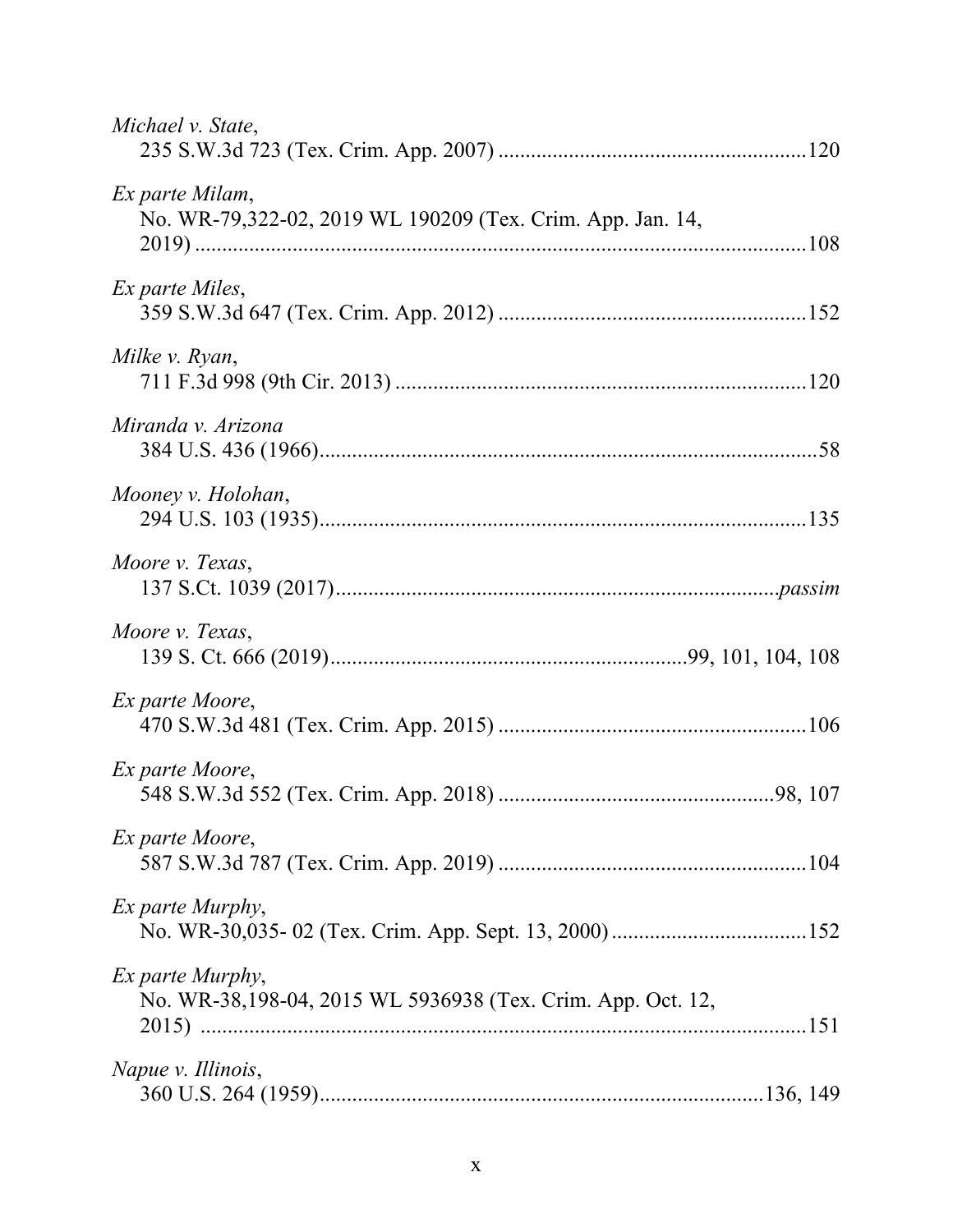| Ex parte Nealy,                                                                   |
|-----------------------------------------------------------------------------------|
| Ex parte Newton,<br>No. WR-54,073-02, 2009 WL 2184357 (Tex. Crim. App. July 22,   |
| Ex parte Nichols,                                                                 |
| Pena v. State,                                                                    |
| Petetan v. State,                                                                 |
| Prystash v. State,                                                                |
| Ex parte Reed,                                                                    |
| Ex parte Reed,<br>No. WR-50,961-03, 2005 WL 2659440 (Tex. Crim. App. Oct. 19,     |
| Ex parte Reed,<br>No. WR-50,961-10, 2019 WL 6114891 (Tex. Crim. App. Nov. 15,     |
| Ex parte Roberson,<br>No. WR-63,081-03, 2016 WL 3543332 (Tex. Crim. App. June 16, |
| Ex parte Rousseau,                                                                |
| Schlup v. Delo,                                                                   |
| Ex parte Settle,<br>No. AP-76591, 2011 WL 2586406 (Tex. Crim. App. June 29,       |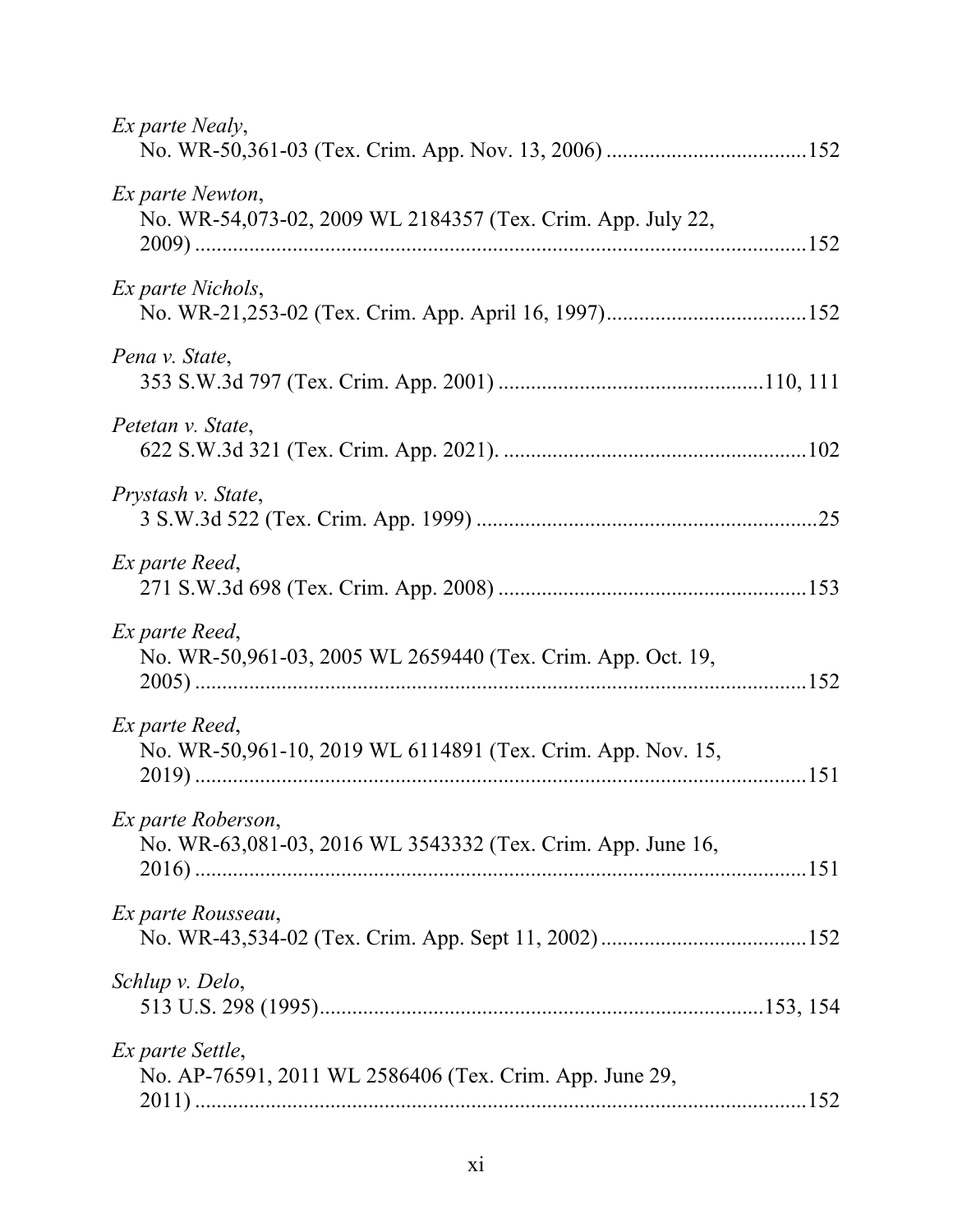| Smith <i>v</i> Phillips,                                                         |
|----------------------------------------------------------------------------------|
| Smith v. Sec'y, Dep't of Corr.,                                                  |
| Stickler v. Greene,                                                              |
| <i>Ex parte Storey,</i>                                                          |
| Ex parte Temple,<br>No. WR-78,545-02, 2016 WL 6903758 (Tex. Crim. App. Nov. 23,  |
| Ex parte Tercero,<br>No. WR-62,592-04, 2015 WL 5157211 (Tex. Crim. App. Aug. 25, |
| Ex parte Thompson,                                                               |
| Ex Parte Tiede,                                                                  |
| Ex parte Toney,<br>No. WR-51,047-03, 2006 WL 2706782 (Tex. Crim. App. Sept. 20,  |
| United States v. Bagley,                                                         |
| United States v. Jackson,                                                        |
| United States v. Johnston,                                                       |
| Ex parte Weinstein,                                                              |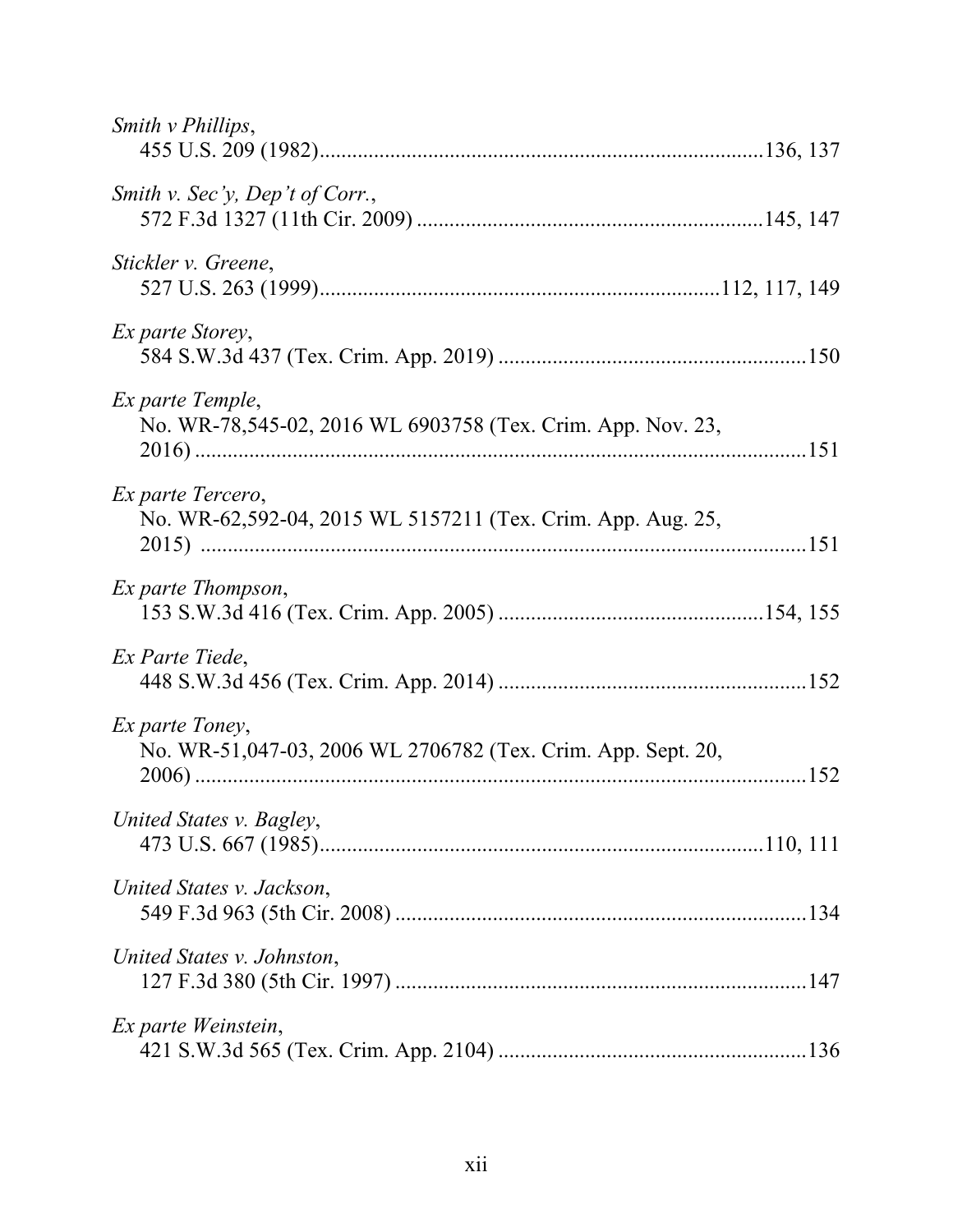| Ex parte Williams,<br>No. WR-71,296-03, 2020 WL 7234532 (Tex. Crim. App. Dec. 9,   |
|------------------------------------------------------------------------------------|
| Ex parte Wyatt,<br>No. AP-76797, 2012 WL 1647004 (Tex. Crim. App. May 9, 2012) 152 |
| York v. State,<br>No. PD-1753-06, 2008 WL 2677368 (Tex. Crim. App. 2008) 147       |
| Ex parte Young,<br>No. WR-65,137-04, 2017 WL 4684770 (Tex. Crim. App. Oct. 18,     |
| Youngblood v. West Virginia,                                                       |
| <b>Constitutional Provision</b>                                                    |
|                                                                                    |
| <b>Statutes and Rules</b>                                                          |
|                                                                                    |
|                                                                                    |
|                                                                                    |
|                                                                                    |
|                                                                                    |
|                                                                                    |
|                                                                                    |
|                                                                                    |
| <b>Other Authorities</b>                                                           |

| American Association on Intellectual and Developmental Disabilities, |  |
|----------------------------------------------------------------------|--|
| Intellectual Disability: Definition, Diagnosis, Classification, and  |  |
|                                                                      |  |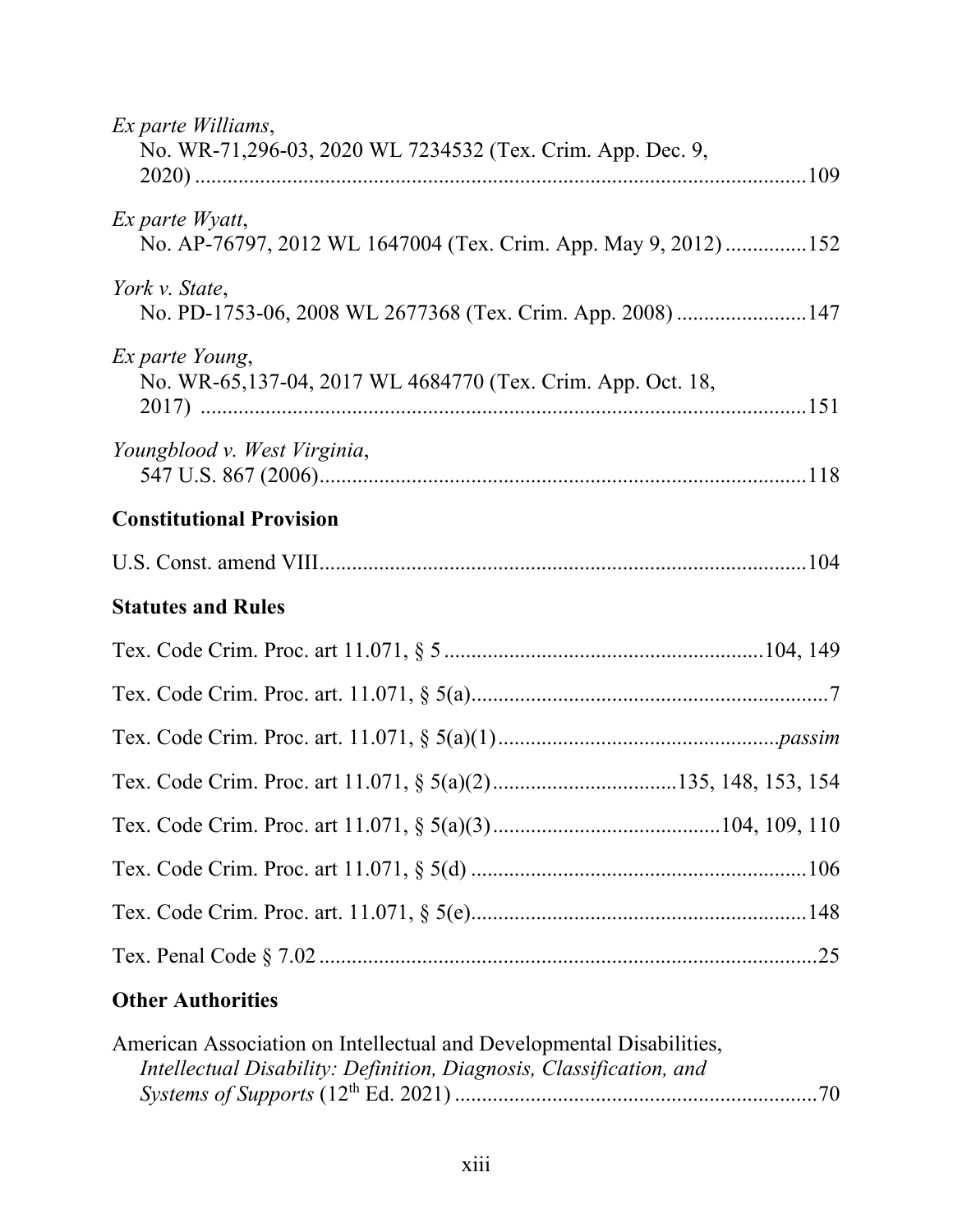| American Psychiatric Association, Diagnostic and Statistical Manual |  |
|---------------------------------------------------------------------|--|
|                                                                     |  |
|                                                                     |  |
|                                                                     |  |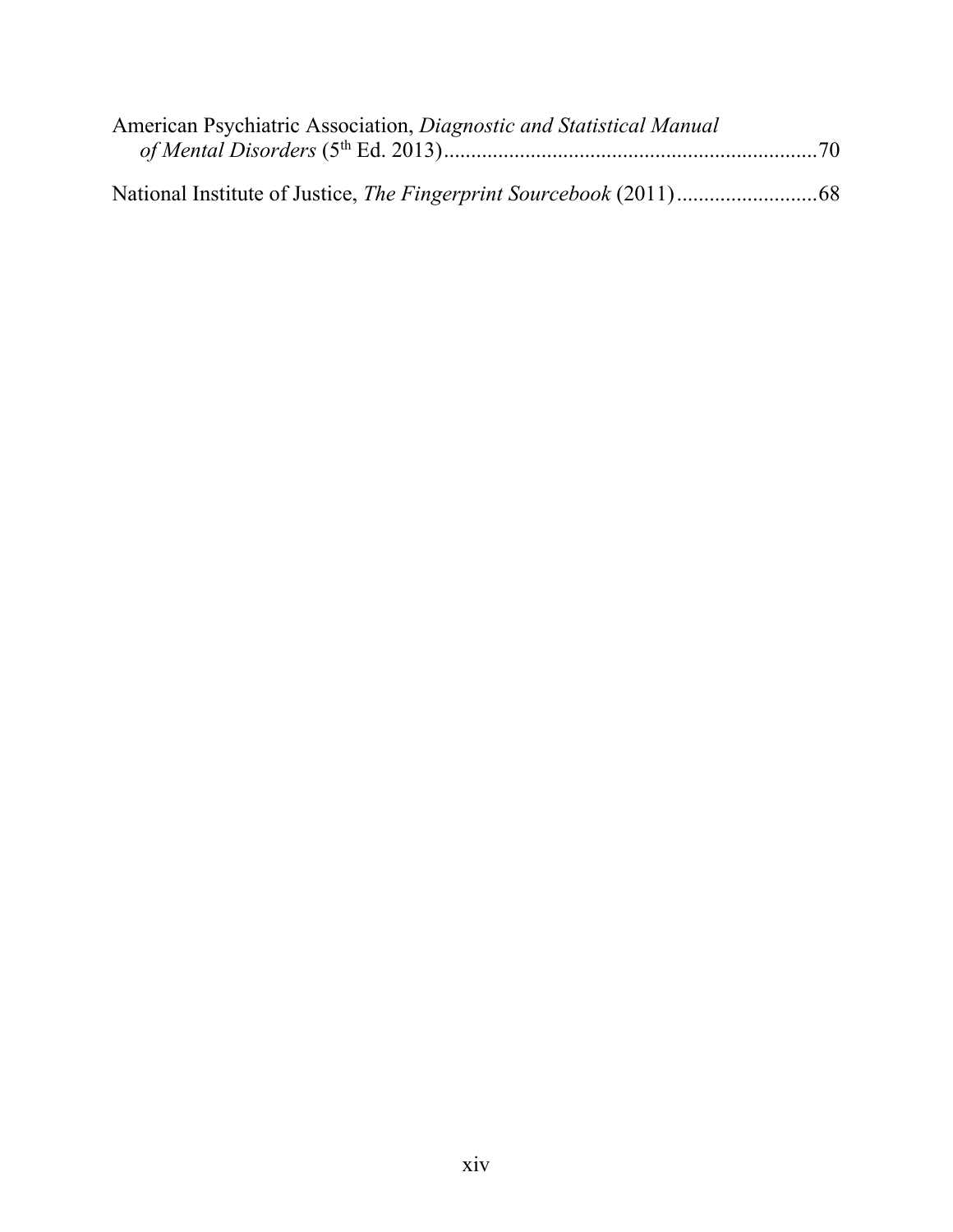# **TABLE OF EXHIBITS**

| <b>EXHIBITS</b> | <b>DESCRIPTION</b>                                                                        |
|-----------------|-------------------------------------------------------------------------------------------|
| 1               | Affidavit of Eduardo Saenz Nino                                                           |
| $\overline{2}$  | Affidavit of Richard Reyna                                                                |
| 3               | Third Affidavit of Paulette Sutton, February 25, 2022                                     |
| $\overline{4}$  | Motion to Compel Access to Latent Print and Footwear<br>Impression Evidence, May 14, 2021 |
| 5               | Motion to Terminate the Appointment of the Attorney Pro<br>Tem, December 31, 2020         |
| 6               | Order Setting Gonzales' March 8, 2022, Execution Date                                     |
| 7               | OPD Report on Discovery of Victims                                                        |
| 8               | Report of Det. Robertson on Stolen Items                                                  |
| 9               | Bloodstain Pattern Analysis Report of Sgt. Rick Pippins                                   |
| 10              | Reports of Cpl. Rexer                                                                     |
| 11              | Report of Det. Robertson on April 23 Luminol Testing                                      |
| 12              | Julian Olivarez Statement, May 6, 1994                                                    |
| 13              | Report of Ranger Sanders on Search of Gonzales Home (218)<br>Schell)                      |
| 14              | OPD Report on Collection of Evidence from 218 Schell                                      |
| 15              | January 13, 1995 DPS Preliminary Report                                                   |
| 16              | Police Photographs of Gonzales' Arms and Hands, April 22,<br>1994                         |
| 17              | OPD Report on Hospital Canvass for Laceration Wounds                                      |
| 18              | May 5, 1994 Jesse Perkins Statement                                                       |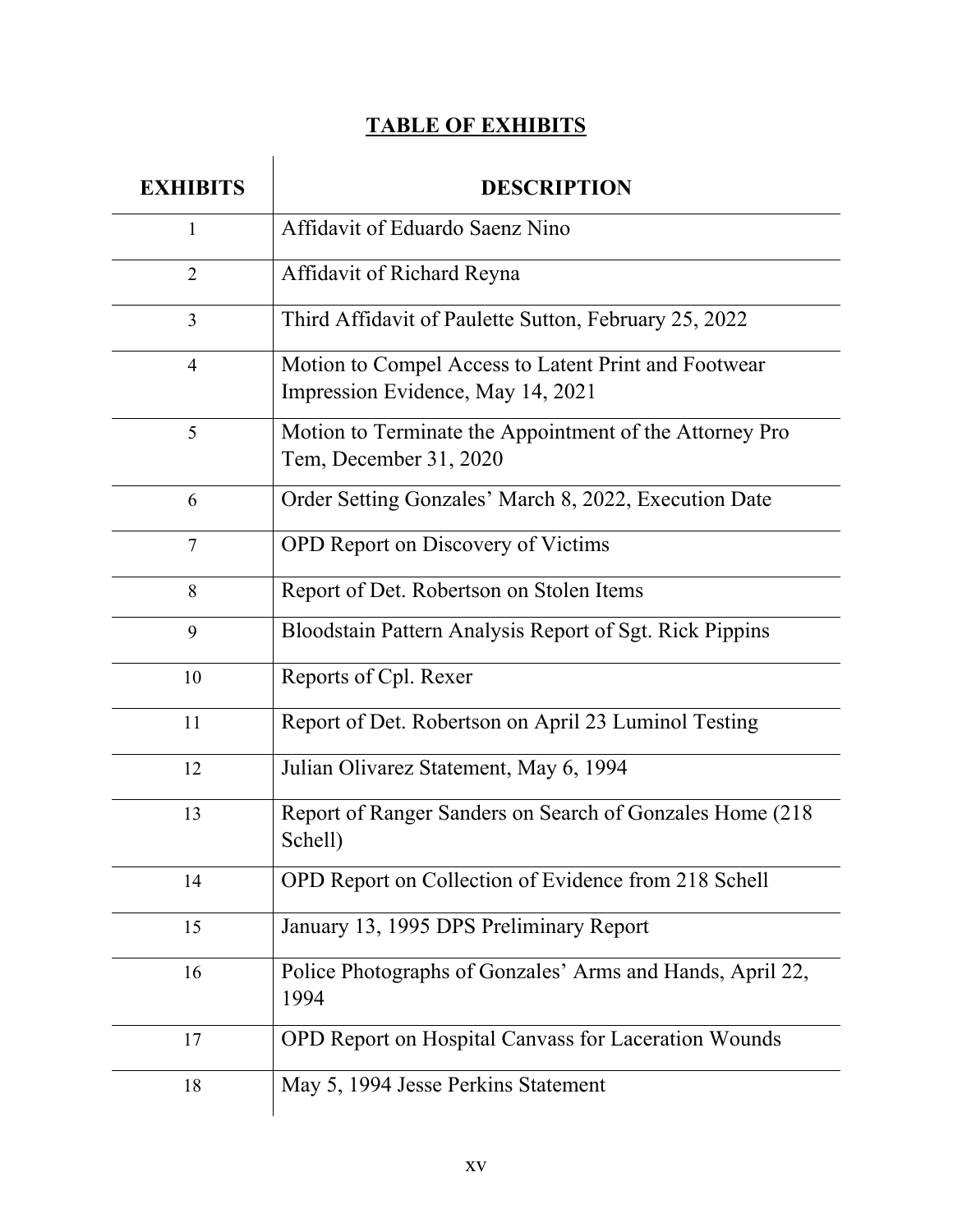| <b>EXHIBITS</b> | <b>DESCRIPTION</b>                                                        |
|-----------------|---------------------------------------------------------------------------|
| 19              | May 10, 1994 Jesse Perkins Statement                                      |
| 20              | December 6, 1994 Interview with Jesse Perkins                             |
| 21              | Report of Det. Robertson on First Interview of Perkins, May 5,<br>1994    |
| 22              | Report of Det. Robertson on Second Interview of Perkins,<br>May 10, 1994  |
| 23              | Report of Det. Robertson on Search of Perkins' Residence,<br>May 11, 1994 |
| 24              | Jesse Perkins' May 6, 1994, Ector County Jail Booking Card                |
| 25              | Jesse Perkins' September 2, 1993, Ector County Jail Booking<br>Card       |
| 26              | Photographs of Jesse Perkins' Scars, Dec. 6, 1994                         |
| 27              | OPD Property Invoice Log No. 38775                                        |
| 28              | May 20, 1994 DPS Physical Evidence Submission Form                        |
| 29              | Sept. 25, 2000 DPS Physical Evidence Submission Form                      |
| 30              | Federal Habeas Testimony of Charles Kenimer                               |
| 31              | Jury Deliberation Note Requesting Clarification                           |
| 32              | October 17, 2003 DPS Laboratory Report                                    |
| 33              | First Affidavit of Paulette Sutton, January 31, 2022                      |
| 34              | Report of Det. Robertson, October 14, 1994                                |
| 35              | Report of Det. Robertson, December 6, 1994                                |
| 36              | OPD Report on April 23 Luminol Testing                                    |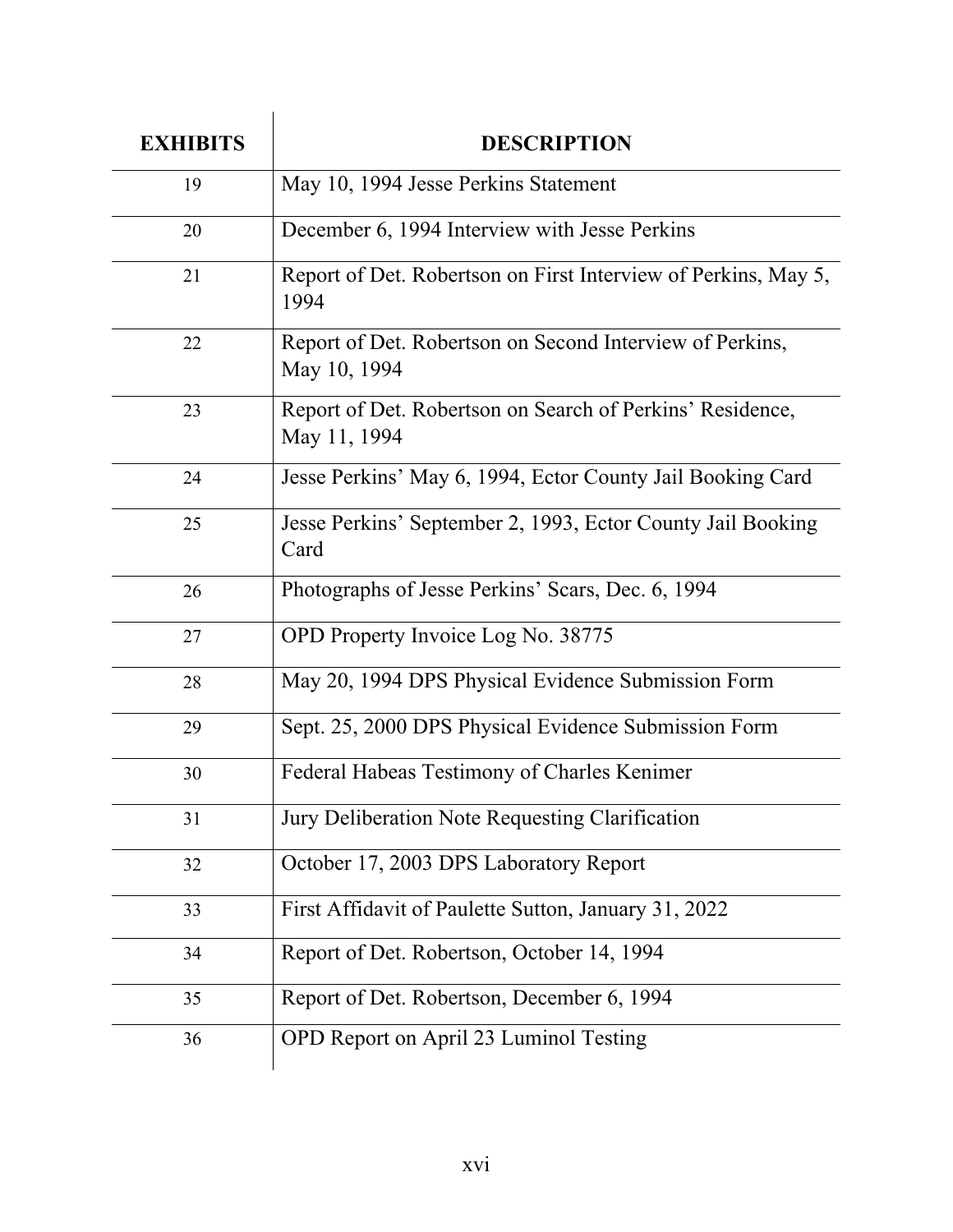| <b>EXHIBITS</b> | <b>DESCRIPTION</b>                                                                   |
|-----------------|--------------------------------------------------------------------------------------|
| 37              | DPS Crime Laboratory Files About Merced Aguirre's<br>Housecoat and Gown              |
| 38              | Witness Statement of Ruby Garza Luna, OPD Narrative, May<br>13, 1994                 |
| 39              | Det. Robertson Report on Estimate of Time of Death                                   |
| 40              | Declaration of Ruby Luna, February 11, 2022                                          |
| 41              | Second Affidavit of Bloodstain Pattern Analyst Paulette<br>Sutton, February 12, 2022 |
| 42              | Affidavit of CSU Supervisor Stephanie Bothwell, February 22,<br>2022                 |
| 43              | OPD Photographs of Flannel Shirt, February 14, 2022                                  |
| 44              | OPD Photographs of Flannel Shirt Under Alternate Light<br>Source, February 22, 2022  |
| 45              | Affidavit of Forensic DNA Analyst Huma Nasir, February 25,<br>2022                   |
| 46              | Interview of Epigmenia Gonzales, May 31, 2000                                        |
| 47              | Statement of Martha Gonzales, May 7, 1994                                            |
| 48              | Affidavit of Rito Suniga                                                             |
| 49              | Report of Det. Robertson on Olivarez Alibi, June 8, 1994                             |
| 50              | Memorandum from Rebecca Sample to John W. Smith &<br><b>Preston Stevens</b>          |
| 51              | Excerpt from May 5, 1995 Interview of Epigmenia Gonzales                             |
| 52              | El Paso PD Personnel Records of Snow Robertson                                       |
| 53              | Texas Commission on Law Enforcement Report on Snow<br>Robertson                      |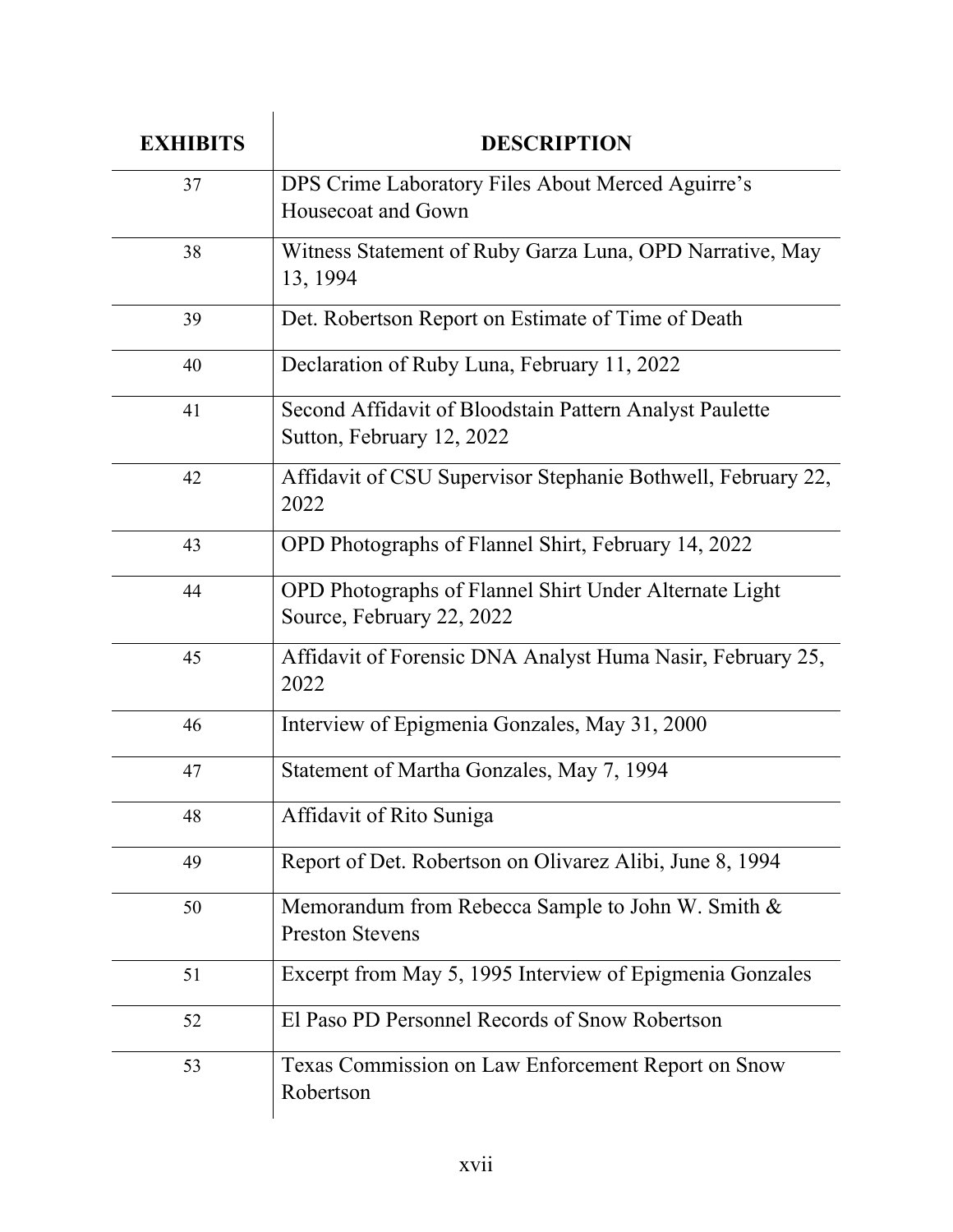| <b>EXHIBITS</b> | <b>DESCRIPTION</b>                                                                                                                             |
|-----------------|------------------------------------------------------------------------------------------------------------------------------------------------|
| 54              | Odessa PD Personnel Records of Snow Robertson                                                                                                  |
| 55              | <b>ECSO Personnel Records of Snow Robertson</b>                                                                                                |
| 56              | Plaintiff's Amended Petition, <i>Homsey v. Robertson</i> , No. D-<br>80,401 (358 <sup>th</sup> Judicial Dist. Ct., Ector Cty., March 23, 1989) |
| 57              | Order of Dismissal, <i>Homsey v. Robertson</i> (Nov. 7, 1990)                                                                                  |
| 58              | Plaintiff's Original Petition, Orr v. Robertson, No. D-82,765<br>$(358th$ Judicial Dist. Ct., Ector Cty., Jan. 7, 1991)                        |
| 59              | Order of Dismissal, Orr v. Robertson (Jan. 7, 1991)                                                                                            |
| 60              | Application for 11.07 Writ of Habeas Corpus, Ex Parte Keith,<br>No. WR-59, 244-04 (Tex. Crim. App. June 12, 2015)                              |
| 61              | Excerpts of Volume 8, Reporter's Record of State v. Keith,<br>Cause No. A-24,045 (70th Judicial Dist. Ct., Ector Cty.)                         |
| 62              | Allen PD Personnel Records                                                                                                                     |
| 63              | Murphy PD Personnel Records                                                                                                                    |
| 64              | Martha Reyes Interview, June 7, 2000                                                                                                           |
| 65              | Michelle Payne Interview, May 6, 1994                                                                                                          |
| 66              | Michelle Payne Interview, June 2, 2000                                                                                                         |
| 67              | History of Gonzales' Efforts to Obtain Fingerprint and<br><b>Footwear Evidence</b>                                                             |
| 68              | Affidavit of Latent Print and Footwear Examiner Matt Marvin,<br>May 14, 2021                                                                   |
| 69              | Affidavit of Latent Print Examiner Heather McNeill, February<br>28, 2022                                                                       |
| 70              | Footwear Examination Report of Matt Marvin, February 11,<br>2022                                                                               |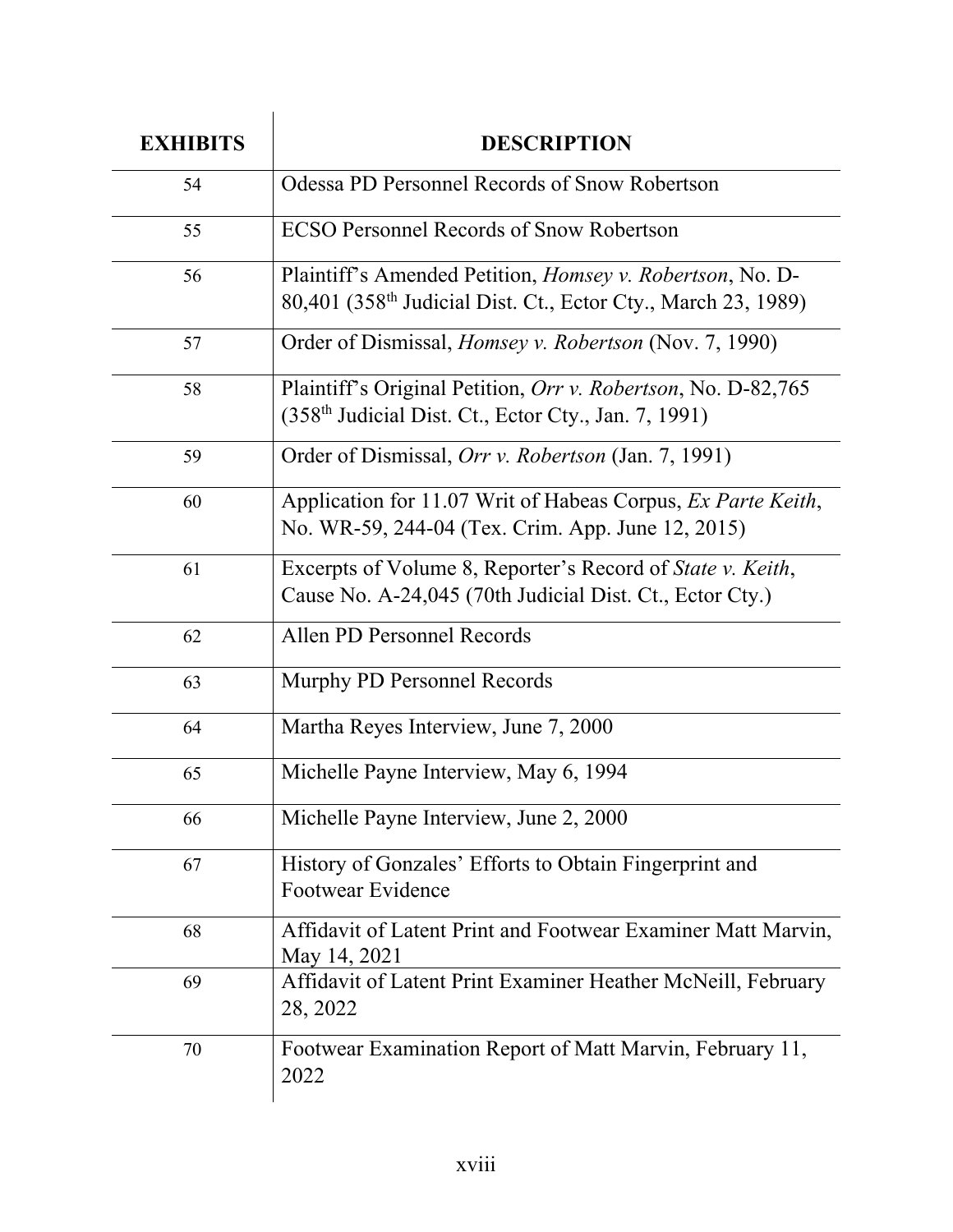| <b>EXHIBITS</b> | <b>DESCRIPTION</b>                                                                                                           |
|-----------------|------------------------------------------------------------------------------------------------------------------------------|
| 71              | Affidavit of Dr. Jack M. Fletcher                                                                                            |
| 72              | <b>Affidavit of Rosa Balderas</b>                                                                                            |
| 73              | Affidavit of Rafael Rubalcado                                                                                                |
| 74              | Affidavit of Iris Lang                                                                                                       |
| 75              | <b>Affidavit of Alice Ramirez</b>                                                                                            |
| 76              | Affidavit of Elizabeth Reyes                                                                                                 |
| 77              | Affidavit of Raquel Ruby Rubalcado                                                                                           |
| 78              | Affidavit of Adonica Nunez                                                                                                   |
| 79              | <b>Affidavit of Raquel Gonzales</b>                                                                                          |
| 80              | Excerpts from AAIDD Manual, 12th Edition (2021)                                                                              |
| 81              | American Psychiatric Association, Text Updates, Intellectual<br>Developmental Disorder (Intellectual Disability), Sept. 2021 |
| 82              | Ex Parte Keith Writ Application Ex. "E" (Cleaver Article)                                                                    |
| 83              | <i>Ex Parte Keith</i> Writ Application Ex. "F"<br>(Robertson/Deaderick Article)                                              |
| 84              | Det. Robertson's Report on Consultation with Dr. Villalon                                                                    |
| 85              | Declaration of Forensic Scientist Ed Hueske, May 7, 2020                                                                     |
| 86              | Declaration of Dr. Kevin Crosby, May 8, 2020                                                                                 |
| 87              | Report of Dr. Adriana Strutt, PhD                                                                                            |
| 88              | Federal Habeas Testimony of Det. Snow Robertson                                                                              |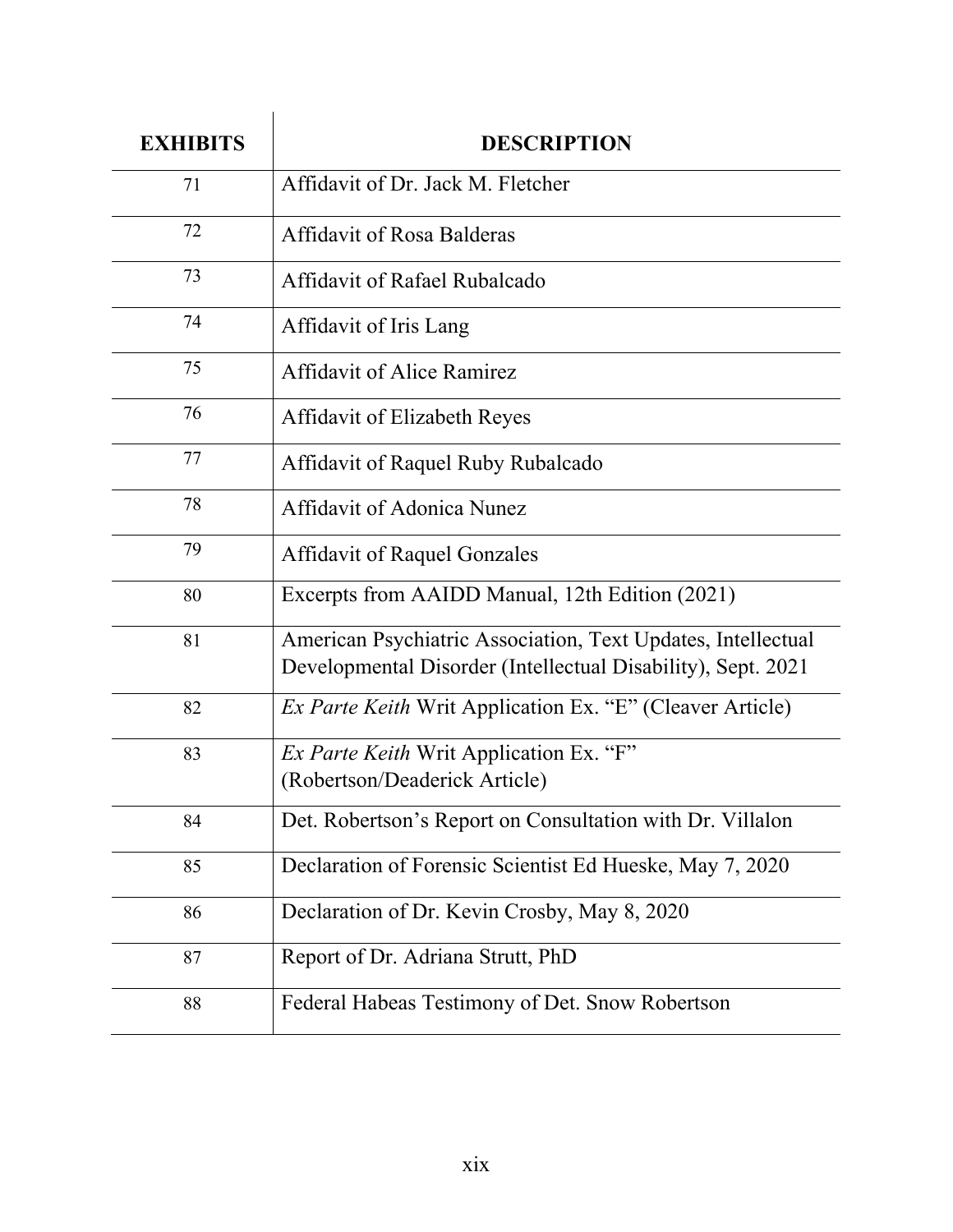#### **INTRODUCTION**

Michael Gonzales was the easy pick for the Odessa Police Department (OPD) as the prime suspect for the murders of Merced and Manuel Aguirre in their home in 1994. He lived next door. The Aguirres had complained in the past to the OPD about him bothering them. He was seen as the leader of a group of young people in the neighborhood who portrayed themselves as a gang. He had been sent to several Texas Youth Commission facilities prior to his arrest for the murder of the Aguirres at the age of 20. And, critically, he was not sophisticated. He had then and has always had Intellectual Disability. The OPD probably did not know that in a diagnostic sense, but they knew already, or quickly learned from their interactions with him, that he had some vulnerabilities.

Against this backdrop, the only direct evidence the prosecution could muster against Gonzales in his 1995 trial was dubious testimony by a jailer that Gonzales confessed to him. The jailer's statement in the police file was that Gonzales "blurted out … 'I did it'" while he was taking Gonzales back to his cell from a bond hearing. Nothing in the jailer's statement suggested any provocation, enticement, emotional upset, or any other reason that might have led Gonzales to say such a thing out of the blue. Apparently concerned about the jailer's credibility, the prosecution had the jailer testify falsely that the confession occurred under circumstances that seemed to motivate Gonzales to say what he allegedly said. The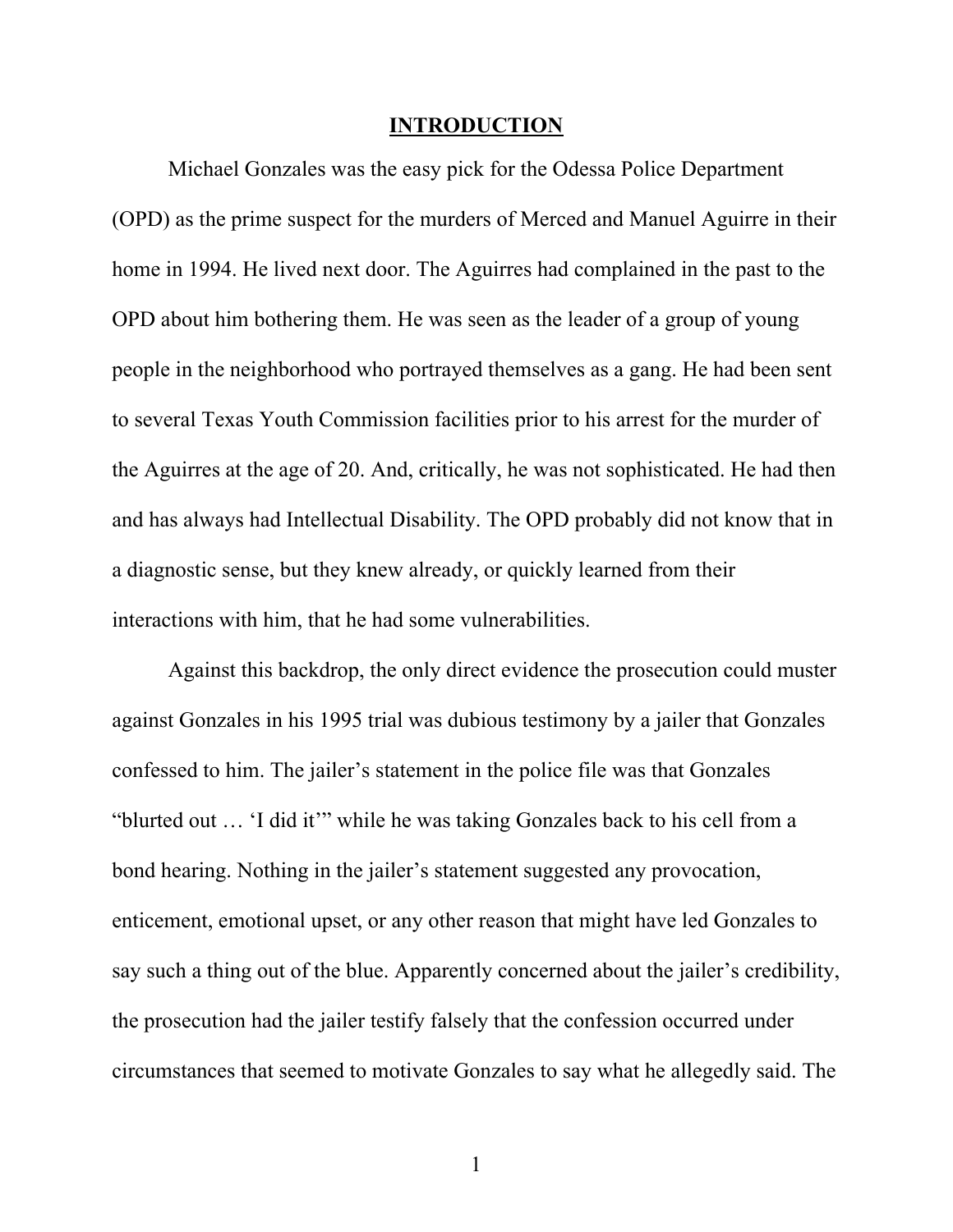problem was that the supposedly motivating circumstances did not occur because those circumstances arose five days after the jailer said Gonzales confessed. The jury did not know this, because the examination of the jailer by the prosecution and the defense failed to reveal it.

To support this faulty evidence, OPD and the prosecution built a circumstantial case against Gonzales based in significant part on falsehoods and misleading argument, including:

- false testimony by the lead detective that tear drop tattoos on Gonzales' face amounted to a confession that he killed two people;
- more false testimony by the lead detective that chile peppers found beneath Mrs. Aguirre's body, outside Gonzales' house, and in Gonzales' refrigerator connected Gonzales to the crime, despite plausible evidence that the peppers had nothing to do with the crime;
- yet more false testimony by the lead detective that a stain on a camper between the two houses was a "blood transfer stain," even though he never had the stain tested to determine if it was blood, rust, or dirt; and
- unwarranted inferences drawn by the prosecutor in closing argument from speculative testimony by the OPD blood stain expert to meet the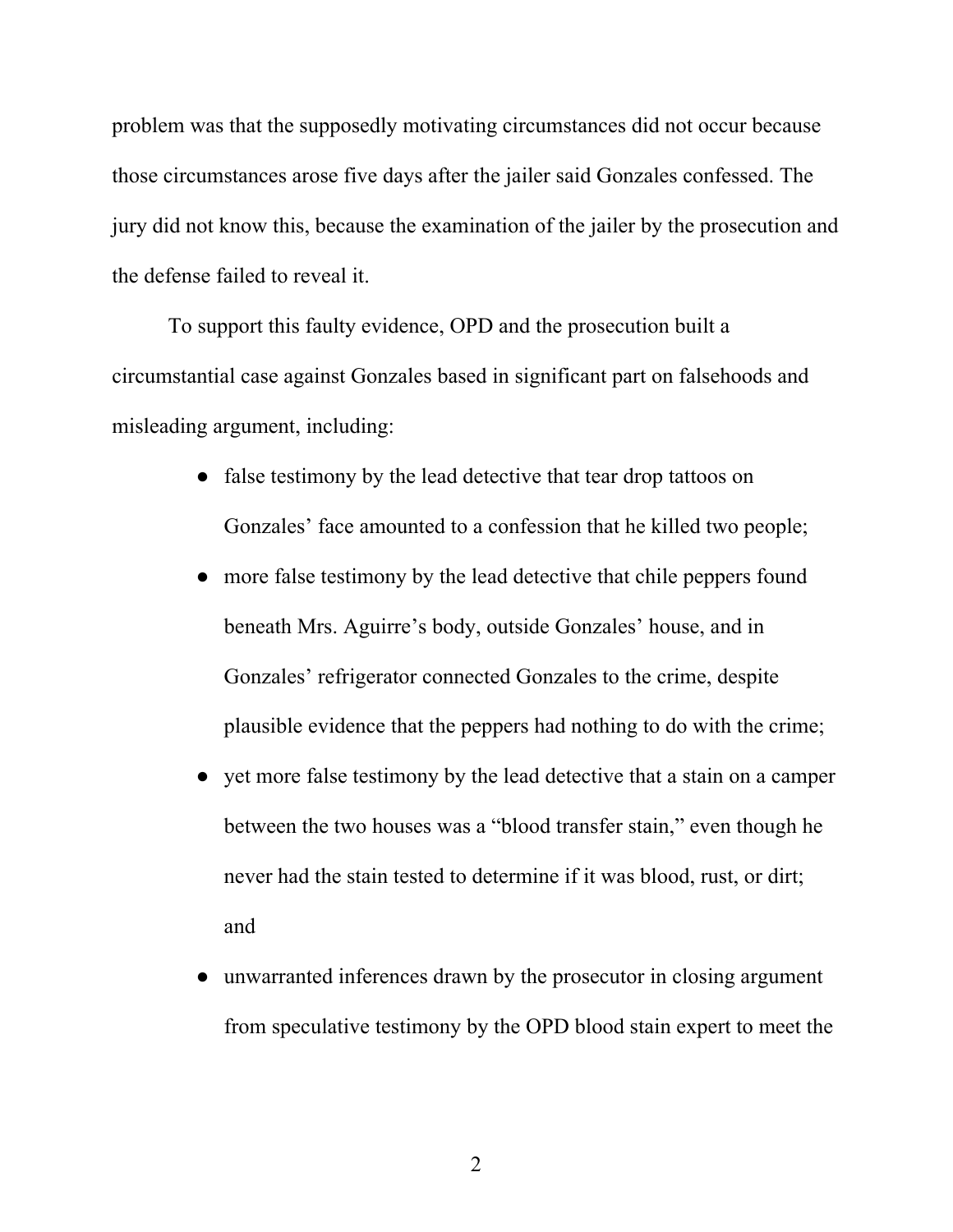State's burden of proving that Gonzales alone killed both the Aguirres.

Behind the prosecution's faulty case was a police investigation led by a detective with a history of falsifying reports, jumping to unfounded conclusions about suspects, manufacturing evidence, and providing false testimony. This person, Det. Sgt. Snow Robertson, testified falsely in Gonzales' trial and led an incomplete investigation, the purpose of which was to bolster the case against Gonzales rather than to discover the truth about the murders. In the process, he failed to direct the testing and analysis of physical evidence that could have revealed the identities of the people who actually killed the Aguirres.

Gonzales was uniquely vulnerable to being set up as the fall guy by Detective Robertson because Gonzales has Intellectual Disability. The investigation and expert assessment to reach this conclusion have only recently been completed. However, traces of the evidence that support this conclusion have been apparent from Gonzales' early childhood, some of which were noted by the defense psychologist before the 1995 trial. As the Supreme Court observed in *Atkins v. Virginia*, 536 U.S. 304, 317 (2002), "some of the characteristics of [people with Intellectual Disability] undermine the strength of the procedural protections that our capital jurisprudence steadfastly guards." Such "defendants may be less able to give meaningful assistance to their counsel and are typically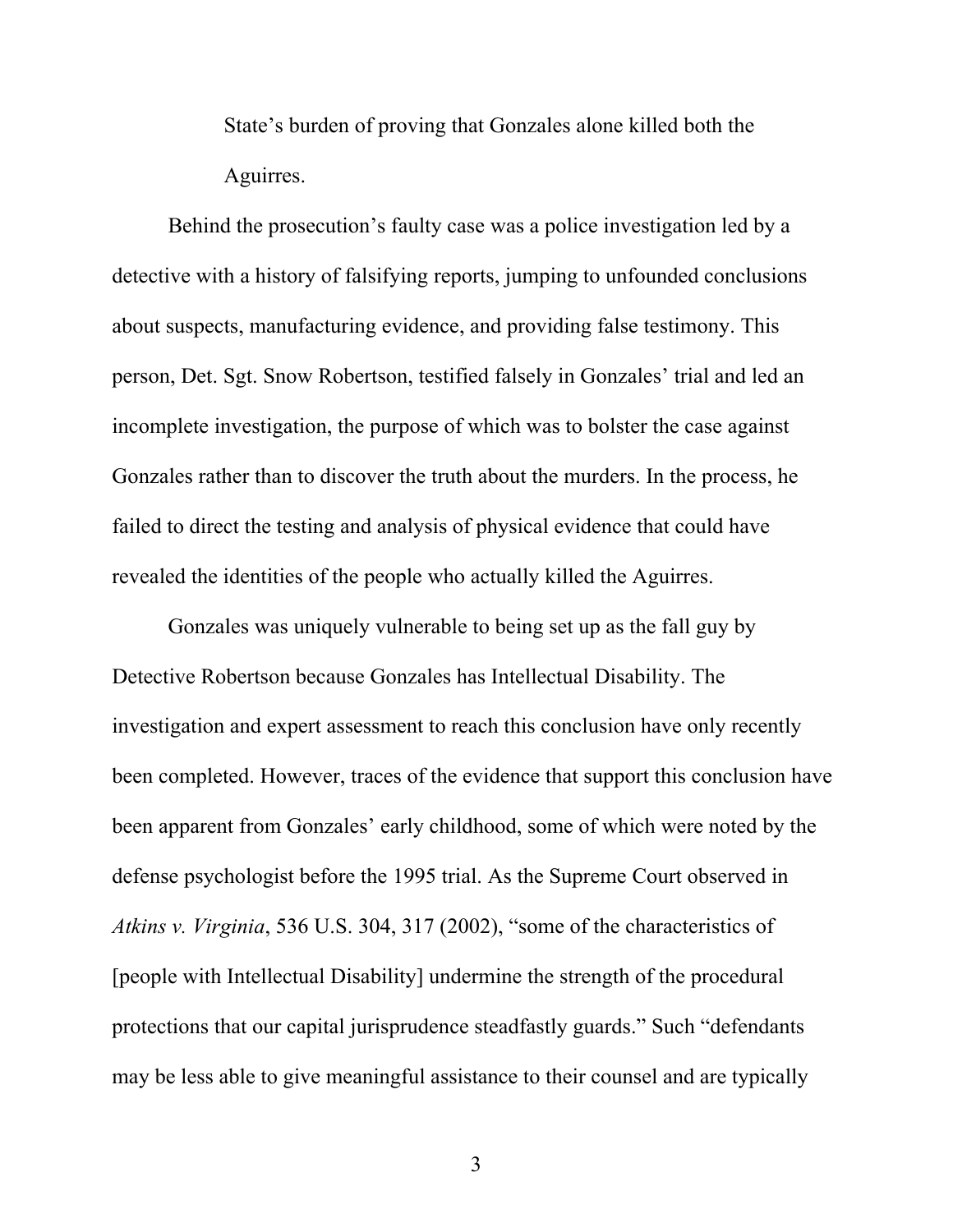poor witnesses, and their demeanor may create an unwarranted impression of lack of remorse for their crimes." *Id*. at 320-21. Thus, defendants with intellectual disability "in the aggregate face a special risk of wrongful execution." *Id*. at 321.

As this application will demonstrate, the Supreme Court's observations seven years after Gonzales was convicted and sentenced to death accurately describe the intersection between police and prosecutorial misconduct and Gonzales' impaired ability to avail himself of "the procedural protections that our capital jurisprudence steadfastly guards." In sum, Gonzales has tested within the range of significantly impaired intellectual functioning every time he was administered a reputable IQ test, from the first such test in 1988 to the last in 2021. His impairments in adaptive behavior made him vulnerable to becoming the prosecutorial target for murders he did not commit. His reading and communications skills were significantly impaired, and he had poor judgment and problem-solving skills. He had significantly impaired social skills—having few friends, continuously ridiculed by most people he thought were his friends, unable to understand how others perceived his behaviors, subject to being used by others to take the blame for wrongful things they did, and always willing to take the blame and not "snitch" on others. In short, Gonzales was a vulnerable target for a myopic police investigation in which his friends could assist the police in charging and prosecuting him with what they had done.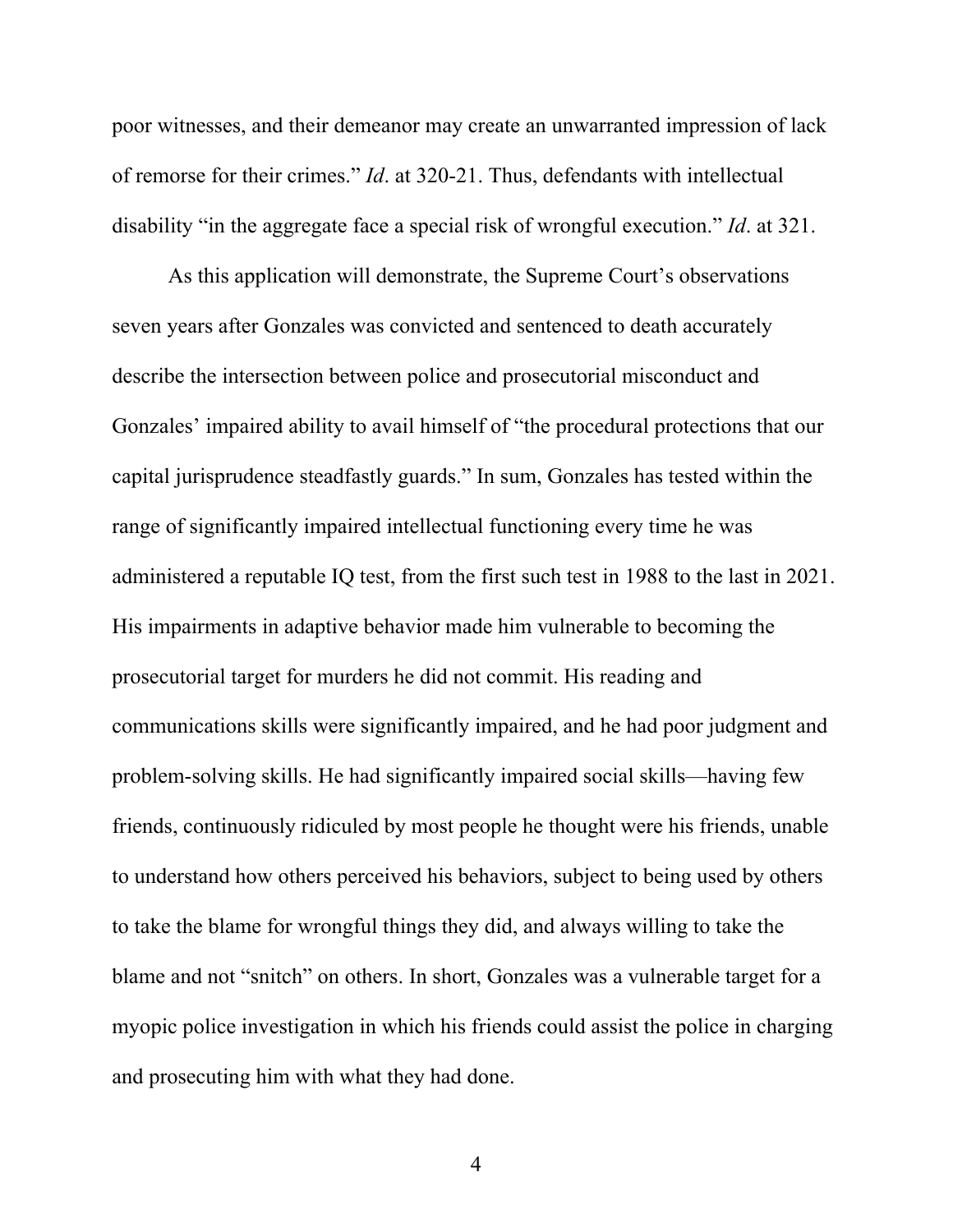The outcome was that Gonzales was convicted of a crime he did not commit. All the pillars of evidence that appeared to the Court of Criminal Appeals on direct appeal in 1998 to support the conviction have now crumbled. Newly discovered evidence shows that Jesse Perkins, whose involvement in the murders was suspected by the police but never thoroughly investigated, murdered Mrs. Aguirre and, along with two other men, Daniel Lugo and Julian Olivarez, murdered Mr. Aguirre.

The credibility and scope of the newly discovered evidence must be underscored and documented for the Court at the outset. The central piece of new evidence comes from Eduardo Saenz Nino, a friend of Perkins and Gonzales in Odessa. He returned to Odessa from detention in Lubbock County within a few days after the murders. Trying to find Gonzales, Nino went to Julian Olivarez's house and found Perkins there. Perkins boasted to him about the murders. He said that he and two others, Olivarez and Lugo, had killed the Aguirres and that he had killed Mrs. Aguirre. Perkins said he had gotten cut doing so, and got a Gonzales (who lived next door) for a flannel shirt because his shirt was bloody. Affidavit of Eduardo Saenz Nino (Exhibit 1).

Within two months after this, Nino started serving terms of many years in the state and federal prison systems and was so immersed in his own problems that he said nothing about Perkins' confession to anyone. *Id*. ¶ 8. In August 2021, Nino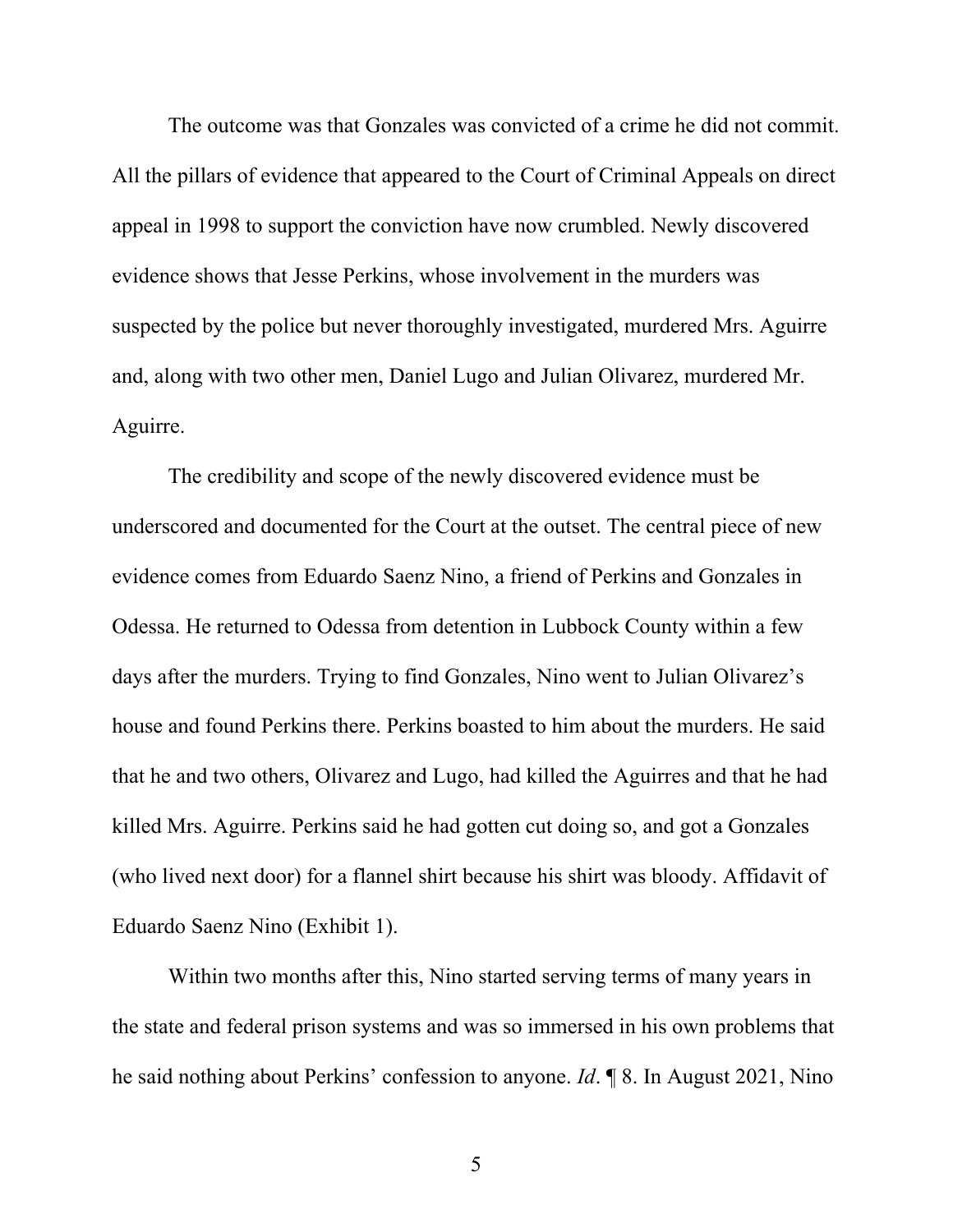happened to be at the house where Gonzales' current investigator was interviewing someone else, heard Gonzales' name mentioned, and talked with the investigator about what Perkins told him. *Id*. Two months later, the investigator interviewed Perkins, who admitted that his blood was probably in the Aguirres' house, consistent with what Nino told the investigator. Affidavit of Richard Reyna (Exhibit 2).

On the surface, Nino's account of Perkins' confession may seem incredible. But all the relevant physical evidence corroborates the confession to Nino. This fact has led the defense blood pattern analysis expert who viewed photographs of the flannel shirt and the pants Perkins wore the night of the murders, that had never been available before mid-February of this year, to recently aver:

The information relayed by Eduardo Saenz Nino in his affidavit dated February 02, 2022 must be that of a clairvoyant in order to relay a version that fits exactly with the findings when the physical evidence was examined on February 17, 2022, fifteen days after Nino gave his statement. At that time, no one knew what would be found when the flannel shirt (Item 121) and the gray pants (Item 89) recovered from 517 South Sam Houston [Perkins' house] were examined. Yet Nino's statement was completely congruent with what was found. First, that the pattern of staining on the exterior of the flannel shirt shows that it was not being worn during the assault, but it was in passive contact with liquid blood from both Mr. and Mrs. Aguirre. When the interior of the shirt was examined, apparently for the first time ever, there are stains that are consistent with blood on the interior of the sleeve in the same location that Nino says Jesse Perkins was injured. When the pattern of bloodstaining on the gray pants (Item 89) was revealed in the February 17, 2022 photographs, Perkins' blood was identified along the exterior of the legs of the pants. This finding confirms that Perkins was indeed bleeding, and the location of the stains is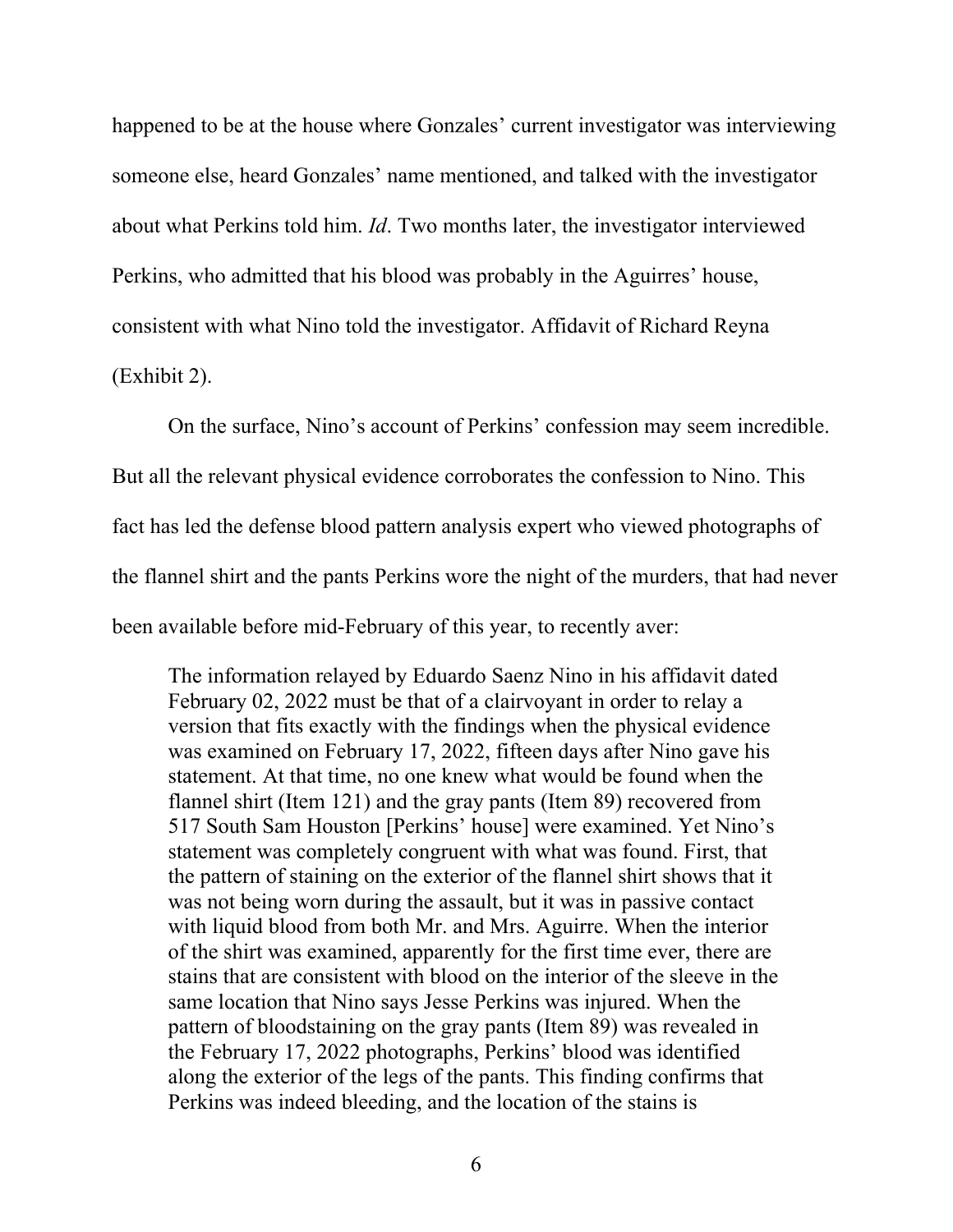indicative of blood dripping from an injury. These findings must also be considered in light of Sgt. Rick Pippins' and Texas Ranger Joe Sanders' opinion that someone was dripping blood inside the Aguirre residence. Their opinion was formulated in 1994 and foretold what Nino would claim in 2022 and what Perkins himself would tell Investigator Richard Reyna in October of 2021. There is simply no way Nino could have knowledge of what the evidence would later reveal. Evidence from a crime is collected, preserved, and analyzed for the simple reason that the evidence never lies.

Third Affidavit of Paulette Sutton, February 25, 2022 ¶ 42 (Exhibit 3).

**. . . .** 

The result is now clear. Michael Gonzales was unconstitutionally and wrongfully convicted of capital murder and unconstitutionally sentenced to death.

In the pages that follow, we will set out the factual and legal basis for a claim under *Atkins* and its progeny that Gonzales is ineligible for a death sentence because he has Intellectual Disability, two claims of state misconduct in presenting false testimony or withholding exculpatory evidence from the defense, and a claim of actual innocence. Together these claims meet one or more requisites under Tex. Code Crim. Proc. art. 11.071, § 5(a) for consideration on the merits in a subsequent application for a writ of habeas corpus.

#### **STATEMENT OF PROCEDURAL HISTORY**

On December 8, 1995, Gonzales was sentenced to death after being convicted of the offense of capital murder in Cause No. D-23,730 in the 358<sup>th</sup>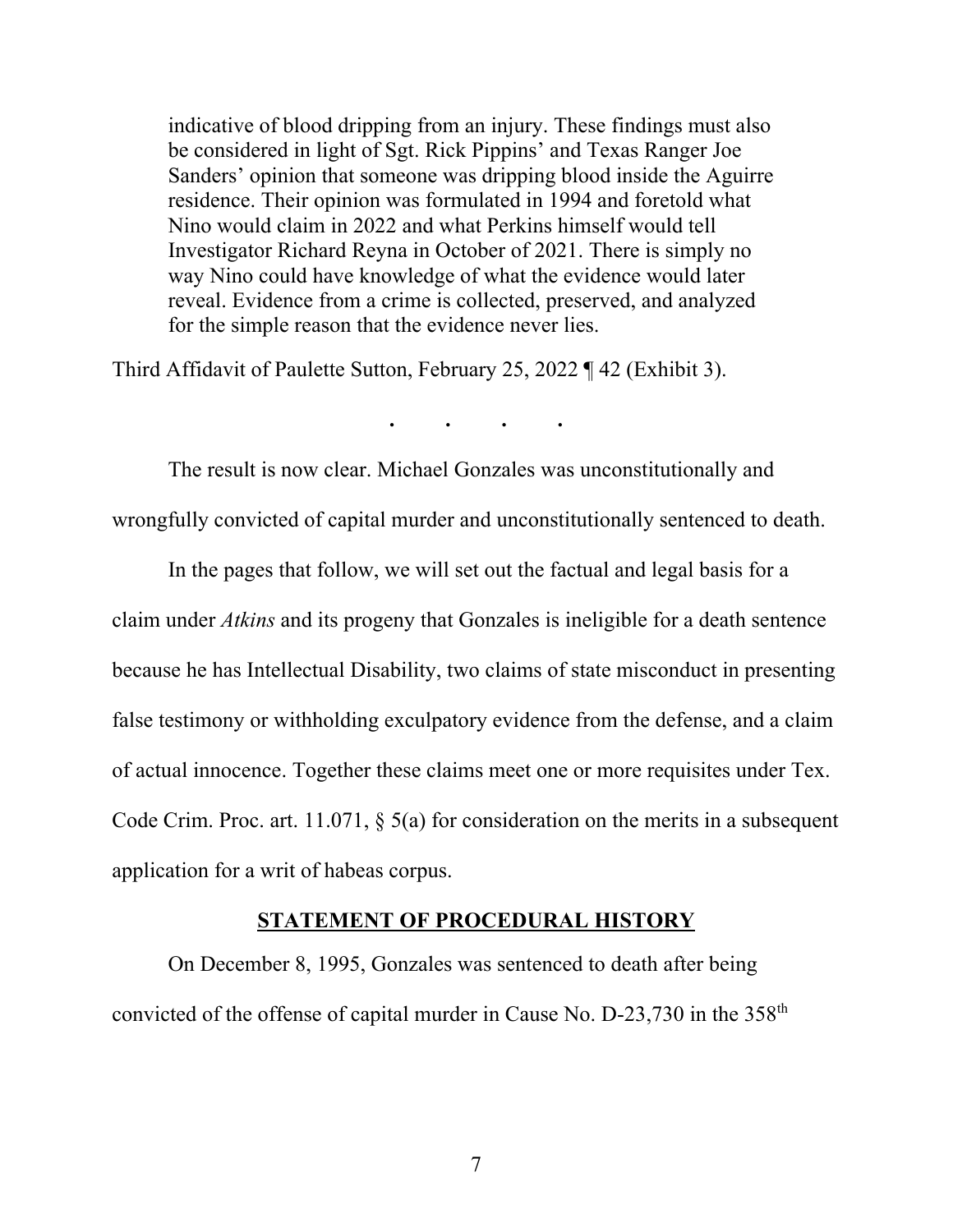District Court of Ector County. 1 CR 1-2, 139- 45, 148, 154-61, 196.<sup>1</sup> On June 3, 1998, the Court of Criminal Appeals (CCA) affirmed his conviction and sentence. *Gonzales v. State*, No. AP-72,317 (Tex. Crim. App. 1998) (not designated for publication).

On March 10, 1999, the CCA denied Gonzales' original state habeas application. *Ex parte Gonzales*, No. WR-40,541-01 (Tex. Crim. App. 1999) (not designated for publication).

On federal habeas review, the federal district court conditionally granted relief from Gonzales' death sentence but denied relief from his conviction. *Gonzales v. Cockrell*, No. 7:99-cv-00072-WRF (W.D. Tex. 2003), ECF No. 90. The Fifth Circuit affirmed the district court's judgment regarding the conviction, *Gonzales v. Quarterman*, 458 F.3d 384 (5th Cir. 2006), and the United States Supreme Court subsequently denied Gonzales certiorari review. *Gonzales v. Quarterman*, 549 U.S. 1323 (2007).

Gonzales was retried on punishment and again sentenced to death on May 7, 2009. 5 CR-R 1122–25. The CCA affirmed the sentence on September 28, 2011. *Gonzales v. State*, 353 S.W.3d 826 (Tex. Crim. App. 2011). Gonzales waived state

<sup>&</sup>lt;sup>1</sup>References to the record below are as follows: "CR" refers to the Clerk's record in the 1995 trial. "CR-R" refers to the Clerk's record in the resentencing trial in 2009. CR-DNA refers to the Clerk's Record in the pending appeal from the denial of DNA testing. "RR-T" refers to the Reporter's Record in the 1995 trial. "RR-R" refers to the Reporter's Record in the resentencing trial.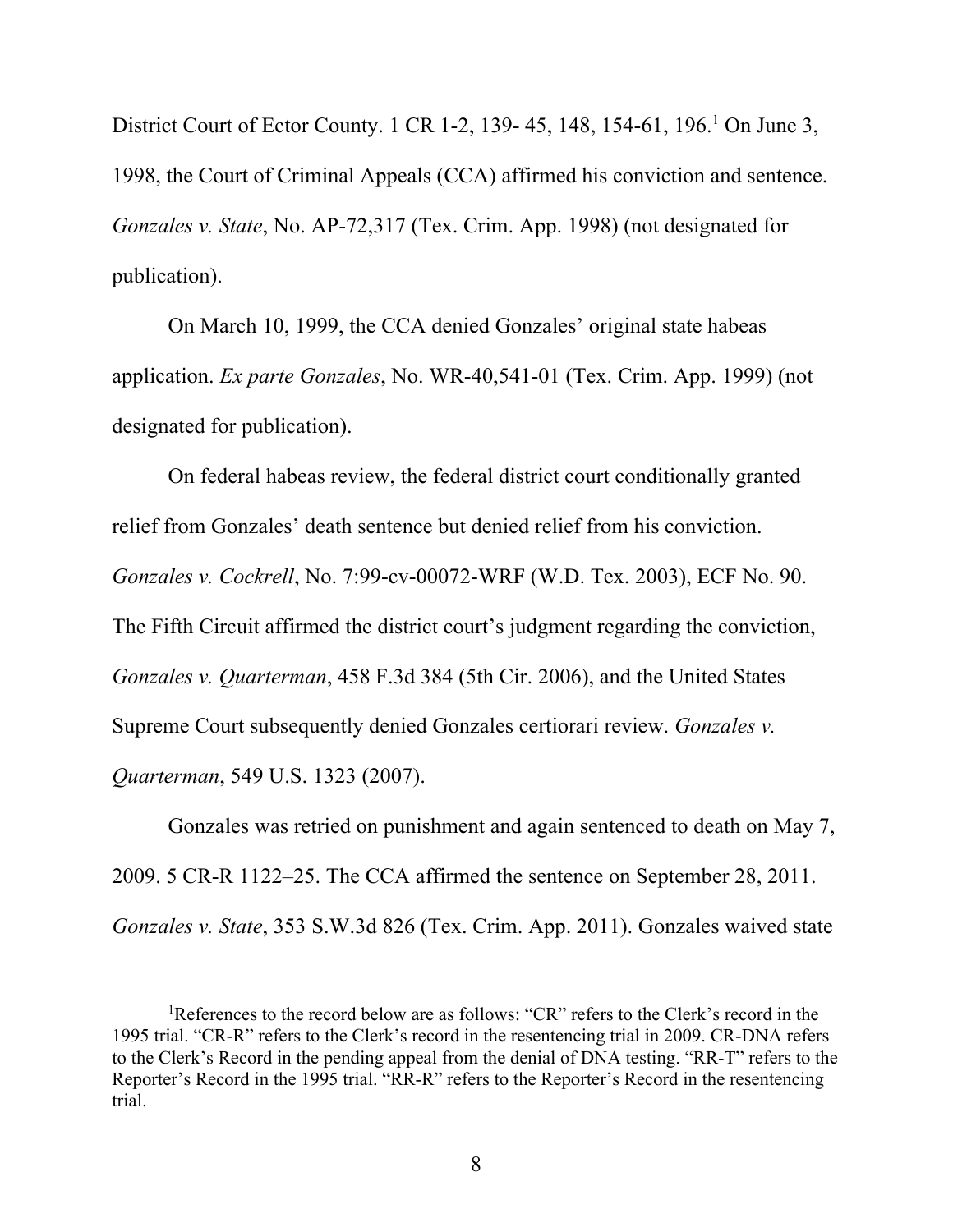habeas review, but later filed a habeas application which the CCA dismissed for abuse of the writ. *Ex parte Gonzales*, 463 S.W.3d 508 (Tex. Crim. App. 2015). The United States District Court for the Western District of Texas denied Gonzales habeas corpus relief. *Gonzales v. Davis*, No. 7:12-cv-00126- DAE (W.D. Tex. 2018). The Fifth Circuit then denied a certificate of appealability. *Gonzales v. Davis*, 924 F.3d 236 (5th Cir. 2019). The United States Supreme Court then denied Gonzales' petition for writ of certiorari. *Gonzales v. Davis*, 140 S. Ct. 1143 (2020).

Through 2020 and 2021, Gonzales moved in the trial court for DNA testing of biological evidence, CR-DNA at 5-36; access to latent print and footwear impression evidence, Motion to Compel Access to Latent Print and Footwear Impression Evidence, May 14, 2021 (Exhibit 4); and the termination of the Texas Attorney General's Office as the Ector County District Attorney *pro tem*, Motion to Terminate the Appointment of the Attorney Pro Tem, December 31, 2020 (Exhibit 5). The trial court denied all these motions in 2021. An appeal of the order denying DNA testing is pending in the CCA, *see Gonzales v. State*, No. AP-77,104 (Tex. Crim. App.), as are two mandamus proceedings related to latent print/footwear impression evidence and termination of the attorney *pro tem* appointment, *In re Gonzales*, Nos. WR-40,541-05 & -06 (Tex. Crim. App.).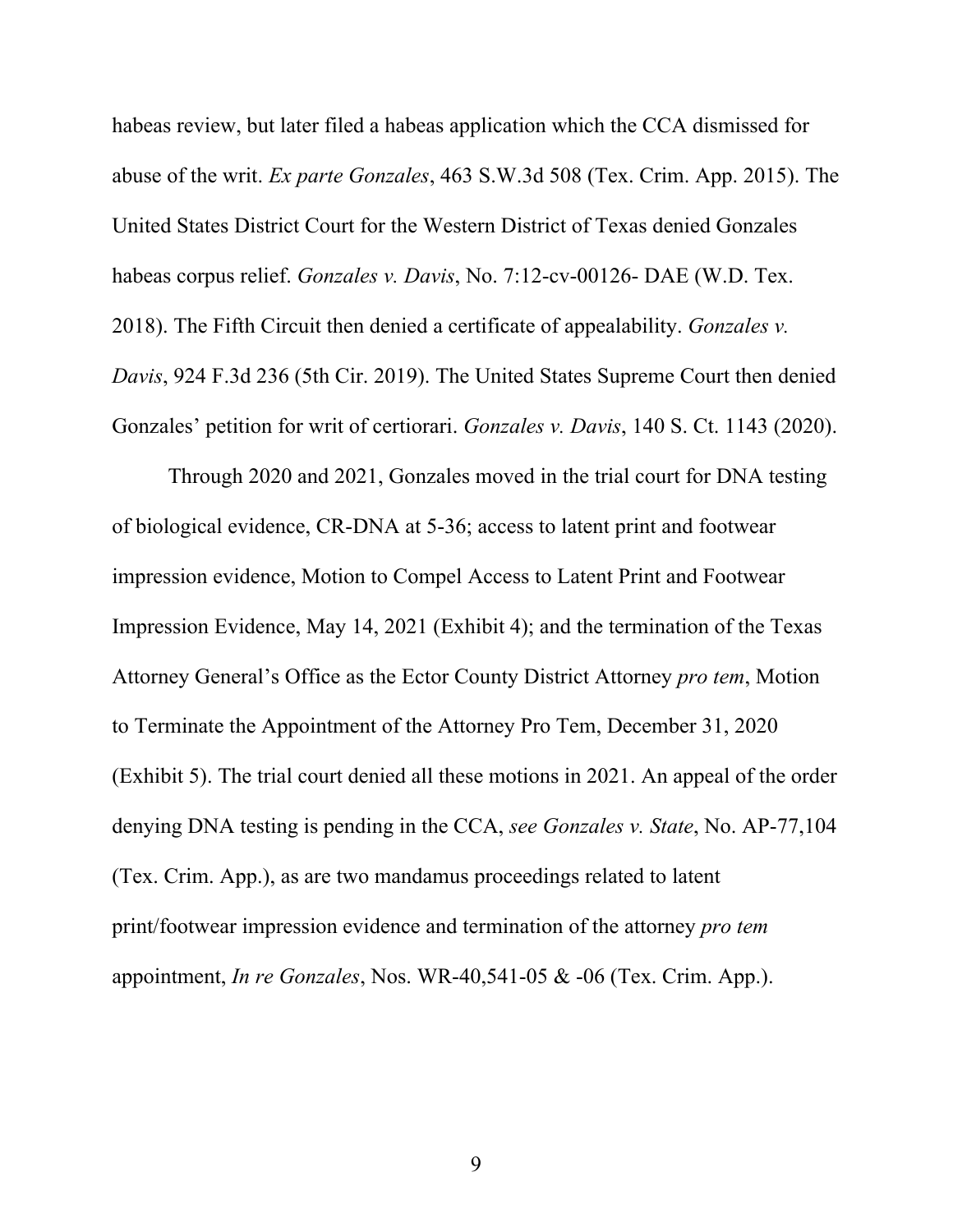On September 1, 2021, the trial court entered an order setting Gonzales' execution date for March 8, 2022. Order Setting Gonzales' March 8, 2022, Execution Date (Exhibit 6).

### **STATEMENT OF FACTS**

# **I. Physical Evidence and Alternate Suspects in the Aguirre Homicide Investigation.**

After 9 a.m. on the morning of April 22, 1994, Manuel Aguirre, Jr., discovered his parents, Merced and Manuel Aguirre, stabbed to death in their home in Odessa, Texas, OPD Report on Discovery of Victims (Exhibit 7).

From the moment the Odessa Police Department (OPD) began its investigation of the murders, police investigators focused on next-door-neighbor Michael Gonzales as the prime suspect. But Gonzales, who lived with his mother, denied knowledge of the murders, and none of the physical evidence police obtained pointed to him. The police generated incriminating evidence about alternate suspects Jesse Perkins, Daniel Lugo, and Julian Olivarez, but failed to investigate and develop physical evidence about those suspects.

### **A. Police investigate the crime scene but fail to collect or document some physical evidence.**

On April 22, police documented evidence at the crime scene and canvassed the surrounding area. Police learned that a camera, stereo, microwave, VCR, and gun were missing from the Aguirres' home, Report of Det. Robertson on Stolen Items (Exhibit 8).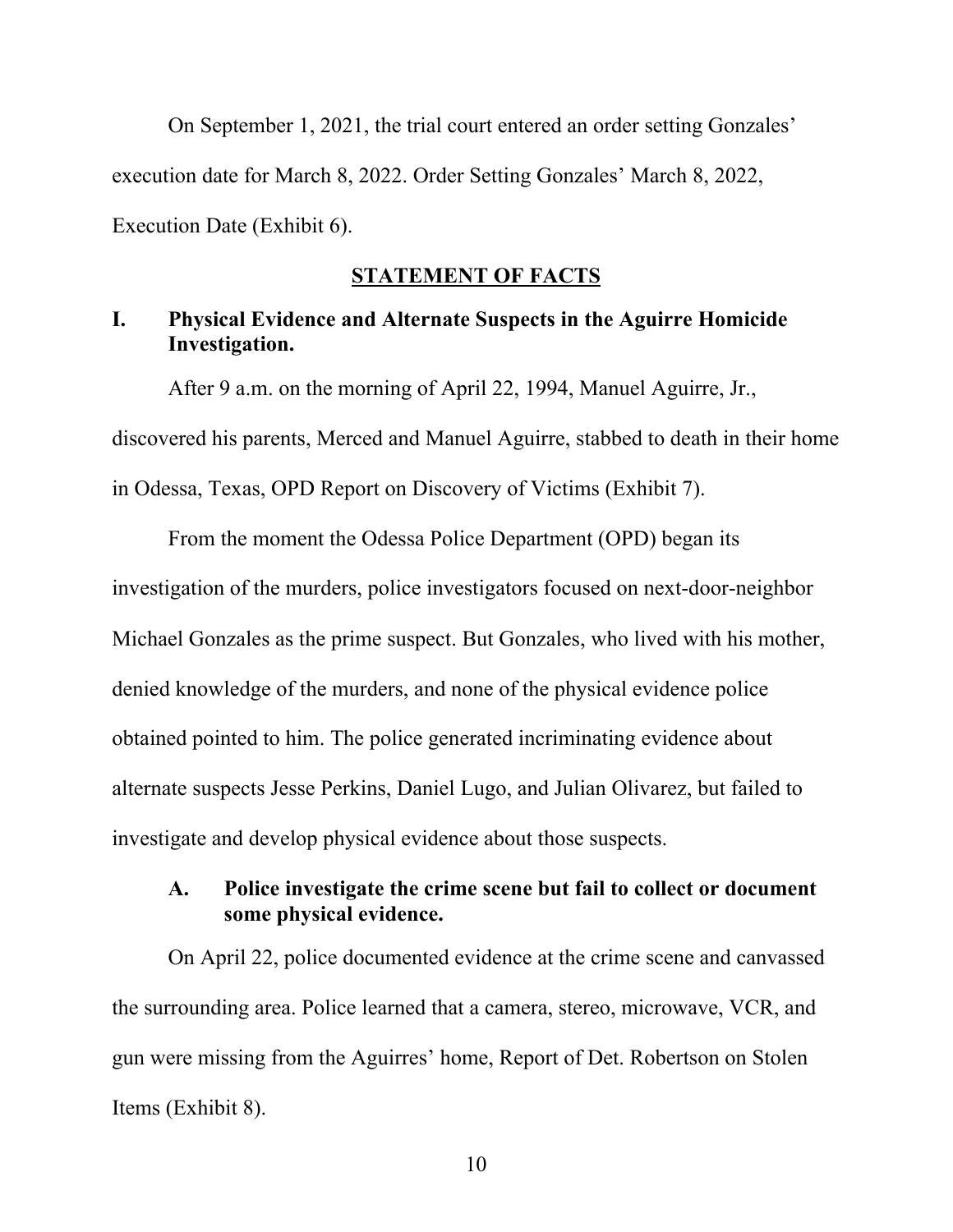A bloodstain pattern analyst reported that Merced Aguirre had defensive wounds consistent with a struggle. Bloodstain Pattern Analysis Report of Sgt. Rick Pippins at 2 (Exhibit 9). He noticed drips of blood in the utility room close to where the bodies were discovered that were consistent with falling from the "person" of the killer. *Id*. at 20. The analyst noted the same drip pattern on the bottom of Mrs. Aguirre's housecoat, as though blood had dripped while the killer was standing over her fallen body. *Id*. The police failed to collect or photograph the drips of blood in the utility room. While Mrs. Aguirre's housecoat was submitted for DNA testing, the drips of blood on it do not appear to have been among the bloodstains tested.

When night fell, police tested surfaces with luminol, which luminesces in the presence of unseen human blood. Reports of Cpl. Rexer at 1 (Exhibit 10). Police noted a track of footprints across the carpeted floor of the Aguirre living room and out the front sliding glass door. They did not take photographs of these prints. *Id*.

Police also said they saw large areas luminesce in the Aguirres' master bathroom, suggesting there was human blood in the sink and bathtub. Report of Det. Robertson on April 23 Luminol Testing at 3 (Exhibit 11). Police photographed the bathroom luminol reaction, but the photographs have never been disclosed to the defense and may be lost.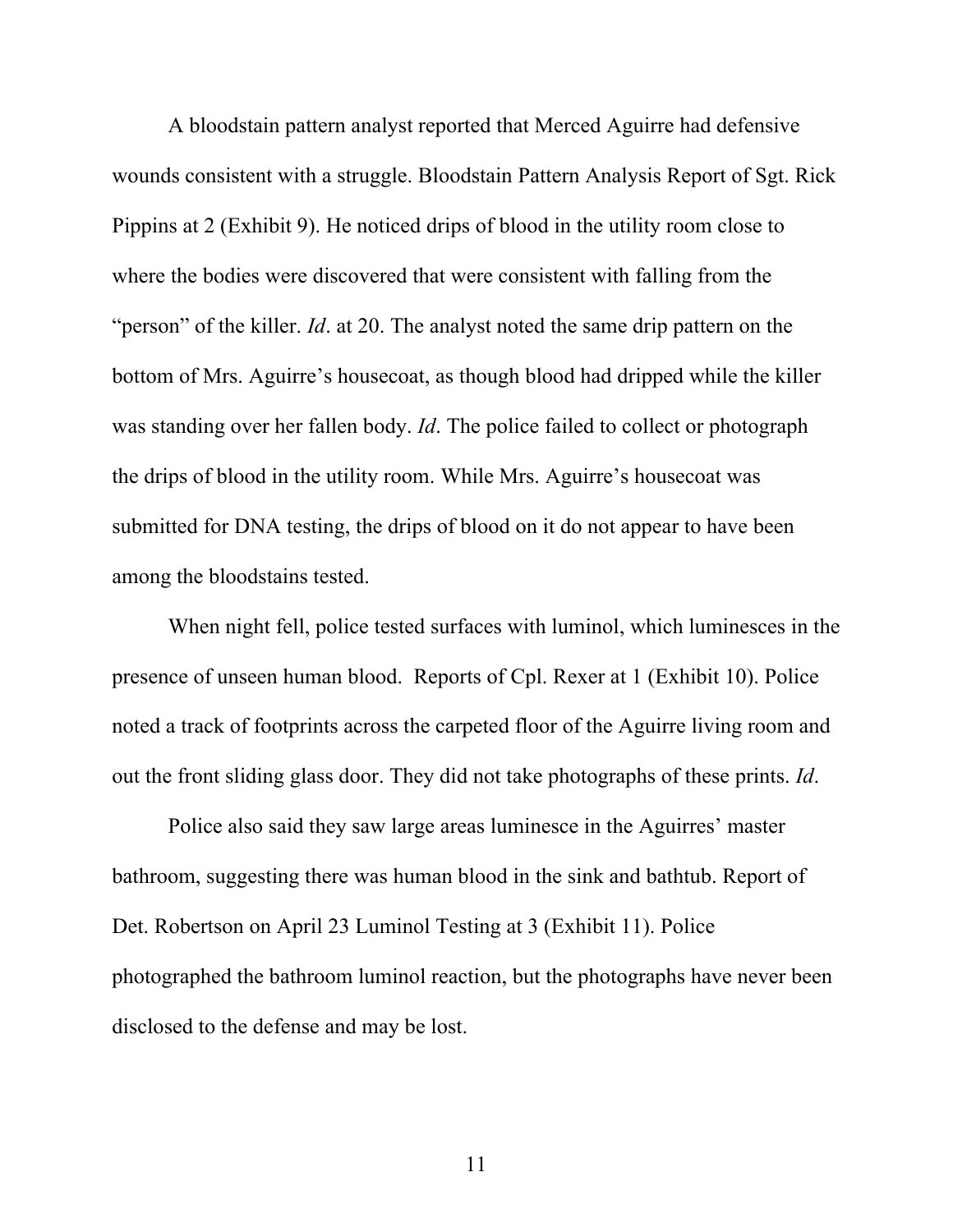Police noticed bloody handprints on the wall by the body of Mrs. Aguirre. *Id*. They found several footwear impressions at the scene, including near Mrs. Aguirre's body. Ex. 10 at 1 (April 22 Rexer Report). Police gathered latent fingerprints from the sliding glass door at the front of the house and on numerous objects inside. *Id*. at 1, 3-4.

### **B. Based on the accusation of the man who possessed the Aguirres' stolen goods, OPD arrests Gonzales.**

Police learned that Julian Olivarez had several of the Aguirres' stolen items, including the VCR, stereo, and microwave at his house. Julian Olivarez Statement, May 6, 1994 (Exhibit 12). Olivarez was a friend of Perkins and Lugo. 16 RR-T 244. He would get together with them to "drink" and "mess around." *Id*. Police retrieved the VCR and microwave from Olivarez's home. He told the police he saw the items at Gonzales' house the morning after the murders. Ex. 12 at 1 (Olivarez statement).

 Because Olivarez shifted the spotlight from himself by claiming Gonzales sold him those items, the police arrested Gonzales and searched his home. Again, police discovered nothing in Gonzales' house connecting him to the murder—no stolen property and no biological evidence. Report of Ranger Sanders on Search of Gonzales Home (218 Schell) (Exhibit 13). Among other items, police seized a bowl of salsa. *Id.* ¶ 150. They believed the salsa contained chile peppers similar to those found on the floor next to the body of Mrs. Aguirre. OPD Report on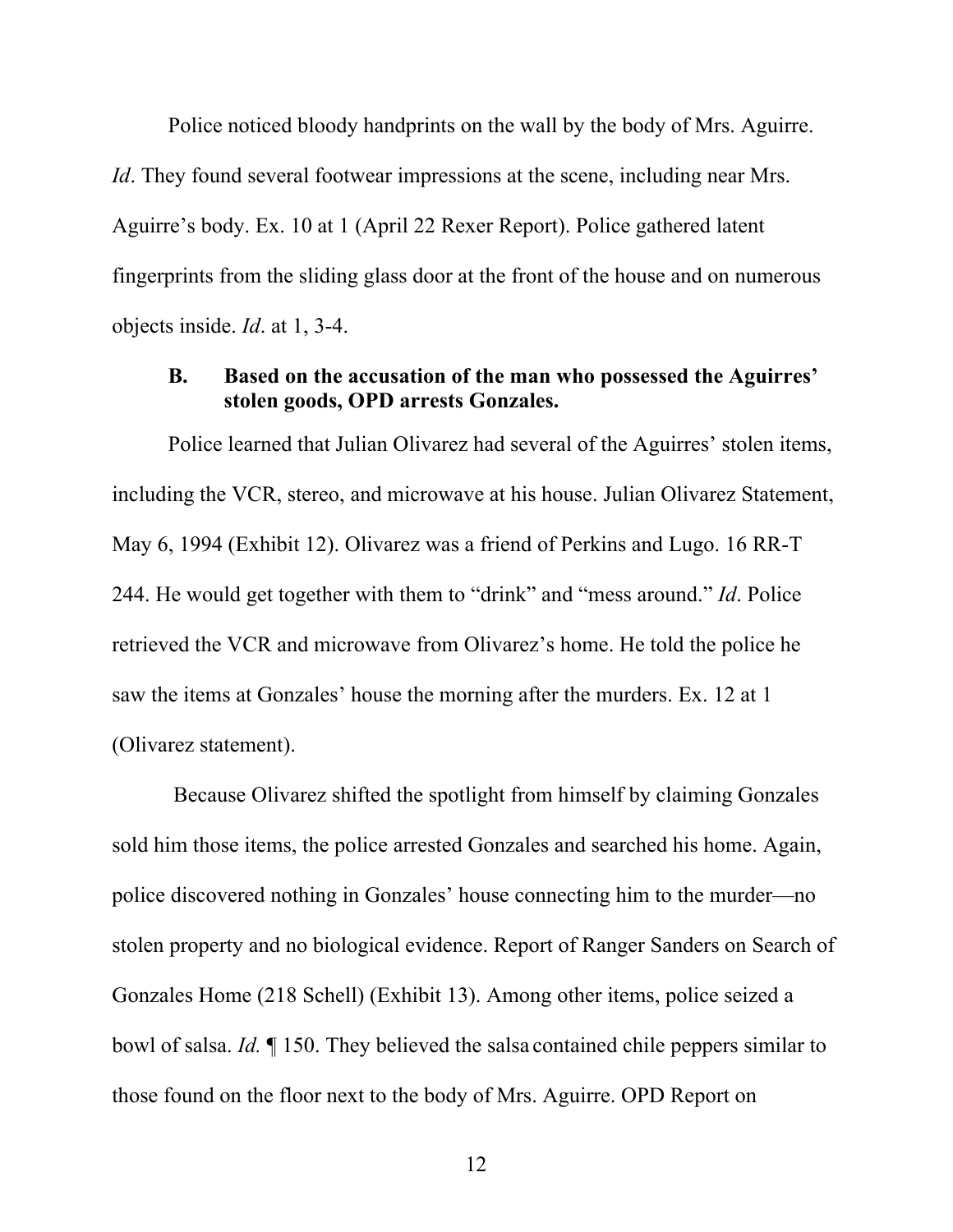Collection of Evidence from 218 Schell (Exhibit 14). They cut out some areas of carpet that were later determined by the DPS crime lab not to have blood and took the elbow traps from the kitchen and bathroom sink. Ex. 13 ¶ 153 (Sanders Report); January 13, 1995 DPS Preliminary Report at 3 (Exhibit 15).

#### **C. Police fail to investigate numerous alternate suspects.**

At the start of the investigation, Gonzales agreed to allow police to search his body for clues that would connect him to the murder. 20 RR-T 29, 31-33 (reporter's record of the testimony of criminalistics technician Brett Lambert in motion for new trial, Feb. 8, 1996). Because it is common for perpetrators to wound themselves in stabbing cases, the police photographed his arms and hands, looking for injuries. Police Photographs of Gonzales' Arms and Hands, April 22, 1994 (Exhibit 16). They found none. Later, other officers were assigned to canvass nearby hospitals for patients with laceration wounds. OPD Report on Hospital Canvass for Laceration Wounds (Exhibit 17).

The police drew blood and took hair samples from Gonzales for future testing and comparison. 20 RR-T 31. They then applied the chemical luminol to Gonzales' arms and hands—a highly unusual procedure. 20 RR-T 30-31. The luminol testing showed no sign of blood, except in the spot where the police had just drawn a blood sample. 20 RR-T 31.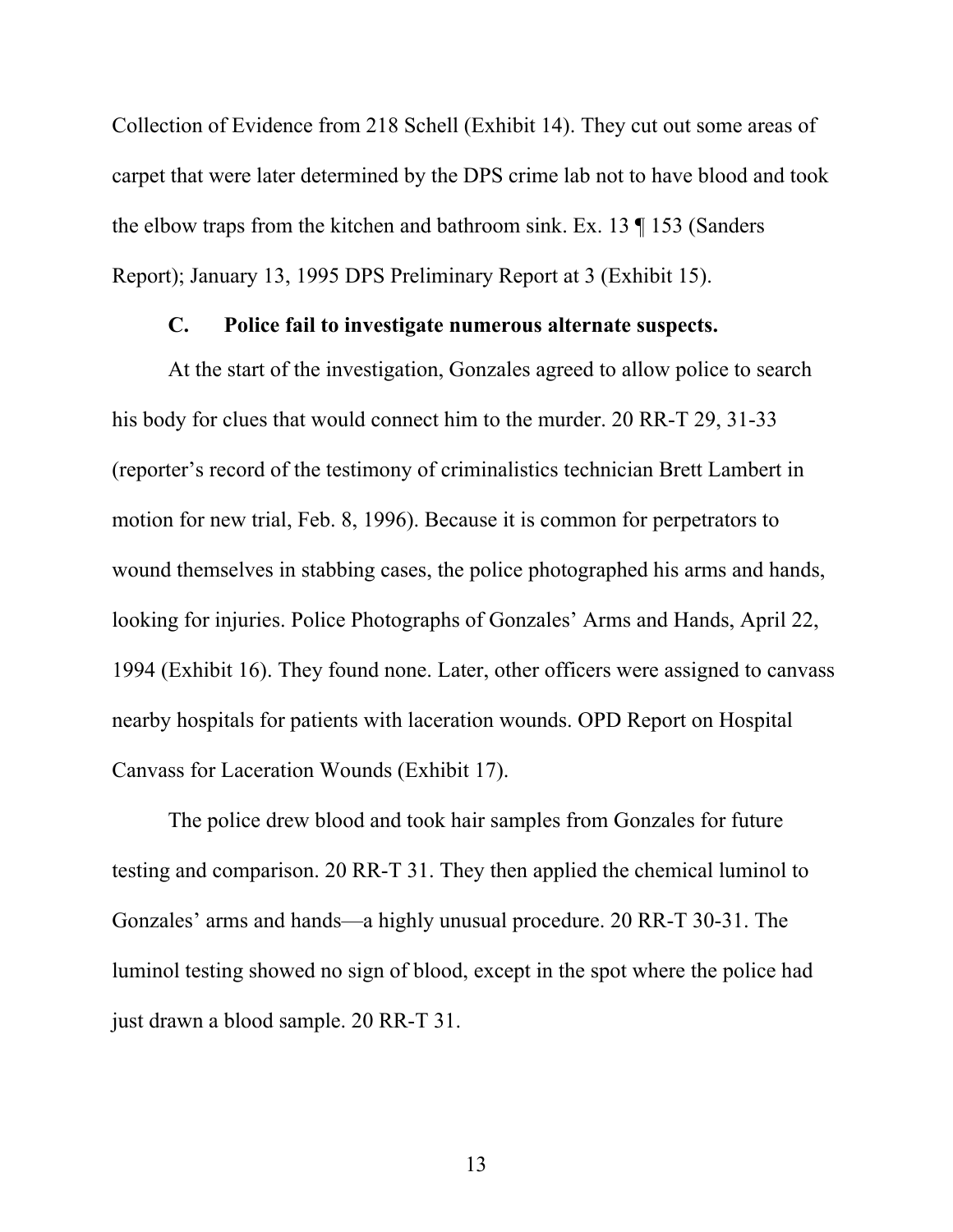On May 4, the mother of an acquaintance of Gonzales, Jesse Perkins, told police that, roughly an hour before the police were called to the Aguirres' house, Perkins' best friend, Daniel Lugo, went to Jesse's house and asked his mother "if the police had been informed about the bodies" at the Aguirre residence. 15 RR-T at 125-26. A few days later, the police recovered the Aguirres' stolen stereo from Lugo. *Id*. at 126. Although Lugo was, as the lead investigator testified, "the one that we obtained the stereo from," *id.* at 144, he was not charged in the case. *Id*. at 144.

The police also talked to Perkins. In fact, Perkins, who was on probation for a burglary conviction, was interviewed by police on three occasions in 1994—on May 5, May 10, and December 6. *See* May 5, 1994 Jesse Perkins Statement (Exhibit 18); May 10, 1994 Jesse Perkins Statement (Exhibit 19); and Transcript of December 6, 1994 Interview with Jesse Perkins (Exhibit 20). Perkins was treated as a suspect. In each police statement, Perkins gave different stories, each one more incriminating than the last.

*First interview.* When police first spoke with Perkins on May 5, he had what appeared to be blood on his pants. Report of Det. Robertson on First Interview of Perkins, May 5, 1994 at 1 (Exhibit 21). That blood, however, was not tested until 2000, five years after Gonzales' conviction, when numerous stains on his left pant leg were confirmed to be his blood. *See* Part III *infra* (discussing 2000 DNA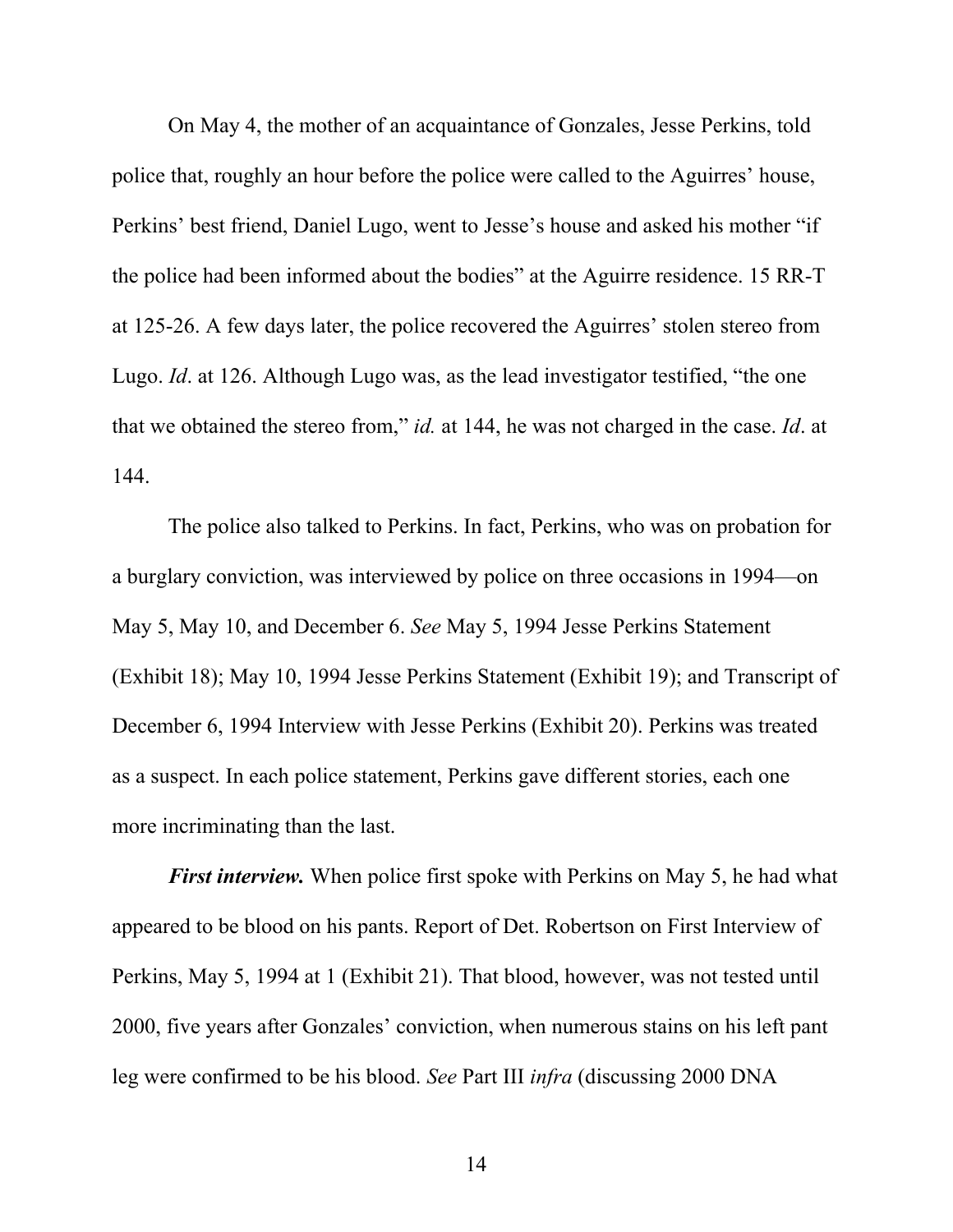testing). Detective Robertson would also later recall that "Perkins had a small cut on his left wrist."

*Second interview.* In his second, Perkins said that he received a flannel shirt from Gonzales on the night of the murder. Report of Det. Robertson on Second Interview of Perkins, May 10, 1994 (Exhibit 22). The next day, Perkins' house was searched, and police found a XXXL, insulated "multi-colored flannel shirt" with stains on the front and cuffs. Report of Det. Robertson on Search of Perkins' Residence, May 11, 1994 (Exhibit 23).

The day after the second interview, Perkins' parole was revoked, and he was booked into the Ector County jail. During booking, the sheriff's deputies noted a scar on Perkins' lower left arm. Jesse Perkins' May 6, 1994, Ector County Jail Booking Card (Exhibit 24). Notably, jailers had noticed no scar on Perkins' left arm when he was last booked into the county jail in September 1993. Jesse Perkins' September 2, 1993, Ector County Jail Booking Card (Exhibit 25). Although the police knew that the attacker or attackers they were looking for likely had wounds to their hands and arms, they failed to photograph Perkins' wounds in May 1994, when they would have still been fresh.

In October, over five months after Perkins' second statement and after a long break in the investigation, Det. Robertson inexplicably recalled the suspicious cut on Perkins' left wrist when he was first interviewed. In December 1994, Robertson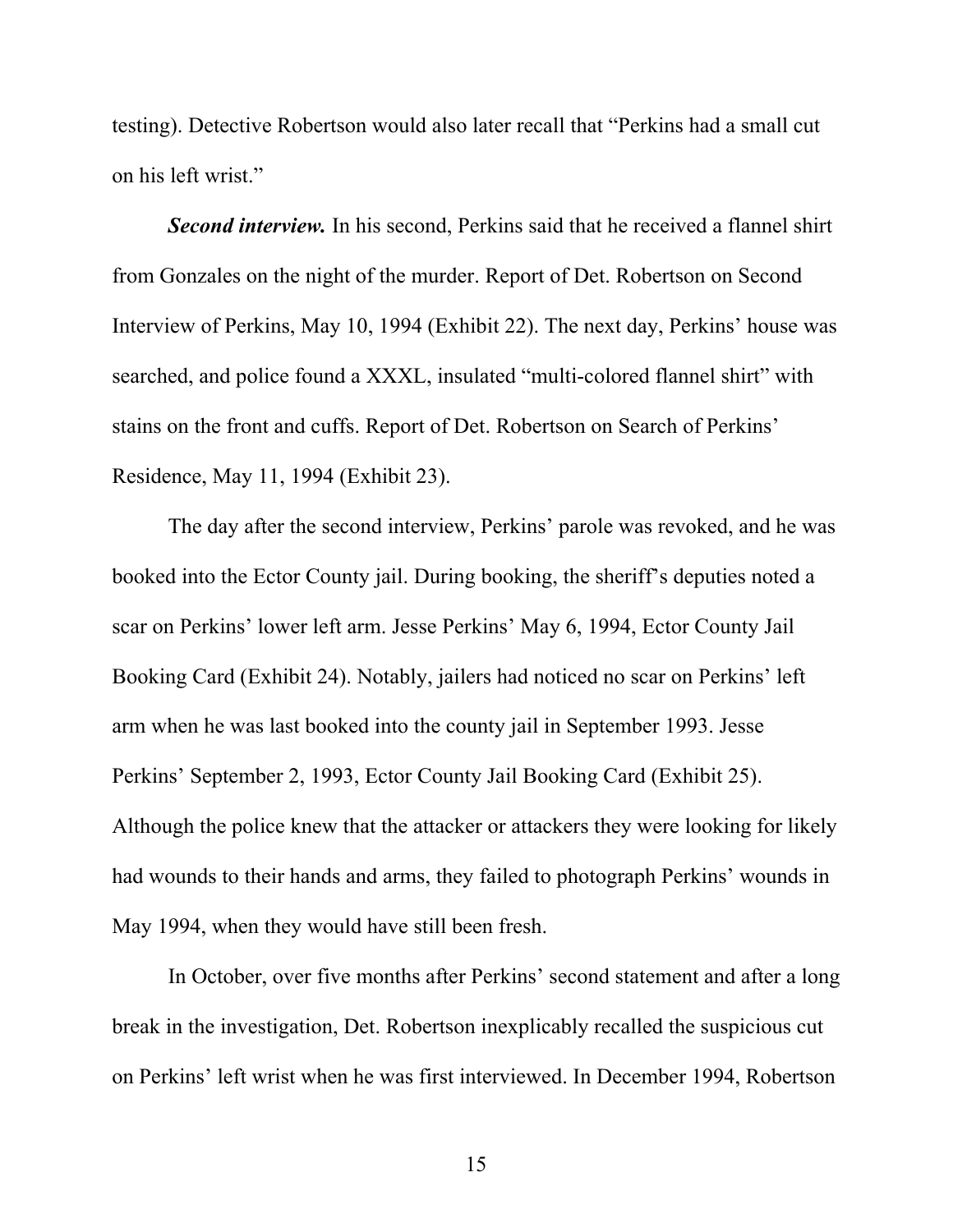obtained a search warrant to take Perkins' blood and hair samples to compare to items found at the crime scene. In seeking the warrant, Robertson declared he believed Perkins "caused, or assisted in causing the death" of the Aguirres. *See* CR-T 334. At the same time, Robertson interviewed Perkins for the third time and had photographs taken of his arms.

*Third interview.* At his third interview, Perkins was finally asked about the wounds on his arms. Police also photographed the scars on Perkins' arms. Photographs of Jesse Perkins' Scars, Dec. 6, 1994 (Exhibit 26). Perkins said that he suffered one of the large cuts to his arms in an earlier burglary for which he was on probation and one from "metal sheet blinds" covering windows at his work at a car wash.<sup>2</sup> Ex. 20 at 29-31 (Dec. 6 Perkins interview). However, Perkins placed himself *in* the Aguirres' house on the night of the murder, for the first time.<sup>3</sup> *Id*. at \*5 ("So that's how I got into the house."). Perkins' mother told police that her son told her he was not just in the house but was present for the murders and witnessed the stabbings.

Thus, by December 6, 1994, OPD knew that:

 $2$  It is unclear which wound is being described from the transcript available to counsel. Although Det. Robertson alludes to a previous time questioning Perkins about his wounds, there is no record of it in Sanders or Robertson's reports.

<sup>&</sup>lt;sup>3</sup>Perkins also told Det. Robertson that Gonzales and Lugo made incriminating statements in his presence at Gonzales's residence on the night of the murder. However, Perkins' account appears to have been deemed unreliable by Det. Robertson due to numerous inconsistencies between Perkins' recollection of events and the facts.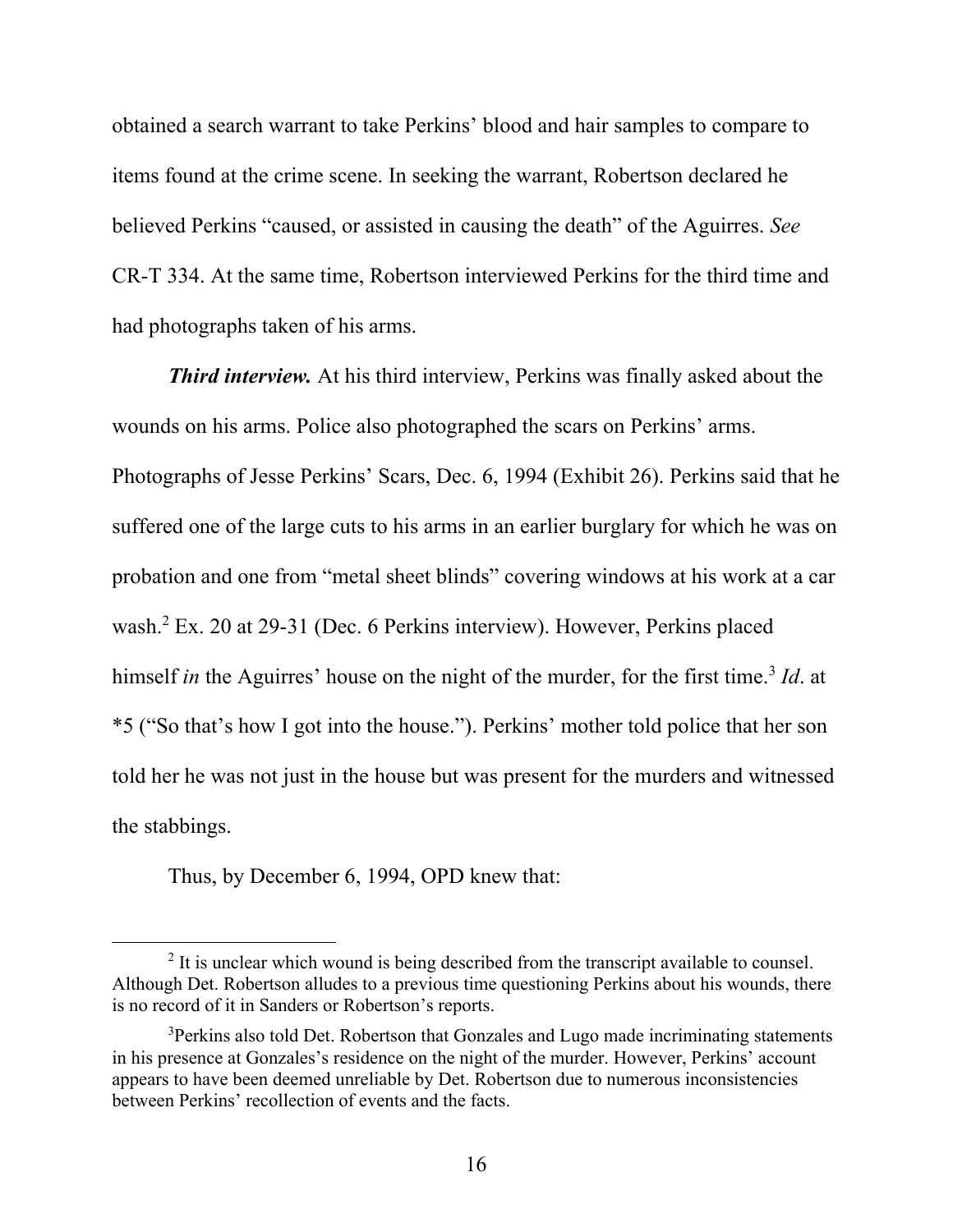- While Gonzales did not have the wounds one would expect to find had he committed a stabbing crime, Jesse Perkins did;
- While no clothing seized from Gonzales' home had blood on it, both a flannel shirt in Perkins' closet and a pair of pants Perkins was wearing had what appeared to be blood on them;
- While Gonzales denied being the killer, a friend of Perkins, Lugo, seemed to suggest he knew something about it, and Perkins himself admitted he was present when the murders occurred.

OPD did not charge Perkins in connection with the murders.

#### **D. Police gather numerous pieces of physical evidence with biological material, but no DNA testing is reported.**

During the homicide investigation, investigators collected dozens of pieces of evidence. These items were tracked in a "property invoice log." OPD Property Invoice Log No. 38775 (Exhibit 27). Many of these items contained or were likely to contain biological materials, including bloodstain evidence from the crime scene and Perkins' clothing, along with hair, fingernails, and other biological materials from the Aguirres. Police also reported collecting approximately 80 latent print cards, identified multiple footprints in the crime scene, and took several plaster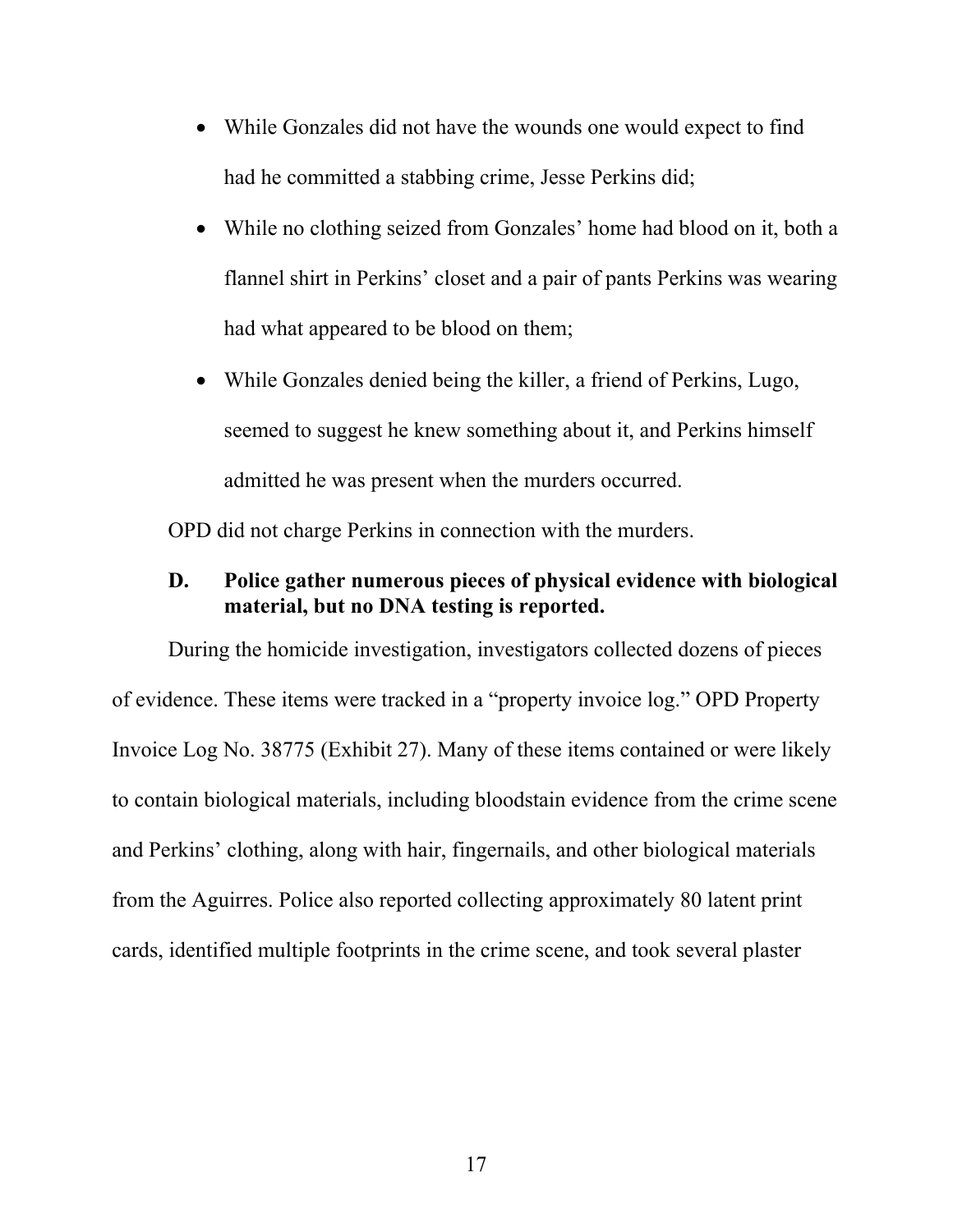casts of footwear impressions just outside the Aguirre residence. *See* Ex. 10 at 1-3 (Apr. 27 Rexer Report).4

After Gonzales' arrest, OPD investigators sought testing of various items of evidence for the presence of DNA. *See* May 20, 1994 DPS Physical Evidence Submission Form (Exhibit 28) (submitting over 50 items for possible DNA analysis); *see also* Sept. 25, 2000 DPS Physical Evidence Submission Form (Exhibit 29) (submitting 30 items for DNA comparison with suspects). Some of these items of evidence had blood stains; others had human hair.

None of this testing inculpated Gonzales or placed him at the crime scene.

A January 13, 1995 DPS preliminary report explained the results of initial blood type testing and indicated that "[i]tems which were found to contain human blood were submitted to the DNA Lab for PCR testing" and that a report would be made available. *See* Ex. 15. However, OPD and DPS records produced to counsel for Mr. Gonzales in connection with the 1995 trial contain no record of any reported DNA results.

#### **II. Gonzales Is Tried As the Sole Perpetrator.**

The State indicted and tried Michael Gonzales on the theory he was solely responsible for the murder of his neighbors Manuel and Merced Aguirre on April

<sup>&</sup>lt;sup>4</sup> However, many more prints were taken. On February 18, 2022, Mr. Gonzales received 136 newly discovered latent print cards and photographs of these pieces of evidence, which he is reviewing for potentially exculpatory information. *See* Statement of Facts, Part V.K *infra*.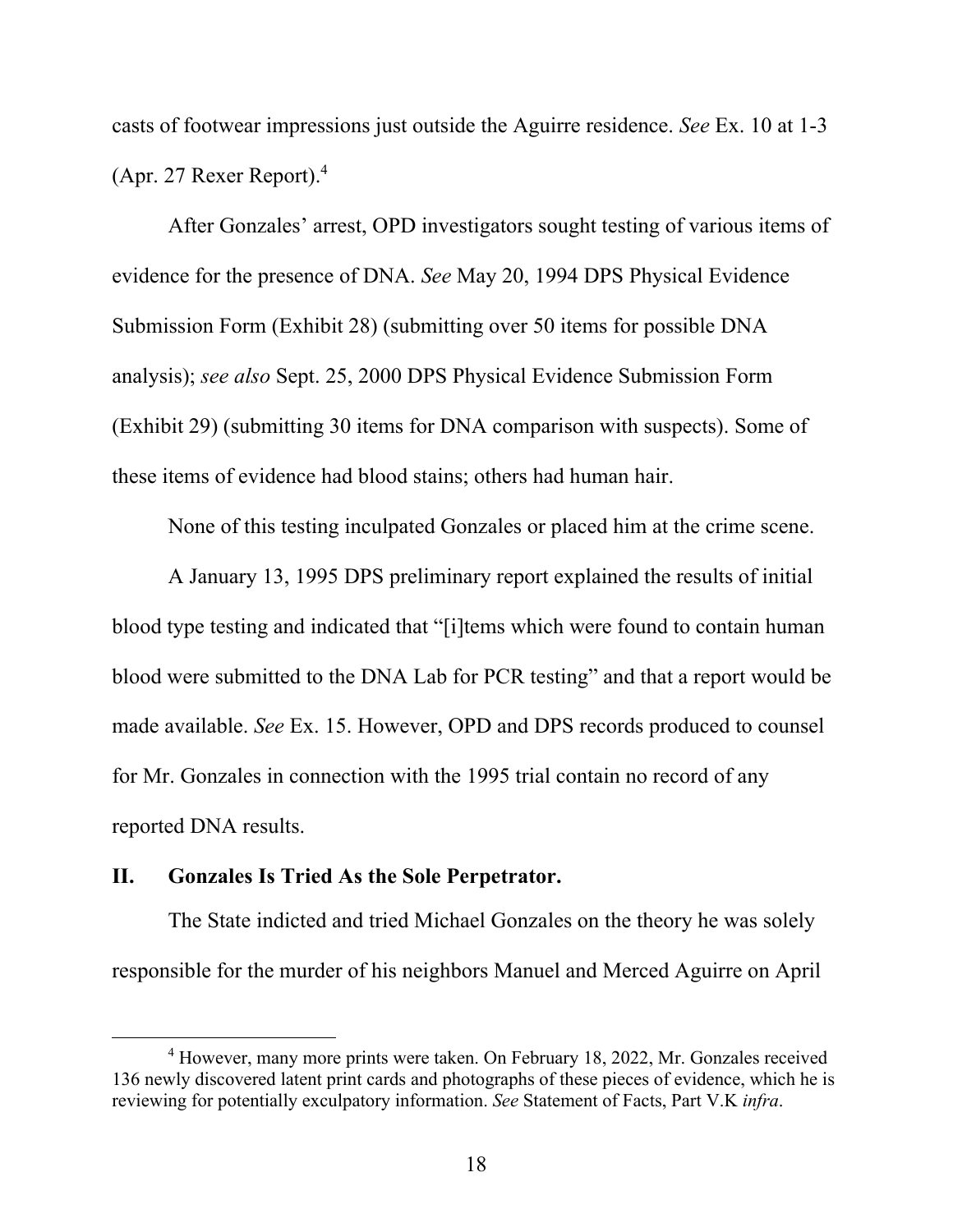21, 1994. 1 CR-T 1-2 (Indictment). The State, however, expected Gonzales' defense to involve the admittedly complicit Perkins. It opened its case by telling the jurors, "If during the course of this evidence it should become evident to you that others took part, that's fine. Remember, one person at a time is tried. I will deal with the others." 15 RR-T 12. Despite that assurance, the State charged no other suspect for the Aguirres' deaths.

## **A. The State's only direct evidence of guilt was the misleading testimony about a supposed, ambiguous confession to a jailer.**

The State's evidence against Gonzales rested on a dubious, fleeting confession to a jailer and on several pieces of circumstantial evidence. *See Gonzales v. State*, No. AP-72,317, at \*2–5 (Tex. Crim. App. 1998).

**The alleged "confession."** Charles Kenimer, Jr., a former contractor at the Ector County Jail, where Gonzales was housed, testified that Gonzales confessed to the murders shortly after he was arrested for the offense. 16 RR-T 310. Kenimer testified he saw Gonzales emerge "pretty upset" from an interrogation room with Robertson and a Texas Ranger on the date of his arrest. 16 RR-T 309, 311. Kenimer claimed that Gonzales told him in Spanish, "They're trying to pin this rap on me, this murder rap on me. They can't do it. They don't have any evidence. Although I did it, you know, but they don't have anything to go on." 16 RR-T 309. At trial, Kenimer conceded that the meaning of a Spanish phrase could have been lost in translation. 16 RR-T 311.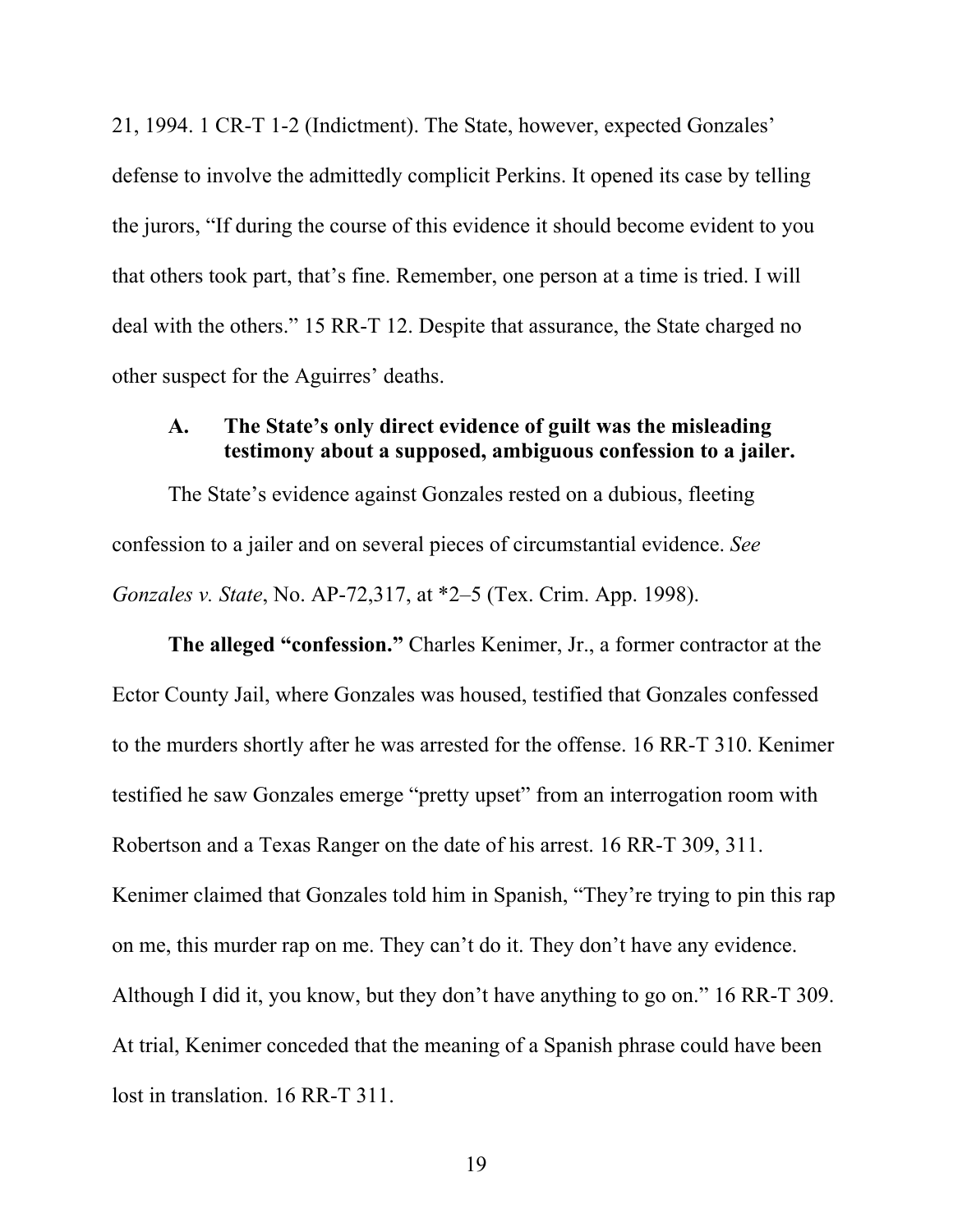But the supposed interrogation that, the testimony suggested, flustered Gonzales and led to the confession did not occur on May 7; it occurred *five days later*, on May 12. The prosecutor did not correct that discrepancy.

More conflicts between the records and Kenimer's trial testimony were highlighted through Kenimer's testimony in a 2001 evidentiary hearing in Gonzales' federal habeas corpus proceeding. His trial testimony indicated that he initiated the conversation with Gonzales, but OPD records indicated Gonzales initiated the conversation. *See* Federal Habeas Testimony of Charles Kenimer at \*363 (Exhibit 30). OPD records indicated Gonzales confessed because he knew he was related to Kenimer, but Kenimer testified in the federal proceeding that was not true. *Id*. at \*375-76, \*378. In the federal hearing Kenimer reiterated incorrectly—that the interview of Gonzales by Robertson and the Texas Ranger was the precipitating event for Gonzales' confession. At the conclusion of Kenimer's testimony, the federal judge observed, "[T]he testimony of Mr. Kenimer [sic] is hopelessly confused. We could go back over this for I think hours and not get anything straight. I mean he is testifying in every direction." *Id*. at \*404.

**Circumstantial evidence.** Lead investigator Detective Robertson testified about several pieces of circumstantial evidence, much of which did not distinguish Gonzales from other suspects. He testified there were "blood transfer stains" on a camper parked in the alley between the Gonzales and Aguirre homes. 15 RR-T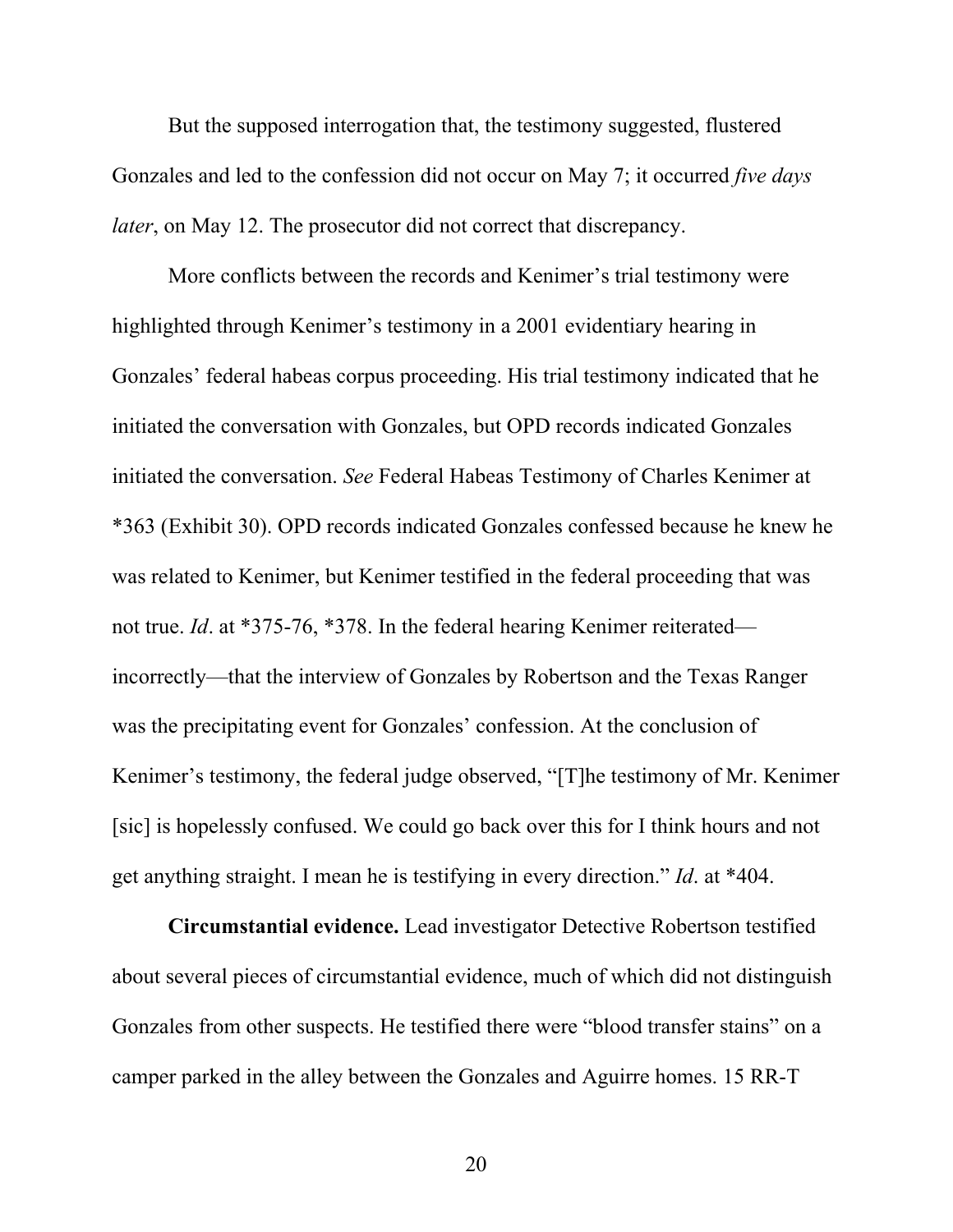155. Robertson stated that he himself identified the stains as blood, "from a photograph that was taken," although he was unaware if the stains were ever analyzed. *Id*. 5

Detective Robertson testified about the meaning of two teardrop tattoos on Gonzales' face. Robertson said, "The sign of teardrops means the number of people that an individual has killed." 15 RR-T 139. The prosecution used this evidence to powerful effect in closing argument:

[G]angsters in their own way have their symbols and they wear them proudly. Two teardrops. What does that mean? That means he has killed two people. And the symbol is there for those of his kind to see and appreciate. He doesn't try to hide it. It is as much as leaping out and saying to you, 'I did it, but they will never prove it.'

17 RR-T 387. Later, at Gonzales' 2001 federal habeas hearing, Robertson admitted

his teardrop tattoo testimony was incorrect.<sup>6</sup>

Detective Robertson also testified about the discovery of the small, red chile

peppers under Merced Aguirre's body. Robertson testified that he found the same

peppers "right next to [Gonzales'] back door," and "crushed" in a bowl in

Gonzales' house. 15 RR-T 115. Robertson testified that the peppers "were

 $<sup>5</sup>$  The State introduced no evidence that the stains were collected or analyzed, and none</sup> has been produced to Gonzales. *See* OPD Property Invoice Log (Ex. 27); May 20, 1994 DPS Lab Submission Form (Ex. 28).

<sup>6</sup> Federal Habeas Testimony of Snow Robertson on Tattoos (Exhibit 88); *see Gonzales v. Quarterman*, 458 F.3d 384, 394 (5th Cir. 2006) ("[a]t the federal evidentiary hearing, Robertson testified that, before trial, he did not talk to Gonzales's counsel about the teardrop tattoos. He testified that, if they had asked him about the tattoos, he would have researched the topic more thoroughly and would have discovered that the tattoos had alternative, innocent meanings").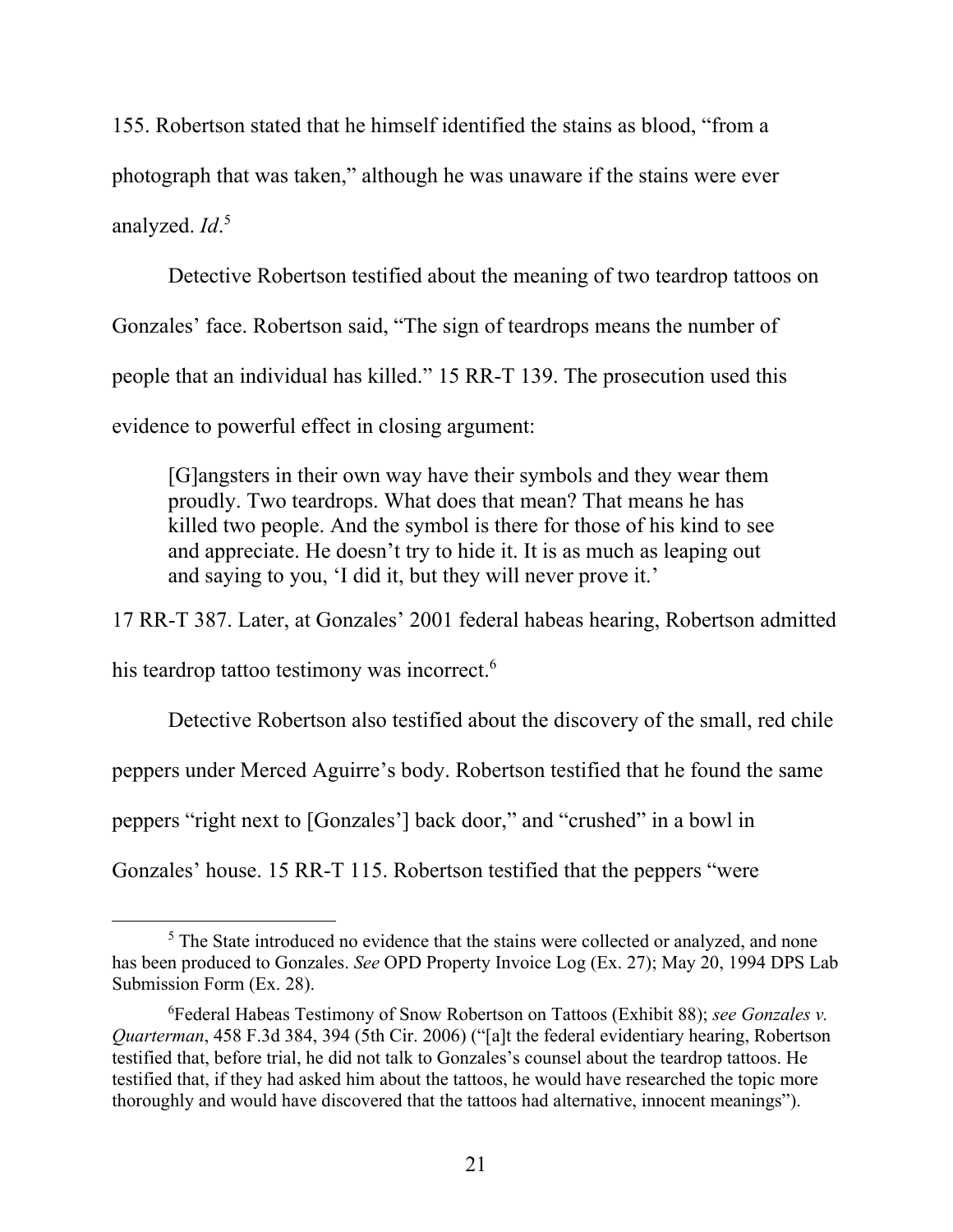somewhat unique." *Id*. at 121. He tried "numerous locations" to find similar peppers and talked to people "in those establishments [to] help me to locate peppers like that," but could not "locate them." *Id*. On cross-examination, Robertson testified that he consulted with a pepper expert, Dr. Ben Villalon, at Texas A&M, about the peppers. *Id*. at 140-41. Dr. Villalon purportedly told him the peppers are "very, very rare for this area" and are grown primarily in Mexico. *Id.* at 140. Robertson claimed he was "mainly...basing my testimony on what Dr. Ben Villalon from Texas A&M Research Center in Weslaco, Texas, advised me of." *Id.* at 141.

An OPD bloodstain pattern analyst, Sgt. Rick Pippins, testified that he believed Mr. Aguirre was attacked before Mrs. Aguirre because it appeared that Mr. Aguirre "was overcome quite … quickly," while Mrs. Aguirre "put up a greater struggle." 15 RR-T 200-01. In closing argument, the prosecutor turned Pippins testimony about the order in which the Aguirres were killed into "evidence" that one person killed both the Aguirres. Thus, the prosecutor argued:

Mrs. Aguirre was obviously somewhere else in the house, in the kitchen, in one of the back rooms. I would say that probably she heard a commotion. Mr. Aguirre had to have at least made some sound. She responded to that sound and she was very brutally murdered. And she fought. You can tell, you can listen to the testimony. She fought.

Mr. Pippins, he comes out, he is the blood spatter expert, and he tells you basically just exactly that, that that is what happened, that it was a very swift and very sudden attack and that it was probably by one person.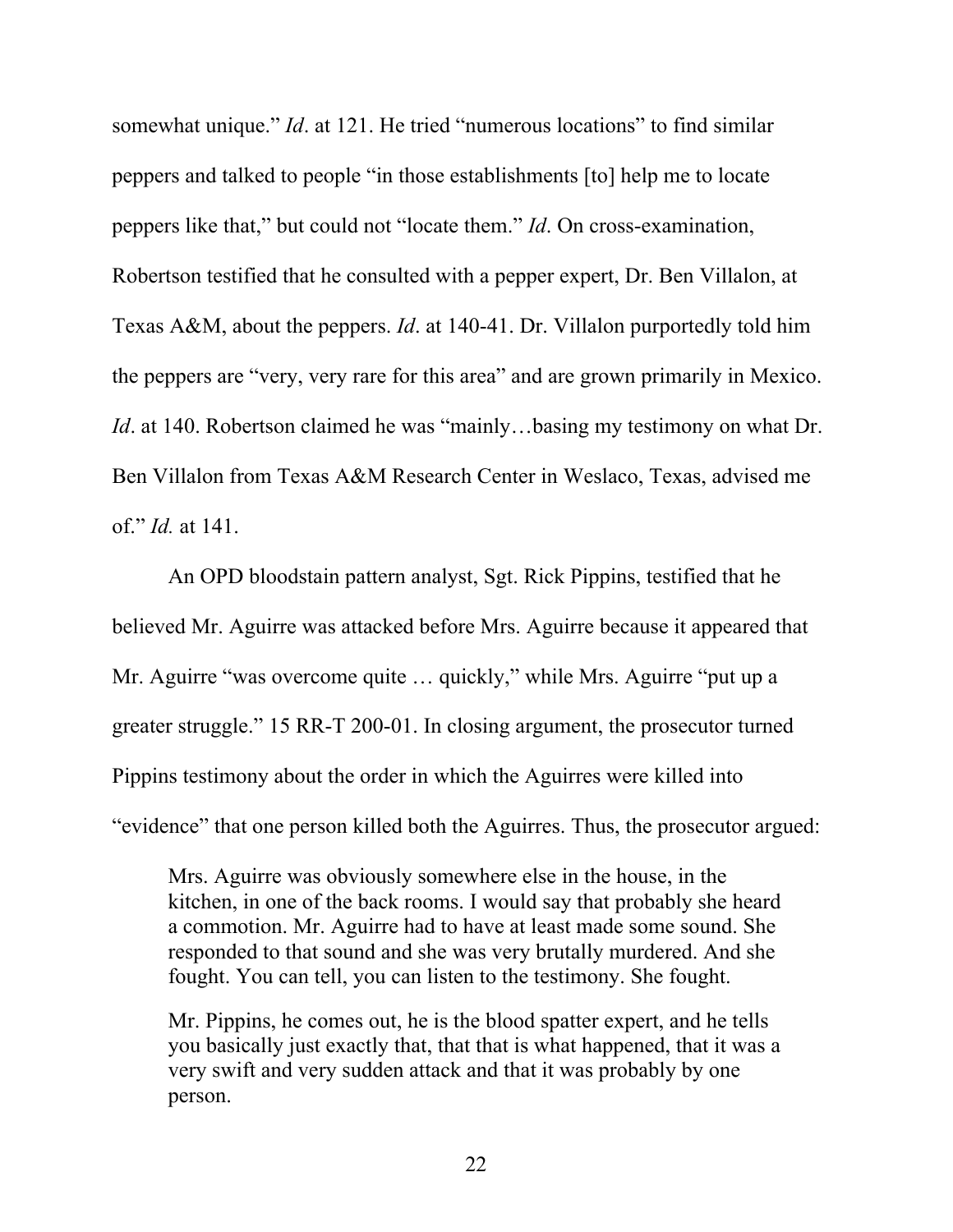17 RR-T 362-63.

Additional testimony about property stolen from the Aguirres' home filled out the case against Gonzales. Linda and Julian Olivarez testified that about a week after the Aguirres' deaths, Gonzales sold items—a VCR, microwave, and stereo to them identified as having been stolen from the Aguirres' house. 16 RR-T 223- 26, 233-34. Gonzales later retrieved the stereo from Olivarez when Olivarez did not pay for it. *Id*. at 237. Robertson testified the microwave and VCR purportedly belonging to the Aguirres were recovered from Olivarez. 15 RR-T 111-12. Another detective testified that he retrieved the stereo from Lugo, who told him he had bought it from Gonzales. 16 RR-T 275. A fingerprint technician noted that latent print comparison identified three of Gonzales' fingerprints on the back of the stereo cabinet. 16 RR-T 282-84.

Unobjected-to hearsay testimony reported that Gonzales had sold a handgun from the Aguirre house to a woman named Delia Sanchez. 15 RR-T 69. A firearms toolmark examiner from the DPS Crime Lab testified that shell casings found in Gonzales' home matched this gun. 16 RR-T 269. A police officer testified a potential witness, Rito Suniga, told him Gonzales had shown Suniga a weapon like the one in evidence, but that Gonzales told Suniga he had not killed the Aguirres. 15 RR-T 90-91.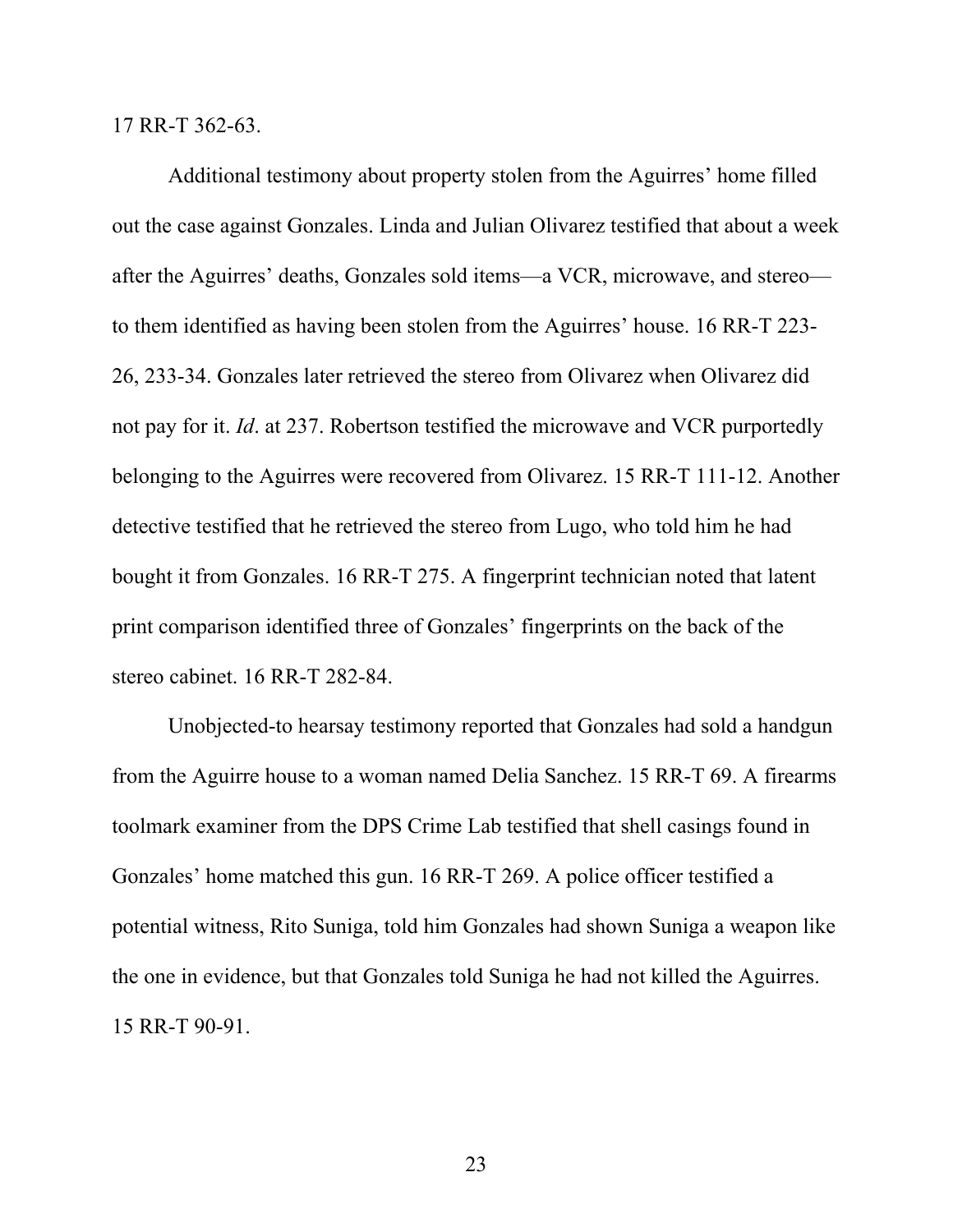Dr. Sparks Veasey, a forensic pathologist who performed autopsies on the bodies of both victims, did not opine on a murder weapon and could not even say whether the Aguirres were stabbed with the same knife. 16 RR-T 314-19, 327-28, 346-48.

When the State rested its case, defense counsel presented no evidence.

#### **B. The State concedes others were likely involved.**

Detective Robertson, the lead investigator on the case, testified he believed Daniel Lugo and Jesse Perkins were involved in the killings. 15 RR-T 143-44. He also testified that Jesse Perkins was a suspect. He said that police had conducted an "extensive" investigation into Perkins that remained ongoing. *Id*.

Det. Robertson testified that many items from Gonzales' residence were sent to the Texas Department of Public Safety (DPS) Crime Laboratory in Austin, Texas, 15 RR-T 162-63, but most tested items returned inconclusive. *Id*. at 172.

# **C. The jury was instructed that, to convict Gonzales, it had to find he murdered both victims.**

The State requested that the jury be instructed only on the theory that Michael Gonzales alone committed both murders. The instructions presented to the jury did not contain instructions permitting them to find Gonzales guilty under a law-of-parties theory of liability. *See* 1 CR-T 139-47.

The Court of Criminal Appeals explained the significance in its opinion on direct appeal. Gonzales was charged with "murdering more than one person during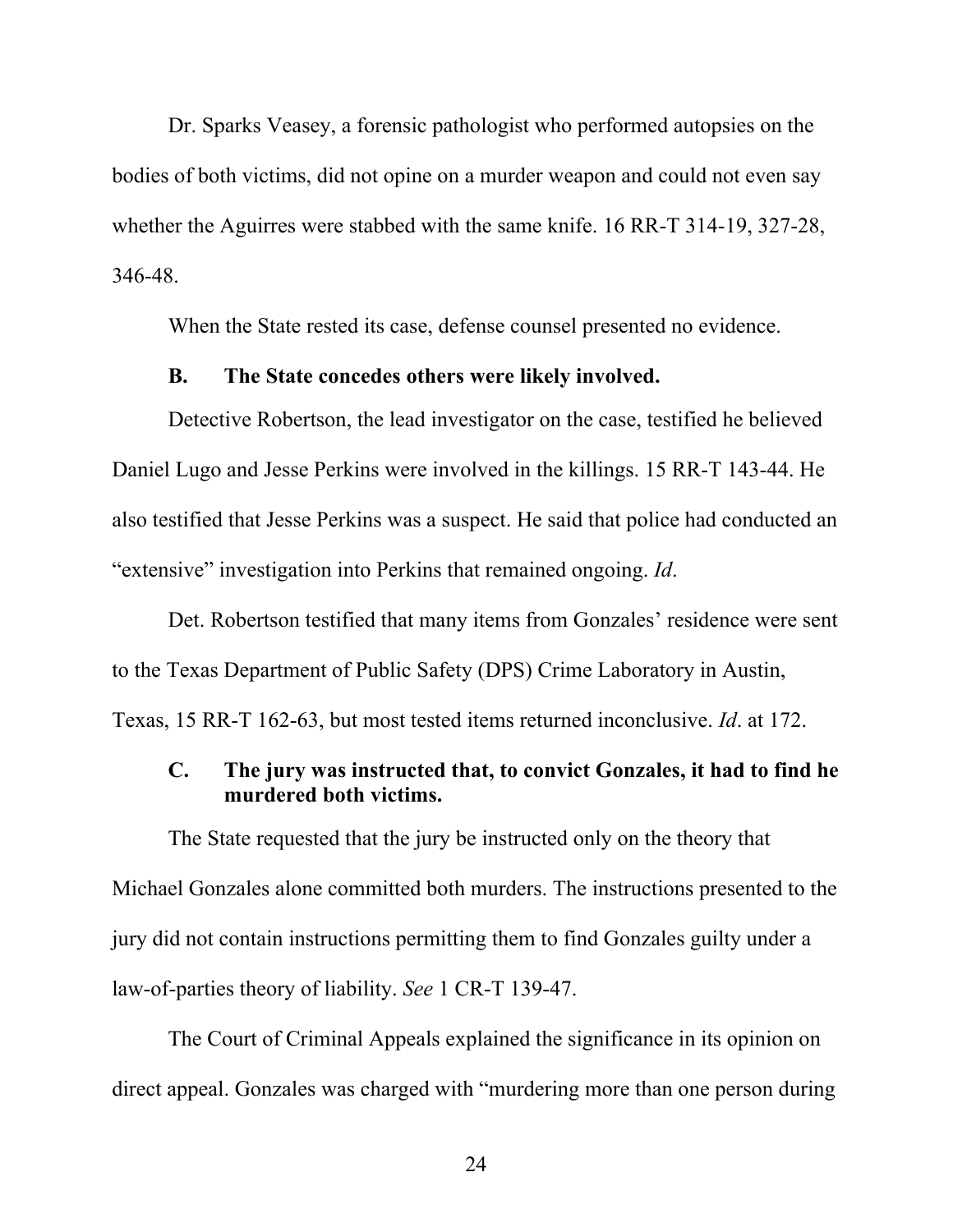the same criminal transaction," and "[n]o parties charge was given in this case." *Gonzales v. State*, No. 72,317, slip op. at 2 & n.3. "Therefore, the jury had to find appellant murdered both victims." *Id*. (emphasis in original).7

Even though it conceded that others were present and may have played a role in the offense, 15 RR-T 15; 17 RR-T 388, the State minimized the possible culpability of others by focusing on the prior conflicts that Gonzales had with the Aguirres, 17 RR-T 364, and on the fact that Gonzales' fingerprints were found on a stereo that had been recovered several weeks after the incident and known to have been in the hands of Lugo and Olivarez as well. *Id*.

During deliberations, it was evident that the jury struggled with the question of other perpetrators. One note asked the judge: "We need clarification on requirement of capital vs. murder verdict. If Mr. Gonzales murdered one individual only, does [h]is 'association' make him guilty of both." Jury Deliberation Note Requesting Clarification (Exhibit 31). The jury was not given any additional instruction.

 ${}^{7}$ A person may be held criminally responsible for the conduct of another under certain circumstances. *See generally* Tex. Penal Code § 7.02. Thus, under a parties theory, a person may be found guilty of capital murder even if the person did not in fact cause the death of the complainant. Absent a parties instruction, however, a jury must find that the defendant himself caused the death. *See Prystash v. State*, 3 S.W.3d 522, 540 (Tex. Crim. App. 1999) ("If a defendant were convicted as the primary actor, he would have necessarily caused the death of the deceased. However, if the accused were convicted under a parties liability theory, then the possibility is raised that the accused did not actually cause the deceased's death.").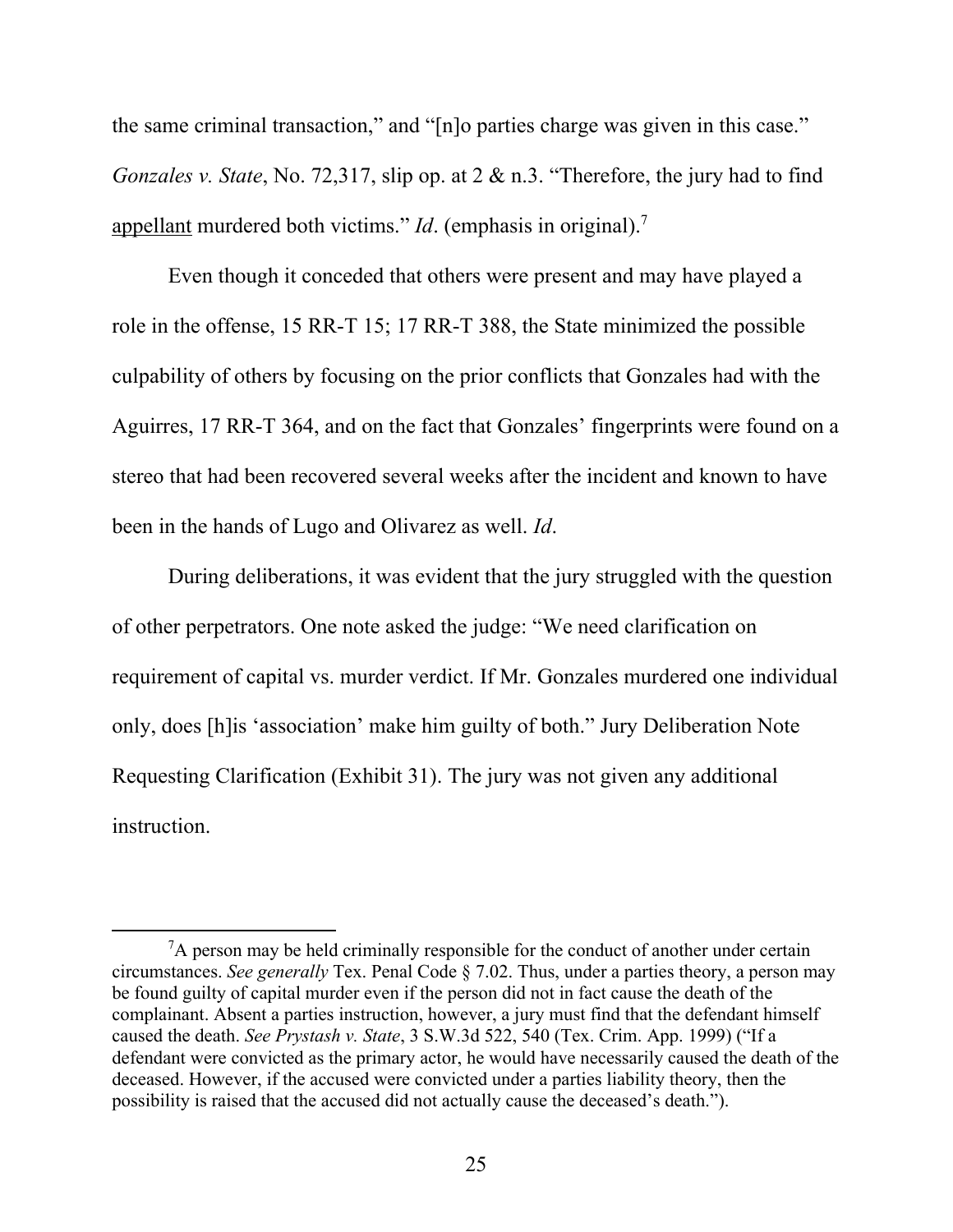The jury returned a conviction for capital murder and, following a sentencing phase, answered the special issues resulting in a punishment of death.

# **III. In 2000, Exculpatory DNA Evidence Is Found.**

# **A. DNA testing in 2000 excludes Gonzales from every interpretable piece of evidence.**

In 2000, the Odessa Police Department reopened its investigation of the

Aguirre murders. At that time, police re-interviewed witnesses and submitted the

evidence to the Texas Department of Public Safety crime laboratory in Austin,

Texas, for DNA testing. OPD submitted blood standards from the victims and

Gonzales, Lugo, and Perkins.

Police requested that testing be performed on the following items:

- Item 5: Hairs and fibers from living room
- Item 13: Board from kitchen to living room threshold
- Item 15: Hairs and fibers from kitchen
- Item 16: Broken glass from kitchen of scene
- $\bullet$  Item 17: Broken glass from kitchen
- $\bullet$  Item 18: Blue house slipper from kitchen
- Item 19: Piece of tile from kitchen
- Item 23: Three pieces of board from utility room
- Item 24: Hair from utility room
- Item 39: Hair from N. W. bathroom in bathtub
- Item 42: Wall section from kitchen
- Item 47: Armchair cover from living room
- Item 49: Grey trousers with belt from Manuel Aguirre
- Item 50: White T-shirt from Manuel Aguirre
- Item 51: Blue jeans with brown belt from Jose Urias
- Item 52: T-shirt from Jose Urias
- Item 53: Shirt from Jose Urias
- $\bullet$  Item 56: Pair of white socks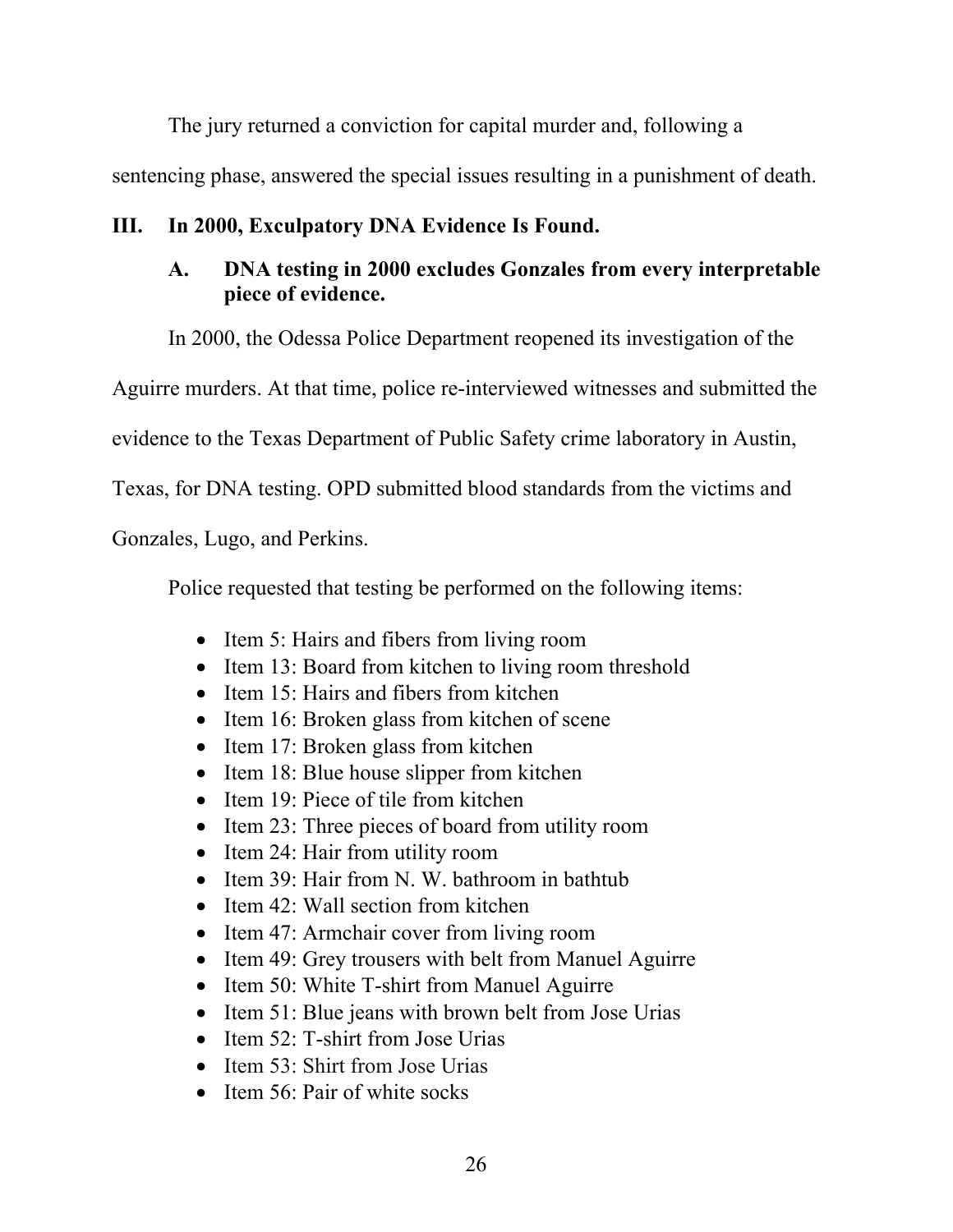- Item 57: Pair of white shoes
- Item 58: Towel from storage shed (222 W. Schell)
- Item 59: Body bag from Merced Aguirre
- Item 62: Housecoat from Merced Aguirre
- Item 67: Hair from left foot of Merced Aguirre
- Item 76: Latent shoe impression from utility room
- Item 89: Grey pants from 517 S. Sam Houston (Perkins' home)
- Item 91: Hair from Item 89
- Item 94: Brown shorts from Michael Gonzales
- Item 95: Blue tank top
- Item 99: Blue jeans from 218 W. Schell
- Item 121: Multi-colored flannel shirt from 517 S. Sam Houston.

Ex. 29 (2000 DPS Evidence Submission Form).

Of those, the DPS identified the presumptive presence of blood on Items 47, 49, 50, 62, 89, and 121, and extracted DNA from Items 13, 16, 17, 18, 19, 23, 25, 42, 44A, 44B, 47, 49, 50, 51, 52, 53, 58, 61, 62, 63, 72, 73, 76, 89, and 121. The DPS analyzed none of the hair and fiber evidence (5, 15, 24, 39, 67, 91).

The DPS lab performed testing in 2000<sup>8</sup> using the available polymerase chain reaction (PCR) technology, which examined short tandem repeats (STR) at 9 loci. *See* October 17, 2003 DPS Laboratory Report at 2 (Exhibit 32). The DPS report identified Mrs. Aguirre's profile as consistent with the single-source profile in several blood stains on the flannel shirt taken from Jesse Perkins' closet. *Id*. Significantly, Mr. Aguirre was the source of yet another stain taken from the shirt. From the DPS lab notes on Item 121, it is apparent that analysts did not examine

<sup>&</sup>lt;sup>8</sup> The results were not reported until 2003.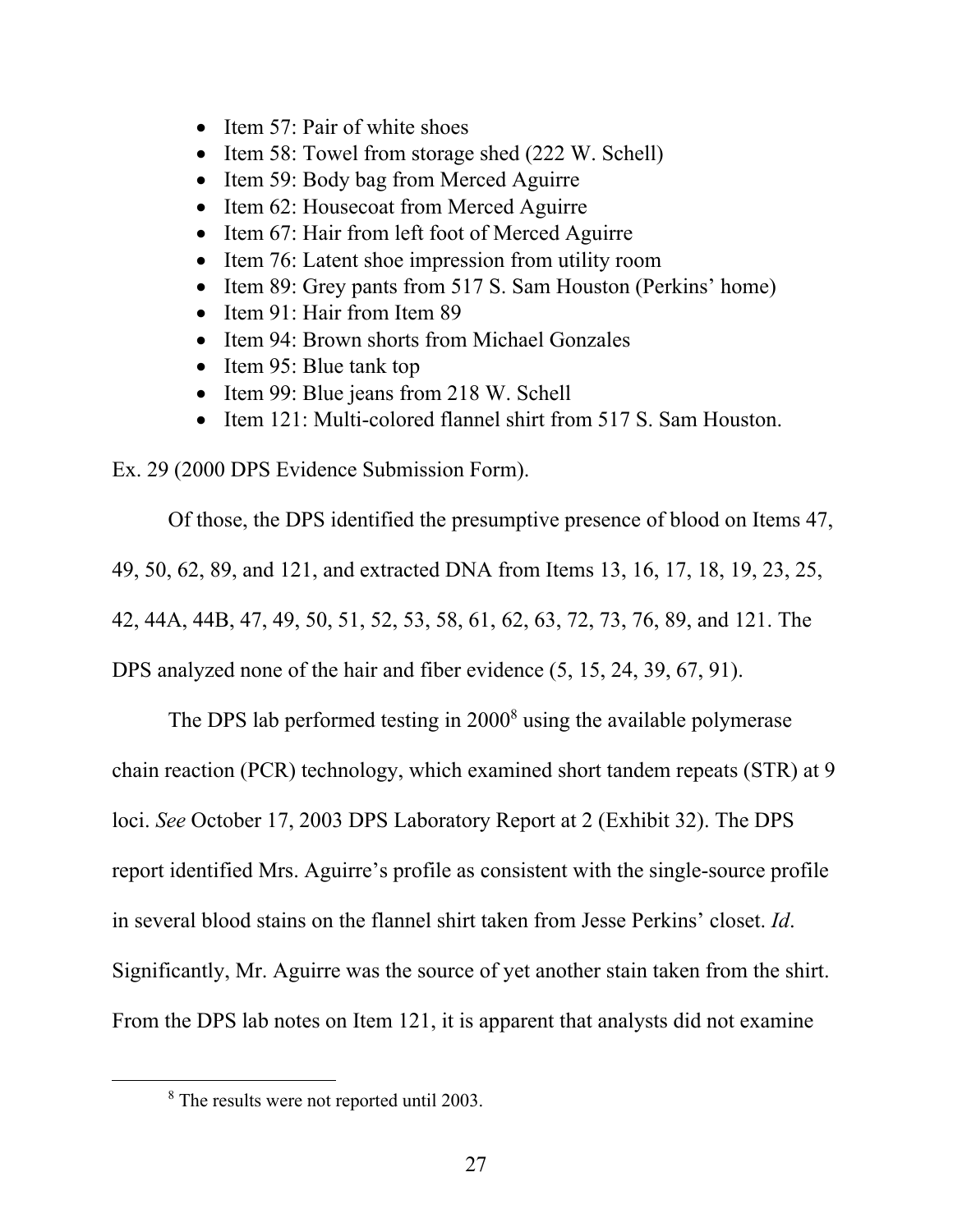the inside of the shirt. *Id*. *See* Ex. 3 ¶¶ 11-26 (Third Sutton Aff.) (scrutinizing DPS examination of shirt), ¶ 34 ("There is no indication that the interior of the flannel shirt was ever examined by the DPS laboratory for the presence of biological stains.").

No crime-scene evidence with interpretable DNA had Mr. Gonzales' profile. *Id.*<sup>9</sup> DPS retained "the remaining cuttings and DNA extracts" in a freezer in the laboratory. *Id.* at 4.

Although the testing and interpretation was performed in 2000, and a draft report was prepared at that time, the testing results were not reported to OPD until October 17, 2003. Ex. 32.

The State in turn waited five years to disclose the report to Gonzales, only turning it over in 2008 when a court ordered the State to provide the information in pre-trial discovery before Gonzales' resentencing proceeding. 3 CR-R 644-50 (motion requesting lab reports); 7 RR-R (granting discovery).

# **IV. Gonzales' Efforts To Assert His Innocence at His 2009 Resentencing Trial Are Rejected.**

In 2009, Gonzales returned to state court for a resentencing trial. Gonzales'

lawyers attempted to challenge the weak case of guilt, but the trial court denied

<sup>&</sup>lt;sup>9</sup> The DPS report noted that several items of clothing collected from Michael Gonzales including his shorts, tank top, and blue jeans (Items 94, 95, and 99)—had "no stains of evidentiary value."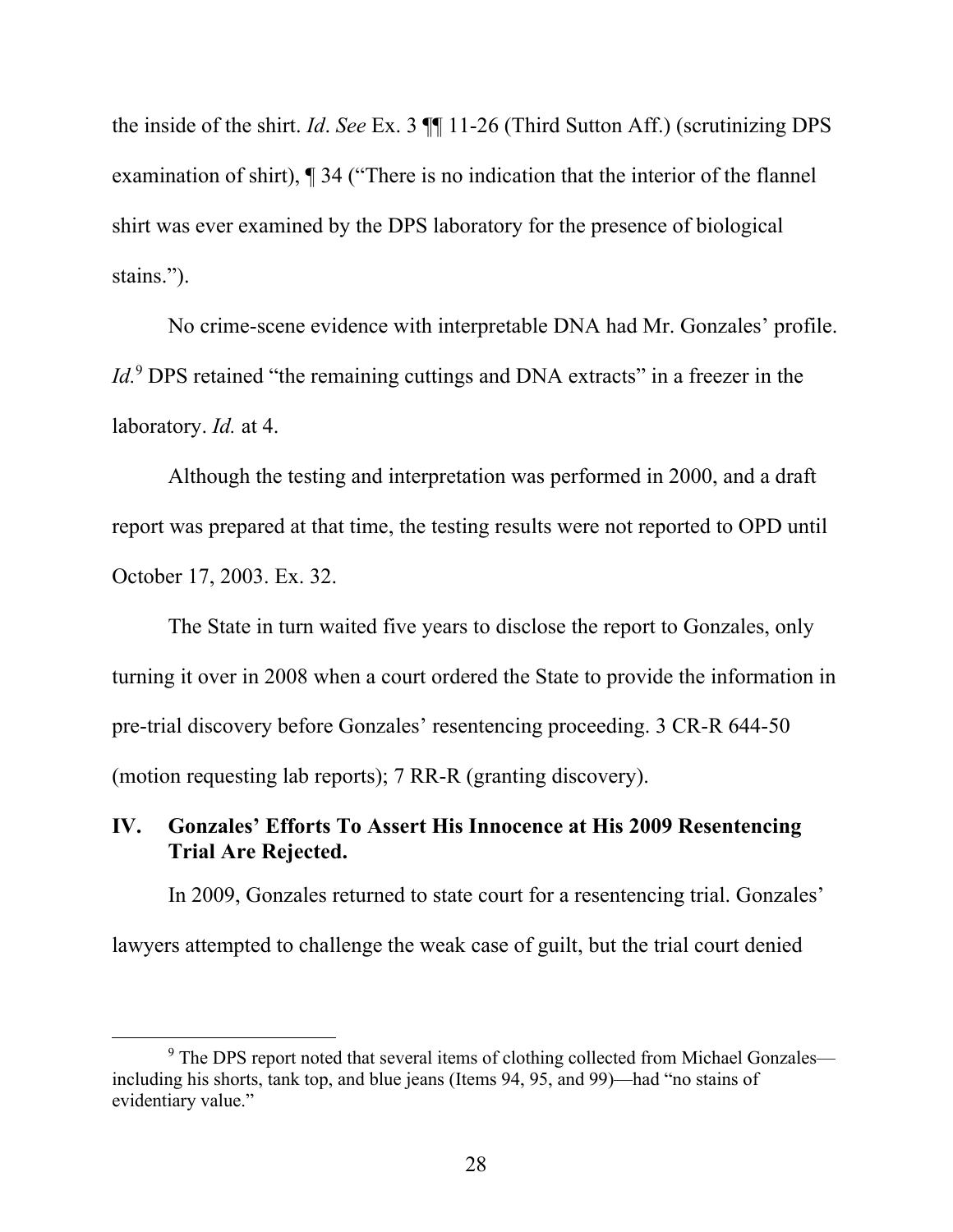their motion to do so. 2 CR-R 263-325 (motion to introduce residual doubt evidence); 3 CR-R 612-616 (supplemental motion); 6 RR-R 7 (overruling motions at August 2008 pretrial hearing); 5 CR-R 1002-1010 (second supplemental motion to challenge evidence of guilt based on State's disclosure of 2000 reinvestigation); 27 RR-R 4-5 (overruling second supplemental motion).

In the resentencing trial, Gonzales' wife, Martha Reyes, testified for the first time about events relevant to Gonzales' culpability. At the time of the murders, Reyes lived with him and his mother at the Gonzales home. Reyes testified that, to get money for a birthday party and presents for their daughter, Gonzales asked her to get the Aguirres to open the door for him. 27 RR-R 61. Gonzales told her that once inside he was going to "[j]ust push around, you know, get a VCR so he knew he could sell it, pawn it." *Id*. at 62. Reyes did go over to the Aguirres' house "about 9:00," was allowed inside, *id*., and talked to the Aguirres until about 10:00 pm. *Id*. at 64. She knew this because it was close to when the local news was coming on the television. *Id*.

As Reyes was leaving, she kept talking to Mrs. Aguirre, who was standing near the doorway. *Id*. at 64-65. Reyes stood outside talking to her for a few minutes. *Id*. at 65. Reyes saw Gonzales come around the corner. *Id*. She saw no weapons or anyone else with him. *Id*. at 66, 69. Reyes then went into her house until Gonzales returned "shortly thereafter." *Id*. at 65, 66. Reyes testified that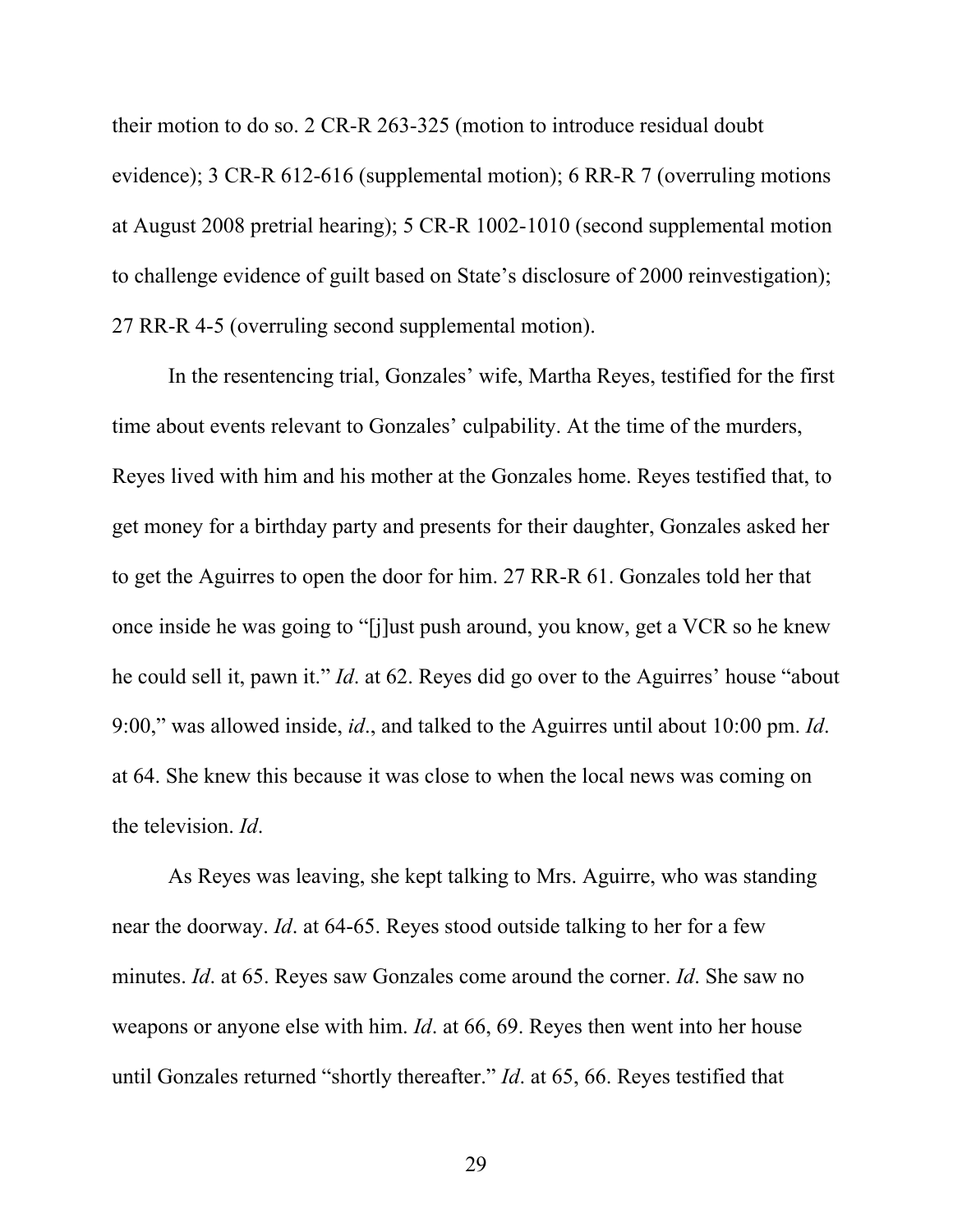Gonzales had blood on his clothes. *Id*. at 66. When she asked what happened, Gonzales said, "There was an accident." *Id*. She saw that Gonzales had a knife, which he washed and put back in the drawer. *Id*. at 67. She knew that Gonzales had stolen a VCR, but that was the only item she saw. *Id*.

On cross-examination, Reyes testified that a statement she gave to Odessa police on May 7, 1994—that she went to bed about 11:30 p.m. and learned that something had happened when she woke up at 10:00 a.m.—was false. *Id*. at 77-78. She also testified that when defense investigator Nancy Piette spoke to her on September 25, 2007, Reyes told her this same false story. *Id*. at 78-79. She testified further on cross-examination she saw nobody with Gonzales, but she did not know if anybody else was involved. *Id*. at 80. She told police somebody else probably could have helped Gonzales, and that it could have been Daniel Lugo. *Id*. at 79, 82. She did not actually see Gonzales enter the Aguirre house, and she did not know if anyone entered the house with him. *Id*. at 80-81. The decision to rob the Aguirres was a spontaneous idea that Gonzales had while he and Reyes were discussing a birthday for their daughter. *Id*. at 81.

Cross-examination was abruptly interrupted by an outburst from Gonzales and never resumed. *Id*. at 83-86. Although not covered in cross-examination, Reyes told authorities that after his arrest Gonzales repeatedly told her, "I didn't do it." *See* Part V.J. *infra* (discussing 2000 Reyes interview).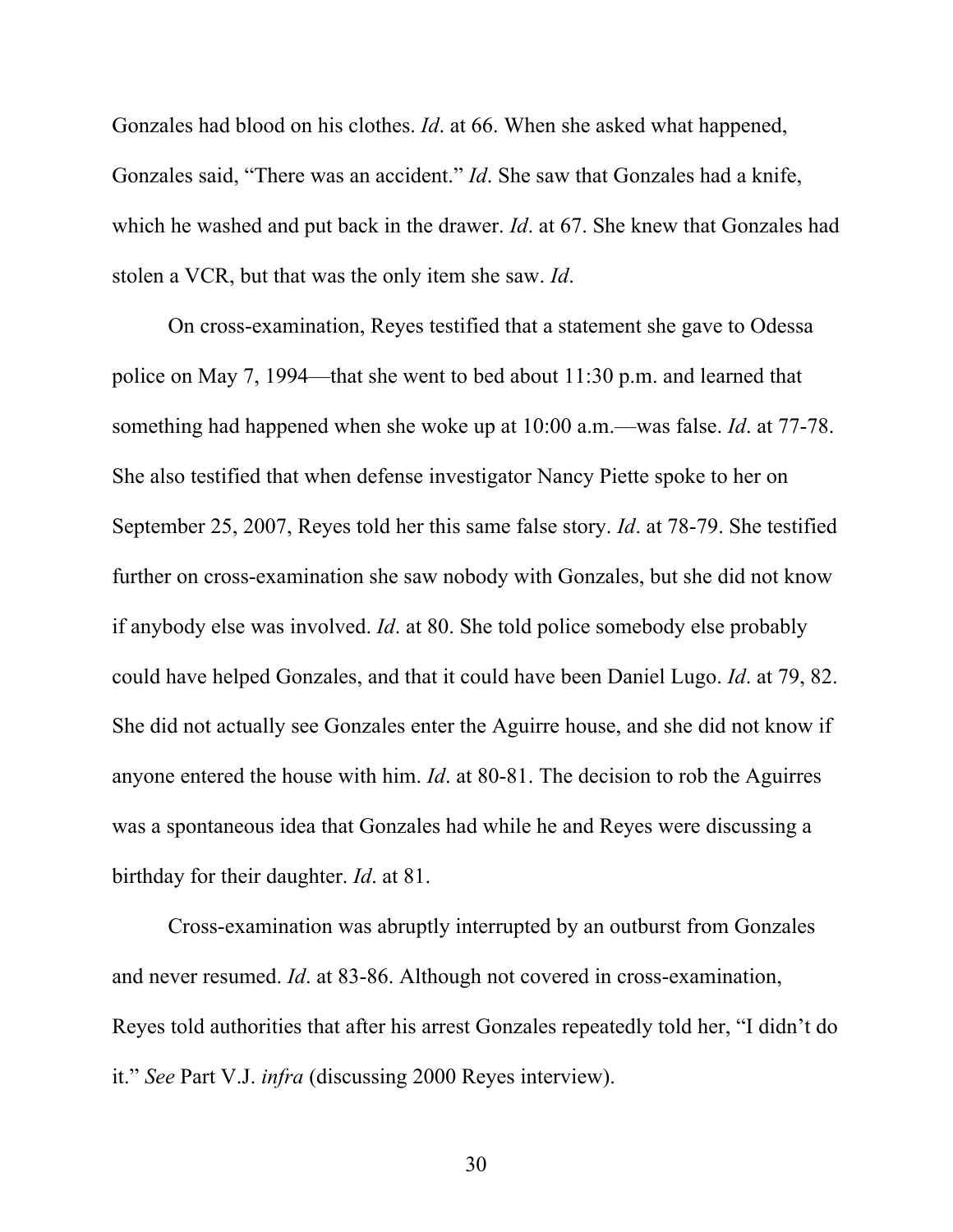Det. Robertson also testified at resentencing that he believed Daniel Lugo was "connected to" the homicides, 27 RR-R 194, that Jesse Perkins had admitted he was in the house, *id*. at 192, and that Perkins was an "accomplice in these murders," although maybe only an accomplice after the fact, *id*. at 194-95.

## **V. Post-Trial Evidence Relevant to Innocence Changes the Evidentiary Picture.**

## **A. Jesse Perkins confesses to committing the murders and setting Gonzales up.**

Gonzales has now discovered evidence that Perkins confessed to two people at separate times that he murdered Mrs. Aguirre, and someone else—not Gonzales—murdered Mr. Aguirre.

Within a few days of the Aguirres' murders, Eduardo Saenz Nino, a longtime friend of Gonzales, tried to find Gonzales at his home. Ex. 1 (Affidavit of Eduardo Nino). Nino had been in jail in Lubbock and had just returned to Odessa. *Id*.  $\mathbb{I}$  2. When he could not find Gonzales, Nino went to a close friend of theirs, Adonica Means (now Nunez), to see if she knew where Gonzales was. *Id*. ¶ 3. She told him that Gonzales' neighbors, the Aguirres, had just been murdered but she did not know where Gonzales was. *Id*. Concerned, Nino went to see another friend, Julian Olivarez, to discover what was going on. *Id*.

Jesse Perkins was with Olivarez, and they began talking. *Id*. ¶ 4. Then,

Jesse told me that he and Julian and Daniel Lugo broke into the Aguirres' house to look for guns. Jesse told me that when they got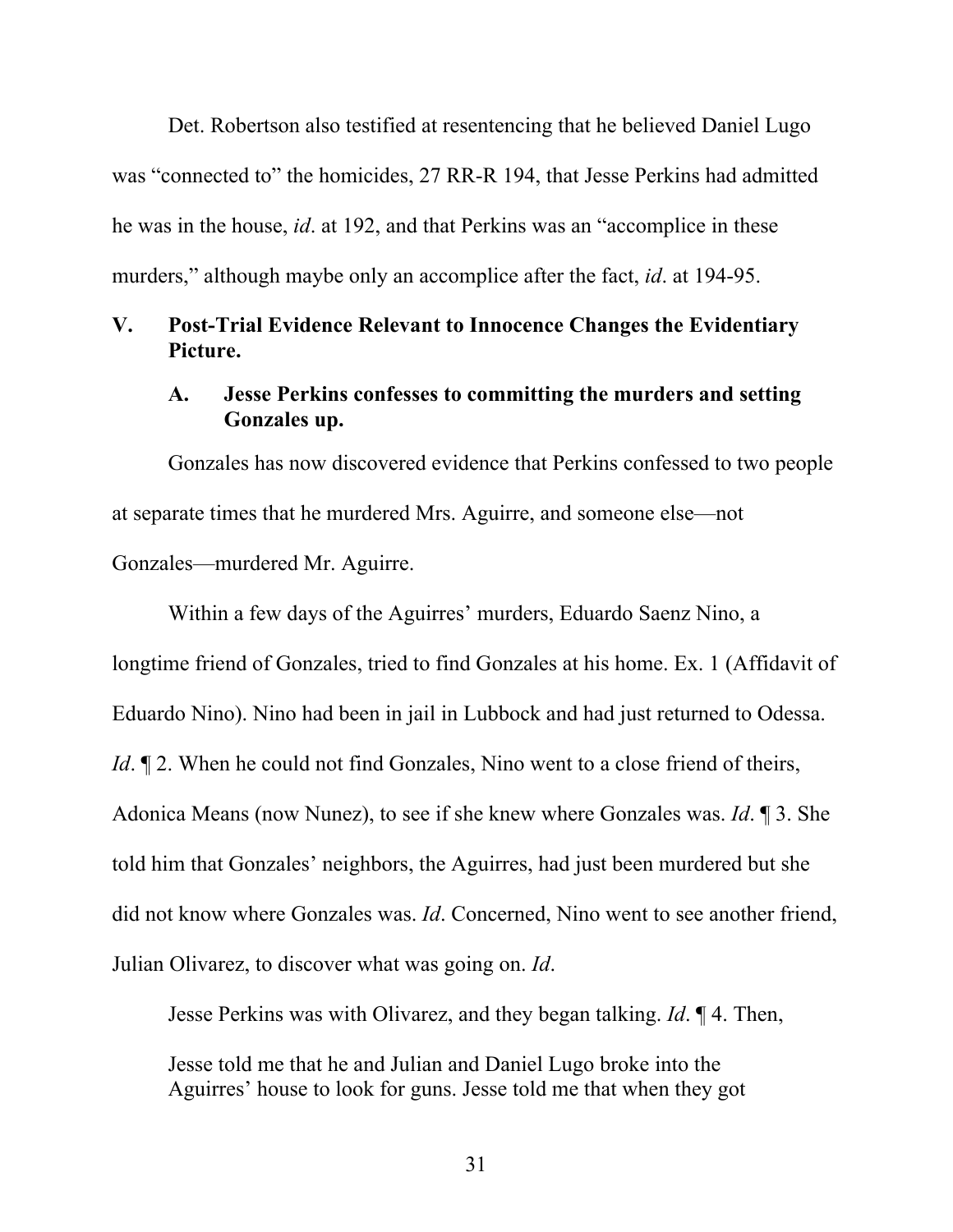into the house, he (Jesse) attacked the old lady first, and when the old man tried to defend her, he got stabbed. Jesse said that they took the older lady to the restroom and then brought her back to the area where she was stabbed (by Jesse).

*Id*. Asked about why Perkins would confess to him, Nino averred that Perkins "always loved to brag about what he has done or is going to do." Telling Nino about the murders "is just the kind of person he is." *Id*. ¶ 5.

Nino recalled two other matters from this visit. He noticed "Jesse had a cloth wrapped around the palm of his left hand up to his wrist." *Id*. ¶ 6. Perkins explained, "[H]e got cut inside the Aguirres' house and got blood all over his shirt. *Id.* He said, "Spider' [the nickname Gonzales went by] gave him the flannel shirt he (Jesse) was wearing." *Id*. Perkins also told Nino "they were going to give 'Spider' a pistol they took from the Aguirres' house to set him up." *Id*. ¶ 7.

Nino did not come forward earlier because, at the time, he "was too concerned about my own problems" to do anything with what he learned *Id*. ¶ 8. Two months after Perkins' confession, he was arrested again and ended up in state prison for several years and in federal prison for years thereafter. *Id*. He happened to be at another witness' house in August 2021 when he overhead Gonzales' investigator talking to that person about Gonzales. *Id*. This conversation "jarred" Nino's memory, and he mentioned to the investigator what he recalled about Perkins' confession. *Id*.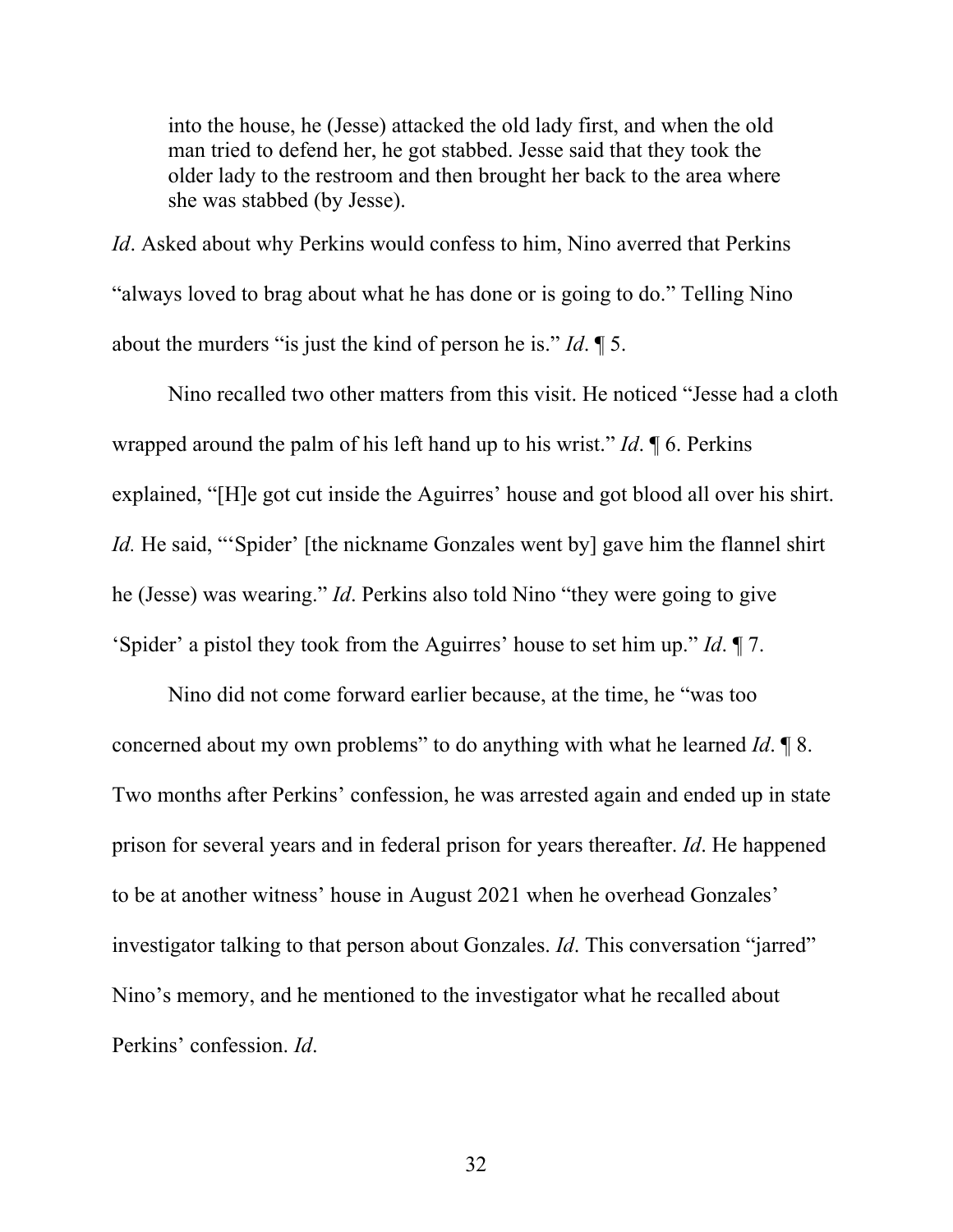## **B. Jesse Perkins admits he bled in the Aguirre house, and other evidence supports that admission.**

Perkins recently made a new admission consistent with the story he recounted to Eduardo Nino. On October 12-13, 2021, a defense team investigator, Richard Reyna, interviewed Perkins while he was in custody at TDCJ's Rudd Unit. During the interview, Reyna told Perkins that he believed DNA testing showed blood found at the crime scene did not match the DNA of the murder victims or of Gonzales. Ex. 2 (Affidavit of Richard Reyna). "Perkins responded spontaneously, 'That blood is probably mine.'" *Id*. Perkins refused to answer any follow-up questions or sign an affidavit to this effect. *Id.* Perkins' admission about bleeding in the Aguirres' house finds support in other evidence.

Defense bloodstain pattern analysis expert Paulette Sutton, an eminent, nationally, and internationally recognized expert in bloodstain pattern analysis has explained there is a likelihood that the perpetrator of a stabbing will sustain cuts during the attack:

In a case with multiple stabbing injuries, there is a good probability that the perpetrator will be injured and bleeding. Common household cutlery does not have the hand guard that is found on assault or hunting knives. The sudden cessation caused by unexpectedly hitting a bone or other hard surface while stabbing someone can cause the perpetrator's hand to slide down onto the blade and be cut. Injury may also result simply because their hand or the handle of the knife has become bloody and slippery and slides down onto the blade. During the struggle, assailants may actually stab themselves.

First Affidavit of Paulette Sutton, January 31, 2022 ¶ 58 (Exhibit 33).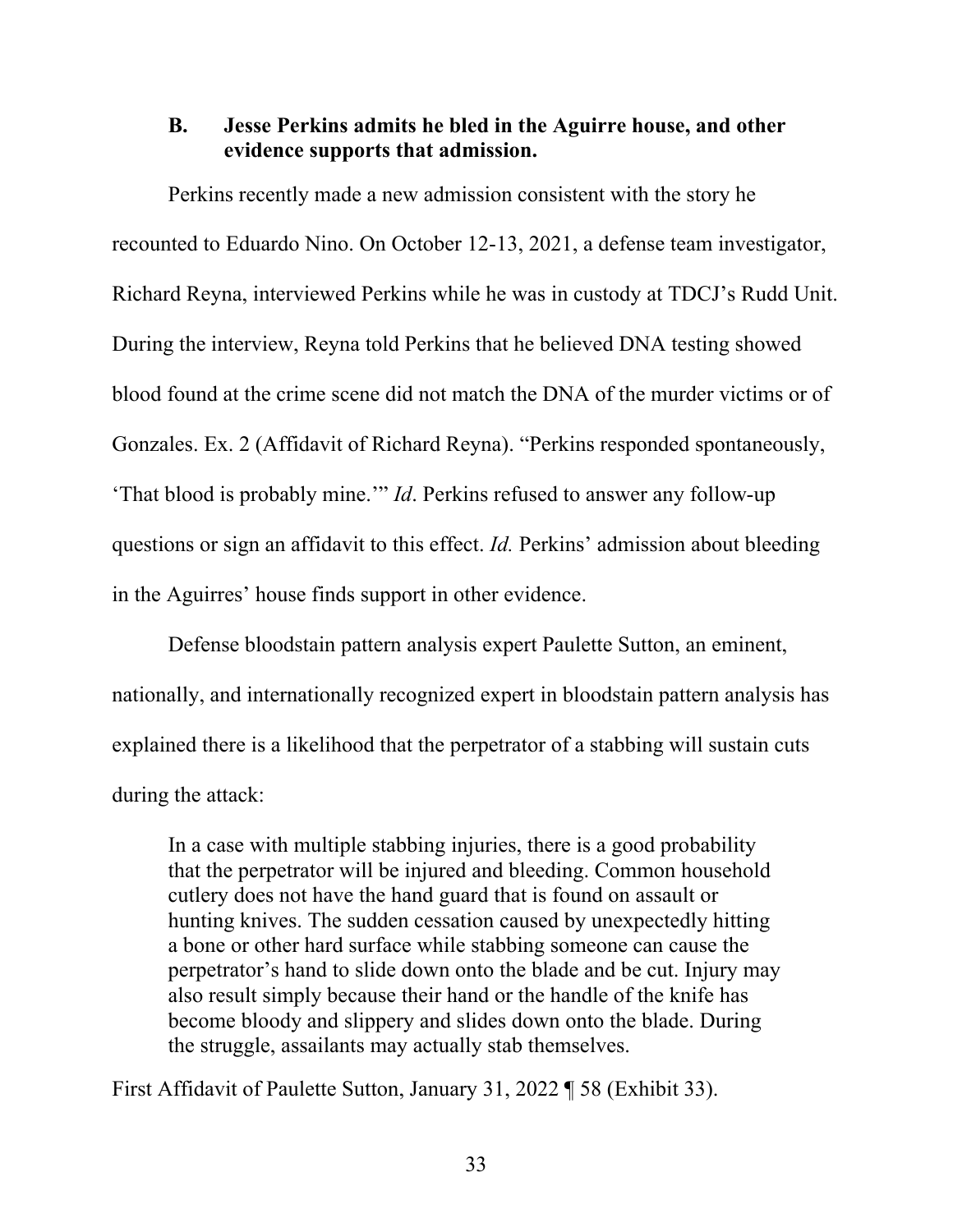Perkins had at least one cut on his left wrist. Det. Robertson first interviewed Perkins on May 5, 1994. Report of Det. Robertson, October 14, 1994 (Exhibit 34). In his October 14, 1994 report, he recalled, "that Jesse Perkins had a small cut on his left wrist when I first interviewed him." *Id*. This cut and a cut on his left arm were photographed when Robertson interviewed Perkins on December 6, 1994, Report of Det. Robertson, December 6, 1994 (Exhibit 35), over seven months after the murders and after the cuts had become scars. *See* Ex. 26 (Photographs of Perkins' scars). When Robertson asked Perkins how he got these cuts, Perkins said that he suffered the large cut in an earlier burglary for which he was on probation and one from "metal sheet blinds" covering windows at his work at a car wash. *See*  Ex. 20 at 29-31 (Dec. 6, 1994 interview).

But the record indicates that Perkins was lying. On September 2, 1993, Perkins was booked and then released on bond at the Ector County jail for burglary of a building. *See* Exs. 24 & 25 (Perkins' September 1993 and May 1994 Ector County Jail booking cards). At that time, the sheriff's deputies noted no distinguishing scars on Perkins' lower arms—only a scar or scars on his *upper right* arm. There is no indication in the record that Robertson ever attempted to confirm Perkins' story about being wounded at work. Blinds could not have caused the large gash visible on Perkins' left arm. Even if Robertson had confirmed Perkins' dubious report about the injury at the car wash, it is possible that Perkins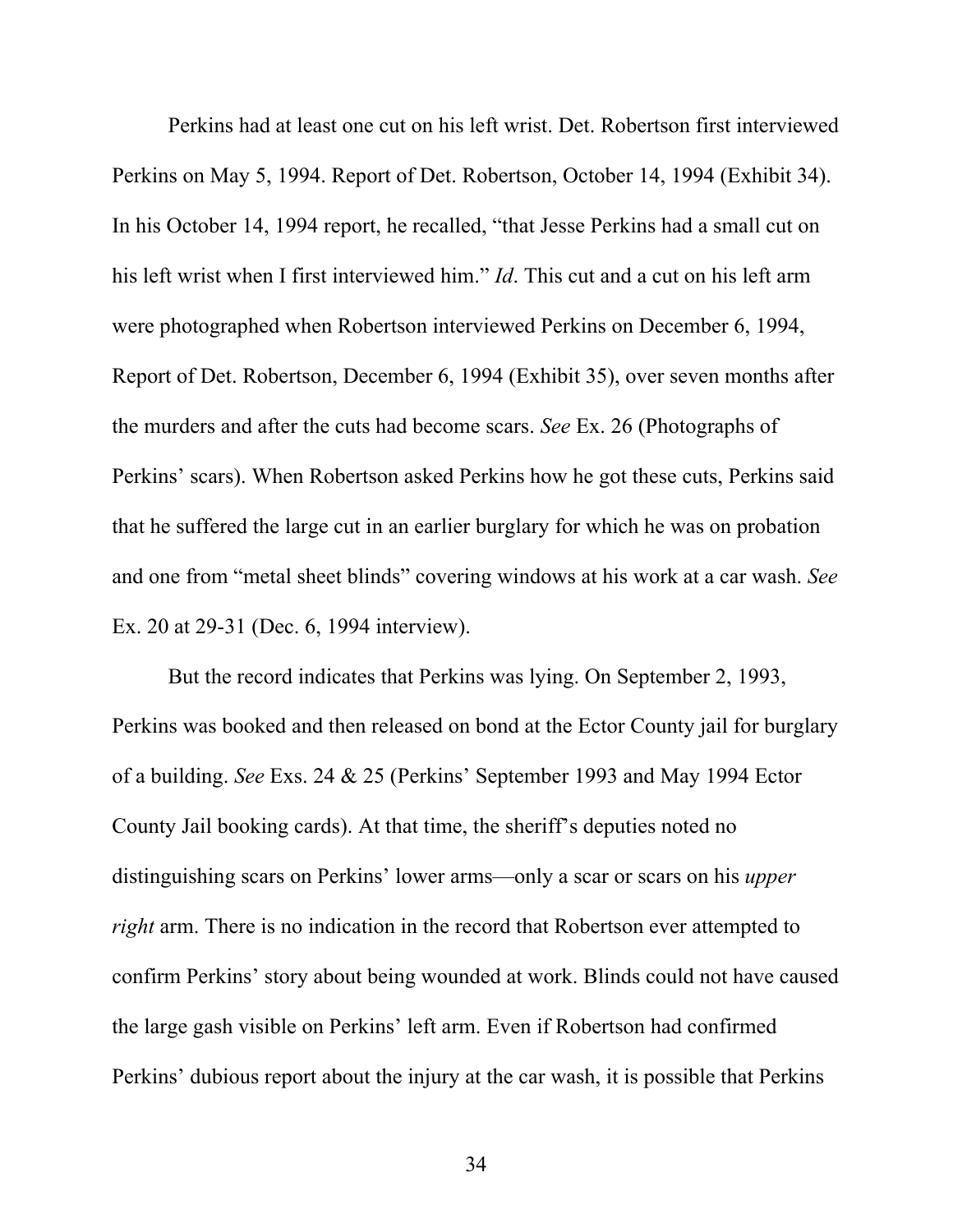would have made a false report of a work injury to conceal the true cause of his wound—self-injury during a stabbing.

Perkins' statement to Nino that he got cut when he was inside the Aguirres' house is also consistent with the report of the Odessa Police Department's bloodstain pattern expert, Sgt. Rick Pippins. In his December 8, 1994 report (Ex. 9), Sgt. Pippins noted the following:

There is evidence of dropped bloodstain on the lower front portion of Mrs. Aguirre's blouse. This bloodstain appears to be circular and in the 5mm to 9mm range. This staining was most likely placed on the blouse after Mrs. Aguirre was in the supine position she was found. *It is possible then that the attacker dropped the blood from his person while standing or kneeling over Mrs. Aguirre*.

Ex. 9 at 14 ¶ 6 (emphasis supplied). Sgt. Pippins also found drops of blood on the laundry room floor "indicative of a blood source creating drops falling several feet down to the surface such as a standing man." *Id*. at 17.

It is important to note that the source of the blood drops that Pippins identifies as from the "person" of the perpetrator is most likely from a perpetrator who was himself bleeding from an injury, not from a bloody weapon or the victim's blood on him from the attack. As Ms. Sutton explains, "Contrary to widely held belief, multiple drops of blood rarely originate from a bloodied perpetrator or from a bloody weapon. Due to the effects of surface tension, multiple drops indicate that the source is, instead, an actively bleeding individual." Second Affidavit of Bloodstain Pattern Analyst Paulette Sutton, February 12, 2022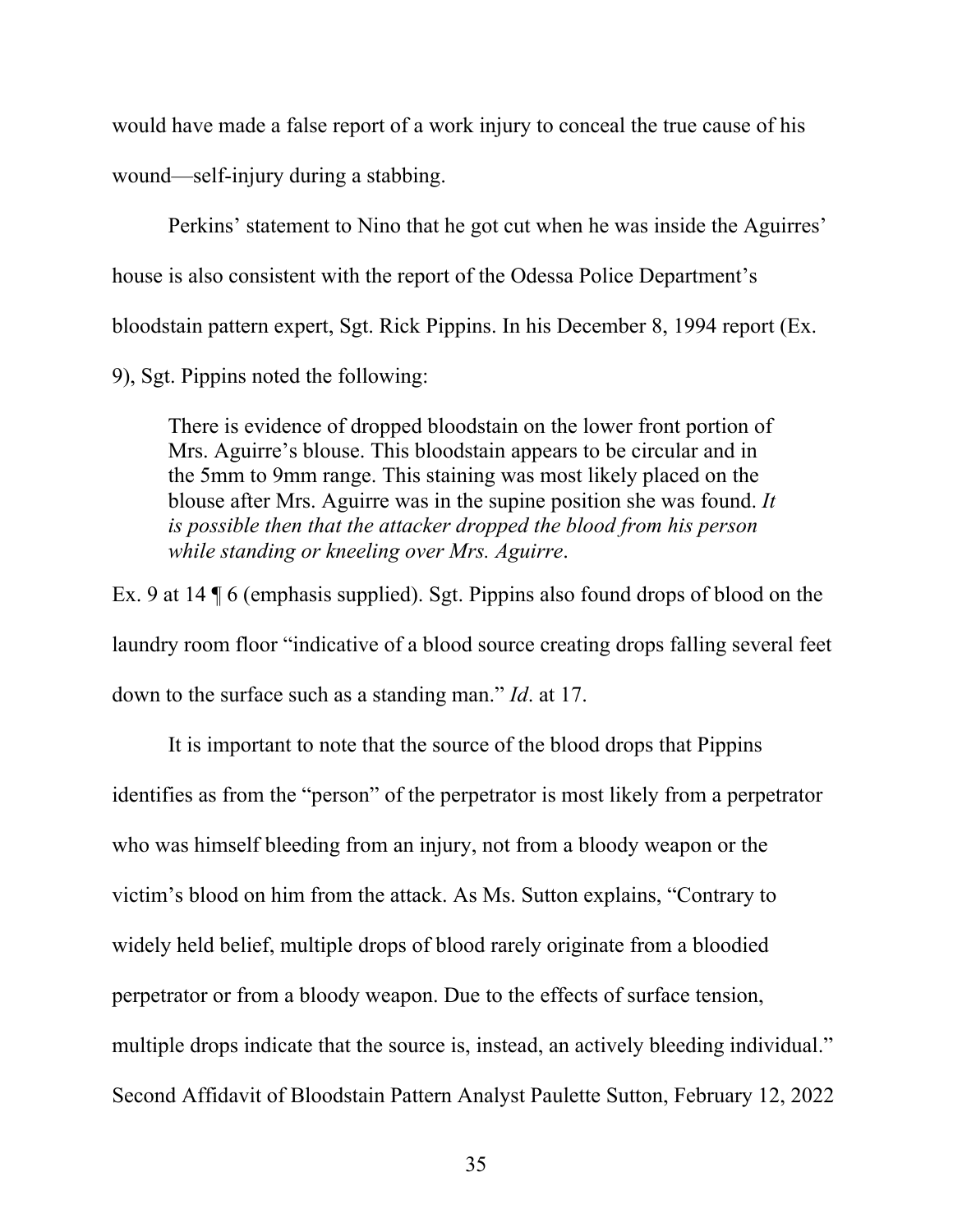¶ 16 (Exhibit 41) (citing James, Kish & Sutton, *Principles of Bloodstain Analysis*  80 (1st ed. 2005 CRC Press)).

By contrast, Gonzales had no cuts when the police checked him the day after the murders. The police tested Gonzales' arms and hands with luminol on April 22, and there was no indication of any cuts or detectable blood. 20 RR-T 29, 31-33 (testimony of Brett Lambert).

 Perkins is thus the only person other than the Aguirres who, based on evidence known thus far, bled in the house. And this was because of cuts he sustained when, by his own admission, he attacked the Aguirres. Based upon the facts now known, he is the only person who Sgt. Pippins could have described as "the attacker [who] dropped blood from his person while standing or kneeling over Mrs. Aguirre." Ex. 9 at 14  $\sqrt{6}$ . In addition, he is the only known person who could have been the "standing man" who left drops of blood in the laundry room.<sup>10</sup>

Perkins' admission he was the assailant who stabbed Mrs. Aguirre was also confirmed by the statement he made to Eduardo Nino. Nino Affidavit ¶ 4. Thus,

 $10$ No DNA testing was conducted of the blood drops on Mrs. Aguirre's clothing or of the blood drops from the laundry room floor identified by Sgt. Pippins as likely coming from the perpetrator. The "tiling from the utility room" (Item 25) was submitted in 1994 for DNA testing, but a confirmatory test indicated no blood present. Ex. 15. The OPD did not re-submit the item for testing in 2000. *See* Ex. 29. While blood stains on Mrs. Aguirre's clothing were tested, the stains tested were not those described by Sgt. Pippins as "on the lower front portion of Mrs. Aguirre's blouse." Pippins Report. *See* DPS Crime Laboratory Files About Merced Aguirre's Housecoat and Gown (Exhibit 37) (showing that the DNA testing of Mrs. Aguirre's clothing did not include the drops on the "lower front portion of Mrs. Aguirre's blouse").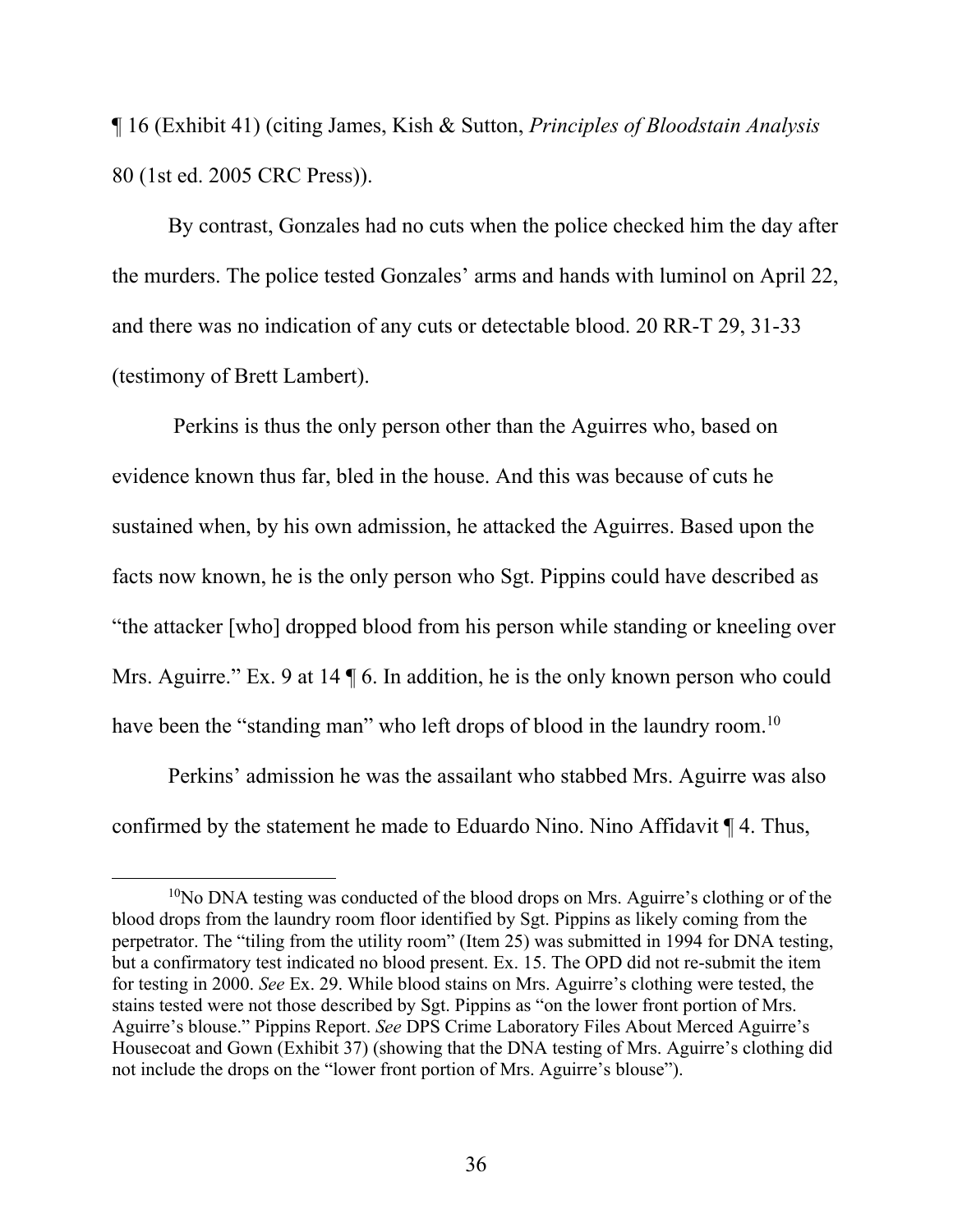there are multiple indications that Perkins was the person likely to have had blood dripping from his wounds on Mrs. Aguirre's clothing.

### **C. The attack apparently took place in part in the bathroom.**

Nino recounts that Perkins said he attacked Mrs. Aguirre first, but the attack was interrupted by Mr. Aguirre, and after Mr. Aguirre was stabbed, "they took [Mrs. Aguirre] to the restroom and then brought her back to the area where she was stabbed (by Jesse)." Nino Affidavit ¶ 4.

The crime scene investigation is consistent with the detail of Mrs. Aguirre being in the bathroom during the attack. On the night of April 22, the police conducted luminol testing in the Aguirres' house, including "the northwest bathroom area." OPD Report on April 23 Luminol Testing at 3 (Exhibit 36). "Some areas luminesced, along the tub and the sink area mainly." *Id*. Thus, there was blood in the bathroom. The police bloodstain pattern expert, Rick Pippins, testified that Mr. Aguirre offered little resistance and was likely killed where he was sitting when the attack commenced. 15 RR-T 200-01. Thus, if the blood in the bathroom came from one of the Aguirres, it likely came from Mrs. Aguirre. From Perkins' account to Nino, it appears that the attack had already begun against Mrs. Aguirre before she was taken or made her way to the bathroom, and she bled in the bathroom from wounds inflicted there or already inflicted. Thus, the presence of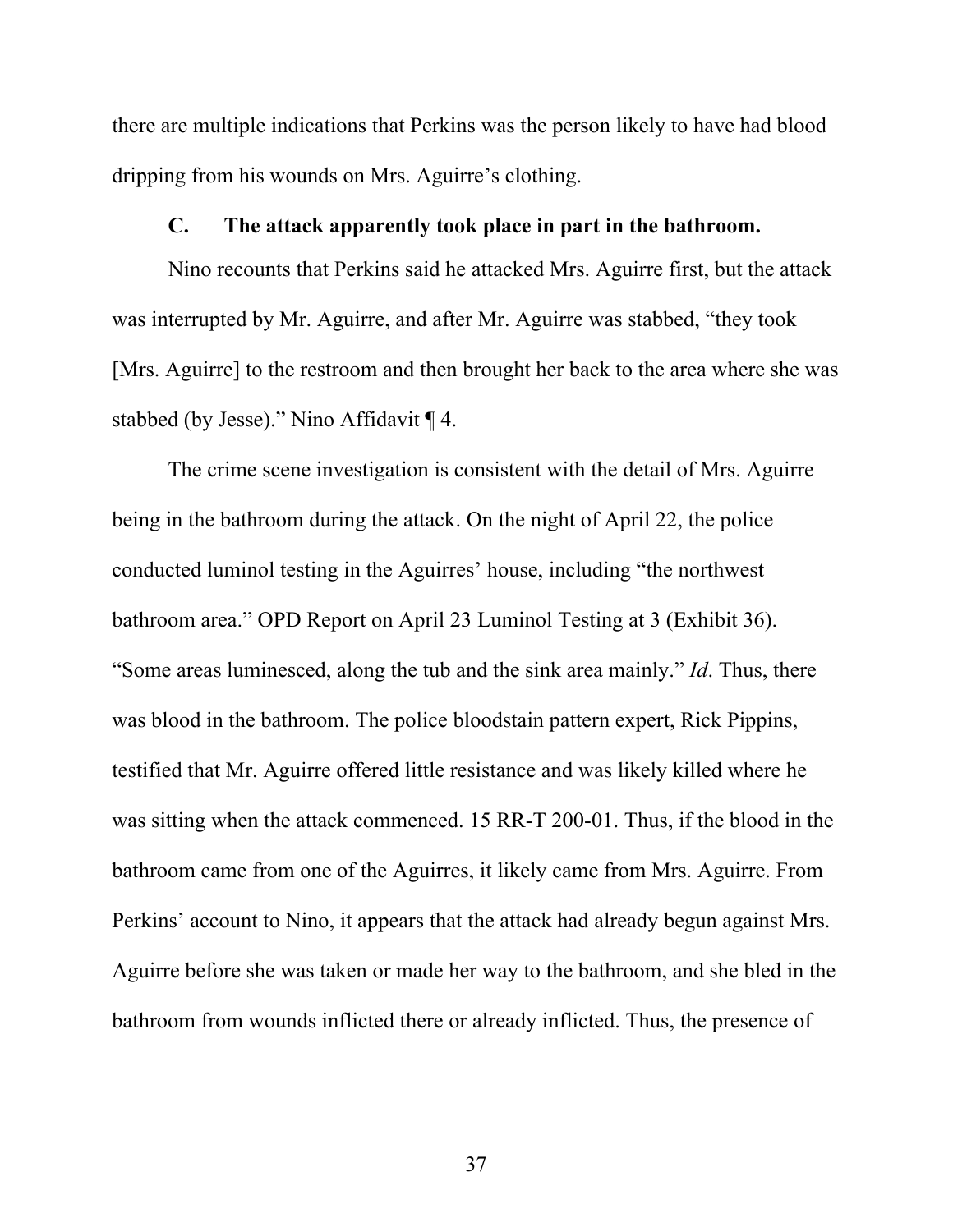blood in the bathroom confirms this part of Perkins' account. No DNA testing of the blood in the bathroom was undertaken.

# **D. The flannel shirt found in Perkins' closet with the Aguirres' blood on it connects Perkins, not Gonzales, to the murders.**

Perkins told Nino that Gonzales gave him a flannel shirt after the murders, because he "got blood all over his shirt" during the murders. Nino Affidavit ¶ 6. On May 11, 1994, approximately two weeks after Perkins confessed to Nino, officers found the flannel shirt marked Item 121 in Perkins' house. Ex. 23 (Robertson report on search of Perkins' residence) The DPS lab reported in 2003 that DNA testing identified blood stains from both the Aguirres on the shirt. Ex. 32 at 2.

Police investigation appeared to establish that Gonzales was wearing the flannel shirt after the murders when he and Perkins were picked up by a friend of theirs named Ruby Luna around 10:30 pm the night of the murders, Witness Statement of Ruby Garza Luna, OPD Narrative, May 13, 1994 at 1 (Exhibit 38), and Gonzales then gave it to Perkins. *Id*.<sup>11</sup> In opposing DNA testing, the State has argued that these facts mean Gonzales was wearing the flannel shirt, later found in Perkins' closet, during the murders. That has now been disproven.

<sup>&</sup>lt;sup>11</sup>Based on the Aguirres' nightly routine, investigators established that the murders occurred sometime between 8:00 pm and 10:30 pm on April 21, 1994. Det. Robertson Report on Estimate of Time of Death at \*19 (Exhibit 39).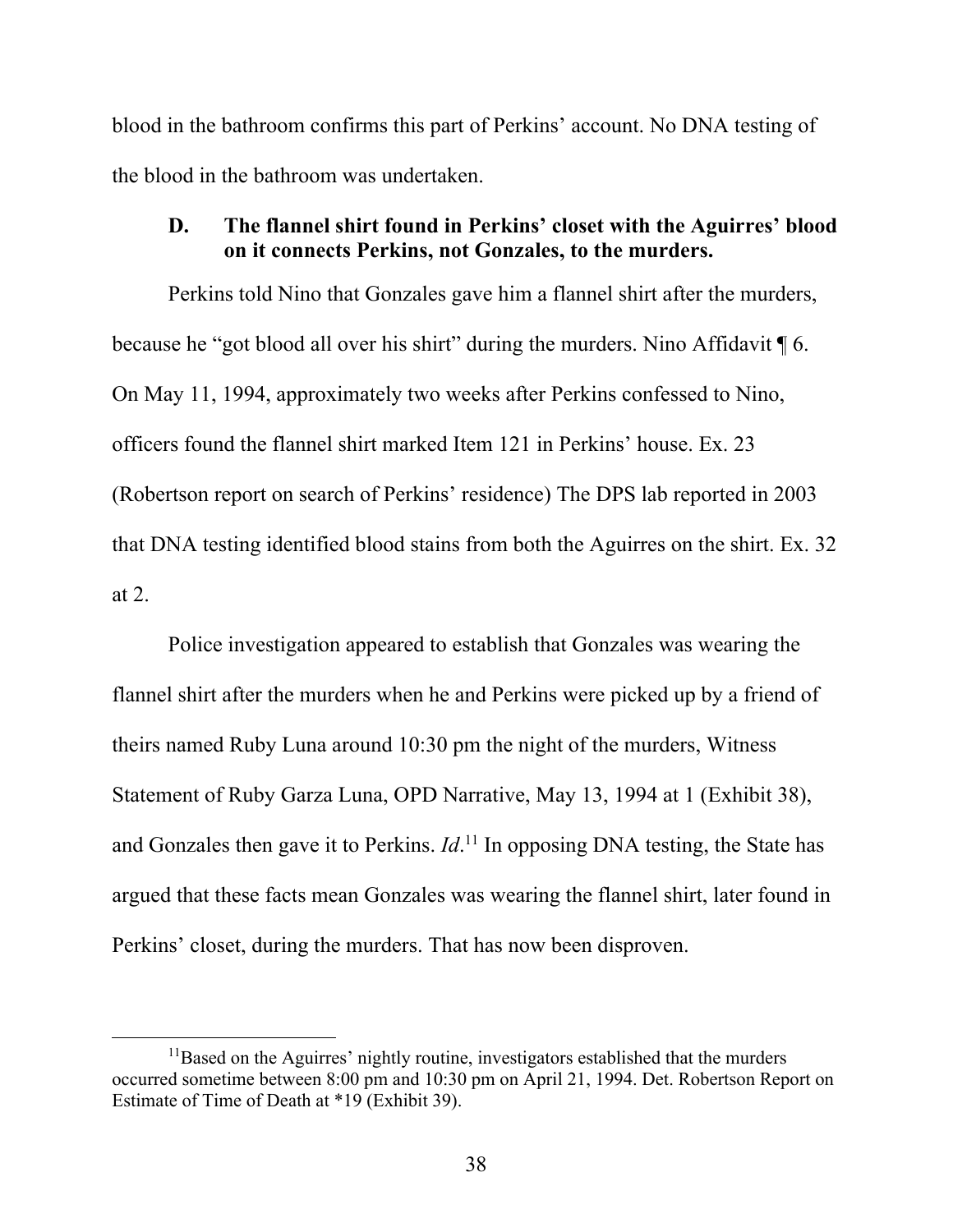Ruby Luna recently provided a declaration in which she said that the statement the police took from her was inaccurate with respect to a flannel shirt. Declaration of Ruby Luna, February 11, 2022 (Exhibit 40). She stated she "did not tell Det. Robertson" that Gonzales was wearing a flannel shirt when she picked Perkins and then Gonzales up after 10:30 pm on the night of the murders. *Id*. ¶ 10. She states unequivocally, "Michael was not wearing a flannel shirt." "The only person wearing a flannel shirt that night was Jesse Perkins." *Id.* She explains that when she "saw [Perkins] walking that night and offered to give him a ride, I noticed that he had a shirt that covered his arms. After he got in my truck, I saw it was a flannel shirt." *Id*. She "remember[s] thinking that the shirt looked very big on him and that the sleeves to the shirt were pretty long and practically covered his hands." *Id*. 12

*Id*. ¶¶ 14, 15.

 $12$ Ms. Luna explains that "[t]hese false statements were in the document because Sgt. Robertson put them there." *Id*. ¶ 14. She did not correct them because she did not read the document. This is what happened:

After my interview with him, Sgt. Robertson gave me a typed witness statement and told me that everything that we talked about was included in the statement. He then put the statement in front of me and told me to put my initials before and after each paragraph and to put my initials by the changes he made in his handwriting, and then sign it. I did what he told me to do.

At the end of my statement, I said that I read both pages of my statement. This is not true. The truth is that I never read the statement nor was it ever read to me. I was just told to sign it by Sgt. Robertson which I did because I was frightened, and I just wanted to leave.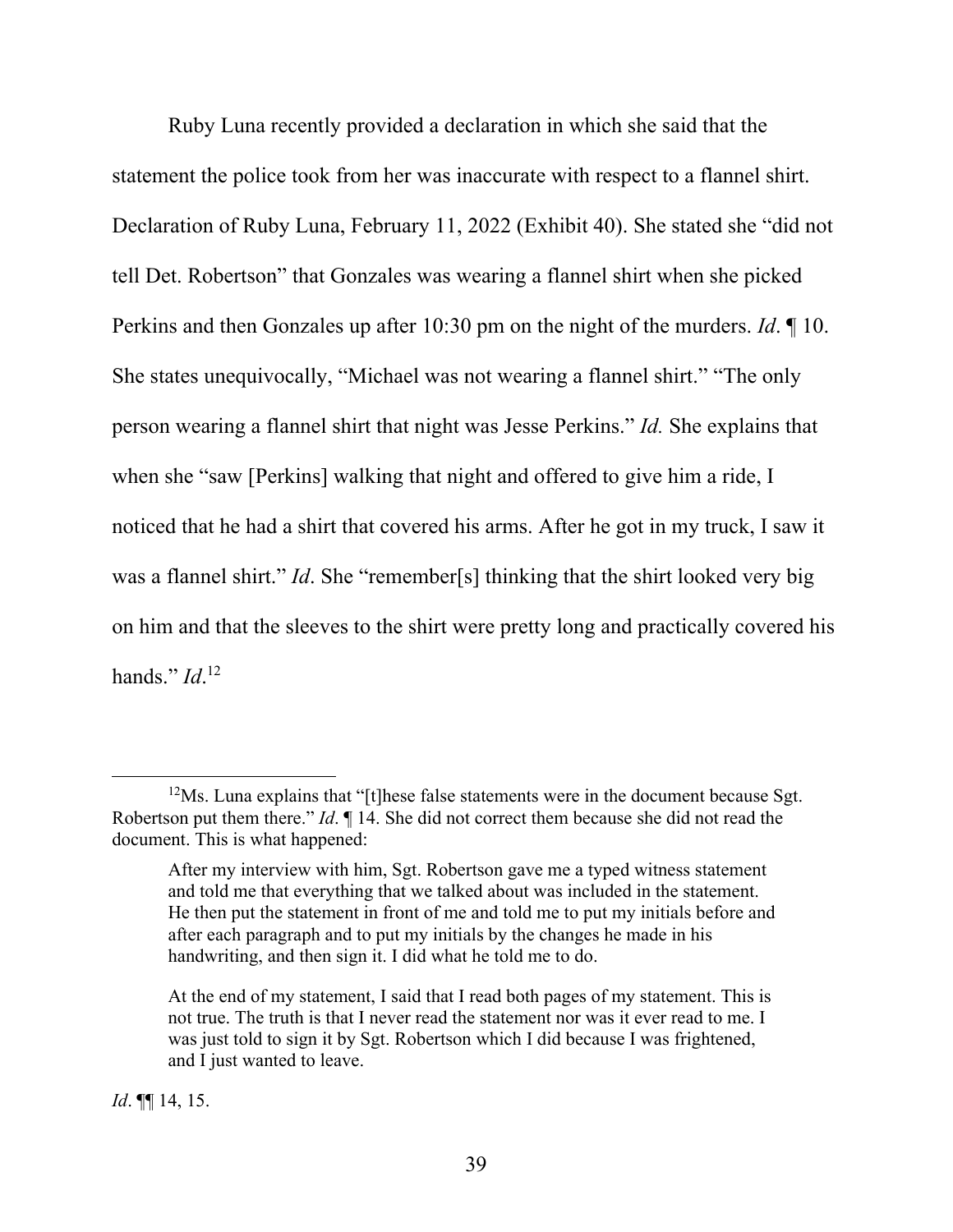Thus, the evidence now shows that Perkins had the flannel shirt sometime before he was picked up by Ruby Luna at 10:30 pm the night of the murders. His statement to Nino that Gonzales gave him the shirt because the one he was wearing in the Aguirres' house "got blood all over [it]" indicates that Gonzales gave him the flannel shirt after the murders. But this occurred before Ruby Luna gave him and Perkins a ride, and he (Perkins) transferred blood from his person/bloody shirt to the flannel.

Bloodstain pattern expert Paulette Sutton provides further corroboration. Ms. Sutton has examined the DPS sketches showing the relative amount and placement of the bloodstains on the flannel shirt to determine whether the shirt could have been worn during the attack on the Aguirres, as the State has argued. Ms. Sutton has concluded that the stains do not support the State's argument that the shirt was worn during the attack on the Aguirres. Exhibit 41 (2d Sutton Aff., 2-12-22). She explains, first, "[t[he distribution of the bloodstains on this flannel shirt is indicative of the shirt being worn during incidental contact with exposed blood belonging to Mr. and Mrs. Aguirre." *Id*. ¶ 14. Second, "[t]he distribution of the bloodstain pattern on this flannel shirt is not indicative of the distribution that would be created during this violent assault." *Id*. ¶ 15.

There are bloodstain patterns [in the house] that indicate Mrs. Aguirre put forth a considerable struggle with her attacker(s). Such an interaction would be likely to result in a more widespread distribution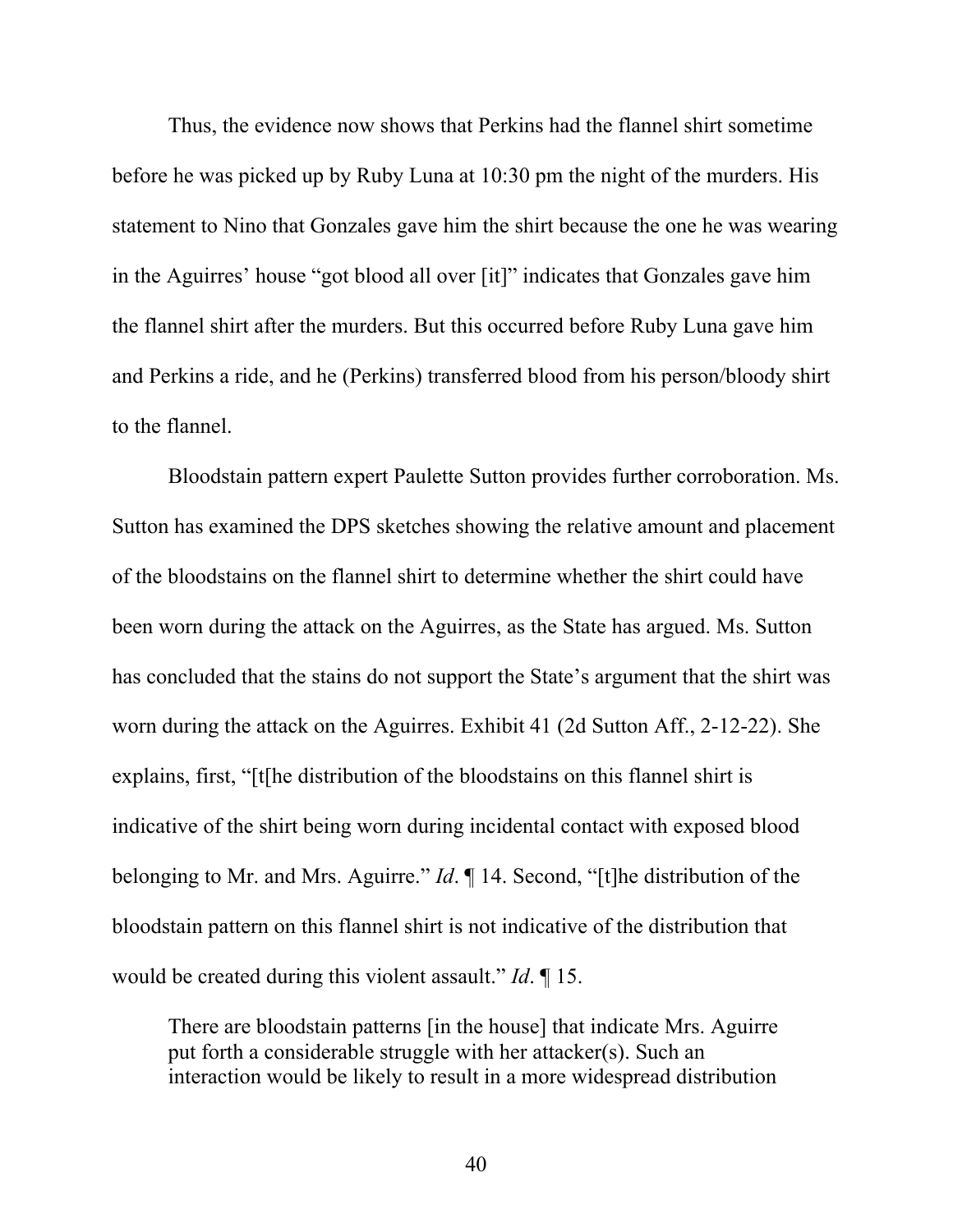of stains on a perpetrator's garment than is indicated by the laboratory sketches.

*Id*. The "incidental contact" with the Aguirres' blood on the flannel shirt is thus consistent with the contact Perkins had with the shirt when, bloody from the attack, he got the shirt from Gonzales and put it on.

Recently available evidence provided even more confirmation of this. On February 14, 2022, crime scene technicians with the OPD photographed both the outside and inside of the flannel shirt at the request of Gonzales' counsel. Affidavit of CSU Supervisor Stephanie Bothwell, February 22, 2022 ¶¶ 6, 7, 9 (Exhibit 42). The photographs were then examined by bloodstain pattern analyst Paulette Sutton. Ex. 3 (3d Sutton Aff., Feb. 25, 2022). Her previous opinion that the bloodstains on the outside of the shirt came from "incidental contact with exposed blood belonging to Mr. and Mrs. Aguirre and not during a violent attack," "was reinforced by the photographs of the flannel shirt." *Id*. at 8.

Moreover, never-before-taken photographs of the inside of the shirt reveal staining on the inner lining. *See* OPD Photographs of Flannel Shirt, February 14,  $2022$  (Exhibit 43).<sup>13</sup> As seen in the photos, the staining is visible on both sleeves.

 $13$ Due to the size of these files, Gonzales will deliver a disc drive of Exhibit 43 and 44 contemporaneous with filing and serve another copy on counsel for the State.

For the same reason the photos cannot be reproduced here as figures.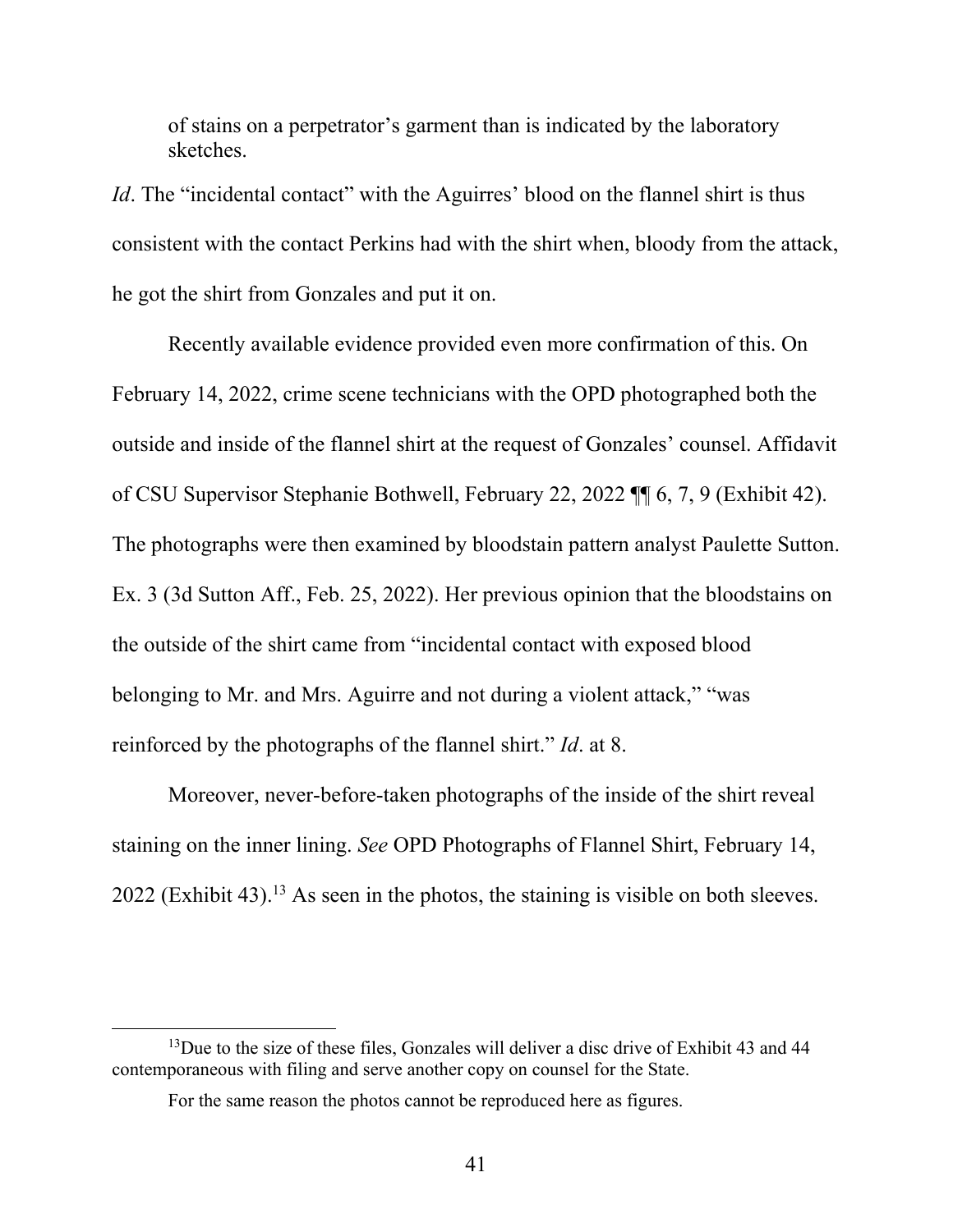The location of these stains on the interior lining does not correspond to the location of the known stains on the exterior of the shirt.

OPD even agreed to examine the inside of the shirt under alternate light source visualization to enhance stains. Bothwell Affidavit ¶ 9. This revealed several more stains not visible in ordinary light to the naked eye. *See* OPD Photographs of Flannel Shirt Under Alternate Light Source, February 22, 2022 (Exhibit 44).

According to Paulette Sutton, some of the staining appears to be blood. "In my experience, I have found that bloodstains deposited on black synthetic material, such as the quilted interior of the flannel shirt, often present as a brownish stain." Affidavit of Paulette Sutton at  $8^{14}$  Further, the location of the stains "on the interior surface of the flannel shirt (Item 121) … is consistent with their being deposited by a person with an injured arm and/or hand wearing the shirt." *Id*. And, these stains are also "consistent with blood on the interior of the sleeve in the same location that Nino says Jesses Perkins was injured." *Id*. at 10. Finally, these

<sup>&</sup>lt;sup>14</sup> DNA expert Huma Nasir agrees: After reviewing the photographs of the shirt that had been made with an alternative light source, she found, "[t]here are several areas on the inside lining of the shirt including the sleeve that fluoresced under the alternate light source suggesting possible presence of bodily fluids[,] … [s]ome of [which] may be from bloodstains since it is not uncommon for a perpetrator to stab themselves in the process of stabbing a victim." Affidavit of Huma Nasir, February 25, 2022 at 2 (Exhibit 45). (Ms. Nasir previously submitted two affidavits with Gonzales' Chapter 64 filings.)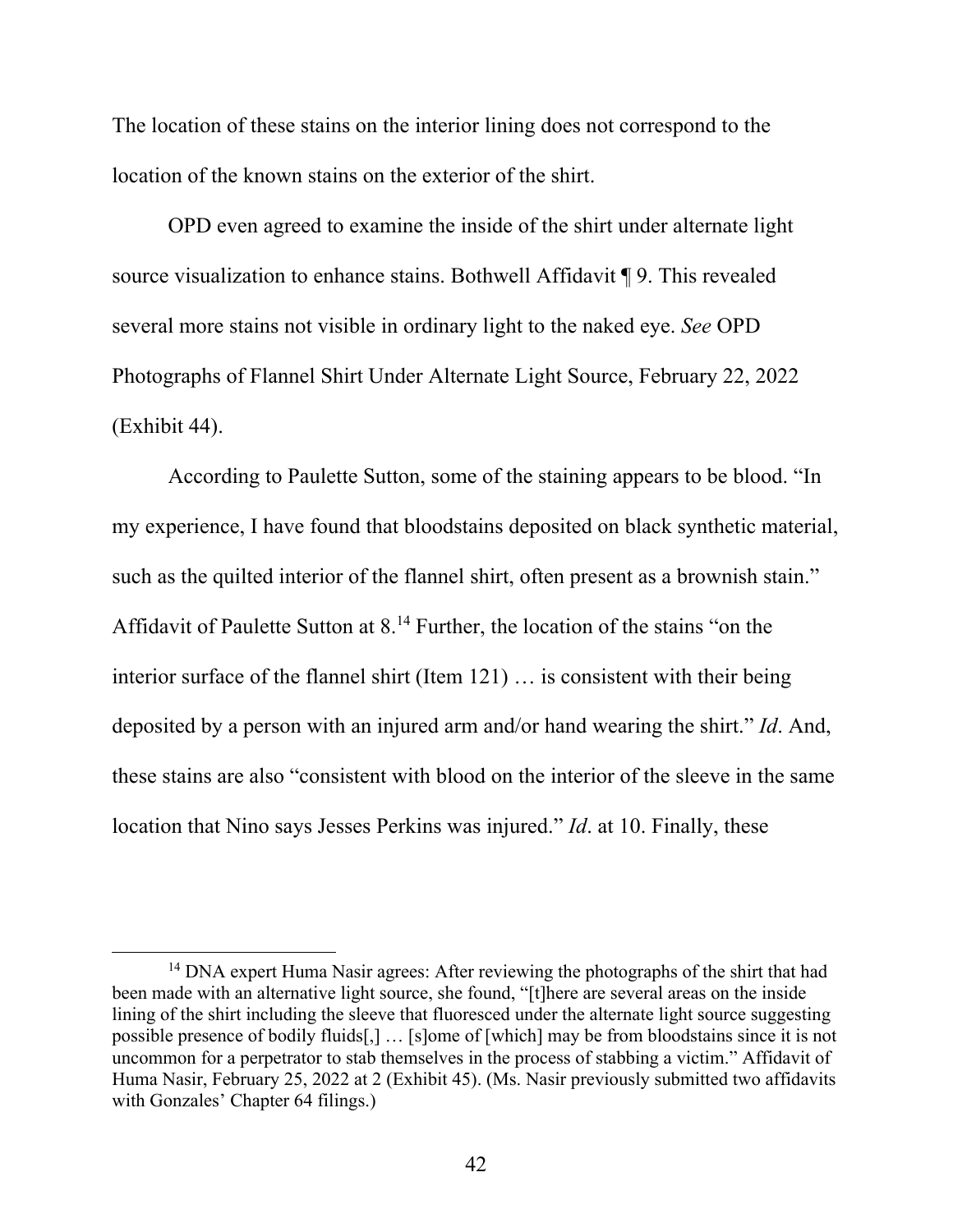findings are consistent with the wounds to Perkins' hands that the Ector County jail noted, and Det. Robertson saw and photographed.

These stains on the inner left sleeve of the flannel shirt also connect the blood stains on the lower left leg of Perkins' pants to the cuts on his left arm. As Sutton observes, "Blood dripping from an injured arm/hand as described by Nino in his affidavit dated February 02, 2022 is certainly consistent with the location of the stains found on the outer legs of the pants." *Id*. at 9.

# **E. Perkins and Olivarez gave Gonzales the property they stole from the Aguirres to set up Gonzales.**

Perkins told Nino that "they were going to give 'Spider' a pistol they took from the Aguirres' house to set him up." Nino Affidavit ¶ 7. This statement, too, has corroboration in the record of the police investigation and newly discovered evidence.

Initially, the police investigation appeared to establish that Gonzales had the items taken from the Aguirres' house immediately after the murders. Julian Olivarez told the police in a statement on May 6, 1994, that on April 22, 1994, the day after the murders, Gonzales "told me [and my wife] to go by his house, that he had some things that he wanted me to look at to see if we wanted to buy any." Ex. 12. In a closet in his room, Gonzales showed them "a microwave, VCR, and stereo, and some speakers inside a crib," a camera "[u]nder a pillow," and underneath a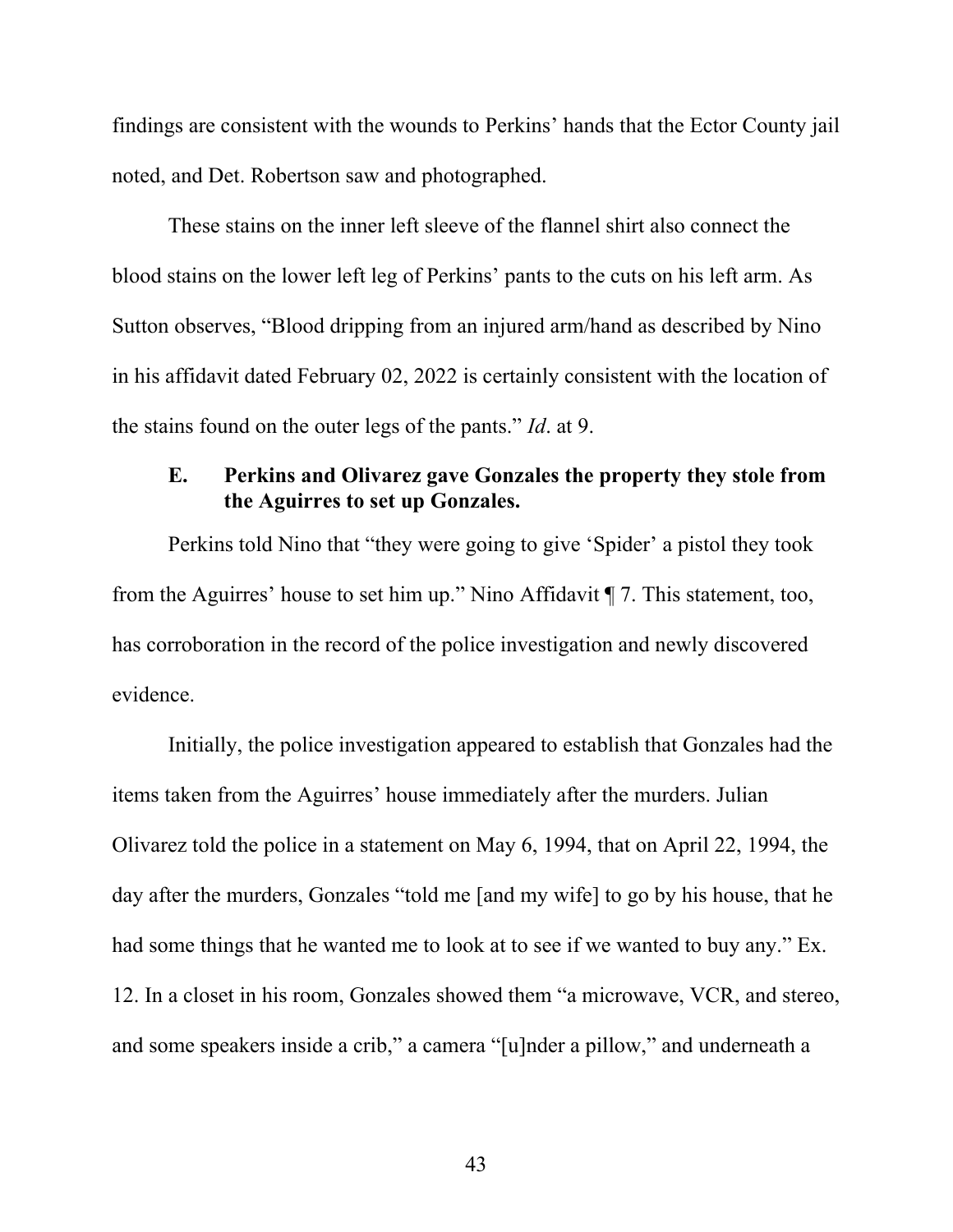dresser "a silver pistol with white handles … a revolver … a .22." *Id*. All these items were identified as having been taken from the Aguirres' house. Ex. 8.

No one other than Olivarez and his wife claimed to have seen all these items in Gonzales' possession shortly after the murders. Two witnesses said they had each seen one item in his possession the night of the murders. Ruby Luna told the police that Gonzales showed her the pistol when she stopped to give him a ride the night of the murders. Ex. 38 (1994 Luna statement). Martha Reyes, Gonzales' wife, testified at the 2009 resentencing trial she saw he had stolen a VCR from the Aguirres' house the night of the murders. 27 RR-R 67.

All these statements are thrown into question by a police interview with Gonzales' mother, Epigmenia (Pim) Gonzales, as part of their re-investigation in 2000. In that interview, Det. Sgt. Larry Bartlett said to Ms. Gonzales, "It looked like the most damning thing on [your son] was the … having their property over in his bedroom, you know, in your house, that time." Interview of Epigmenia Gonzales, May 31, 2000 at 18 (Exhibit 46).

The colloquy that followed indicated that the property was not there the night of the murders and that it showed up only a week later after Julian Olivarez brought it there:

PG [Pim Gonzales]: ... somebody said that it wasn't here and then, all of a sudden, it came from Julian to here….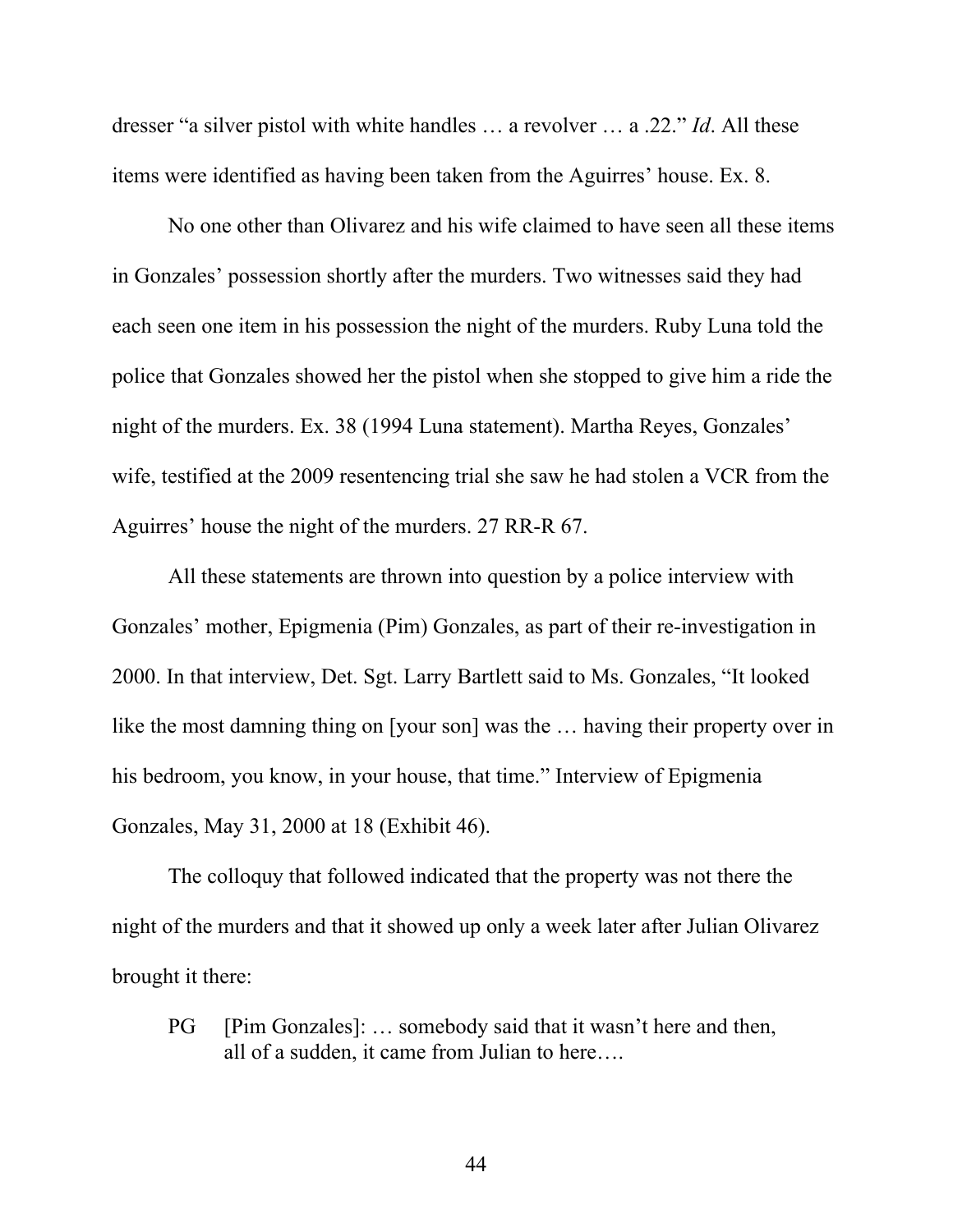- PG: … I know there was nothing here. And then, all of a sudden, you know, it--it was here….
- LB [Larry Bartlett]: When did you first notice it there? ….
- PG: … maybe about a week after. Because I know it was not here….
- LB: It was not there … after the murder?
- PG: It was not here. And then, all of a sudden, it comes … it appears here….
- LB: … could it have been there and you not notice it? Did you go in their room often?
- PG: … I … sort of glanced in the room…. And, I didn't see anything, you know, and then, all of a sudden, you know, I glanced and something was covered….
- LB: And this was about a week later? ....
- PG: … yeah….
- LB: It wasn't here that Fri-Friday, when all the cops were out there working the scene, are you sure it wasn't there?
- PG: No, cause--because, uh, the door was open and they [Michael and Martha] were lyin' down in the bed…. [A]nd the room's not that big….
- LB: So, you think it's a possibility … it went from like Julian to Michael, for whatever reasons? ....
- PG: Uh-huh.

*Id.* at 18-20 (ellipses in original).

Further doubt about whether Gonzales had the property from the Aguirres' house immediately after the crime is raised by the recent declaration of Ruby Garza Luna. As with the part of the police statement from her about who was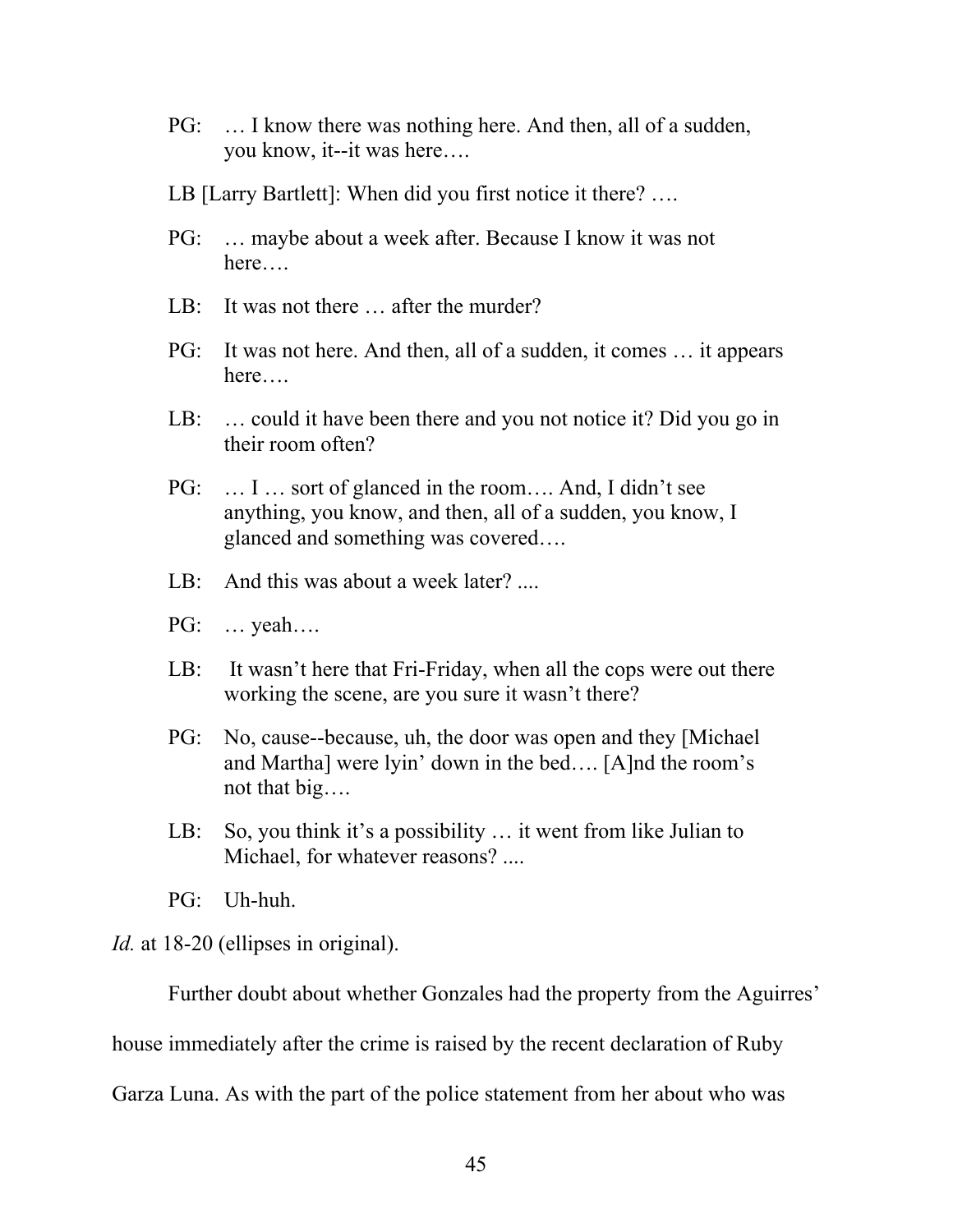wearing the flannel shirt the night of the crime, Ms. Luna stated in her declaration that the part of her police statement indicating that Gonzales showed her the gun that night is not true. 2022 Luna Decl. ¶ 9. "Michael did not show me, or anyone else while he was in my truck, a silver gun or any other type of gun." *Id*. ¶ 11.

Finally, Martha Reyes' testimony at the resentencing trial about having seen Gonzales with the Aguirres' VCR the night of the murders, April 21, 1994, conflicts with the statement she gave the police on May 7, 1994. Statement of Martha Gonzales, May 7, 1994 (Exhibit 47). She said nothing in her 1994 statement about seeing Gonzales with the Aguirres' VCR the night of the murders. She did report seeing items consistent with the property stolen from the Aguirres in her house two days later after some men apparently came to the door of her and Michael's house:

On Saturday, April 23, 1994, around 9 or 10 pm, I heard voices and Michaels [sic] voice at the front door of our home. It sounded like men's voices at the door. I do not know who was at the door. After bathing my daughter, I went into her room and I saw some things covered with a blanket or a towel. I could see some black stereo speakers sticking out slightly. I did not look at the things under the blanket and I did not ask Michael about them.

#### *Id*.

While the time frame differs from the time frame Gonzales' mother recalled, Ms. Reyes' statement is consistent with Ms. Gonzales' in recounting that the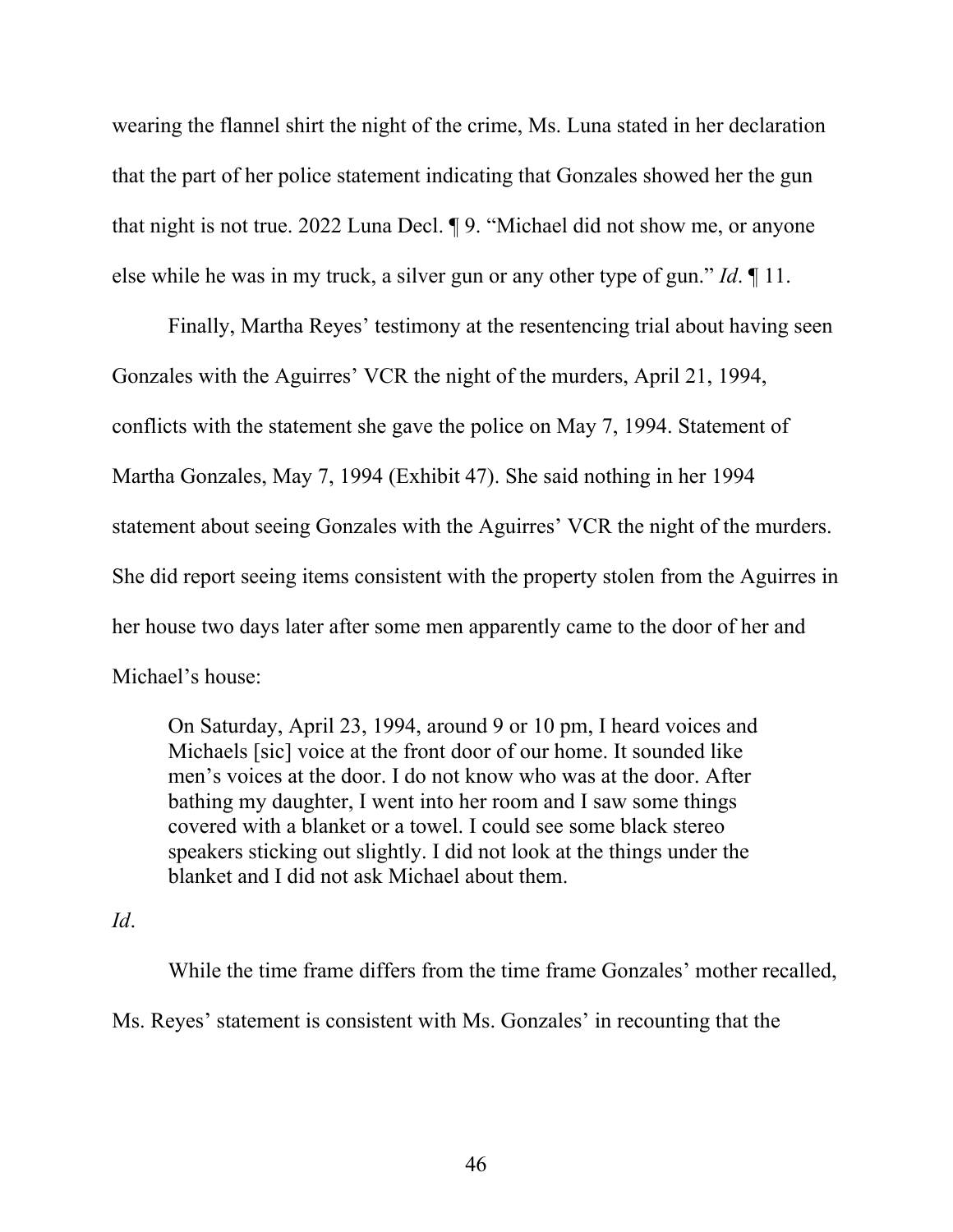property appeared some days after the murders and, critically, that the appearance of the property in the Gonzales home was associated with other men being there.<sup>15</sup>

Taken together, the police interview with Gonzales' mother during their reinvestigation, Exhibit 46, the declaration from Ruby Luna, Exhibit 40, and the May 7, 1994, statement by Martha Reyes, Exhibit 47, support the statement by Perkins to Nino that "[we] were going to give 'Spider' a pistol [we] took from the Aguirres' house to set him up." Nino Affidavit ¶ 7. The property showed up in Gonzales' room "from Julian [Olivarez] … a week after [the murders]," Ex. 46 at 18 (Pim Gonzales 2000 interview), or two days later when some men came to the front door of Gonzales' house, *see* Ex. 47 (Martha Reyes Gonzales statement).

### **F. Independent evidence confirms that Lugo and Olivarez were involved in the murders**

The police investigation developed evidence that Lugo knew about the murders before the police did. At trial, Robertson testified that the ODP received information that Lugo had asked "a lady … if the police had been informed about the bodies next to Michael's house." 15 RR-T 125-26. Critically, "this was approximately an hour before the police were notified." *Id*. at 126. This testimony demonstrates there was independent evidence supporting Perkins' statement to

 $15$ It is also telling that, while Ms. Reyes saw in the same place (her daughter's room) one of the same things Julian Olivarez said he saw—"some speakers inside a crib," Statement of Olivarez, she saw it more than a day later than he claimed to have seen it. That Ms. Reyes had not seen it at the time Olivarez claimed he did thus calls Olivarez's statement into question.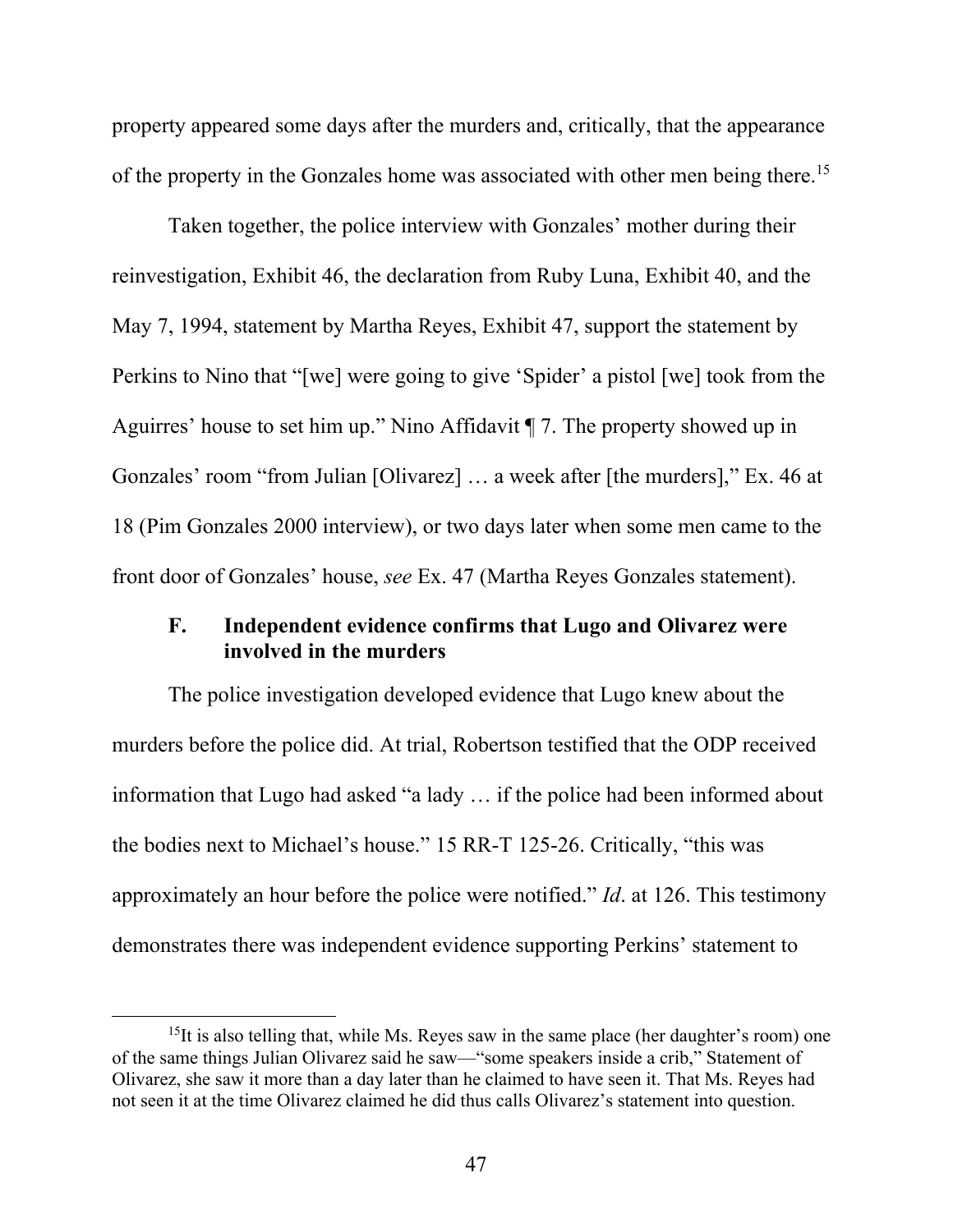both Nino and Nunez that Lugo participated in the murders along with Olivarez and him.

On January 28, 2022, Rito Suniga provided an affidavit to Gonzales' investigator. Suniga recounts an incident that occurred two or three days after the murders. Affidavit of Rito Suniga (Exhibit 48). He was with Gonzales in Gonzales' front yard "when a car pulled up." *Id*. Olivarez and another man called "Diablo" got out of the car with guns. Olivarez pointed his gun at Gonzales and said, "'You better not say nothing, and you better keep your mouth shut.'" *Id*. Both men then got back in their car and drove off. *Id*.

Suniga reported this incident to the Odessa police and recalled that Det. Robinson interviewed him. *Id*. Nothing, however, appeared in the police report about this.

A few months later, a similar incident occurred, this time directed toward Suniga's wife. Daniel Lugo "went to where my wife worked and threatened her." *Id*. He said, "You better keep your mouth shut,' and then left." *Id*.

Lugo and Perkins apparently did not assert alibis for the time of the murder. The OPD file contains no indication that either claimed an alibi. By contrast, Olivarez did maintain an alibi. In his statement to the police, he stated that the day of the murders he "went to work at 8 am and got home about 11 pm." Statement of Olivarez. Police waited until June to ask his boss whether Olivarez was in that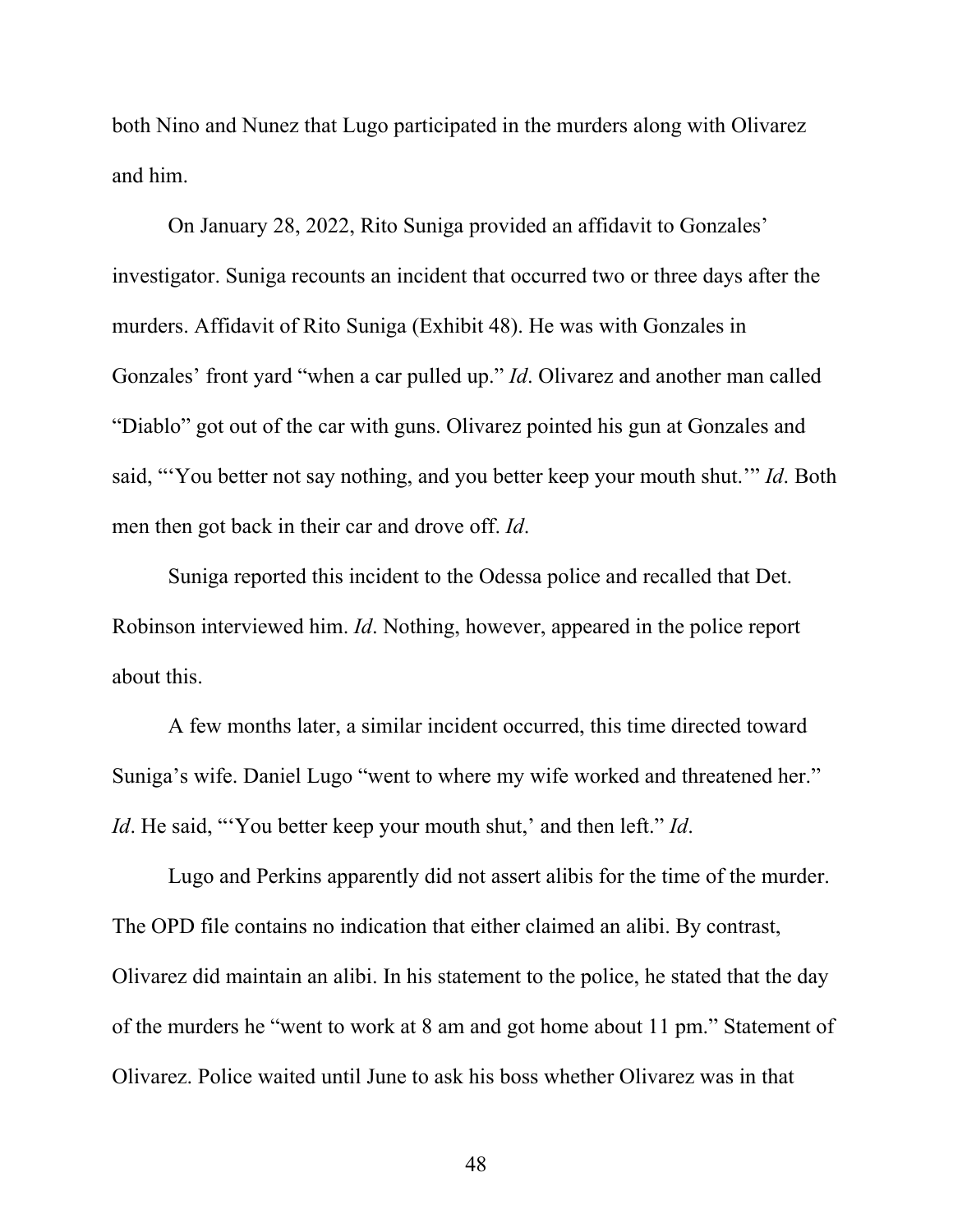night and received no confirmation. Report of Det. Robertson on Olivarez Alibi, June 8, 1994 (Exhibit 49).

#### **G. Suppressed evidence disproves the uniqueness of the chile peppers**

According to Detective Robertson, peppers expert Dr. Villalon purportedly told him the peppers are "very, very rare for this area" and are grown primarily in Mexico. 15 RR-R 140.

New evidence shows that Dr. Villalon did not tell Robertson that the peppers were "very, very rare" for the Odessa area. In a file memo from the Ector County District Attorney's file, a staff member of the DA's office reported about a call she made to Dr. Villalon on November 30, 1995. Memorandum from Rebecca Sample to John W. Smith & Preston Stevens (Exhibit 50). Dr. Villalon told her only that Robertson had asked him to look at various peppers and tell him "if the peppers were the same." *Id*. Dr. Villalon said that "all he could say was that the peppers appeared to be the same to him." *Id*. He said nothing to Ms. Sample about whether the peppers were rare for the Odessa area. "[H]e didn't see how he would be useful in this case when he can only say that the peppers seem to be the same." *Id*. A handwritten note at the bottom of this memo states, "Snow [Robertson] said" that Villalon told him the peppers "were very rare for this area." That is not what Villalon told Ms. Sample that he told Robertson. Neither this memo nor the information in it was provided to Gonzales' counsel until 2020.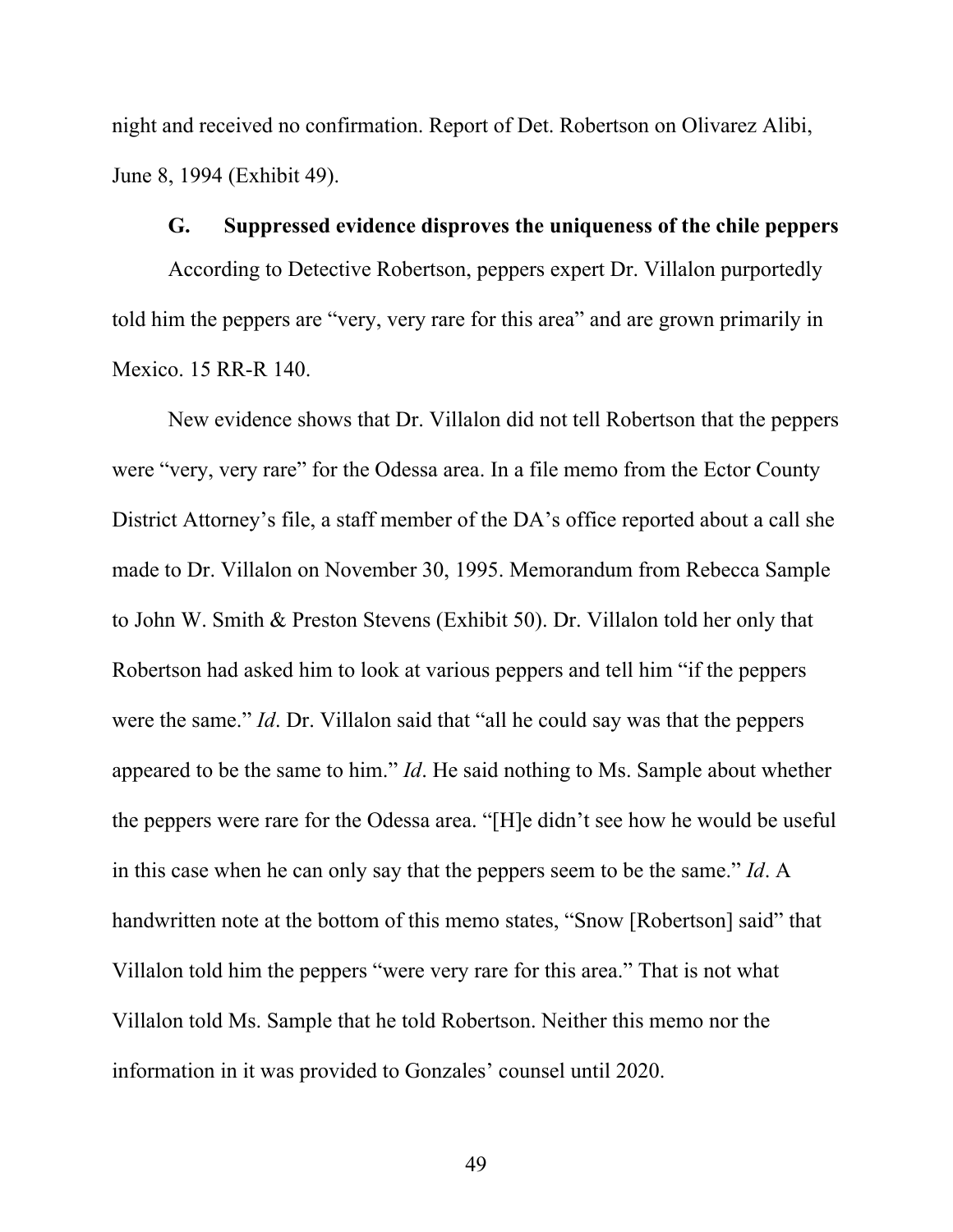Robertson thus likely lied, and gave false testimony, about what Dr. Villalon told him. Moreover, he ignored the innocent explanation for how the peppers appeared at Gonzales' back door and in the refrigerator in his house. Robertson interviewed Gonzales' mother, Epigmenia Gonzales, on May 5, 1995. Excerpt from May 5, 1995 Interview of Epigmenia Gonzales (Exhibit 51). He asked Mrs. Gonzales about the peppers, and she identified them as "chile piquin." *Id*. at \*118. Mrs. Gonzales said she uses them to make "Menudo and then pizza or whatever." *Id.* at \*119. She also said, "you can crush [them]" or "buy crushed," but she "usually [bought] crush[ed]" ones. *Id*. at \*120. When Robertson told Mrs. Gonzales he "found some of those red peppers right next to you backdoor," Mrs. Gonzales said if they fell on the floor, she would "sweep [them] out…" *Id*. at \*139.

### **H. Bloodstain pattern expert concludes that the bloodstain testimony and argument at trial were false and misleading.**

Bloodstain pattern expert Paulette Sutton has examined the testimony of Det. Robertson about, and the photographs of, the "blood transfer stains" that Det. Robertson identified on the camper between the Gonzales and Aguirre houses. Ex. 33 at 10-12 (First Sutton Aff., 1-31-22). Ms. Sutton observes, "There is no evidence to support that these stains are, in fact, blood," *id*. at 10, and doubts that they are: "These stains are lighter in coloration than whole blood and are not visually consistent with blood." *Id.* Ms. Sutton explains that "[i]n the absence of testing, it is impossible to determine that these stains are, in fact, blood." *Id*. Even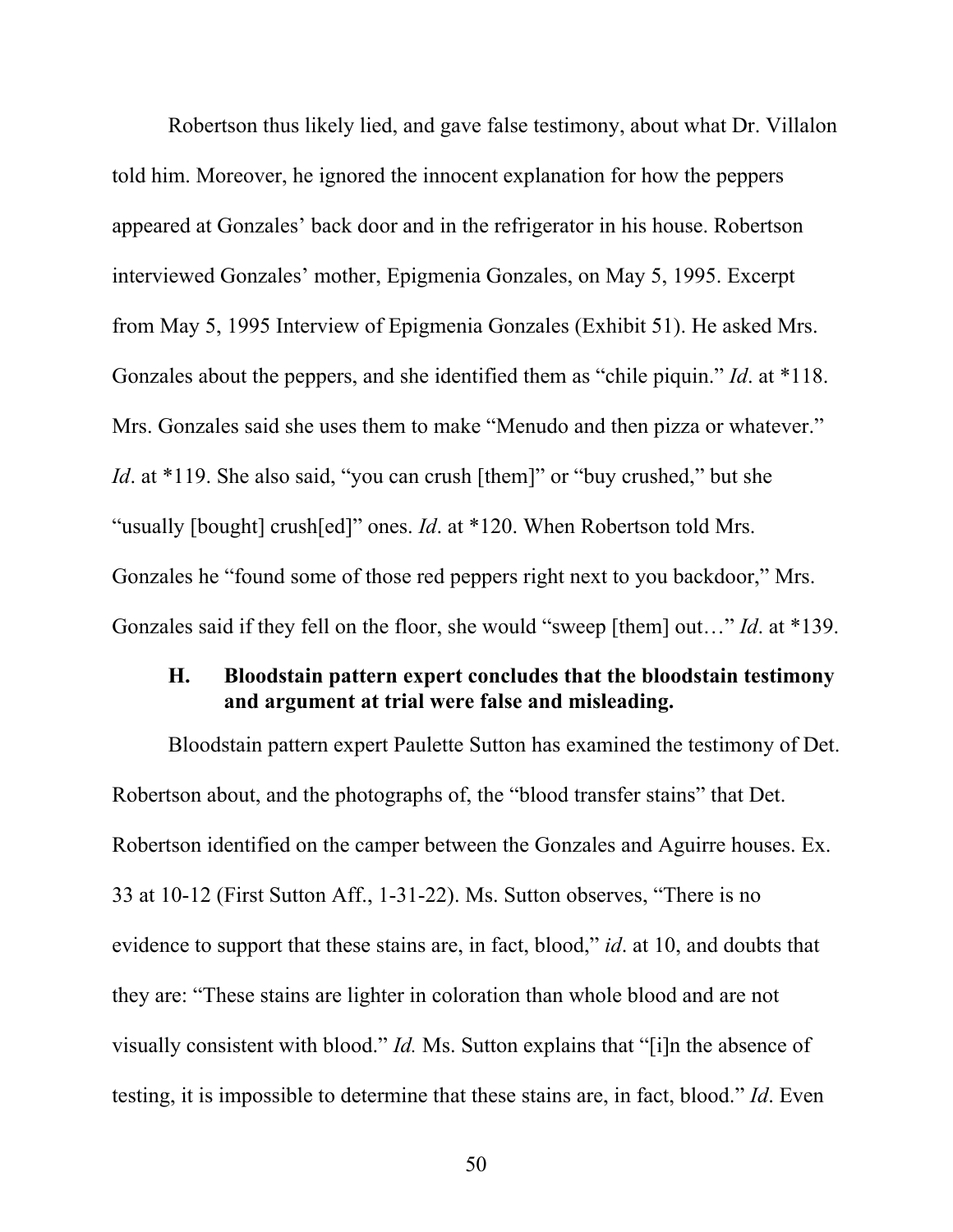though "[s]ampling of the stains and further testing is imperative in this situation," *id.*, "[n]o samples of the stains on the camper were collected or analyzed even though 128 other samples were collected at the scene." *Id*. at 11.

After explaining the standard practice that should have been undertaken to determine whether these stains were from blood, *id*., Ms. Sutton notes that Robertson was not qualified in the field of bloodstain pattern analysis. *Id*. She then concludes:

Det. Sgt. Robertson should not have offered an opinion regarding the mechanism by which these stains were deposited. Det. Sgt. Robertson had no evidence that the stains were really blood and apparently no training to determine their mechanism of deposition.

*Id*.

Because of these deficiencies in the investigation and in Robertson's testimony, Ms. Sutton states, "Sampling of the stains and further testing is imperative in this situation." *Id*. at 10. That is no longer possible, because the camper is no longer on the property where the Gonzales' house stood, and to the extent records are available, it appears that the camper has been destroyed.

Ms. Sutton also examined the other bloodstain pattern evidence presented in the 1995 trial by an OPD bloodstain pattern expert: Officer Rick Pippins' testimony that Mr. Aguirre was very likely attacked first because Mrs. Aguirre had more injuries and appeared to have struggled more than her husband. She notes, "Neither of these observations indicate any useful information about the number of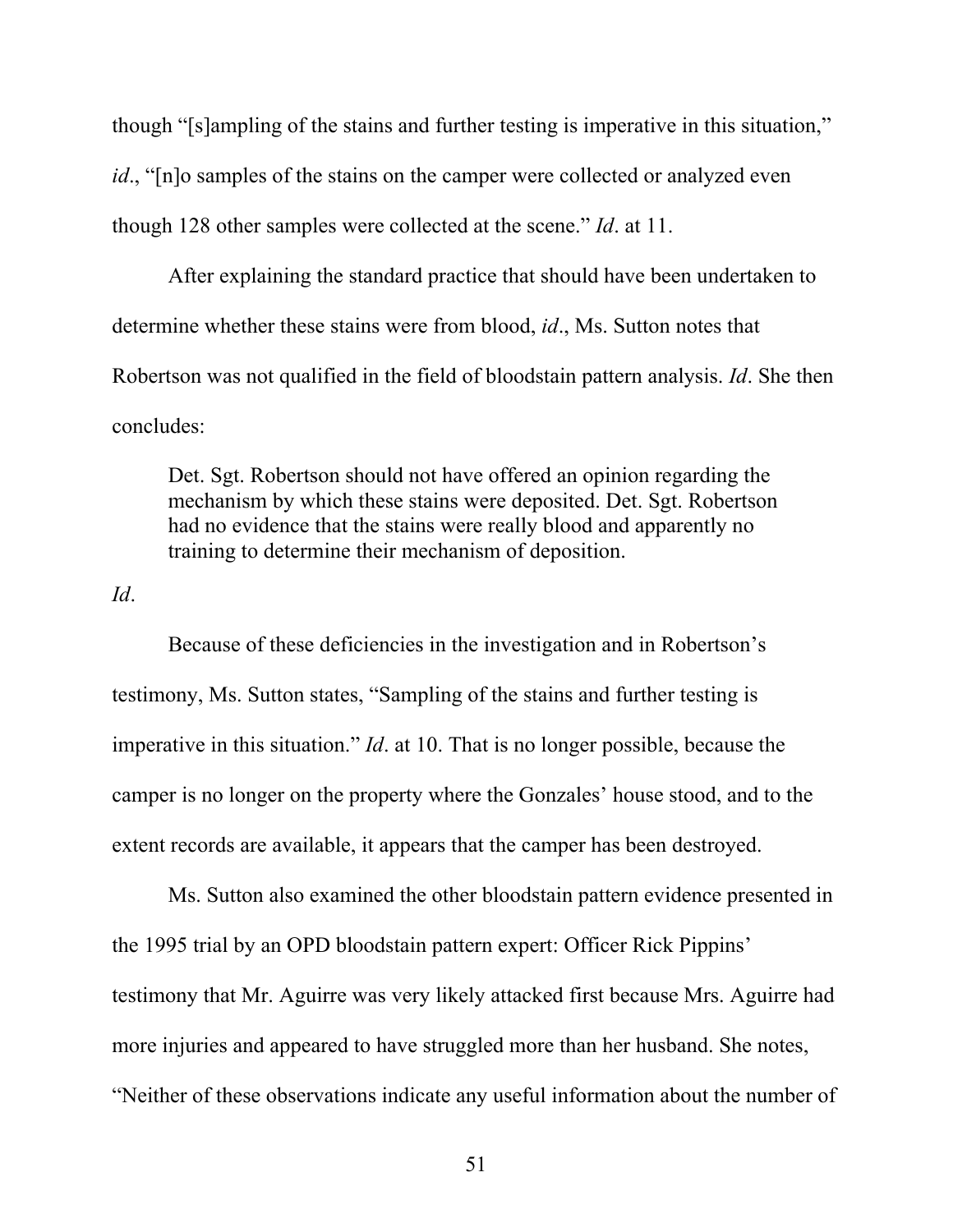attackers or the order of attacks." Jan. 31, 2022 First Sutton Affidavit at 13 (Ex. 33). Since Mr. Aguirre was very weak after heart surgery, "[i]t is [just as] plausible that the attacker or attackers would view Mrs. Aguirre as the greater threat and attacked her first because the more robust and greater threat would need to be eliminated first." *Id.*

She also said that "[n]othing about the evidence eliminates the possibility that two or more attackers assaulted Mr. and Mrs. Aguirre." *Id.* She then laid out plausible scenarios:

These attacks could have occurred roughly simultaneously. One attacker could be apt to carry out a frenzied attack such as the attack on Mrs. Aguirre and one might be more able to control the weakened Mr. Aguirre. Or perhaps more than one attacker assaulted Mr. Aguirre first making the assumption that the man will be harder to take out.

*Id*. Because "Sgt. Pippins' report and testimony do not entertain these hypotheses or test them against the available evidence," *id*., his testimony provides no "useful information about the number of attackers or the order of attacks." *Id*.

Thus, the expert testimony that the prosecution relied on to carry its burden to show a single person committed both murders was nothing more than unscientific and unfounded speculation.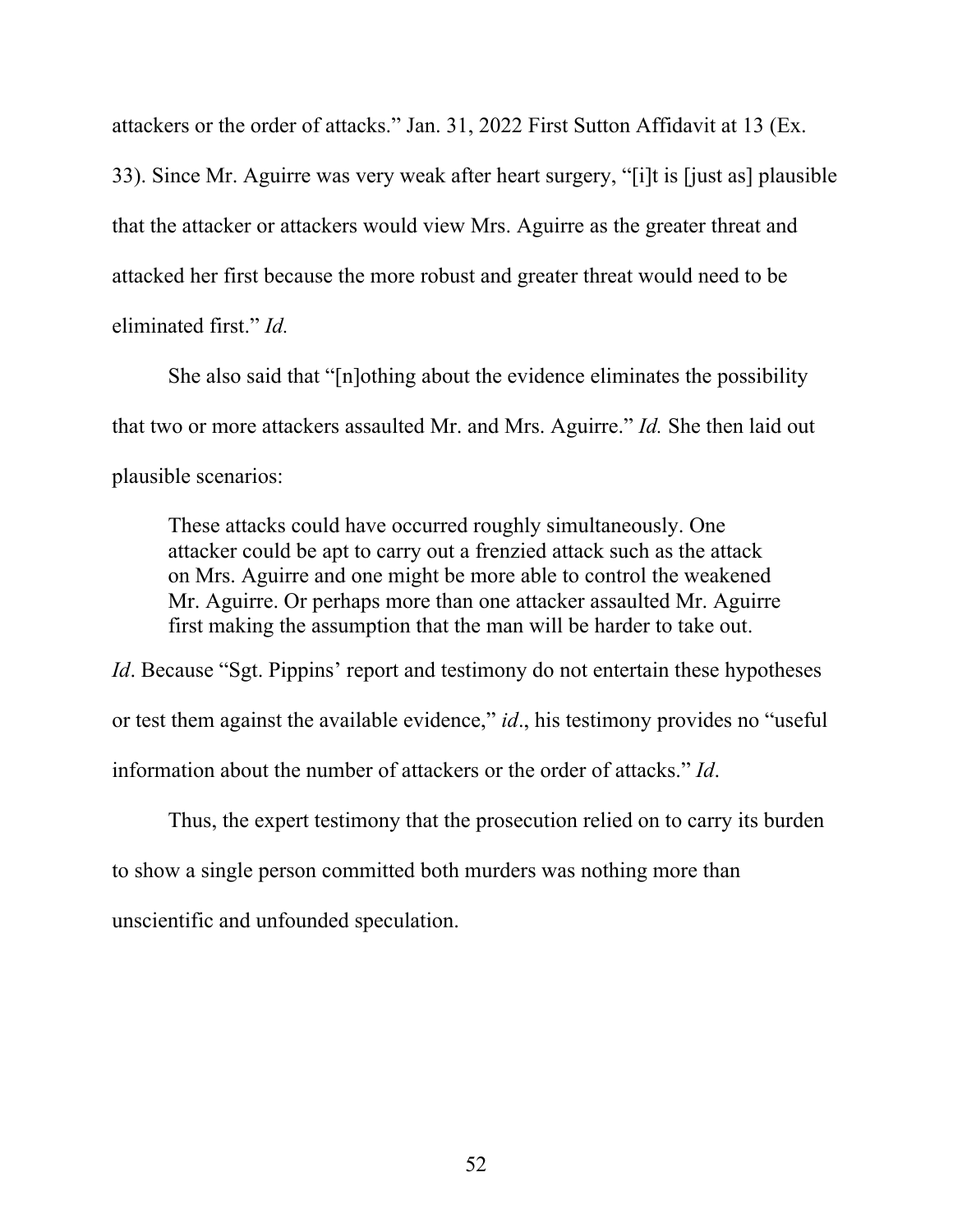**I. Det. Robertson's history of falsifying reports and conducting shoddy investigations—not disclosed to Gonzales' trial counsel undermines his credibility in the Gonzales investigation.** 

Before he became the lead investigator in the murder of the Aguirres, Det. Robertson had a long history of falsifying reports and unprofessional investigations. The State disclosed none of this information to the defense at either of Gonzales' trials.

### **1. Robertson is forced out of the El Paso Police Department after multiple incidents of misconduct (1973-1978).**

Snow Robertson's law enforcement service records detail a 40-year history of shoddy and dishonest work performance and civilian abuse allegations. He started his law enforcement career as a peace officer with the El Paso Police Department (El Paso PD) in 1973. El Paso PD Personnel Records of Snow Robertson at 1 (Exhibit 52). In 1974, Robertson graduated from El Paso Police Academy to enter the El Paso Police Department. Texas Commission on Law Enforcement Report on Snow Robertson (Exhibit 53). In his first performance evaluation, his evaluator noted that he "needs a lot of improvement…plan, observe rules, learn to make decisions…sense and accept more responsibilities." El Paso PD Personnel Records at 11. Specifically, the evaluator found Robertson's performance deficient in several areas, including: "ability to make sound decisions and work assignments," "accuracy, neatness, and thoroughness of work," and "work knowledge and job skill level." *Id*. Two months later, Robertson's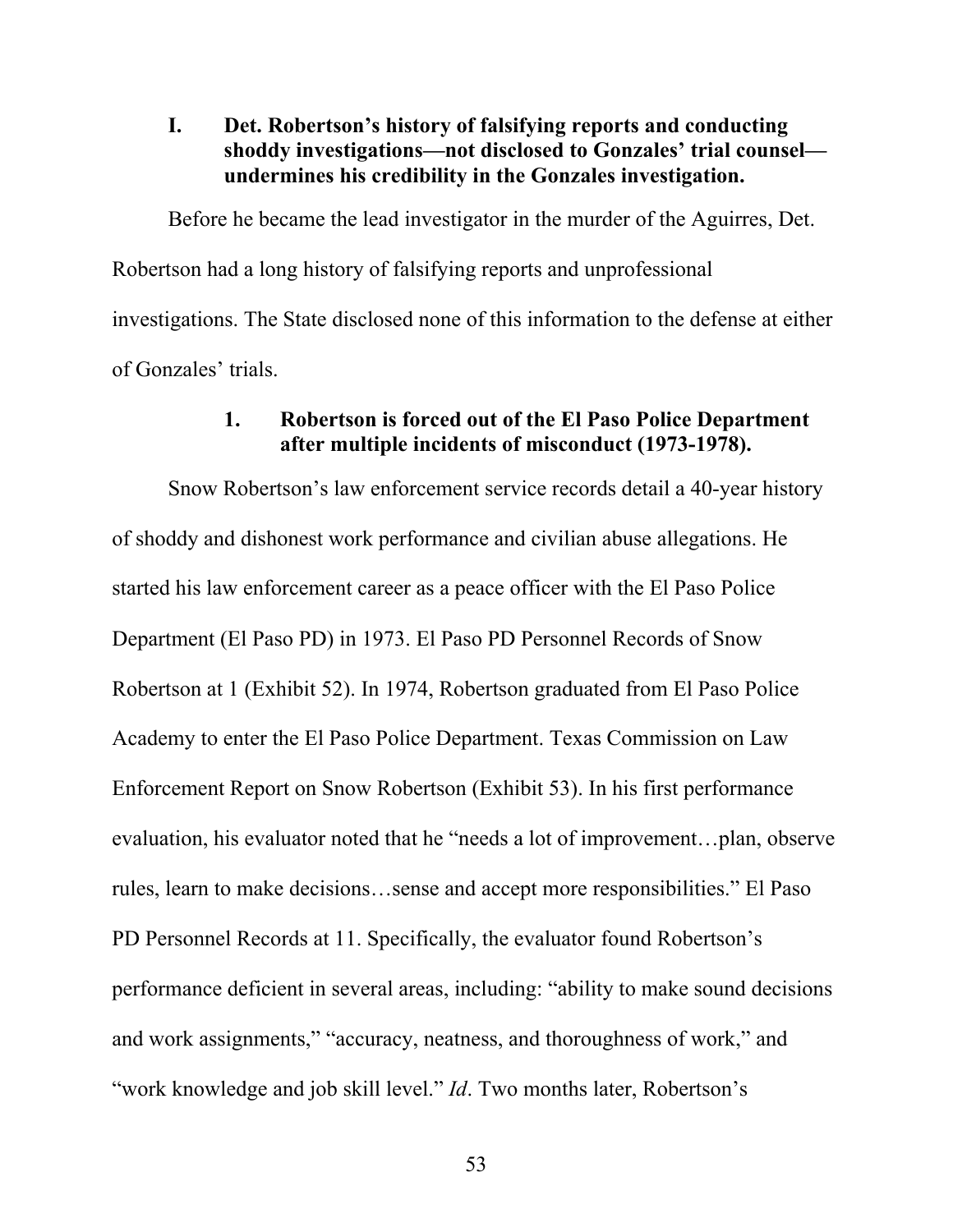performance did progress, although his "performance in new situations" and "work knowledge and job skill level" still required attention. *Id*. at 12.

In 1976, El Paso PD received an abuse allegation regarding Robertson. In a letter addressed to the mayor of El Paso, the assistant city attorney noted several arrestees accused Robertson of abuse. *Id*. at 23. However, the city attorney concluded the allegations were baseless. *Id*. In the same year, a Personnel Incident Report was filed against Robertson for repeatedly cursing at a gas pump attendant who requested a work order to repair his patrol vehicle. *Id*. at 13-14. After investigating the incident, El Paso PD Lieutenant Cueller recommended an investigation by El Paso PD Internal Affairs. *Id*. at 14.

The El Paso PD documented another 1976 Personnel Incident Report against Robertson, based on a civilian complaint of excessive force, making threats, and false arrest without a warrant. El Paso PD Personnel Records at 15-16. The incident concerned Daniel Chacon, a boy with Intellectual Disability. Around midnight, Robertson knocked on the door of Chacon's home. When no one responded, Robertson entered through the window. *Id*. at 15, 20. Chacon, frightened, remained in his room while Robertson and his partner roamed the dark house with flashlights and guns drawn. *Id*. at 15, 21.

Robertson located Chacon in his bedroom and handcuffed him without providing a warrant or the probable cause for the detention. *Id*. at 20. Chacon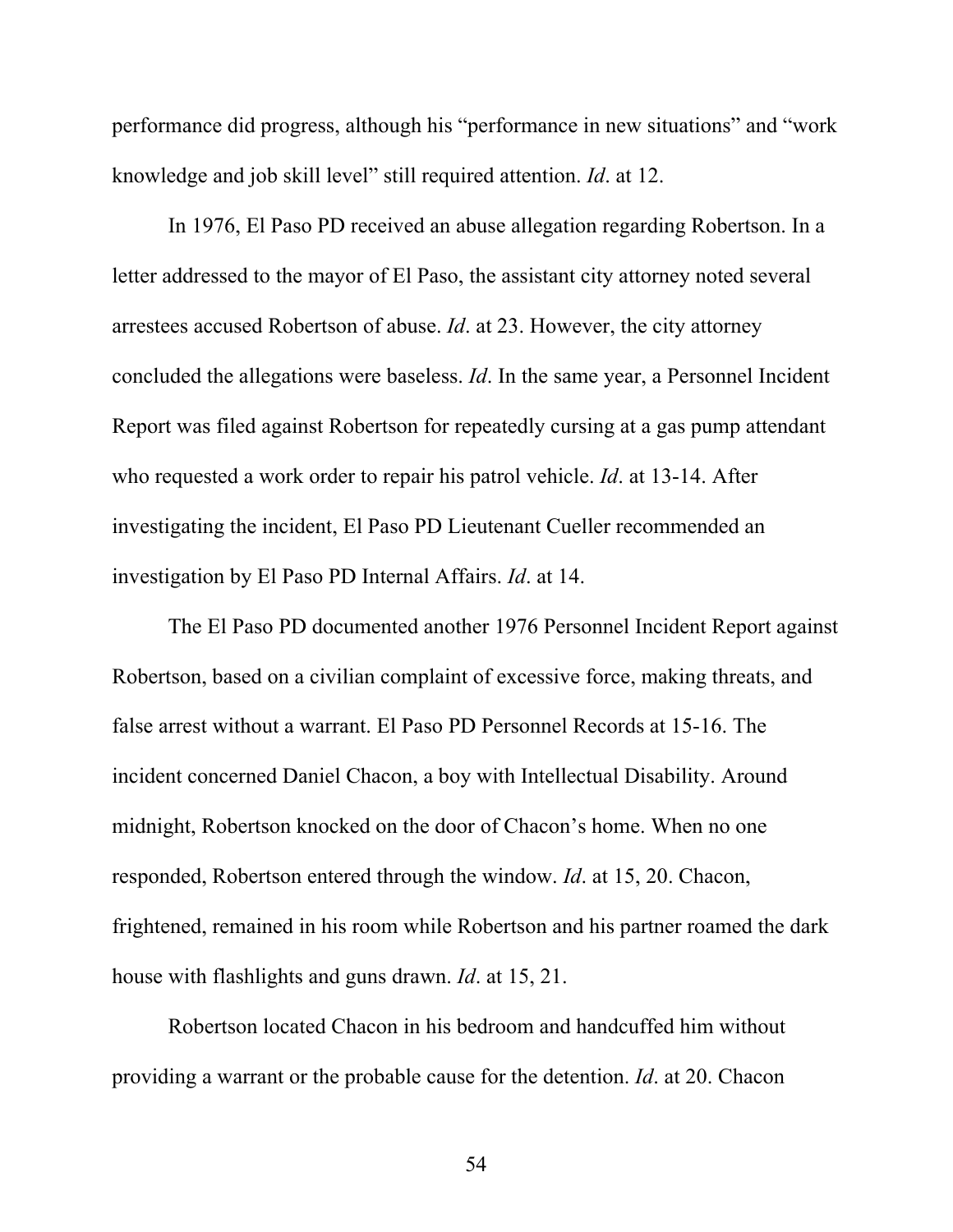resisted and attempted to show the officers his social security card. The officers then punched Chacon, knocking him down. While he was on the ground, Robertson kicked Chacon in the ribs twice. *Id*. at 15-16. According to Chacon, Robertson then stuck the barrel of his gun into Chacon's mouth, chipping a tooth and bruising his mouth. Robertson took Chacon to the police car when a next-door neighbor confirmed Chacon lived at the house Robertson entered. *Id*. at 16. Upon verifying this information, he released Chacon from custody but threatened to jail Chacon for two years if he reported the incident. *Id*.

Robertson was issued a notice of termination for the Chacon incident on August 25, 1976. *Id*. at 17-21. The El Paso PD found reasonable cause to dismiss Robertson for violating federal, state, and municipal laws in the encounter and his use of extreme verbal and physical abuse against Chacon. The department also determined Robertson provided false statements to investigators about the incident. *Id.* at 21. During his 3-year tenure with the police force, the department emphasized that community members had lodged 15 other complaints against Robertson. *Id*. These complaints included five verbal or physical abuse cases, one civil rights case, and at least six brutality cases. *Id*. But the Civil Service Commission heard Robertson's appeal and overruled his termination. Instead, the Commission ordered the El Paso PD to reduce Robertson's termination to a suspension for 9 months. *Id*. at 24-25.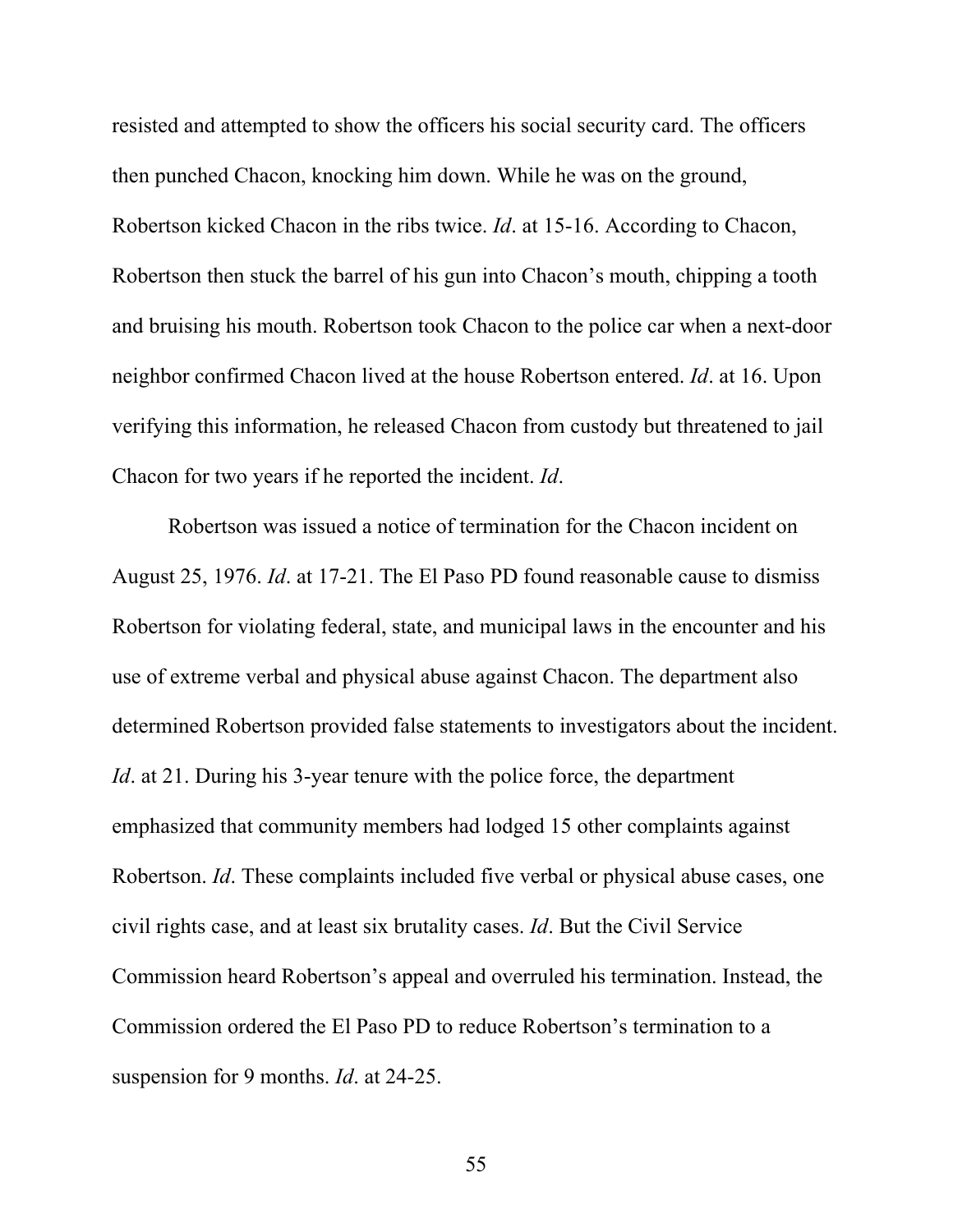On June 26, 1978, the El Paso PD gave Robertson a 60-day suspension. He was suspended for lying about his involvement in a car crash when attempting to escort an ambulance by driving against a red light. *Id*. at 7-10. Immediately after the collision, Robertson washed the car to avoid notifying his superiors of the accident. *Id*. at 9. A month after his car accident, Robertson received a poor performance review highlighting he "does not follow departmental rules and regulations" and that he "does not follow directions, tries to do as he pleases." *Id*. at 26. Robertson resigned from the El Paso PD on July 14, 1978. *Id*. at 2-4.

## **2. Robertson is accused of multiple acts of misconduct as an Odessa police officer (1978-1999).**

On July 17, 1978, Robertson started as a police officer with the Odessa Police Department. Odessa PD Personnel Records of Snow Robertson at 1,3 (Exhibit 54). He stayed there for two years before resigning for undisclosed reasons. *Id*. at 2 ("vol. resignation" "10-20-80"). In October 1980, Robertson applied for a Deputy Sheriff position within the Ector County Sheriff's Office (ECSO). He reportedly sought "better working conditions." ECSO Personnel Records of Snow Robertson at 2-3 (Exhibit 55). When asked his reason for leaving El Paso on the ECSO form, Robertson cited "better pay" without mentioning his record of misconduct. *Id.* at 3. The ECSO hired him, but he worked there for only a matter of days before resigning because of a "personal" matter. *Id*. at 1. On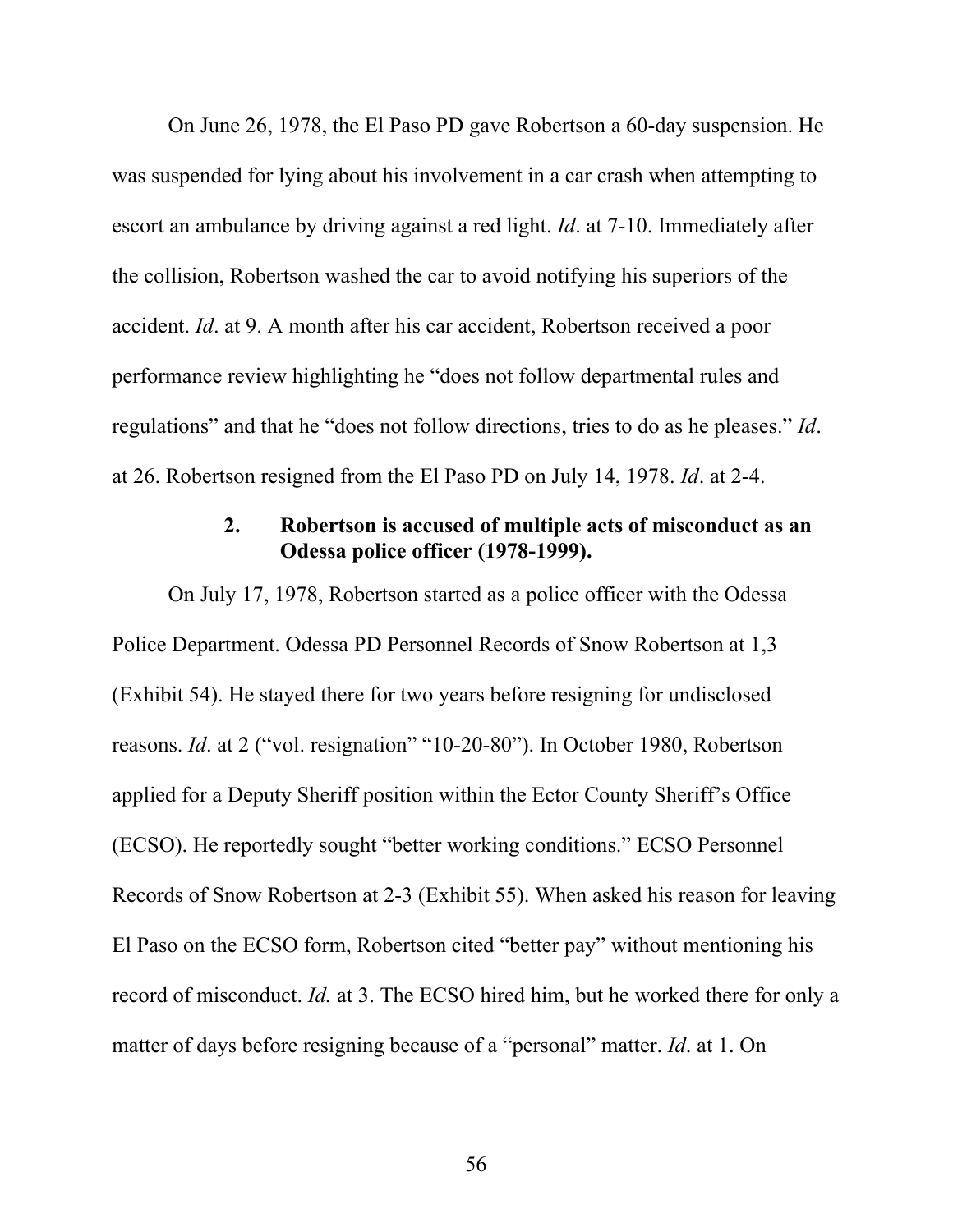December 1, 1980, OPD reinstated him as a police officer where he remained employed until 1999. OPD Personnel Records at 3.

In October 1987, Robertson was disciplined for an allegation of abuse against a civilian as an OPD officer. OPD suspended Robertson from pay for three days, likely in connection with the allegation. OPD Personnel Records at 3.

In a 1989 lawsuit filed in the 358th Judicial District Court, a juvenile alleged that Robertson assaulted him with no probable cause or justification. *See* Plaintiff's Amended Petition, *Homsey v. Robertson*, No. D-80,401 (358<sup>th</sup> Judicial Dist. Ct., Ector Cty., March 23, 1989) (Exhibit 56). Among the grounds for the suit, the complainant alleged the City of Odessa was negligent in hiring Robertson given his past misconduct at the El Paso PD. *Id*. at 3. The parties eventually settled out of court. Order of Dismissal, *Homsey v. Robertson* (Nov. 7, 1990), at 2 (Exhibit 57).

Robertson was sued again for a May 1988 incident in which it was alleged he physically assaulted a woman during a routine traffic stop. Plaintiff's Original Petition, *Orr v. Robertson*, No. D-82,765 (358<sup>th</sup> Judicial Dist. Ct., Ector Cty., Jan. 7, 1991) (Exhibit 58), at 3-4. The City of Odessa and the plaintiff settled out of court. Order of Dismissal, *Orr v. Robertson* (Jan. 7, 1991) (Exhibit 59).

In November 1995, the month before Gonzales' trial commenced, Robertson was suspected of having manufactured evidence and providing false testimony to gain a conviction in Lincoln Keith's homicide case. Keith, a teenager at the time of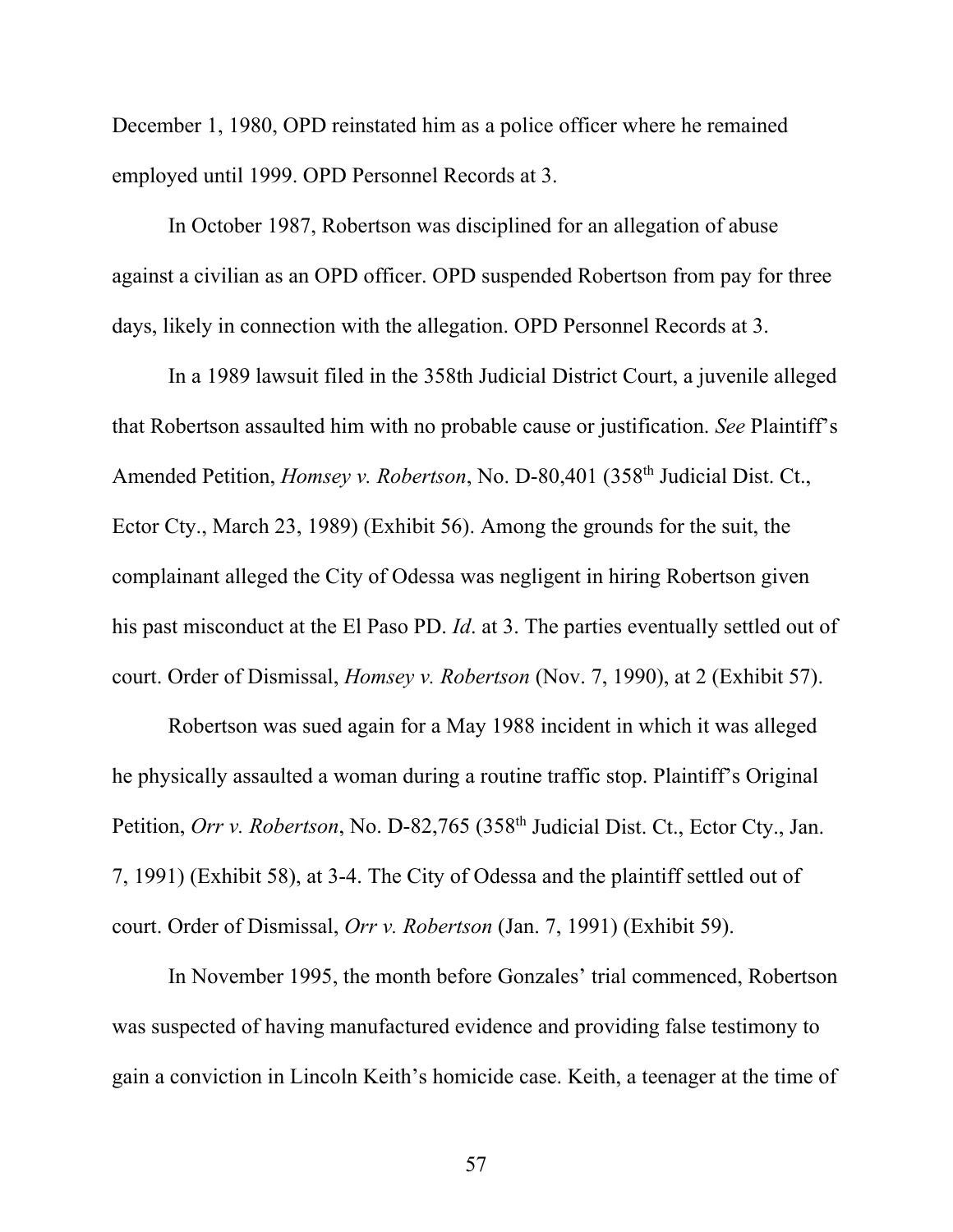the offense, was convicted for his role as the alleged triggerman in a murder-forhire plot. *See* Application for 11.07 Writ of Habeas Corpus, *Ex Parte Keith*, No. WR-59, 244-04 (Tex. Crim. App. June 12, 2015) (Exhibit 60). Robertson worked the case as a lead investigator. In 2015, Keith filed a subsequent application for writ of habeas corpus in this Court, raising several bases for relief on newly discovered evidence about Robertson's false testimony. *Id*. at 18.

Keith alleged the prosecution's only evidence to support its theory of his involvement was accomplice testimony of a third-party and, significantly, Robertson's testimony regarding Keith's "blurted" confession. *Id*. In an incident strikingly similar to Gonzales' supposed "confession" to jailer Charles Kenimer, Robertson testified that Keith "blurted out" an extensive statement in which he confessed to all elements of the charge against him when several police officers were within earshot. Yet, no one else could verify this statement. *Id*. *See* Excerpts of Volume 8, Reporter's Record of *State v. Keith*, Cause No. A-24,045 (70th Judicial Dist. Ct., Ector Cty.), at 22-25, 41-52 (Exhibit 61) ("Keith Transcript") (Robertson testifying other officers were near, but he did not know whether they heard Keith's statement); *id.* at 66-68 (OPD Sergeant Matt Andrews testifying he was in the same room as Robertson and Keith but did not hear Keith's statement).

Robertson's colleague, Ector County Medical Examiner Investigator B.J. White, testified he rode to the station with Robertson and Keith following the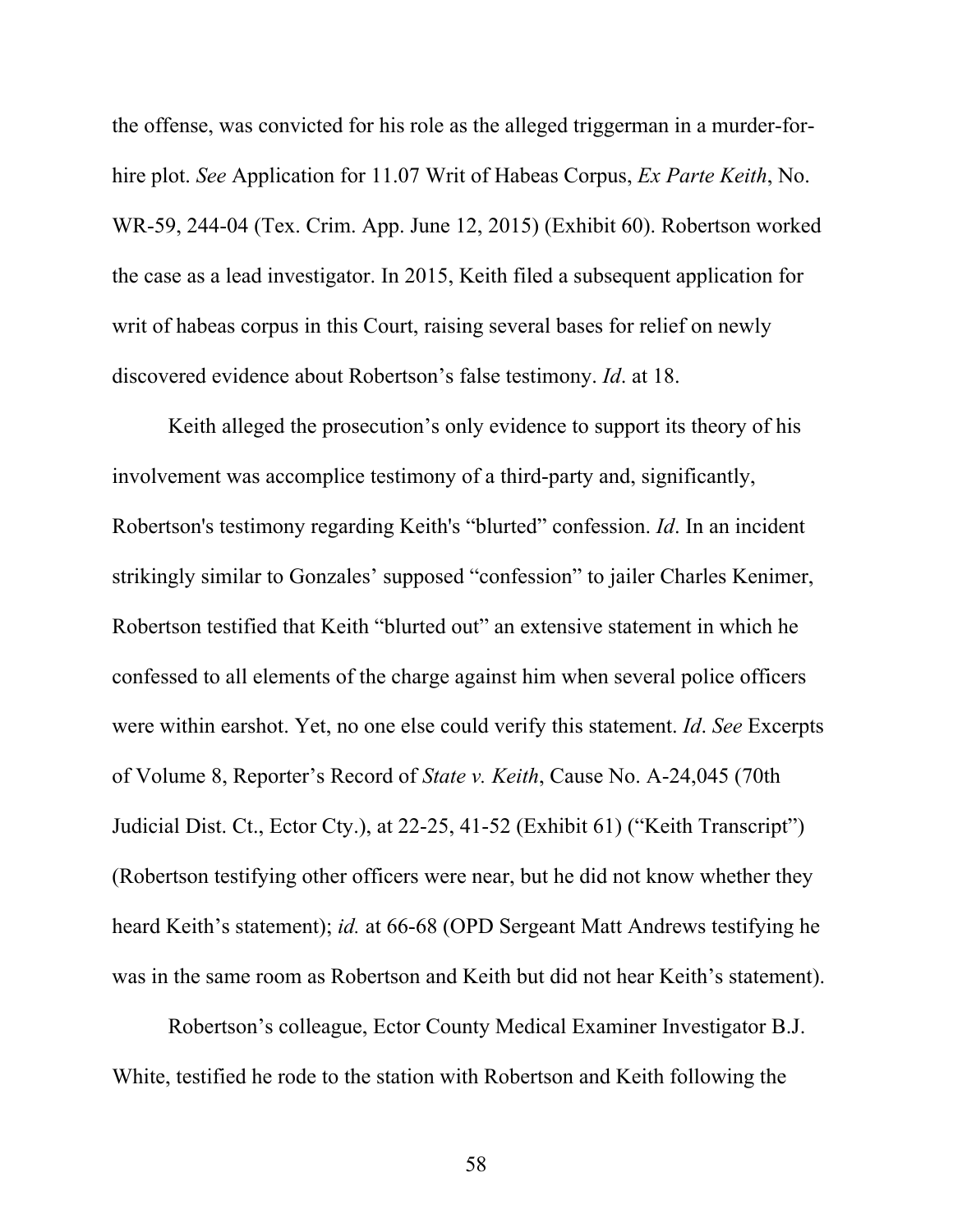"blurted" confession, and Robertson never mentioned it to him. Ex. 60 at 18; 8 Ex. 61 at 91, 93. White only heard Robertson recite to Keith warnings under *Miranda v. Arizona* 384 U.S. 436 (1966). Ex. 60 at 19, Ex. 61 at 94.

 Keith also alleged Robertson maintained a pattern of claiming that "suspects 'blurted out' spontaneous statements that no one other than he himself had heard." Ex. 60 at 19. As proof, Keith revealed that another young suspect named Cleaver had supposedly made a spontaneous, unverified statement confession to a murder in front of Robertson in similar circumstances. *Id*., *Ex Parte Keith* Writ App. Ex. "E" (Cleaver Article) (Exhibit 82), However, Cleaver's attorney successfully struck Robertson's testimony because Cleaver's "confession" mirrored Keith's. *Id.*  Cleaver's trial judge also presided over Keith's trial. *Id*. Keith also alleged Robertson was romantically involved with the prosecutor in Keith's case, Linda Deaderick, during Keith's 1995 trial. Snow Robertson and Linda Deaderick were later married in 1996. *Ex Parte Keith* Writ App. Ex. "F" (Robertson-Deaderick Article) (Exhibit  $83$ ).<sup>16</sup>

<sup>&</sup>lt;sup>16</sup> Deaderick served as an assistant district attorney at the time of Gonzales' prosecution but did not work on the 1995 trial. She became First Assistant and was working on the case when the Ector County District Attorney moved to recuse itself in November 2008 based on her marriage to Robertson. Mot. to Recuse, Nov. 13, 2008, 3 CR-R 651.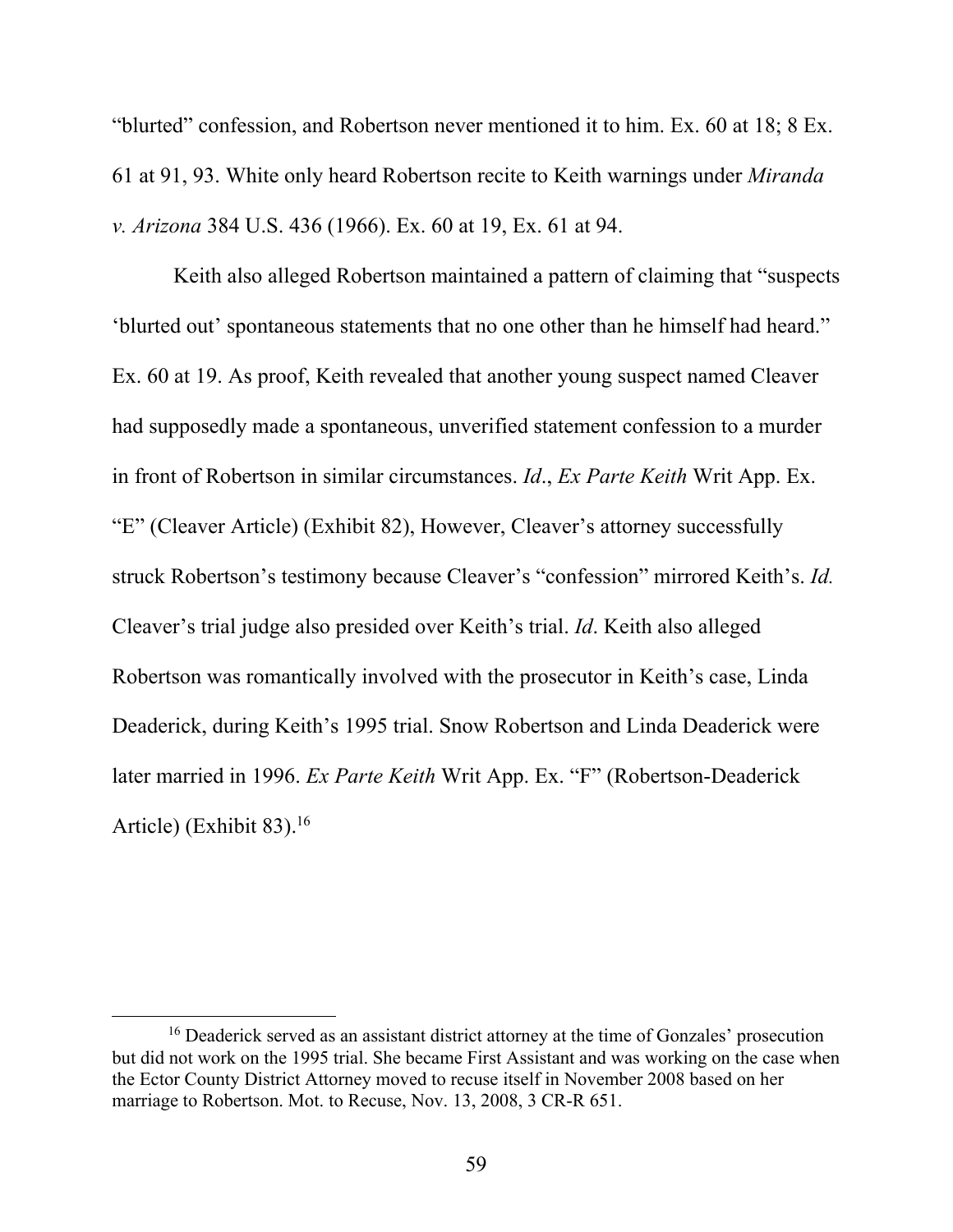In July 1998, OPD placed Robertson on unpaid suspension for undisclosed reasons. Ex. 54 at 3. On June 14, 1999, Robertson resigned from the Odessa Police Department. *Id*.

## **3. Robertson disciplined at the Allen Police Department (1999- 2006).**

Three weeks later, Robertson joined the Allen Police Department ("APD") as a police officer. Allen PD Personnel Records at 1 (Exhibit 62) (starting 1999). In July 2002, APD suspended Robertson for a week for providing a colleague's social security number to a third-party. *Id.* at 2-5 (July 5, 2002 Order of Suspension). Robertson retired from the APD in September 2006, *id.* at 6 (Notice of Retirement), and started at the Murphy Police Department in October 2006. Murphy PD Personnel Records at 2 (Exhibit 63).

## **4. Robertson's poor performance continues at the Murphy Police Department (2006-2015).**

Robertson was again cited for poor work habits at the Murphy Police Department (2006-2015). *See generally id.* 2-13. At the time of the resentencing, Robertson's supervisors found his work unsatisfactory. *Id.* at 9 (Mar. 30, 2010 evaluation). Robertson showed "a lack of integrity" by not taking "responsibility as a supervisor." *Id.* at 12. In 2011, Robertson was reprimanded for ordering an officer to shoot a caged bobcat without contacting supervisors or considering other options. *Id*. at 15.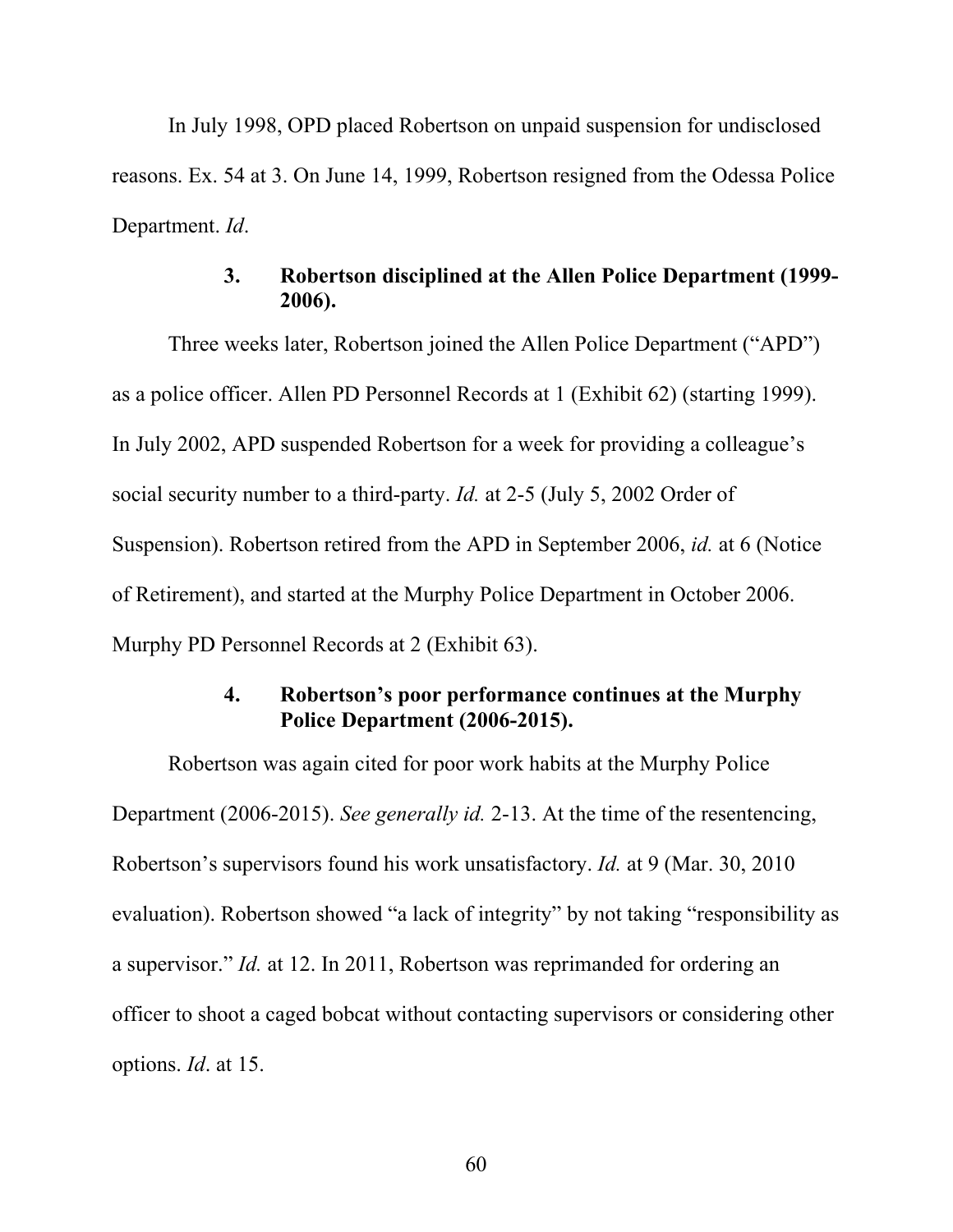## **J. Based on the post-trial evidence set forth above and police records, Martha Reyes' testimony at the resentencing trial is not credible.**

Reyes testified only in the 2009 resentencing trial, not the 1995 trial. In 2000, the Odessa Police Department reinvestigated the case at the insistence of the Aguirre family. On June 7, 2000, Reyes was interviewed by two officers, Larry Bartlett and Buzzy Abalos. Martha Reyes Interview, June 7, 2000 (Exhibit 64). In this interview, she provided the story that she eventually gave in abbreviated form in her testimony at the resentencing trial, detailed *supra*.

In sum, Reyes testified that Gonzales asked her to go to the Aguirres' home the night of April 21, 1994, to visit with the Aguirres for a while. When she left the Aguirres, Gonzales would come into their house. His plan was "to push [them] around … get a VCR … and pawn it," 27 RR-R 62 to get enough money to celebrate their daughter's upcoming birthday. Reyes went to the Aguirres' house about 9:00 p.m., and as she left at about 10:00 p.m., she saw Gonzales coming toward the door. When he came back, "[h]e had blood on his clothes" and told her "[t]here was an accident." *Id*. at 66. The only property that she saw he had stolen was a VCR. *Id*. at 67.

This story is not credible, because additional details Reyes provided in her 2000 interview, which were omitted from her testimony, are contradicted by other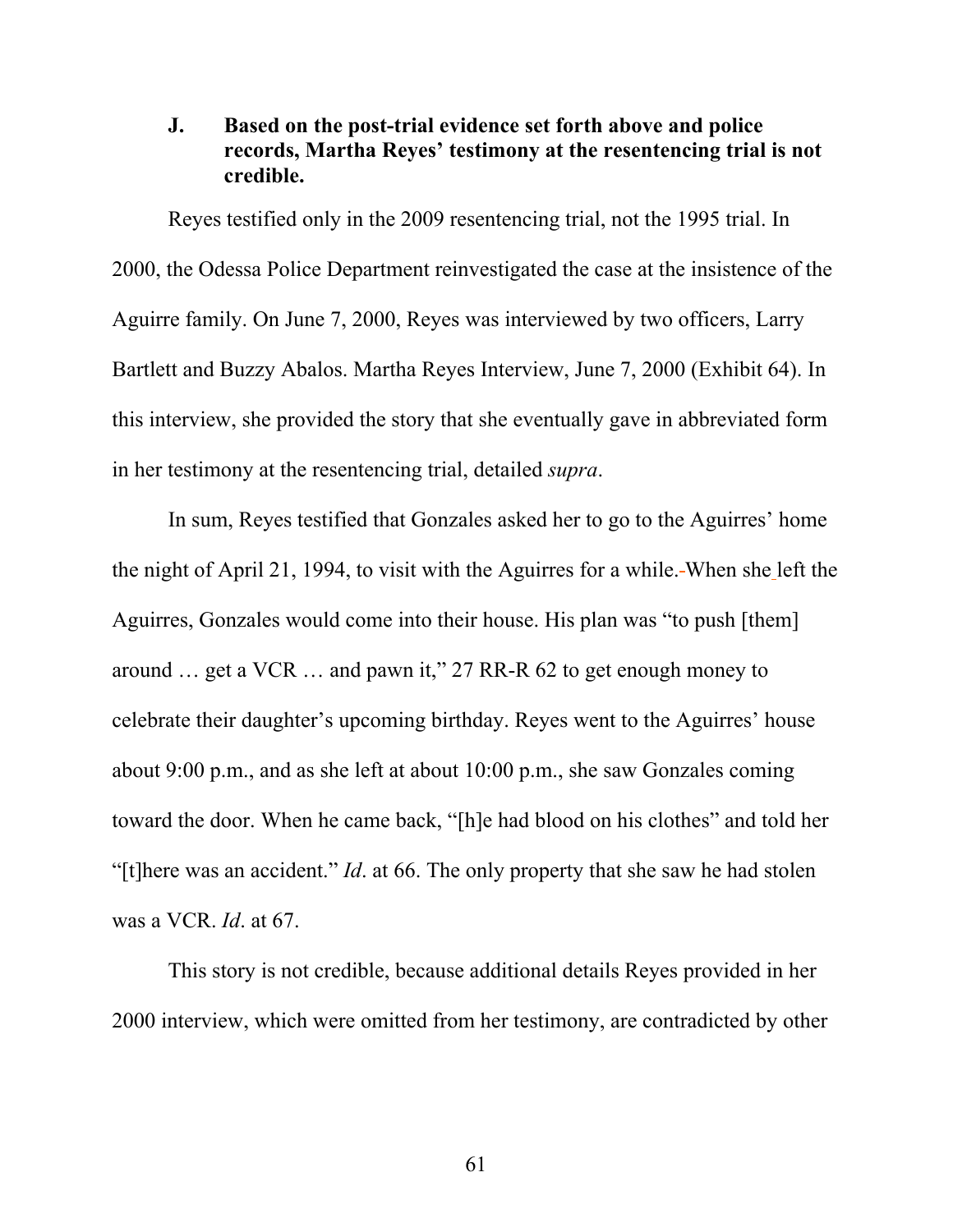facts, and because her testimony conflicts with a critical element of her 1994 statement to the police.

In her 2000 interview, Reyes said when Gonzales went to the Aguirres' home, he "had a flannel on." 2000 Reyes Interview at 8. He came back from the Aguirres with "blood all over him." *Id.* at 4, 9. "[H]e had blood here. Blood there. Everywhere." *Id*. at 17. Neither observation, about the flannel shirt or about the blood on him, can be true. If he was wearing a flannel shirt, it too would have been covered in blood. However, the flannel shirt traced back to Gonzales was not covered in blood. As bloodstain pattern analysis expert Paulette Sutton has found, "[t[he distribution of the bloodstains on this flannel shirt is indicative of the shirt being worn during incidental contact with exposed blood belonging to Mr. and Mrs. Aguirre," Ex. 41  $\P$  14 (2d Sutton Aff., 2-12-22), and "[is] not indicative of the distribution that would be created during this violent assault." *Id*. ¶ 15. Thus, the shirt was not worn during the attack on the Aguirres. Instead, Gonzales gave the shirt to a bloody Jesse Perkins, by Perkins' admission to Nino, soon after the attack.

Moreover, it appears there are stains on the inside of the shirt consistent with the wounds Perkins suffered during the attack on the Aguirres—stains that would also be consistent with Perkins putting the shirt on after the attack. These facts show that Reyes' story, in critical part, cannot be true.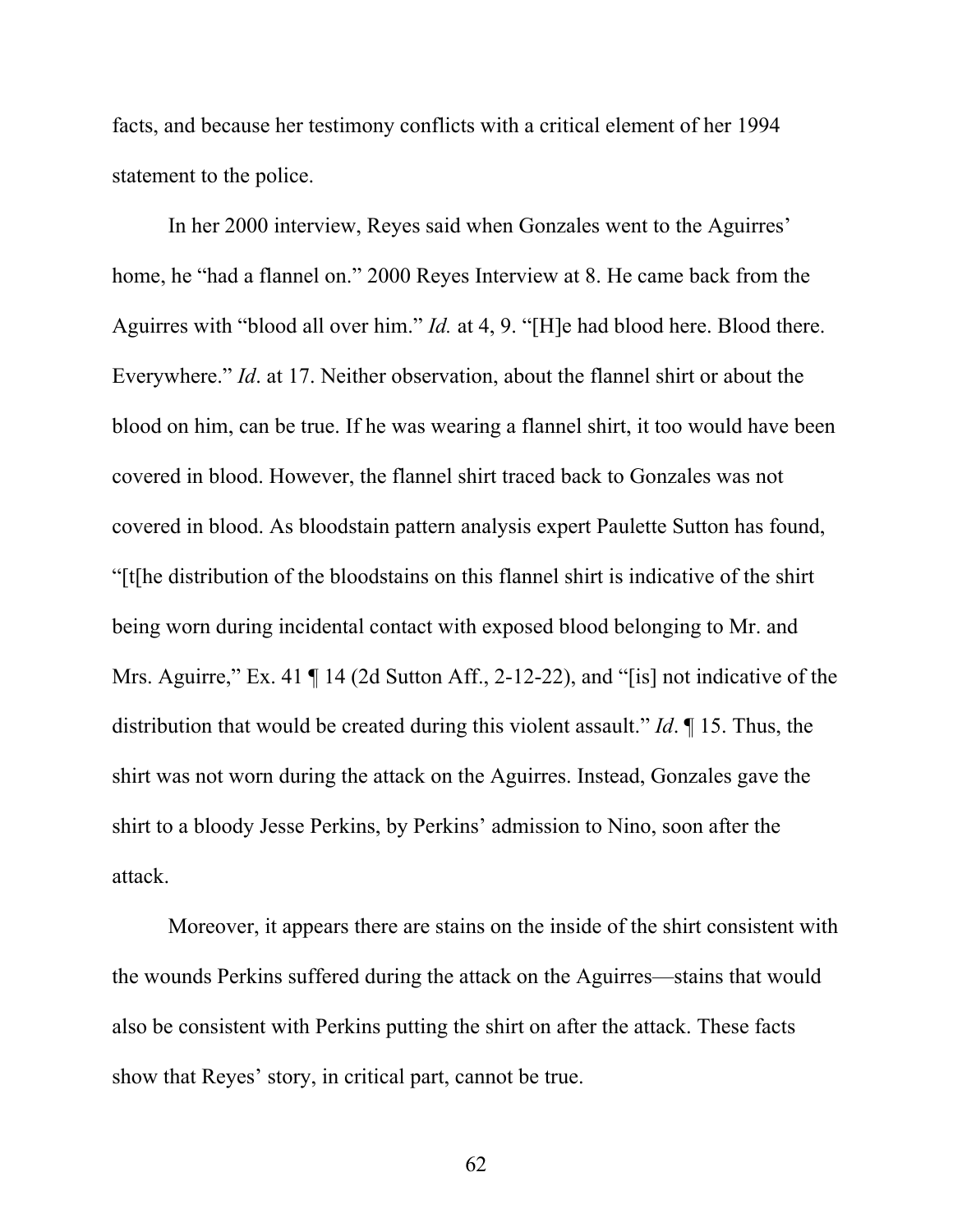Reyes' statements that Gonzales came back from the Aguirres with "blood all over him," and that "he had blood here[,] [b]lood there[,] [e]verywhere," 2000 Reyes Interview at 4, 9, 17, cannot be true for yet another reason. As we have detailed, *supra*, the day after the murders, the police tested Gonzales' arms, hands, clothing, and shoes with luminol. 20 RR-T 29, 31-33. On May 7, the day of Gonzales' arrest, the police conducted more luminol testing in Gonzales' house, finding what they believed to be a bloodstain on the carpet. Ex. 13 (Sanders Report of 218 Schell Search). Further analysis revealed that no blood was present on Gonzales, on any article of Gonzales' clothing, or in any place in the house. Ex. 15 (Jan. 13, 1995 DPS Report). Had Gonzales returned from the Aguirres' house with blood on him in the quantity Reyes described, then washed a bloody knife in the sink, and then cleaned up, as she said he did, the police investigation would have found traces of blood in their effort to find it.

As we have noted, Reyes gave a statement to the police on May 7, 1994. Exhibit 47. Nothing in that statement mirrors what she told the police in 2000 and her testimony in 2009. However, she does mention in that statement that she first noticed items in her house that appeared to be some of the items taken from the Aguirres on April 23, 1994—two days after the murder. *Id*. Those items appeared only after she heard Gonzales talking with other men outside their house that night. *Id*. Thus, her testimony in 2009 about seeing a VCR the night of the murders is in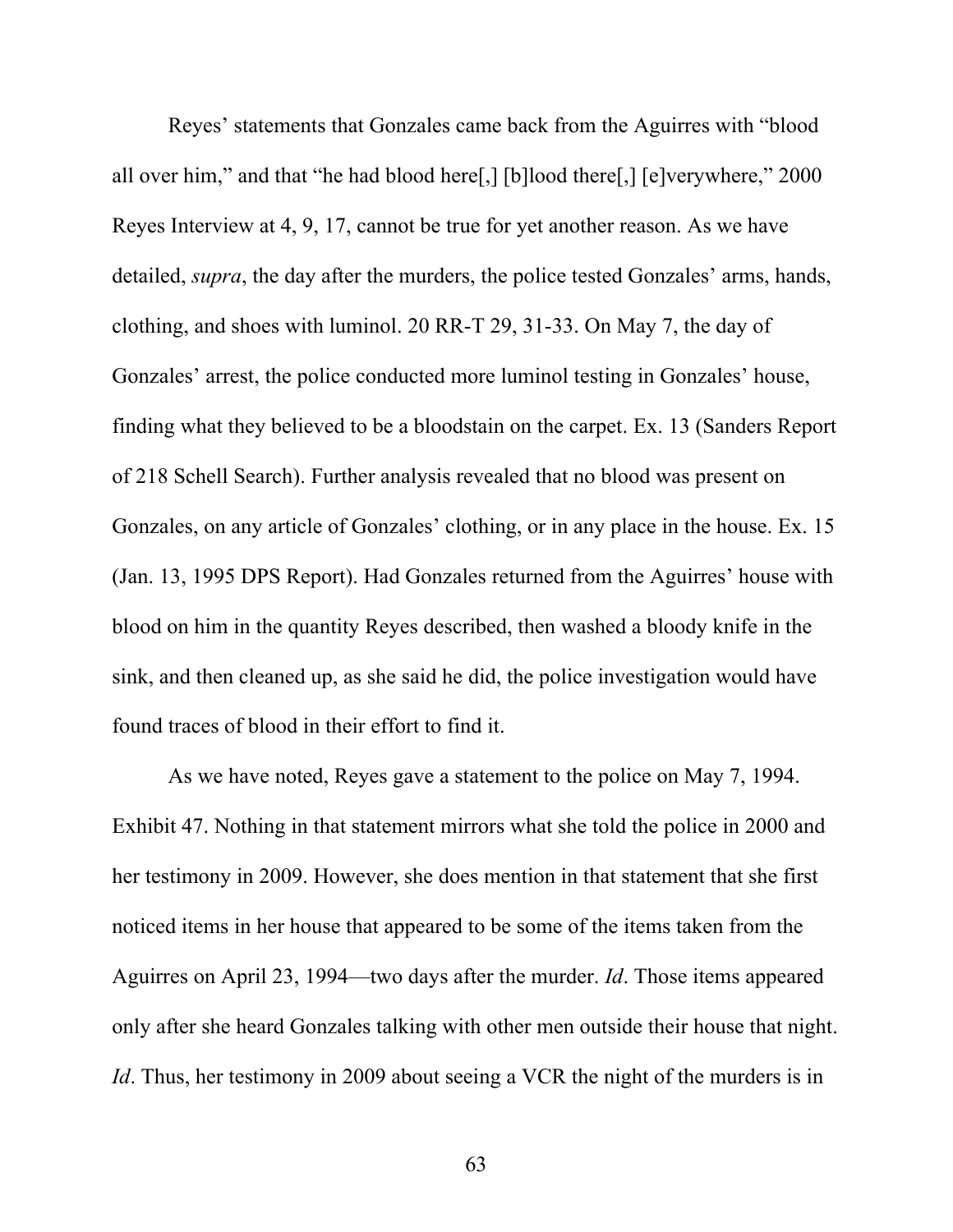sharp conflict with that very specific memory recounted to the police only two weeks after the incident occurred—an account that more closely matched the memory of Gonzales' mother.

The other set of facts contradicting Reyes' story concern a visit by Gonzales' sister Michelle Payne to the Gonzales/Reyes home the night of April 21, 1994. Ms. Payne did not testify at either trial, but OPD officers interviewed her twice, on May 6, 1994, and on June 2, 2000. Michelle Payne Interview, May 6, 1994 (Exhibit 65); Michelle Payne Interview, June 2, 2000 (Exhibit 66). Payne recounts in her first interview that she came to visit Michael and Martha at their house at about 8:30 pm on April 21, 1994 (the night of the murders) and was there "for about thirty minutes." 1994 Payne Interview at \*163. When she arrived, Michael, Martha, and their daughter Unica "were all siting in there just watching TV in the dark." *Id*. at \*164. While she was there, Gonzales asked her if she wanted to buy a camcorder and an expensive camera with a long lens, acknowledging that both were "stolen stuff." *Id*. at \*163, \*165, \*166.17 Payne left about 9:00 pm but came

 $17A$  camcorder was not among the items reported stolen from the Aguirres. An expensive camera with a long lens was. In her second interview in 2000, however, Payne discussed the camera again. In that interview she told the police that she walked through the house the night of April 21 and noticed no VCR or any other property there that seemed to be from someone else. Ex. 66 at 20. She also recalled in this interview that the occasion when Gonzales asked her if she wanted to buy the camera with the long lens was at Unica's birthday party, the Saturday after Unica's April 27 birthday. *Id*. at 21. That would have been April 30, 1994, which coincides with the time that Epigmenia Gonzales told the police she first noticed property consistent with the Aguirres' stolen property in her house—after Julian Olivarez was there. *See* Interview of Epigmenia Gonzales, May 31, 2000.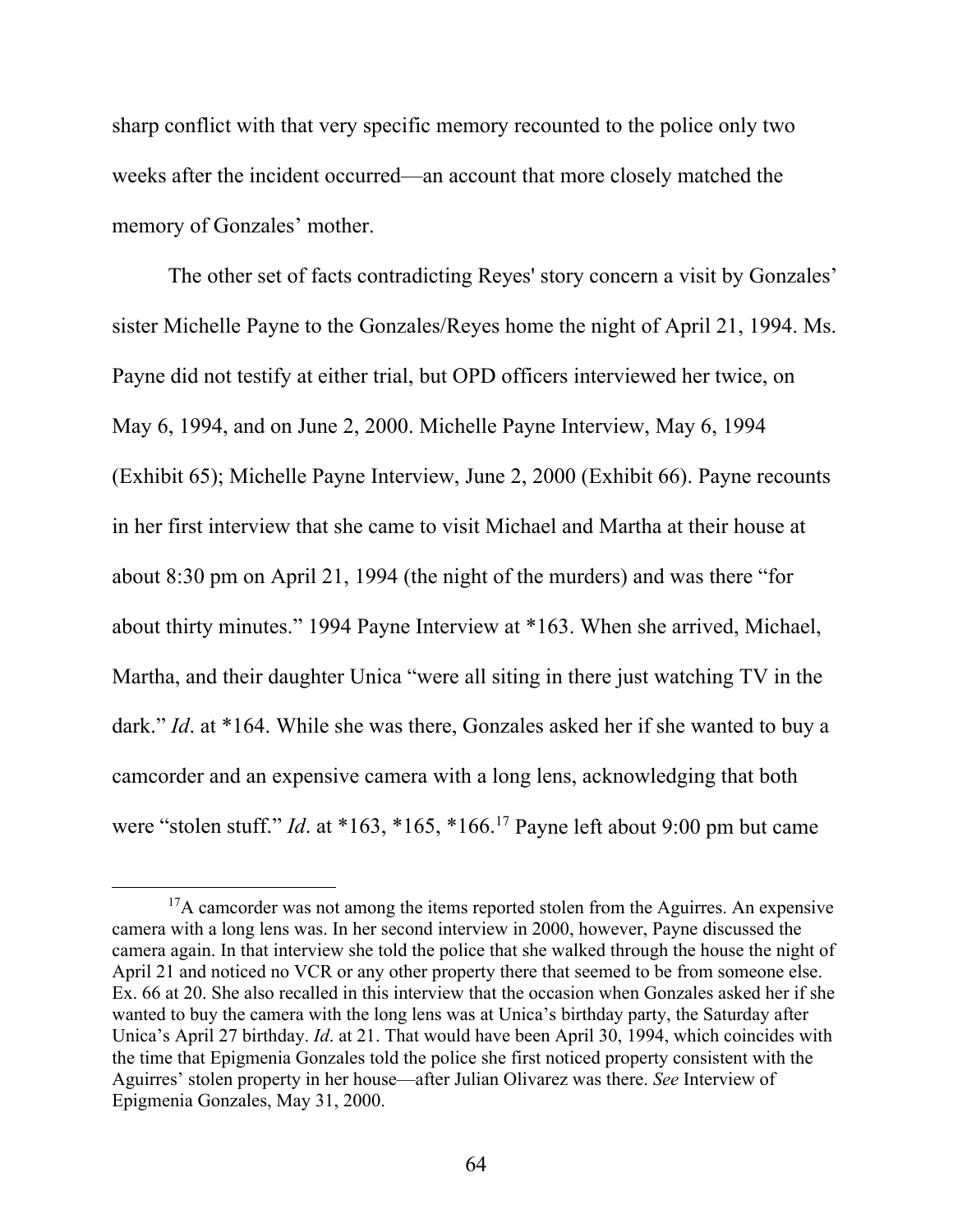back about five minutes later because she thought she had left her purse. *Id*. at 164. When she arrived, she "pulled up and honked," and Gonzales come from the back of their house with "a friend…" *Id*. at \*164-65. In her 2000 interview, she recounted that Gonzales came to her car, went back into the house to look for her purse and came back to tell her it was not there, after which she found her purse in the trunk of her car. Ex. 66 at \*20. During all this time, Gonzales "seemed just fine." *Id*. at \*21.

Payne's very consistent and detailed accounts completely contradict Reyes' account of Payne's visit in Reyes' 2000 interview. In that interview, Reyes said that Payne came by that night but came by *after* the murders had occurred. Reyes Interview at 9. By that time, Gonzales had "already cleaned up." Ex. 64 at 10 (2000 Martha Reyes Interview). When she got there Payne "never got off [sic] the car," *id*., and Gonzales did not go out to see her but talked to her from inside the door of their house. *Id*. at 10-11. Payne wanted him or Martha to go to the store with her, and when Gonzales refused, Payne "got mad and she took off…." *Id*. at 11.

The contradictions between Payne's and Reyes' account are obvious. According to Reyes, when Payne arrived, the murders had already occurred, Gonzales had brought the Aguirres' property into their house, and he had cleaned up. By Reyes' timeline of events, this would have been 10:30 pm or later, because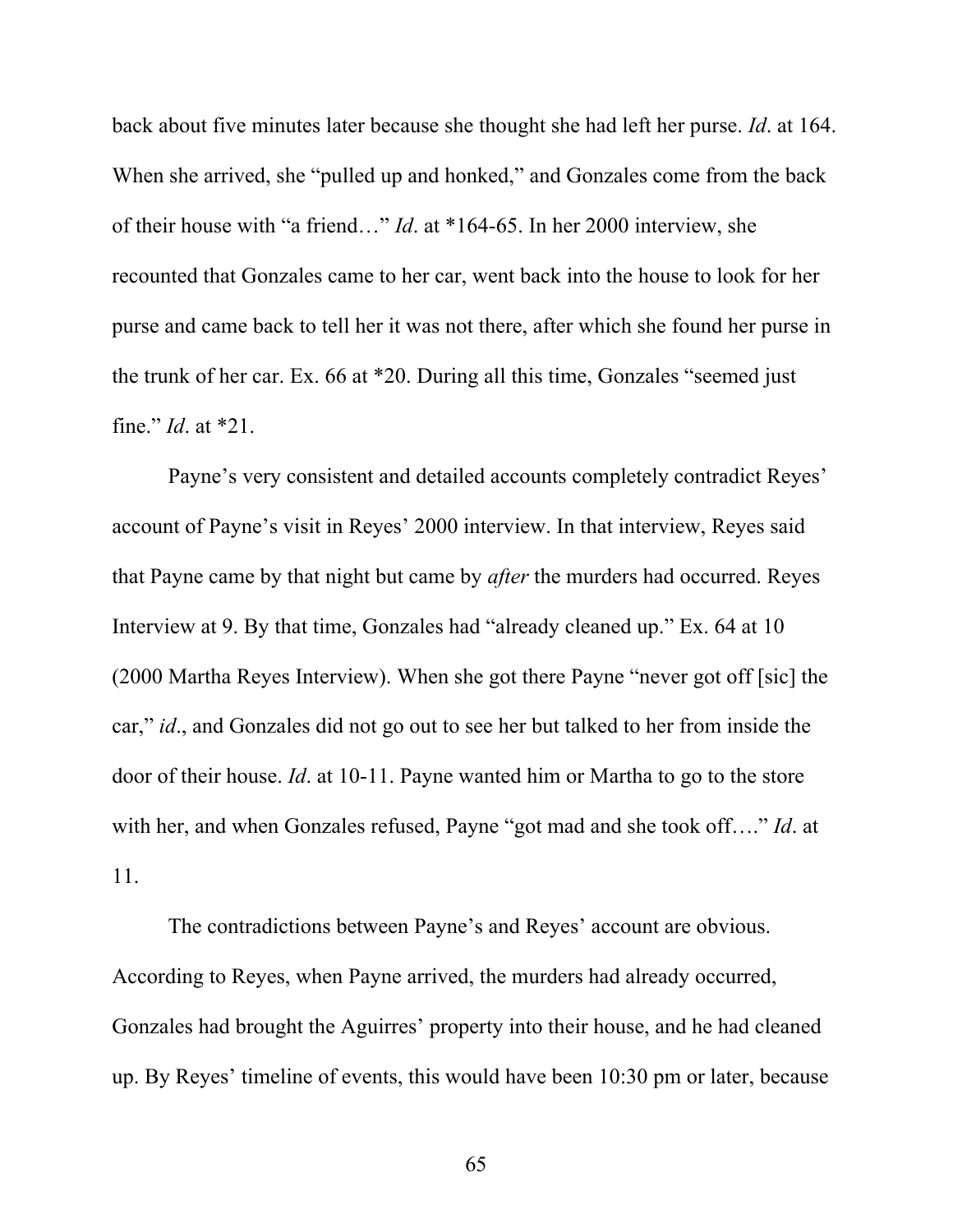Gonzales went into the Aguirres' at 10:00, came back 10-15 minutes later, made two more trips to bring back property, and then got cleaned up. By contrast, Payne said she got there about 8:30 and was there, including coming back to find her purse, until about 9:15. Reyes said Payne stayed in her car, and Gonzales talked with her from inside the front door. Payne said she went into their house and was there for about 30 minutes, saw no extraneous property in the house, and saw that Gonzales, Reyes, and Unica were watching TV—and that Gonzales seemed fine. Any effort by Gonzales to sell her a piece of property from the Aguirres did not take place that night, but nine days later.

Both Payne's and Reyes' accounts of Payne's visit to the Gonzales/Reyes house on the evening of April 21, 1994, cannot be true. The details and consistent story of that evening from Michelle Payne in interviews by the police over a sixyear period stand in stark contrast to the wholly inconsistent stories from Reyes in interviews by the police over that same period.

In sum, Reyes' trial testimony, built as it was on her 2000 interview, is not credible.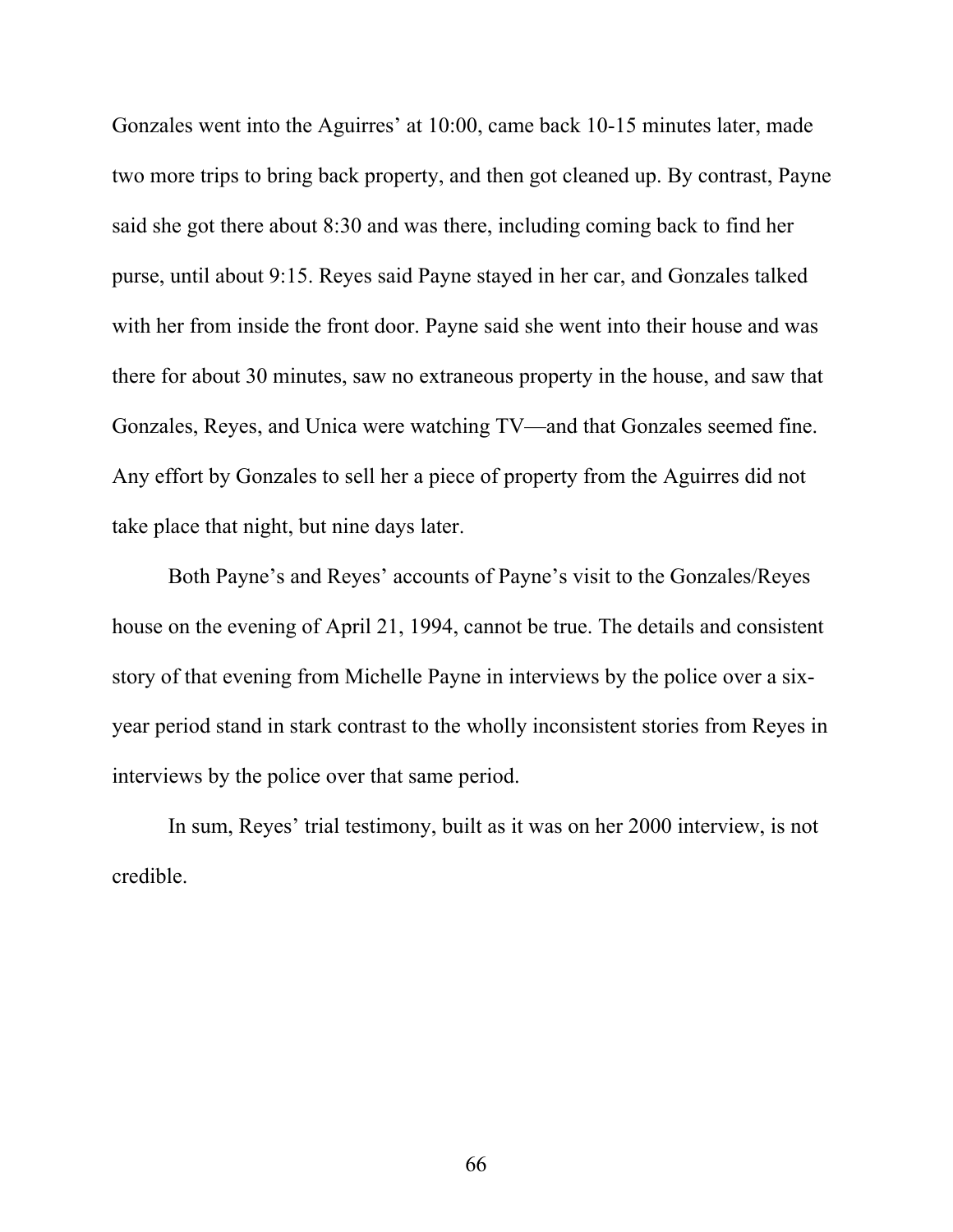## **K. Police have just provided Gonzales newly discovered fingerprint evidence that could exonerate him.**

Just a few weeks before Gonzales' execution, after diligent efforts by counsel for Gonzales,18 police have finally disclosed a large tranche of new documents regarding fingerprint and footwear comparison in the case. *See* Ex. 42 (Bothwell Aff.). Odessa Police Crime Scene Supervisor Bothwell believed the latent print cards from the case had been lost. But in early February, she discovered them, placed out of order in a storage box, and the City of Odessa released them in response to a public records request.19 Gonzales has now learned that Odessa Police had the following:

- 136 latent print cards taken from the crime scene and from the stolen property.
- 19 sets of known fingerprints from the victims, victim's family,

witnesses, and several suspects besides Gonzales. These include the

<sup>18</sup> *See* History of Gonzales's Efforts to Obtain Fingerprint and Footwear Evidence (Exhibit 67).

<sup>&</sup>lt;sup>19</sup> This disclosure is especially remarkable because it was made in spite of the obstruction posed by the attorney for the State, who—when asked about fingerprint and footwear evidence stated he had no obligation to learn of any potentially exculpatory information contained in the police's file. The District Attorney Pro Tem has refused to "learn of any favorable evidence known to the others acting on the government's behalf in the case, including the police." *Kyles v. Whitley*, 514 U.S. 419, 437 (1995); *see* CR-DNA 66 (District Attorney Pro Tem only assuring that he will disclose evidence that "comes to [his] attention"); CR-DNA 84 (District Attorney Pro Tem disclaiming "authority to tell [Odessa police] what to do or not do").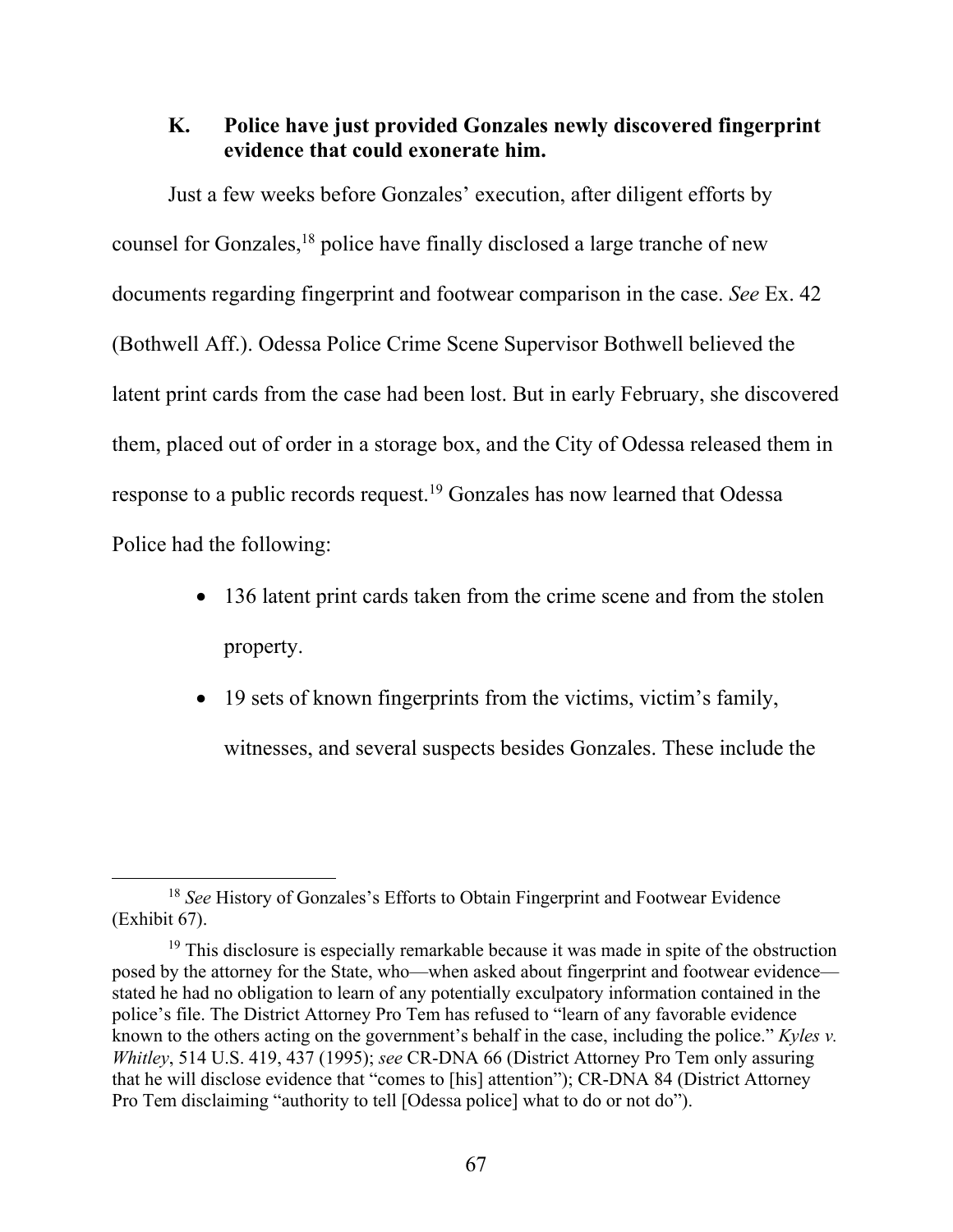fingerprints of suspects Jesse Perkins, Daniel Lugo, but inexplicably not Julian Olivarez.

- footwear test impressions from Manuel Aguirre, Jr.'s shoes taken on April 22, 1994.
- Documentation of 12 searches of latent prints against the AFIS database.

This is far more prints than the State had disclosed. *See* Affidavit of Matthew Marvin, May 14, 2021,  $\P\P$  9-11 (Exhibit 68) (summarizing OPD reports on fingerprint and footwear evidence collection; estimating about 80 prints). Of the 136 latent print cards,<sup>20</sup> latent print examiners working with Mr. Gonzales' team have identified at least **66 latent prints suitable for comparison—of which 60 have never before been compared**. Affidavit of Latent Print Examiner Heather Mcneill, February 28, 2022  $\P$  6 (Exhibit 69).<sup>21</sup> To conduct a reliable forensic

 $20$  These do not include the latent print card lifted from the stereo that identified Gonzales—presumably because that card was admitted in evidence as SX 60.

 $21$  This is the first step in the standard latent print examination procedure:

The examiner makes a determination, based upon previous training, experience, understanding, and judgments, whether the print is sufficient for comparison with another print. If one of the prints is determined to be insufficient, the examination is concluded with a determination that the print is insufficient for comparison purposes.

*See* National Institute of Justice, *The Fingerprint Sourcebook* 9–13 (2011), https://www.ojp.gov/pdffiles1/nij/225320.pdf/; *see also id.* Appendix D: SWGFAST Standard Terminology of Friction Ridge Examination, v. 3.0 ("Suitable. The determination that there is sufficiency in an impression to be **of value** for further analysis or comparison.") (emphasis added).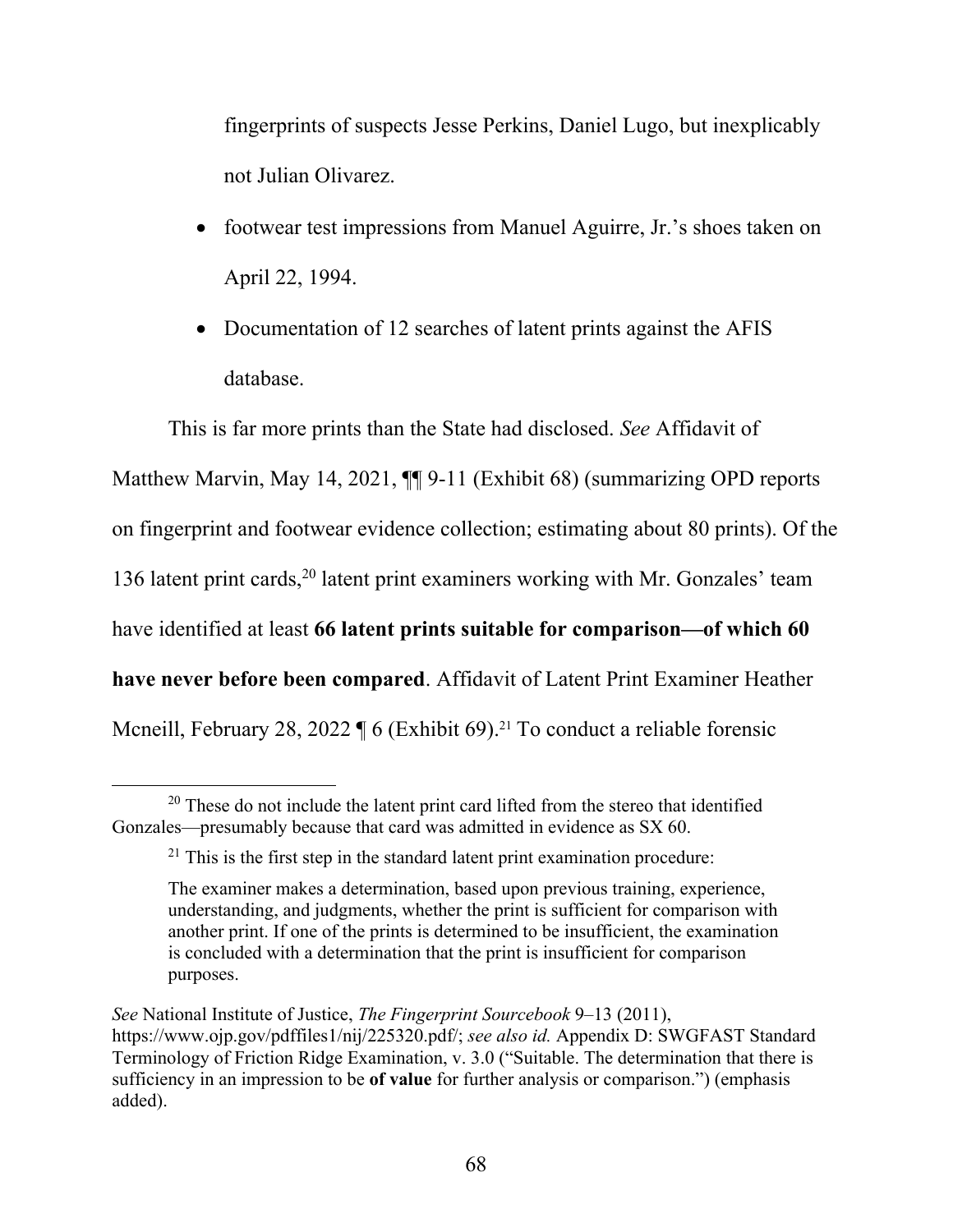examination, examiners use a methodology called "ACE-V"-- Analysis, Comparison, Evaluation and Verification. *Id.* ¶ 7. It is a time-consuming process to make comparisons for purposes of identification or exclusion, but the results could be strongly exonerating for Gonzales.

Matt Marvin is a lab director at Ron Smith & Associates, a private accredited lab that assists law enforcement and consults in post-conviction cases in several forensic disciplines. Marvin is one of only a handful of forensic specialists in the country with the highest credentials in footwear and fingerprint examination. *See* Ex. 68. Heather Mcneill is another latent print examiner with Ron Smith & Assocs. She has previously earned the same high credentials in latent print examination and is an expert print examiner. The Ron Smith laboratory—which is the only accredited private lab capable of handling this review—estimates that "a complete examination of the latent print evidence will require at least 6 months." Ex. 69  $\P$  7.

This newly discovered print evidence provides critical context that minimizes the significance of the identification of Gonzales' prints on the stolen stereo. The police had discovered dozens of other prints that were suitable for comparison but utterly failed to investigate the significance of any other print. The State cannot say how many other identifications it could make from the stolen property, because the police apparently did not even try to do so.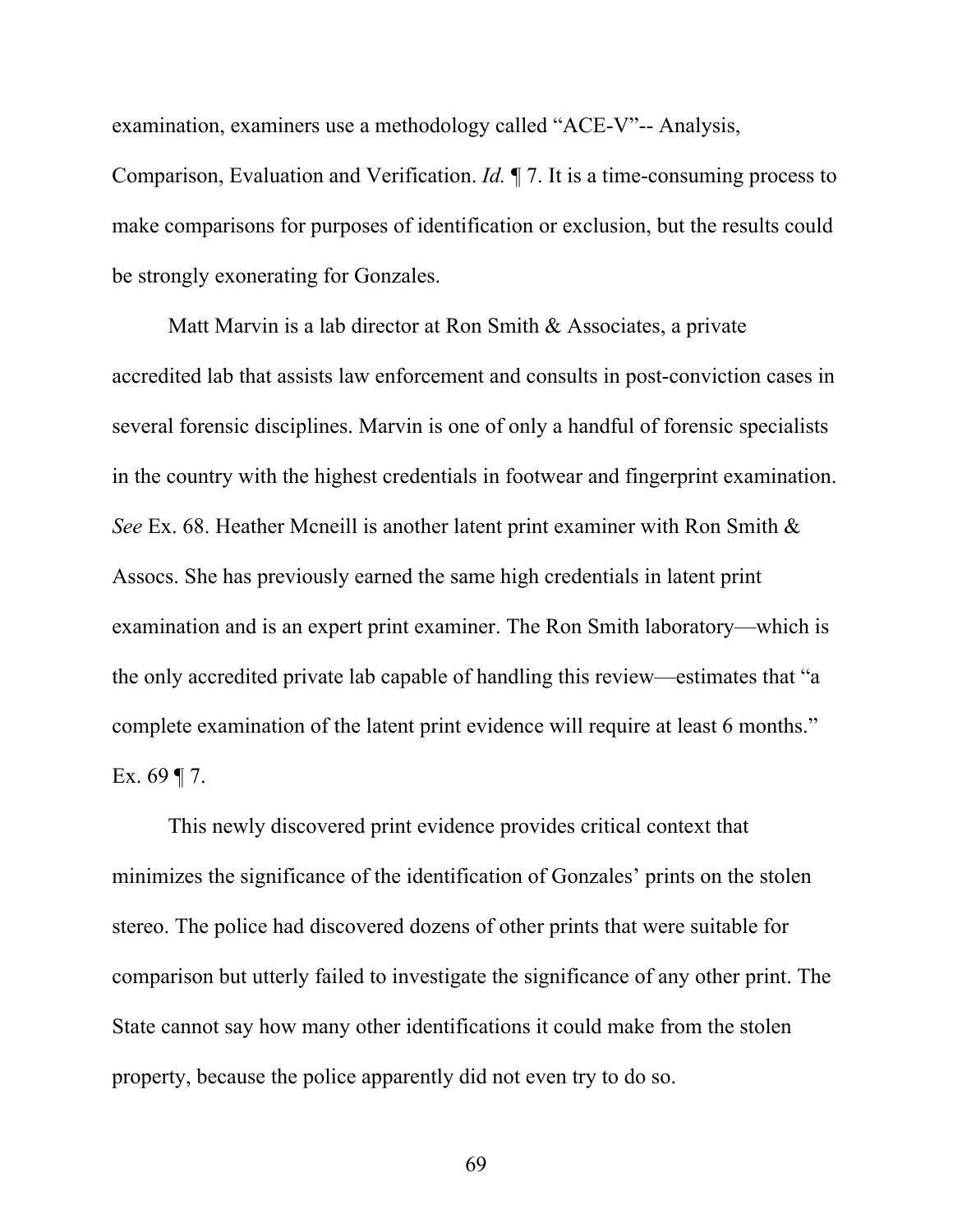What is more, for the few prints that the police did enter into the lawenforcement database for fingerprint matches, OPD had a practice of not documenting any result that did not result in a match. According to the supervisor of the Odessa Police Department Crime Scene Unit, "at the time of the Michael Gonzales case, the practice was to write a report on AFIS entries that resulted in a positive identification. A report was not written when a latent was entered into AFIS." Bothwell Affidavit ¶ 4. This practice had the effect of concealing potentially exculpatory information (non-matches) that the police were aware of.

Finally, based on the newly available test footwear impression, Mr. Marvin has been able to exclude Manuel Aguirre Jr. as the person who left the bloody footwear impression between the living room and the kitchen. *See* Footwear Examination Report of Matt Marvin, February 11, 2022 at 2 (Exhibit 70). This is significant, because if the victims' son did not leave the impression upon discovering the crime on the morning of April 22, it makes it far more likely that the person who left that impression was an assailant on the night of April 21. This new information further underscores the impact of the police's failure to adequately conduct an investigation of the homicide: had they collected footwear impressions from alternate suspects Perkins, Lugo, and Olivarez during their investigation, they may well have been able to identify the real perpetrators.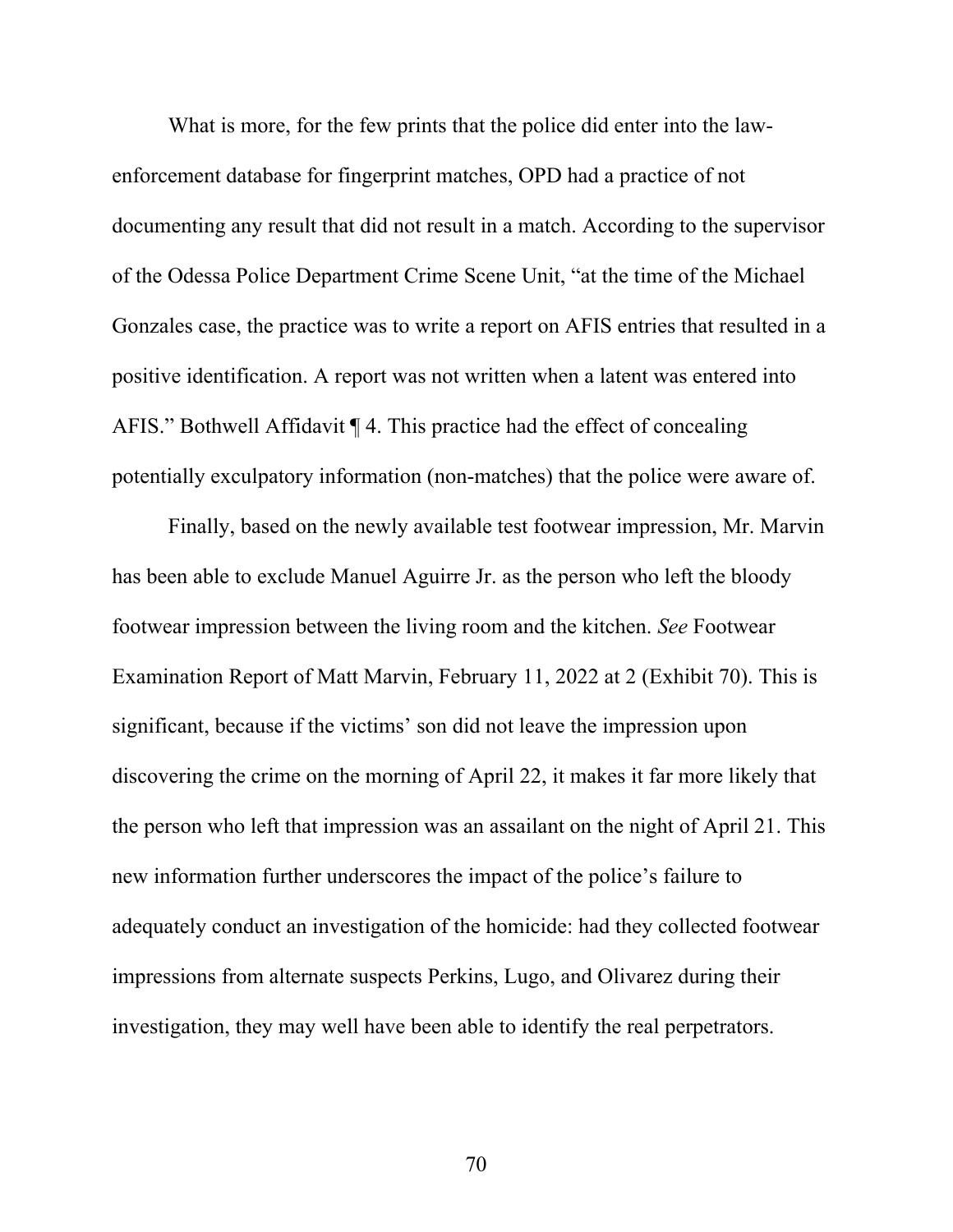#### **CLAIMS FOR RELIEF**

## **I. Michael Gonzales Has Intellectual Disability, and Because of This, His Death Sentence Cannot Stand.**

## **A. General principles underlying the assessment of Intellectual Disability**

In *Moore v. Texas*, 137 S. Ct. 1039 (2017) (*Moore I*), the Supreme Court held that "adjudications of intellectual disability should be 'informed by the views of medical experts[,]'" and this "instruction cannot sensibly be read to give the courts leave to diminish the force of the medical community's consensus." 137 S.Ct. at 1044 (quoting *Hall v. Florida*, 572 U.S. 701, 721 (2014)). As Dr. Jack Fletcher, Gonzales' expert on Intellectual Disability, explains in his affidavit, Affidavit of Dr. Jack M. Fletcher (Exhibit 71), the criteria set forth in two manuals—American Association on Intellectual and Developmental Disabilities, *Intellectual Disability: Definition, Diagnosis, Classification, and Systems of Supports* (12<sup>th</sup> Ed. 2021) [AAIDD (2021)] and American Psychiatric Association, *Diagnostic and Statistical Manual of Mental Disorders* (5<sup>th</sup> Ed. 2013) [DSM-5]— "represent current medical and psychological diagnostic criteria routinely used in clinical practice and are very similar." Fletcher Affidavit at 2.

Intellectual Disability (known as Mental Retardation when *Atkins* was decided) [hereafter ID] is a disability that originates during the developmental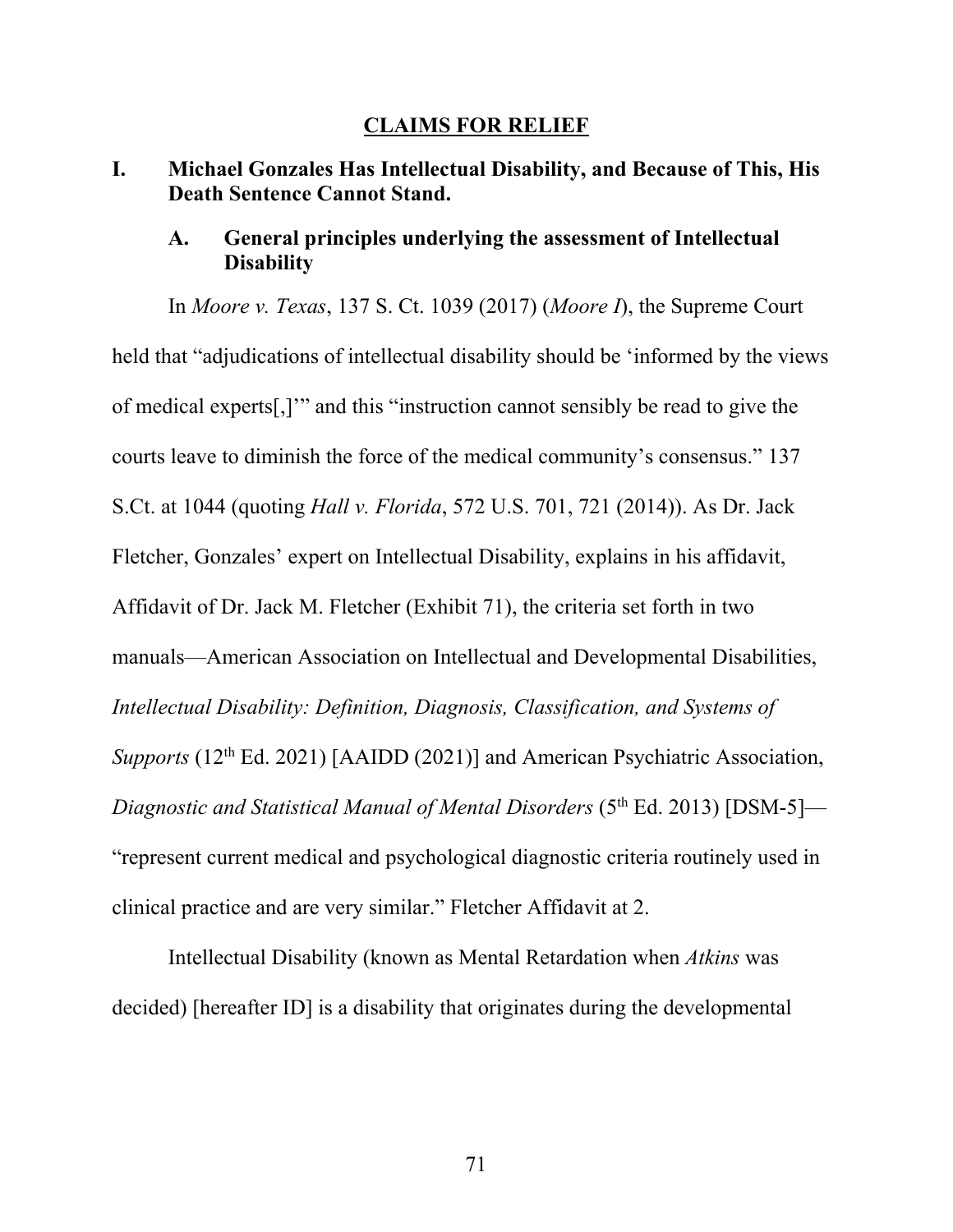period of a person's life, before age 22, AAIDD  $(2021)$ ,<sup>22</sup> and is characterized by significant limitations both in intellectual functioning and in adaptive behavior as expressed in conceptual, social, and practical adaptive skills. Fletcher Affidavit at 2, 3, 5.

Significantly subaverage intellectual functioning (often called "Prong 1" of the definition of ID) is defined as two standard deviations below the mean on an IQ test (i.e., an IQ score of approximately 70 or below), taking into account the standard error of measurement, which is generally plus or minus 5 points from the obtained score. *Id*. at 2-3. The convention within the field of Intellectual Disability, stated in both AAIDD (2021) and DSM-5, is that full-scale IQ scores within the standard error of measurement range of two deviations below the mean (a score of 75 or lower), establish Prong 1. *Id*.

To accurately assess an individual's intellectual functioning level, one must correct full scale IQ test scores to compensate for the obsolescence of a test's standardization scale. *Id*. at 7. As IQ tests age, the norms on which they are based become outdated, people's scores on the tests become higher, and the obtained IQ scores become artificially inflated. This phenomenon, known as the Flynn Effect,

<sup>&</sup>lt;sup>22</sup> Dr. Fletcher notes that while DSM-5 specifies no "specific upper limit  $\ldots$ , it is still understood a manifested in the developmental period." Fletcher Affidavit at 5.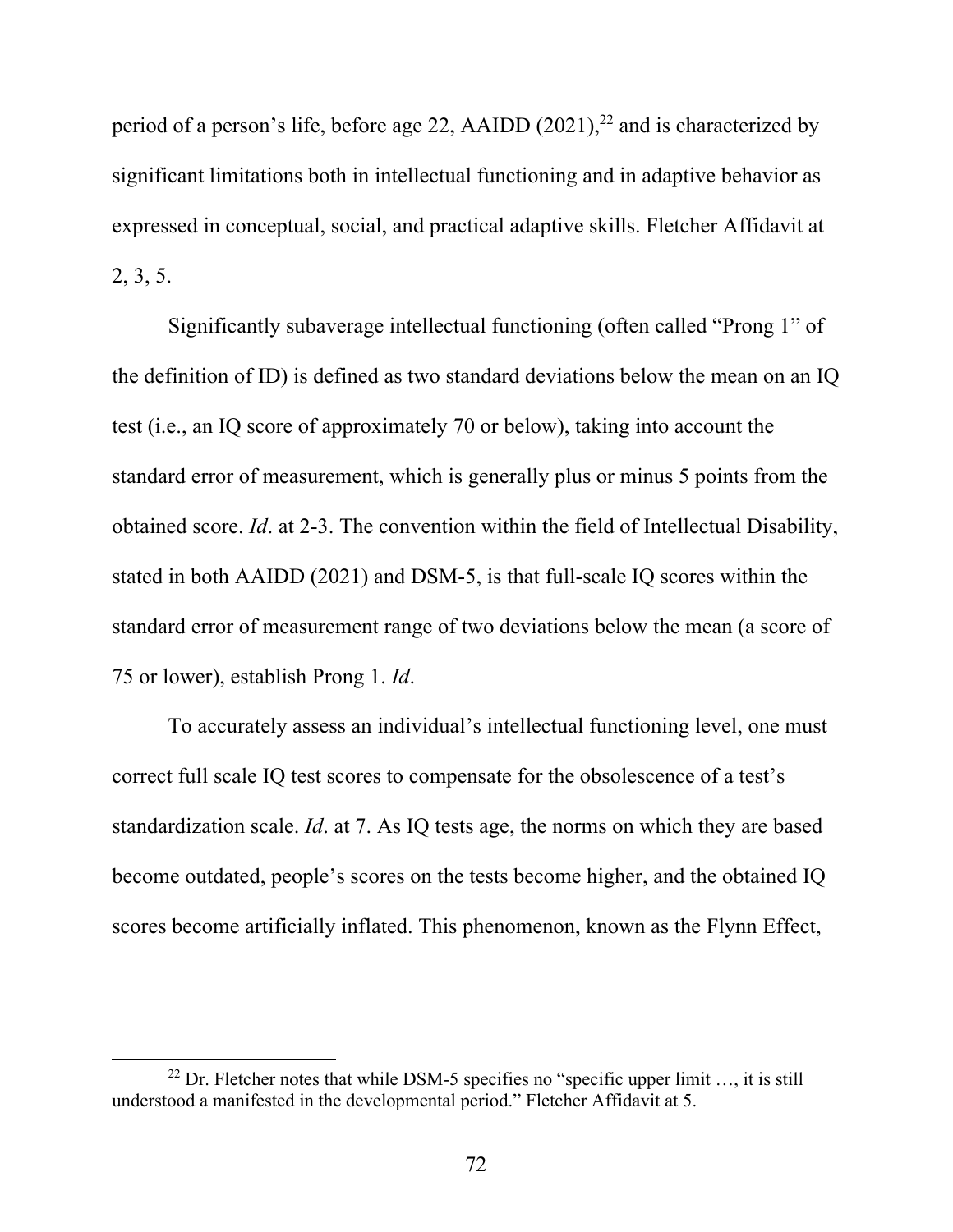requires a downward adjustment of an IQ score of .3 points per year between the date the test was initially normed, and the date the test was administered. *Id*. 23

In addition, every testing instrument has a standard error of measurement, also referred to as a "confidence band," within which there is a 95% certainty that a person's true level of intellectual functioning falls. That confidence band is typically plus or minus five points from the score obtained on an IQ test and explains why AAIDD (2021) and DSM-5 place the cut point for intellectual disability five points above 70, at 75. *Id.* 

The second prong of the definition of ID, significant limitations in adaptive behavior, requires limitations in at least one of three major domains of adaptive behavior. These are the **conceptual domain**, which includes language, reading and writing, money concepts, and self-direction; the **social domain**, which includes interpersonal relations, empathy, responsibility, self-esteem, gullibility (vulnerability to being tricked or manipulated), naivete, following rules, obeying laws, avoiding victimization, friendships, and social judgment; and the **practical domain**, which includes daily living activities (eating, mobility, toileting, dressing), instrumental activities of daily living (preparing meals, housekeeping,

 $23$  Dr. Fletcher has noted, "The scientific consensus about the need to correct for the Flynn Effect is strong and virtually uniform, leading to near-unanimous agreement that the Flynn Effect should be used in determining intellectual disability." *Id*. at 8.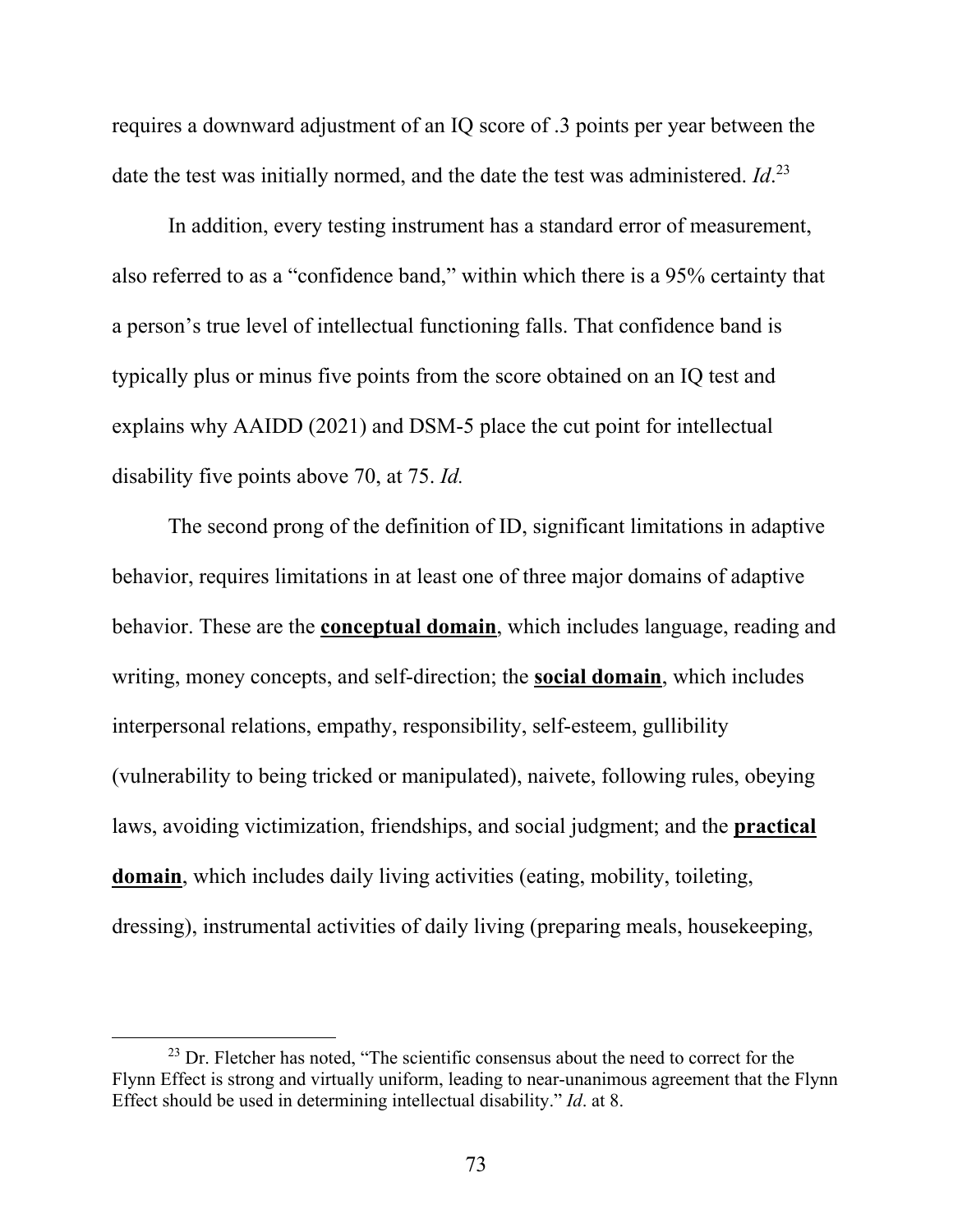transportation, taking medication, using the phone), occupational skills, and maintaining safe environments. Fletcher Affidavit at 12, 16, 17.

The third prong of the definition of ID is that the problems with intellectual development and adaptive behavior are manifested in the developmental period. *Id*. at 19.

## **B. The expert who has evaluated Gonzales for Intellectual Disability and how he conducted the evaluation.**

Dr. Jack Fletcher oversaw assessing Gonzales for ID and made the

diagnosis. His qualifications are outlined in his affidavit, at 1-2. Dr. Fletcher has

held many leadership positions at the University of Houston, including serving as

the Chair of the Department of Psychology. His expertise is summarized as

follows:

For the past 40 years, I have completed research on children and adults with neurodevelopmental disabilities, including congenital brain disorders, traumatic brain injury, intellectual disability, and learning and attention disorders. I have published four books and over 400 articles, usually involving children and adults with a variety of disabilities, addressing classification and definition of neurodevelopmental disabilities, cognitive and neurobiological correlates, assessment, and intervention. At the University of Houston, I taught courses on the assessment of children and adults, including developmental disabilities. These courses include content related to intelligence testing, adaptive behavior, neuropsychological assessments, and their application to intellectual and developmental disabilities. I operated a clinic for the assessment of children with disabilities in which I trained graduate students in assessment for many years.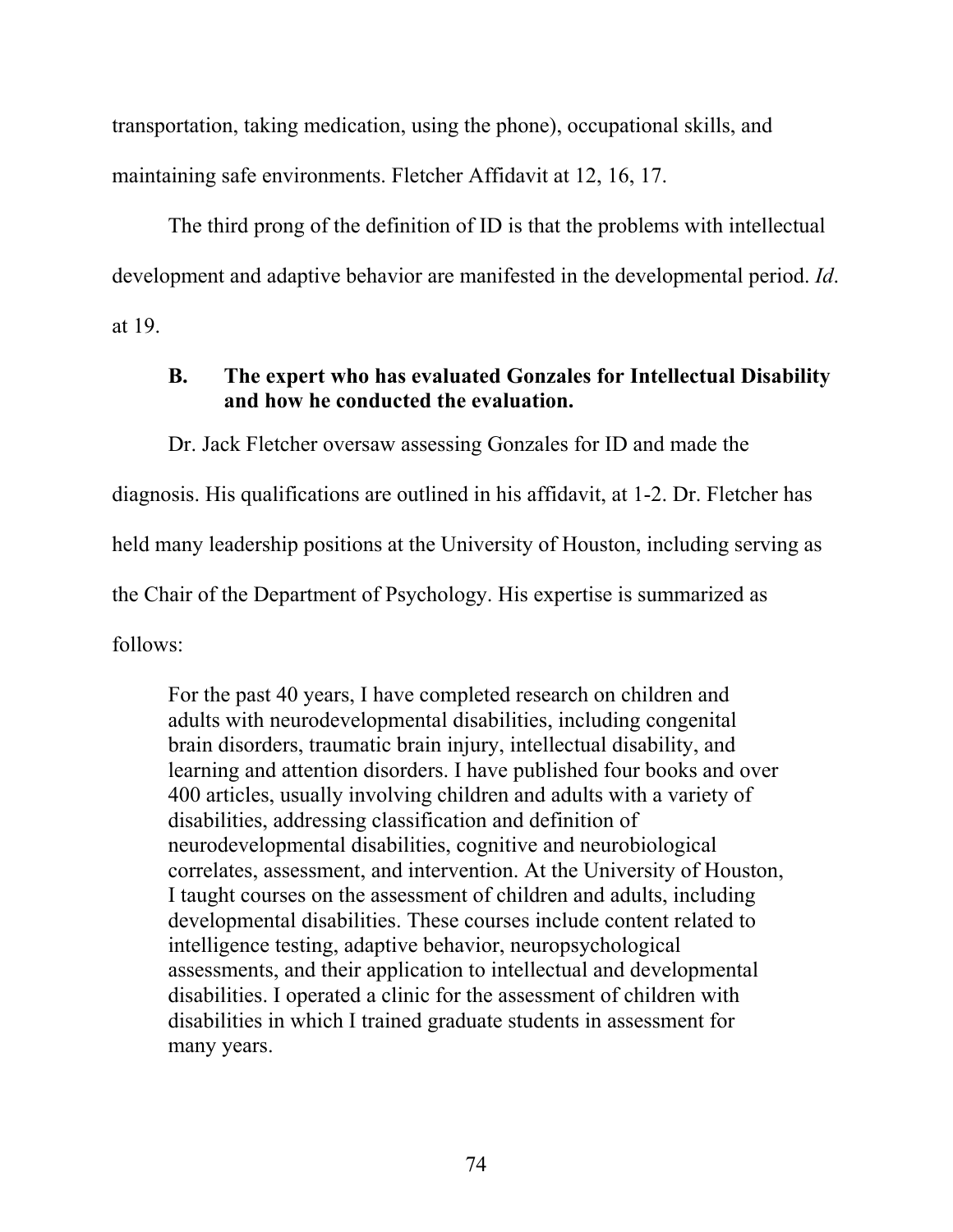I routinely conducted assessments for intellectual and other disabilities in clinical settings, almost exclusively outside forensic settings.

*Id*. at 1-2.

To determine whether Gonzales has ID, Dr. Fletcher reviewed prior examinations of his intelligence (from 1988, 1995, and 2021). He interviewed Gonzales and conducted additional testing with him in 2021. He also reviewed ten recently obtained affidavits concerning Gonzales' adaptive behavior during the developmental period (and interviewed two of the people who provided affidavits), reviewed an affidavit from his half-sister from 2009, and reviewed reports of 1995 interviews with his wife, mother, half-sister, and aunt. Additionally, Dr. Fletcher reviewed Gonzales' prior mental health evaluations conducted in connection with his 1995 trial and the 2017 hearing on competency-related issues in federal court. *Id*. at 9-10.

#### **C. The assessment of Gonzales for Intellectual Disability.**

## **1. Prong 1: Intellectual Functioning.**

The most recent evaluation of Gonzales' intellectual functioning was performed by Dr. Adriana Strutt in July 2021. Report of Dr. Adriana Strutt (Exhibit 87). Dr. Strutt administered the current edition of the Wechsler Intelligence Scale, the WAIS-IV. Affidavit of Dr. Fletcher at 10. The test "yielded a Full Scale IQ of 68, which is clearly in the range associated with intellectual disability." *Id*. Even though the WAIS-IV is 14 years old, Dr. Fletcher did not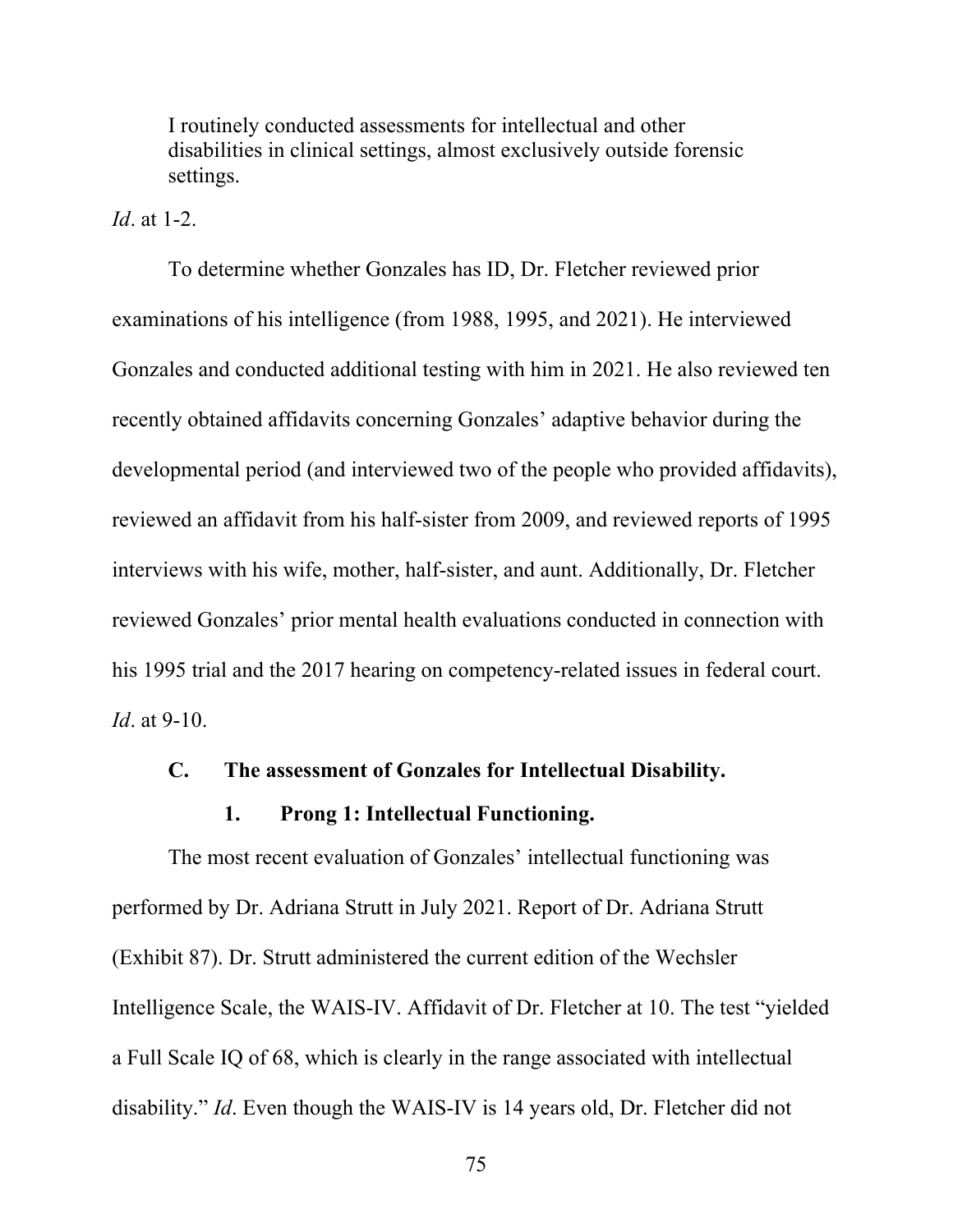correct this score for the Flynn Effect, because the effect cannot be determined until the next version of a test is published, and the WAIS-V has not yet been published. *Id*. The 95% confidence interval for this score is 64-72. *Id*. Dr. Strutt regarded "this evaluation as an accurate estimate of [Gonzales'] current level of functioning," because the four effort tests she administered all "indicated [he] was putting forth adequate effort during testing." *Id.*

In the 1995 testing by Dr. Cunningham, Gonzales obtained a Full Scale IQ score of 79 on the WAIS-R. *Id*. Since this version of the WAIS was 17 years old in 1995, Dr, Fletcher corrected for the Flynn Effect by adjusting the Full Scale score to 74, with a confidence interval of 69-79—which is also within "the confidence interval associated with an intellectual disability." *Id*.

The 1988 testing of Gonzales at North Texas State Hospital on the WISC-R yielded a Full Scale IQ score of 81. *Id*. at 11. Corrected for the Flynn Effect, the adjusted score is 76, and the confidence interval is 70-82. Dr. Fletcher noted that "[e]ven though the lower range of the 1988 WISC-R score [fails to] meet[] the [Prong 1] criteria, less credence should be given to this score because of the credentialing of the administrator." *Id*. at 12.24

 $24$  Dr. Fletcher's concern about the credentials of the administrator was this: "No details of the assessment were available and the test administrator was not adequately credentialed since she only had a bachelor's degree. No details of her supervision were provided, although the report was reviewed by a doctoral level clinical psychologist." *Id*. at 11.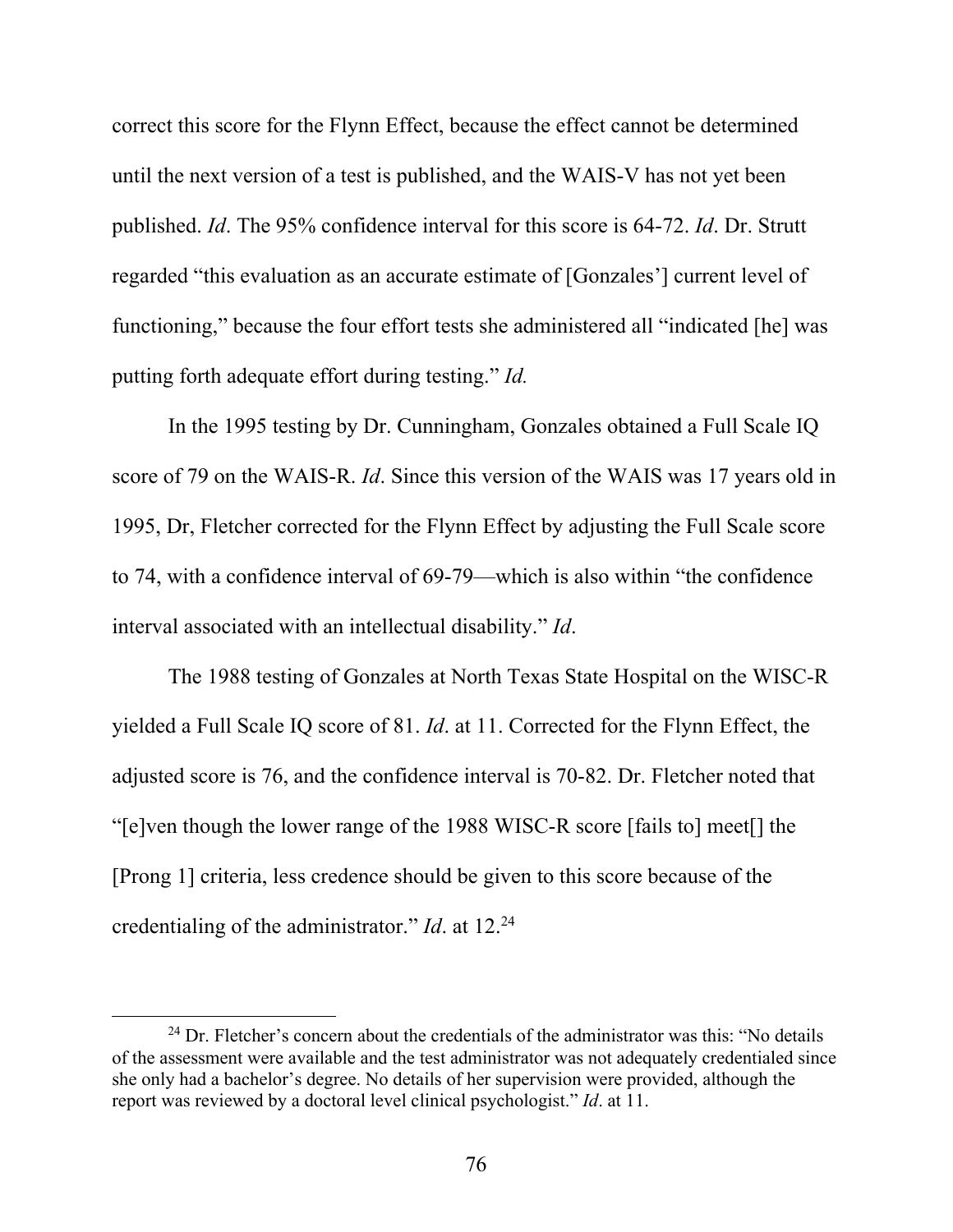Based on these tests, Dr. Fletcher concluded, "Mr. Gonzales meets Prong 1 of the intellectual disability criteria." *Id*.

#### **2. Prong 2: Adaptive Behavior.**

## **a. Conceptual Domain: language, reading and writing, money concepts, and self-direction.**

**Language:** In the interview with Gonzales, Dr. Fletcher found that "Gonzales was able to communicate effectively. However, his vocabulary was simple and he did not use elaborate grammatical constructions, with his speech consisting of short declarative and sometimes agrammatic statements." *Id*. at 12. In "reports from multiple informants, there is clear documentation of an early delay in speech and indications that he received speech therapy in school." *Id*. at 13. "His mother reported to Dr. Cunningham that he had a speech delay with limited vocabulary and articulation problems…." *Id*. "Many informants noted that his speech was hard to understand and simple." *Id*. *See, e.g.*, Affidavit of Rosa Balderas ¶¶ 21, 22 (Exhibit 72) ("Michael wasn't one to talk much. He didn't really engage in conversation. I don't remember ever having a full-on conversation with him…. If Michael ever used more than a few words, it was hard to understand him because he always spoke real fast."); Affidavit of Rafael Rubalcado ¶ 15 (Exhibit 73) ("Michael mumbled a lot. His speech was not clear. I don't remember him even talking a lot. I never had a long conversation with him. I don't believe that he really had the ability to have a long conversation with me or anyone.");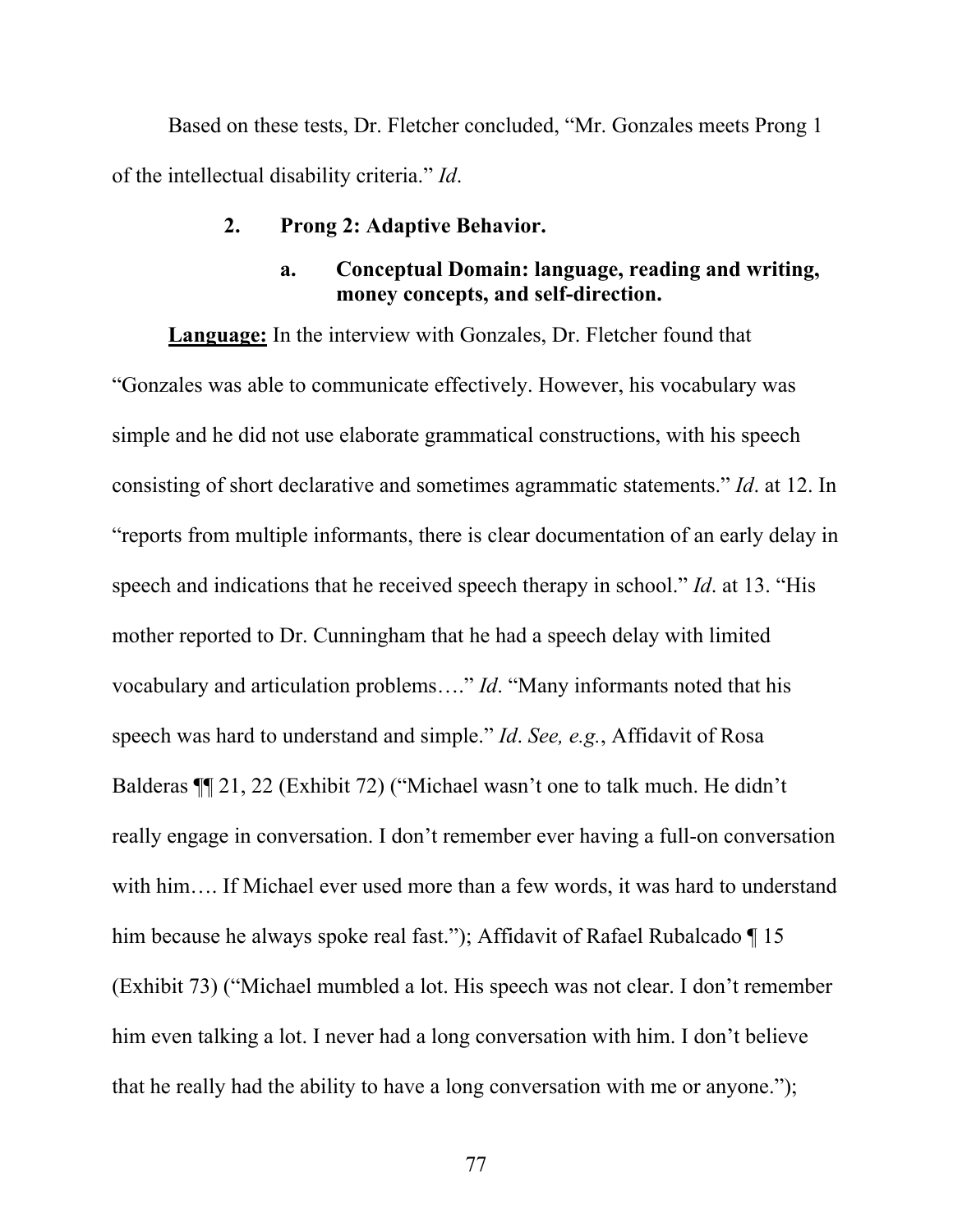Affidavit of Iris Lang ¶ 28 (Exhibit 74) ("Michael didn't do much talking and was not the kind of student who could express himself."); Affidavit of Alice Ramirez ¶ 12 (Exhibit 75) ("[Though I was two years younger] I had a larger vocabulary than Michael. There were times I would speak with Michael and he didn't know some of the words I would say. I would have to choose my words carefully so that I could explain something as if I was speaking to a 5-year-old."); *id*. ¶ 9 ("Michael mumbled when he spoke. He didn't stutter, but it took him a bit of time to get his words out.").

Gonzales' aunt Elizabeth Reyes, who took care of him frequently when he was 3-10 years old, provided stark examples of problems with his speech:

Michael had a speech problem when he was little. Michael could not pronounce some letters, like the 's' sound. He'd call me Aunt 'Litha' instead of Lisa….

Michael could not speak well. As an example, I remember that he would mix up the word 'gate' for 'door.' He would say 'I shut the gate on the refrigerator.' Another one was 'I shut the back gate' when he meant the back door.

Affidavit of Elizabeth Reyes ¶¶ 8, 28 (Exhibit 76).

**Reading:** Gonzales told Dr. Fletcher that "[h]e always had trouble with reading and would read the material several times, although he now likes to read when he can concentrate." Affidavit of Dr. Fletcher at 12. *See also* Iris Lang Aff. ¶ 17 ("Michael could not read very well. His reading was between average and below average. In the 5th grade, I consider below average to be at the 2nd grade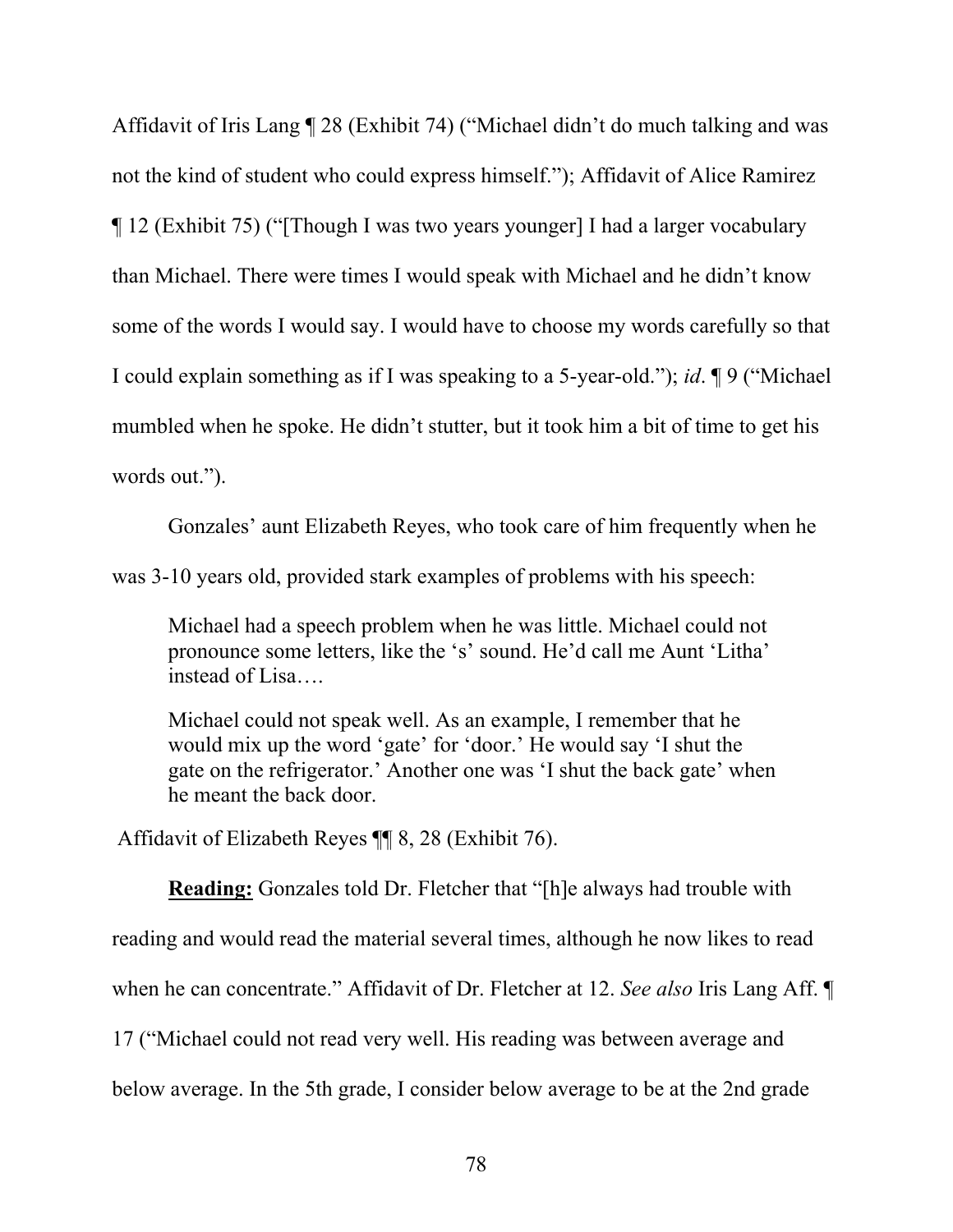level."); Rosa Balderas Aff. ¶ 17 ("[His mother] Pam would say that Michael had problems reading. She would try to get him to read with her, but she could never get him to read out loud. According to Pam, he didn't like reading out loud. Whenever I went over, Michael would usually be watching TV or playing video games.…. He was not reading books or anything like that. I never heard him read out loud."). Elizabeth Reyes noticed that he was significantly behind in reading proficiency:

I remember reading with Michael after school. He had trouble grasping the concepts. The school would send home 'readers' which would have 3-word phrases and some 'readers' were more advanced with full sentences. [My daughter] Peaches [close in age to Michael] read 16 'readers' one year and Michael only read 3. Peaches would offer to read it with him. I remember this because he was so far behind.

Ex. 76 (Elizabeth Reyes Aff.) ¶ 12.

**Writing:** Gonzales told Dr. Fletcher he was "not good at … writing."

Affidavit of Dr. Fletcher at 12. He struggles to write but has found a way to do so:

Even now, he writes by copying material that he wants to express … from a magazine or book and adapting it to his needs. He uses a dictionary to check spelling. He learned this strategy since he was placed in his current setting in 1995 and uses it to write letters.

*Id*. Dr. Fletcher found Gonzales' "[w]riting samples from 1995-2009 were

consistent with [my] observations of his speech. The sentence structure reflected

short declarative sentences, often using the same phrase across letters. There were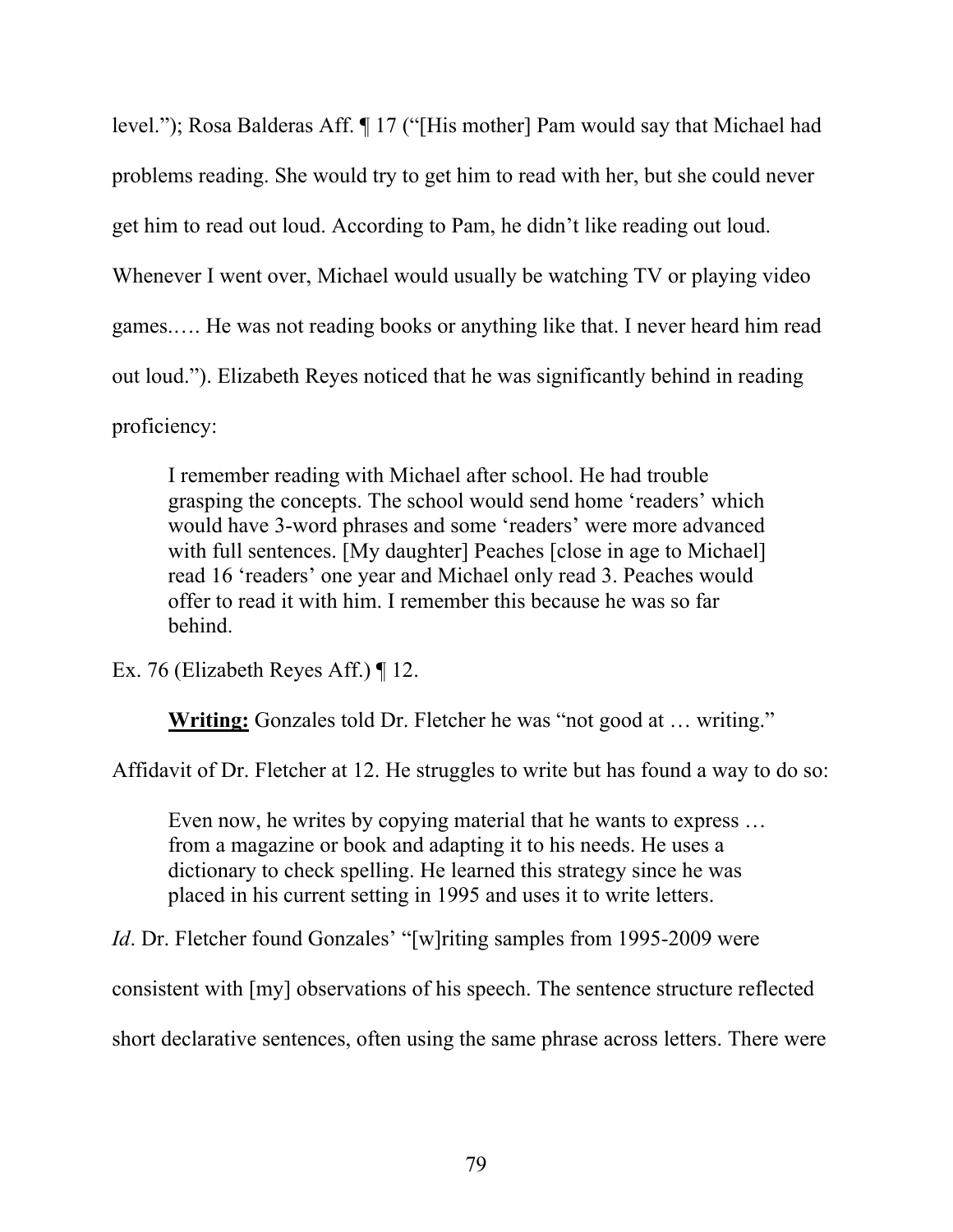many grammatical errors, misspelled words, and some sentences did not make sense." *Id*.

**Money Concepts:** Gonzales told Dr. Fletcher "he was not good at math and struggled to manage money as a child. He never had a bank account, but he says he has learned money management skills in prison." *Id*. at 13. His 5<sup>th</sup> grade teacher Iris Lang reported, "In the  $5<sup>th</sup>$  grade, children should know their times tables. I don't think Michael knew his times tables." Ex. 74 (Iris Lang Aff.) ¶ 20. Rosa Balderas' observations confirmed how poor his math skills were:

As for Math, Michael could do okay, as long as he could use his fingers. If it was addition or subtraction from 1-10, he was okay. Anything more than that, I don't think he could comprehend.

One time, Pam called me over because Michael needed help with Math, and she didn't know how to help him. It was fractions. Michael was just sitting at the table saying, 'Mom, I don't understand this.' I sat down with him, and I was writing in his spiral notebook, showing him what  $\frac{1}{4}$  meant, and what  $\frac{1}{2}$  meant, but he just wasn't getting it. I was trying for about five minutes before he got really frustrated and closed the book. He just said he wasn't going to do it. That's how he was; he would just kind of shut down if he didn't get something. He was maybe about 13 years old at that time.

Rosa Balderas Aff. ¶¶ 18, 19.

Gonzales' difficulties in math underpinned his difficulties in managing

money. His cousin, Ruby Rubalcado, is about the same age as Gonzales. She

recounts in her affidavit,

I don't think Michael knew how to count money…. Pim would sometimes reach in there [a small purse] and pull out some change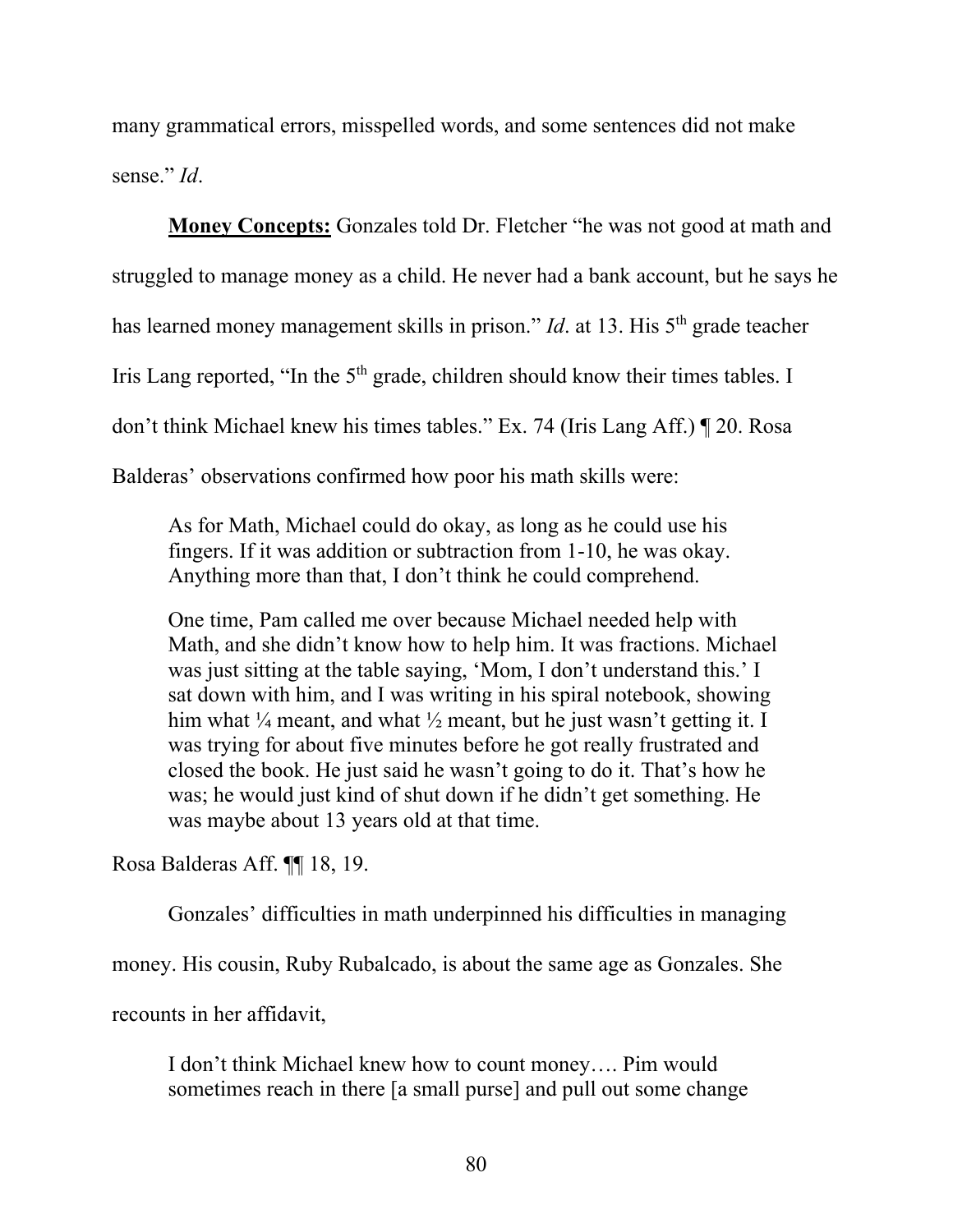and give it to Michael so we could go buy candy from the comer store. I used to buy Reese's Pieces peanut butter cups w[ith] my change. They cost five cents back then, so I would set aside my nickels and count up to maybe one dollar.

Michael would grab all the change and just put it on the counter for someone else to count. Michael would just grab whatever he wanted and put it on the counter next to his change. He never knew if he had enough or not. Sometimes, the clerk would tell him he didn't have enough, and he would have to put it back. If he did have enough, the clerk would count his money and then pass back the change to him across the counter. He never counted his change, just pocketed it and left.

Affidavit of Raquel Ruby Rubalcado ¶¶ 21, 22 (Exhibit 77). Gonzales' younger

neighbor and lifelong friend Adonica Nunez, had similar experiences:

Michael didn't know how to manage his money for anything. Every time we went to a store, Michael didn't know how much he could buy with the amount of money he had. For example, we would go to 7-11 and Michael would grab a bag of chips, nachos, candy, and a drink. He didn't know whether 5 dollars would cover it and would hand it to the cashier. The cashier would always tell him he didn't have enough. I always covered the rest. There were a couple of times I counted change for him, or the cashier would do it for him. He wouldn't count change when he got it back.

Affidavit of Adonica Nunez ¶ 14 (Exhibit 78).

Gonzales' impairments in math and managing money also gave rise to difficulties in telling time on an analog clock. Gonzales told Dr. Fletcher "he could not tell time on an analog clock and even now, uses a stop watch with a digital display." Affidavit of Dr. Fletcher at 13. In his interviews with Adonica Nunez, Dr. Fletcher found evidence confirming this: "Ms. Nunez reported that he gradually learned to keep up with time based on her school schedule and a digital clock. He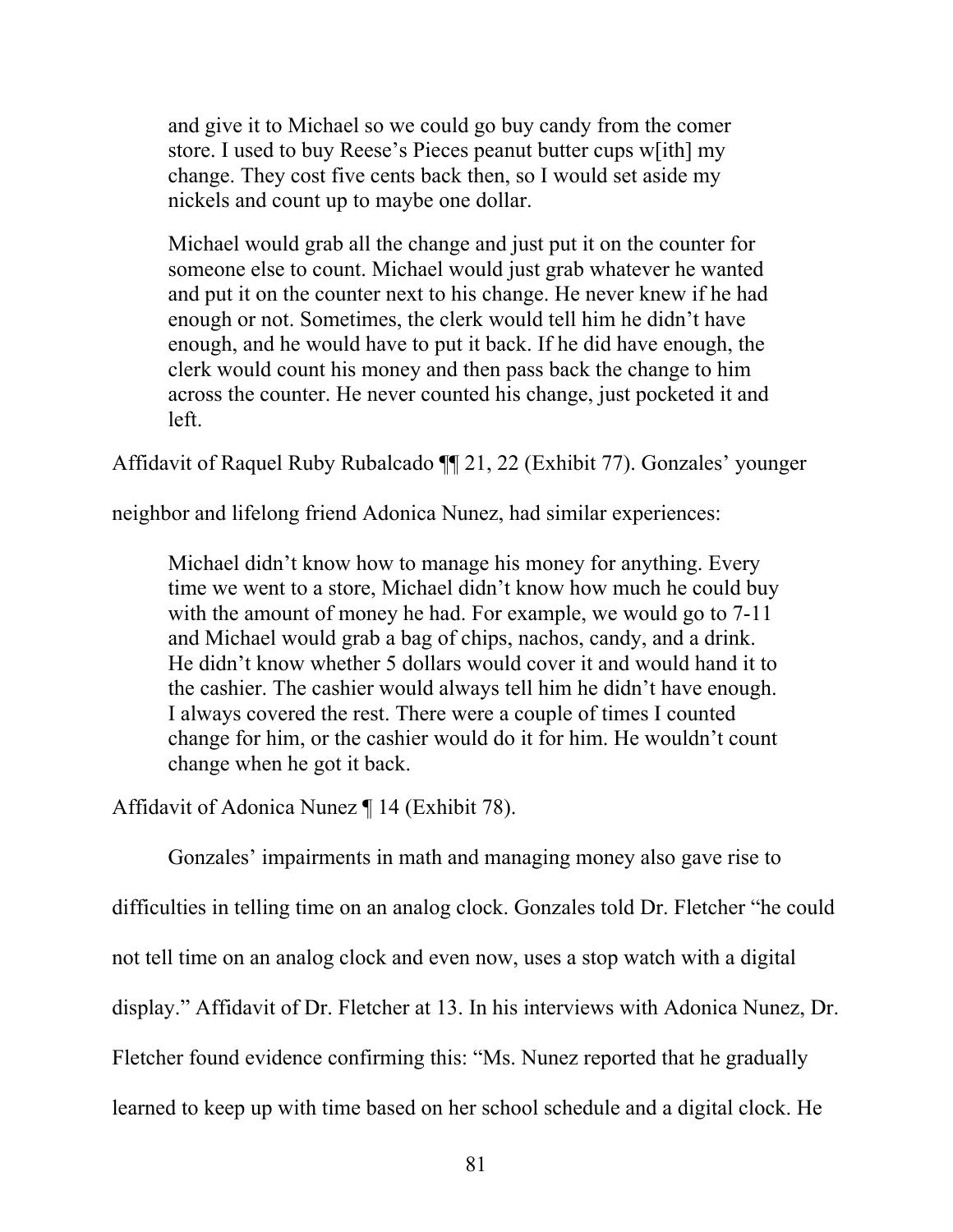had no ability to tell time on an analog clock." *Id*. at 14. Dr. Fletcher found further that Gonzales' "report of difficulty telling time was corroborated by Dr. Strutt. She found that he could draw a clock but could not correctly place the hands to tell time." *Id*.

**Self-Direction:** Dr. Fletcher noted that "[s]everal respondents described examples of poor judgment and problem-solving skills." *Id.* The examples he gave are illustrative:

He was very dependent on his mother to do things for him and showed little independence. He had to be told what to do and even then, needed multiple repetitions to learn. Ms. Nunez described an incident when he made a swing for her when they were young by tying her up by her wrists with string and rope. She reported that he mixed toxic chemicals together when he was older. When he was angry, he would lose control or express himself with poor bowel control, such as the time he was not selected to play on a baseball team and responded by defecating on first base (Ruby Rubalcado).<sup>25</sup> Rafael Rubalcado said he always needed outside help to manage daily activities.26 Rosa Balderas reported that he 'didn't think' and 'didn't understand consequences.'27

*Id*. Rafael Rubalcado had the same observation as Rosa Balderas: "Michael could be like a bull in a china shop. For example, he ate his food like it was the last thing he'd eat, just rushing through to eat as much as he could…. [He] did other things this way, kind of without thinking. If he wanted a toy and it meant climbing over

<sup>25</sup> *See* Affidavit of Ruby Rubalcado ¶ 8.

<sup>26</sup> *See* Affidavit of Rafael Rubalcado ¶ 25.

<sup>27</sup> *See* Affidavit of Rosa Balderas ¶ 30.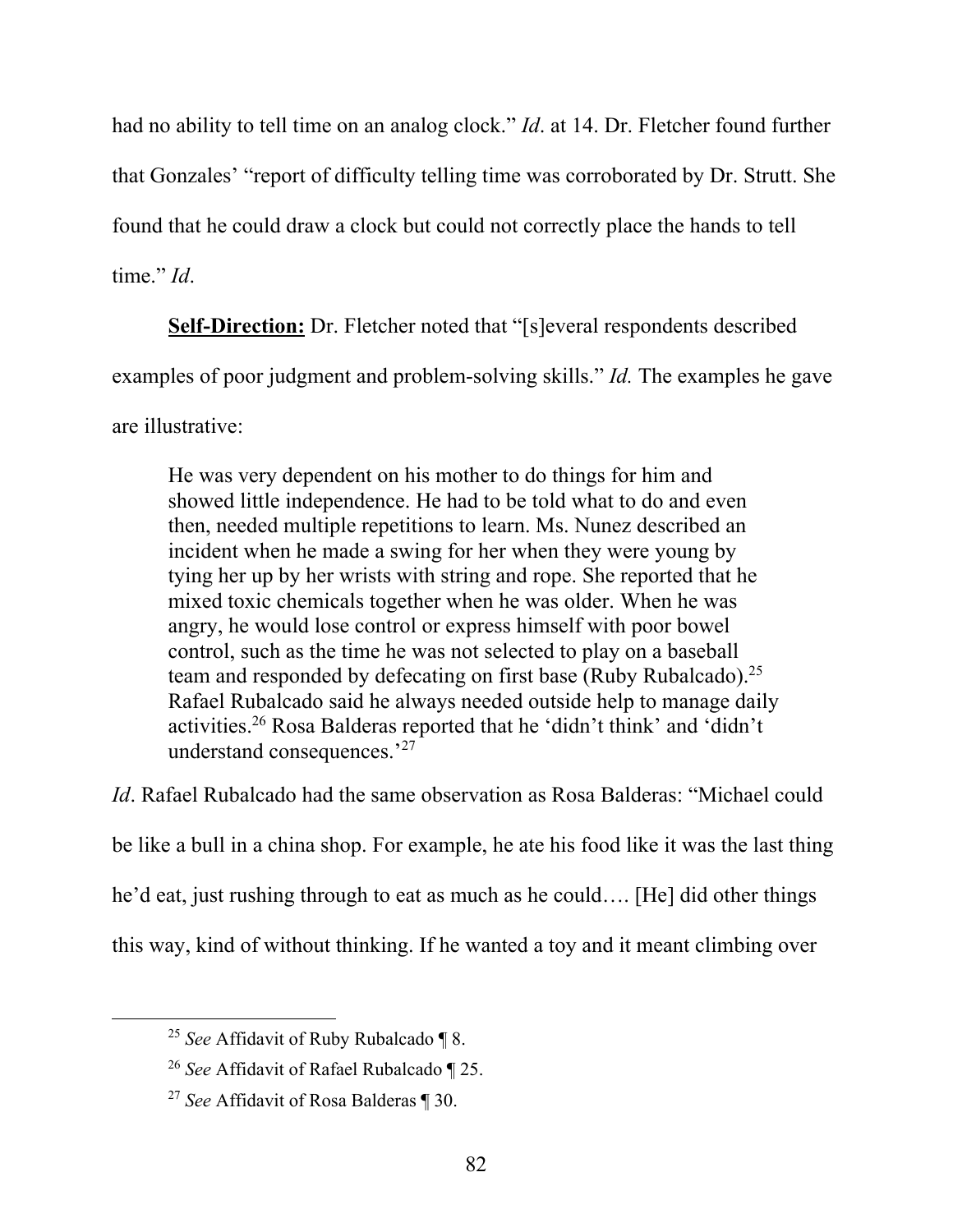the kitchen table to get it, he'd do that. He was going to get whatever he needed right at that moment, regardless of how he got there." Rafael Rubalcado Aff. ¶¶ 13, 14.

Dr. Fletcher also noted that Gonzales "indicated that he had never had goals or plans in his life. He would have liked to learn to do body shop work, but it was hard for him to follow all the steps." Affidavit of Dr. Fletcher at 13. And "[w]hen asked what he would do if ever released from prison, Mr. Gonzales expressed feelings of hopelessness, indicating that he had no goals and plans and nobody to help since his mother was deceased." *Id*. *See also* Rosa Balderas Aff. ¶ 35 ("Michael never talked about his future: where he was going to work, where he was going to live with Martha and Unica, what he wanted that to look like.").

**Academic Achievement Testing:** Dr. Fletcher explained that "[f]ormal tests of academic achievement can be used to assess the conceptual domain." *Id*. at 14. However, he cautioned, "These tests are measures of attainment and should not be confused with IQ tests. Achievement tests are moderately correlated with IQ tests, but do not measure intelligence." *Id*. "This is especially true at the lower end of intelligence, where it is common to find individuals with achievement scores that are higher than levels that would be expected based on their IQ scores." *Id*. He explains why this is the case:

This is partly due to a statistical phenomenon known as 'regression to the mean,' in which scores that are correlated with a lower score (in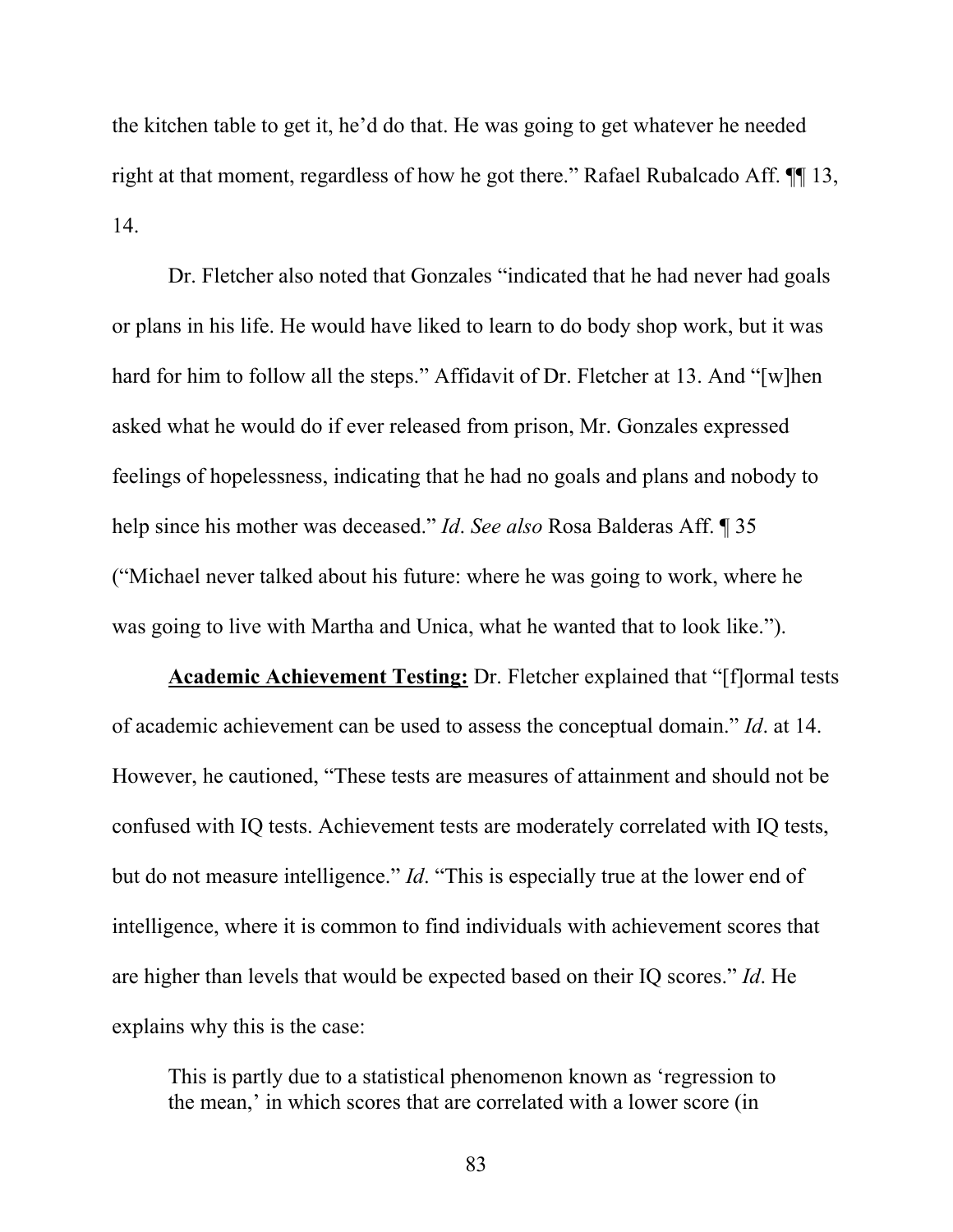this case, IQ) move towards the average of the scoring distribution (in this case, achievement). It is also because IQ scores do not establish the upper limit on how well a person can learn basic academic skills in school or another structured environment.

*Id*. Accordingly, "[t]here is no expectation that scores on the two types of tests be

higher or lower than one another." *Id*.

With these principle in mind, Dr. Fletcher reviewed the various

administrations of the Wide Range Achievement Test (WRAT) with Gonzales over

the years. *Id*. at 15. He concluded:

Different administrations of the WRAT show similar scores in reading on the recent assessments by Fletcher and Strutt. Word reading subtest scores range from 72 (Fletcher, 2021) to 70 (Strutt, 2021) to 87 (Cunningham, 1995) to 91 (Vernon, 1988). There is also some variation in Spelling and Arithmetic tests, but not as much as in reading. All of these scores are at a level that would be considered impaired despite representing different versions of the test with different items and normative samples. To reiterate, there is no expectation that the scores align with IQ testing, and it is not surprising that they tend to be higher because of regression to the mean.

*Id*. at 15-16.

# **Conclusions Concerning the Conceptual Domain:** Dr. Fletcher concluded

there is "clear evidence for significantly subaverage adaptive behavior in the

Conceptual Domain." *Id*. at 16. He summarized this evidence:

In both the self-report and the reports of others who knew him during the developmental period, it is apparent that Mr. Gonzales had a language delay, poor language and communication skills, and problems with reading, writing and math in terms of school performance and formal testing. He was retained twice. The school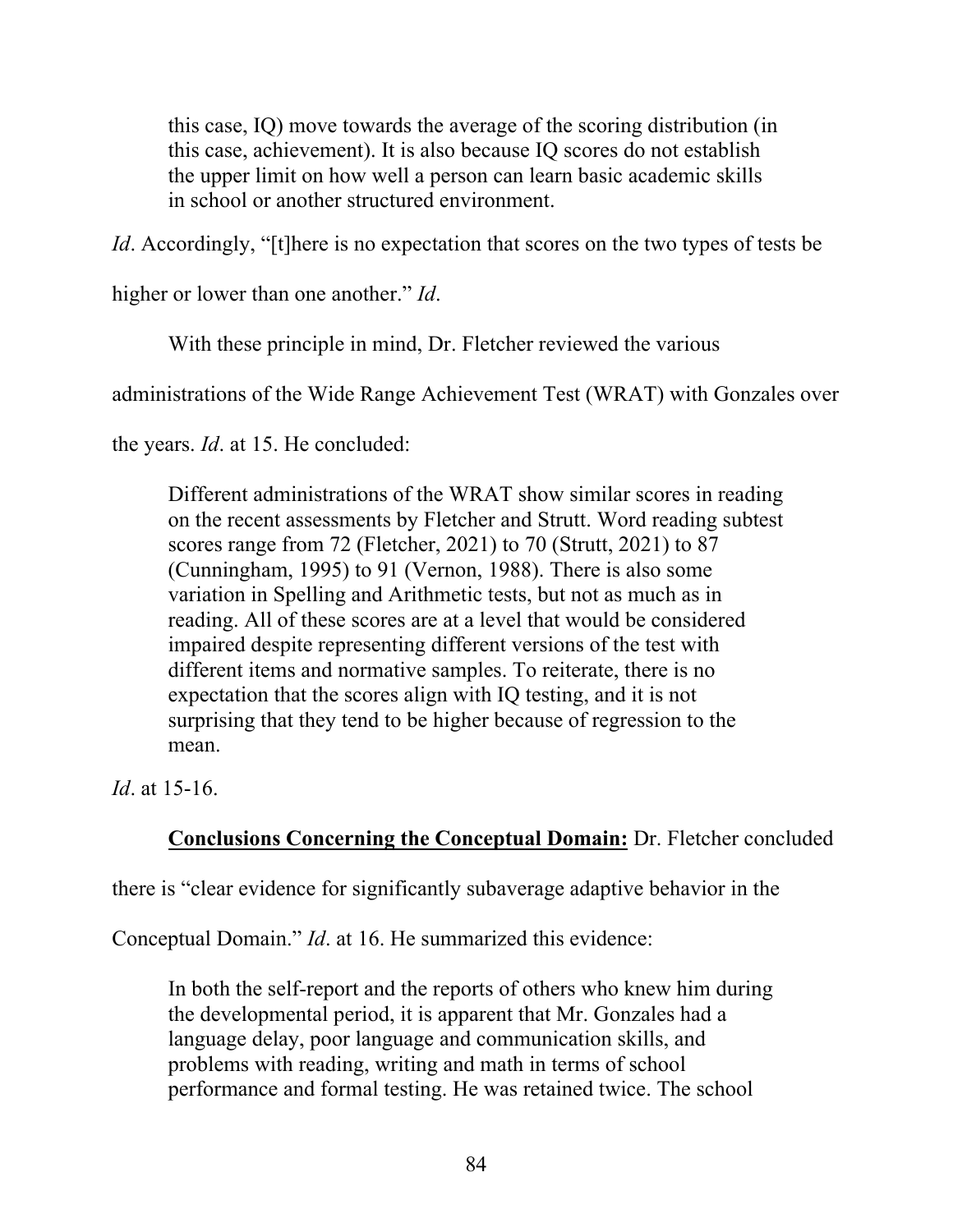wanted to evaluate him for special education. Money and time management skills were virtually nonexistent. There were many examples of lack of self-direction, problem solving skills, and poor judgment.

*Id*.

**b. Social Domain: interpersonal relations, empathy, responsibility, self-esteem, gullibility, naivete, follows rules, obeys laws, avoids victimization, friendships, and social judgment.** 

#### **Interpersonal Relations and Friendships:** Gonzales reported to Dr.

Fletcher "he was a 'loner' growing up. He indicated that he had no friends and that no one liked him. Other children made fun of him and called him a 'fucking retard.'" *Id*. These behaviors were confirmed by others. *See* Iris Lang Aff. ¶ 29 ("Michael was kind of a loner. He was always on his own. He just didn't associate with other kids like others do."); Affidavit of Raquel Gonzales  $\P$  16 (Exhibit 79)<sup>28</sup> ("The other children never liked Michael. They never paid attention to him…. They didn't like him because of the way [he] behaved, or the way he talked, or how he meddled. I think he antagonized them."); Rosa Balderas Aff. ¶¶ 6, 7 ("I remember Michael … would always be wandering around outside, walking up and down the street by himself. He was kind of a loner…. Other times, I might see Michael sitting by himself on his back porch…. There were a lot of other kids in

 $28$  Ms. Gonzales' provided her statement in Spanish. An affidavit translation by investigator Alma Lagarda is attached to the affidavit and used here.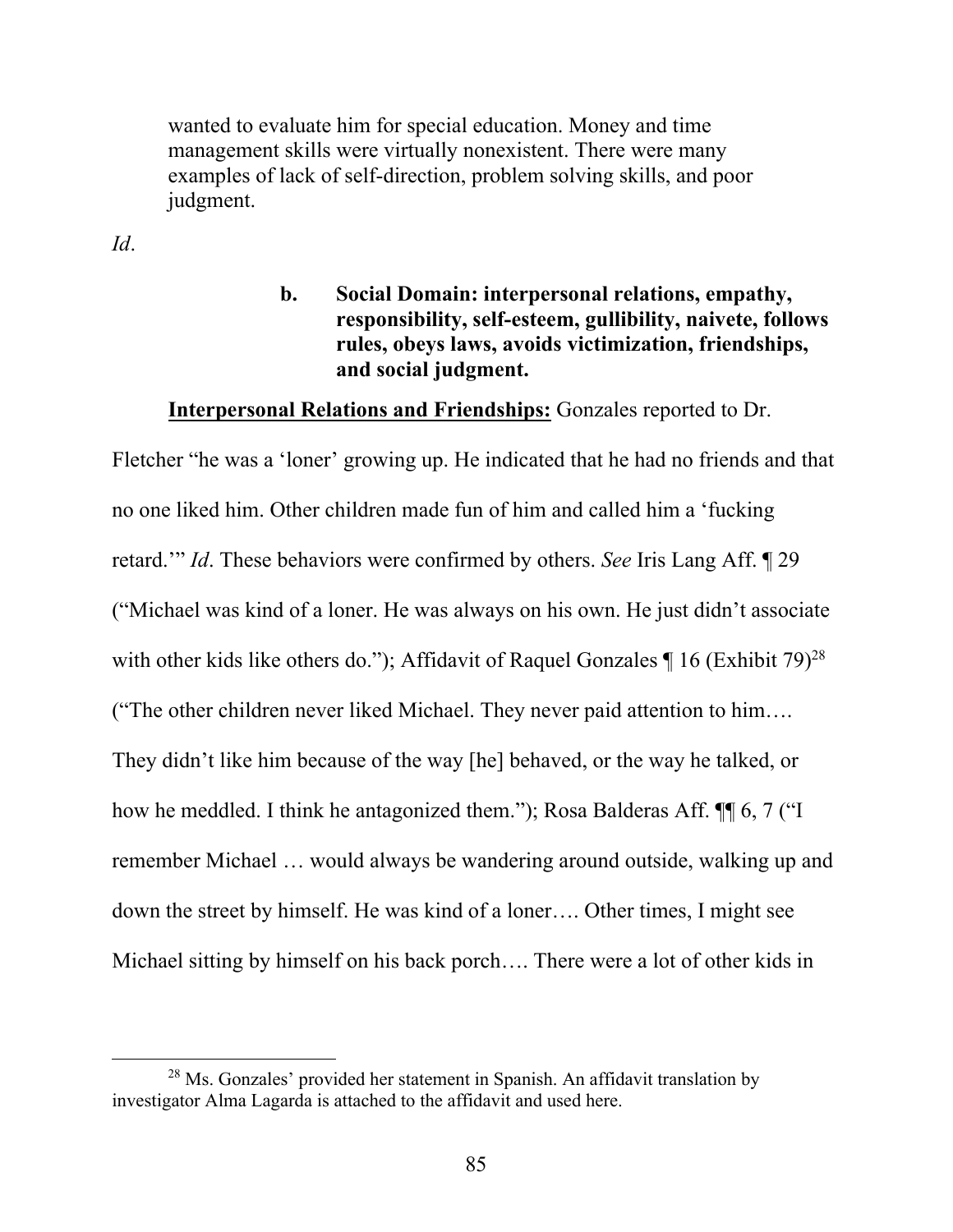the neighborhood, but he's the only one I would see like that, by himself, walking alone with his head down."); Raphael Rubalcaba Aff. ¶ 11 ("Michael was kind of a loner even within our family. Our group of us cousins … could be sitting around the kitchen table eating, and Michael would be off in his own little world. He didn't seem to belong."); Ruby Rubalcado Aff. ¶ 7 ("[N]o one wanted to play with Michael, I guess because he was just different. He was the kid that no one wanted to be around, kind of like the last kid to be picked for games.").

**Social Judgment and Victimization:** Gonzales often had no appreciation of how others saw his behavior, and his behavior often led to victimization. Many people reported he was called names and bullied. *See, e.g.,* Alice Ramirez Aff. ¶ 10 ("At the Alternative Center, people would call him names. Michael wouldn't do anything."); Elizabeth Reyes Aff. ¶ 24 ("Everyone, the kids and even the adults, used to make fun of Michael. They'd call him a 'tonto' (stupid) or 'retrazado' (retarded) because he would just sit and grin…. Even our mother would call him a 'sonso' (moron). He was the butt of everyone's jokes.").

Gonzales' lack of appreciation of how others perceived his behavior led him to repeat behaviors that others found annoying, disgusting, or aggravating. Ruby Rubalcado remembered this vividly:

Michael would do stupid things. To him, farting was funny. He would fart in front of everyone and just laugh. We all thought that was gross, but then he would do it again because of our reaction. We would get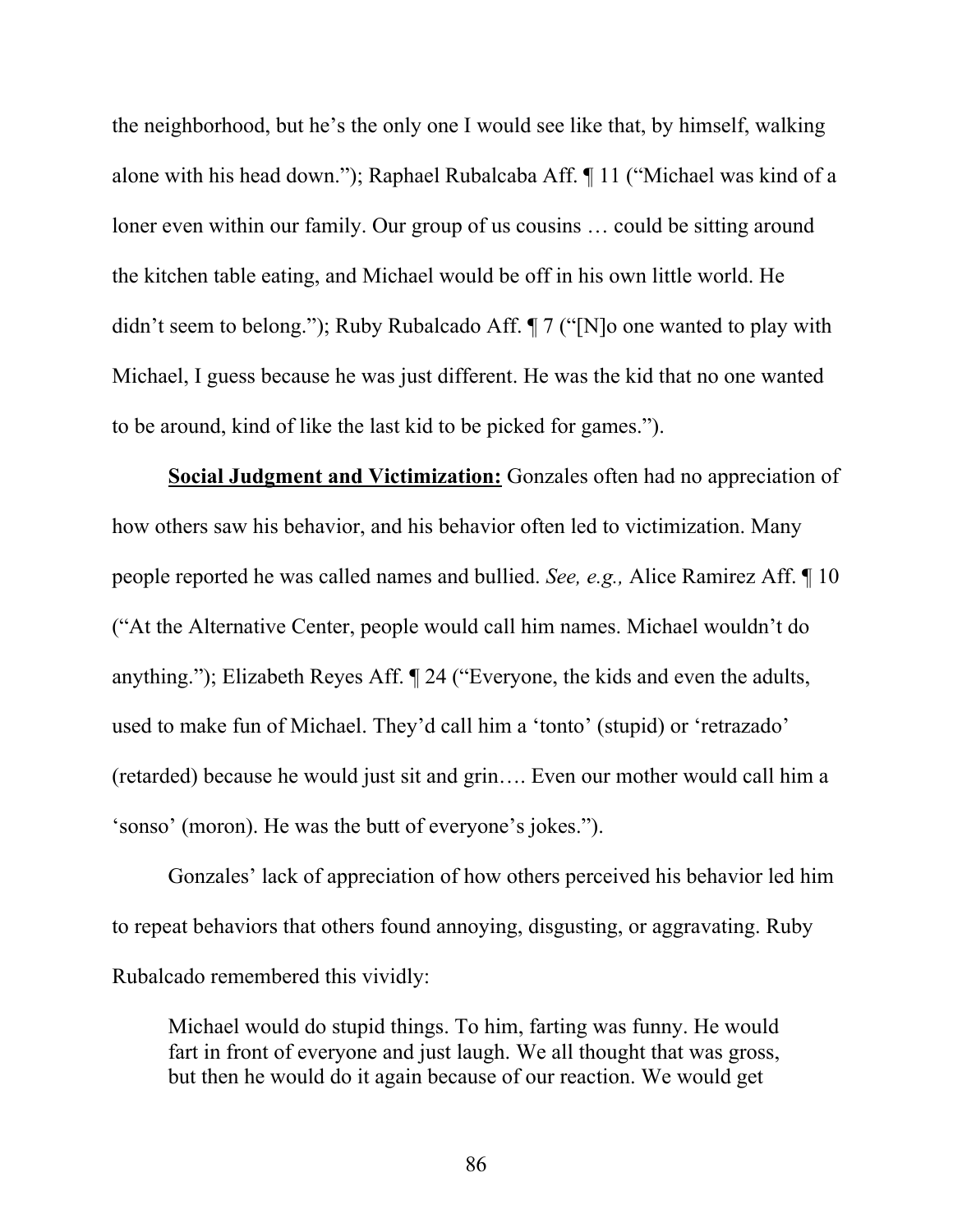away from him, which would make him mad, which would make him do it again out of anger.

These are the kinds of things Michael did that caused other kids to not want to be around him…. Not one person wanted to be around Michael. I used to be embarrassed to say that I was cousins with Michael….

Ruby Rubalcado Aff. ¶¶ 13, 14. Elizabeth Reyes recounted a related experience her

brother had with Gonzales:

When Michael was around 12 years old or maybe a little younger, Pim sent him to California to live with my brother, Joe…. Joe called Pim and told her not to ever send him to his house again. He said Michael was a retard, he was putting boogers and feces on the walls. He'd fart anywhere and wipe his butt with towels and shower curtains.

Elizabeth Reyes Aff. ¶ 23.

The degree to which Gonzales failed to understand others' reactions was

captured poignantly by Alice Ramirez:

Michael didn't realize when people were making fun of him. For example, Michael would say his dad was Al Capone, that he could do better than his dad, that his dad was a gangster. In his mind, he believed it.

Alice Ramirez Aff. ¶ 17.

**Self-Esteem:** Gonzales always longed for acceptance and others to think

well of him. Alice Ramirez recalls this vividly:

Michael was used because he had the party house. Most of the people that went over there saw him more of a loser. Once the beer ran out, the older people would leave. Michael really wanted to be accepted. It seemed the younger kids liked to stick around with Michael. They looked up to him and Michael seemed to really like that because he wasn't getting that from the rest of the people that he hung out with.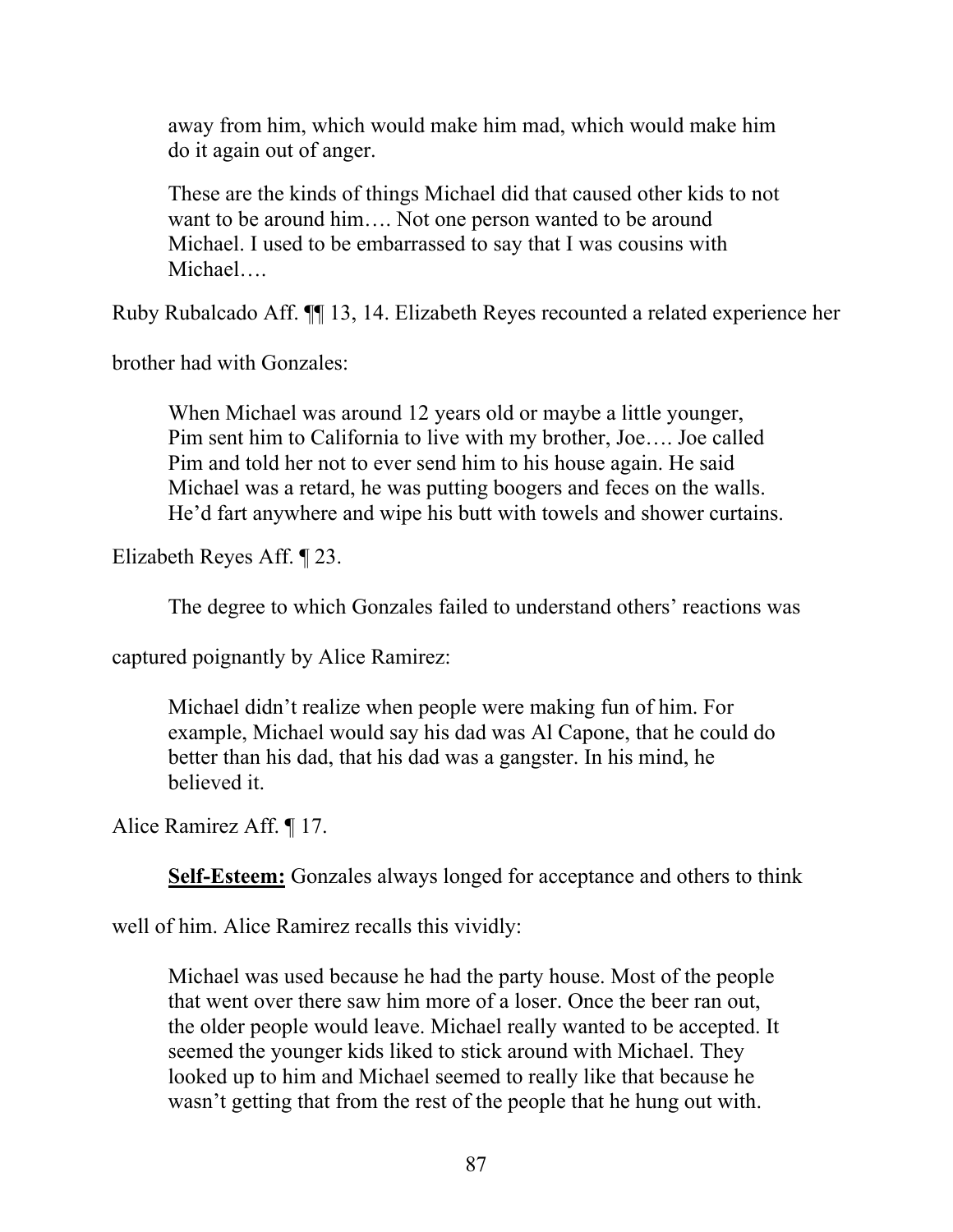*Id.* 14. And again, from Ramirez:

Even as big as he was, Michael was nothing. He was more mouth than hands. He was just a follower. In the gang he was part of, Michael was not the leader, just the mouth. He wanted people to think he was the leader, but he was just a soldier.

*Id*. ¶ 18. Adonica Nunez saw Gonzales' often saying he was related to Al Capone

as an example of the need to gain self-esteem:

He'd say he's going to make it big time like Al Capone…. [T]hinking back, I think he was just saying that because he wanted to be somebody. He was trying to impress everyone and feel respected. I think he was trying to feel important.

Adonica Nunez Aff. ¶ 32.

**Gullibility:** Dr. Fletcher reported that when he asked Gonzales questions

about gullibility and naivete, "Mr. Gonzales reported that people tricked him and

he was often blamed for things he did not do. He described himself as being used."

Affidavit of Dr. Fletcher at 16. Adonica Nunez confirmed this in her interview

with Dr. Fletcher. She told him that the "men in the [gang he was in] were not

really his friends because they would get him to do things he shouldn't and take the

blame for things that they did." *Id*. at 17. Alice Ramirez put it pointedly:

Michael was an easy target for people to put the blame on because he wasn't a snitch. He was the type of person used as a decoy to make the noise, distract, he was always making a scene. While he did that, the guys would go and get into trouble while Michael took the blame. He did this to feel accepted and important.

Alice Ramirez Aff. ¶ 20. For this reason, "Michael's closest friends were girls. Guys were usually using him." *Id*. ¶ 21.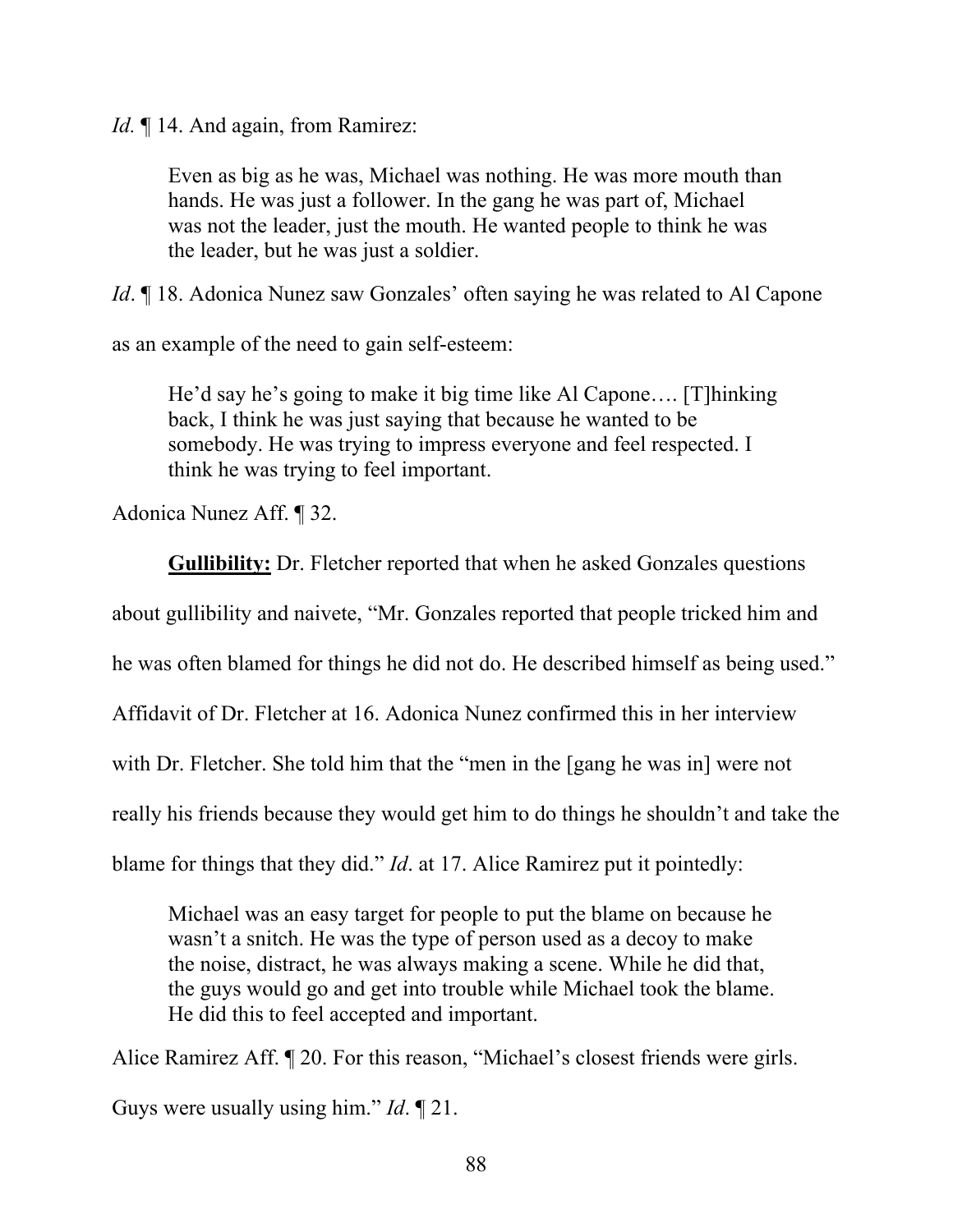**Follows Rules:** In Elizabeth Reyes' interview with Dr. Fletcher, Ms. Reyes graphically described Gonzales not understanding simple rules as a child: "When he was in the 3-8 year age range, [he] didn't seem to know how to play with other children. He often just stood watching them, with his jaw open and drooling." Affidavit of Dr. Fletcher at 16. Reyes also "related a story of other kids playing with a beach ball, with Mr. Gonzales experiencing difficulty because hand-eye coordination was poor and he didn't understand a game involving just tossing around the ball." *Id*. Rafael Rubalcaba recounted a pattern of difficulty following rules:

Even though Michael was told again and again not to do certain things, he still did them anyway…. If Pim told him to sit down, he didn't sit. If she told him to eat, he wouldn't eat. He would play with his food instead...

Michael might do what was expected of him at that moment, but then he would do the same thing the next time. He would say 'okay' one day, but the next time, he'd be getting up from the table again, or playing with his food again, or bothering Michelle again. Or he would be going to the bathroom in public again. He might obey initially just to be left alone, and just because he knew that's what his mom needed to hear, but he wouldn't make the connection that this is what was expected of him all the time.

Rafael Rubalcaba Aff. ¶¶ 18, 21.

### **Conclusions Concerning the Social Domain:** Dr. Fletcher concluded that

the evidence "show[s] significantly subaverage adaptive behavior in the Social

Domain." *Id*. at 17. He summarizes this evidence: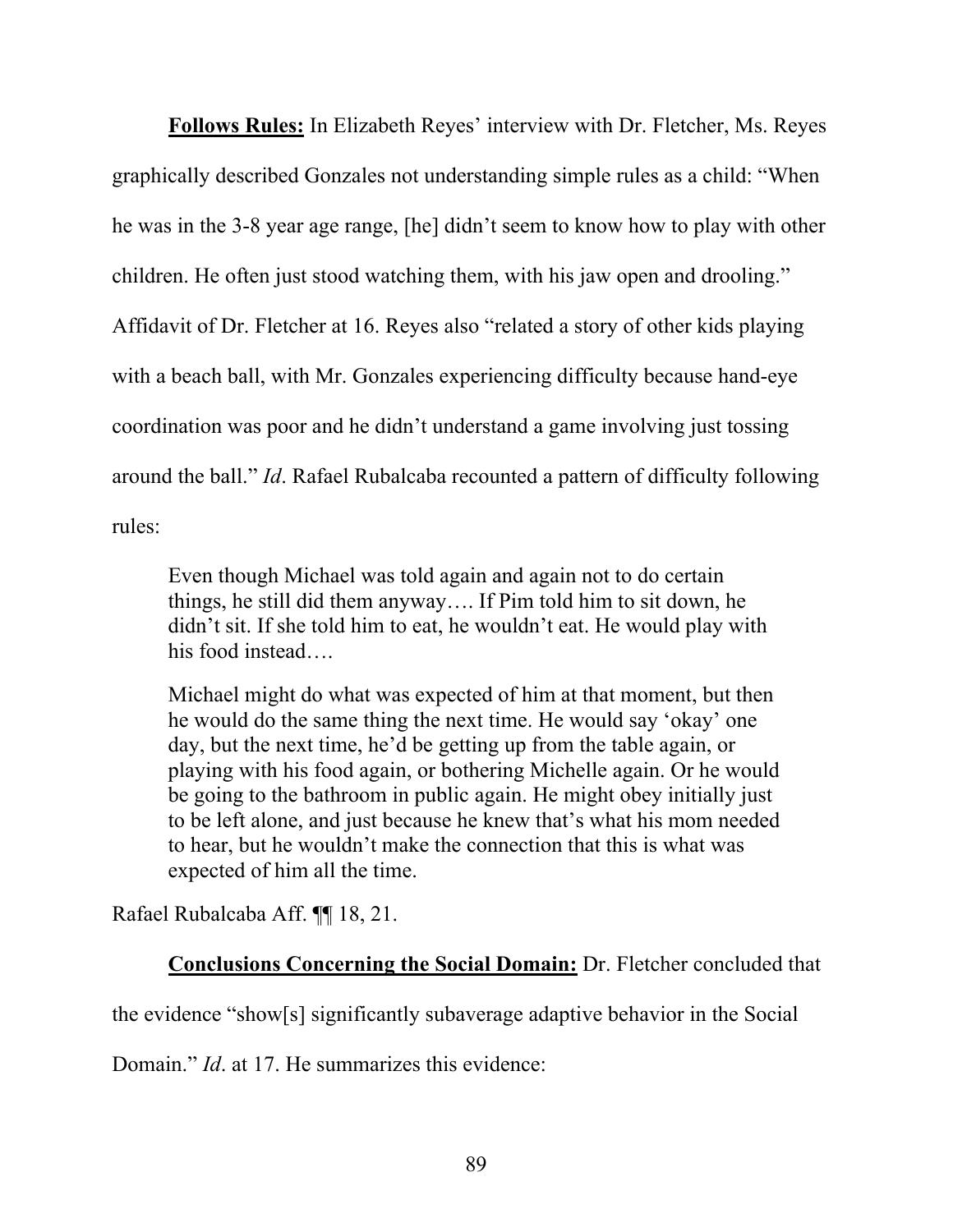Throughout these reports and records, there are numerous examples of difficulties following rules and directions at school, not doing what was expected, poor social judgment, and lack of awareness of how his behavior was seen by other people. In addition, there were severe deficits in interpersonal relations throughout the developmental period. There is evidence of gullibility and naivete in dealing with other people. He had few friends.

*Id*.

# **c. Practical Domain: daily living activities; instrumental activities of daily living; occupational skills; maintaining safe environments.**

**Daily Living Activities:** Dr. Fletcher documented many problems Gonzales

had in daily living activities "beginning at a young age." Affidavit of Dr. Fletcher

at 18. Based on the account of Elizabeth Reyes, who cared for Michael from ages 3

to 10, Fletcher reports numerous problems with toileting:

- "His toileting was delayed, and he still had bouts of encopresis in early elementary school, the latter corroborated by several respondents."
- "School records indicate problems with 'bladder control,' as reported by his mother, on school enrollment cards as late as the 8th and 10th grades."
- "Ms. Reyes indicated that he was not toilet trained until he started kindergarten but learned it quickly when he was formally taught. Her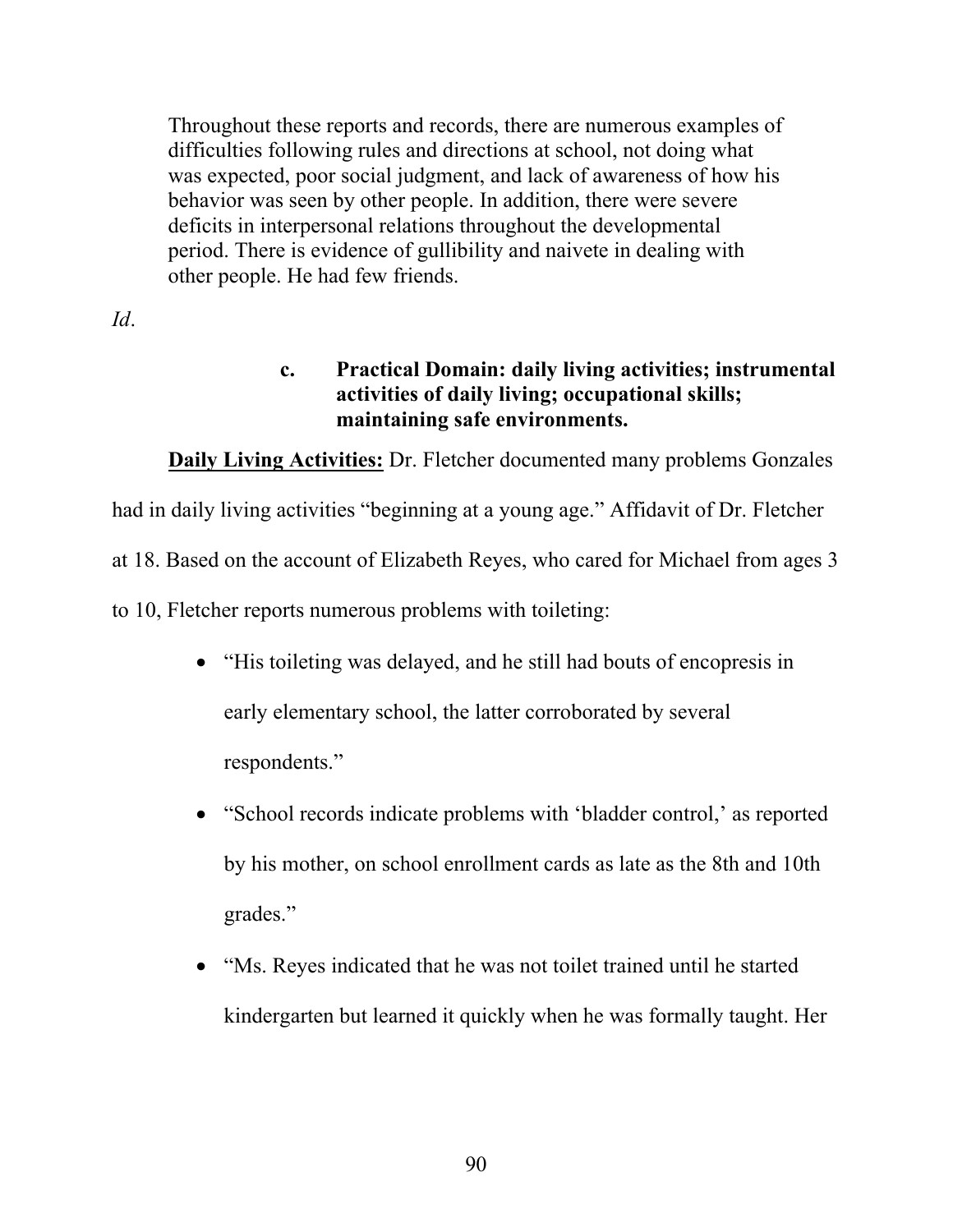other children were trained by 18 months. He was never embarrassed

by dirty diapers or accidents."

Affidavit of Dr. Fletcher at 18.

In addition, Dr. Fletcher notes Gonzales' issues with dressing:

He had difficulties as a young child dressing himself, especially zippers and buttons, the latter until he was 10 years old. He had trouble learning to tie his shoes. Eventually he used pullup clothes and shoes with Velcro. Michelle Payne described how he would take a bottle to bed even at the age of 6 years and that it took a long time to get him off the bottle.

*Id*.

Even when he was older, Gonzales "could take a bath, but confused shampoo and conditioner, resorting to just using soap for his hair. He would put deodorant all over himself and not just in pertinent places on his body." *Id*. (Dr. Fletcher's interview with Adonica Nunez).

Other hygiene issues were described by Ruby Rubalcado: "Whenever Michael talked, he kind of spit a lot. When he laughed, he laughed funny and always had saliva around his mouth. He was kind of slobbering. I remember his face being kind of dirty, like he wouldn't clean his boogers." Ruby Rubalcado Aff. ¶ 10. Ruby's mother Raquel Gonzales recounted an incident in a store where Michael urinated and defecated:

One time, Pim and I were out shopping when Michael went to the bathroom in a store. He was already older, he might have been about 4 or *5* years old. First, he urinated…. Pim and I were walking down one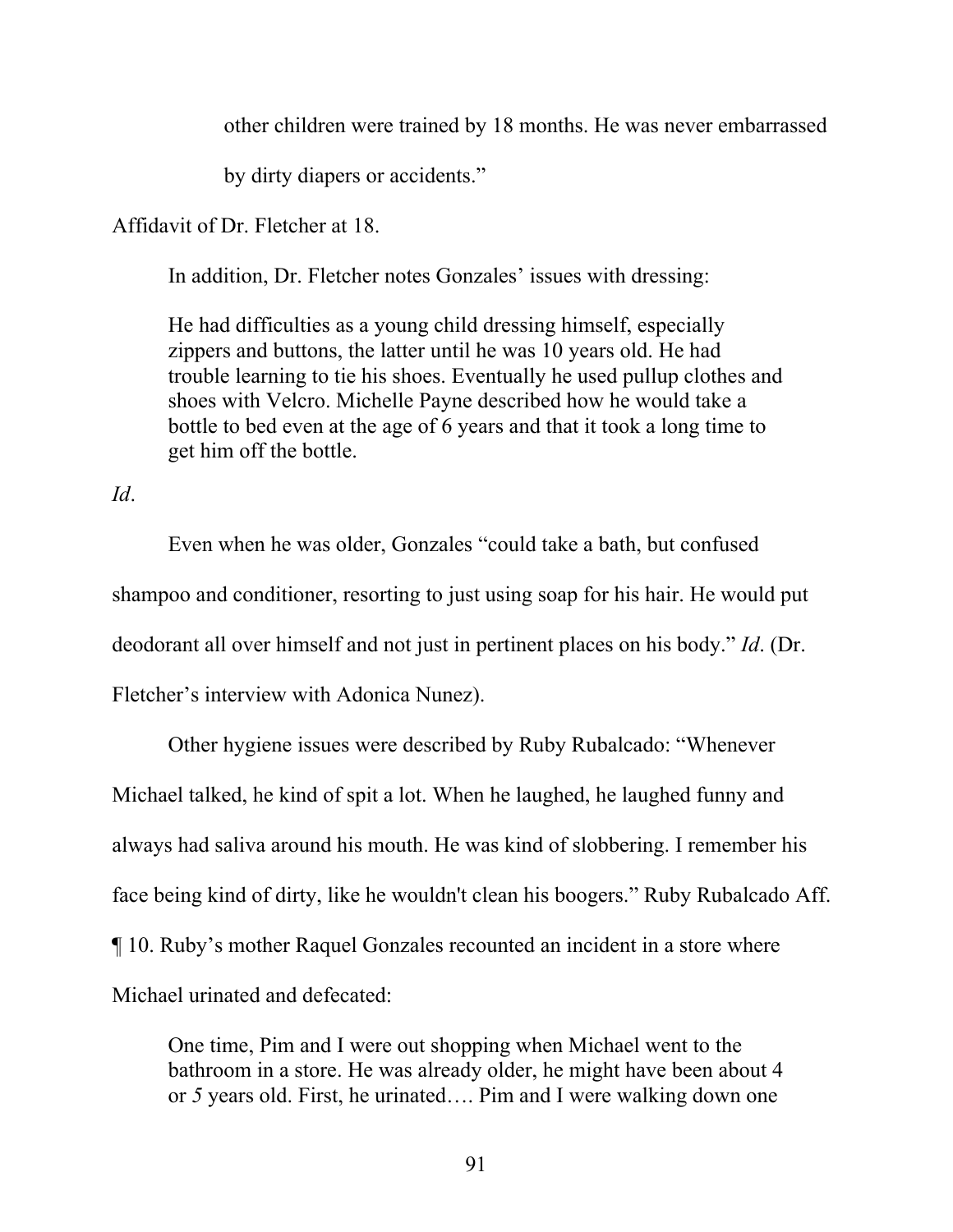of the aisles, and we felt water coming on to us from the other aisle. My children came running, saying 'Michael's going pee!' He had pulled down his pants right there and with his penis pointing up, he peed over to our side.

He left again, and we lost him. Then later we were in another part of the store and we could smell feces. And here my kids come again. Just like that without any shame, Michael had pulled down his pants and he was going poo, and he made a lot.

Raquel Gonzales Aff. ¶ 10, 11. *See also* Rafael Rubalcado Aff. ¶ 17 ("I remember a time when we were at Michael's house, and Michael just opened the back door, walked out, and peed off the back porch like it was nothing. He acted like that was normal…. Michael was maybe 7 or 8 years old….").

#### **Instrumental Activities of Daily Living:** Adonica Nunez reports a

multitude of problems with these kinds of activities of daily living:

Cooking: She cooked for Michael regularly from the time she was 13 and Michael was 19 years old. "I don't think he knew how to cook anything." For example, "[H]e didn't know how to cook eggs. He didn't know he needed to use oil to cook eggs. I would have to tell him 'You have to put oil or butter in the pan, then you crack the egg and wait for it to cook.' Michael wouldn't know when to flip the eggs and they would burn." Adonica Nunez Affidavit ¶ 10. He could not peel potatoes without cutting "a lot of the potato with the skin." *Id*.

Washing dishes: He did not know to use hot water when washing greasy dishes. *Id*. ¶ 15.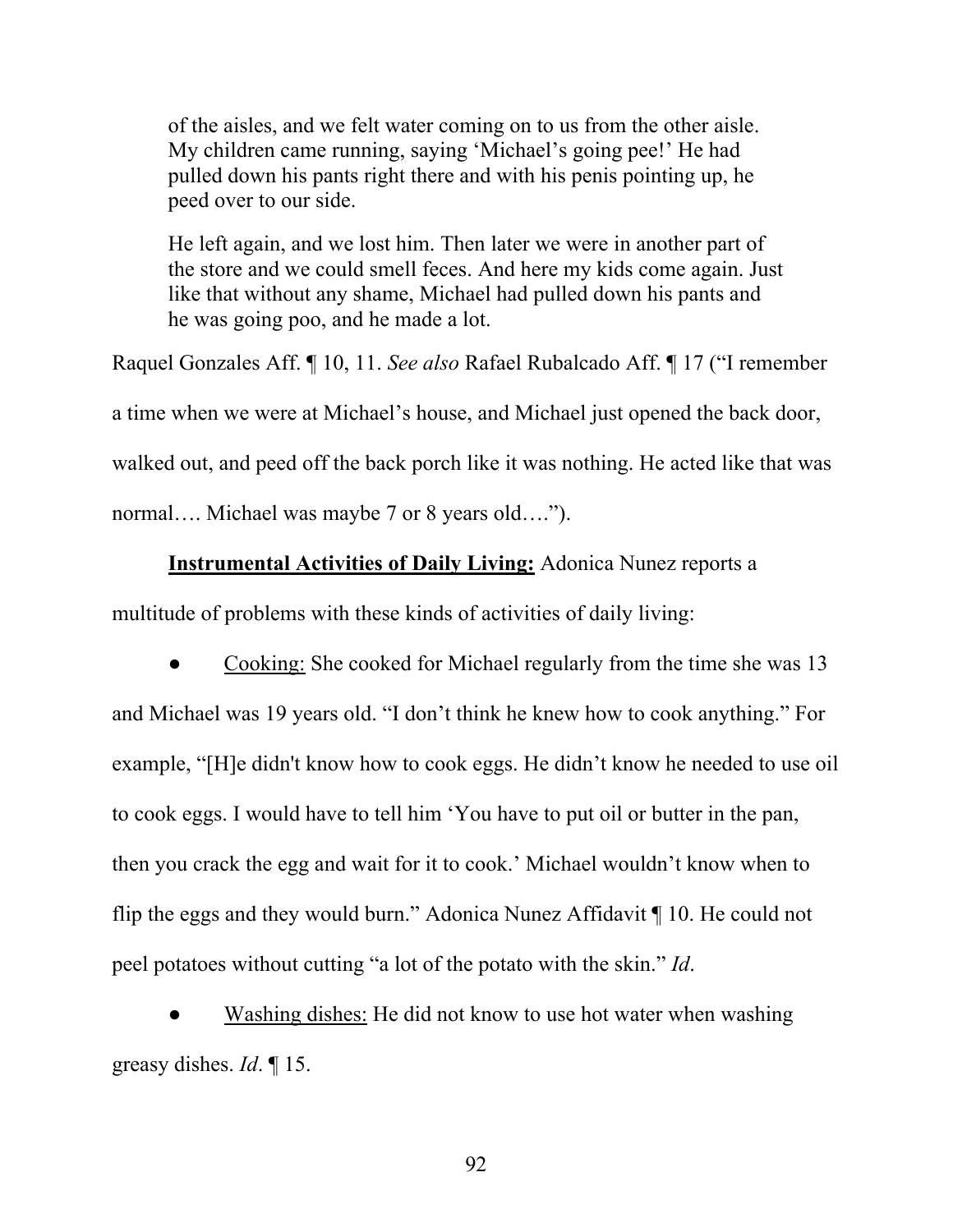Household cleaning: "He once tried to clean the toilet using bleach and Comet.… Michael had poured Comet powder on the lid of the toilet instead of inside the toilet. Michael tried to wipe the toilet with bleach water, but he didn't know he had to rinse the towel and then clean it again. So, he just wiped the toilet lid but left it [with] clumps of Comet.... Michael had also poured a gallon of bleach in the toilet and the smell was so strong that we had to go outside." *Id*. ¶ 16. When trying to vacuum the floor, "[he] thought he was vacuuming but he didn't vacuum anything because he didn't know how to put the handle down to push the vacuum back and forth…. He had been shown how to do it before, I remember Pam teaching him. Michael was about 17 years old at the time." *Id*. ¶ 18.

Baby care: Gonzales "really tried hard" to learn how to put the diaper on his baby daughter Unica, "but he couldn't seem to get things right." *Id*. at 21. Also, "When Michael would prepare a bottle for Unica, he would use a spoon instead of the scoop in the formula container and would not use the right amount of formula powder to water. He didn't seem to notice that the consistency was wrong and the milk was too watery." *Id*. at 22.

Using a mop: When Gonzales tried to help his mom mop the floor at the Arby's Restaurant she managed, he "didn't know how to … [use the] wringer to help squeeze out extra water…." *Id*. ¶ 28. "He tried it but didn't get it right and the mop would still be real wet…. He also kept mopping with dirty water. We told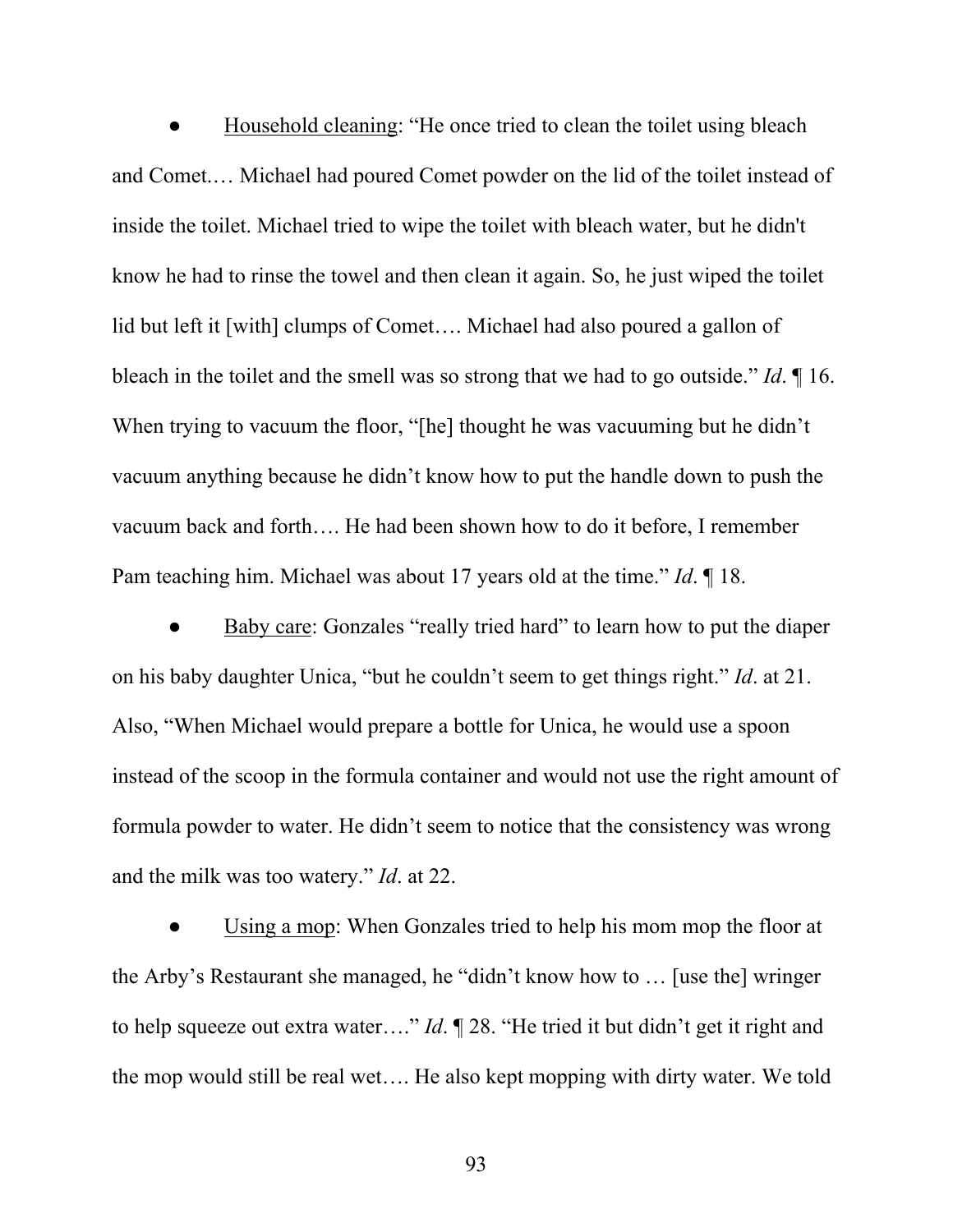him you have to mop in sections, mop back and forth and empty the dirty water, get clean water and do it again. He wouldn't do it." *Id*.

**Occupational Skills:** In his interview with Dr. Fletcher, "Mr. Gonzales reported that he had not worked much in the developmental period." Affidavit of Dr. Fletcher at 17. According to Adonica Nunez, "Michael didn't work. He hustled once which lasted a month or two, but it stopped because he started using the drugs." Adonica Nunez Aff. ¶ 26. Rosa Balderas recalled that Gonzales used to hang out at a local body shop, and though "I never saw [him] work on any cars, I think he wanted to learn." Rosa Balderas Aff. ¶ 33. Because of an incident with Gonzales and her husband, she saw he could not learn these skills. When a friend's car needed to have the grill repaired, Ms. Balderas' husband, who was a mechanic, "tr[ied] to show Michael how to do it, but he ended up just [doing] the whole thing himself. My husband told me that Michael seemed interested in learning but that he wasn't really catching on, so he just did it himself." *Id*. at 34.

**Conclusions Concerning the Practical Domain:** Dr. Fletcher concluded that the evidence "show[s] a significantly subaverage development of adaptive behavior in the Practical Domain." Affidavit of Dr. Fletcher at 19. He summarized this evidence:

Mr. Gonzales showed problems with activities of daily living from early in his development, including toileting, self-care skills, and hygiene. Even when he was older, he did not develop cooking or cleaning skills. He cannot attend to his own medical needs and shows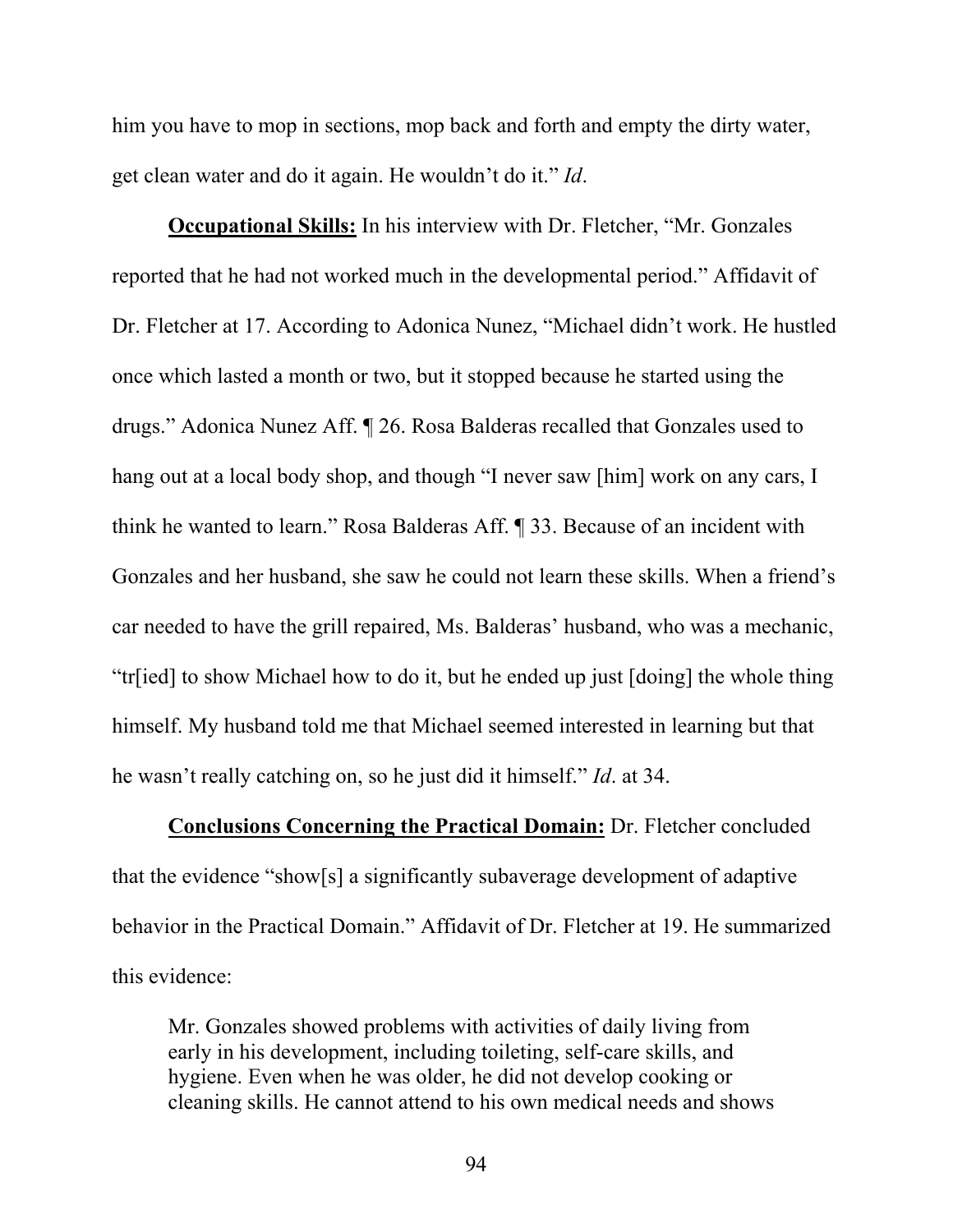poor judgment in the management of his diabetes. He did not maintain safe environments and engaged in high risk, unsafe behavior. His occupational history is virtually nonexistent. These problems are not just a manifestation of oppositionality. Even when motivated and instructed, Mr. Gonzales had difficulty mastering activities of daily living.

*Id*.

# **d. Dr. Fletcher's conclusion concerning adaptive behavior.**

Dr. Fletcher concluded that "Mr. Gonzales meets Prong 2 of the criteria for

an intellectual disability." *Id*. at 19. His summary of the findings compelling this

conclusion is instructive:

Mr. Gonzales shows clear evidence of adaptive behavior deficits in the Conceptual, Social, and Practical Domains. These problems were apparent from early in his development and were either delayed or persisted despite efforts to teach him different adaptive behaviors related to independent living. Mr. Gonzales has never been able to live independently without the support of others. He had and continues to show significant difficulties with language, reading and writing, and math. He had significant problems independently managing money. Socially, he had few friends and showed major deficits in socialization. It is important to recognize that these difficulties were apparent from a very young age and do not simply reflect oppositional or rule-breaking behavior or laziness, but a genuine inability to learn independent living skills described by Elizabeth Reyes and Adonica Nunez. Although Mr. Gonzales' home environment was certainly difficult, other children in the family experienced a similar environment and did not develop adaptive behavior deficits.

*Id*.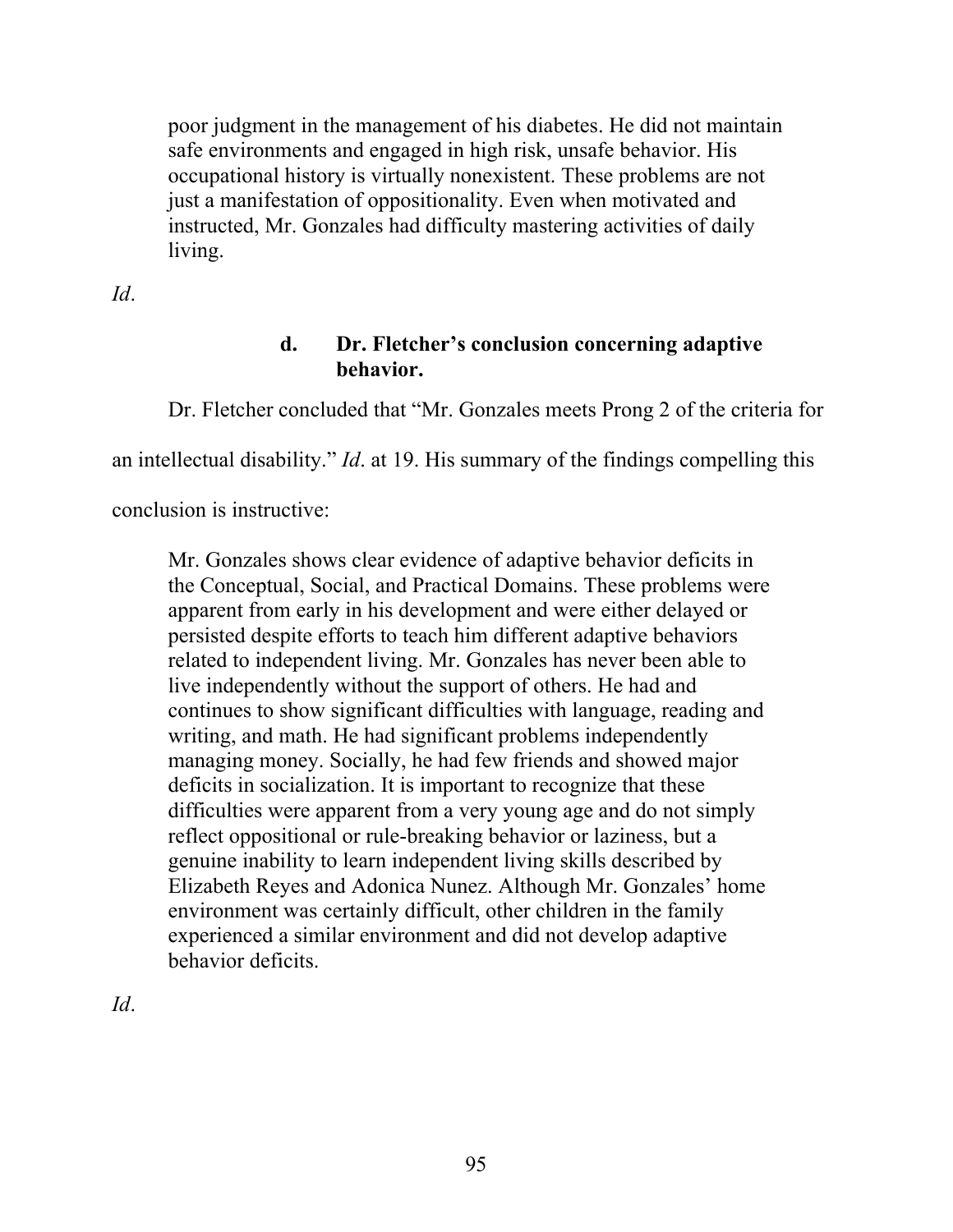## **3. Prong 3: Manifestation of Limitations During the Developmental Period.**

Dr. Fletcher concluded that the evidence also satisfies Prong 3. *Id*. Intellectual limitations "were manifested by early language difficulties, poor school performance, and poor development of reading, math, and writing skills." *Id*. Adaptive behavior limitations "were apparent early in his development with delayed toileting, difficulty learning basic self-care skills, problems with money and time management, poor communication abilities, poor interpersonal skills, and problems with numerous activities of daily living." *Id*. Accordingly, "the problems with intellectual development and adaptive behavior were manifested in the developmental period." *Id*.

In reaching this conclusion, Dr. Fletcher considered whether "[t]he fact that he was not previously identified with an intellectual disability" was probative. He concluded that it was not, especially in Gonzales' case:

As his teacher noted, had he been tested for special education, he may have qualified. However, it is well-known that schools are reluctant to identify and label students with an intellectual disability (MacMillan & Siperstein, 2002). This was clearly apparent when his mother denied permission for a special education evaluation in Grade 1.

#### *Id*.

## **D. Gonzales has Intellectual Disability.**

Dr. Fletcher concluded, based on the foregoing evidence, that Gonzales has Intellectual Disability: "Mr. Gonzales is an individual with significantly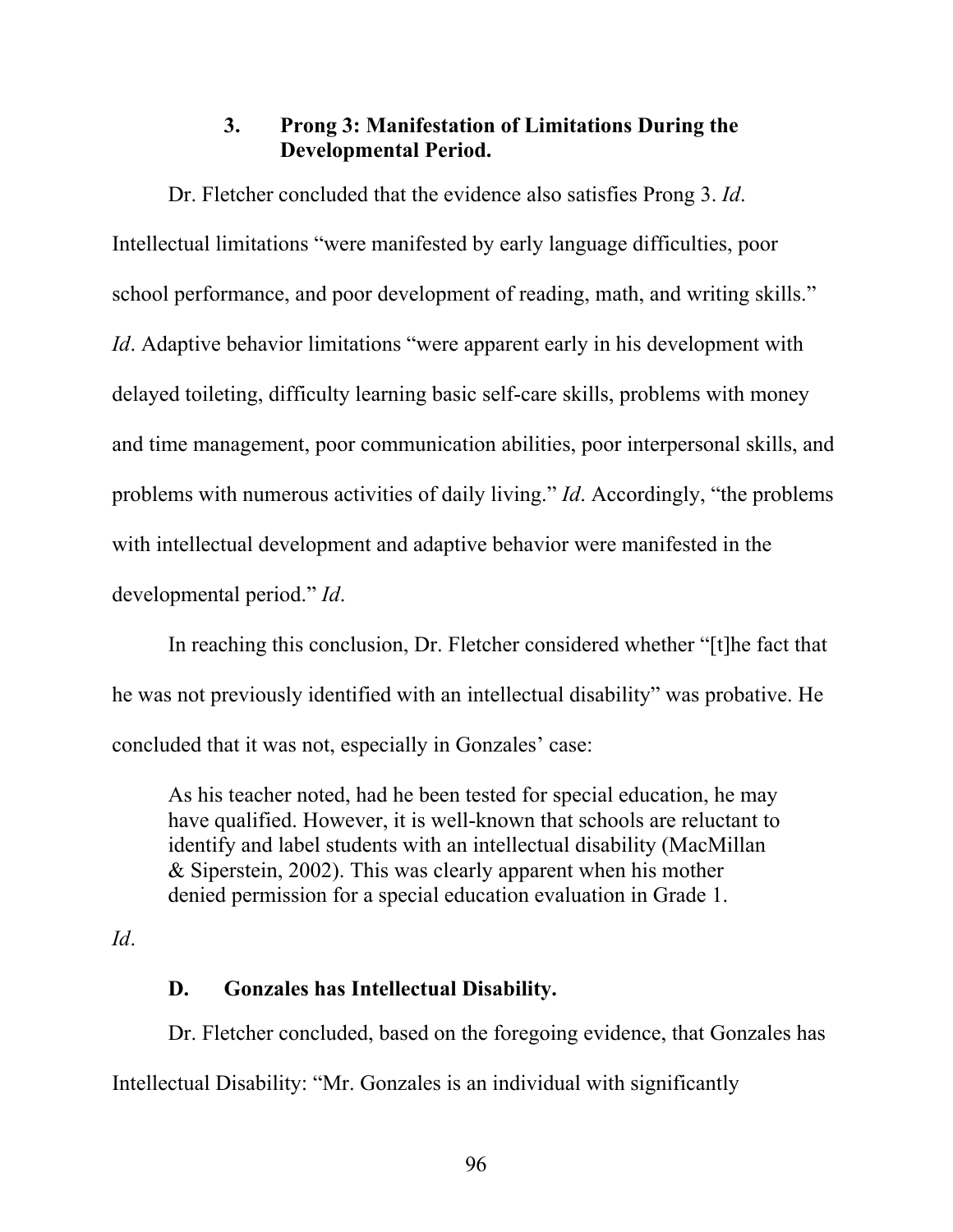subaverage intellectual functioning. He has major deficits in the conceptual, social, and practical domains of adaptive behavior. These deficits are apparent from an early age and during the developmental period. Mr. Gonzales meets contemporary medical, scientific, and psychological criteria for a mild intellectual disability as laid out in the DSM-5 and AAIDD criteria." *Id*. at 21.

In *Moore I*, the Supreme Court held that "adjudications of intellectual disability should be 'informed by the views of medical experts.'" 137 S. Ct. at 1044 (quoting *Hall v. Florida*, 572 U.S. 701, 721 (2014)). Moreover, this "instruction cannot sensibly be read to give the courts leave to diminish the force of the medical community's consensus." *Id.* Dr. Fletcher has utilized the diagnostic criteria around which there is a consensus in the medical and psychological community. Under the two *Moore* decisions, the adjudication of Gonzales' claim of Intellectual Disability "should be 'informed by the views of'" Dr. Fletcher.

#### **1. Prong 1: The determination that Gonzales has significant limitations in intellectual functioning is in keeping with the medical principles that guide such a determination.**

Gonzales has had three IQ tests that meet the standards for diagnosis of intellectual functioning, in 2021, 1995, and 1988. The full-scale IQ scores were 68, 79, and 81, respectively. The 1995 and 1988 scores must be corrected for the Flynn Effect. The scores are 74 (in 1995) and 76 (in 1988), with corrections. Dr. Fletcher explained why the scores must be corrected for the Flynn Effect: "Current medical,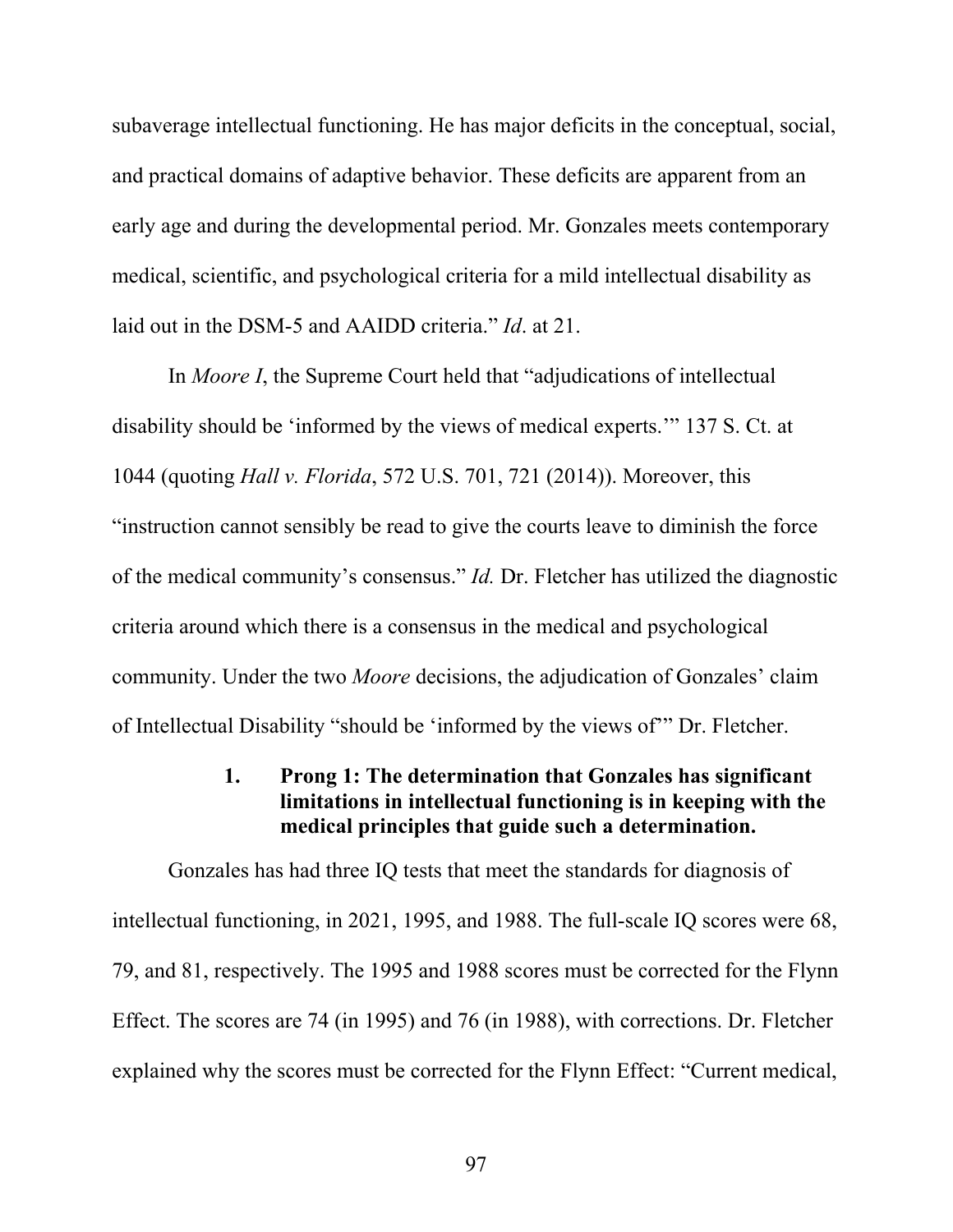psychological, and scientific standards clearly support correction of IQ test scores for outdated norms (henceforth the Flynn Effect; Flynn 1987) in the determination of intellectual disability." Fletcher Affidavit at 8. *See also* AAIDD (2021) at 42 ("in cases in which an IQ test with aged norms is used as part of the diagnosis of ID, a correction of the full-scale IQ score of 0.3 points per year since the test enorms were collected is warranted") (citing, *inter alia*, Fletcher at al. 2010—a study led by Dr. Fletcher and referenced in his affidavit, at 8).

Applying the standard error of measurement to each of these scores, the confidence interval for each score is **64-72** (in 2021), **69-79** (in 1995), and **70-82** (in 1988). Fletcher Affidavit at 10-11.

Specifically, with respect to Prong 1, the Supreme Court held in *Moore I*, in keeping with medical consensus, "[W]e require that courts continue the inquiry and consider other evidence of intellectual disability where an individual's IQ score, adjusted for the test's standard error, falls within the clinically established range for intellectual-functioning deficits." 137 S. Ct. at 1050. On remand from the Supreme Court in *Moore I*, the CCA implemented this as follows, where Mr. Moore's full-scale IQ scores on reliable tests were 74 and 78:

The Court admonished that, if any part of the range of scores yielded by the standard error of measurement was 70 or below, then an examination of adaptive functioning was required to resolve the issue of intellectual disability. Because the five-point standard error of measurement applicable to the test with a score of 74 yielded a range of 69–79, an examination of adaptive functioning was required.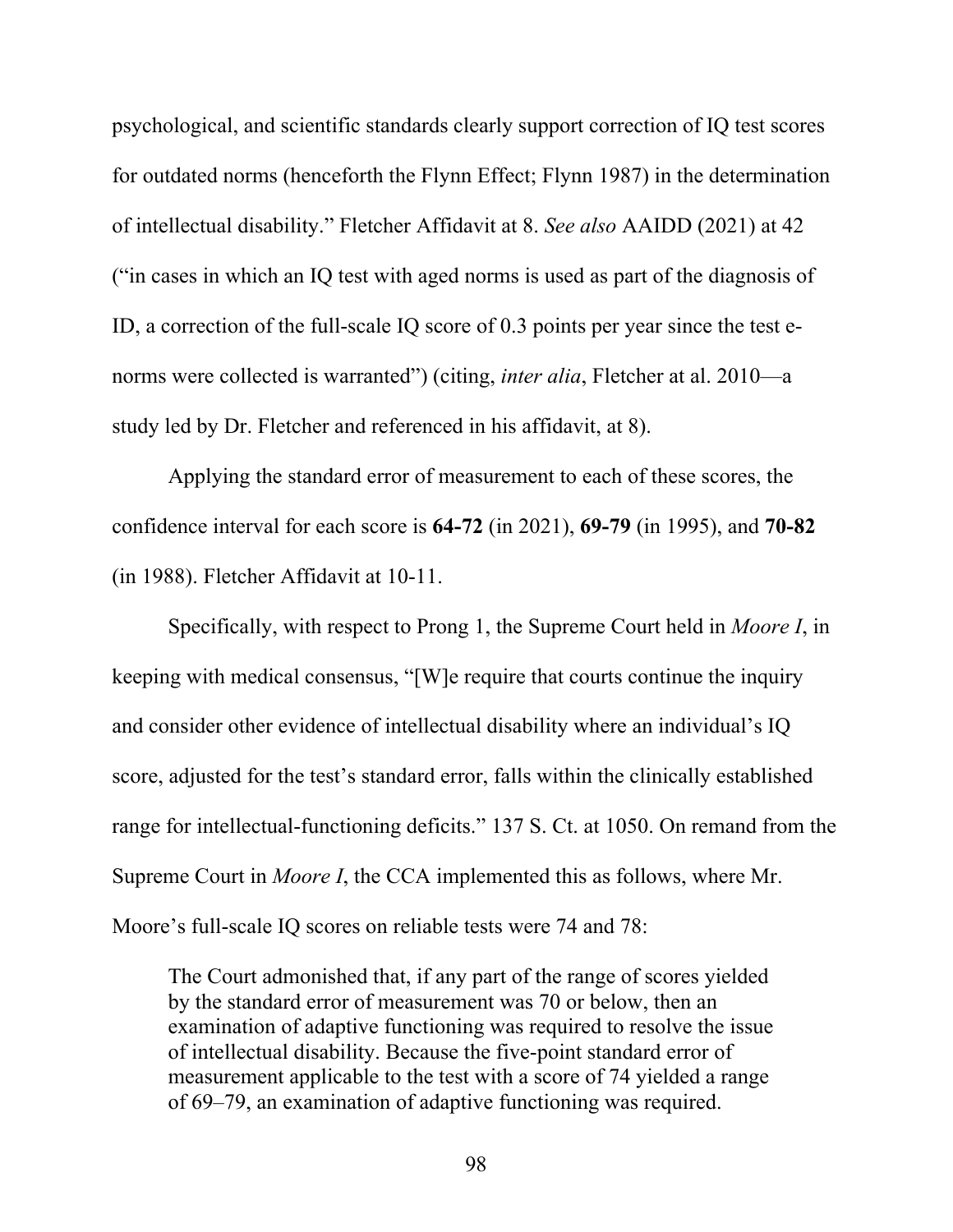*Ex parte Moore*, 548 S.W.3d 552, 559 (Tex. Crim. App. 2018), *rev'd on Prong 2 grounds in Moore v. Texas*, 139 S. Ct. 666 (2019) (*Moore II*).

A "part of the range of scores yielded by the standard error of measurement," for all of Gonzales' prior full-scale IQ scores was "70 or below." *Id.* Accordingly, under *Moore I* and the unaffected reasoning of the CCA's 2018 decision on remand, Gonzales has established that he has significant limitations in intellectual functioning. The court must now consider Prongs 2 and 3.

#### **2. Prong 2: The determination that Gonzales has significant limitations in adaptive behavior is in keeping with the medical principles that guide such a determination.**

The assessment of Prong 2 must focus on limitations, not strengths. AAIDD provides clear guidance about this: To avoid "making an incorrect diagnosis of … a false negative (the diagnosis of ID is not made when the person does in fact have ID)[,] [t]he following strategies can assist in avoiding these potential errors: …. Recognizing that all people with ID have strengths, but that the diagnosis of ID focuses on their significant limitations." AAIDD (2021) at 39-40.

In *Moore I*, the Supreme Court explained that the Court of Criminal Appeals

had failed to follow this principle:

In concluding that Moore did not suffer significant adaptive deficits, the CCA overemphasized Moore's perceived adaptive strengths. The CCA recited the strengths it perceived, among them, Moore lived on the streets, mowed lawns, and played pool for money. [Citation omitted.] Moore's adaptive strengths, in the CCA's view, constituted evidence adequate to overcome the considerable objective evidence of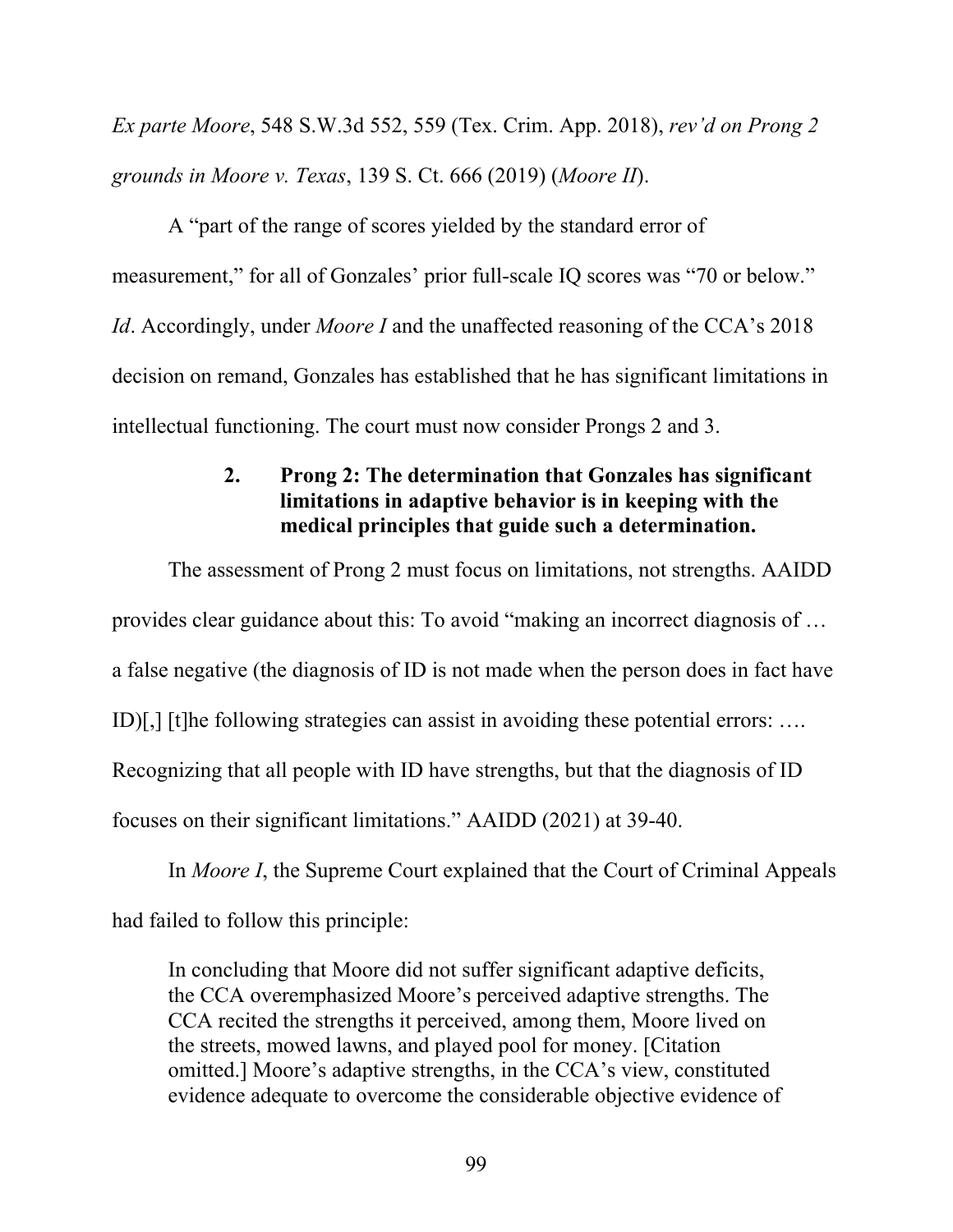Moore's adaptive deficits…. But the medical community focuses the adaptive-functioning inquiry on adaptive *deficits*. [Citations omitted.]

137 S. Ct. at 1050 (emphasis in original). In the remand decision, the CCA mistakenly continued to consider Moore's strengths in examining Prong 2. In *Moore II*, the Supreme Court found that to be error. *Moore v. Texas*, 139 S. Ct. 666, 670 (2019) (*Moore II*) ("the court of appeals again relied less upon the adaptive deficits to which the trial court had referred than upon Moore's apparent adaptive strengths").

In assessing adaptive behavior, AAIDD (2021), calls for the use of a standardized instrument, scored like an IQ test, in the assessment of adaptive behavior. AAIDD (2021) at 31. AAIDD (2021) explains that the appropriate person with whom a standardized instrument is to be used must "know the person being assessed very well, and have had the opportunity to observe the individual on a daily or weekly basis in a variety of community settings and over an extended period of time." *Id*. at 38. If there is no person "able or available to provide comprehensive information needed to complete a standardized adaptive behavior scale,"

 an alternative assessment should be used and proceed with caution and adaptive behavior information should be obtained from:

(a) interviewing multiple respondents (e.g., family members, teachers, neighbors, job supervisors, etc.) who may have more discrete but overlapping information about the person's typical performance across all three domains of adaptive behavior (conceptual, social, and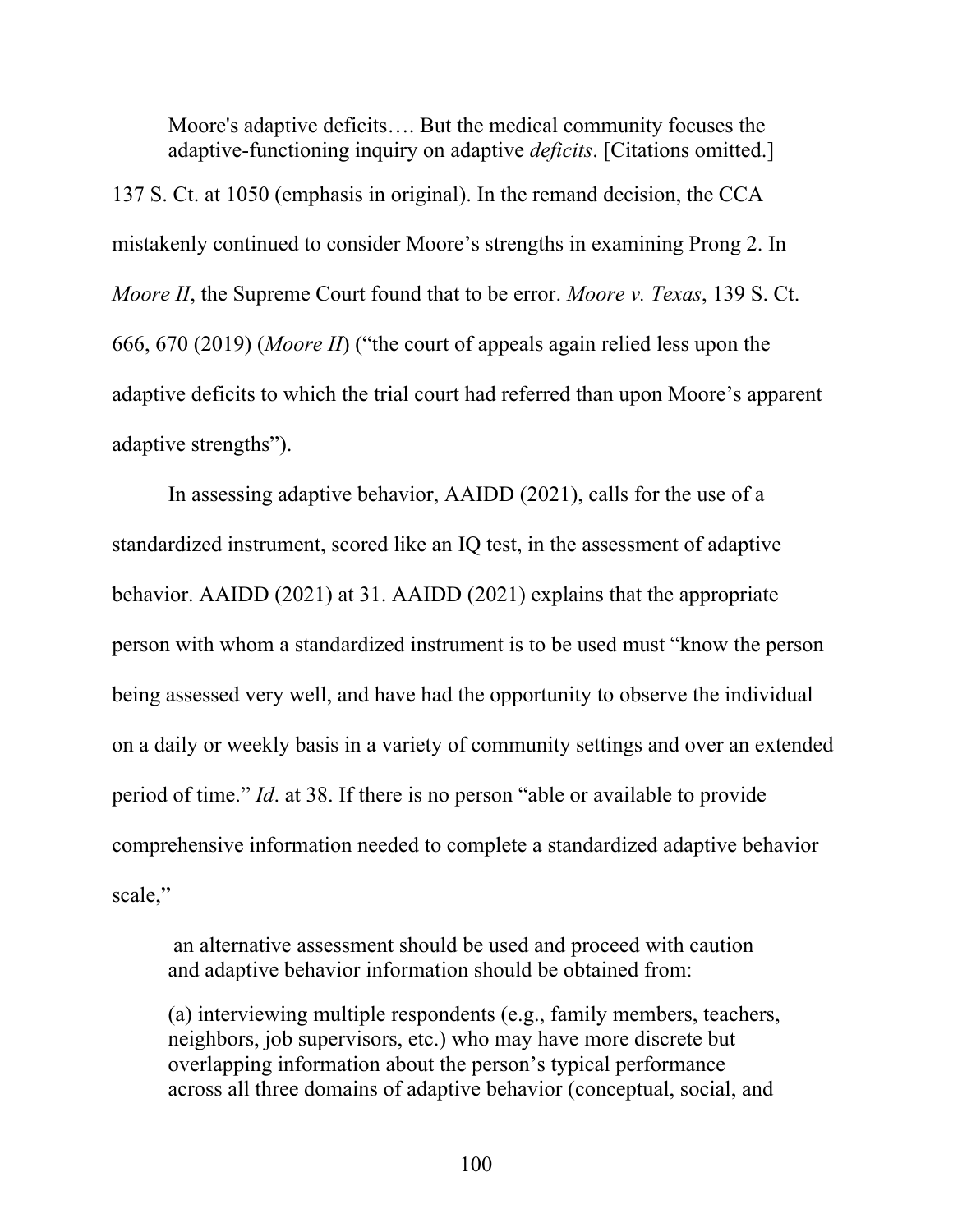practical); and (b) reviewing thoroughly all available records, including educational, social, and medical, that might contain collateral information regarding the person's adaptive behavior.

## *Id*. at 38-39.29

By the time Dr. Fletcher was asked to assess Gonzales, the only person who could have served as a respondent for a standardized adaptive behavior scale, Gonzales' mother, was deceased.<sup>30</sup> There were no other respondents who met the criteria for completing a standardized adaptive behavior scale. Dr. Fletcher had no alternative but to utilize Gonzales' records and the affidavits provided by people who had known Gonzales well during his developmental years—relatives,

teachers, and longtime friends. He selected the two most knowledgeable people

30Ms. Epigmenia Gonzales died in 2004.

 $^{29}$ Dr. Fletcher addressed this as well in his affidavit:

When possible, formal assessments should be completed through administration of rating scales and semi-structured interviews with reliable caregivers, such as the Adaptive Behavior Assessment System {ABAS), the Vineland Adaptive Behavior Scales, and the AAIDD's Diagnostic Adaptive Behavior Scales {Olley,  $2015)$ ….

In many instances, however, it is not possible to conduct retrospective assessments using formal instruments because of sociocultural factors where the semi-structured interview does not make sense to the respondent, a lack of appropriate norms, or the absence of appropriate reporters (AAIDD, 2010, pp. 41- 42).

*Id.* at 4-5. In such instances, "The assessment of adaptive behavior involves the compilation of a variety of sources of information focused on reliable informants who had a position of responsibility or strong knowledge of the persons functioning during the developmental period (e.g., caregivers, family members, close friends, and teachers)." *Id*. at 5.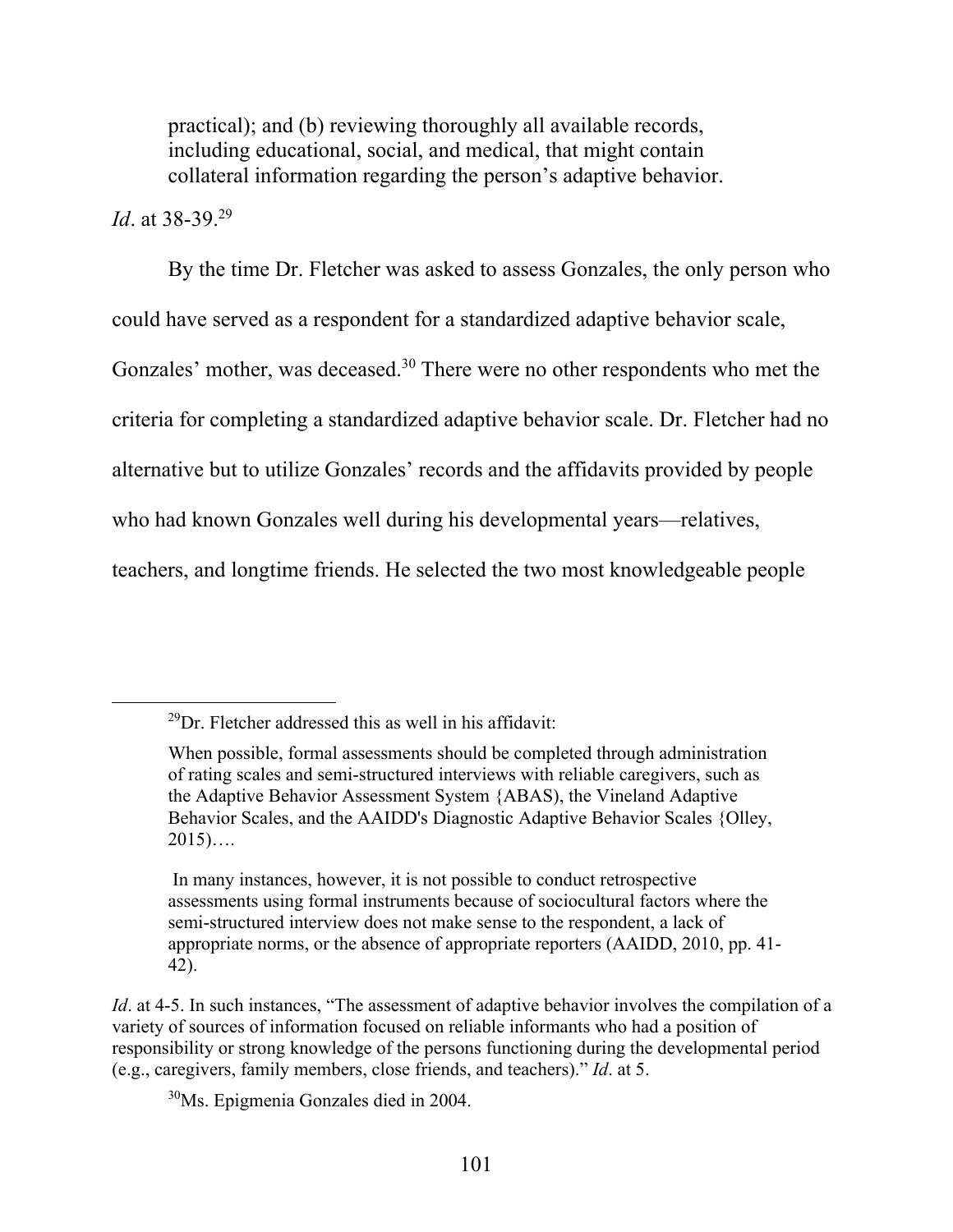who provided affidavits, his aunt Elizabeth Reyes, and his lifelong friend Adonica Nunez, to interview by telephone.

In assessing Gonzales' adaptive behavior, Dr. Fletcher did not utilize the "*Briseno* factors" to make his assessment. *Moore I* and *II*, of course, prohibited the use of these factors, because they "had no grounding in prevailing medical practice, and because they invited 'lay perceptions of intellectual disability' and 'lay stereotypes' to guide assessment of intellectual disability. *Moore I*, 137 S. Ct., at 1051. Emphasizing the *Briseno* factors over clinical factors, we said, 'creat[es] an unacceptable risk that persons with intellectual disability will be executed.'" *Moore II*, 139 S. Ct. at 670 (quoting *Moore I*, 137 S. Ct. at 1051). Dr. Fletcher knew what the Supreme Court had held in *Moore*, but he had a clinical basis not to employ them:

The use of the Texas Briseno factors is not appropriate in an adaptive behavior assessment….

These factors extend well beyond the domain of adaptive behavior assessment. They lead to consideration of strengths in adaptive behavior, co-occurring disorders, criminal behavior, and prison behavior as reasons to reject the presence of intellectual disability. As such, they are not aligned with contemporary medical and psychological criteria and extend the requirements for diagnosis to unfair levels not used in clinical settings.

Fletcher Affidavit at 4, 5.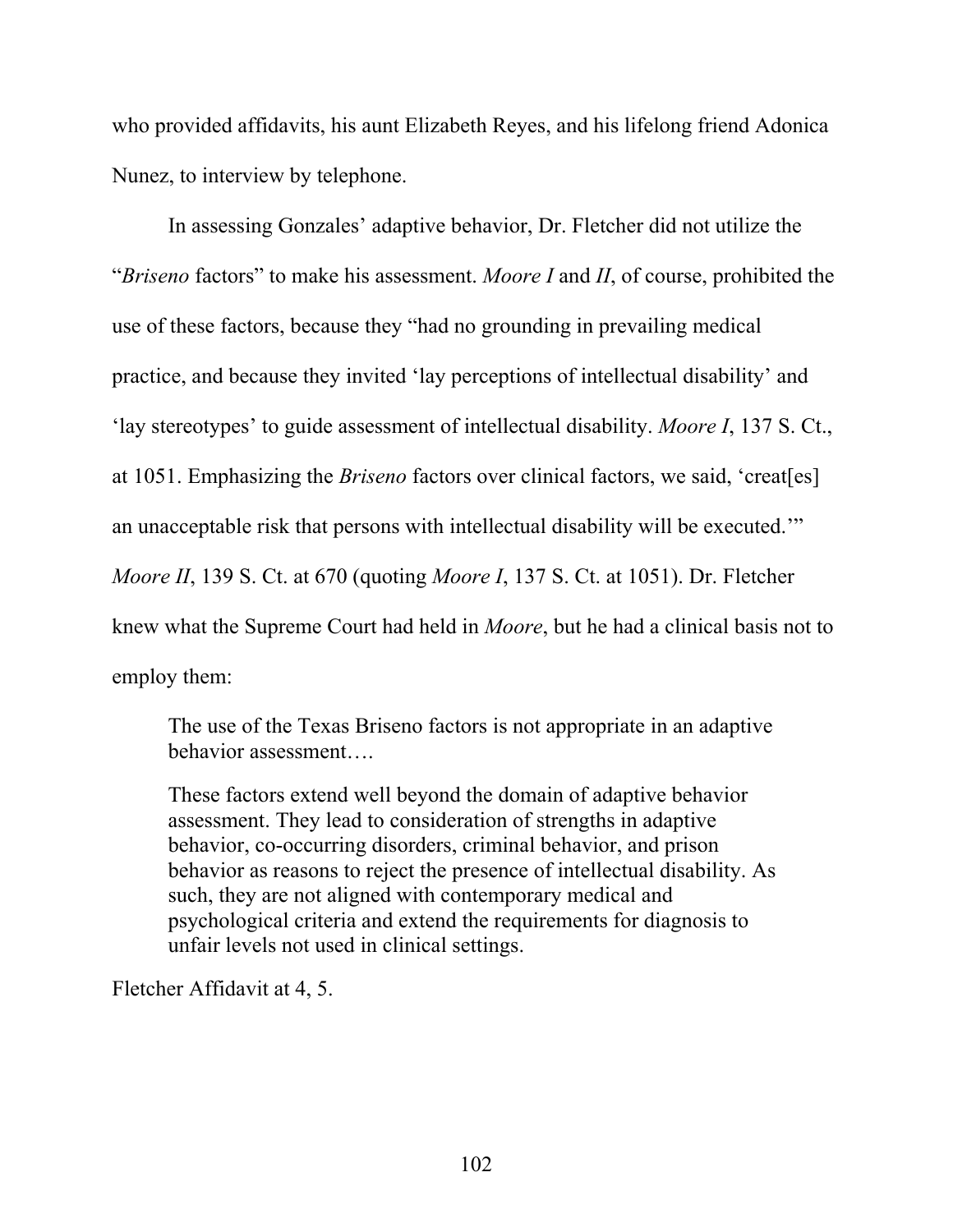Dr. Fletcher's determination that the evidence of Gonzales' adaptive behavior met the diagnostic principles for Intellectual Disability is, accordingly, in complete harmony with established clinical practice.

In *Petetan v. State*, the CCA adopted an additional requirement that "there must be a showing that adaptive deficits are related to subaverage intellectual functioning to satisfy the *Atkins* exception to the imposition of the death penalty." 622 S.W.3d 321, 332 (Tex. Crim. App. 2021). The CCA stated that the relatedness standard was required under the then-current diagnostic criteria found in the APA's DSM-5, but the AAIDD had omitted such a requirement*. Id.* at 331 & n.59. The Court elected to follow the DSM-5's approach.

In September 2021, the American Psychiatric Association announced revisions to the text of the DSM-5 which removed the relatedness language. *See*  American Psychiatric Association, *Text Updates, Intellectual Developmental Disorder (Intellectual Disability)*, September 2021, available at https://www.psychiatry.org/File%20Library/Psychiatrists/Practice/DSM/IDD-Text-Update.pdf (Exhibit 81). The APA removed this language because the relatedness phrase "appears to inadvertently change the diagnostic criteria for Intellectual Disability to add a fourth criterion." *Id.* 

*Petetan* recognized that the Court's "analysis must be informed by the current medical diagnostic framework for assessing intellectual disability." 622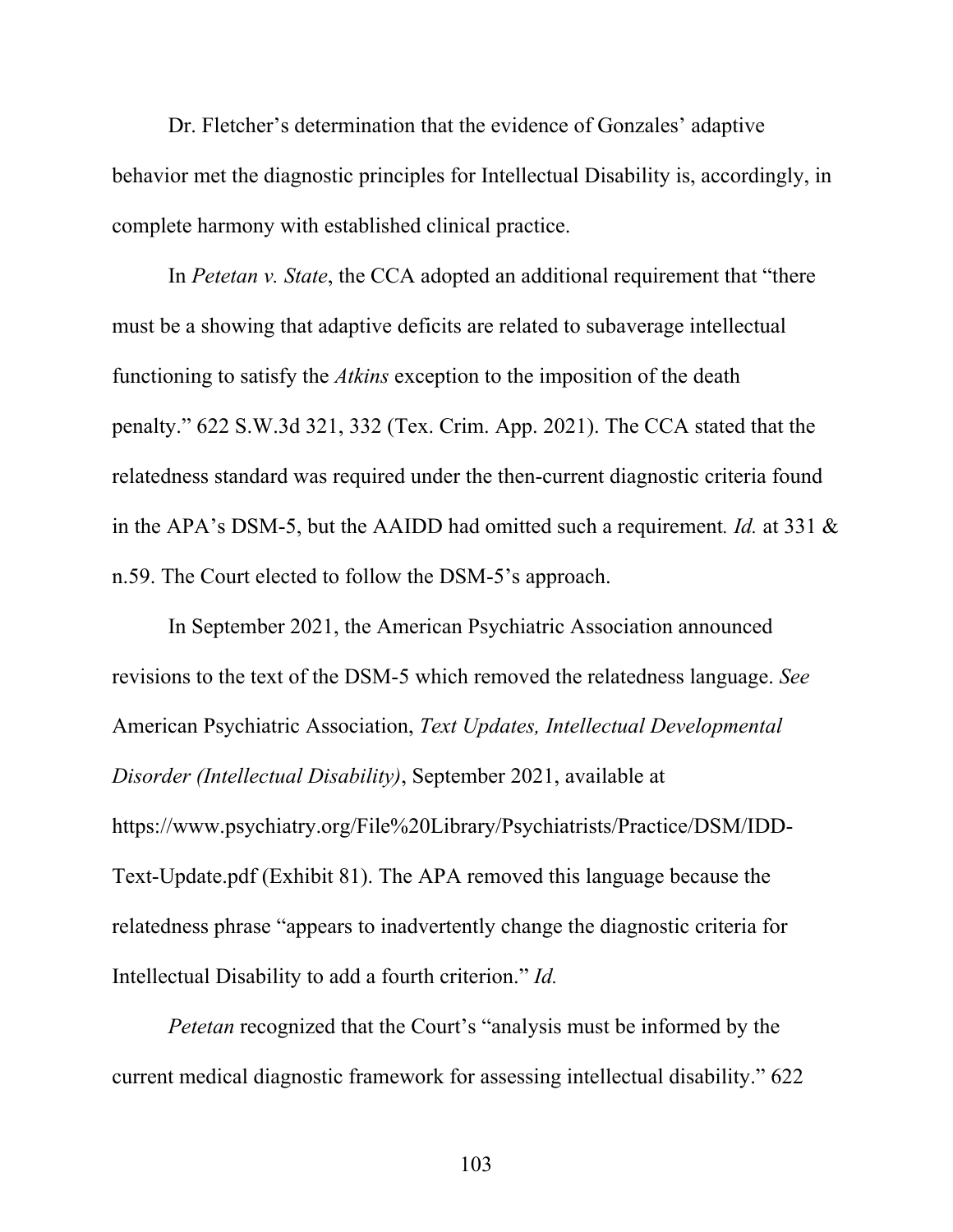S.W.3d at 357 (citing *Hall*, 572 U.S. at 721; *Moore I*, 137 S. Ct. at 1048). Because neither the current DSM-5 nor the current AAIDD Manual uses the relatedness requirement, the medical diagnostic basis for *Petetan*'s holding has been removed and it is no longer appropriate to impose this requirement to satisfy *Atkins*. *See id.*

Nevertheless, Dr. Fletcher's findings and conclusions show that Gonzales' adaptive deficits are "associated with" his intellectual functioning. In a section recounting co-morbidities, Dr. Fletcher addresses several "cognitive and psychiatric difficulties" that coincide with Gonzales' intellectual disability. Affidavit of Dr. Fletcher at 20. Dr. Fletcher recognized that Gonzales also has a communication disorder and poor academic skills. But these problems could only "affect narrow aspects of adaptive functions and are not associated with the broad and pervasive adaptive function impairments identified for Mr. Gonzales." *Id.* By implication, Gonzales' significant limitations in intellectual functioning (Prong 1 deficits), *are* plainly "associated with the broad and pervasive adaptive function impairments identified for Mr. Gonzales." *Id*.

# **3. Prong 3: The determination that Gonzales' limitations in intellectual functioning and adaptive behavior manifested during the developmental period is in keeping with the medical principles that guide such a determination.**

Dr. Fletcher's determination that Gonzales' intellectual limitations and adaptive behavior deficits were apparent during the developmental period was supported by all the available evidence. Nothing suggests that these limitations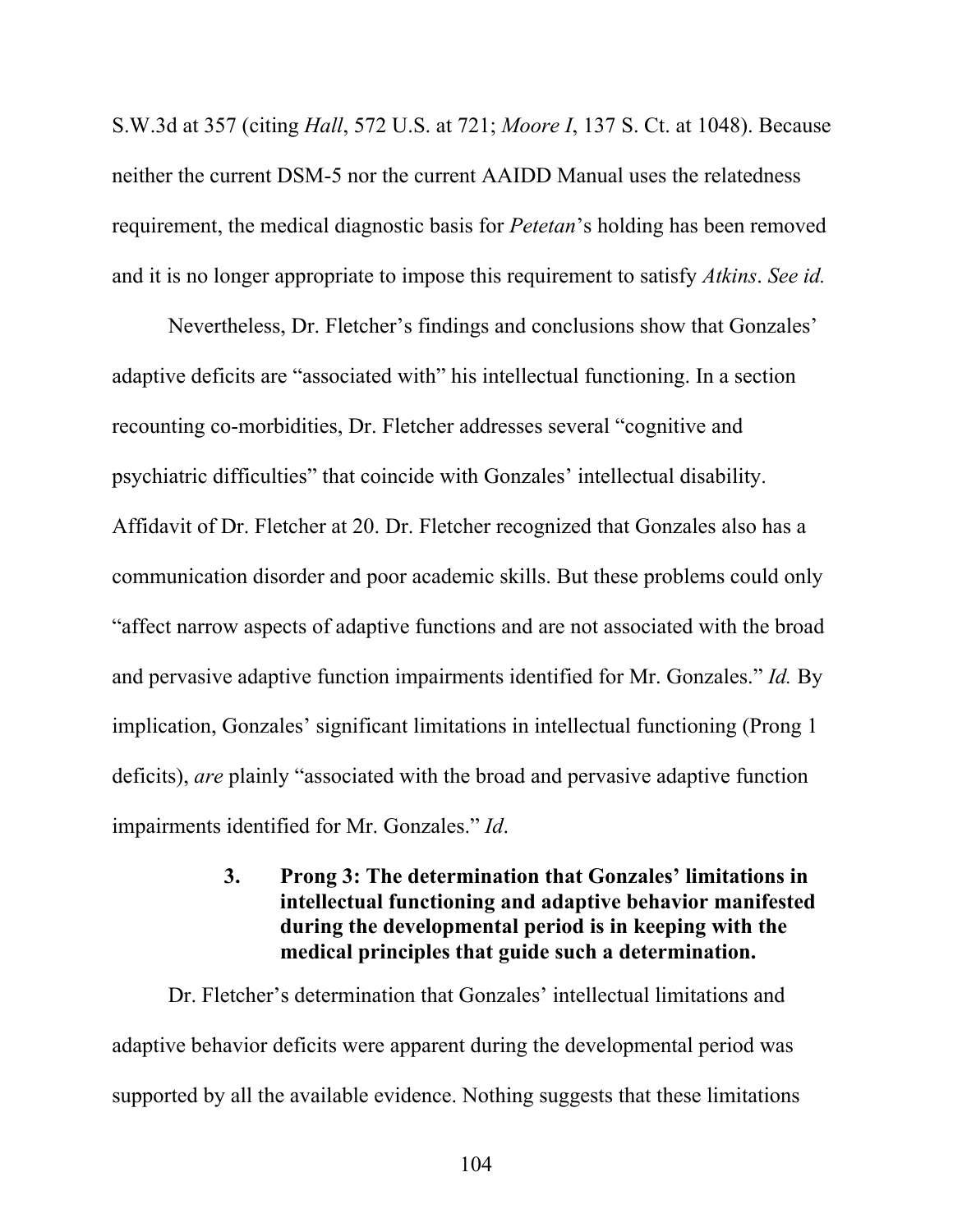occurred outside of the developmental period, because he was still in that period of his life when he was arrested for the murders of the Aguirres at the age of 20.

#### **E. Gonzales' death sentence cannot stand.**

As these facts show unequivocally, Michael Gonzales has Intellectual Disability. Under the Eighth Amendment, as originally held in *Atkins v. Virginia*, 536 U.S. 304 (2002), and as later clarified in *Moore I*, 137 S. Ct. 1039 (2017), and *Moore II*, 139 S. Ct. 666, 668-69, people with Intellectual Disability are not eligible for the death penalty. Accordingly, Gonzales' death sentence must be vacated and his death "reform[ed] … to a sentence of life imprisonment." *Ex parte Moore*, 587 S.W.3d 787, 789 (Tex. Crim. App. 2019).

# **F. Gonzales'** *Atkins* **claim should be authorized under Texas Code of Criminal Procedure Article 11.071 § 5(a)(1) and/or § 5(a)(3).**

Article 11.071 § 5 allows for a court to consider the merits of a subsequent application for writ of habeas corpus when the application contains sufficient facts to establish either:

(a)(1) the current claims and issues have not been and could not have been presented previously in a timely initial application or in a previously considered application filed... because the factual or legal basis for the claim was unavailable on the date the applicant filed the previous application; [or]

(a)(3) by clear and convincing evidence, but for a violation of the United States Constitution no rational juror would have [found the applicant eligible for a capital sentence].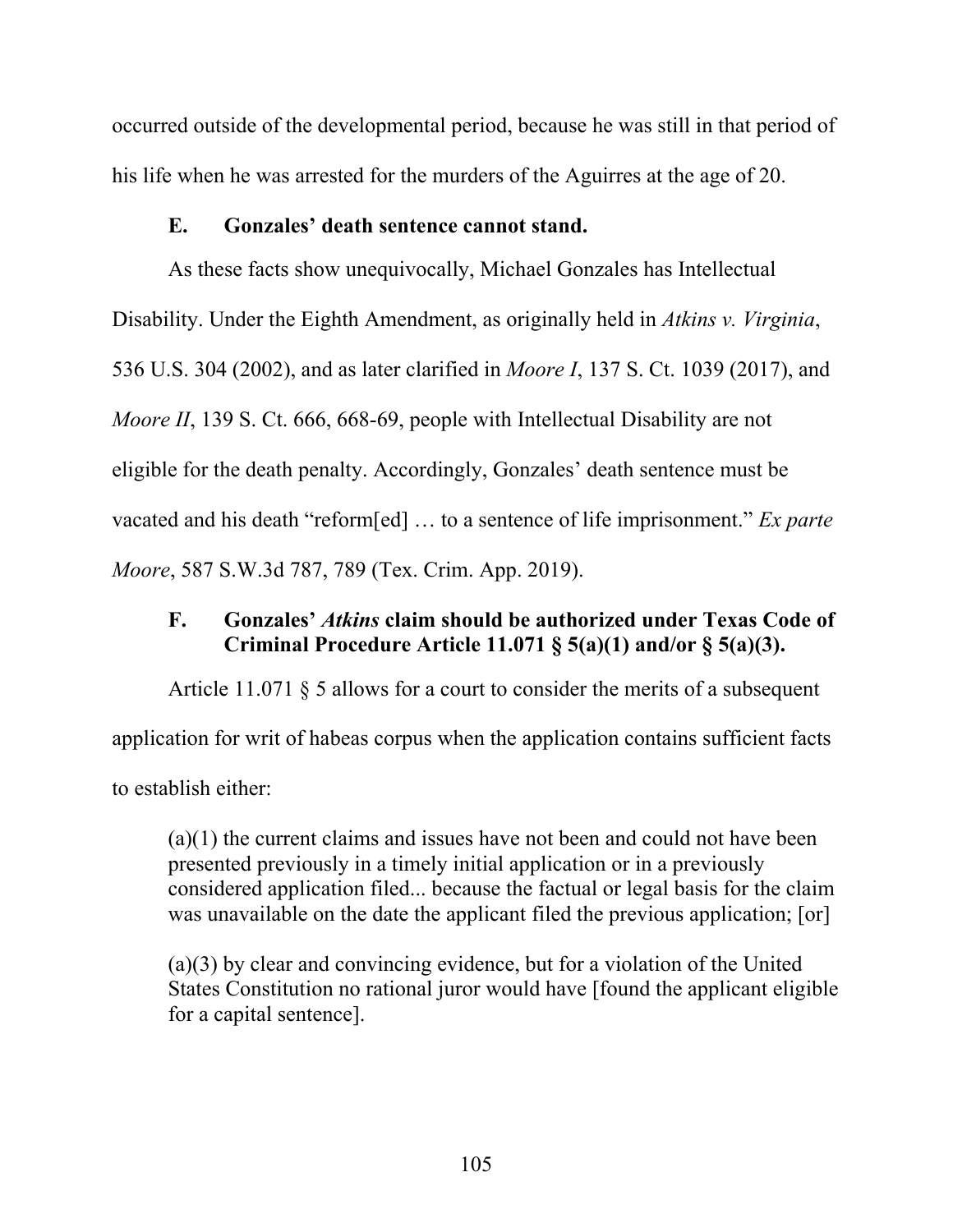Only one of these standards must be met to receive merits review; Gonzales satisfies both. The new legal basis established in *Atkins* (2002) was not available at the time he filed his state habeas application in 1998 after his conviction. Moreover, the new legal basis established in *Moore I* (2017) was not available when he could have filed, but waived, his state habeas application in 2010 after his resentencing, or at the time he filed a subsequent state habeas application in 2014. In addition, this claim pleads sufficient facts to show by clear and convincing evidence that Gonzales has an intellectual disability that prevents him from being legally executed under the Constitution.

# **1.** *Moore* **established a new legal basis that entitles this intellectual disability claim to receive further proceedings under Art. 11.071 § 5(a)(1).**

When the Supreme Court held that execution of an intellectually-disabled offender was unconstitutional in *Atkins*, it left "to the States the task of developing appropriate ways to enforce the constitutional restriction upon its execution of sentences." *Atkins v. Virginia*, 536 U.S. 304, 317 (2002). Two years later, in the absence of state legislation, the CCA heeded the task as it developed its legal standard for bringing an *Atkins* claim in *Ex parte Briseno*. 135 S.W.3d 1 (Tex. Crim. App. 2004). In addition to incorporating the definition for assessing intellectual disability in the 1992 edition of the American Association on Mental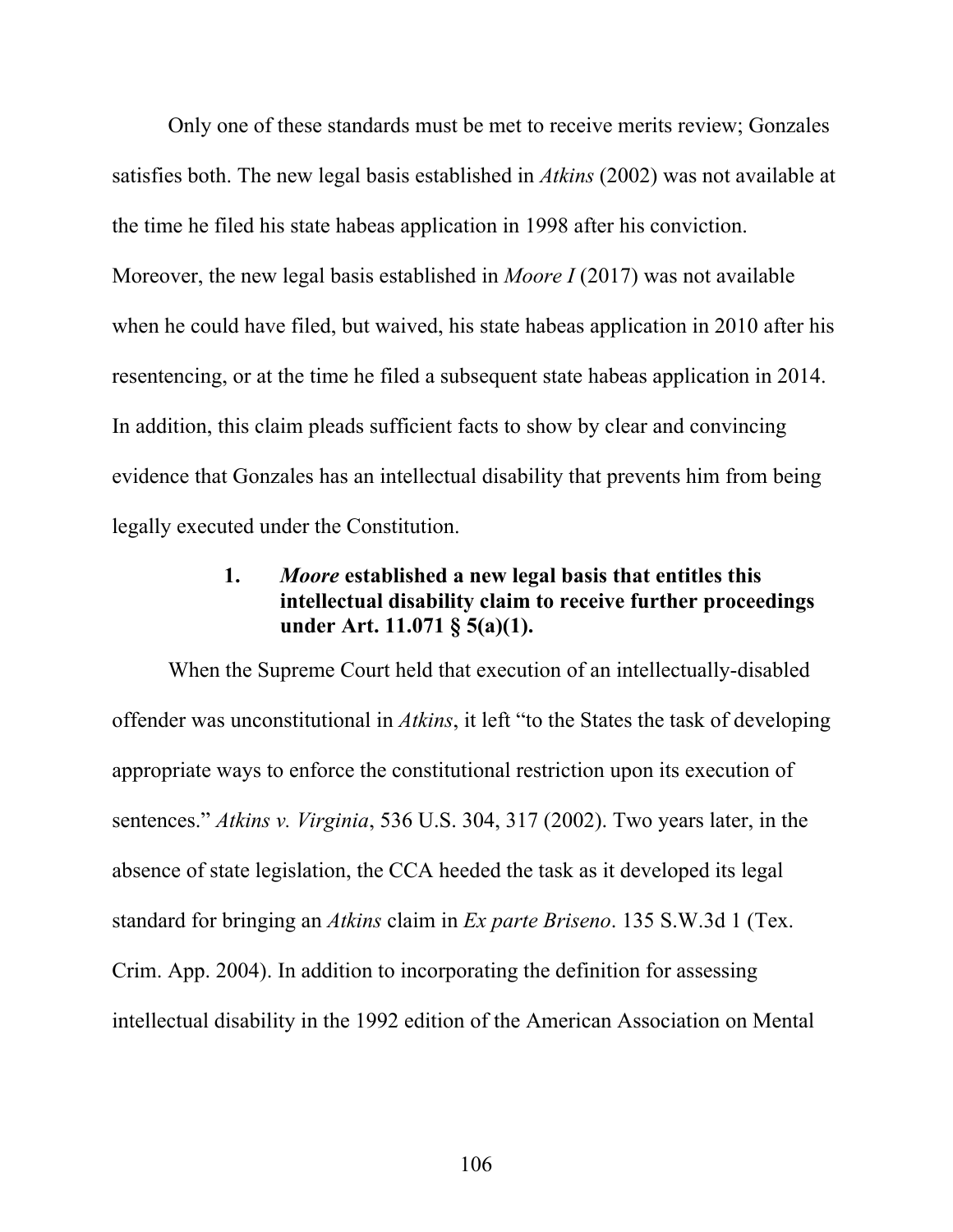Retardation manual (AAMR–9), the court formulated seven "factors" applicable to an intellectual disability inquiry. *Moore I*, 137 S. Ct. at 1046 (discussing *Briseno*).

In *Briseno*, the CCA effectively created a three-part test for showing intellectual disability: (1) the offender suffers from significantly sub-average general intellectual functioning, generally shown by an intelligence quotient (IQ) of 70 or less; (2) his or her significantly sub-average general intellectual functioning is accompanied by related and significant limitations in adaptive functioning; and (3) the onset of the above two characteristics occurred before the age of eighteen. *Ex parte Moore*, 470 S.W.3d 481, 486 (Tex. Crim. App. 2015), *vacated and remanded sub nom. Moore v. Texas*, 137 S.Ct. 1039 (2017) (*Moore I*). Thus, *Briseno* became the legal basis for an *Atkins* claim in Texas after 2004. *See, e.g., Ex parte Cathey*, 451 S.W.3d 1 (Tex. Crim. App. 2014) (referring to the test "under *Atkins* and *Briseno*"). In 2017, however, the Supreme Court invalidated the *Briseno* standard in *Moore*—creating a new basis for relief in *Atkins* claims in Texas. 137 S. Ct. at 1049–53.

Article 11.071 § 5(d) provides that the legal basis of a claim is unavailable "if the legal basis was not recognized by or could not have been reasonably formulated from a final decision of the United States Supreme Court, a court of appeals of the United States, or a court of appellate jurisdiction of this state on or before that date."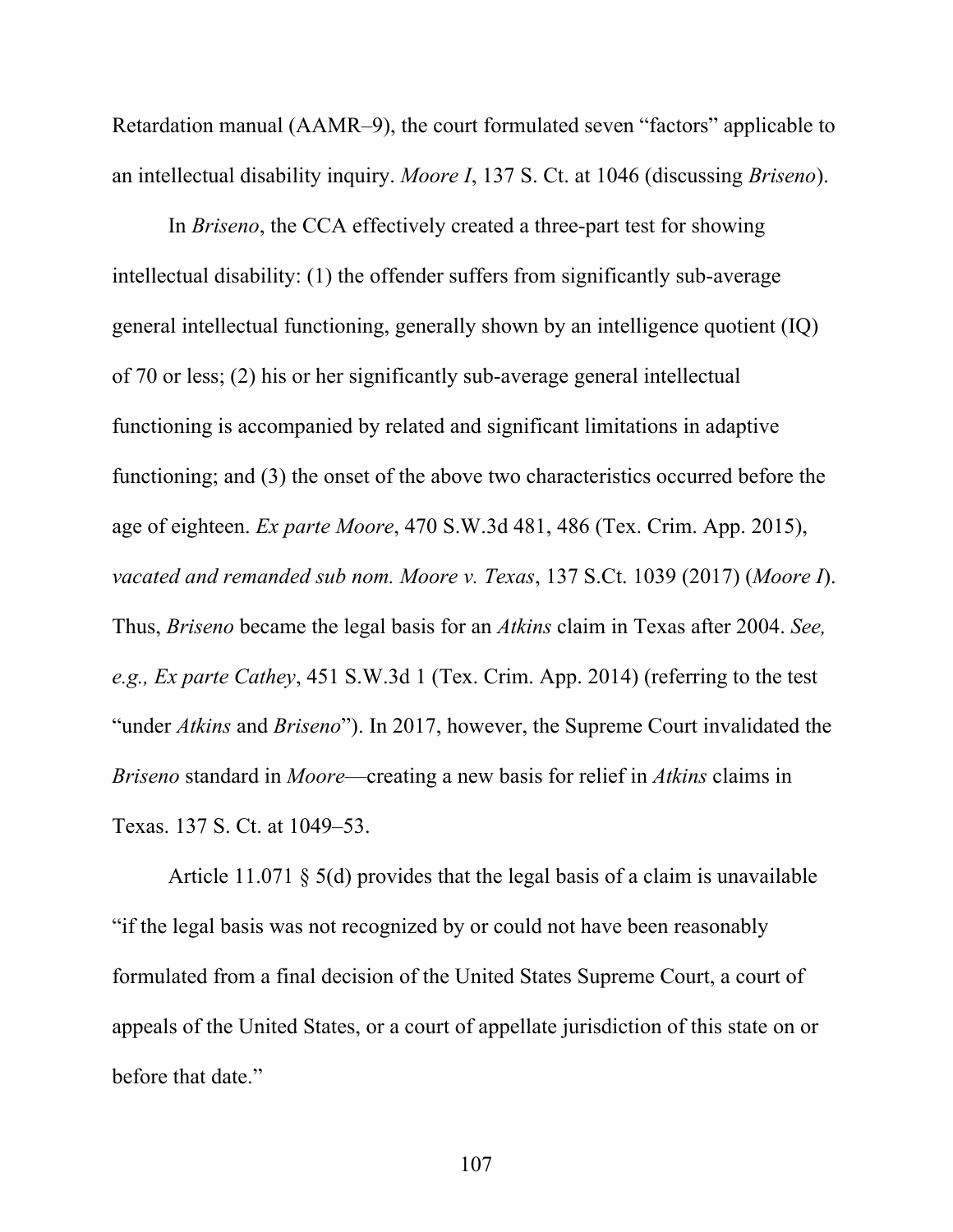The legal basis articulated in *Moore I* could not have been reasonably predicted by Gonzales' attorneys at the time he filed his previous state habeas application (2014). The *Briseno* standard was so engrained in Texas that even after *Moore*, the CCA still utilized the *Briseno* framework when attempting to apply *Moore I*'s new legal standard. *See Ex parte Moore*, 548 S.W.3d 552, 562 (Tex. Crim. App. 2018), *cert. granted, judgment rev'd sub nom. Moore v. Texas*, 139 S. Ct. 666 (2019) (*Moore II*). Furthermore, it is irrelevant if Gonzales may have been able to bring a successful *Atkins* claim prior to the new legal basis tendered in *Moore*. *Ex parte Barbee*, 616 S.W.3d 836, 839 (Tex. Crim. App.), *cert. denied sub nom. Barbee v. Texas*, 142 S. Ct. 258 (2021). As *Barbee* explained further, "a legal basis was previously unavailable if subsequent case law makes it easier to establish the claim and renders inapplicable factors that had previously been weighed in evaluating its merits." *Id*.

*Moore I* created a new legal basis for an *Atkins* claim by requiring an intellectual disability determination be "informed by the medical community's diagnostic framework." 137 S.Ct. at 1048 (quoting *Hall*, 572 U.S.at 721). In doing so, it precluded the use of criteria at odds with that framework: the *Briseno*  factors,31 the use of the obtained IQ score rather than the range of scores that

 $31$ These factors "had no grounding in prevailing medical practice, and because they invited 'lay perceptions of intellectual disability' and 'lay stereotypes' to guide assessment of intellectual disability, … over clinical factors, [this] 'creat[es] an unacceptable risk that persons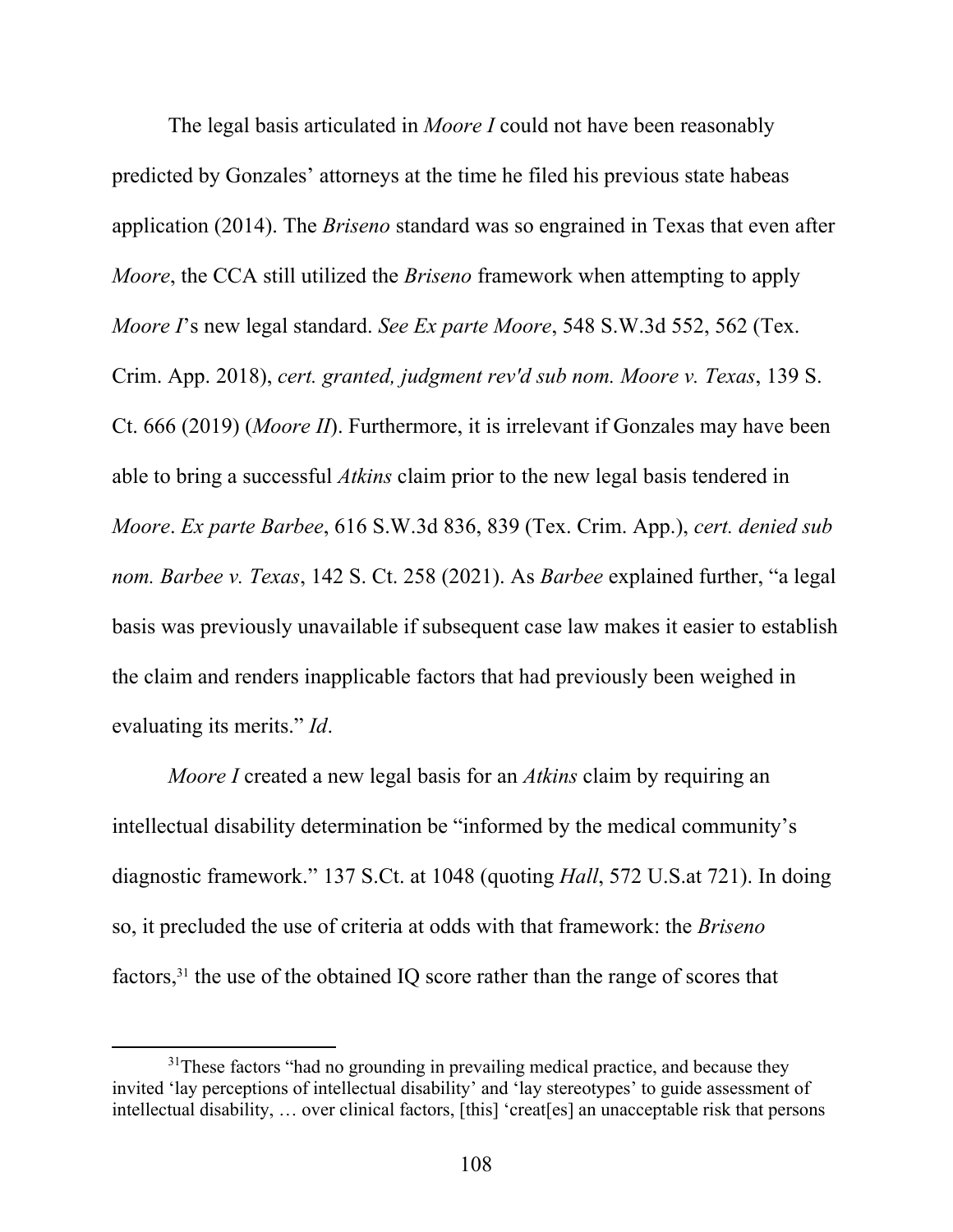account for an IQ test's standard error of measurement,<sup>32</sup> and the focus on both adaptive strengths and deficits rather than just deficits to adjudicate Prong 2.<sup>33</sup>

For these reasons, the CCA has repeatedly held that *Moore* constitutes a new legal basis for an *Atkins* claim under § 5(a)(1) to merit further review. This has occurred where, as in Gonzales' case, the applicant has raised an ID claim for the first time in a subsequent habeas application, *see Ex parte Milam,* WR-79,322-02, 2019 WL 190209 (Tex. Crim. App. Jan. 14, 2019), and where the claim was raised and rejected in a prior habeas application. *See Ex parte Bridgers*, No. WR-45,179- 05, 2021 WL 2346539 (Tex. Crim. App. June 9, 2021); *Ex parte Busby*, No. WR-70,747-06 (Tex. Crim. App. Feb. 3, 2021); *Ex parte Escobedo*, No. WR-56,818-03, 2020 WL 3469044 (Tex. Crim. App. June 24, 2020); *Ex parte Guevara*, No. WR-63,926-03, 2018 WL 2717041 (Tex. Crim. App. June 6, 2018).

Accordingly, *Moore I* established a new legal basis for an *Atkins* claim previously unavailable to Gonzales. *Moore I* "makes it easier to establish the claim and renders inapplicable factors that had previously been weighed in evaluating its

with intellectual disability will be executed.'" *Moore II*, 139 S.Ct. at 670 (quoting *Moore I*, 137 S.Ct., at 1051).

 $32$  "[W]e require that courts continue the inquiry and consider other evidence of intellectual disability where an individual's IQ score, adjusted for the test's standard error, falls within the clinically established range for intellectual-functioning deficits." *Moore I*, 137 S.Ct. at 1050.

<sup>&</sup>lt;sup>33</sup> "But the medical community focuses the adaptive-functioning inquiry on adaptive *deficits*." *Moore I*, 137 S.Ct. at 1050 (emphasis in original).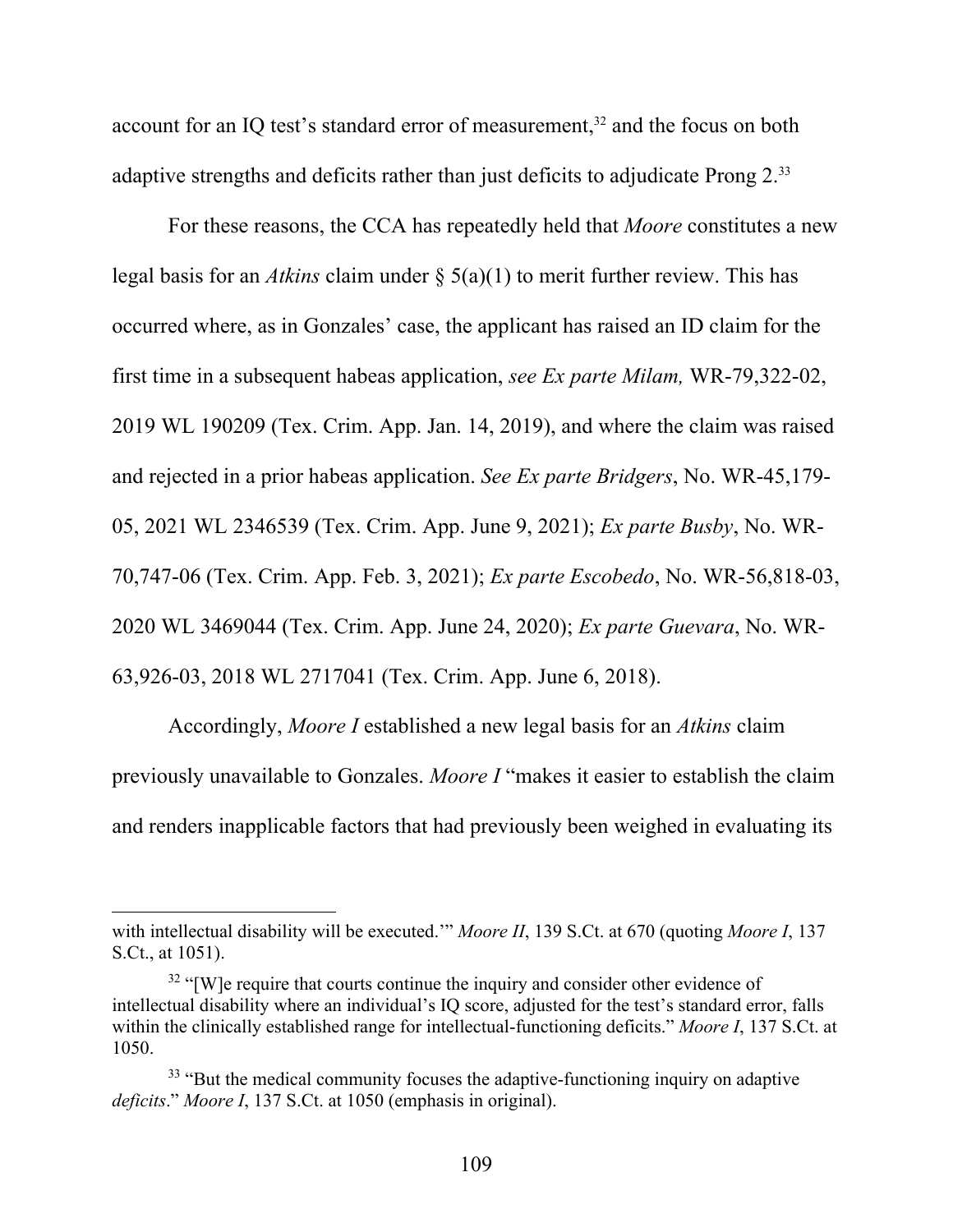merits." *Ex parte Barbee*, 616 S.W.3d at 839. As this application has presented sufficient facts, Gonzales' current *Atkins* claim clears the procedural bar of Article 11.071 § 5(a)(1) and should be provided a merits review.

> **2. If not authorized under § 5(a)(1), Gonzales'** *Atkins* **claim should be authorized under § 5(a)(3) because he has made a threshold showing sufficient to support the conclusion that no rational factfinder could fail to find he is intellectually disabled.**

In addition to the new legal basis provided by *Moore*, § 5(a)(3) allows Gonzales a review on the merits of his *Atkins* claim brought for the first time in a subsequent writ application if he presents "evidence of a sufficiently clear and convincing character that we could ultimately conclude… that no rational factfinder would fail to find he is in fact [intellectually disabled]." *Ex parte Blue*, 230 S.W.3d 151, 162 (Tex. Crim. App. 2007). As the *Blue* court explained, this threshold only requires showing evidence that would be "*sufficient* to support an ultimate conclusion." *Id.* at 163 (emphasis in original). In other words, the court is only reviewing the adequacy of the pleading itself. *Id.* ("It would be anomalous to require the applicant to actually convince us by clear and convincing evidence at this stage."). While a higher bar than  $\S$  5(a)(1), this procedural threshold must comport with the holdings found in *Moore*—something this Court has found with multiple applicants since the *Moore* ruling established the new law. *See, e.g., Ex parte Mays*, No. WR-75,105-02 (Tex. Crim. App. May 7, 2020); *Ex parte*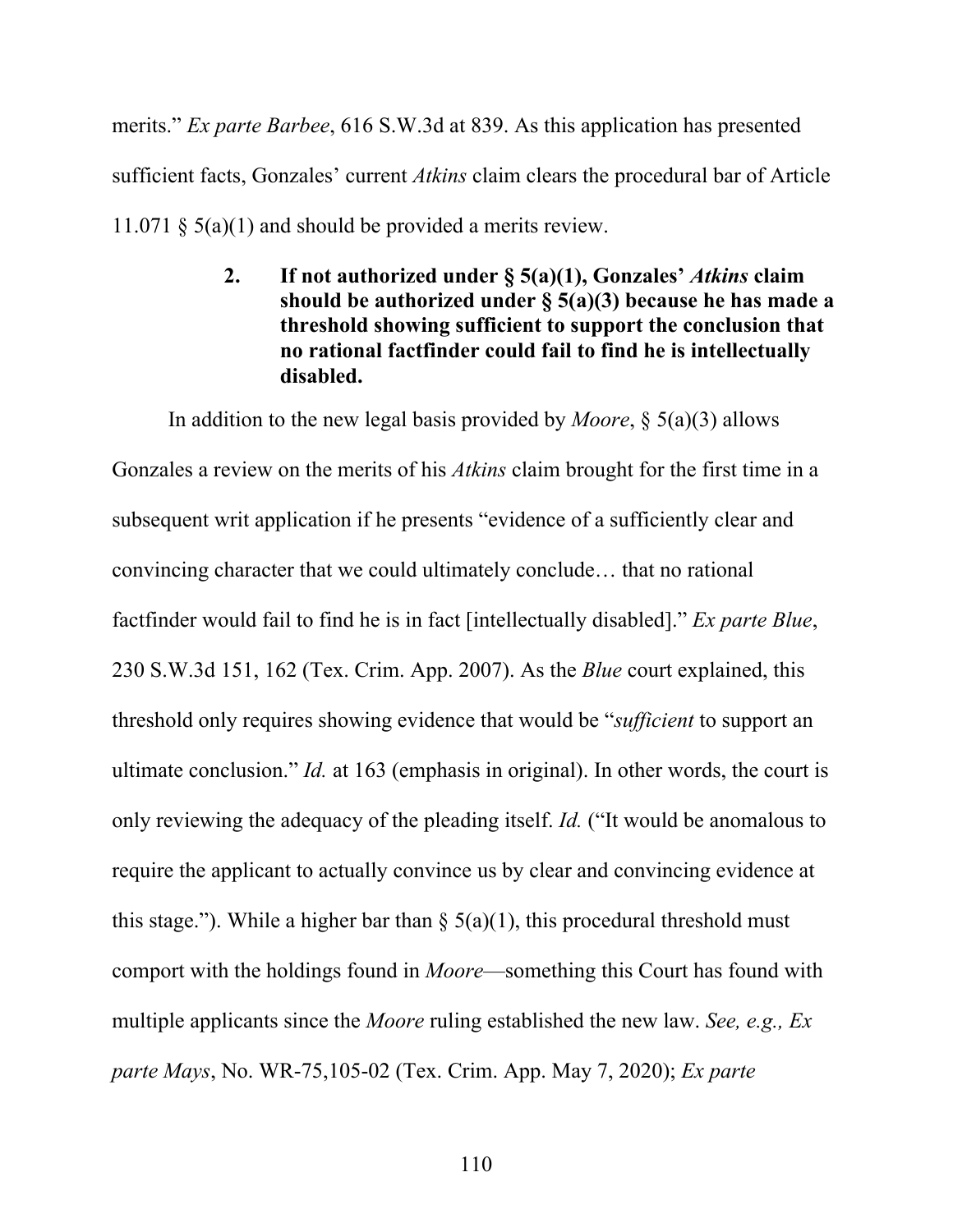*Williams*, No. WR-71,296-03, 2020 WL 7234532 (Tex. Crim. App. Dec. 9, 2020) (at a minimum, satisfied  $\S$  5(a)(3)).

Here, Gonzales has made a clear threshold showing of his intellectual disability. Under the showing made here, the Court could ultimately conclude no rational factfinder could fail to find that Gonzales has ID. Accordingly, his *Atkins*  claim should be authorized under  $\S(5(a)(3))$  if not already authorized under  $§ 5(a)(1).$ 

## **II. The State Suppressed Material Exculpatory and Impeaching Information in Violation of** *Brady v. Maryland* **and Gonzales' Due Process Rights.**

The State violated *Brady v. Maryland*, 373 U.S. 83 (1963), and Gonzales' due process rights when it deprived Gonzales of critical exculpatory and impeaching information in the State's possession. A new trial is required to remedy the State's misconduct.

#### **A. The** *Brady* **standard.**

A *Brady* violation occurs when (1) the State fails to disclose evidence, regardless of the prosecution's good or bad faith; (2) the withheld evidence is favorable to the defendant (impeaching or exculpatory); and (3) the evidence is material to determining guilt or punishment. *Brady*, 373 U.S. at 87; *United States v. Bagley*, 473 U.S. 667, 683 (1985); *Pena v. State*, 353 S.W.3d 797, 809 (Tex. Crim. App. 2001).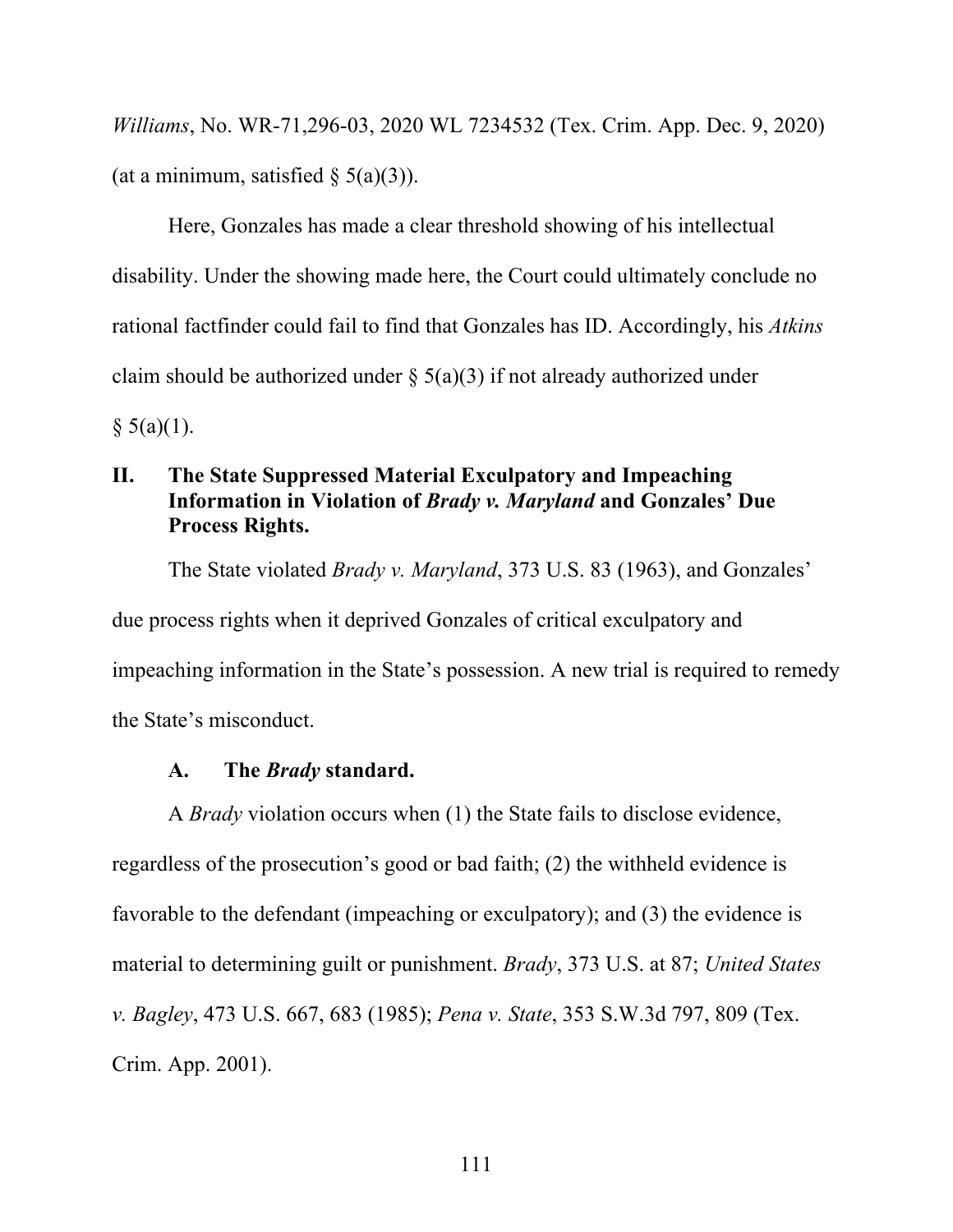The suppressed evidence is "material" "if there is a reasonable probability that, had the evidence been disclosed to the defense, the result of the proceeding would have been different. *Kyles v. Whitley*, 514 U.S. 419, 434 (1995). The materiality inquiry is *not* a sufficiency of the evidence test. *Id.* Moreover, "[t]he question is not whether the defendant would more likely than not have received a different verdict with the evidence, but whether in its absence he received a fair trial, understood as a trial resulting in a verdict worthy of confidence." *Id.* "A 'reasonable probability' of a different result is accordingly shown when the government's evidentiary suppression 'undermines confidence in the outcome of the trial.'" *Id.* (quoting *Bagley*, 667 U.S. at 682); *Pena*, 353 S.W.3d at 812 & n.11.

The court must review the impact of suppressed evidence collectively. *Kyles*, 514 U.S. at 436; *Pena*, 353 S.W.3d at 812. Assessing the materiality of the suppressed evidence requires a court "to weigh the strength of the exculpatory evidence … against the evidence supporting conviction." *Pena*, 353 S.W.3d at 812. In addition, the court must assess the weight of the suppressed evidence considering "how disclosure could have affected defense preparation." *Pena*, 353 S.W.3d at 812. Finally, whether the suppressed evidence is material under *Bagley* is determined by evaluating the cumulative effect of the evidence as it bears on the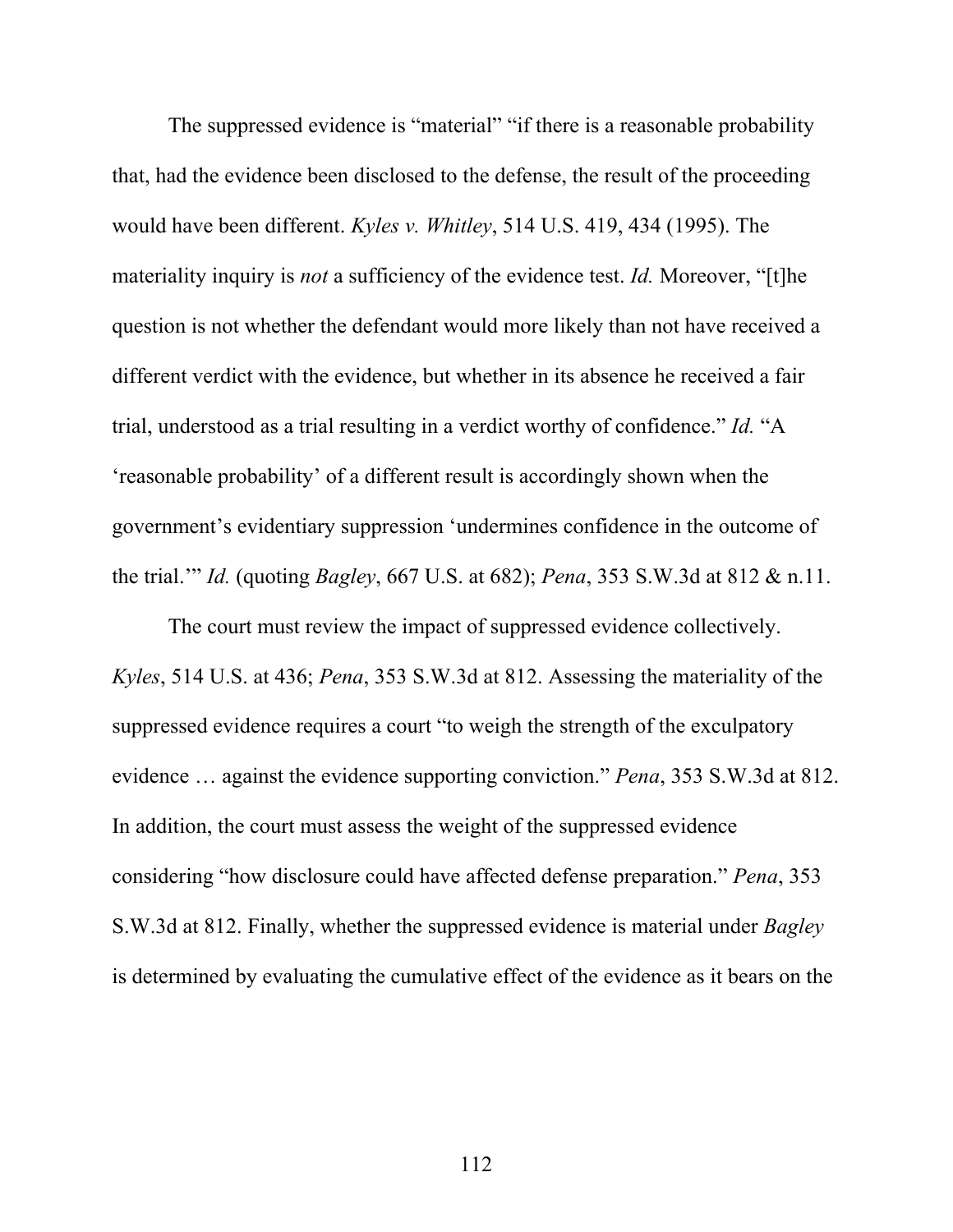question of "reasonable probability" of a different outcome. *Kyles*, 514 U.S. at 436-37.34

The State has an affirmative duty "to disclose [*Brady*] evidence ... even though there has been no request [for the evidence] by the accused," which may include evidence known only to police. *Strickler v. Greene*, 527 U.S. 263, 280 (1999); *Kyles*, 514 U.S. at 438.

# **B. The State suppressed damning impeachment evidence of lead investigator Detective Snow Robertson's history of dishonesty and misconduct in violation of** *Brady v. Maryland* **and Gonzales' due process right at his trial and resentencing.**

First, the State suppressed evidence favorable to Gonzales' defense.

Information about Robertson's personnel records was in the State's possession but was not disclosed to any of Gonzales' counsel. The suppressed evidence includes Robertson's El Paso Police Department (El Paso PD) personnel records (Ex. 52), his Odessa Police Department (OPD) personnel records (Ex. 54), and multiple civil suits against Robertson involving civilian complainants. The State also suppressed false testimony allegations regarding Robertson in the trials of two other young Odessa defendants.

<sup>&</sup>lt;sup>34</sup> Because the District Attorney or prosecutor alone knows what evidence may be undisclosed and has the first opportunity to determine whether such evidence is material, they have a duty to actively seek out and learn of any evidence favorable to the accused and known to anyone acting on the State's behalf. *Stickler v. Greene*, 527 U.S. 263, 280-81 (1999). Ignorance of what is known to other agents of the State involved in the prosecution is no excuse.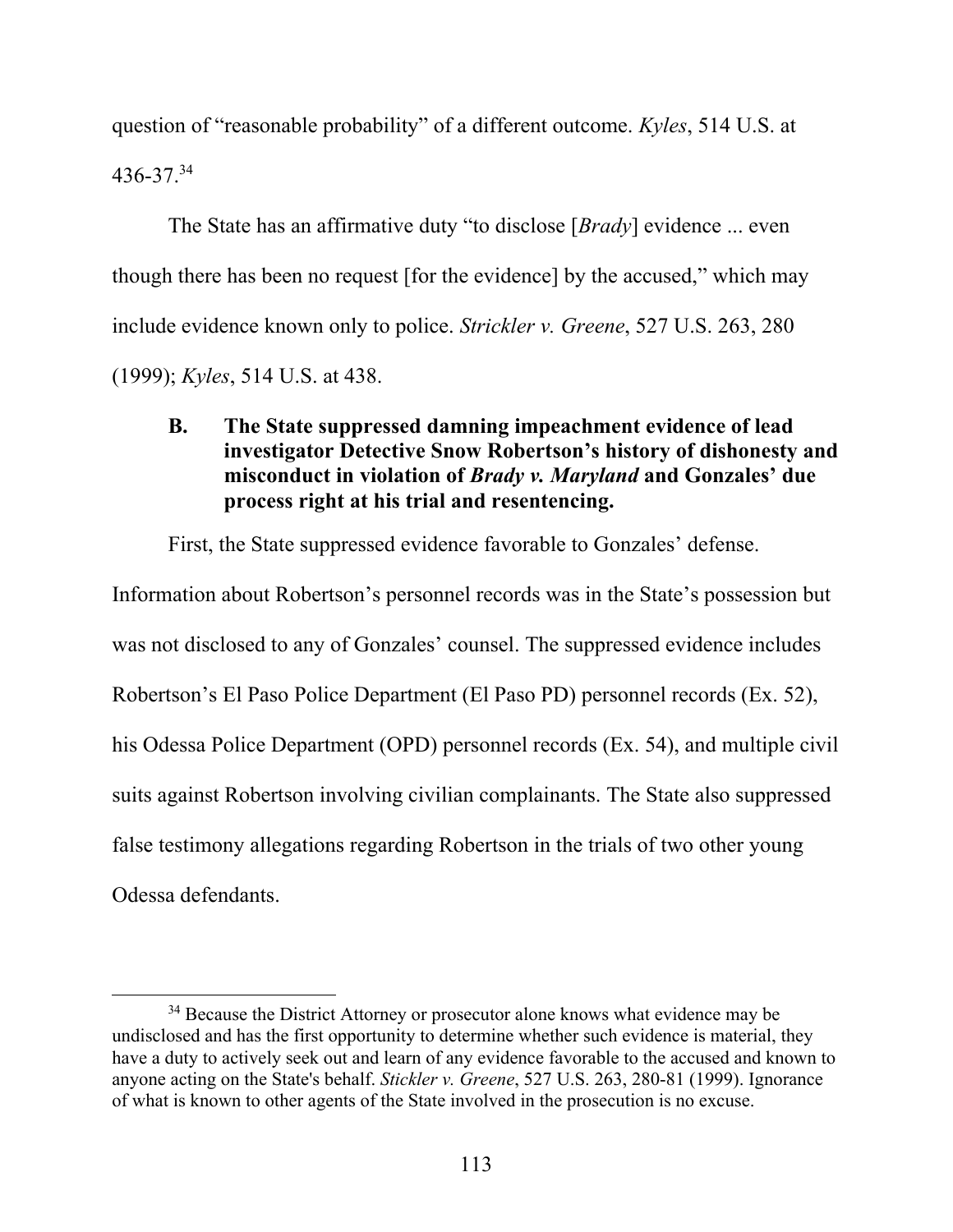Documents obtained from Robertson's personnel files and court records show his longstanding history of abusing suspects and witnesses, lying in reports, and concocting critical witness statements at the time of Gonzales' original trial and before his 2009 resentencing. *See* Section V.I. of the Statement of Facts, *supra*.

Lynn Homsey filed a civil suit in the 358th Judicial District against Robertson and the City of Odessa, claiming he assaulted her 16-year-old son, David Homsey, in October 1987. She alleged Robertson beat him with no probable cause or justification. *See* Ex. 56 at 2 (1989 *Homsey* Petition). Homsey asserted the City of Odessa was negligent in hiring Robertson given his termination from the El Paso PD for multiple abuse allegations. *Id*. at 3. In the same month, OPD suspended Robertson's salary for three days in possible connection with the Homsey suit. OPD Personnel Records at 3.

 Seven months later, in May 1988, Robertson was alleged to have physically assaulted another civilian during a routine traffic stop. Ex. 58 at 3-4 (*ORR-T* Petition). The City of Odessa settled out of court in both cases. Ex. 57, Ex. 59.

On August 1, 1994, trial judge Bill McCoy issued the first pre-trial orders in Gonzales' case. *See* 1 CR-T 4-9. The trial court ordered the district attorney to provide defense counsel contact information for witnesses and suspects, including persons who arrested Gonzales, investigated the crime, or are crime witnesses. 1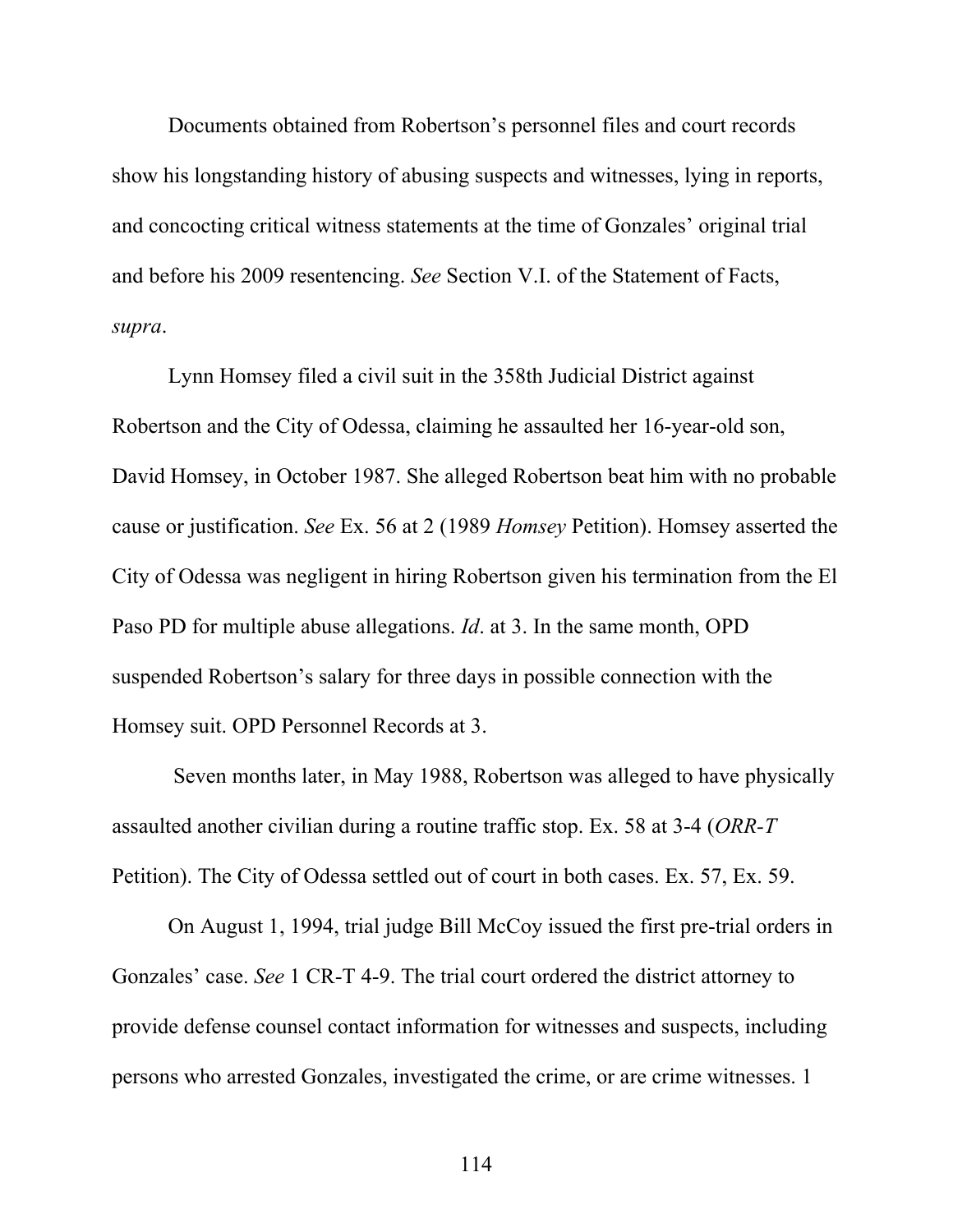CR-T 6. Under section II.B. of the "First Pre-trial Orders" entitled "Exculpatory Evidence," the trial court ordered the production "of all evidence not otherwise covered elsewhere in these orders, that is favorable to the accused on the issue of guilt or innocence, or that is inconsistent with the guilt of the Defendant." 1 CR-T 7. Under "Supplemental Discovery," the trial court imposed on the district attorney the continuing duty to supplement the discovery as soon as new evidence was reasonably known. *Id*.

Therefore, while Gonzales' trial on his conviction and original sentencing was pending, the trial prosecution team and other agents of the State knew of the civil suits involving Robertson and the obligations imposed by the trial court on the State regarding these court records. The State and its agents knew of Robertson's abuse allegations as an OPD officer and were aware of his termination from El Paso PD for similar conduct. The State had sufficient documentation to begin an investigation into the history of the allegations against Robertson. Yet, there is no further record of any prosecutorial investigation into Robertson's professional conduct or reputation.

There is no sign Gonzales' counsel at his trial or resentencing knew of Robertson's abuse allegations, history of lying to police officers, or falsely testifying regarding defendants' confessions. In a January 23, 1995, pre-trial motions hearing, defense attorney Lowe noted he visited the district attorney's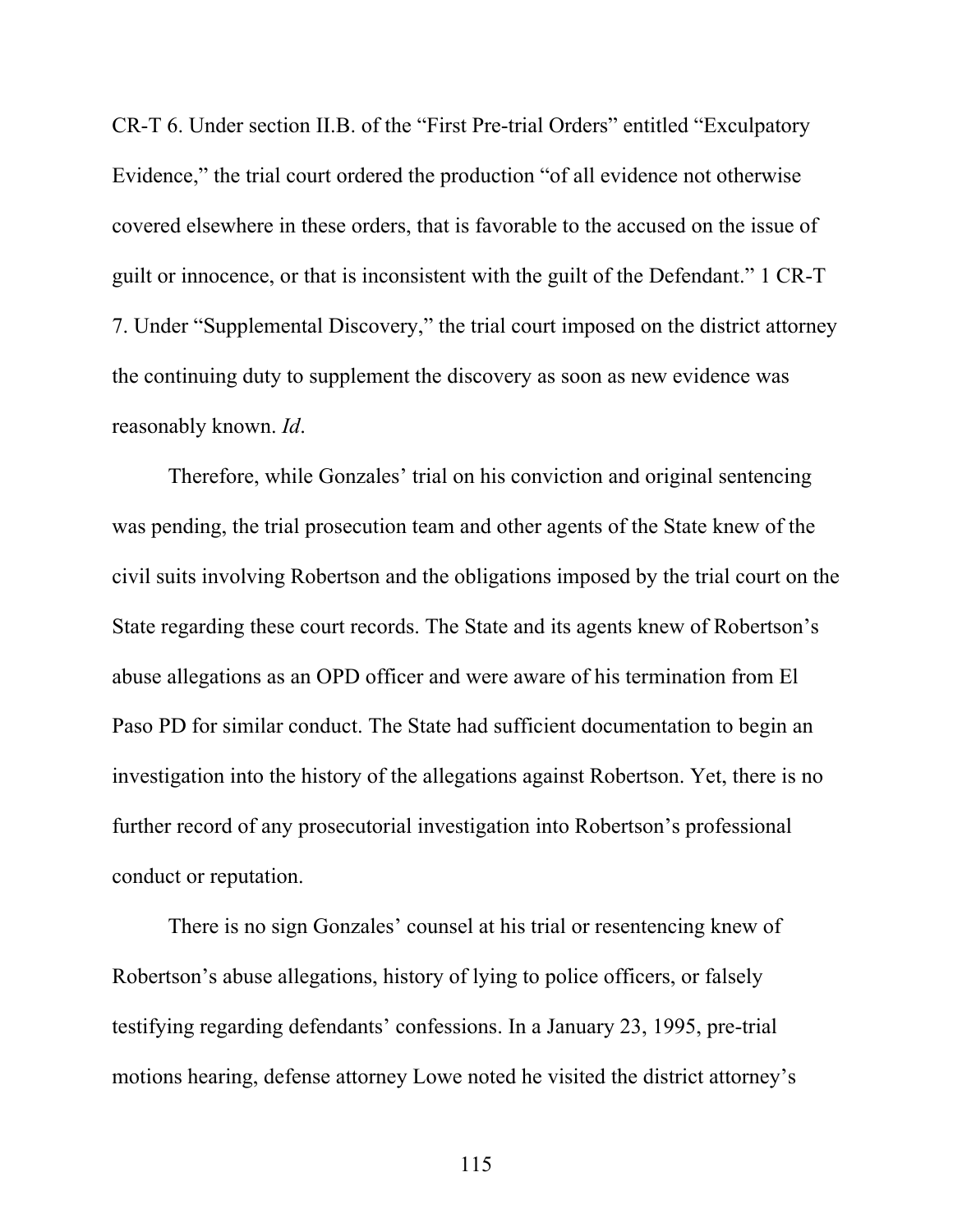office, reviewed files, and believed he was diligent in obtaining necessary records. 3 RR-T 5-6. Further, he thought the district attorney largely fulfilled the trial court's order to supplement discovery under the State's continuing duty. 3 RR-T 6. The State later stated that it maintained an "open file policy" before Gonzales' trial and provided Gonzales' counsel the State's "entire file." 20 RR-T 81.

 Despite the facts that Robertson was a named party on multiple occasions for police brutality and the references in his personnel files to other kinds of misconduct, the Ector County District Attorney's office failed to meet its clear obligation to make an affirmative disclosure.

The State likewise withheld Robertson's pattern of claiming that "suspects 'blurted out' spontaneous statements that no one other than he himself had heard."' Ex. 60 at 19 (Lincoln Keith writ). In November 1995, the month before Gonzales' trial began, Robertson was suspected of having manufactured evidence and providing false testimony in the capital murder case of Lincoln Keith, a juvenile at the time of arrest. *Id.* 

Robertson was the assigned lead detective in Keith's case, like here. According to Keith, Robertson's testimony regarding his "blurted" confession served as a linchpin to the State's presentation *Id*. Robertson testified that, in an incident mirroring Gonzales' supposed "confession" to jailer Charles Kenimer, Keith "blurted out" an extensive statement in which he confessed to all elements of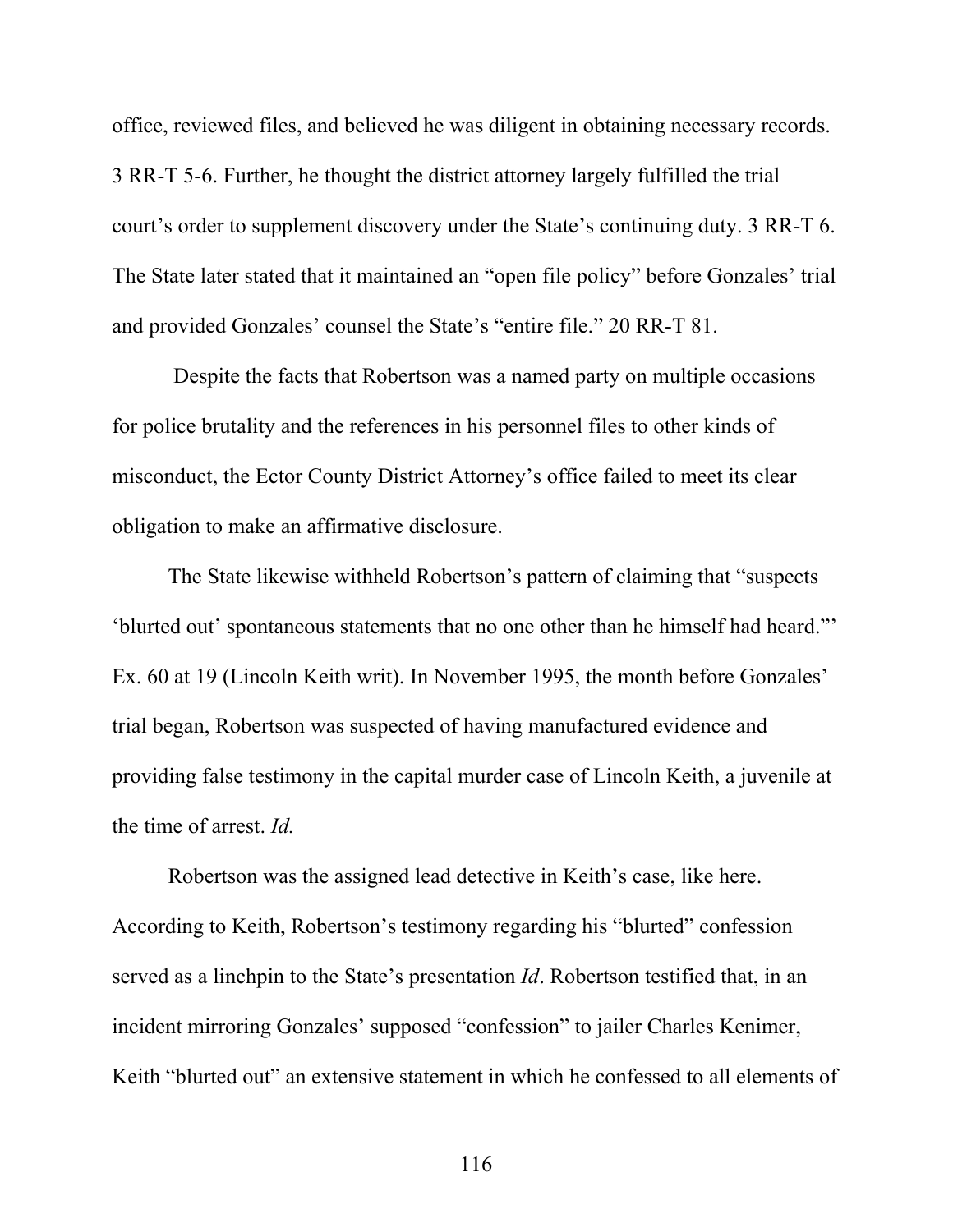the charge against him when several police officers were within earshot. Yet, no one else could verify this statement. *Id*. *See* Keith Transcript at 22-25, 41-52 (Robertson testifying other officers were near, but he did not know whether they heard Keith's statement); Keith Transcript at 66-68 (OPD Sergeant Matt Andrews testifying he was in the same room as Robertson and Keith but did not hear Keith's statement).

As proof of Robertson's testifying falsely, Keith presented an article detailing Robertson's role in Cornell Cleaver's case. *Ex Parte Keith* Writ Application Ex. "E" (Cleaver Article) (Exhibit 82). Cleaver, a juvenile, was arrested in 1996 for murder. *Id*. Robertson again testified that Cleaver had made a spontaneous, unverified statement confessing to the murder in front of him. *Id*. However, Cleaver's attorney successfully moved to strike Robertson's testimony because Cleaver's "confession" mirrored Keith's, *id*., and Cleaver's judge also presided over Keith's case.

The State was on notice of Robertson's false testimony in these two cases. In both cases, Ector County District Attorney tried each defendant for homicide near the time of Gonzales' trial and relied upon Robertson as the lead investigator. Further, Robertson was extremely well known to the District Attorney's office. As Keith noted in his application, Ex. 60 at 19, Robertson was romantically involved with the prosecutor in Keith's case, Linda Deaderick, during Keith's 1995 trial.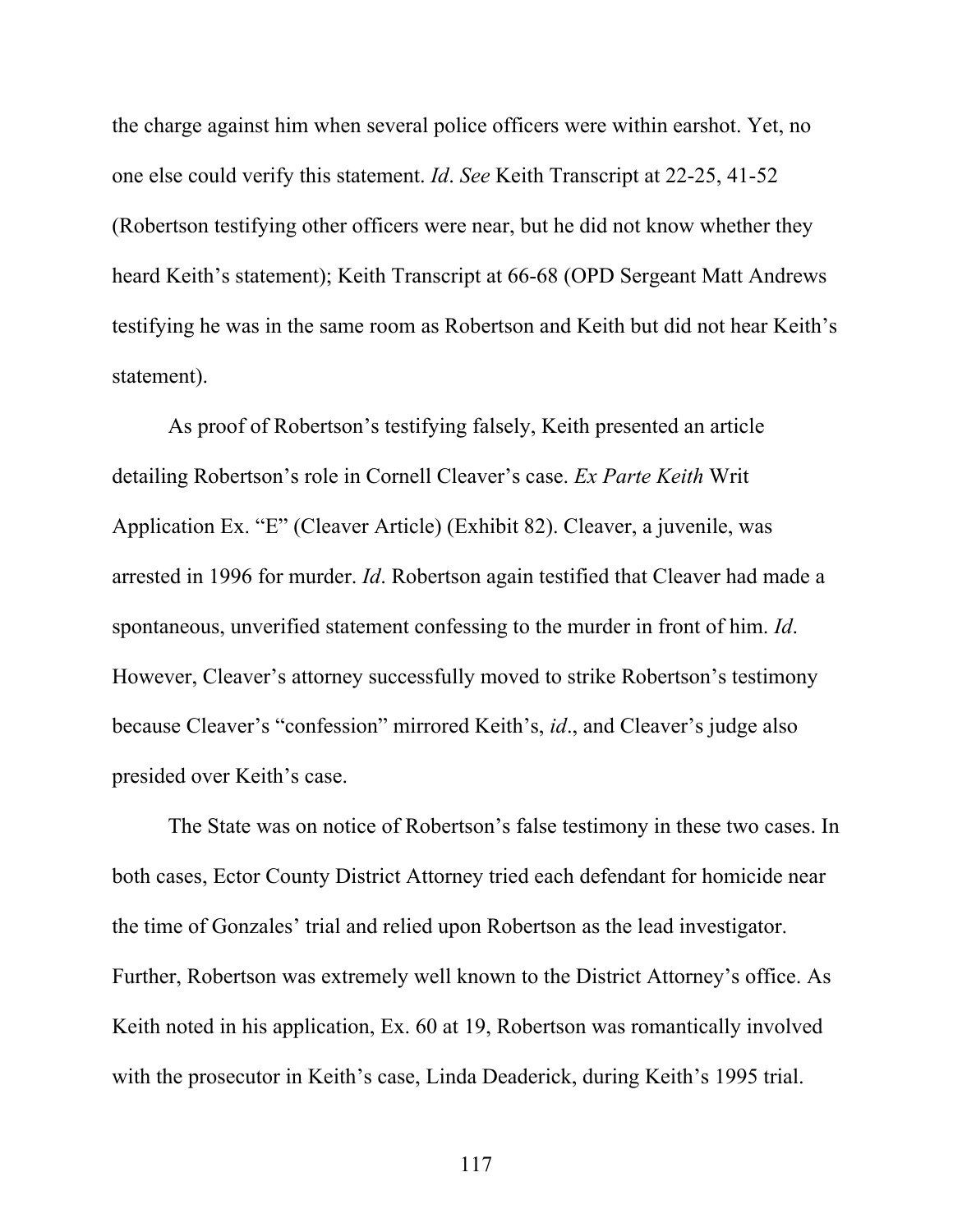They were later married in 1996. *Ex Parte Keith* Writ Application Ex. "F" (Robertson-Deaderick Article) (Exhibit 83). The relationship between Robertson and Deaderick caused former District Attorney R.N. "Bobby" Bland to move to recuse himself and his office because of a potential conflict of interest arising from the "prior marriage between the First Assistant District Attorney . . . and one of the lead investigators in this case," Mot. to Recuse, Nov. 13, 2008, 3 CR-R 651, before Gonzales' resentencing trial.

These circumstances unequivocally establish that the State knew of the evidence favorable to the defense in Robertson's personnel files and in civil and criminal court records and, despite that knowledge, suppressed it.

Although the civil suits detailing the abuse allegations were available to counsel already aware of their existence, that does not affect the suppression analysis. *See Strickler*, 527 U.S. at 286 (rejecting argument that defense counsel has "procedural obligation to assert constitutional error on the basis of mere suspicion that some prosecutorial misstep may have occurred"); *Graves v. Dretke*, 442 F.3d 334, 342-43 (5th Cir. 2006) (even a prosecutor's "oblique reference to suppressed evidence" is "insufficient to put the defense on notice to inquire further, particularly in light of the state's discovery disclosure" under open file policy). "A rule thus declaring 'prosecutor may hide, defendant must seek,' is not tenable in a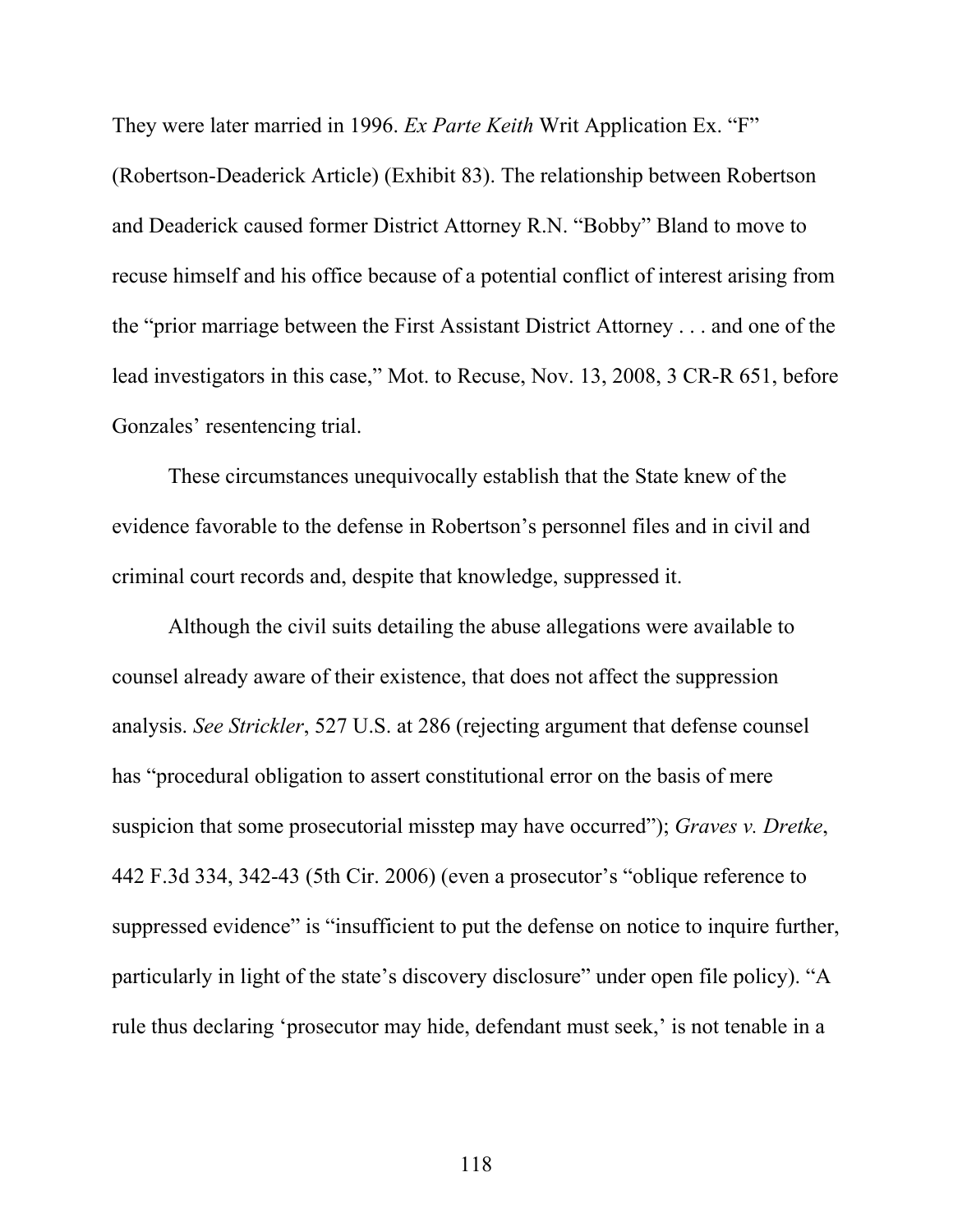system constitutionally bound to accord defendants due process." *Banks v. Dretke*, 540 U.S. 668, 696 (2004).<sup>35</sup>

The second element of the *Brady* analysis requires the withheld evidence be favorable to the accused. Here, the evidence was clearly favorable.

"Favorable evidence" includes both exculpatory and impeachment evidence. *See Youngblood v. West Virginia*, 547 U.S. 867, 869 (2006). Had the court records detailing the abuse allegations and the personnel files been disclosed, Gonzales could have pursued various lines of inquiry before the original trial court and at his 2009 re-sentencing trial. His attorneys could have presented evidence to show that Robertson was behind the apparently false testimony as to Gonzales' alleged "confession." In addition, defense counsel would have been able to cross-examine and impeach Robertson regarding his investigation's lack of efficacy and thoroughness. *See*, *e.g*., *Kyles*, 514 U.S. at 449 (evidence of a suppressed statement of the witness was material to impeach the credibility of the investigation and the reliability of the lead detective).

<sup>&</sup>lt;sup>35</sup> In any case, the availability of the court files does not excuse the State from its affirmative obligations. It is the State's *continuing* obligation to disclose favorable, potentially exculpatory evidence to the defense. *See Imbler v. Pachtman*, 424 U.S. 409, 427 (1976) (citing ABA Code of Professional Responsibility §§ 7-13 (1969); ABA Standards § 3.11)). ABA Criminal Discovery Standard 11-4.1(c) (3d ed. 1996).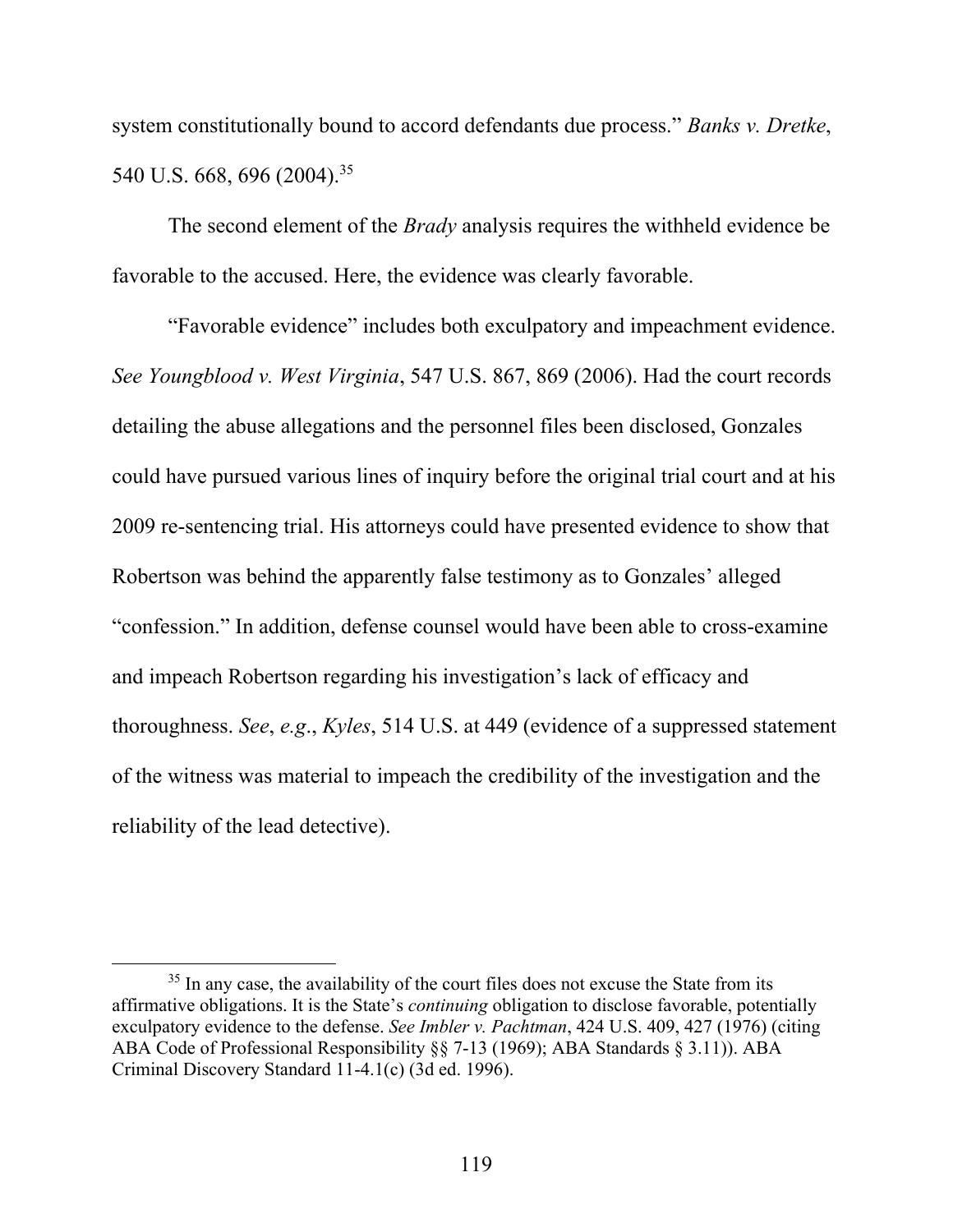More importantly, trial counsel could have used the court records documenting Robertson's abuse allegations and his personnel records to shake the sturdiest foundation of the State's case against Gonzales—Robertson's testimony as the lead investigator.

The State leaned heavily on Robertson's testimony throughout the trial. Once officers were dispatched to the Aguirres' residence on April 22, 1994, Robertson oversaw significant decisions in the homicide investigation. Assigned as the lead investigator on the case, 15 RR-T 95, he immediately secured the scene and observed the victims. 15 RR-T 96. He determined the evidence collected for analysis. 15 RR-T 107-24. Robertson supervised the delivery of forensic and biological evidence to the Department of Public Safety (DPS) laboratory. 15 RR-T 163-68; 16 RR-T 265. And Robertson conducted the bulk of witness interviews, including alternate suspects. *See* 15 RR-T 143-44; 27 RR-R 192-195.

In his opening statement, ADA Smith bolstered the quality and reputation of Robertson's work when he remarked, "I think the evidence is going to show you that some splendid police work, work that you as citizens can be proud of, led to this man, Michael Dean Gonzales." 15 RR-T 15.

Under Texas Rule of Criminal Evidence 608(a), defense counsel could have used the suppressed records to impeach Robertson's character for truthfulness. *Dixon v. State*, 2 S.W.3d 263, 271 (Tex. Crim. App. 1998), on reh'g (Sept. 15,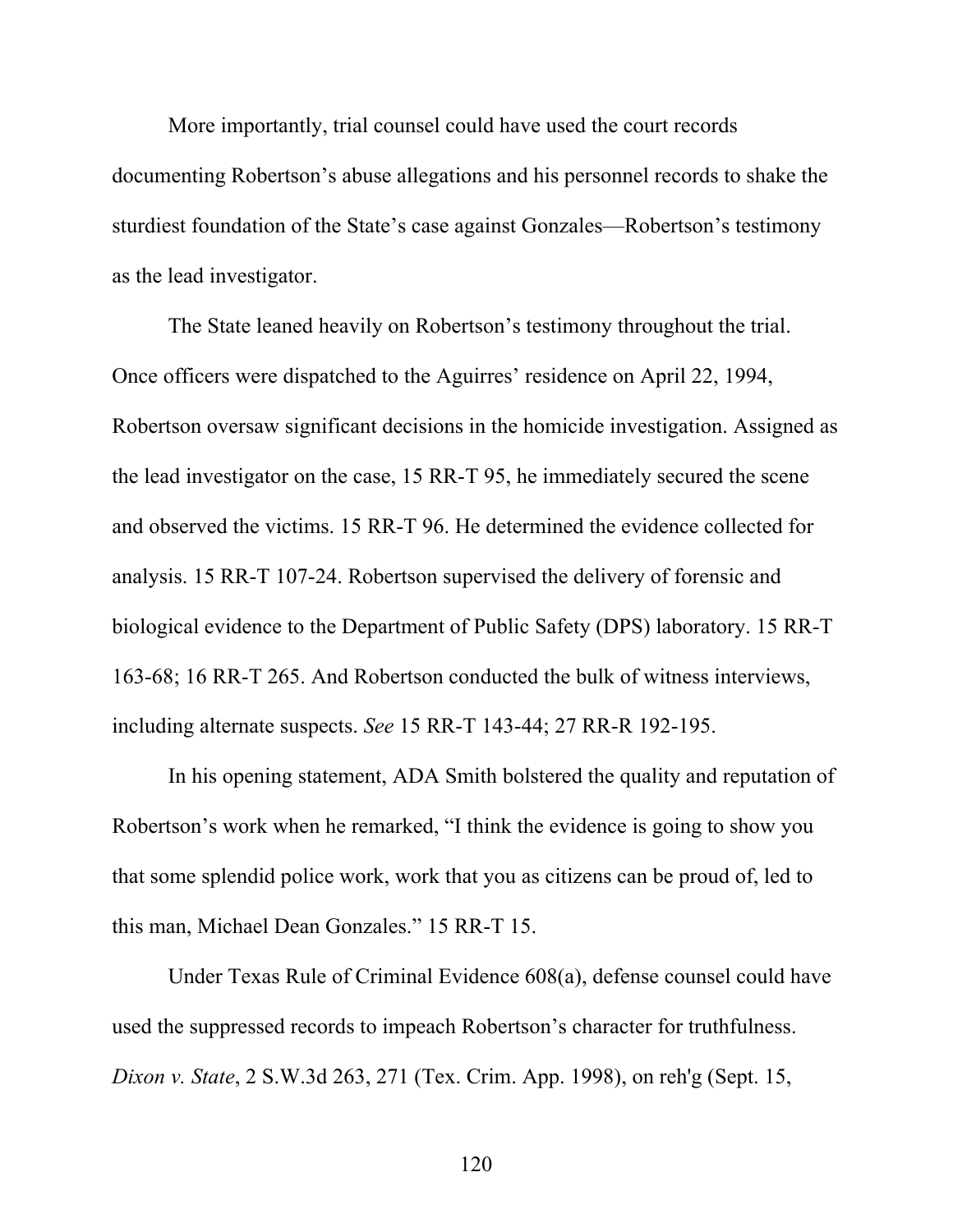1999). When the defendant or the prosecutor makes blanket statements about exemplary conduct, he "opens the door" to being impeached by relevant questions that would show he has left a false impression with the jury of what his past criminal conduct might have comprised. *King v. State*, 773 S.W.2d 302, 308 (Tex. Crim. App. 1989). Here, trial counsel fairly relied on the assumption—bolstered by the State—that Robertson never received disciplinary action for lying to law enforcement or that his abuse against citizens of Odessa led to adverse settlements for the city. *See Michael v. State*, 235 S.W.3d 723, 725 (Tex. Crim. App. 2007) ("At the outset, every witness is assumed to have a truthful character.").<sup>36</sup>

As discussed in part II.D below, the collective impact of this suppressed evidence regarding Det. Robertson's record and the suppressed evidence concerning Det. Robertson's false testimony on physical evidence in this case would have devastated the State's case for Gonzales' guilt and could well have altered the outcome.

<sup>36</sup> *See Milke v. Ryan*, 711 F.3d 998, 1018 (9th Cir. 2013) ("Indeed, suppression of the personnel file and suppression of the court documents run together. Had Milke been given the full run of evaluations in [the lead investigator's] personnel file, she would have found cases [the lead investigator] worked on… But without the full personnel file, we can't know, even now, the full extent of the misconduct that could have been used to impeach [the lead investigator].").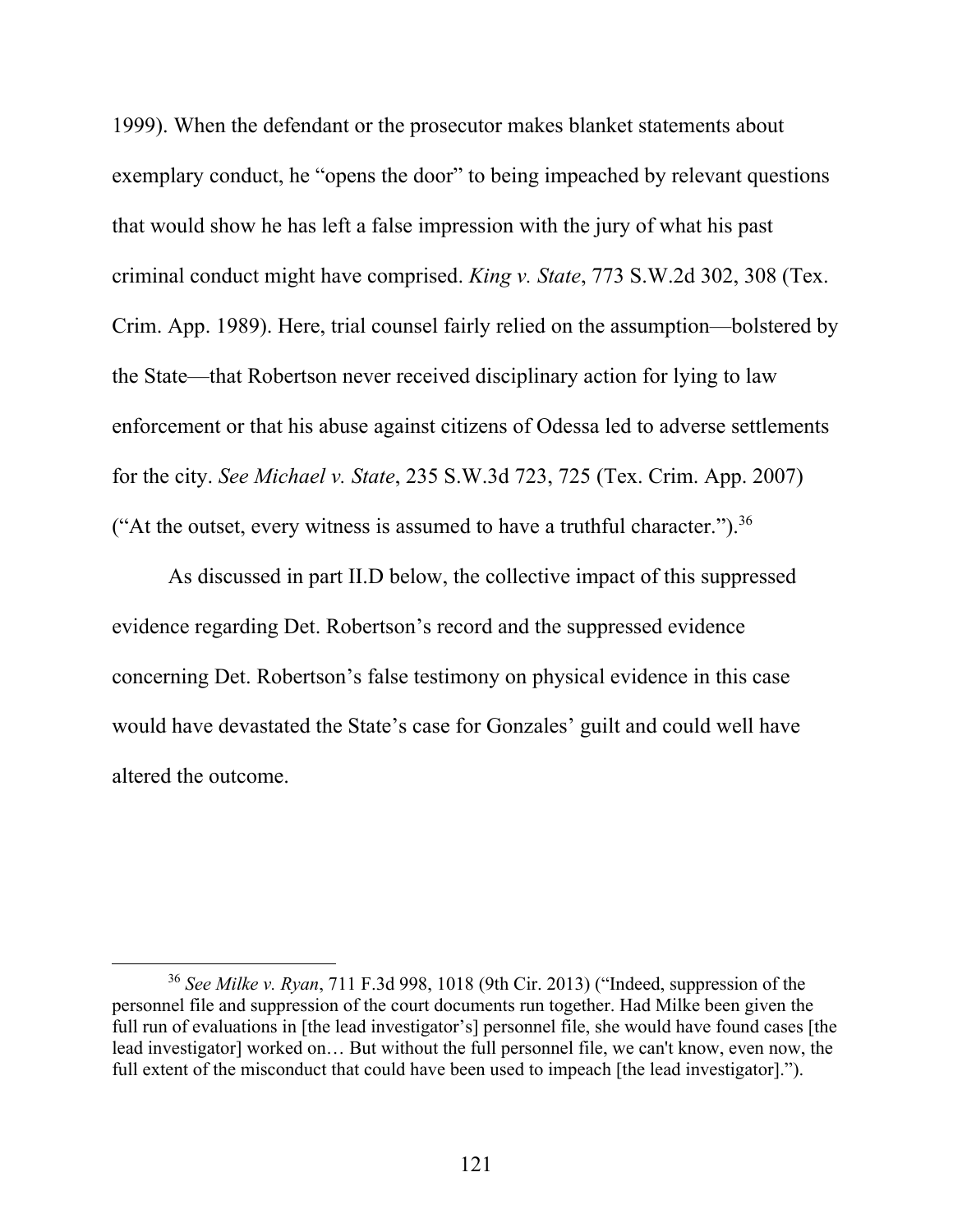# **C. The State suppressed evidence contradicting Detective Robertson's testimony on the similarity of chile peppers in the Aguirre and Gonzales homes in violation of** *Brady* **and due process.**

The State's case for Gonzales' guilt rested in part on an outlandish theory that peppers found in a salsa in the Gonzales family's refrigerator and scattered near the back door of the Gonzales house were connected to other peppers found by happenstance near the body of Merced Aguirre. According to the State, these peppers were evidence (in Gonzales' own house, no less) that Michael Gonzales committed the murder of the Aguirres. To make this theory work, the State hoped to secure an expert who would endorse the view (1) that the peppers were the same and (2) that the peppers were rare enough that their identity was not coincidental. When the expert the State consulted concluded he would not testify and that he could not support the State's theory, the State sponsored false testimony from Detective Snow Robertson and suppressed communications from the pepper expert that proved Robertson's testimony was false.

#### **1. Ector County District Attorney's Suppressed Memorandum.**

On April 22, 1994, when the police were collecting and photographing evidence at the crime scene, police noticed a broken glass mug and small, red chile peppers around victim Merced Aguirre's body. Police also saw red chile peppers near the backdoor of the Gonzales residence, just off the alleyway between the two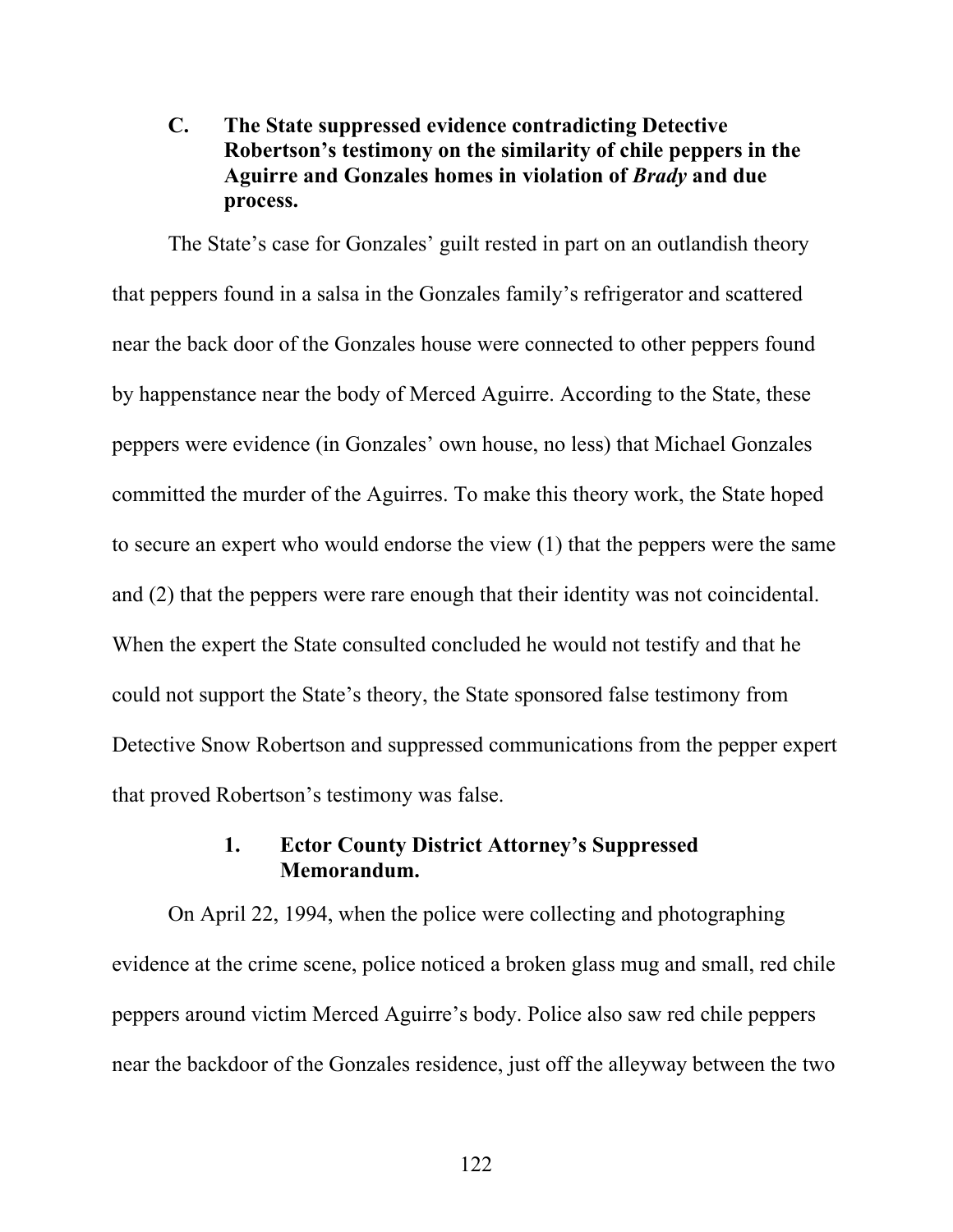homes. When police searched the Gonzales home a few weeks later, they found more red chile peppers in a bowl of salsa in the Gonzales family fridge, and confiscated it.

In July 1995, Detective Snow Robertson contacted Dr. Ben Villalon, a research scientist at Texas A&M University's Research Center in Weslaco, Texas. Dr. Villalon is "more affectionately known as 'Dr. Pepper'" for his research on chile peppers. http://www.subplantsci.org/a-t-potts-award/award-recipients/drbenigno-ben-villalon/. According to Robertson's report, Villalon agreed to examine the peppers and stated they "were the same peppers" and were "very rare" for Odessa. Det. Robertson's Report on Consultation with Dr. Villalon (Exhibit 84). Robertson wrote down very general information: the peppers were "Capsicum annum L."—which, without additional information, is the species designation for everything from bell peppers to habaneros.37

The defense moved to exclude this pepper evidence when it learned of Robertson's meetings with Villalon. 1 CR-T 87.

On November 30, 1995, Rebecca Sample, with the Ector County District Attorney, called Dr. Villalon about testifying. Sample Memorandum (Ex. 50). Dr. Villalon told Ms. Sample that Robertson had asked him to look at various peppers

<sup>37 &</sup>quot;Capsicum anuum L." Kew Royal Botanic Gardens, *Plants of the World Online*, https://powo.science.kew.org/taxon/316944-2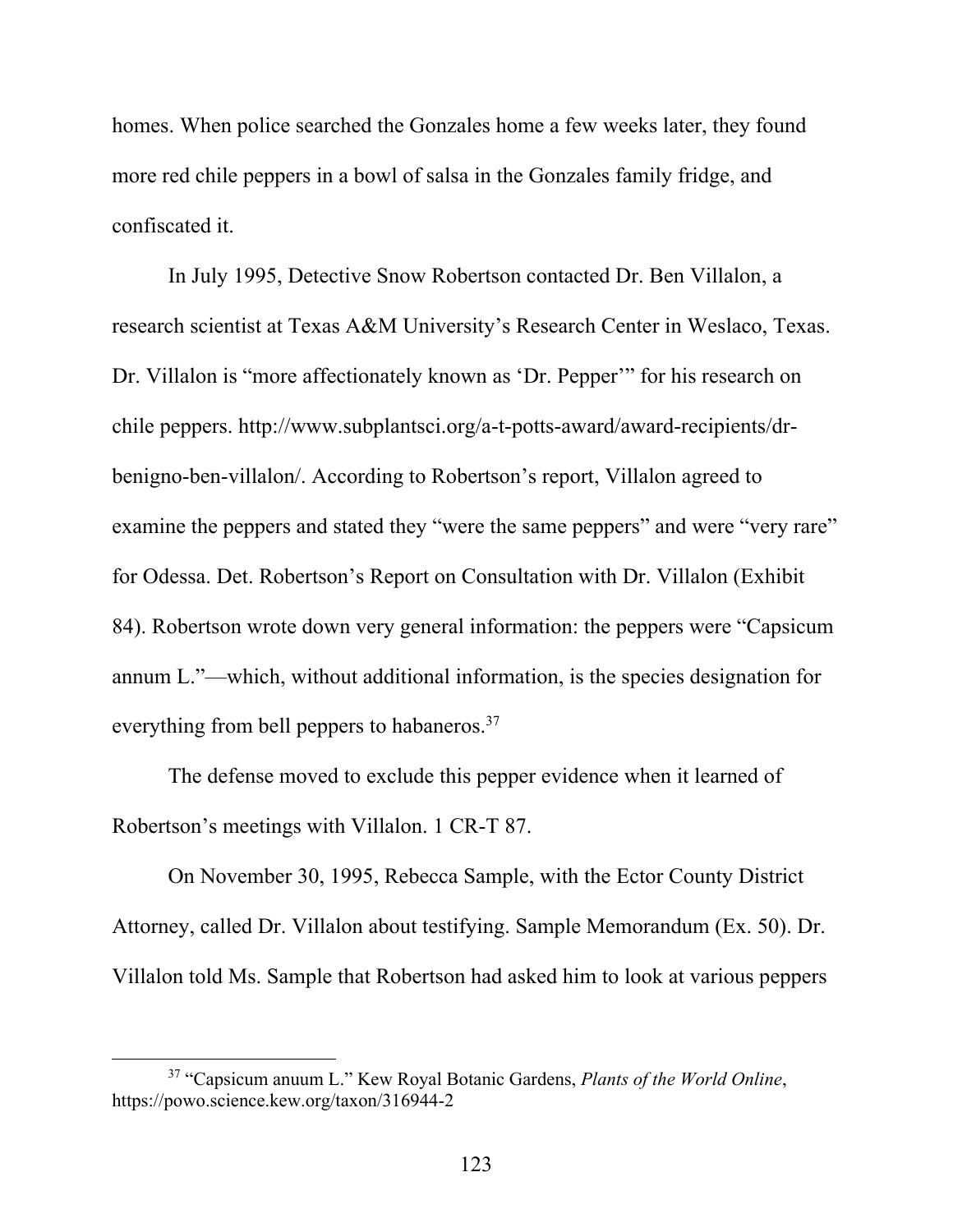and tell him "if the peppers were the same." *Id*. Dr. Villalon said that "all he could say was that the peppers appeared to be the same to him." *Id*. He said nothing to Ms. Sample about whether the peppers were rare for the Odessa area. "[H]e didn't see how he would be useful in this case when he can only say that the peppers seem to be the same." *Id*. A handwritten note at the bottom of this memo states, "Snow [Robertson] said" that Villalon told him the peppers "were very rare for this area." That is not what Villalon told Ms. Sample he told Robertson. Neither this memo nor the information in it was provided to Gonzales' counsel.

Robertson testified that he found "the same type of peppers" in three places: "right next to [Gonzales'] back door," "crushed" in a bowl in Gonzales' house, and "next to Mrs. Aguirre's body" at the crime scene. 15 RR-T 115, 116. Robertson testified that the peppers "were somewhat unique." *Id*. at 121. Robertson testified that he consulted with a pepper expert named Dr. Ben Villalon, at Texas A&M about the peppers. *Id*. at 140-41. According to Robertson, Dr. Villalon told him the peppers are "very, very rare for this area" and are grown primarily in Mexico. *Id*. at 140. Robertson said he was "mainly" "basing my testimony on what Dr. Ben Villalon from Texas A&M Research Center in Weslaco, Texas, advised me of." *Id.*  at 141.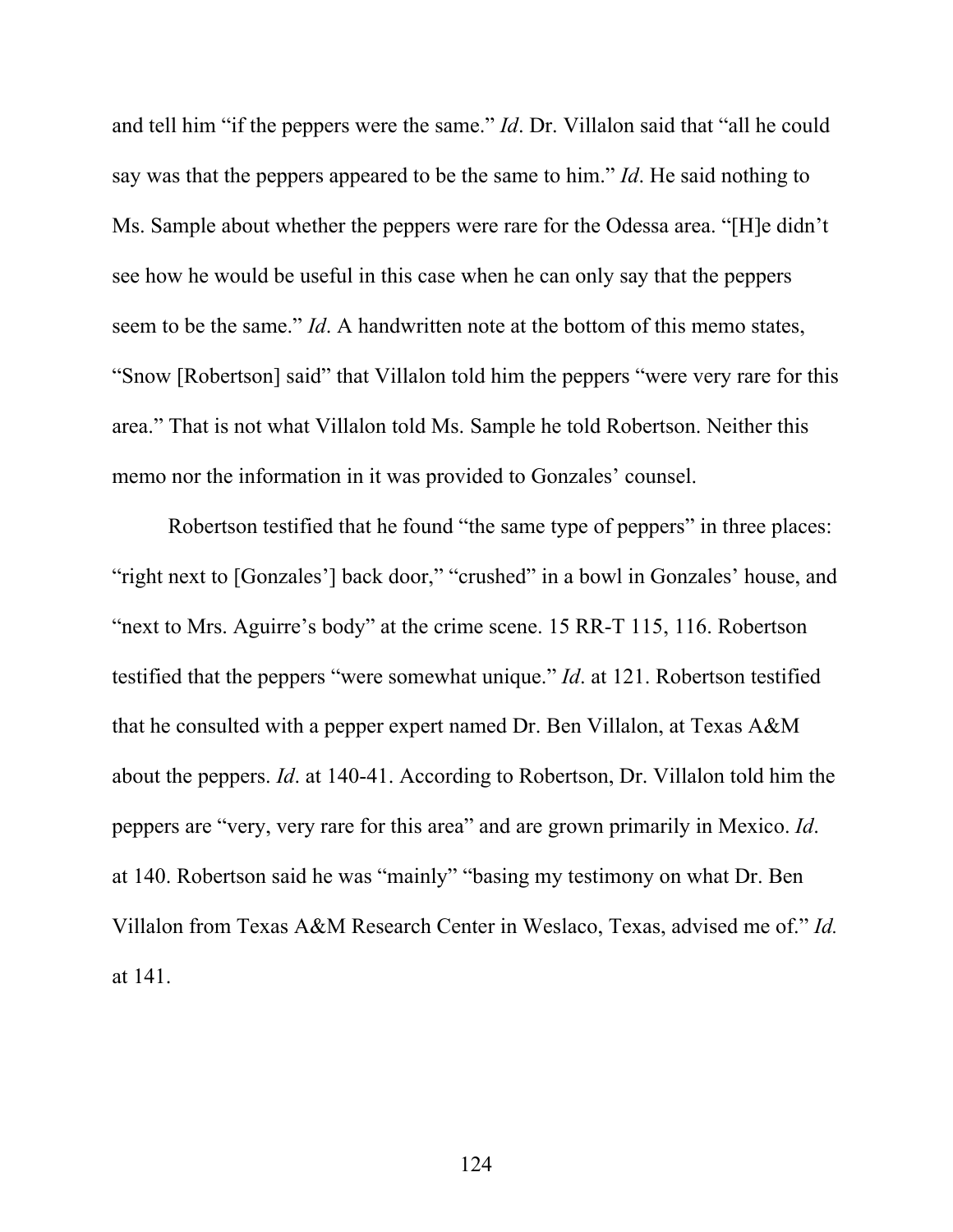## **2. The State's failure to disclose this favorable evidence to the defense violated Gonzales' due process right to be informed of exculpatory information.**

The Due Process Clause of the United States Constitution required the State to disclose the Ector County District Attorney Office's memo detailing Ms. Sample's conversation with Villalon to the defense. The State did not do so.

The evidence described above was in the State's possession but was not disclosed to the defense. There is no evidence that trial counsel received or reviewed the file memo. Defense counsel would have noticed the memo. Their case theory aimed to challenge the State's assertion that Gonzales entered or was near the Aguirres' home the evening of the homicides. Therefore, defense counsel were keen to investigate any information that could refute the State's assertions otherwise. Indeed, defense counsel specifically moved to exclude evidence regarding peppers upon learning of Snow Robertson's report of his consultation with Dr. Ben Villalon.

The evidence is also plainly favorable. The undisclosed report is exculpatory and could have constituted impeachment evidence within the purview of *Brady*. Information from the memo would have: 1) discredited Robertson's reliability given his apparent false report in July 1995; 2) led trial counsel to hire a pepper expert to challenge the State's chile pepper theory, and 3) permitted trial counsel to knock away the spurious link the peppers created between the Gonzales and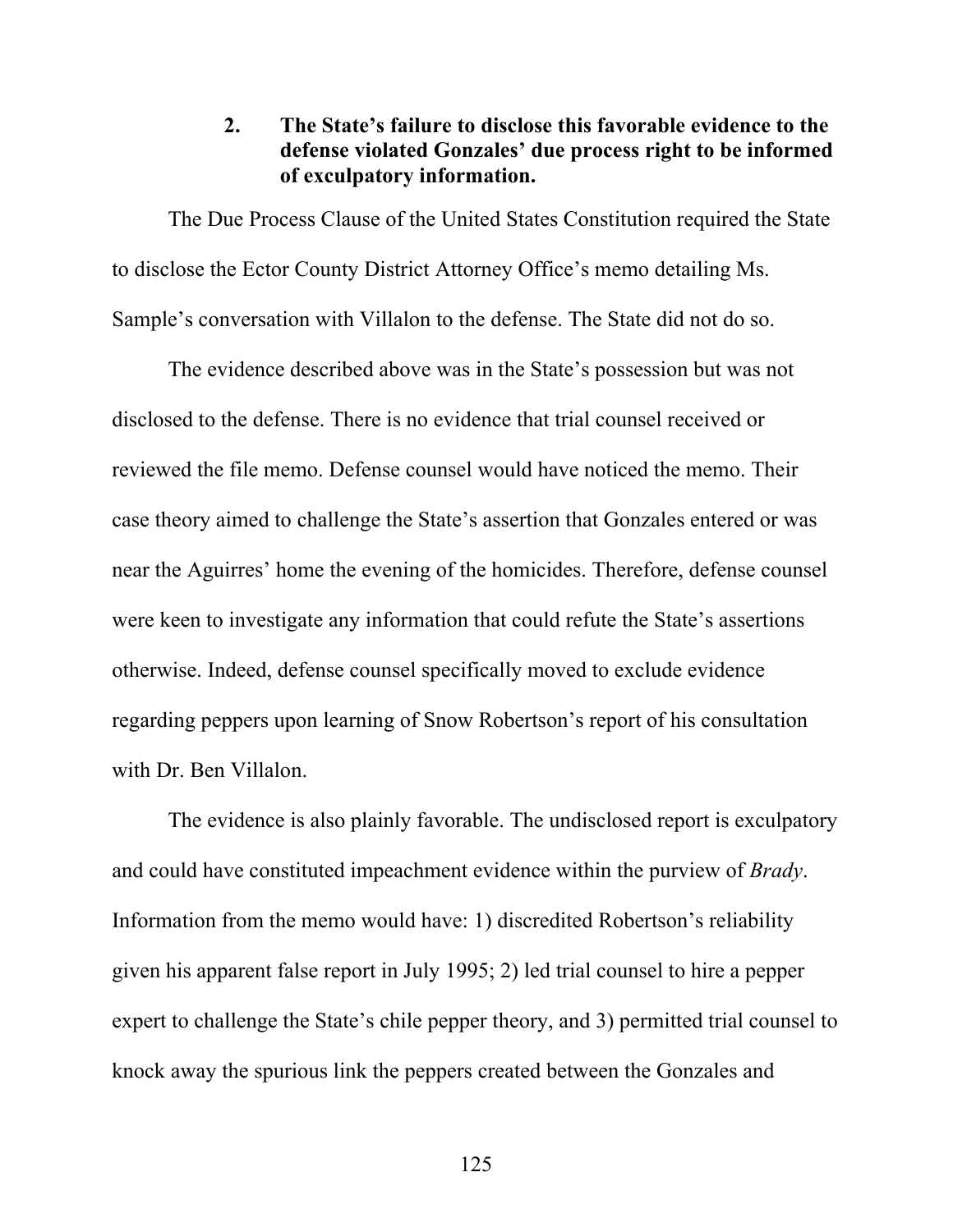Aguirre residences to support its theory that Mr. Gonzales was guilty for the Aguirres' deaths.

### **D. There is a reasonable probability of a different outcome had the State disclosed the evidence of Robertson's history of misconduct and the Sample Memorandum.**

To secure relief based on the State's suppression of favorable evidence, Gonzales must show a "reasonable probability of a different result" had the evidence been disclosed to him. *Kyles*, 514 U.S. at 434. This is emphatically *not* a sufficiency of the evidence inquiry: a defendant "need not demonstrate that after discounting the inculpatory evidence in light of the undisclosed evidence, there would not have been enough left to convict." *Id*. at 434-35. Here, "the favorable evidence could reasonably be taken to put the whole case in such a different light as to undermine confidence in the verdict." *Id*. at 435. This is so for both the original trial on Gonzales' guilt or innocence, and the resentencing trial in 2009.

#### **1. Materiality at Gonzales' 1995 trial.**

The State's suppression of the Snow Robertson personnel records, court files, and reports and documents referenced therein, and the suppression of the Sample Memorandum regarding her call with Dr. Villalon, undermines confidence that the jury would have convicted Gonzales.

The cumulative impact of Snow Robertson's history of dishonesty and misconduct combined with his dishonesty, in this case, would have had a powerful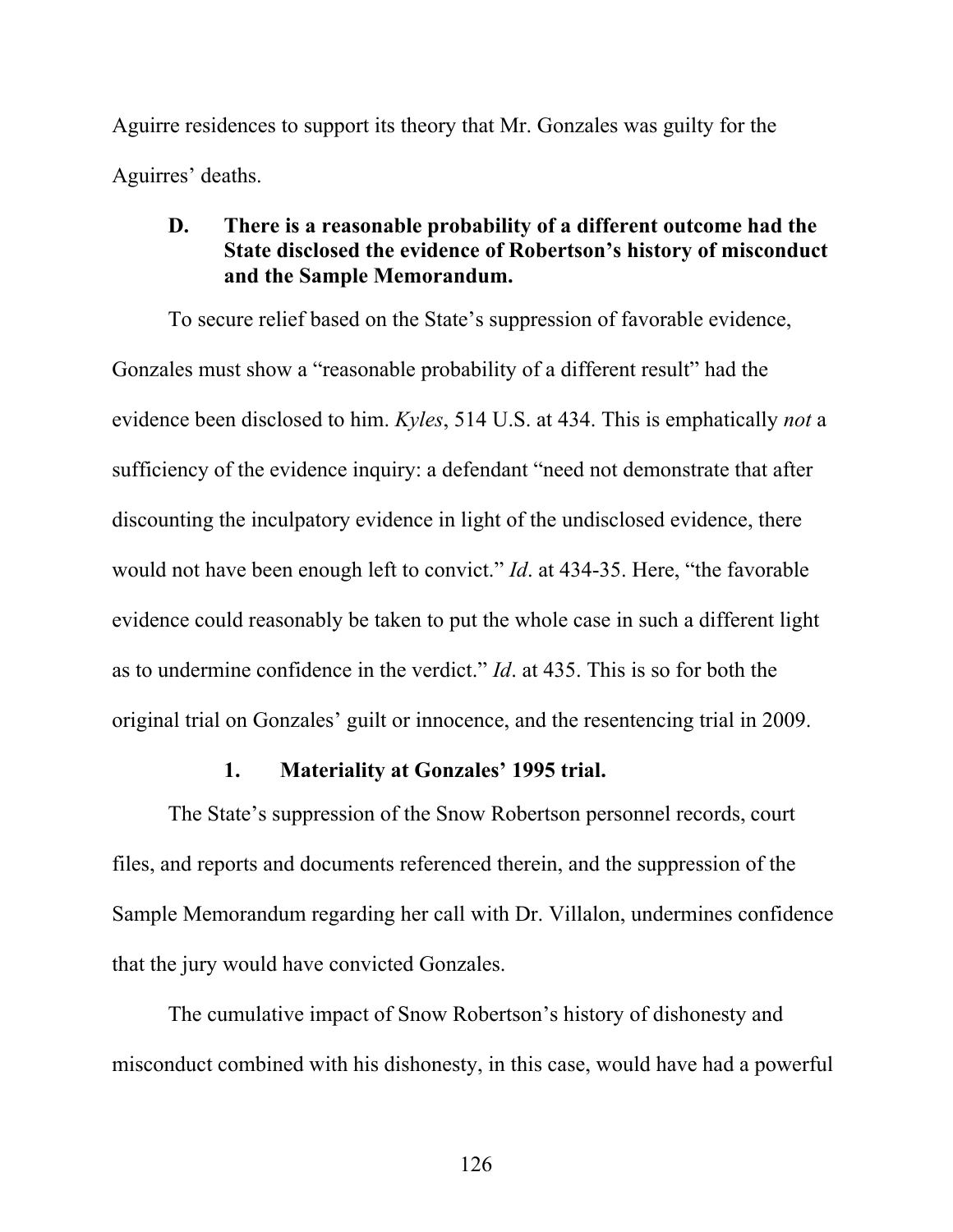effect on jurors' assessment of the weak case for Gonzales' guilt. This is not an instance in which the impeachment information was only glancingly relevant to the trial. Defense counsel could have argued that the very same pattern of misbehavior evident in Robertson's checkered history was leading to the wrongful prosecution of an innocent man in this case.

Indeed, as explained in Claim III below, the State's case depended on false testimony by Robertson—

- That teardrop tattoos on Gonzales' face amounted to a confession he killed two people.
- That chile peppers found beneath Mrs. Aguirre's body, outside Gonzales' house, and in Gonzales' refrigerator connected Gonzales to the crime despite plausible evidence that the peppers had nothing to do with the crime.
- That a stain on a camper between the two houses was a "blood" transfer stain," even though he never tested it to determine if it was blood, rust, or dirt.

No physical evidence other than a fingerprint on a stereo connected Gonzales to the crime scene. No weapon was found connecting Gonzales to the Aguirres murders. The only direct evidence of Gonzales' guilt was the alleged confession he made to the jailer, Kenimer. Information from Robertson's personnel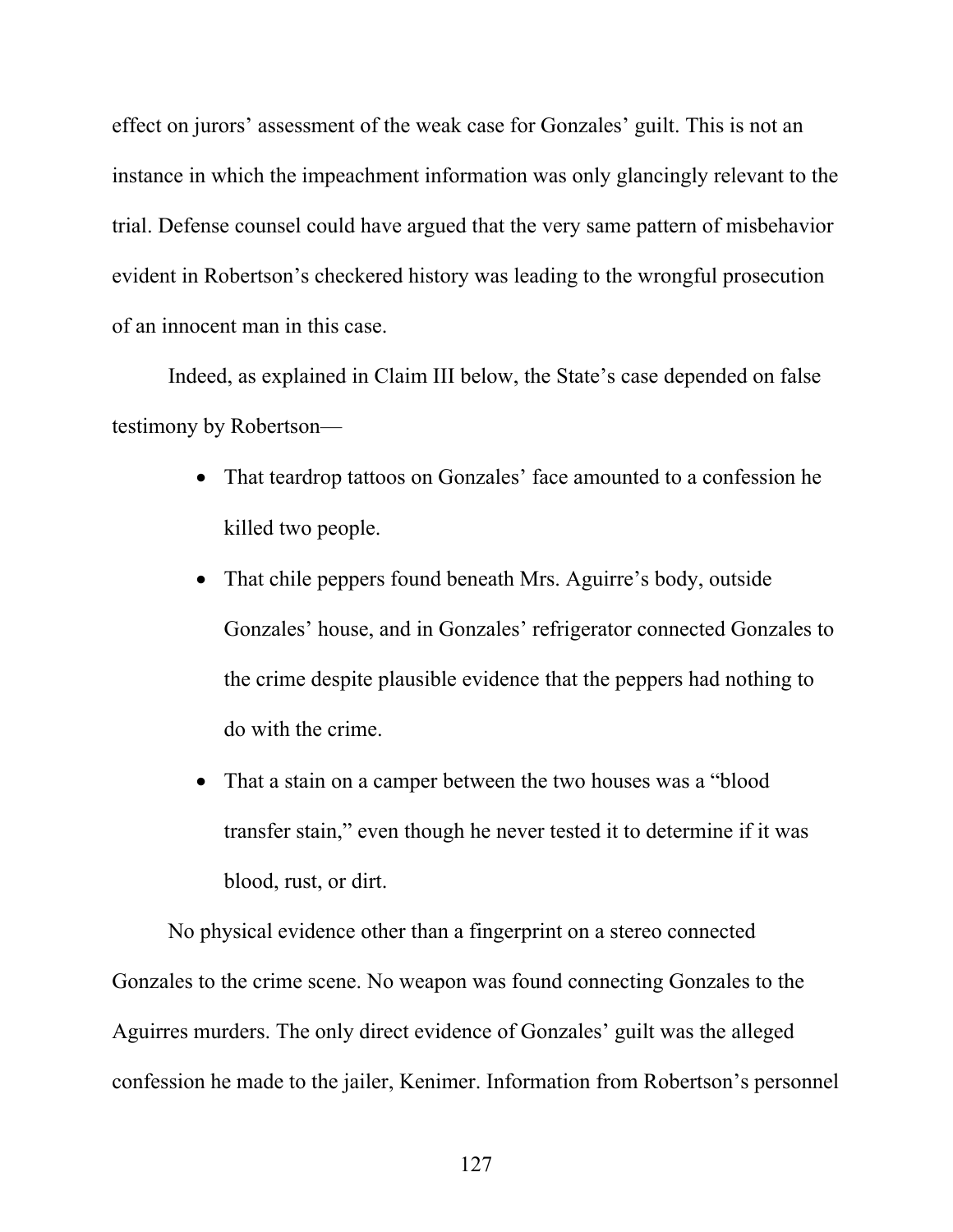files and the court records would have helped expose the false and misleading character of the evidentiary picture the State painted at Gonzales' trial.

Robertson's record showed that he fabricated confessions by accused people. Here, the supposed confession Gonzales made to Kenimer had Robertson's fingerprints on it. Gonzales was said to have "blurted out" the confession to Kenimer, just as false confessions were in Robertson's other cases. Robertson wrote Kenimer's statement about the confession being blurted out He also embellished it with "facts" that, in federal habeas proceedings, Kenimer said were false—facts designed to show that Gonzales would have been comfortable confessing to Kenimer. And, Robertson acquiesced in Kenimer's own fabrication at trial when he testified that the Gonzales confessed because he was emotional after a stressful interrogation by Robertson and Ranger Joe Sanders, even though Robertson knew that the interrogation occurred five days after Gonzales allegedly confessed to Kenimer.

 Moreover, the information from Robertson's personnel records would have made more understandable why the investigation overlooked or superficially followed leads that pointed to other people instead of Gonzales as the perpetrators—because Robertson had a history of jumping to conclusions and not investigating carefully after that. With Robertson's record, the defense could have shown that before there was an investigation, Robertson believed Gonzales was the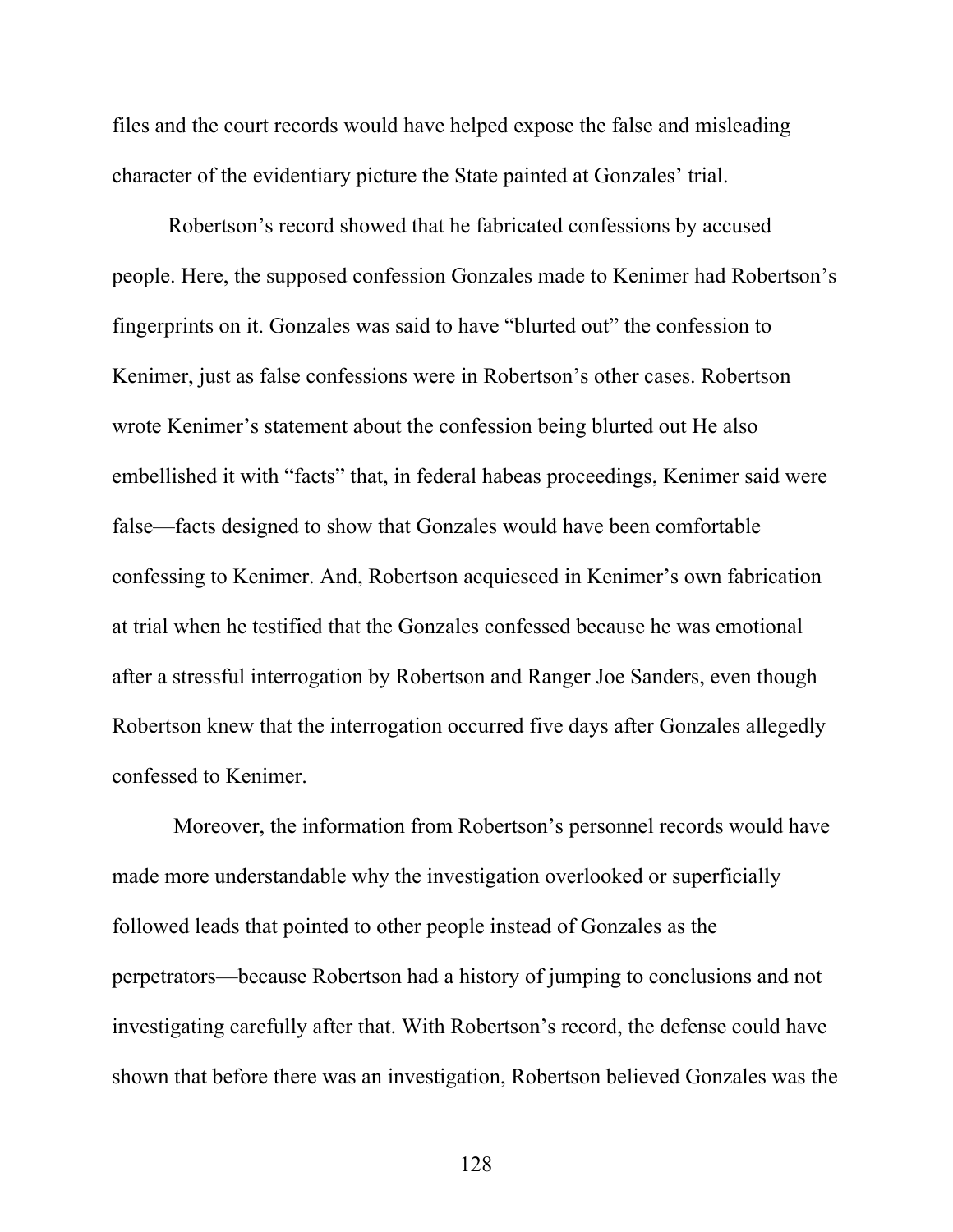perpetrator and disregarded or falsified any evidence that might call that into question.

In an investigation that the prosecution stated was built on "physical evidence," the Robertson-led investigation was more remarkable for the physical evidence *not* collected, documented, or preserved. The investigation was marred by sloppiness and constricted by its lead investigator's tunnel vision.

According to a seasoned crime-scene investigator, the Odessa Police

Department's investigation failed to take rudimentary steps.

"No photo log has been found that indicates either the sequence of scene photography or the circumstances involved and not all the photographs appear to have been received."

"No scene diagram has been found that indicates the location and interrelationship of evidence items and gives pertinent measurements." *Id.* ¶ 11(c).

"No indication was found … that would indicate that proper attention was given to footwear evidence in this case such as attempting to determine the brand and size of the responsible shoe(s)." *Id.* ¶ 12.

Declaration of Forensic Scientist Ed Hueske, May 7, 2020, ¶¶ 11(b), 11(c), 12

(Exhibit 85).

Police did **not** do any of the following obvious investigative tasks:

# *Jesse Perkins*

• Did not attempt to verify Perkins' stories about where he got the wounds on

his arms.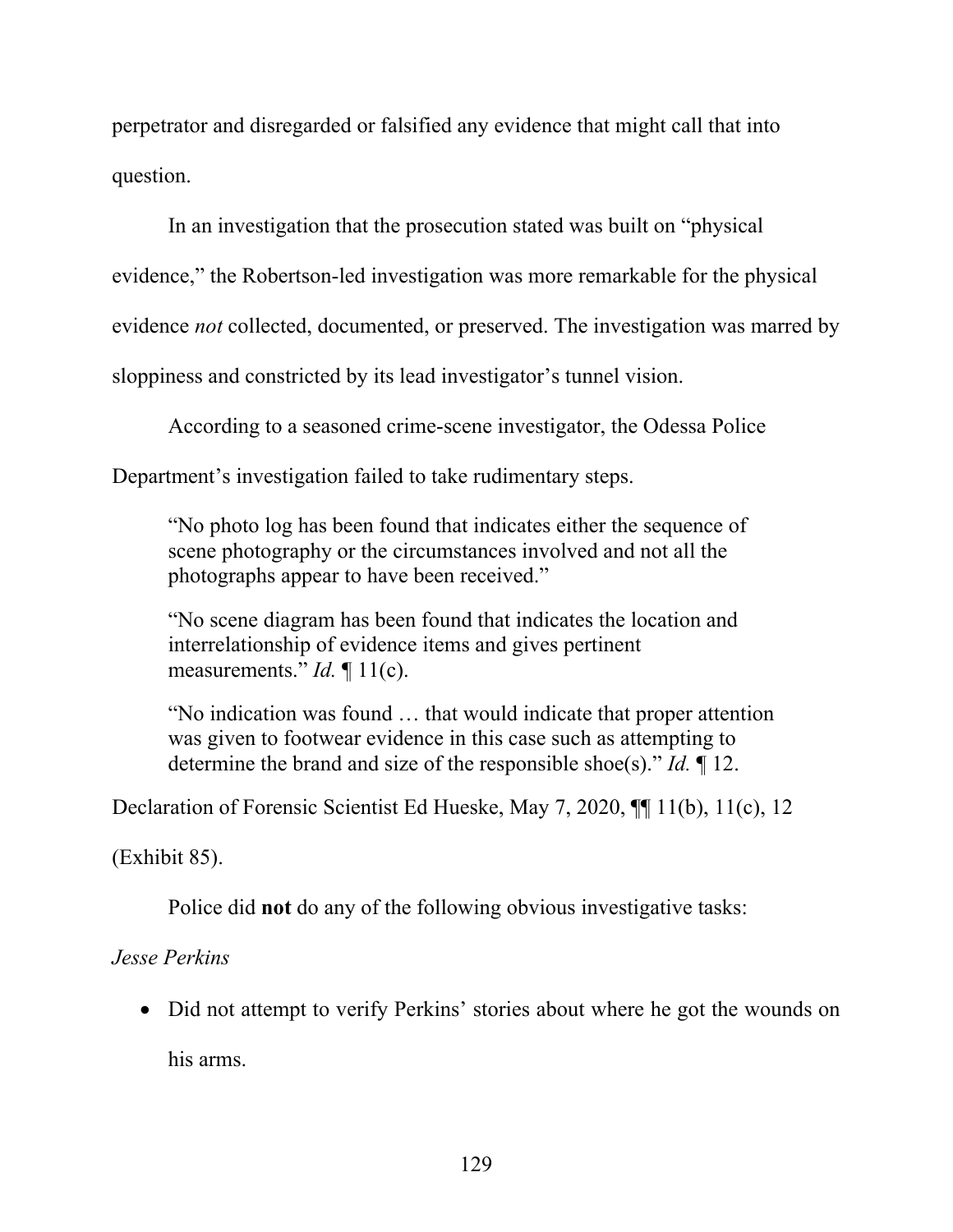- Did not photograph the cuts on Perkins arms that were visible in early May or ask Perkins to show them any other wounds he had until long after the murder.
- Did not photograph or videotape their search of Jesse Perkins' residence.
- Did not photograph the bloody flannel shirt recovered from Jesse Perkins' closet.
- Did not search for blood evidence in Ruby Luna's truck, despite knowing that both Perkins and Gonzales had been in the truck and despite having information that the shirt was bloody.

### *Crime scene evidence collection*

- Did not photograph their luminol testing on April 22 (at the Aguirre crime scene) or on May 6 (at the Gonzales house).
- Did not develop any useable photos of the April 23 luminol testing at the Aguirre crime scene or else destroyed or lost the remaining prints and negatives.
- Did not otherwise document what the luminol testing produced.
- Did not collect evidence from the sink or bathtub (besides hairs) in the bathroom of the Aguirre house, even though luminol testing revealed presence of blood in sink and bathtub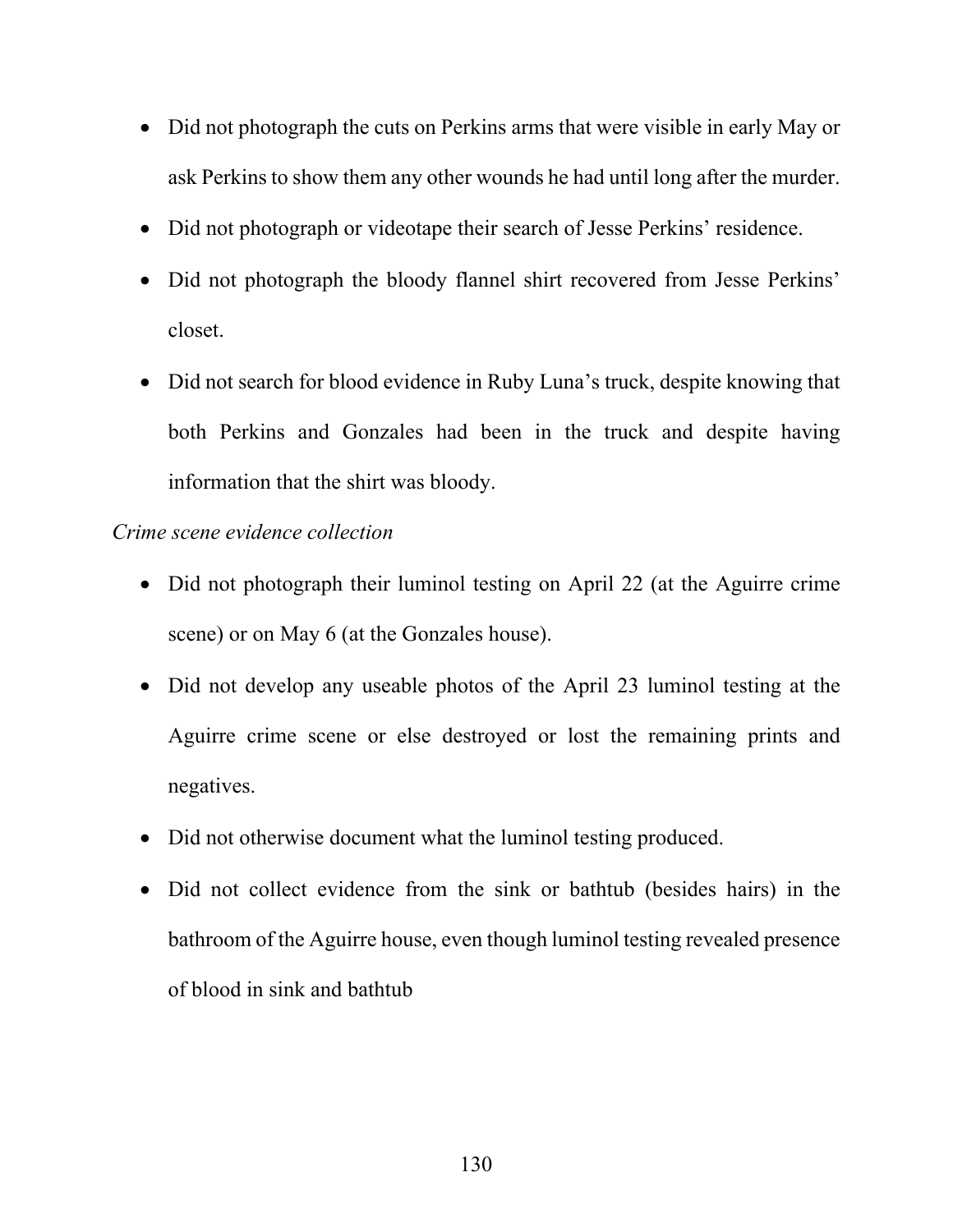• Did not take photographs or videos of rooms in the Aguirre household in which investigators found important clues, including the master bathroom and utility room.

# *Latent print and footwear impressions*

- Did not report any comparison of the footwear evidence that they collected, including the plaster casts outside the Aguirre residence or the bloody footprints inside it.
- Did not record any comparison of known prints with latents until the eve of trial—the first and only reported comparison in the police file occurred on December 1, 1995.
- Did not track the number of latent print cards developed in the evidence log.
- Did not report the comparison of three latent prints from the stereo that Cpl. Joe Rexer testified about at trial.
- Did not fingerprint Julian Olivarez even though he was a suspect and in possession of several pieces of the Aguirres' stolen property.
- Did not attempt to lift any latent fingerprints from surfaces and objects in the Aguirres' bathroom, even though police detected human blood there that apparently connected the bathroom to the murder.

# *Camper*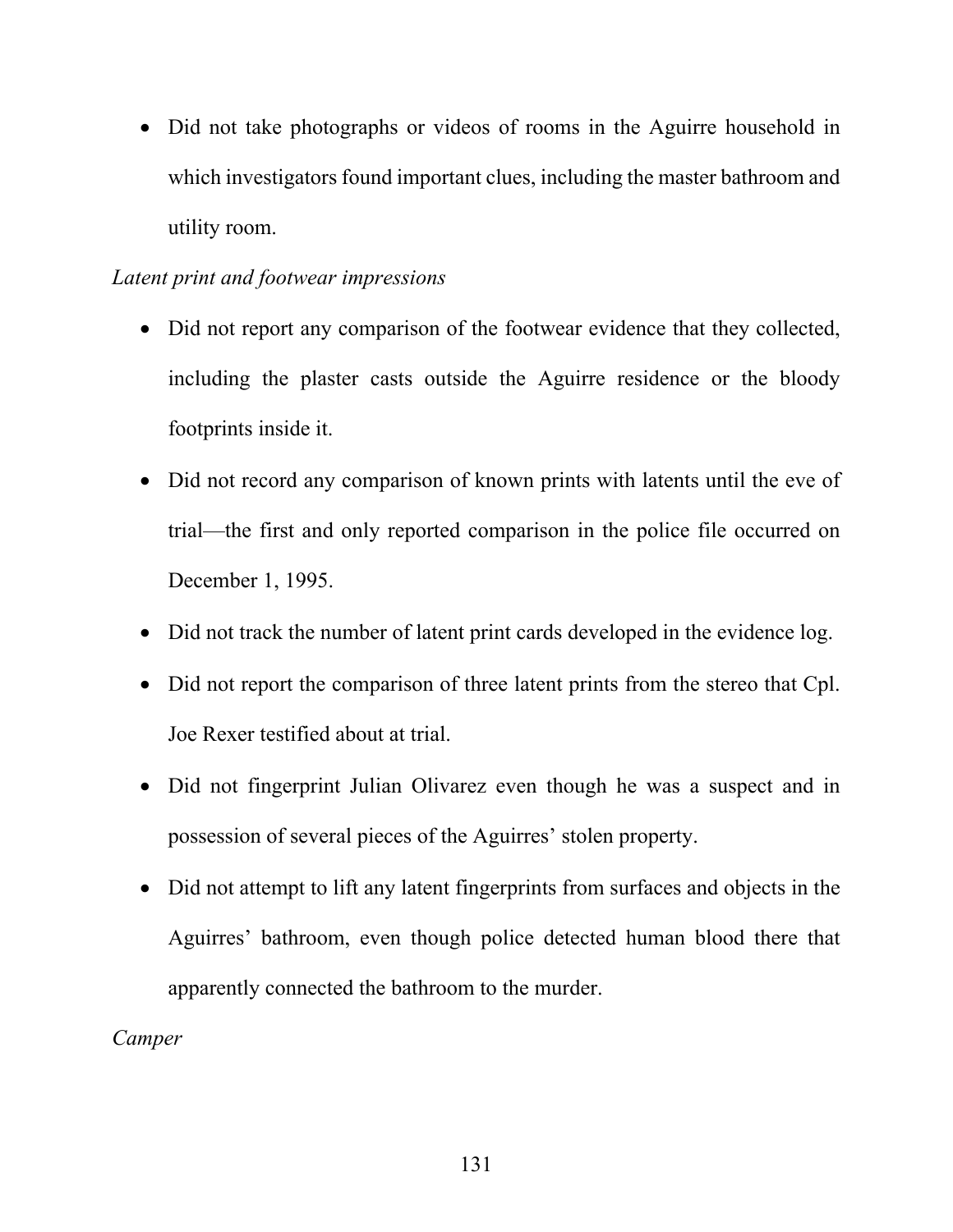- Did not collect the stain on the camper trailer in the alley between the homes, let alone test it using a readily available presumptive blood test.
- Did not photograph the camper in a manner to establish where the stains were. *DNA testing* 
	- Did not insist that DPS perform forensic DNA testing of the evidence in 1995, even though OPD had requested the testing and did not explain DPS's failure to do so.

In sum, the OPD homicide investigation was shoddy. Robertson's testimony about the "blood transfer stain," the chile peppers, and the tattoos was all false.

Had the prosecution disclosed the chile pepper information from Dr. Villalon yet persisted in offering Robertson's testimony about the chile peppers, defense counsel would have been able to soundly counter that testimony, including with expert evidence. Gonzales' post-conviction counsel asked Dr. Kevin Crosby, a horticulturist, and plant geneticist, to review the chile peppers evidence to address: 1) whether the chile peppers found near the Aguirres were "unique" to Mexico as alleged by the prosecution; and 2) whether the peppers found in their residence were of the same varietal as those found near and in Mr. Gonzales' home. *See* Declaration of Dr. Kevin Crosby (Exhibit 86).

According to Dr. Crosby, his review of the record shows that the fruits found in the residences of the Aguirres and Mr. Gonzales are those of commonly grown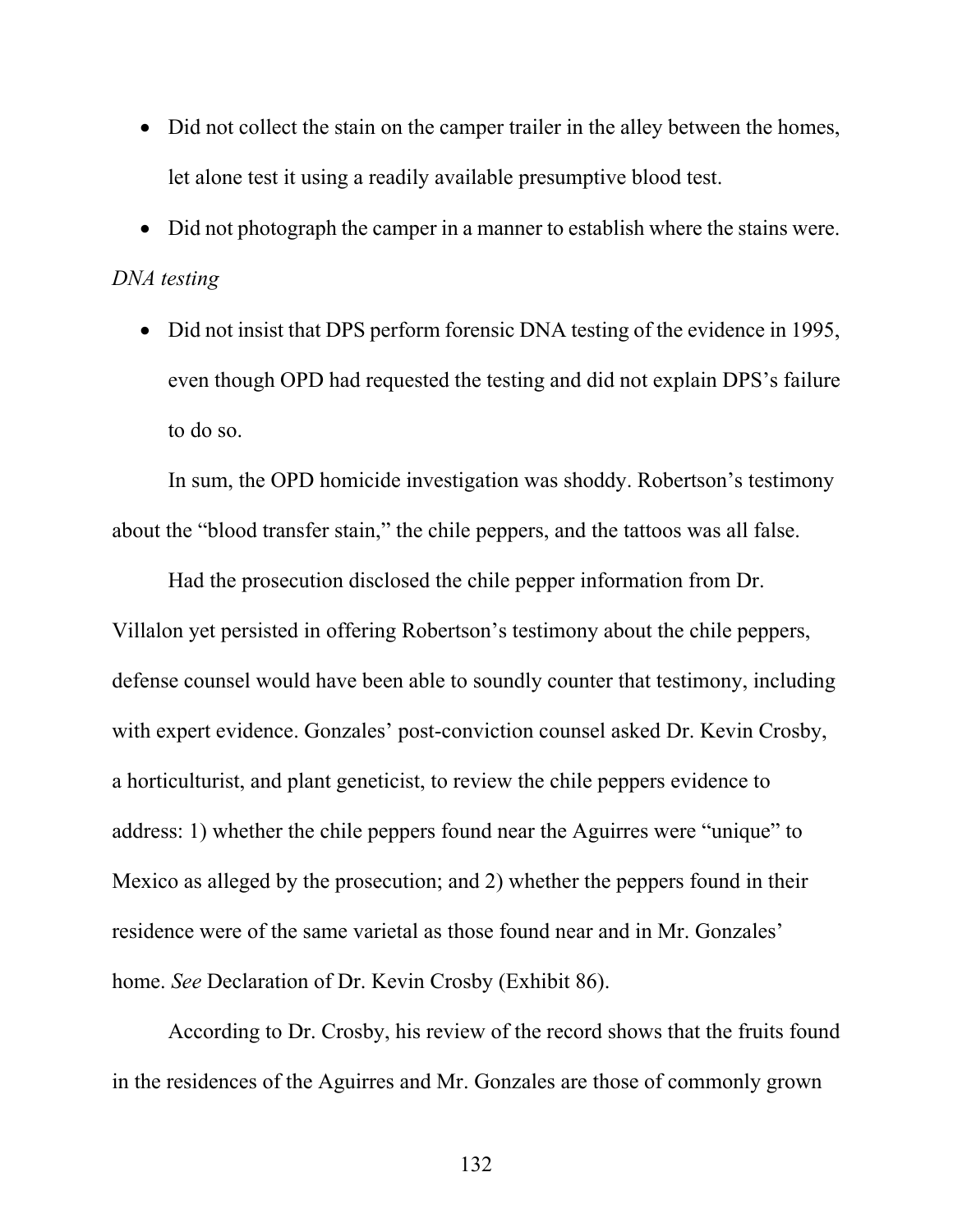pepper plants. Like Villalon said to Robertson, these pepper fruits likely belong to the C. annuum species, based on the photographic evidence. Crosby Decl. ¶ 10. However, Dr. Crosby cannot reasonably conclude by viewing photos of the chile peppers, whether both peppers were derived from the same varietal or cultivar. He considered a "pepper" a broad category that requires more than mere visual identification. *Id.* ¶ 11. Thus, two peppers may share similar physical characteristics yet be derived from distinct cultivars. This is because of the extensive genetic diversity among cultivated pepper species and the tendency of distinct species to develop similar traits as they evolve. *Id*.

Thus, contrary to Robertson's testimony that the chile peppers were rare to the area and unique to Mexico, defense counsel armed with the Sample Memorandum could have offered testimony that it is impossible to determine the "uniqueness" of the peppers. Humans have dispersed chile pepper fruits and seeds worldwide, and it is common for Texas gardeners to cultivate many varieties of chile peppers in their backyards. Crosby Decl. ¶ 15. If the State provided defense counsel the Sample memo at trial, they reasonably could have retained an expert like Dr. Crosby to challenge the State's theory surrounding the peppers' "uniqueness."

The suppressed evidence would have cast much more doubt on the credibility of the investigation and the reliability of the lead detective. *See Kyles*,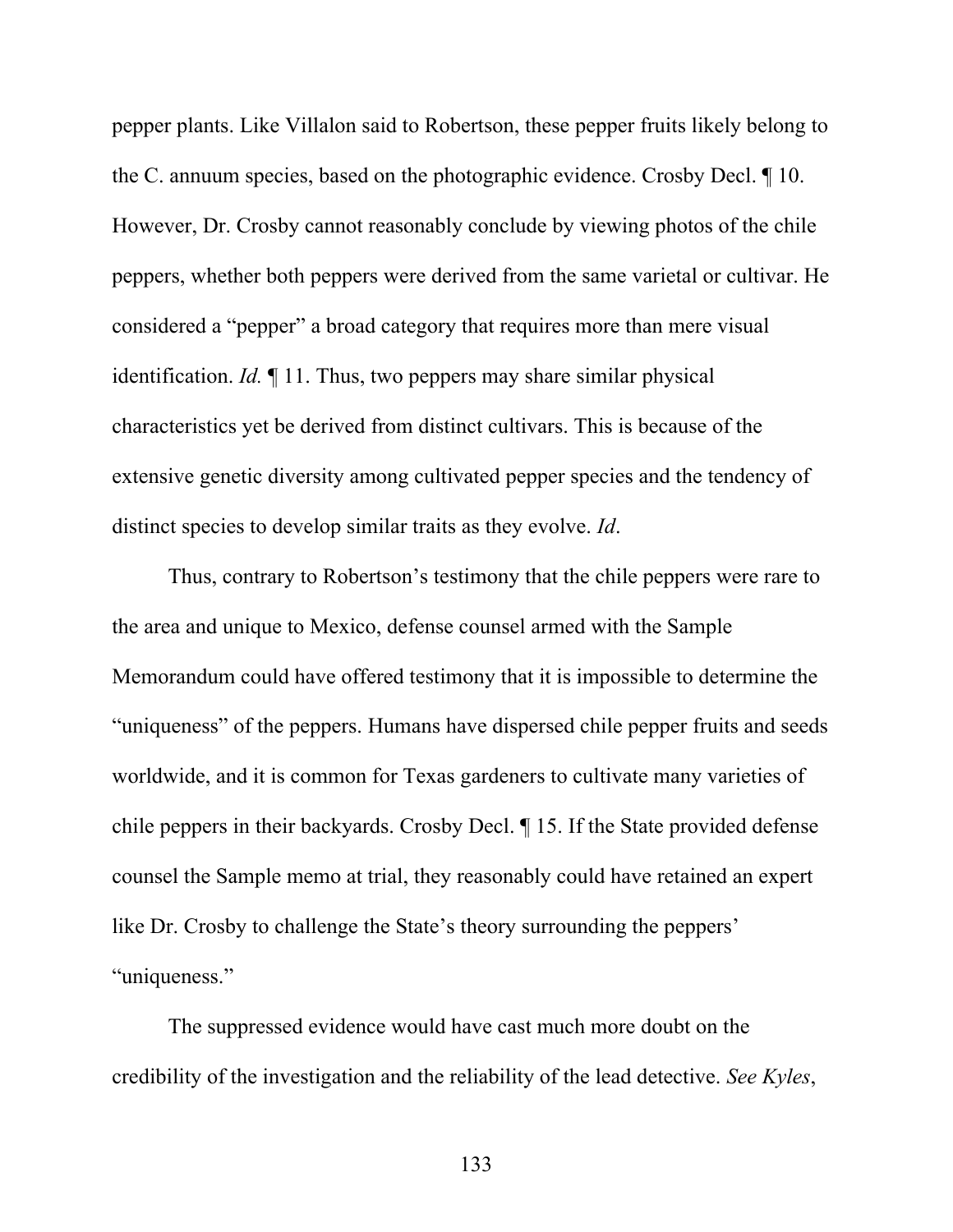514 U.S. at 449.38 Ultimately, it would have allowed the defense to argue that the State was uninterested in seeking the truth, only in presenting unreliable or false information to confirm its belief that Michael Gonzales, an innocent man, had committed the murder.

Had this evidence been available to Gonzales' counsel in 1994, it is reasonably probable that the disclosures would have produced a different result.

### **2. Materiality at 2009 resentencing.**

Had the State disclosed the suppressed evidence related to the personnel files and false chile pepper evidence, there would have been a fundamental shift in defense counsel's trial strategy at Gonzales' 2009 resentencing trial. The suppressed evidence would have altered defense counsel's theory of the case, the witnesses called, the physical evidence presented, the questions asked of the State's witnesses, and the legal arguments made at the close of evidence.

The prosecution presented considerable evidence of Gonzales' guilt in the resentencing trial. *See, e.g.,* 27 RR-R 61-83 (Martha Reyes testifying she saw Gonzales with a knife, bloody clothes, and the stolen VCR on the night of the murders); 27 RR-R 149-200 (Robertson testifying as he did in 1995). In response,

<sup>&</sup>lt;sup>38</sup> As the Court of Criminal Appeals observed in the Clarence Brandley case, "the cumulative effect of the investigative procedure, judged by the totality of the circumstances" can "result[] in a deprivation of applicant's right to due process of law by suppressing evidence favorable to the accused, and by creating false testimony and inherently unreliable testimony." *Ex parte Brandley*, 781 S.W.2d 886, 894 (Tex. Crim. App. 1989).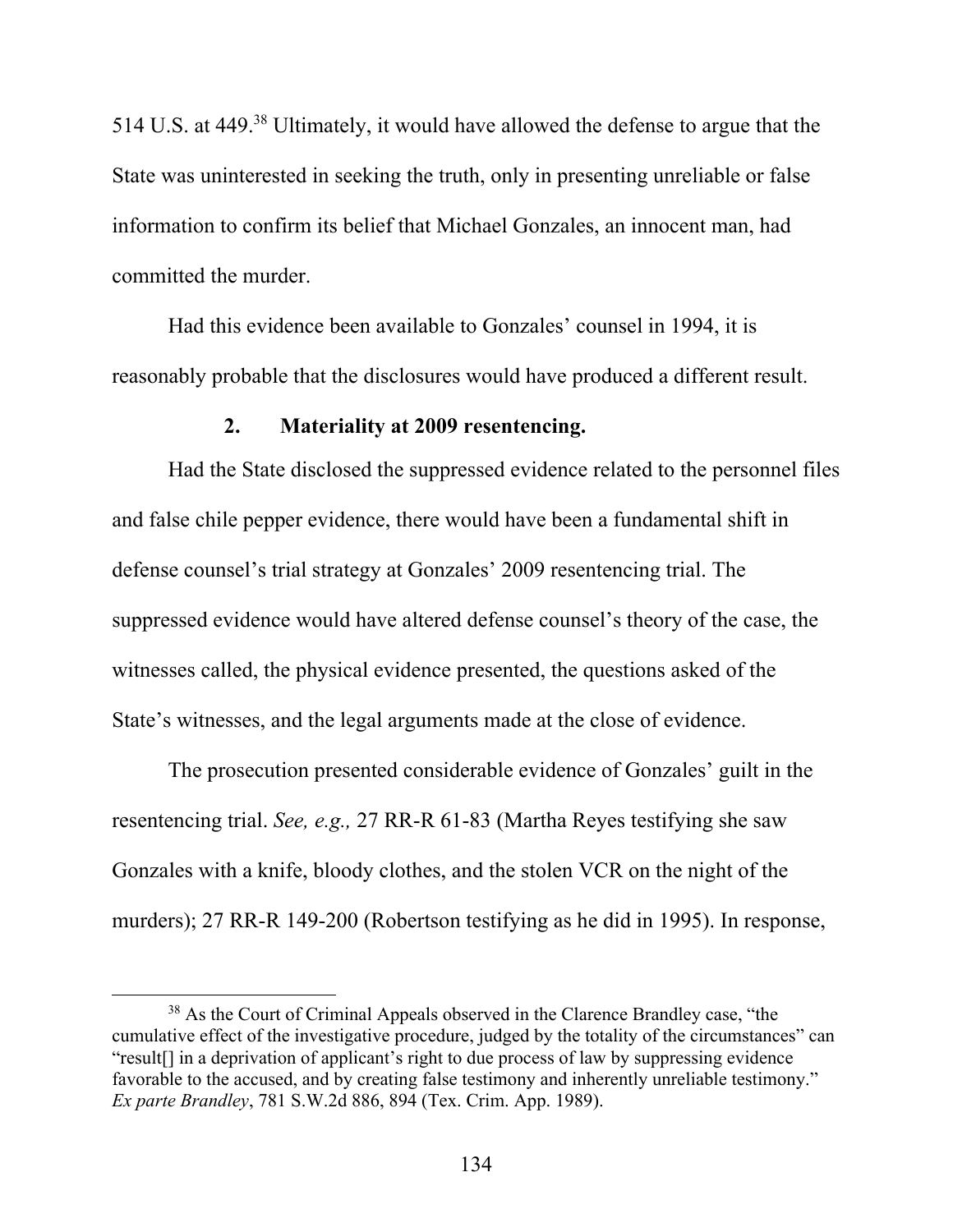trial counsel could have presented evidence related to Robertson's history of false testimony, slipshod investigation, and fabrication of evidence, and then convincingly argued for a non-death sentence based on residual doubt. While Gonzales may not have been entitled to a jury instruction allowing the jurors to consider any residual doubt as a mitigating circumstance when considering the mitigation special issue, *see United States v. Jackson*, 549 F.3d 963, 981 (5th Cir. 2008), defense counsel certainly could present "residual doubt" evidence to the jury and make the related arguments in closing. *See Blue v. State*, 125 S.W.3d 491, 502–03 (Tex. Crim. App. 2003).

The suppression of the personnel files and court records limited trial counsel's determination of what evidence the jury could consider in mitigation. The ability to advance a viable alternative theory of the crime bolstered by the evidence drawn from Robertson's personnel records would have constituted a seismic shift in strategy. Just as at the trial on guilt or innocence, Gonzales could have presented several residual doubt witnesses to introduce information about alternate suspects. The information, taken together, would have allowed the jury to discredit the investigation of the Aguirre murders. The presentation of Robertson's personnel files and defense counsel's impeachment of Robertson through the materials contained within them, along with the suppressed evidence of Robertson's false reports and testimony, "could reasonably be taken to put the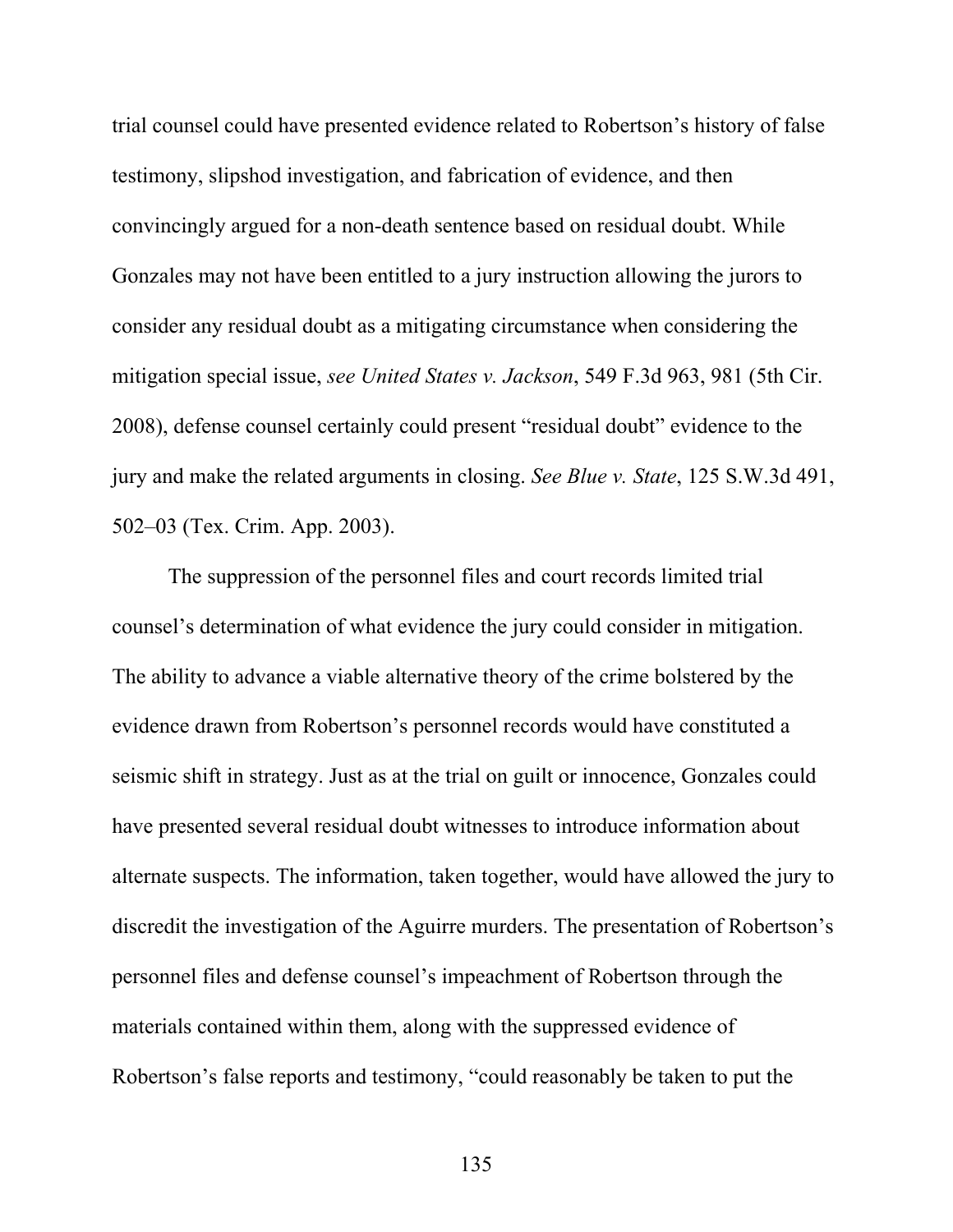whole case in such a different light as to undermine confidence in the verdict."

*Kyles*, 514 U.S. at 435.

# **E. Gonzales' due process claim regarding suppressed exculpatory evidence satisfies the requirements under section 5 to be considered on the merits.**

The State's suppression of exculpatory evidence meets the standards for authorization under Section  $5(a)(1)$  and  $5(a)(2)$  for the reasons set forth in Claim III.F, *infra* (authorization argument for previously unavailable evidence), and Claim IV.A, *infra* (innocence as a gateway to the merits of claims).

# **III. The State Knowingly Elicited Multiple Instances of False Testimony in Violation of Gonzales' Due Process Rights.**

It "is incompatible with 'rudimentary demands of justice'" for the State to engage in "deliberate deception of a court and jurors by the presentation of known false evidence." *Giglio v. United States*, 405 U.S. 150, 153 (1972) (citation omitted). In Michael Gonzales' trial, the State repeatedly knowingly sponsored false testimony about physical evidence to shore up its weak case for capital murder. These multiple abuses of the trial's truth-seeking function contributed significantly to Gonzales' wrongful conviction and require the remedy of a new trial.

# **A. Due process standards for false and misleading testimony.**

A conviction procured through the use of false or misleading testimony is a denial of the due process guaranteed by the Federal Constitution. *Mooney v.*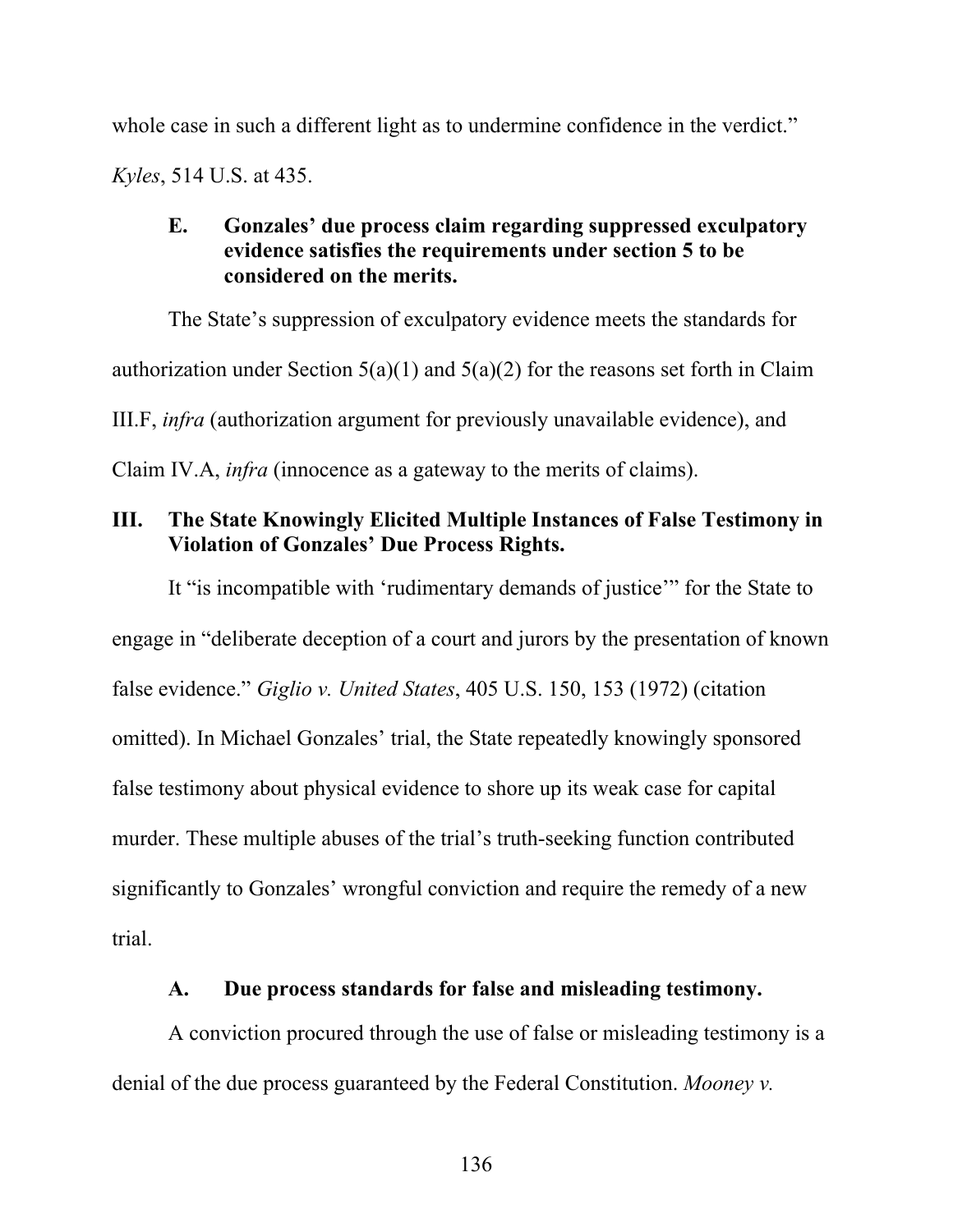*Holohan*, 294 U.S. 103, 112–13 (1935); *Napue v. Illinois*, 360 U.S. 264, 269 (1959); *Ex parte Ghahremani*, 332 S.W.3d 470, 477 (Tex. Crim. App. 2011); *Ex parte Chabot*, 300 S.W.3d 768, 770–71 (Tex. Crim. App. 2009). It does not matter that the falsehood goes to an issue of credibility. *Duggan v. State*, 778 S.W.2d 465, 469 (Tex. Crim. App. 1989) (citing *Napue*, 360 U.S. at 270). When false testimony is knowingly presented by the State, the *State* must "'prove beyond a reasonable doubt that the error complained of did not contribute to the verdict obtained.'" *Ghahremani*, 332 S.W.3d at 478. When, on the other hand, false testimony is unknowingly presented by the State, the *applicant* has the burden to prove by a preponderance of the evidence that the error contributed to his conviction or punishment. *Ghahremani*, 332 S.W.3d at 482; *Chabot*, 300 S.W.3d at 771.

To assess falsity, the "proper question" is whether the particular testimony, "taken as a whole, gives the jury a false impression." *Ex parte Weinstein*, 421 S.W.3d 565, 666 (Tex. Crim. App. 2104).

Though the prosecutor may not be obligated to correct each instance of misleading or inaccurate testimony, it is the cumulative effect of a prosecutor's failure to correct false testimony that "is the crucial inquiry for due process purposes." *Smith v Phillips*, 455 U.S. 209, 220 n.10 (1982).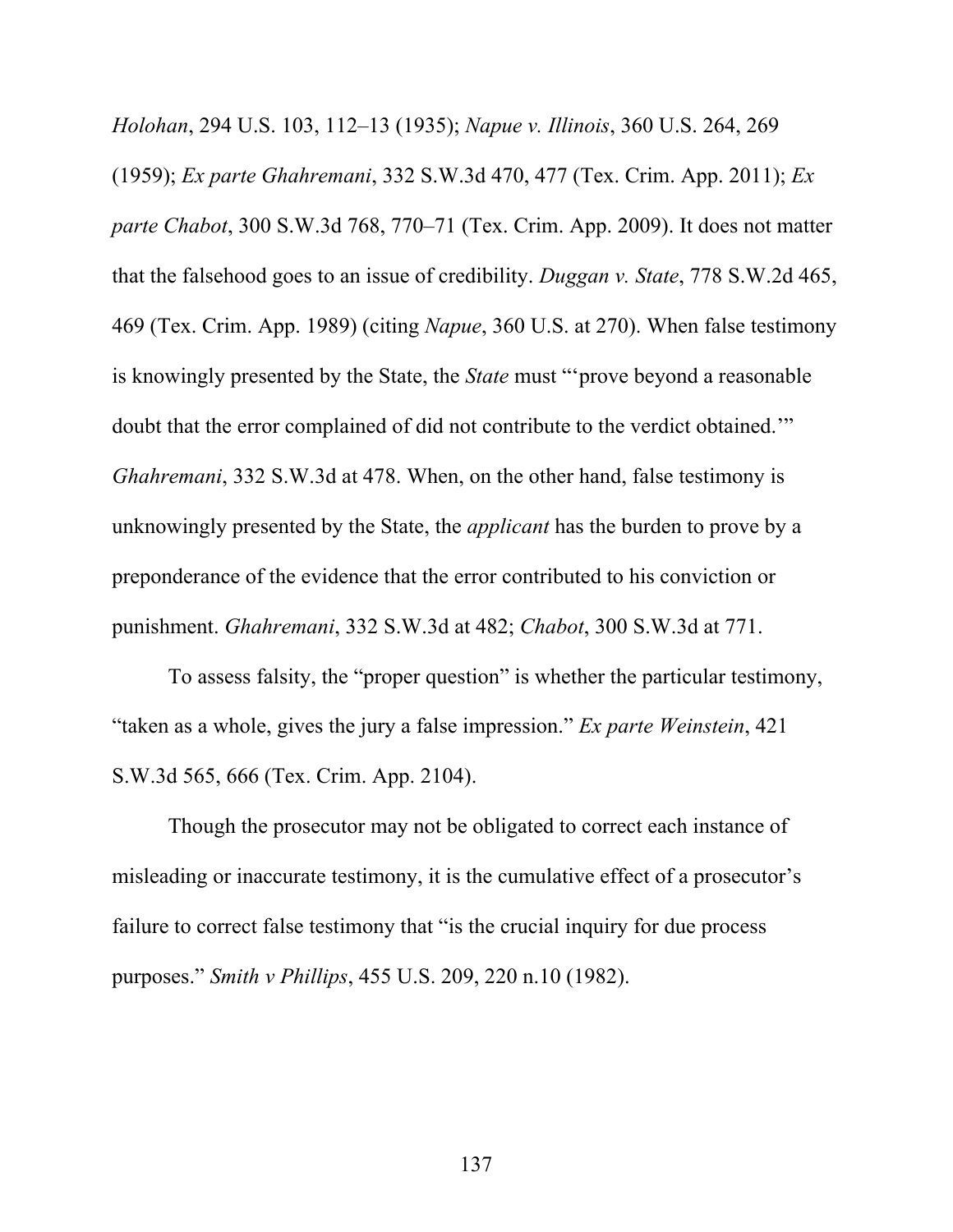### **B. The State knowingly elicited false testimony from Detective Robertson about the chile peppers' rarity and uniqueness.**

At Gonzales' 1995 trial, the State knowingly presented false testimony from lead investigator Snow Robertson that the coincidence of chile peppers found in and around the Gonzales home and at the crime scene into incriminating evidence. This testimony violated Gonzales' right to due process.

# **1. Detective Robertson's testimony about the chile peppers was false.**

The facts of Robertson's false testimony are recounted above in Claim II, part C and incorporated by this express reference here. Robertson testified he found "the same type of peppers" in three places: "right next to [Gonzales'] back door," "crushed" in a bowl in Gonzales' house, and "next to Mrs. Aguirre's body" at the crime scene. 15 RR-T 115, 116. Robertson testified that the peppers "were somewhat unique." *Id*. at 121. He tried "numerous locations" to find similar peppers and talked to people "in those establishments [to] help me to locate peppers like that," but could not "locate them." *Id*. Robertson testified that he consulted with a pepper expert named Dr. Ben Villalon, at Texas A&M about the peppers. *Id*. at 140-41. According to Robertson, Dr. Villalon told him the peppers are "very, very rare for this area" and are grown primarily in Mexico. *Id*. at 140. Robertson said he was "mainly" "basing my testimony on what Dr. Ben Villalon from Texas A&M Research Center in Weslaco, Texas, advised me of." *Id.* at 141.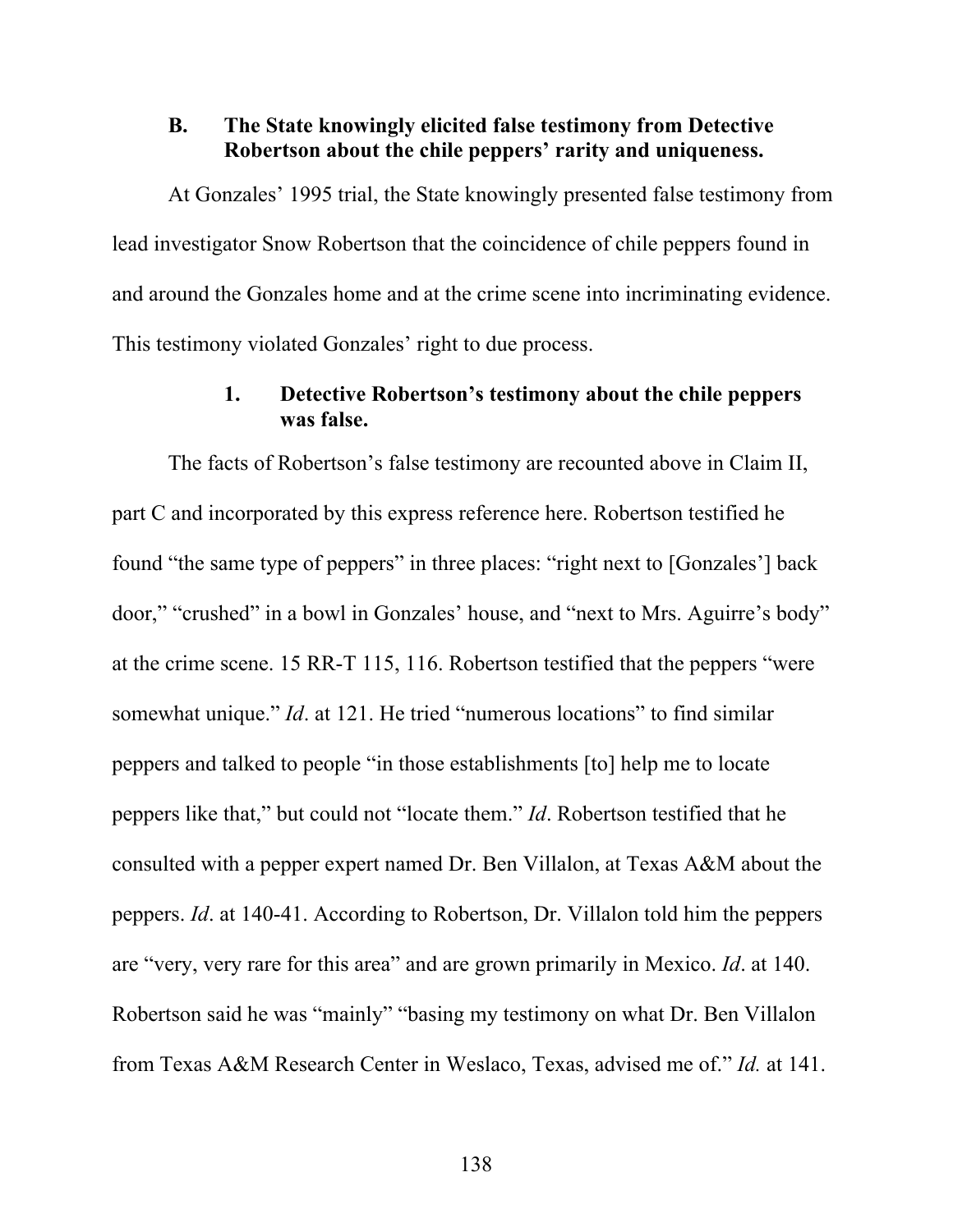Detective Robertson's pepper testimony was false and misleading. An internal memo from a staff member at the Ector County District Attorney's office described a call with Dr. Ben Villalon. Dr. Villalon told the employee of the prosecutor's office he had told Robertson that the peppers only "looked alike to him" and that "all he could say" is that "the peppers appeared to be the same to him." Robertson asked Villalon to conduct DNA analysis to confirm the peppers were the same, but Villalon said he was not qualified to do so. As a result, Villalon "didn't see how he would be useful in this case when he can only say that the peppers seem to be the same." Villalon said nothing about the peppers being rare to the Odessa area or somehow unique. Sample Memorandum (Ex 50).

# **2. The State knowingly presented this false or misleading testimony.**

At the time of Gonzales' 1995 trial, the prosecutor knew the chile peppers were not "unique." Dr. Villalon said nothing to Ms. Sample about whether the peppers were rare in the Odessa area. He could talk "only" about the apparent similarity between the peppers—that was "all he could say." That is why "he didn't see how he would be useful in this case." *Id*.

The State thus knew the limitations of what Villalon told Robertson. And the State was aware that Robertson's testimony far exceeded Villalon's statement about the superficial similarity of the peppers. A handwritten note at the bottom of this memo states, "Snow [Robertson] said" that Villalon told him the peppers

139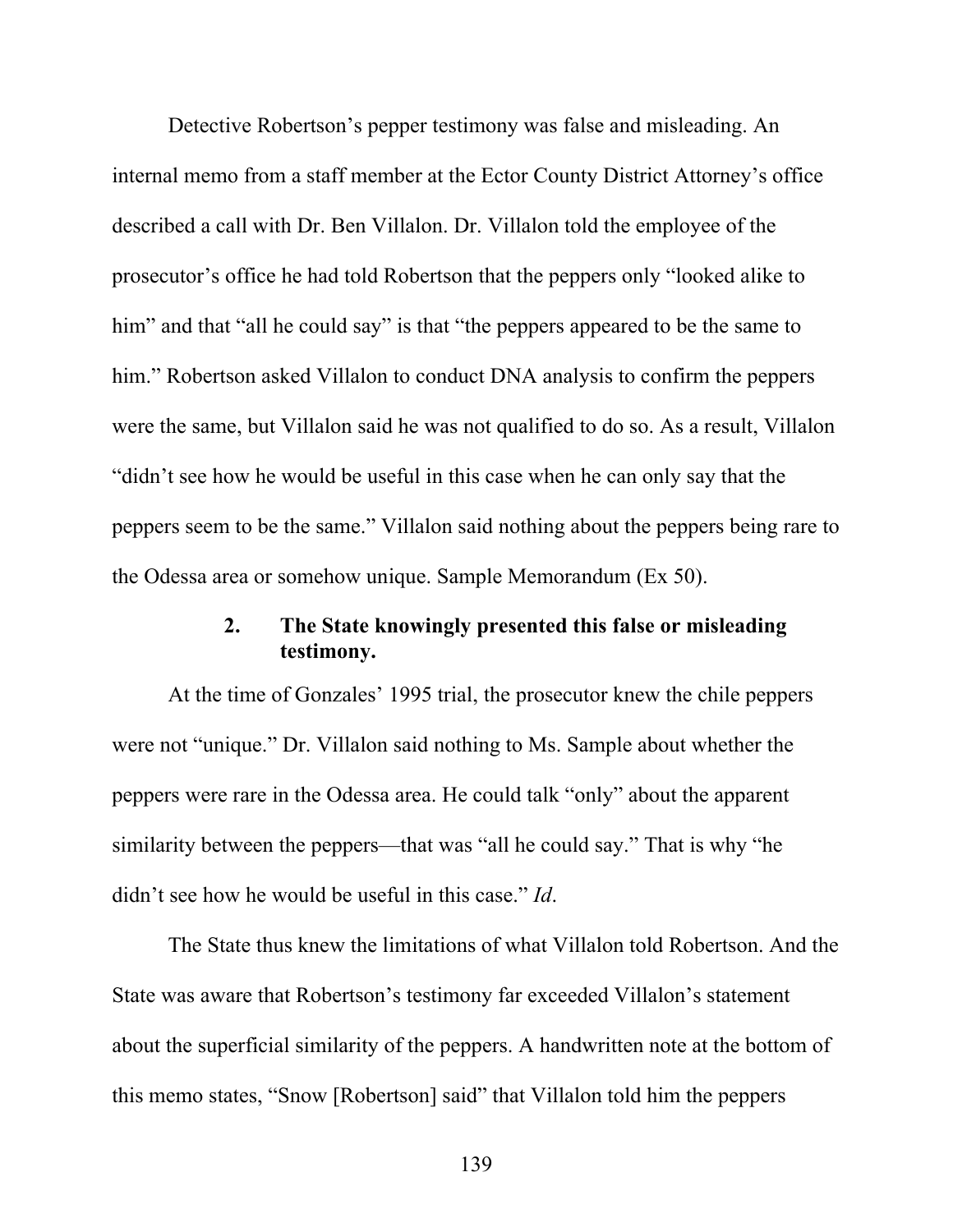"were very rare for this area." That is not what Villalon told Ms. Sample he told Robertson.

The State provided neither this memo nor the information in it to Gonzales' counsel. This adds to the view that the State had knowledge that the information was false and unhelpful to the State's case. So, there is robust evidence that the State's presentation and failure to correct Robertson's false or misleading testimony was knowing.

# **C. The State knowingly elicited false forensic testimony from Detective Robertson about the "blood transfer stain" on a camper between the Aguirre and Gonzales homes.**

At Michael Gonzales' trial, the State knowingly elicited yet more false testimony from Detective Snow Robertson in violation of Gonzales' right to due process.

### **1. Robertson gave false testimony about "blood transfer stains" connecting Gonzales to the crime.**

Robertson testified there were "blood transfer stains" on a camper parked in the alley between the Gonzales and Aguirre homes. 15 RR-T 155. The State offered these stains as yet another circumstantial link between Gonzales and the Aguirre murder, on the tenuous theory that a bloody Gonzales walked through the alley to return to the rear entrance to 218 Schell. Robertson stated that he made the "determination from a photograph that was taken," and he was unaware if the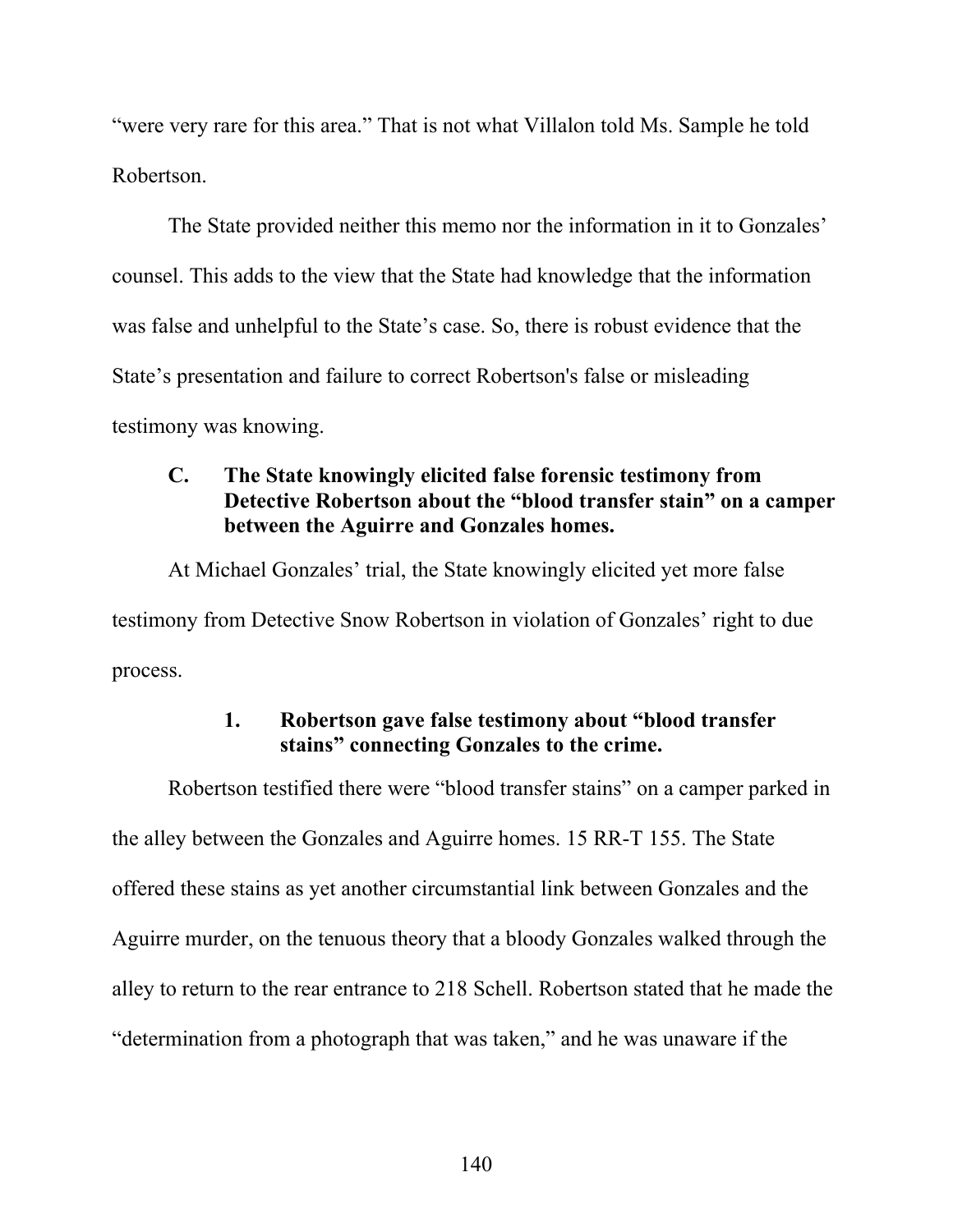stains were ever analyzed. *Id*. Robertson was not asked to explain why or how these stains were supposed to have been deposited.

Robertson falsely testified that the evidence was blood and that he was unaware of any testing. According to Paulette Sutton, an eminent expert in forensic serology and bloodstain pattern analysis, "There is no evidence to support that these stains are, in fact, blood." Ex. 33 at 10 (1st Sutton Aff., Jan., 31, 2022). Sutton casts doubt on the very idea that these stains could be blood: "These stains are lighter in coloration than whole blood and are not visually consistent with blood." *Id.* Ms. Sutton explains that "[i]n the absence of testing, it is impossible to determine that these stains are, in fact, blood." *Id*. Even though "[s]ampling of the stains and further testing is imperative in this situation," *id*., "[n]o samples of the stains on the camper were collected or analyzed even though 128 other samples were collected at the scene." *Id*. at 11.39

Moreover, Robertson and the prosecution were aware what evidence was analyzed as part of their investigation. And so, Robertson and the prosecution were well aware that this evidence had not been collected, let alone analyzed for the presence of blood. Robertson had access to the complete list of evidence collected

 $39$  As noted by Ms. Sutton, "Sampling of the stains and further testing is imperative in this situation." *Id*. at 10. That is no longer possible, however, because the camper is no longer on the property where the Gonzales' house stood, and to the extent records are available, it appears that the camper has been destroyed.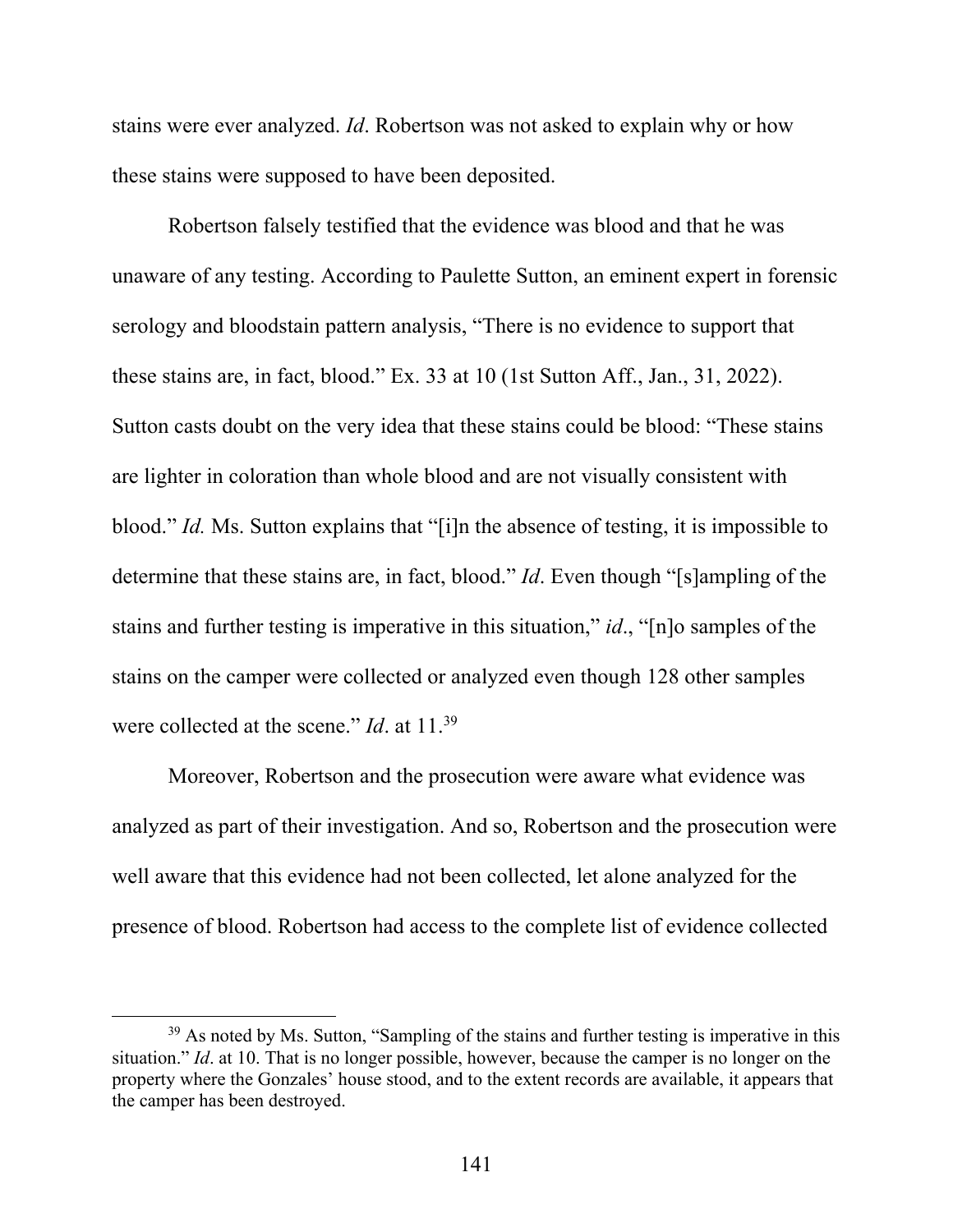by OPD. Robertson had himself driven all the evidence submitted to the DPS crime lab in Austin. *See* Ex. 28. He had received the January 13, 1995 report of the DPS lab describing the evidence tested, Ex. 15, and communicated with DPS analysts about further testing. It was thus not only false to declare the evidence "blood"; Robertson testified falsely about whether he knew testing on the camper had been conducted.

### **2. The State knew of the falsity of Robertson's testimony.**

The State knew that Robertson's testimony regarding supposed "blood" was false and misleading. The State was aware that no evidence from the camper had been collected or submitted for analysis. The State maintained a property invoice to track all evidence collected. Yet nothing on the camper was among that evidence.

A further indication of the State's knowledge is that the State elected not to have its qualified forensic expert discuss the evidence. The State offered the testimony of a qualified bloodstain pattern analyst, Sgt. Rick Pippins. Yet the State did not ask Sgt. Pippins about this apparently incriminating "blood" evidence. The reasonable inference is that the State was attempting to direct yet another piece of false testimony through Detective Snow Robertson, whose checkered history reflected a willingness to break protocols and lie.

142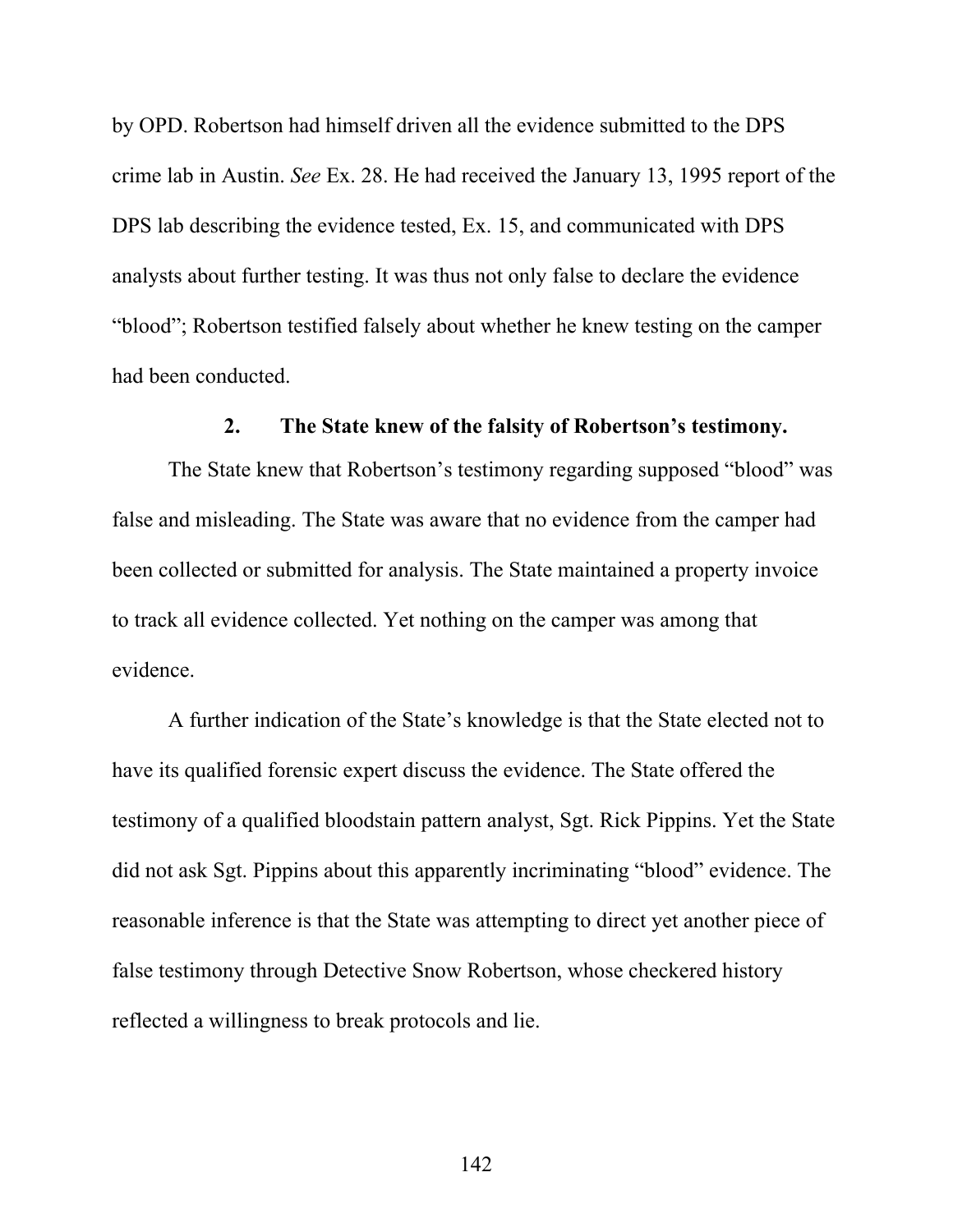### **D. The State knowingly elicited false or misleading opinion testimony from Sergeant Rick Pippins about bloodstain pattern analysis.**

Yet more false evidence entered the trial through the testimony of bloodstain pattern analyst Sergeant Rick Pippins. Pippins opined on how the murders were committed in sequence, leaving the prosecution and jurors with the false impression that the murder must have been committed by a single perpetrator.

### **1. Sergeant Pippins' provided misleading testimony about the order and number of perpetrators.**

Detective Snow Robertson asked Sgt. Rick Pippins to assist in the Aguirre homicide investigation by conducting a bloodstain pattern analysis of the crime scene. 15 RR-T 97-98. He prepared a report detailing his conclusions and was called to testify by the State. *See* Ex. 9 (Pippins Report).

Pippins testified that he believed Mr. Aguirre was "attacked first" because it appeared that Mr. Aguirre "was overcome quite … quickly," while Mrs. Aguirre "put up a greater struggle." 15 RR-T 200-01. This testimony left jurors with a false impression that a single attacker committed the murders in sequence. In closing argument, the prosecution exploited that misimpression and made it explicit.

Thus, the prosecutor argued:

Mrs. Aguirre was obviously somewhere else in the house, in the kitchen, in one of the back rooms. I would say that probably she heard a commotion. Mr. Aguirre had to have at least made some sound. She responded to that sound and she was very brutally murdered. And she fought. You can tell, you can listen to the testimony. She fought.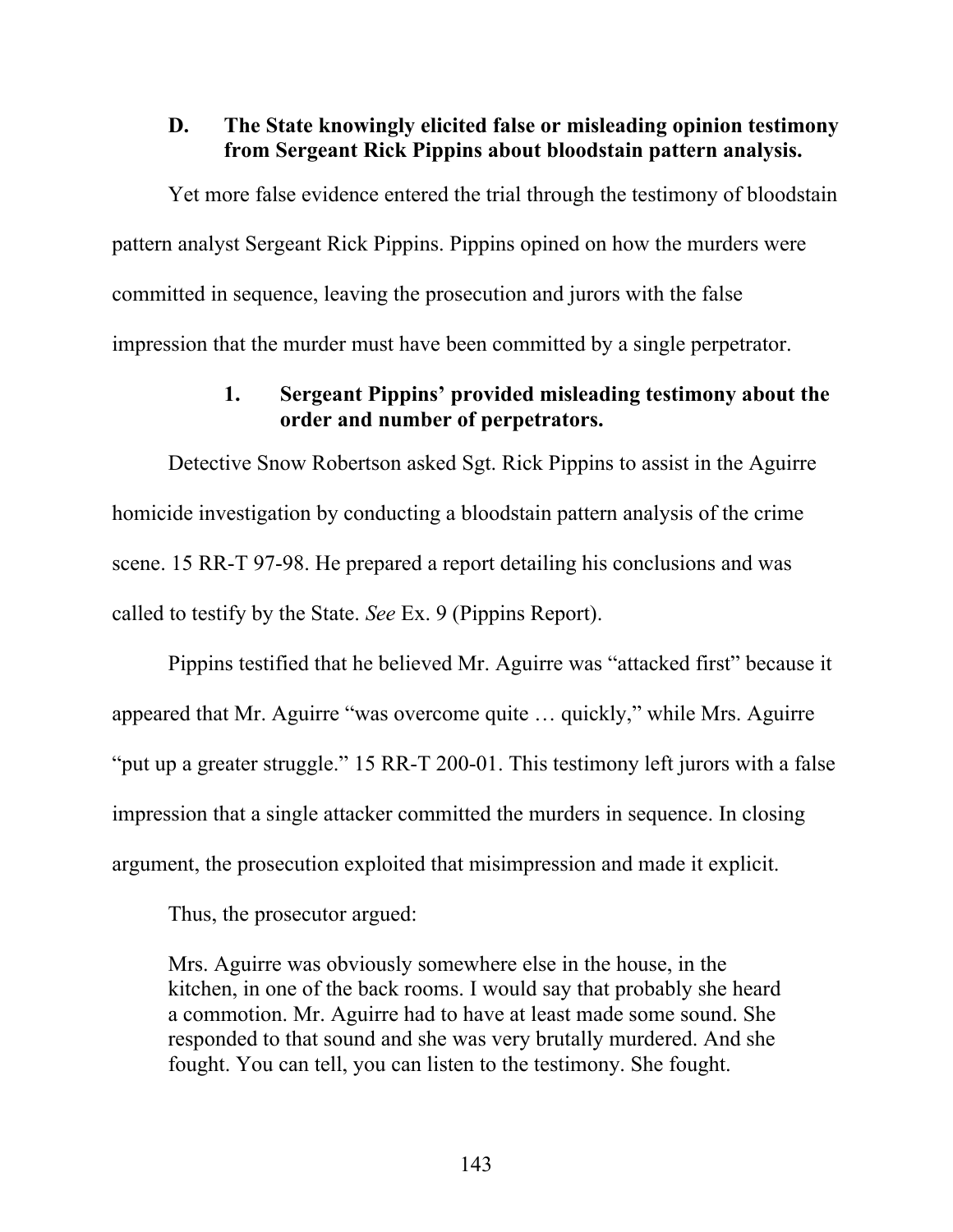Mr. Pippins, he comes out, he is the blood spatter expert, and he tells you basically just exactly that, that that is what happened, that it was a very swift and very sudden attack and that it was probably by one person.

#### 17 RR-T 362-63.

Bloodstain pattern analyst Paulette Sutton rejects these conclusions as unsupportable. Pippins' observations regarding the location and condition of the victims did not "indicate any useful information about the number of attackers or the order of attacks." Sutton, Jan. 31 Affidavit at 13. Since Mr. Aguirre was very weak after heart surgery, "[i]t is [just as] plausible that the attacker or attackers would view Mrs. Aguirre as the greater threat and attacked her first because the more robust and greater threat would need to be eliminated first." *Id.*

Ms. Sutton then turns to the theory advanced by the prosecutor in closing argument that a single person committed both murders. She begins, "Nothing about the evidence eliminates the possibility that two or more attackers assaulted Mr. and Mrs. Aguirre." *Id.* She then lays out plausible scenarios:

These attacks could have occurred roughly simultaneously. One attacker could be apt to carry out a frenzied attack such as the attack on Mrs. Aguirre and one might be more able to control the weakened Mr. Aguirre. Or perhaps more than one attacker assaulted Mr. Aguirre first making the assumption that the man will be harder to take out.

*Id*. Because "Sgt. Pippins' report and testimony do not entertain these hypotheses or test them against the available evidence," *id*., the testimony of Pippins provides no "useful information about the number of attackers or the order of attacks." *Id*.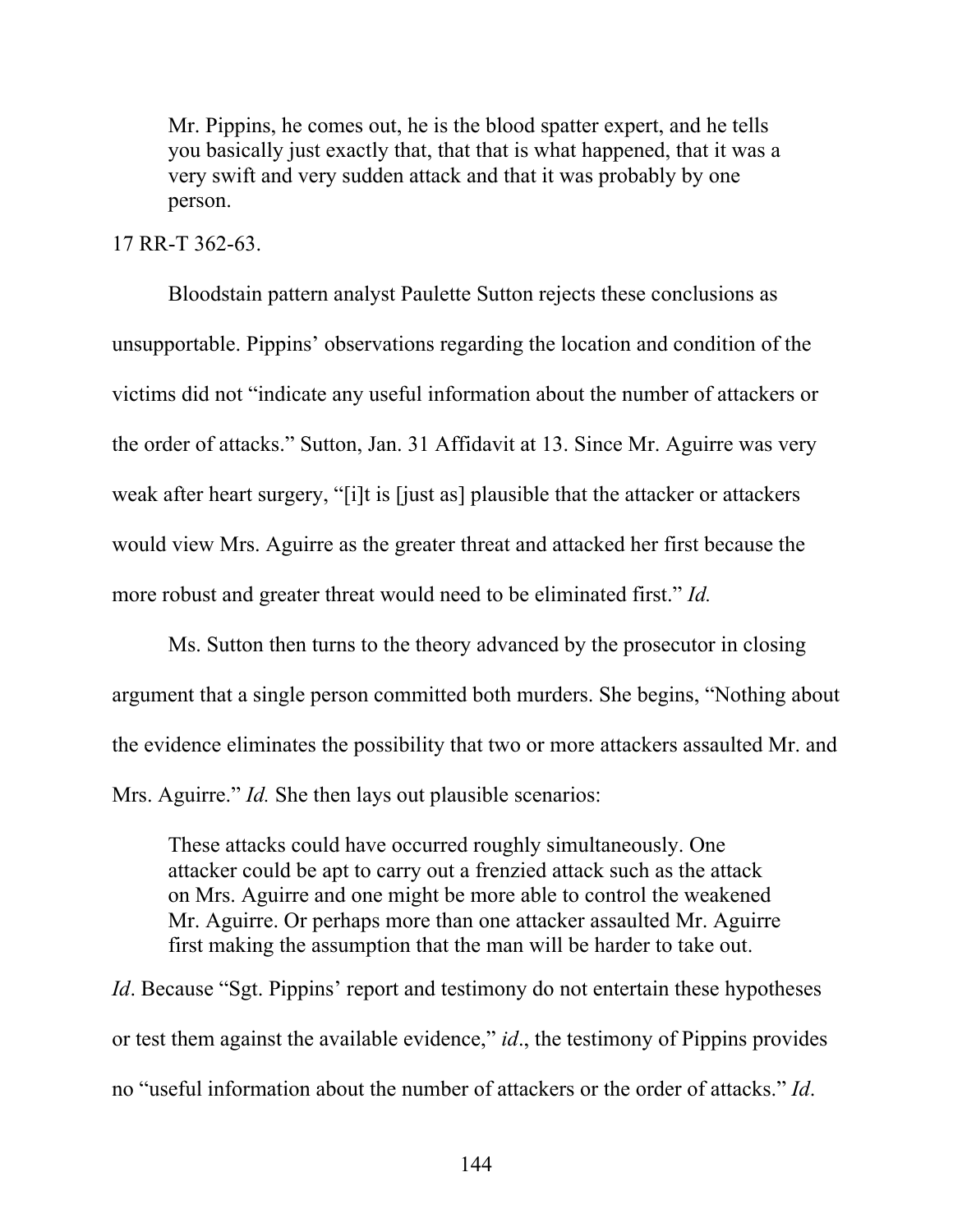Ms. Sutton further finds that Pippins' written report (not in evidence at trial) contains several additional unsupportable conclusions. Pippins reported there was a single, right-handed attacker skilled with a knife who assaulted Mrs. Aguirre second and assaulted her exclusively in the place where her body was discovered. *See* Pippins Report at 17-18 (discussing skill and handedness of attacker); 23 ("I believe that the perpetrator first attacked Mr. Aguirre, and then turned his attention to Mrs. Aguirre."). There is no factual or scientific basis for these views. *See*  Sutton Jan. 31 Affidavit at 13-15; 17-18. Even though Pippins did not testify to these views, his inclusion of them in his report reveals his willingness to provide misleading information to satisfy the prosecution's theory of the case.

### **2. The State knew or should have known that the testimony was misleading.**

The State knew or should have known that testimony was false or misleading. The State had Sgt. Pippins' written report in which he had offered a single-perpetrator theory he believed was consistent with the crime scene evidence. Nevertheless, there were other plausible scenarios for how more than one perpetrator could have carried out the murders. *See* Sutton. Jan. 31 Affidavit at 13 ("Nothing about the evidence eliminates the possibility that two or more attackers assaulted Mr. and Mrs. Aguirre.") Without bothering to ask Pippins about other scenarios, the prosecution elicited testimony about the order of attacks and then deliberately argued that this must have meant that there was only one attacker. This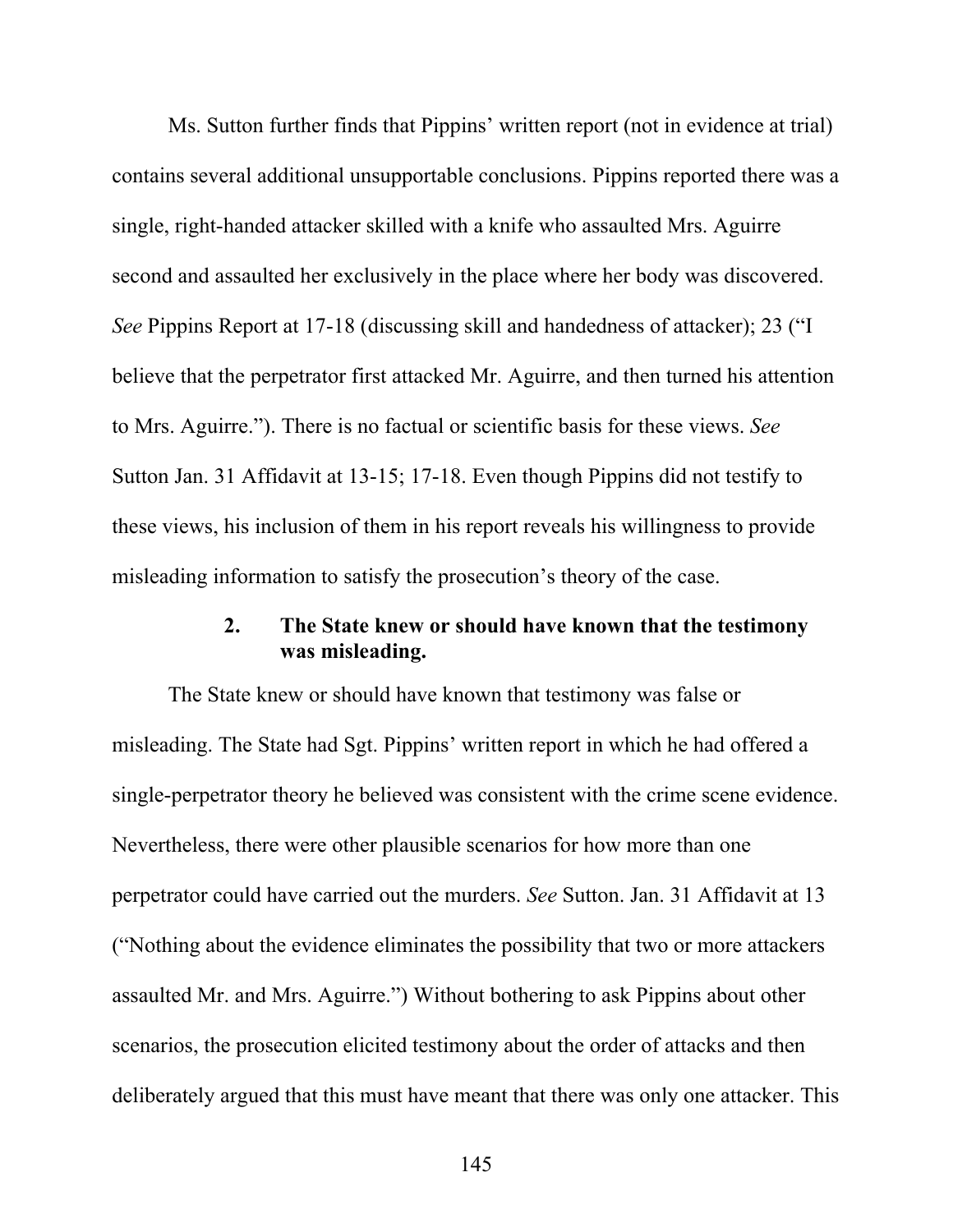deliberate strategy demonstrates that Pippins' testimony was presented to mislead the jury to believe in a single attacker theory.

### **E. There is a reasonable likelihood these instances of false or misleading testimony affected the judgment of the jury.**

There was a "reasonable likelihood" these three pieces of false and misleading testimony affected the judgment of the jury. *See Ghahremani*, 332 S.W.3d at 478. As with *Brady*, when there are multiple instances of false testimony, a court must assess the cumulative impact of the testimony*. See, e.g.*, *Kyles*, 514 U.S. at 421; *Smith v. Sec'y, Dep't of Corr.*, 572 F.3d 1327, 1333 (11th Cir. 2009) (quoting *Kyles*, 514 U.S. at 436-37 n.10).

Detective Snow Robertson's chile pepper testimony provided the most direct link from the Gonzales home to the crime scene. *See Ghahremani*, 332 S.W.3d at 478. To be sure, the pepper evidence was only circumstantial proof of a connection between Gonzales and the crime scene—and a weak one at that. But the State sought to improperly bolster the credibility of their false evidence with an expert's supposed stamp of approval. *See* 15 RR-T 141. This would have caused jurors to set aside their common sense doubts about the value of the pepper evidence and defer to what Detective Robertson said about "rarity" and "uniqueness" and the peppers being of "the same type." Eliminating this false testimony could well have affected the verdict.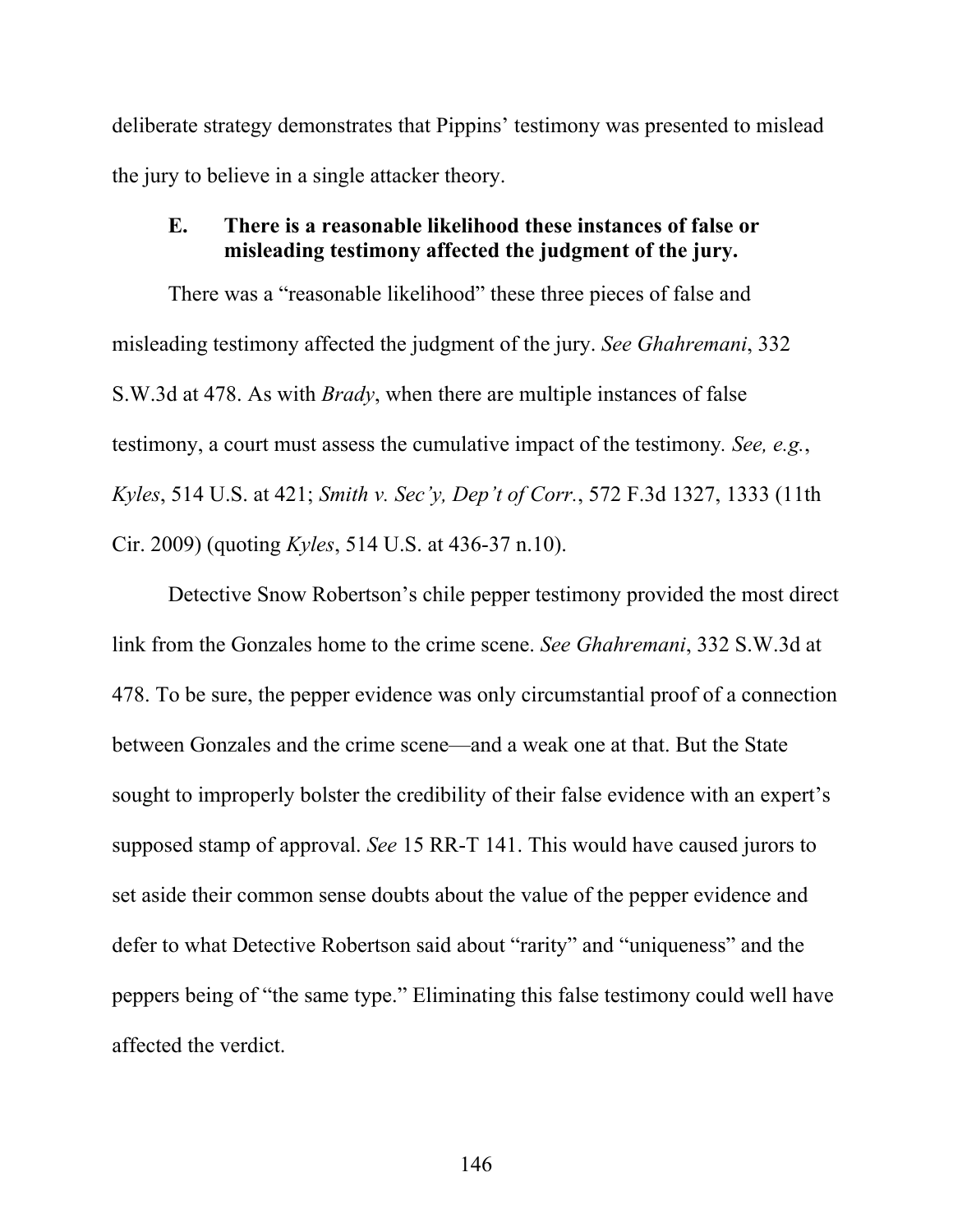The evidence of "blood" on the camper also may have had a crucial role for the jury. It was the *only* blood evidence the prosecution attempted to use to connect Gonzales to the crime. The prosecution knew its case rested on the jury's inferences from circumstantial physical evidence like the so-called blood transfer stain. 17 RR-T 365.

Pippins' misleading testimony about the order of the attacks against the Aguirres, which was unsupportable under the standards of his discipline and the crime scene evidence, was dramatically exploited by the State to opine on the order of attacks *as committed by a single offender*. This filled what otherwise would have been a crucial void in the State's case.

This false or misleading impression was sure to have an impact on the jury's decision. The jury was instructed to consider only a single-perpetrator theory of capital murder—that Gonzales had committed the murder of both Aguirres. The jury was not instructed to consider any other theory or to consider Gonzales guilty as a "party" to the offense. While the jury was told by the prosecutor and Robertson that more than one perpetrator might have been involved, the prosecutor insisted that Gonzales alone committed both murders. Even so, the jury was troubled about this pivotal aspect of the case. They sent the trial judge a note during deliberation about the effect of another attacker committing one of the murders.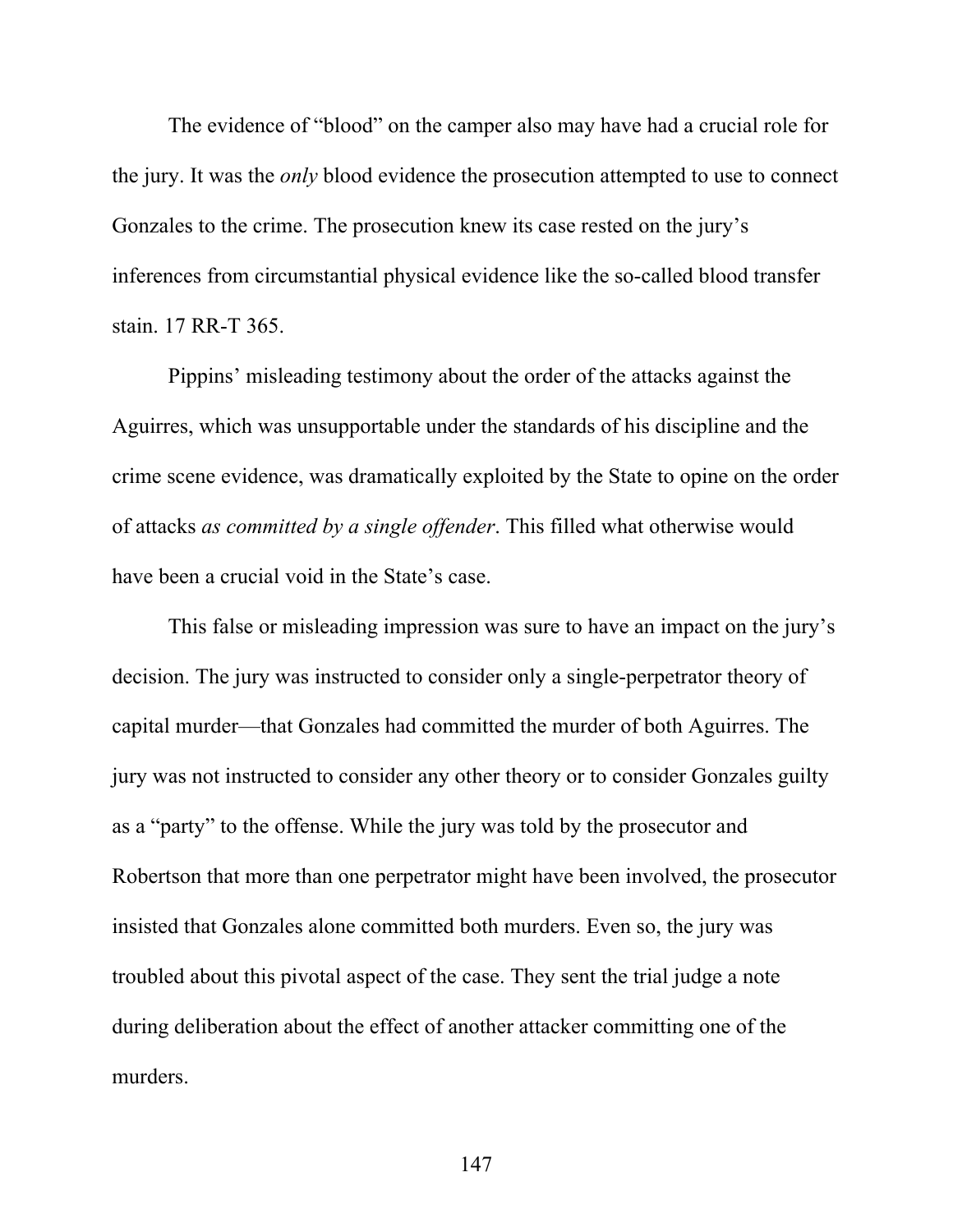Prosecutorial misconduct is especially prejudicial when used during the State's closing, because those comments are presented to the jury moments before it begins deliberations. *See York v. State*, No. PD-1753-06, 2008 WL 2677368, at \*4 (Tex. Crim. App. 2008) (citing *Norris v. State*, 902 S.W.2d 428, 443 (Tex. Crim. App. 1995) ("We have also noted the impact of improper closing jury arguments because they are the last thing the jury hears before deliberations and that an instruction to disregard may be insufficient to remove the prejudice of some such arguments.")); *see also United States v. Johnston*, 127 F.3d 380, 399 (5th Cir. 1997) (observing elevated prejudice from unlawful argument during closing).

The combined effect of these three pieces of false testimony cannot be overstated. Where the State asked the jury to rely especially on the "physical evidence," much of that "physical evidence" was false. The State's case would have been fundamentally weaker and the jury far likelier to acquit had such evidence not been presented. *See, e.g., Kyles*, 514 U.S. at 421; *Smith*, 572 F.3d at 1333 (quoting *Kyles*, 514 U.S. at 436-37 n.10).

Moreover, the impact of this false evidence on the jury is inextricably linked with the *Brady* material presented above (Claim II.B *supra*). Detective Robertson was the conduit for two of these pieces of false testimony. The strong impeachment of Robertson's truthfulness and professionalism and related questions about the reliability of the homicide investigation are closely tied to the

148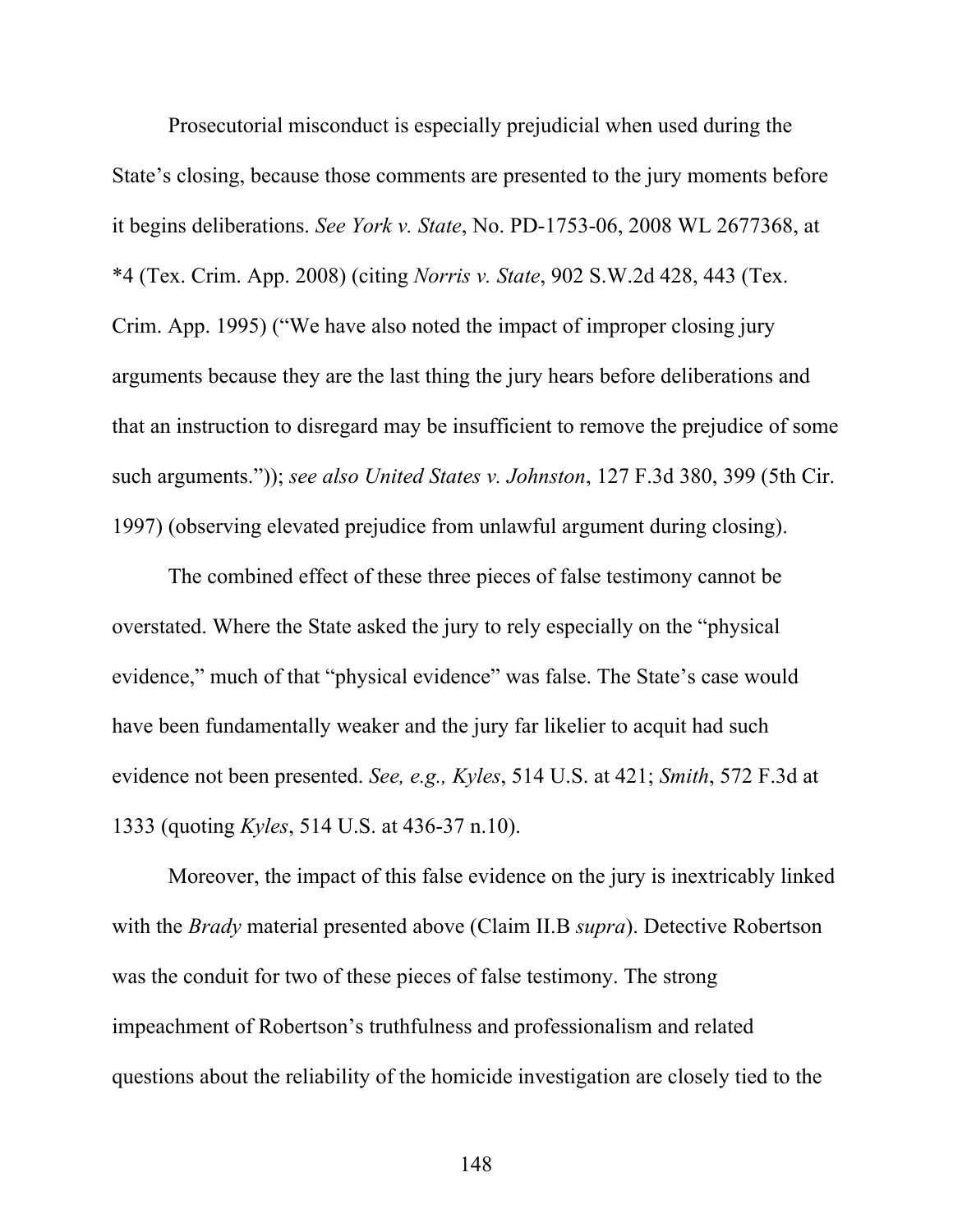claim that the State sponsored false opinions about the physical evidence through Robertson's testimony.

This constitutional violation rendered Gonzales' trial fundamentally unfair.

### **F. Gonzales' due process claims for suppressed evidence and false testimony (Claims II and III) satisfy the requirements of section 5.**

Gonzales' Claim II is based on suppressed evidence that Gonzales could not previously obtain through the exercise of reasonable diligence. Claim III is based on the State's knowing presentation of false testimony. These claims qualify for authorization under Article 11.071,  $\S$  5(a)(1) and  $\S$  5(a)(2).

# **1. Gonzales' claims satisfy the requirements of Article 11.071, Section 5(a)(1).**

Texas law requires that further proceedings be authorized when a claim "ha[s] not been and could not have been presented previously in a timely initial application or in a previously considered application filed under this article … because the factual or legal basis for the claim was unavailable the date the applicant filed the previous application." Tex. Code Crim. Proc. art. 11.071, § 5(a)(1). The factual basis of a claim is unavailable if "the factual basis was not ascertainable through the exercise of reasonable diligence on or before" the date the previous application was filed. Tex. Code Crim. Proc. art. 11.071, § 5(e). The claims that grew out of the State's withholding of material evidence and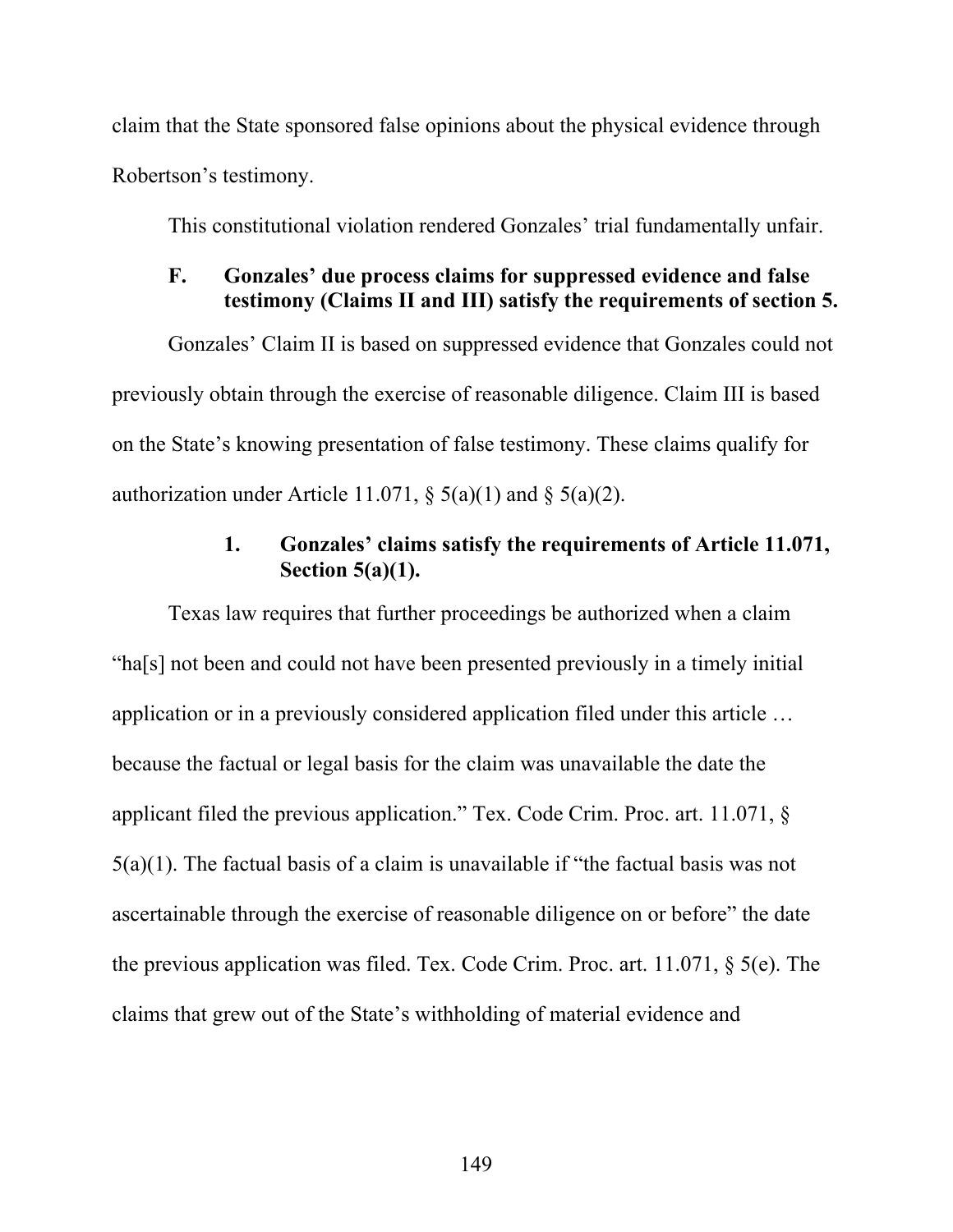presentation of false testimony—*Brady* and *Napue*—lie in the heartland of claims that the Court of Criminal Appeals typically authorizes for subsequent litigation.

These claims were not and could not have been "presented previously" in a prior application because the State had suppressed their factual predicates, and so the claims were unavailable to reasonably diligent counsel.

The fact that the State was concealing the factual predicate makes the application of article 11.071, § 5 straightforward. Defense and post-conviction counsel reasonably relied on representations made by the State that it had turned over all evidence it was obligated to disclose. *See, e.g., Banks*, 540 U.S. at 696 ("A rule thus declaring 'prosecutor may hide, defendant must seek,' is not tenable in a system constitutionally bound to accord defendants due process. 'Ordinarily, we presume that public officials have properly discharged their official duties.'"); *Strickler*, 527 U.S. at 283-84 ("If it was reasonable for trial counsel to rely on, not just the presumption that the prosecutor would fully perform his duty to disclose all exculpatory materials, but also the implicit representation that such materials would be included in the open files tendered to defense counsel for their examination, we think such reliance by counsel appointed to represent petitioner in state habeas proceedings was equally reasonable.").

The principles articulated in *Banks* and *Strickler* are grounded in the Constitution's protection of due process and the guarantee of the benefit of habeas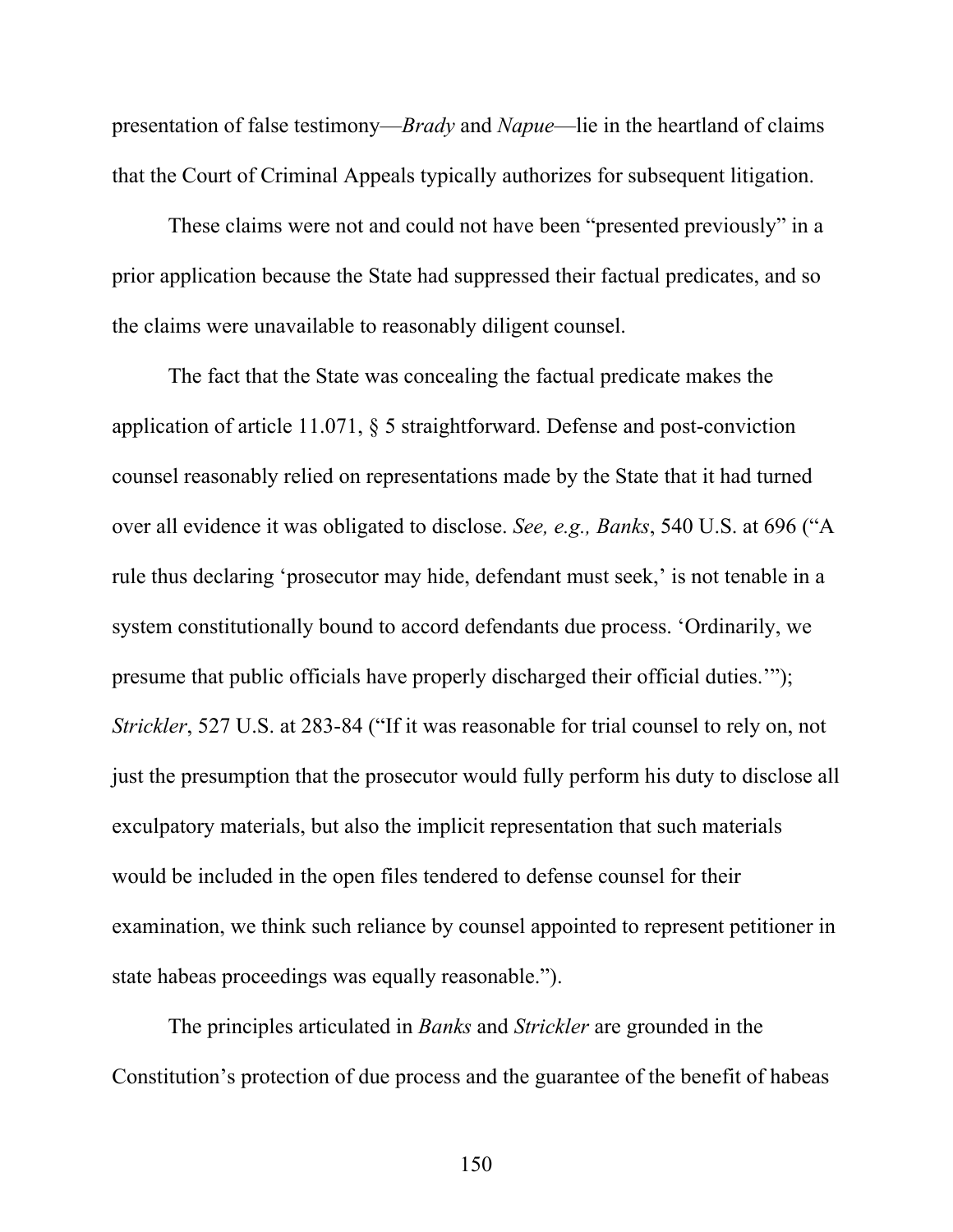corpus. The "same bedrock due process principles" discussed in *Banks* should be considered when construing the meaning of "reasonable diligence" for purposes of making the determination whether applicant's present arguments were "available" when prior application was filed. *Ex parte Storey*, 584 S.W.3d 437, 444 (Tex. Crim. App. 2019) (Yeary, Slaughter, JJ., dissenting).

Beginning in August 1994, the trial court placed the State under a continuing obligation to disclose exculpatory evidence to the defense. 1 CR-T 4-9 (Order for Discovery and Inspection of Evidence). During the pre-trial proceedings, the State adopted an "open file policy" and gave "the entire file to the defense counsel." 20 RR-T 81 (testimony of prosecutor Preston Stevens in hearing on motion for new trial). Under the standards of *Strickler* and *Banks*, Gonzales' counsel reasonably relied on these representations about the completeness of the file.

At no time during the proceedings in state and federal court that took place between the 1995 trial and 2020 did the State revealed any exculpatory evidence. Only in 2020 did the district attorney *pro tem* reveal the Sample Memorandum about her conversation with Dr. Villalon that showed Robertson's chile pepper testimony was false.

Undersigned counsel learned of the suppression of Robertson's personnel record and its relation to his false testimony and manipulation of the evidence by happenstance. In 2020, Gonzales' investigator performed routine record requests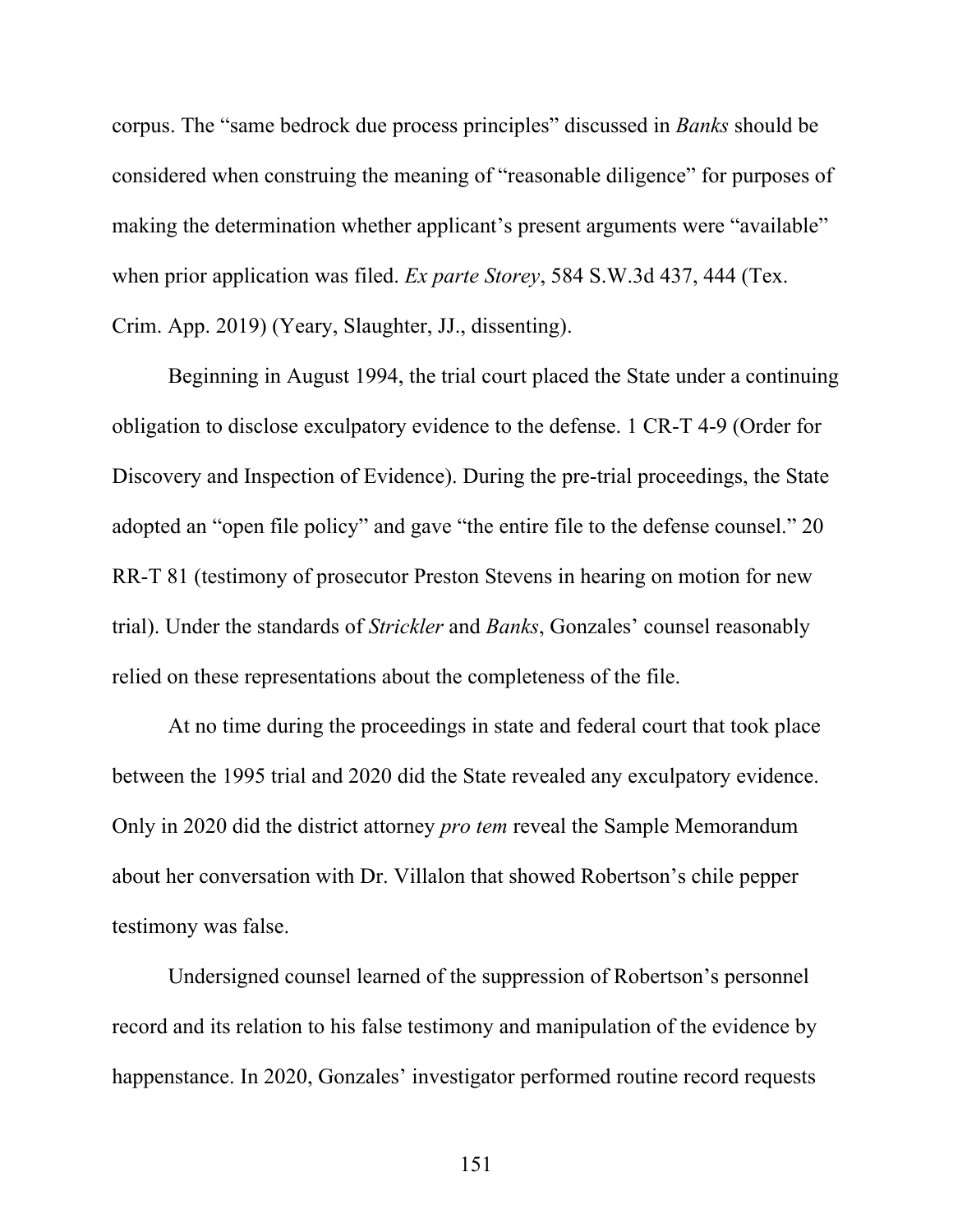for key witnesses in Gonzales' trial pursuant to the Public Information Act. Upon receipt of these materials, the investigator learned of the civilian abuse and dishonesty allegations contained within Robertson's records. These allegations were the basis for further investigation into Robertson's prior conduct including researching other cases with fact patterns similar to those in Gonzales' case.

Thus, because the state misconduct at issue precluded Gonzales from learning of the factual basis of the claim and raising it in an earlier application, he has satisfied  $\S$  5(a)(1). In numerous cases, the Court of Criminal Appeals has recognized that such claims satisfy  $\S(3a)(1)^{40}$ 

<sup>40</sup> *See, e.g., Ex parte Landor*, No. WR-81,579-02, 2020 WL 469979, (Tex. Crim. App. Jan. 29, 2020) (unpublished) (authorizing successive proceedings on claim that State withheld *Brady* evidence); *Ex parte Reed*, No. WR-50,961-10, 2019 WL 6114891, (Tex. Crim. App. Nov. 15, 2019) (unpublished) (authorizing successive proceedings on *Brady*, false testimony, and actual innocence claims); *Ex parte Chaney*, 563 S.W.3d 239, 277 (Tex. Crim. App. 2018) (granting applicant relief in Art. 11.073 proceedings on basis of newly-discovered *Brady* evidence); *Ex parte Castillo*, No. WR-70,510-04, 2017 WL 5783355 (Tex. Crim. App. Nov. 28, 2017) (unpublished) (staying applicant's execution and authorizing successive proceedings on *Chabot* claim); *Ex parte Young*, No. WR-65,137-04, 2017 WL 4684770 (Tex. Crim. App. Oct. 18, 2017) (unpublished) (staying applicant's execution and authorizing successive proceedings on *Chabot* claim); *Ex parte Temple*, No. WR-78,545-02, 2016 WL 6903758 (Tex. Crim. App. Nov. 23, 2016) (unpublished) (granting relief on basis that State's failure to timely disclose police reports to defendant constituted *Brady* violation); *Ex parte Roberson*, No. WR-63,081-03, 2016 WL 3543332 (Tex. Crim. App. June 16, 2016) (unpublished) (staying applicant's execution and authorizing successive proceedings on *Chabot* claim); *Ex parte Murphy*, No. WR-38,198-04, 2015 WL 5936938 (Tex. Crim. App. Oct. 12, 2015) (unpublished) (staying applicant's execution to consider authorization of successive proceedings on *Brady* claim that State failed to disclose threats of prosecution and promises of leniency to its two main witnesses and on claim that State unknowingly presented false testimony through one witness); *Ex parte Tercero*, No. WR-62,592- 04, 2015 WL 5157211 (Tex. Crim. App. Aug. 25, 2015) (unpublished) (authorizing successive proceedings on claim that State presented false testimony); *Ex parte Espada*, No. WR-78,108-01, 2015 WL 4040778, (Tex. Crim. App. July 1, 2015) (unpublished) (granting relief on applicant's *Chabot* claim that the State presented false evidence about the employment background history of a law enforcement witness); *Ex parte Carty*, No. WR-61,055-02, 2015 WL 831586 (Tex.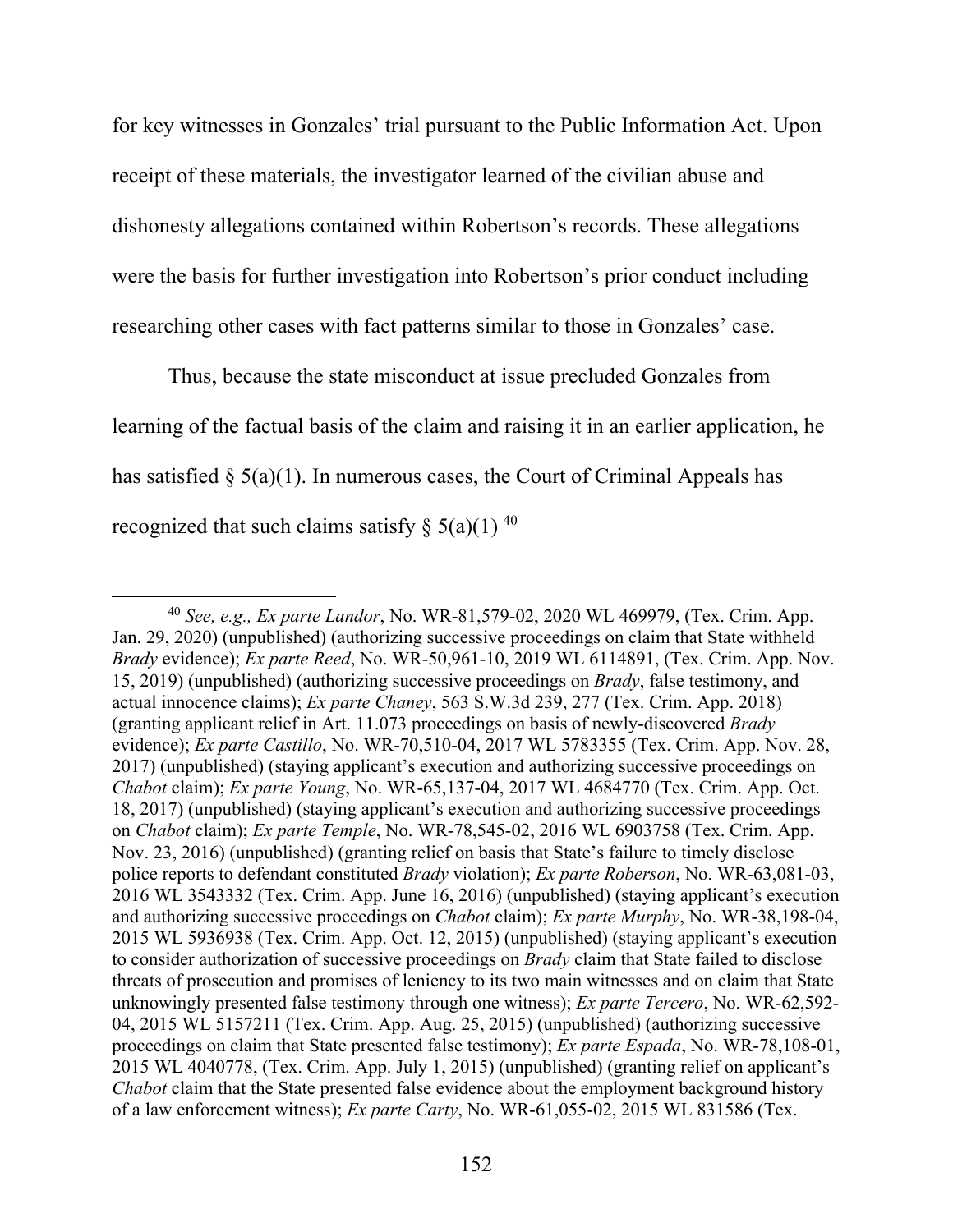Crim. App. Feb. 25, 2015) (unpublished) (authorizing successive proceedings on claim that State coerced witnesses into providing false testimony and that State did not disclose deal with codefendant); *Ex parte Brown*, No. WR-68,876-01, 2014 WL 5745499 (Tex. Crim. App. Nov. 5, 2014) (unpublished) (vacating applicant's conviction and sentence on basis that the State withheld *Brady* evidence); *Ex Parte Tiede*, 448 S.W.3d 456 (Mem.) (Tex. Crim. App. 2014) (granting applicant relief on basis of the State's use of false evidence); *Ex parte Lave*, Nos. WR-44564-03, WR 44564-04, 2013 WL 1449749 (Tex. Crim. App. April 10, 2013) (unpublished) (authorizing successive proceedings on claim that State presented false expert testimony); *Ex parte Bower*, No. WR-21005-02, 2012 WL 2133701 (Tex. Crim. App. June 13, 2012) (unpublished) (authorizing subsequent habeas application following forensic testing on *Brady* claim); *Ex parte Wyatt*, No. AP-76797, 2012 WL 1647004 (Tex. Crim. App. May 9, 2012) (unpublished) (authorizing successive petition and granting relief on four items of exculpatory evidence suppressed by the State that would have supported the defense's theory of misidentification); *Ex parte Miles*, 359 S.W.3d 647 (Tex. Crim. App. 2012) (authorizing subsequent petition and granting relief on *Brady* claim that State failed to produce police reports which identified other potential suspects); *Ex parte Settle*, No. AP-76591, 2011 WL 2586406 (Tex. Crim. App. June 29, 2011) (unpublished) (authorizing successive petition and granting relief on *Brady* claim); *Ex parte Newton*, No. WR-54,073-02, 2009 WL 2184357 (Tex. Crim. App. July 22, 2009) (unpublished) (authorizing successive proceedings on previously undisclosed *Brady* claim and ultimately granting relief on *Brady* claim in *Ex parte Newton*, No. AP-76456, 2010 WL 4679950 (Tex. Crim. App. Nov. 17, 2010) (unpublished)); *Ex parte Nealy*, No. WR-50,361-03 (Tex. Crim. App. Nov. 13, 2006) (unpublished) (authorizing successive proceedings on claim that prosecution failed to disclose impeachment evidence relating to witness at trial); *Ex parte Toney*, No. WR-51,047-03, 2006 WL 2706782 (Tex. Crim. App. Sept. 20, 2006) (unpublished) (authorizing successive proceedings on *Brady* and *Napue* claims and granting relief on *Brady* claim in *Ex parte Toney*, No. AP-76056, 2008 WL 5245324 (Tex. Crim. App. Dec. 17, 2007)); *Ex parte Reed*, No. WR-50,961-03, 2005 WL 2659440 (Tex. Crim. App. Oct. 19, 2005) (unpublished) (authorizing successive proceedings on *Brady* claims relating to information from law enforcement investigation of offense); *Ex parte Rousseau*, No. WR-43,534-02 (Tex. Crim. App. Sept 11, 2002) (unpublished) (authorizing successive proceedings on *Brady* claim based on evidence that subsequent habeas counsel uncovered through request to review district attorney's file); *Ex parte Blair*, No. WR-40,719-03 (Tex. Crim. App. May 30, 2001) (unpublished) (authorizing successive proceedings on a claim that the prosecution suppressed evidence); *Ex parte Murphy*, No. WR-30,035- 02 (Tex. Crim. App. Sept. 13, 2000) (unpublished) (authorizing successive proceedings on a claim that prosecutors relied on perjured testimony); *Ex parte Faulder*, No. WR- 10,395-03 (Tex. Crim. App. June 9, 1997) (unpublished) (authorizing successive proceedings on claims that prosecutors allowed witnesses to testify falsely and withheld exculpatory evidence); *Ex parte Nichols*, No. WR-21,253-02 (Tex. Crim. App. April 16, 1997) (unpublished) (authorizing successive proceedings on a claim that prosecutors withheld the correct name and address of a witness with exculpatory information).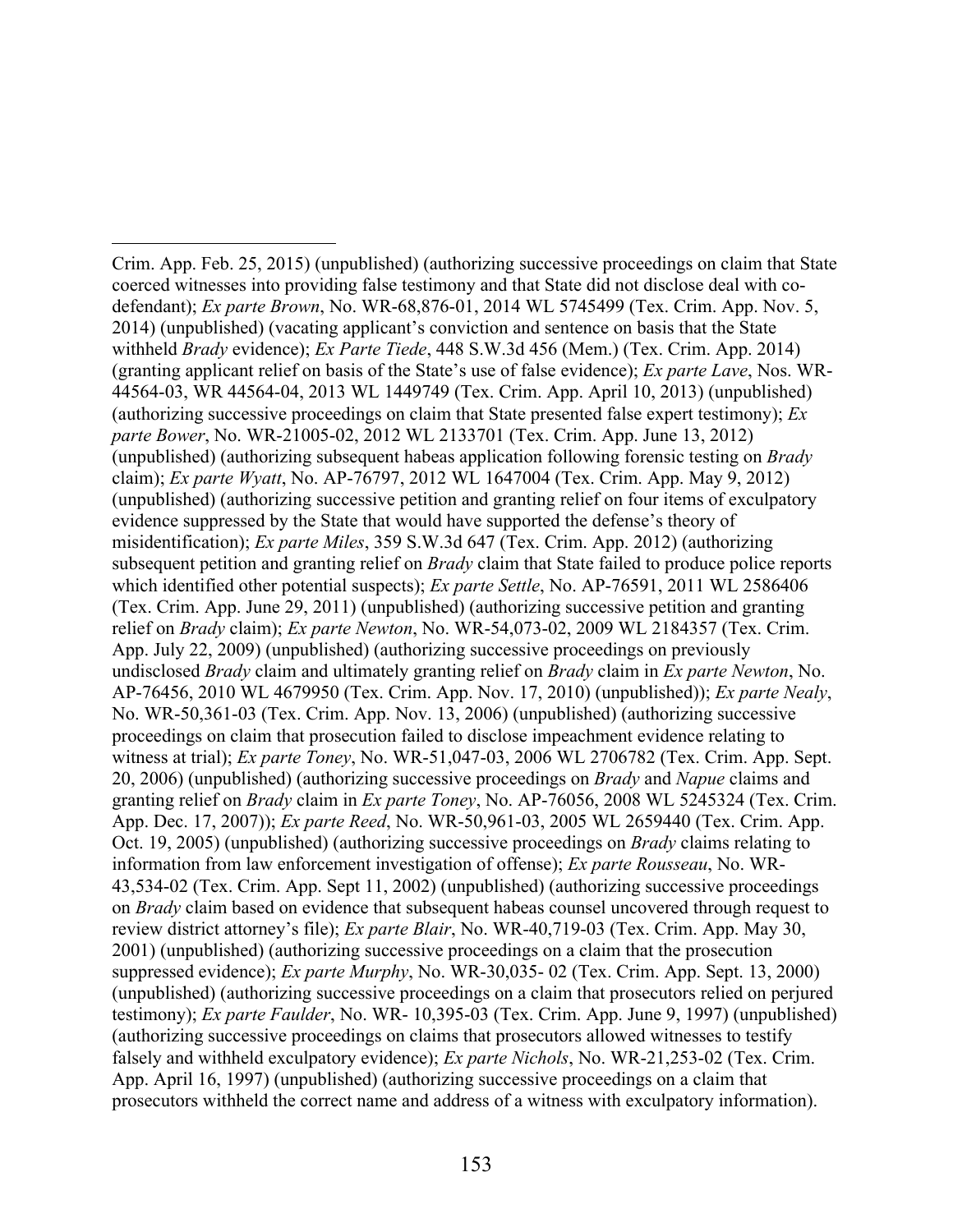#### **2. Gonzales' claims also satisfy Section 5(a)(2).**

As described in full in Claim IV *infra*, Gonzales meets the high bar for a claim of actual innocence based on the new evidence presented in this application. Even if this Court concludes that Gonzales does not meet the burden for a claim of actual innocence, he can satisfy the lower burden of showing at this stage a prima facie case that a jury would more likely than not convict him had it been presented with the compelling evidence now available. *See* Claim IV.A.

# **IV. Gonzales Is Actually Innocent and Satisfies Both** *Elizondo* **and Article 11.071, Section 5(a)(2).**

# **A. Article 11.071 § 5(a)(2)—actual innocence "gateway"/***Schlup***.**

Article 11.071 § 5(a)(2) adopts the United States Supreme Court's "gateway" actual innocence standard, as set forth in *Schlup v. Delo*, 513 U.S. 298 (1995). *See Ex parte Reed*, 271 S.W.3d 698, 733 (Tex. Crim. App. 2008). Under *Schlup*, a petitioner's showing of actual innocence can overcome a procedural default in state court, allowing the petitioner to revive otherwise-defaulted claims. 513 U.S. at 321.41 In evaluating the *Schlup* actual innocence gateway, "the habeas court must consider all the evidence, old and new, incriminating and exculpatory, without regard to whether it would necessarily be admitted under rules of

<sup>&</sup>lt;sup>41</sup> Gonzales submits that  $\delta$  5(a)(2) authorizes review of even claims previously rejected on the merits. *See Schlup*, 513 U.S. at 320 (quoting *Kuhlmann v. Wilson*, 477 U.S. 436, 452 (1986) (Powell, J.)) (discussing "interests of the prisoner in relitigating constitutional claims *held meritless on a prior petition*").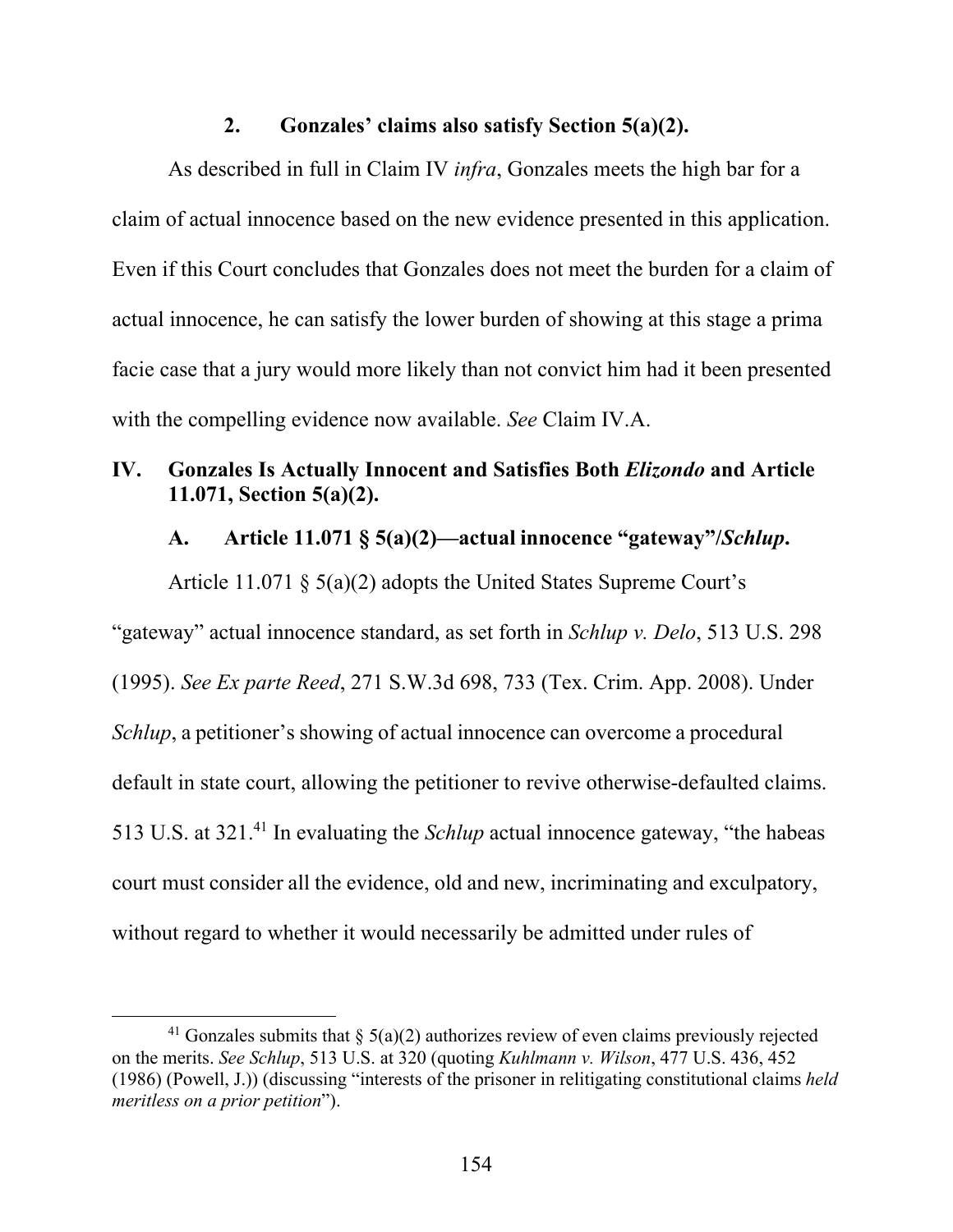admissibility that would govern at trial." *House v. Bell*, 547 U.S. 518, 538 (2006) (internal quotation marks and citation omitted).

The Court should consider the preceding Claims II and III, because Gonzales has obtained substantial new evidence that demonstrates his actual innocence pursuant to Article 11.071 § 5(a)(2) and *Schlup*. 42

### **B. Actual innocence under** *Elizondo***.**

Both Texas and federal constitutional law prohibit the conviction or punishment of persons who are innocent. *See Ex parte Elizondo*, 947 S.W.2d 202 (Tex. Crim. App. 1997); *see also In re Davis*, 557 U.S. 952, 953-54 (2009) (Stevens, Ginsburg and Breyer, J.J., concurring) ("[I]t 'would be an atrocious violation of our Constitution and the principles upon which it is based' to execute an innocent person.") (citations omitted).

Under *Elizondo,* the court reviewing an innocence claim must examine the new evidence in light of the evidence presented at trial. *Ex parte Thompson,* 153 S.W.3d 416, 417 (Tex. Crim. App. 2005). "In order to grant relief, the reviewing court must believe that no rational juror would have convicted the applicant in light

<sup>&</sup>lt;sup>42</sup> Additionally, whereas  $\S(6a)(1)$  is claim-specific—requiring that the applicant show "the factual or legal basis for *the claim* was unavailable on the date the applicant filed the previous application"—§  $5(a)(2)$  does not limit review to the claim connected to the applicant's showing of innocence. Rather,  $\S(3a)(2)$  permits the court to "consider the merits of or grant relief based on the subsequent *application*" *as a whole* whenever "the application contains sufficient specific facts establishing that … by a preponderance of the evidence, but for a violation of the United States Constitution no rational juror could have found the applicant guilty beyond a reasonable doubt."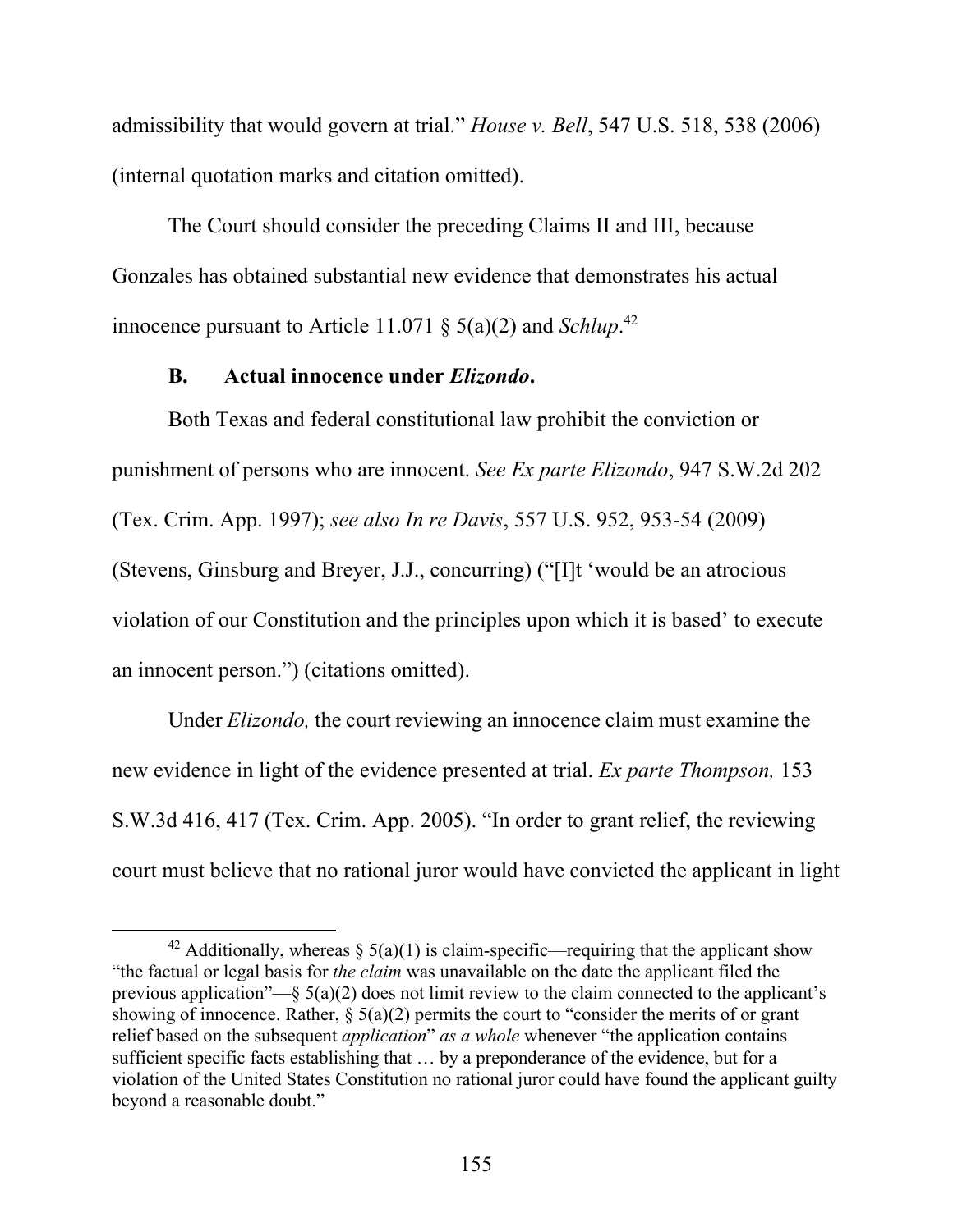of the newly discovered evidence." *Id.* This must be shown by clear and convincing evidence. *See Elizondo,* 947 S.W.2d at 209. The Court described this weighing of evidence as follows:43

Because, in evaluating a habeas claim that newly discovered or available evidence proves the applicant to be innocent of the crime for which he was convicted, our task is to assess the probable impact of the newly available evidence upon the persuasiveness of the State's case as a whole, we must necessarily weigh such exculpatory evidence against the evidence of guilt adduced at trial.

*Id.* at 206. In *Elizondo*, the Court was careful to emphasize that this standard was

something less than a legal sufficiency review. 947 S.W.2d at 207. No presumptions

should be applied to the evidence either in favor of or against the verdict:

[T]he court charged with deciding such a claim should make a case-bycase determination about the reliability of the newly discovered evidence under the circumstances. The court then should weigh the evidence in favor of the prisoner against the evidence of his guilt. Obviously, the stronger the evidence of the prisoner's guilt, the more persuasive the newly discovered evidence must be.

*Id.* (citation omitted); *see also Ex parte Chaney*, 563 S.W.3d 239, 274-78 (Tex.

Crim. App. 2018) (sustaining actual innocence determination under *Elizondo* after

detailed reassessment of trial record in light of newly discovered exonerating

evidence).

<sup>43</sup> Gonzales does not concede that *Elizondo* correctly sets forth the federal constitutional standard. Instead, Due Process prevents the conviction of persons who are probably innocent. *See Carriger v. Stewart*, 132 F.3d 463, 476 (9th Cir. 1997). However, the evidence presented in this application meets any applicable standard.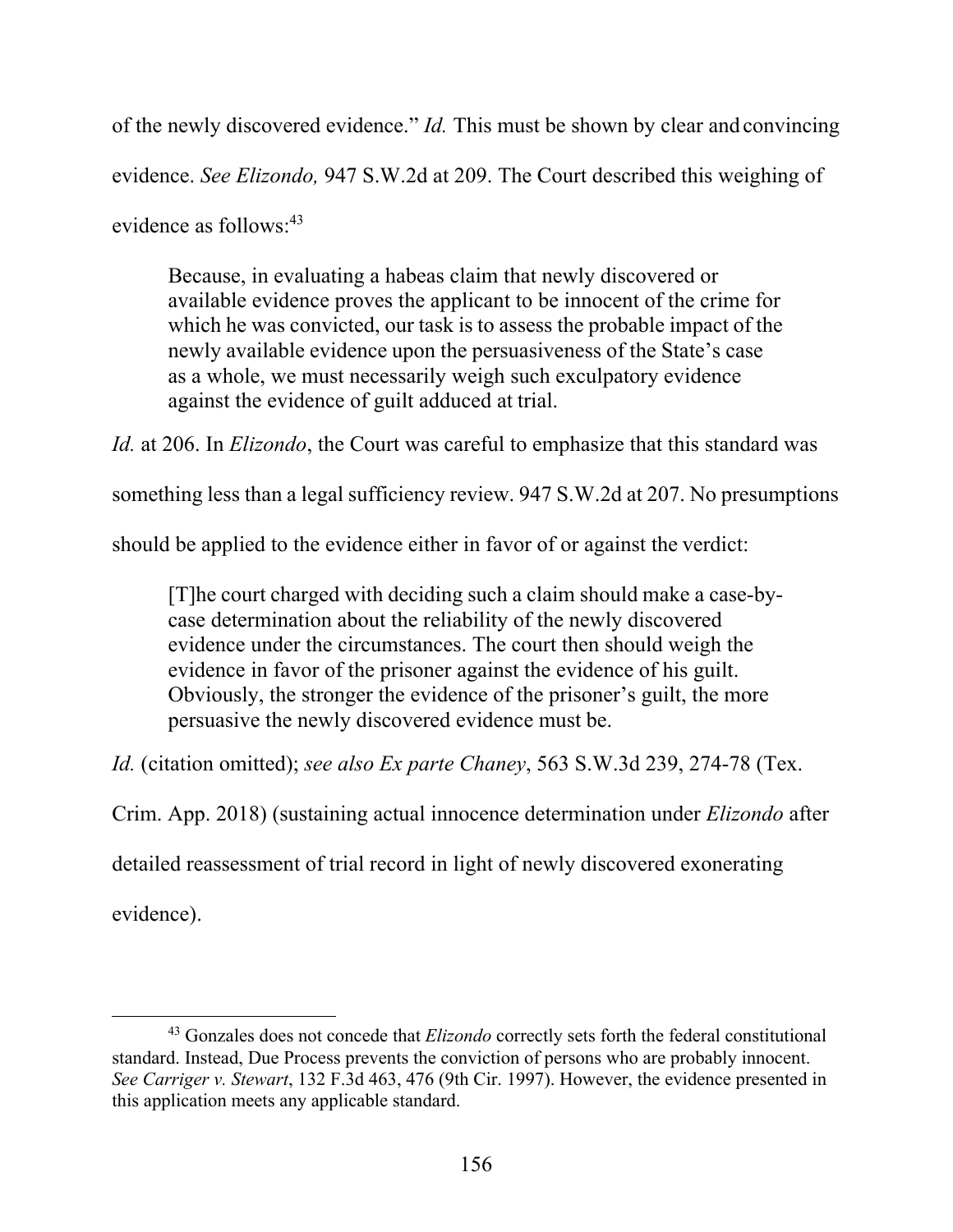### **C. Gonzales is entitled to habeas relief because he can make a truly persuasive showing that he is innocent.**

The State conceded the weakness of its case. It was not "one of those cases that they say it is wrapped up with ribbons and bows on it." There were no "eyeball witnesses." 17 RR 365. There was no "confession." *Id.* There was not "a video camera." *Id.* "[A]ll that stuff, that stuff doesn't exist." *Id.* The State asked the jury to rely on "the physical evidence" and on what Gonzales supposedly told Kenimer in Spanish, as interpreted by Kenimer. *Id.*

Thus, the State's case against Gonzales rested on a single fleeting translated sentence ("Although I did it...") and several pieces of weak circumstantial evidence, recounted in detail in the statement of the case, *supra*, and reflected in the Court of Criminal Appeals' direct appeal opinion. Though this evidence may have been sufficient to convict under the limits of appellate review, each piece of evidence has now been completely undermined by the new evidence available. In place of the false evidentiary picture the jury heard, Gonzales has discovered compelling new evidence that will demonstrate the guilt of other individuals and exonerate him.

# **D. Newly discovered evidence undercuts the State's weak case for Gonzales' guilt.**

As demonstrated in the facts and claims above, Gonzales has refuted each of the bases for his conviction: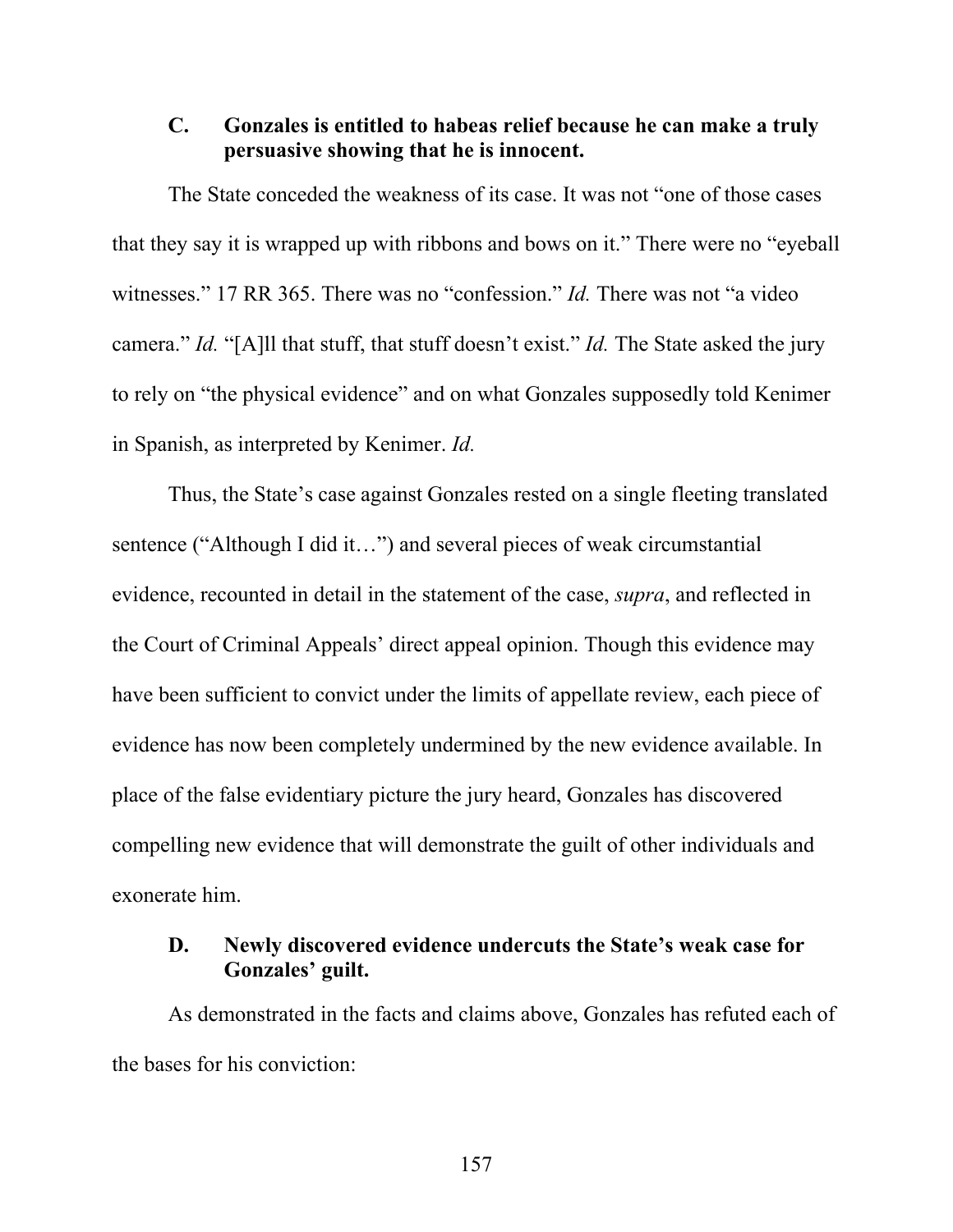- Charles Kenimer's testimony was already called into doubt at trial because his interpretation of Gonzales' purported admission was based on a translation from Spanish, and the true meaning "could have been lost in translation." But what was not heard at trial is that the State also knowingly elicited false testimony regarding the circumstances of Gonzales' purported confession which had the effect of improperly bolstering the credibility of his account.
- The prosecution and police concealed the true opinion of the chile pepper expert whom they had consulted and offered false testimony that the chile peppers were unique to try to make them appear to connect Gonzales to the murders. Claims II and III *supra*.
- The claim that there was a "blood transfer stain" on a camper in the alley between the Aguirre home and the Gonzales home was blatantly false and misleading. *See* Claim III *supra*. Agents for the State knew that police had not preserved any proof of the stains' existence, and nobody had performed any analysis of the evidence to determine whether it was in fact blood.
- The new expert report of Paulette Sutton refutes the misleading testimony of bloodstain pattern analyst Rick Pippins that suggested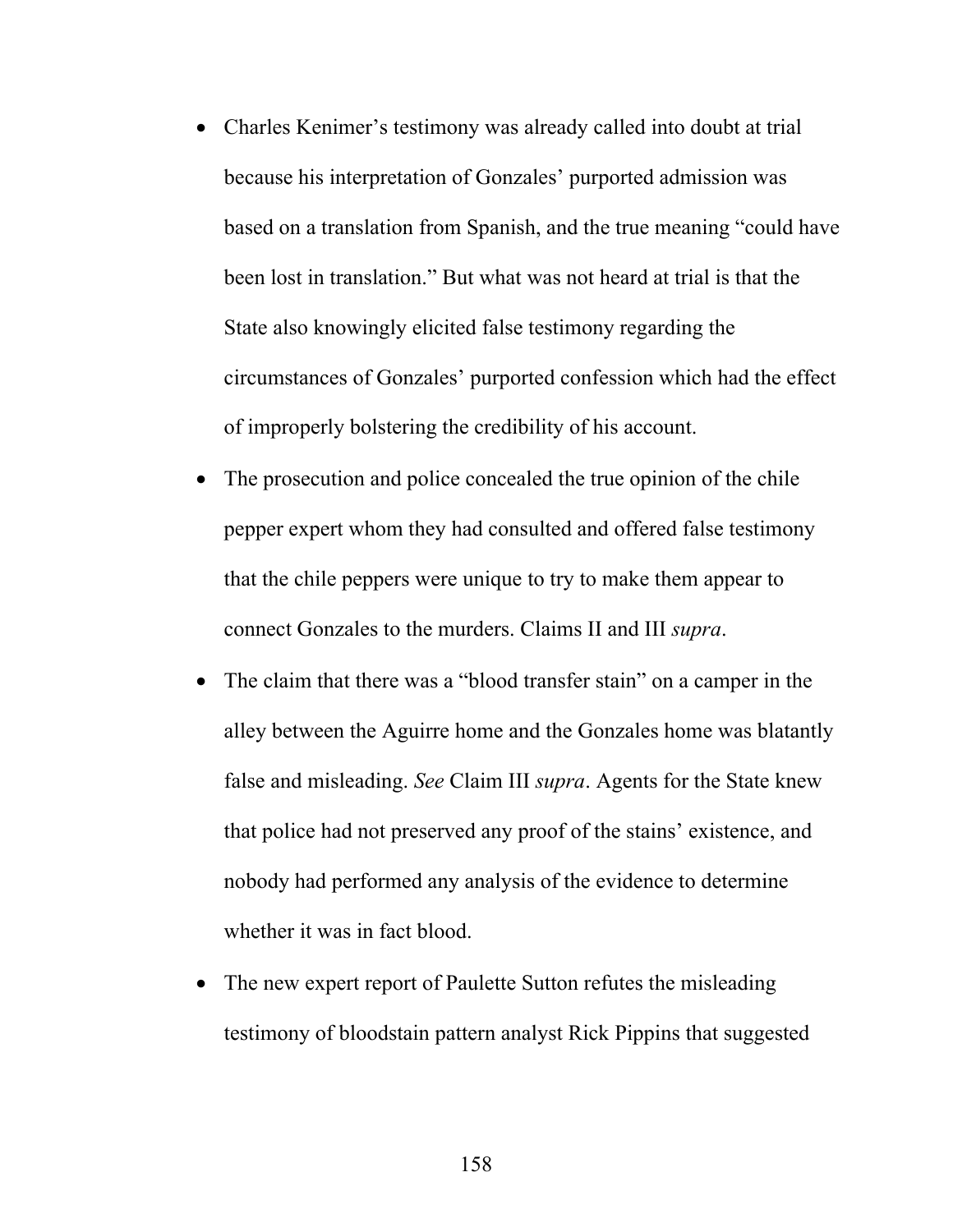there was only one attacker who committed the crimes in order. *See*  Claim III *supra*.

- In federal habeas testimony after the first trial, Detective Robertson recanted his false testimony that the two teardrop tattoos amounted to a confession to the murder of the Aguirres. *See* Claim III *supra*.
- The proponent of many of these pieces of false evidence—the camper bloodstain, the peppers, and the tattoos—was a police officer whose undisclosed law-enforcement record revealed a pattern of misconduct and dishonesty. *See* Claim II *supra*.
- The limited, false evidentiary picture also reflected the tunnel vision and incompetence of the lead detective and other police investigators. In an investigation that the prosecution stated was built on "physical evidence," the police investigation was more remarkable for the physical evidence that was not collected, documented, or preserved. *See* Claim II.D.1 *supra* (describing the obvious police work the Odessa Police did not do). The investigation was marred by sloppiness and constricted by Detective Robertson's single-minded drive to convict Gonzales. Combined with the other new evidence, this record of inaction and sloppiness would have undercut any confidence a jury would have had in the investigation.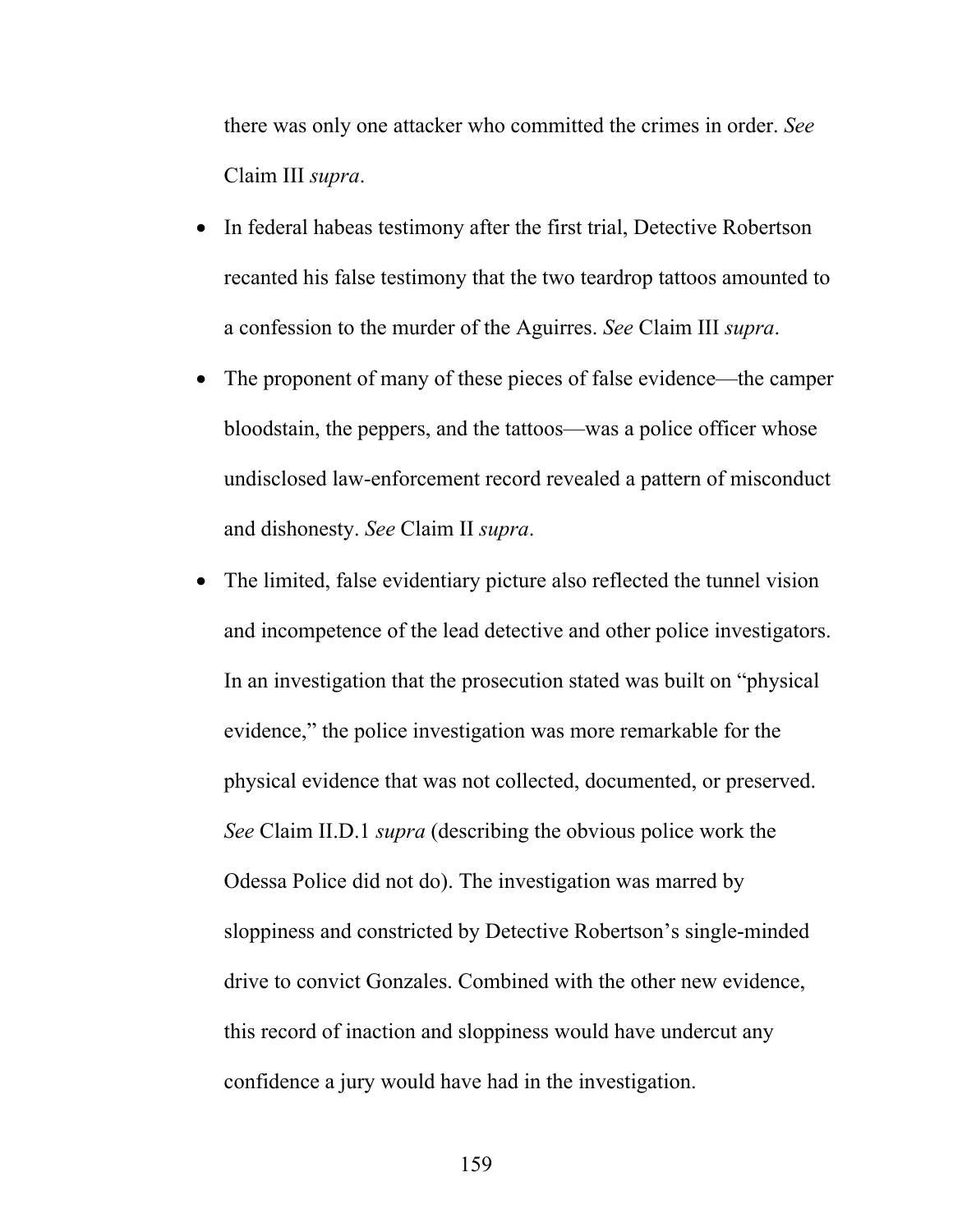• Finally, the lone piece of identifying physical evidence—Gonzales' fingerprints on a stolen stereo discovered in possession of another suspect—was far less informative than the State argued. The fingerprint was taken from the back of stolen property that at least two other suspects had custody of, Daniel Lugo and Julian Olivarez. The stereo was recovered over two weeks after the offense, during which time the stereo passed through many hands. Gonzales does not contest that his fingerprint was found on the back of the stolen stereo, but the weight of this evidence is minimal in light of the trial record, because it does not remotely suggest that Gonzales touched the stereo in the Aguirre house. Moreover, this evidence's value to the conviction is even more slight given the vast new trove of fingerprint evidence that Gonzales has just begun to analyze, *see infra*.

The police concealed the full extent of their investigation of latent prints taken from the stereo and other stolen property. Corporal Joe Rexer testified that he identified three of Gonzales' prints on the stereo by latent print comparison only one of which was made a State's exhibit. But he did not testify about the vast number of other latent prints that could be compared to other suspects from the stereo or other stolen property. This gave the false impression that there were not other prints from other suspects on the stolen property or at the crime scene.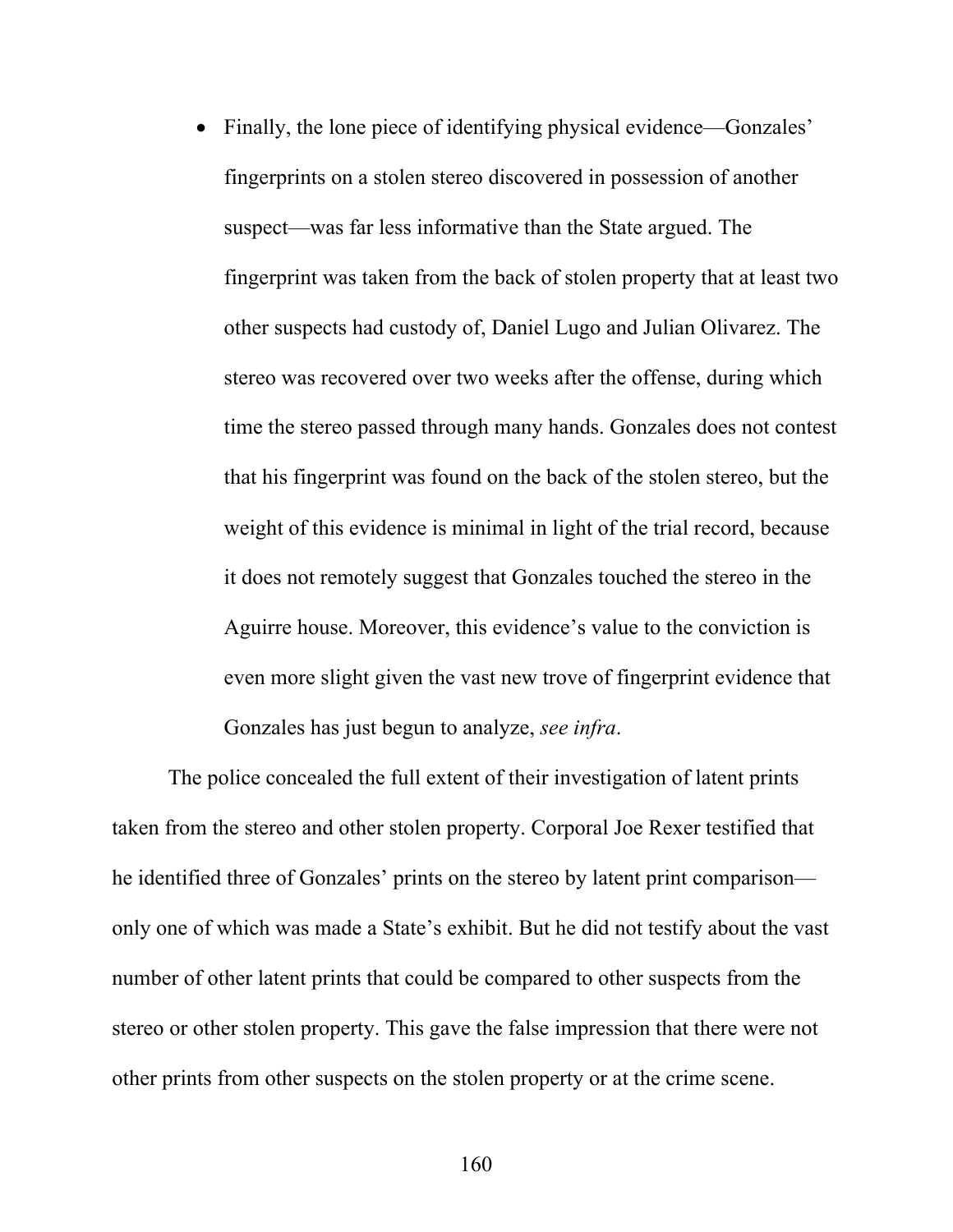New evidence upends that picture. We now know that the police had discovered dozens of other prints that were suitable for comparison, but the police failed to investigate the significance of these other prints. *See* Affidavit of Heather McNeill (Ex. 69); Feb. 22 Affidavit of Stephanie Bothwell (Ex. 42). The police could not know how many other identifications it could make from the stolen property, because the police apparently did not even try to do so.

And finally, there is almost no sign that police conducted comparisons of the latent print evidence from the crime scene itself—i.e. the evidence that would be most probative about who committed the crime.<sup>44</sup> If Gonzales' fingerprints are compared and not identified on any latent print of value from the crime scene and one or more of the alternate suspects' fingerprints are identified at the crime scene, then that would be strongly exculpatory evidence.

This is consistent with a larger pattern of lapses in the Robertson-led investigation. *See* Claim II.E (describing all the mistakes and omissions in the OPD homicide investigation); Hueske Decl. ¶¶ 11-12; Ex. 33 ¶¶ 15-19 (First Sutton Aff., Jan. 31, 2022).

<sup>44</sup> A few latent print cards note an identification of Merced Aguirre. But there is no record of any other comparison being performed.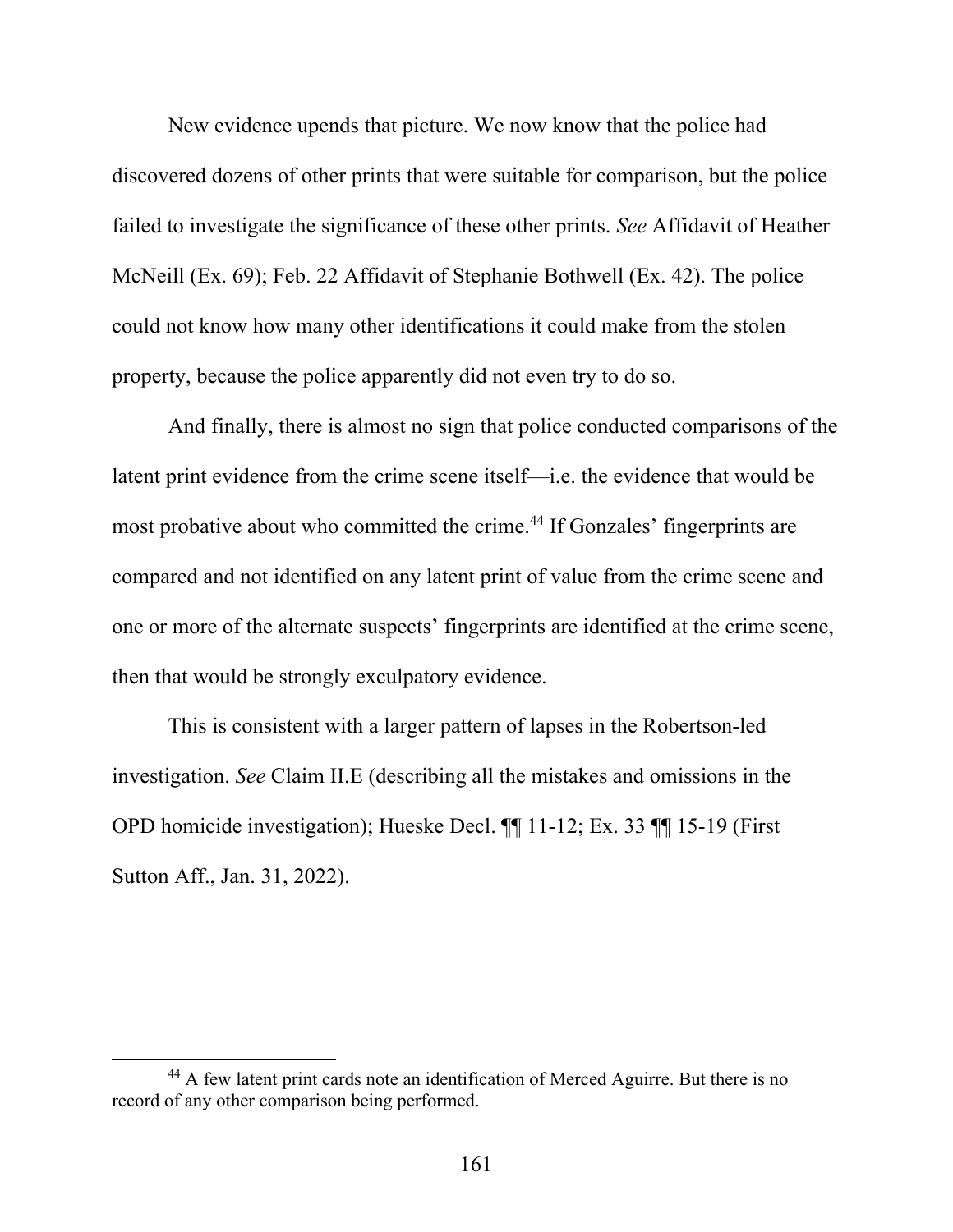## **E. New exculpatory evidence of Gonzales' innocence**

The new evidence Gonzales has discovered demolishes the false evidence that incriminated Gonzales. But it also provides a compelling new picture that affirmatively exonerates Gonzales. Jesse Perkins and Daniel Lugo committed the murders and Julian Olivarez was their accomplice.

As recounted in the Statement of Facts and incorporated here, Jesse Perkins confessed to the killing in the presence of Eduardo Nino. Nino Aff. ¶ 4. Perkins named his co-conspirators: Julian Olivarez and Daniel Lugo. Nino Aff. ¶ 4. Perkins admitted he set Michael Gonzales up. *Id*. Jesse Perkins was seen wearing a cloth over his left hand and wrist and told Nino he got cut in the Aguirres' house. *Id.* ¶ 6. Perkins made the confession at Olivarez's house and Olivarez did not deny his role. *Id.* ¶ 5.

When the investigator for Gonzales' post-conviction counsel went to speak with Perkins in prison, he also admitted to him that he bled at the crime scene. Reyna Aff.  $\P$  6 (Ex. 2).

This third-party admission of guilt is consistent with both old and new physical evidence. It could be further confirmed by additional DNA testing if Gonzales is permitted to test the evidence. *See Gonzales v. State*, No. AP-77,104 (Tex. Crim. App.) (Chapter 64 appeal submitted).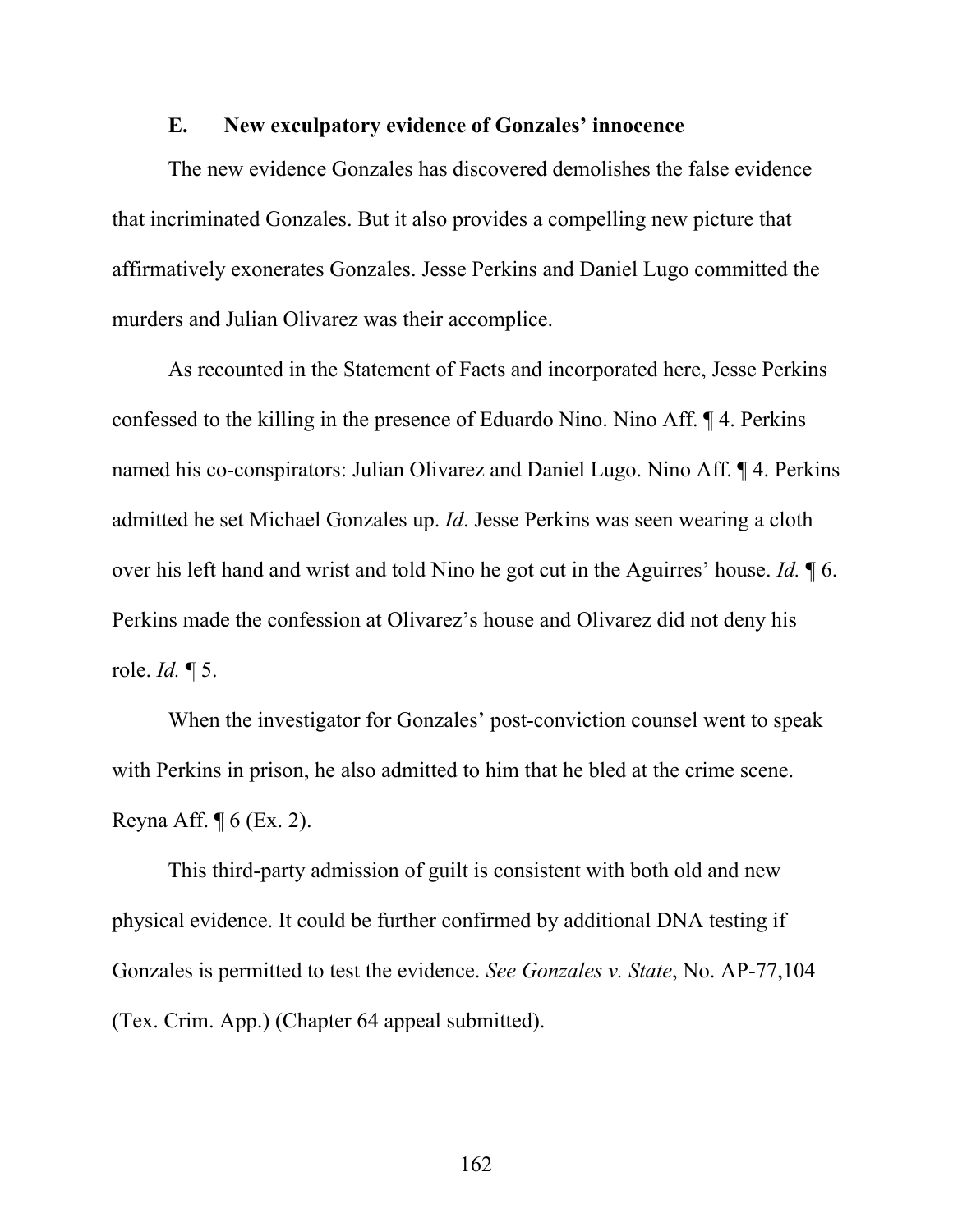Perkins previously admitted his fingerprints would be on the sliding glass door. Ex. 19 ("My prints will be on that door …."). Police knew that the attackers tracked blood across the living room and out that door. Ex. 33 at 9; Ex. 10. Perkins' wounds are also consistent with the police's own report of drip bloodstains at the crime scene, especially on the housecoat Merced Aguirre was wearing and in the utility room. Pippins Report at 14 ¶ 6. Perkins is the only person who was found to have blood of the victims on an item in his possession.

Perkins attempted to pass off the shirt as Gonzales' by claiming that Gonzales had given it to him. Ex. 19 (May 10 statement). Perkins told the same story to Nino. Nino Aff. ¶ 6.

Detective Snow Robertson had Ruby Luna falsely testify that she saw Gonzales with a flannel shirt on. Ruby Luna now rejects that statement that Robertson had her sign. Ruby Luna Decl. (Ex. 40). In fact, Ruby Luna's recollection is consistent with Perkins' initial description of what Gonzales was wearing in Luna's car that night—before he tried to pass off the flannel shirt as Gonzales'. *See* Ex. 18 (May 5 statement of Jesse Perkins) (Michael Gonzales "had a black T-Shirt on."); Ruby Luna Decl. ¶ 10 ("I remember that Michael was wearing a[]t-shirt that night."). Luna recalls, "The only person wearing a flannel shirt that night was Jesse Perkins." *Id*.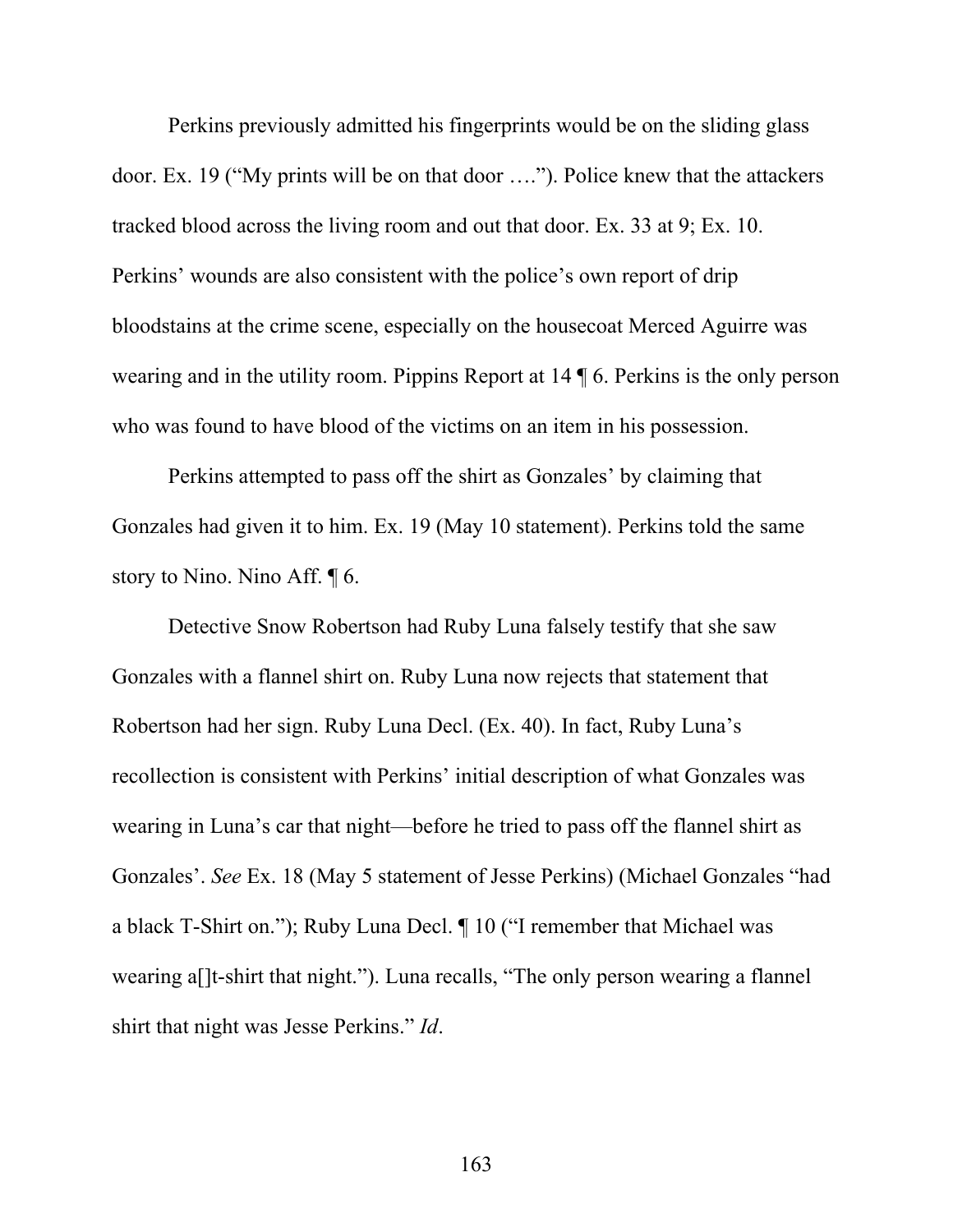New examination of the physical evidence shows stains on the flannel shirt consistent with Perkins wearing the shirt while bleeding from the wounds he told Nino he sustained on the night of the murder, wounds that appeared as scars in photographs of his left arm months later. Previous examination of the flannel shirt did not locate staining on the inside of the shirt.<sup>45</sup> But a forensic DNA analyst, a bloodstain pattern expert, and OPD's own crime scene unit supervisor now see visible staining on the inner lining of the shirt based on new photographs taken by OPD.

 These stains were further enhanced by applying an alternate light source tool to the evidence. *See* Bothwell Aff. ¶ 9 (Ex. 42). OPD Crime Scene Unit Supervisor Stephanie Bothwell also confirms that she "observed discolorations on various spots on the inner lining." *See id.* This caused additional potential bodily fluids to

<sup>45</sup> Forensic DNA analyst Huma Nasir states:

There may be more bloodstains present on this flannel shirt because only stains from the outside front of the flannel shirt were tested. Two stains tested positive for blood in 1994. Then 5 additional stains were identified and tested in 2000. Since different stains were identified upon re-examining the shirt, there may be additional stains on the shirt that were not identified.

All of these tested stains were identified on the outside front and outside sleeves of the flannel shirt. No DNA testing was performed on any portion of the inside of the shirt or the back of the shirt. The inside of the shirt is black and any stains on the inside of the shirt may have been difficult to identify with the naked eye. There may be bloodstains present on the inside of the shirt that may provide crucial information about the perpetrator of the crime.

Feb. 25, 2022 Affidavit of Huma Nasir ¶¶ 7-8 (Exhibit 45). *See also* Third Affidavit of Paulette Sutton Feb. 25, 2022 ¶¶ 15, 27, 34 (Exhibit 3).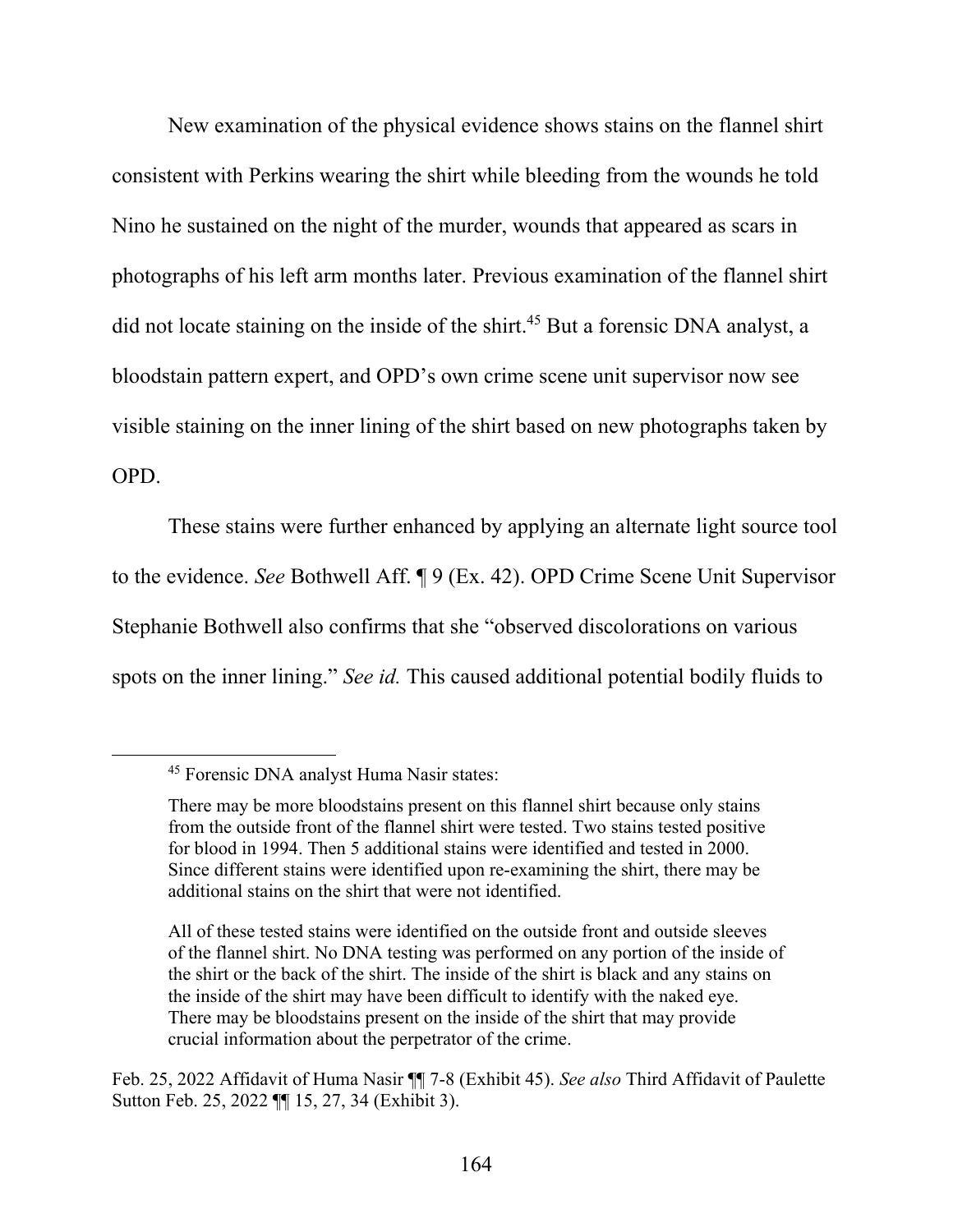fluoresce on the surface of the inner lining. Nasir Aff. ¶ 11 ("There are several

areas on the inside lining of the shirt including the sleeve that fluoresced under the

alternate light source suggesting possible presence of bodily fluids"); Feb. 25

Sutton Aff. ¶ 36.

The stains on Perkins' shirt suggest that Perkins put the shirt on after the

murder when he was wounded and that the outside of the shirt then had incidental

contact with several surfaces stained with the Aguirres' blood.

The small amount of bloodstaining and the distribution of the bloodstains on the exterior surface of cuffs and front of the flannel shirt is indicative of the shirt being worn during incidental contact with exposed blood belonging to Mr. and Mrs. Aguirre and not during a violent attack. This opinion has been reinforced by the photographs of the flannel shirt (Item 121) taken February 17, 2022 showing the stains on the right cuff were created by a saturation mechanism (accumulation of blood in an absorbent material) and by a transfer mechanism (the result of the cuff coming into contact with a bloodbearing surface).

…

After examining the evidence photographs taken on February 17, 2022, it was noted that there are areas of brownish staining on the interior of the left sleeve and near the interior of the right cuff of the flannel shirt (Item 121). In my experience in the laboratory, I have found that bloodstains deposited on black synthetic material, such as the quilted interior of the flannel shirt, often present as a brownish stain.

In addition to the coloration of these stains on the interior surface of the flannel shirt (Item 121) being consistent with blood, the location of these stains is consistent with their being deposited by a person with an injured arm and/or hand wearing the shirt.

Feb. 25 Paulette Sutton Aff. ¶¶ 33, 35-36.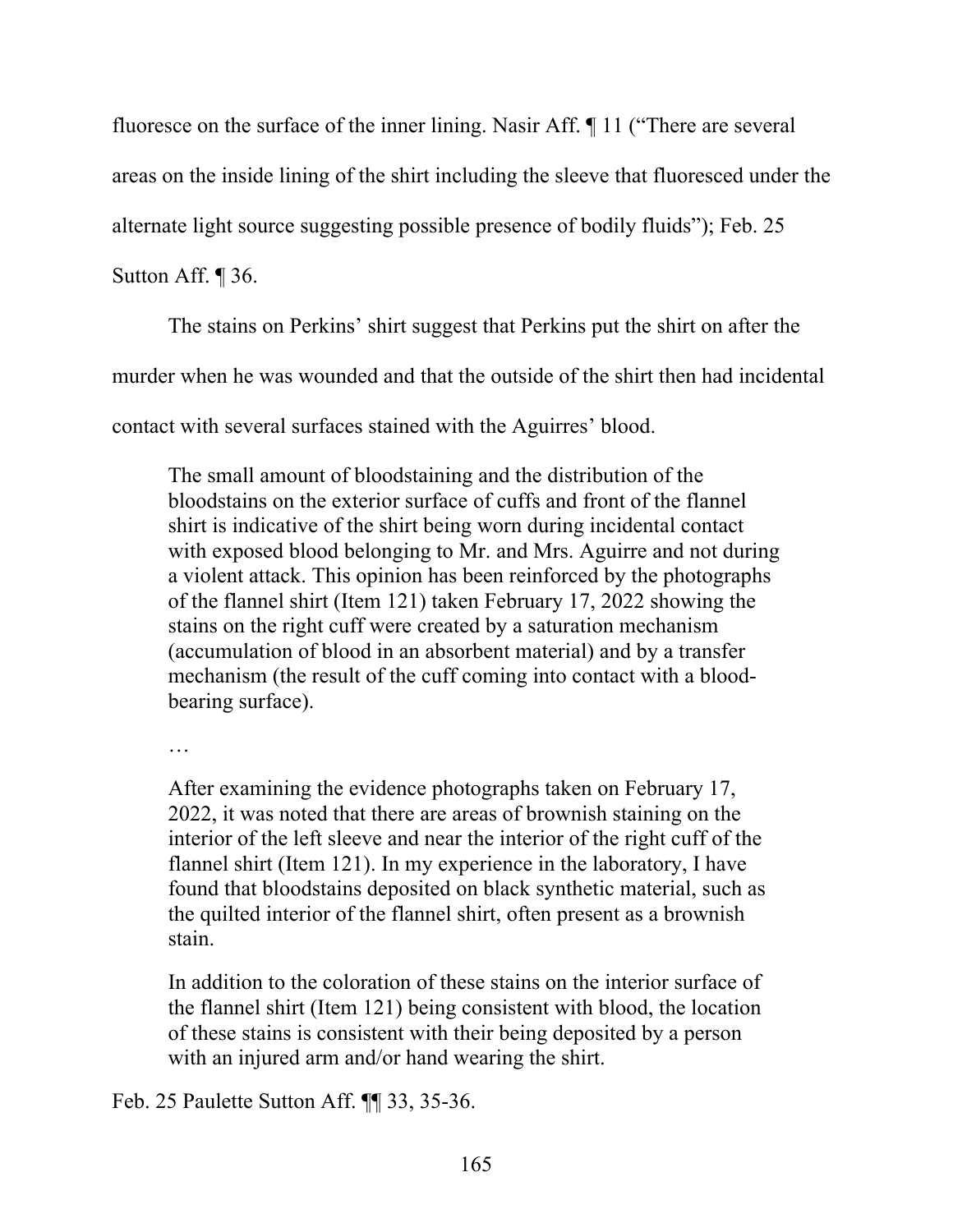All of this new evidence has come to light since mid-February this year, less than a month before Gonzales' scheduled execution. New potential biological material on the most incriminating piece of physical evidence that would connect Perkins to the bloodstained garment cries out for additional testing and for a stay of execution until that testing can occur. Forensic DNA analyst Huma Nasir states it is "imperative" that testing be performed "urgently":

In light of the new information discovered by Mr. Gonzales' counsel, and the confirmation of fluorescent staining indicating possible bodily fluids on the inside lining of the flannel shirt, it is imperative that the flannel shirt (item 121) be tested for additional stains urgently. Newly identified bloodstains can be tested using the more sensitive PCR testing that is now available and has been mentioned in my last affidavits. This more sensitive testing may be able to identify additional contributors on the shirt and could lead to information regarding the perpetrator.

Feb. 25 Nasir Affidavit ¶ 13 (Ex. 45).

This new information also adds urgency to retesting evidence at the crime

scene.

There is now new evidence from Jesse Perkins himself that he was inside the Aguirre home when they were attacked; that he was bleeding; and that he believed that he left traces of blood inside the Aguirre's house. This evidence indicates that Perkins may well be the person who left the bloodstains in the laundry room and on Mrs. Aguirre's housecoat as described by Sgt. Pippins and by Texas Ranger Sanders. DNA testing could answer this question.

Feb. 25 Sutton Affidavit ¶ 41 (Ex. 3).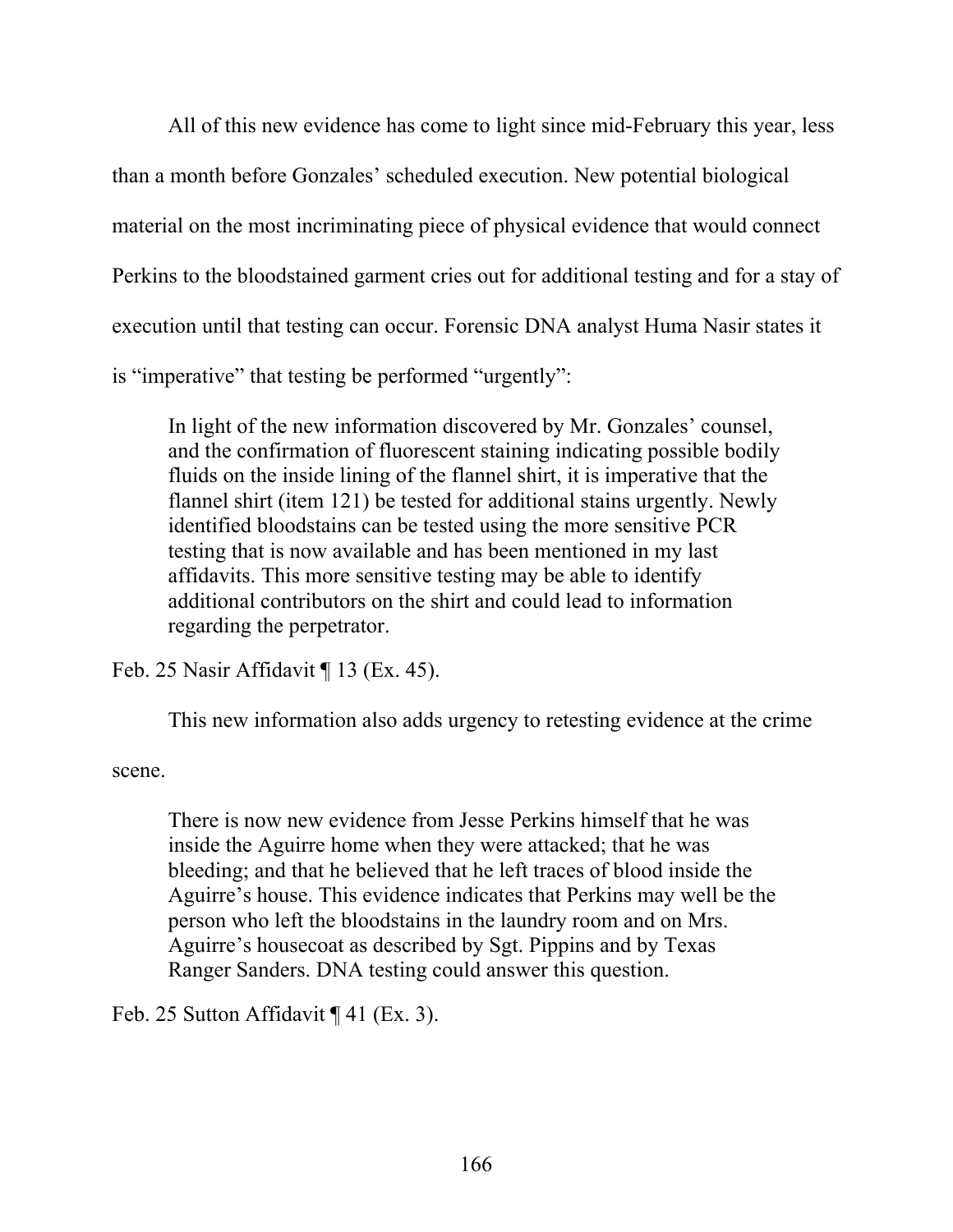This new information also reinforces the exculpatory character of the evidence that the State hid from the defense and the jury but revealed during the hearing on Gonzales' motion for a new trial in 1996. Gonzales had luminol testing done to his bare arms and hands and he had no sign of blood there. Luminol can show the presence of washed-off blood. In fact, that is one of its main forensic uses. Given the large amount of blood at the crime scene and the nature of the stabbing, it would have been highly improbable that Gonzales committed the murders and yet had no blood on his arms and hands. *See* 1st Sutton Aff. at 8-9 (Ex. 33)(discussing testimony of officers Lambert and Thomas).

It also makes the exculpatory 2003 DNA testing results more significant. *See*  Ex. 32 (2003 DNA Report). Post-conviction DNA results of all the available crime-scene evidence excluded Gonzales as a contributor from every item tested. That in itself was powerfully exculpatory. *See Chaney*, 563 S.W.3d at 275.

In addition, Julian Olivarez's testimony now appears to be a fabrication intended to frame Gonzales. The only testimony regarding Gonzales having stolen property in his house immediately after the murder came from Julian Olivarez and his wife. 16 RR-T 223-26, 233-34. Julian Olivarez conjured a story where the stolen property was pushed on him by Gonzales. Yet police never seriously entertained that Julian Olivarez was a suspect. They did not obtain Olivarez's

167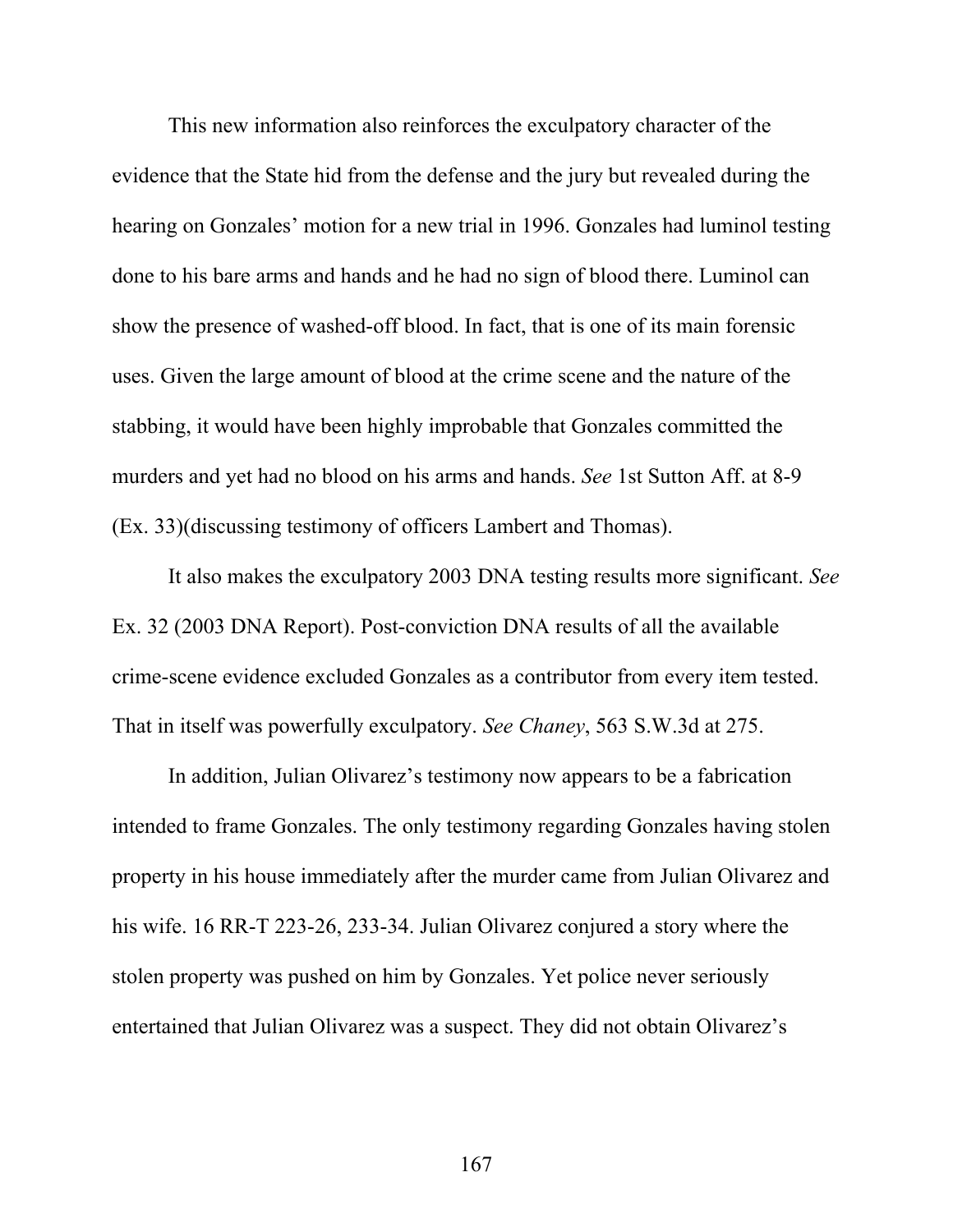blood, take his fingerprints, or immediately investigate his alibi.46 New evidence further shows that Julian Olivarez threatened Michael Gonzales and others to silence them after the murders. Suniga Aff. (Ex. 48). This no doubt had an impact on Gonzales who was a husband, father of an infant daughter, and an intellectually disabled man.

Finally, Michael Gonzales' significant intellectual impairments cannot be discounted as a factor in his innocence. As the Supreme Court recognized, an individual's intellectual disability makes them uniquely susceptible to wrongful conviction and execution. *Atkins*, 536 U.S. at 320-21. Michael Gonzales poorly coped with his lack of understanding in social settings. *See generally* Claim I *supra*. He became fixated on loyalty in part because of his deficits in communicating and interacting with others. *Id.* He was far more likely to act irrationally when he believed that he had been set up by people he knew and believed were his friends. All this made it far more likely he "took the rap" for others' wrongdoing despite his consistent protestations of innocence. *See* Affidavit of Dr. Jack Fletcher at 16-17; Affidavit of Alice Ramirez ¶ 20 ("Michael was an easy target for people to put the blame on because he wasn't a snitch."); ¶ 21 ("Guys were usually using him.").

<sup>46</sup> Police waited until June to ask his boss whether Olivarez was in that night and received no confirmation. *See* Ex. 49.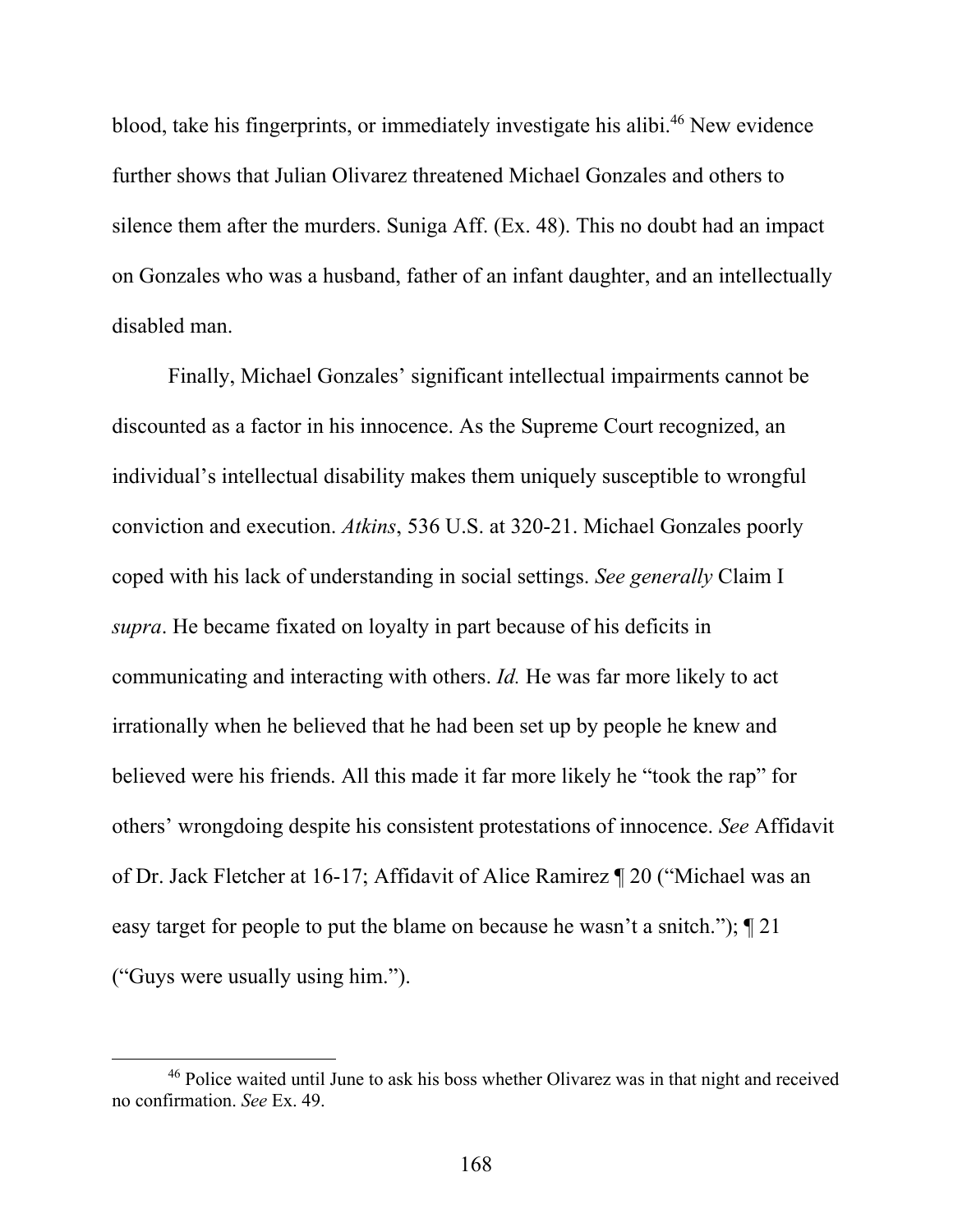## **F. Gonzales is actually innocent.**

The evidentiary record amassed by Gonzales, in light of highly probative newly discovered evidence, leads to but one conclusion: Gonzales would not have been convicted of the murder of Manuel and Merced Aguirre. He has at least made a prima facie showing that, at an evidentiary hearing, he will be able to demonstrate his actual innocence by clear and convincing evidence.

Accordingly, because Gonzales has met the standards under Article 11.071, Section 5(a)(2), in addition to *Elizondo*, the Court should remand the claims in this Application for a hearing on Gonzales' actual innocence.

## **CONCLUSION AND PRAYER FOR RELIEF**

Gonzales asks that the Court:

- Stay his impending execution to allow for further review of his meritorious claims;
- Find that the requirements of Section 5 of Article 11.071 have been satisfied;
- Issue an order remanding the case to the convicting court for an evidentiary hearing for the purposes of examining the merits of these claims; and
- Grant any other relief that law or justice may require.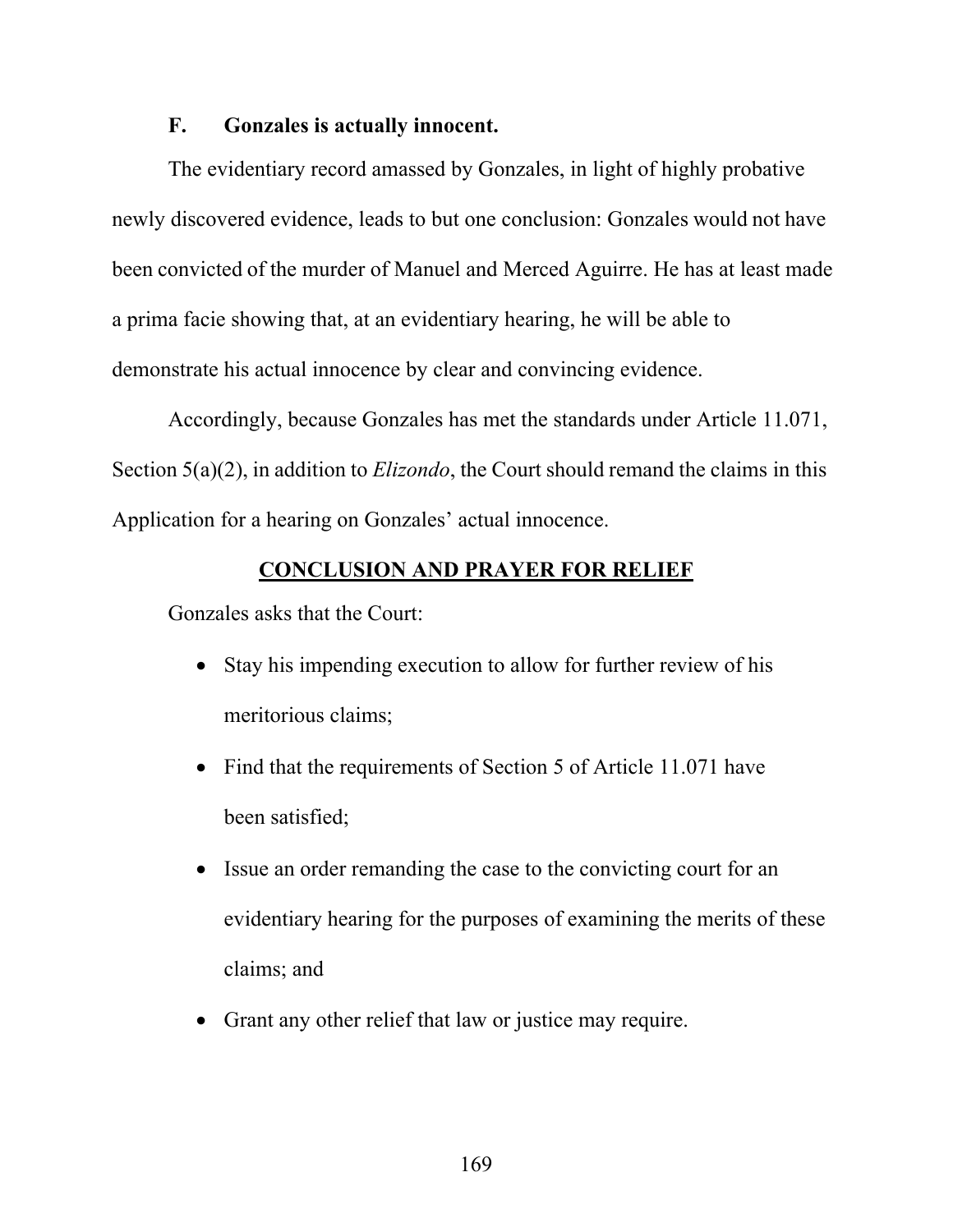Respectfully Submitted,

Richard HP  $\overline{\phantom{a}}$ 

Richard Burr Texas Bar No. 24001005 Burr and Welch, PC PO Box 525 Leggett, TX 77350 713-628-3391 dick@burrandwelch.com

Counsel for Michael Dean Gonzales